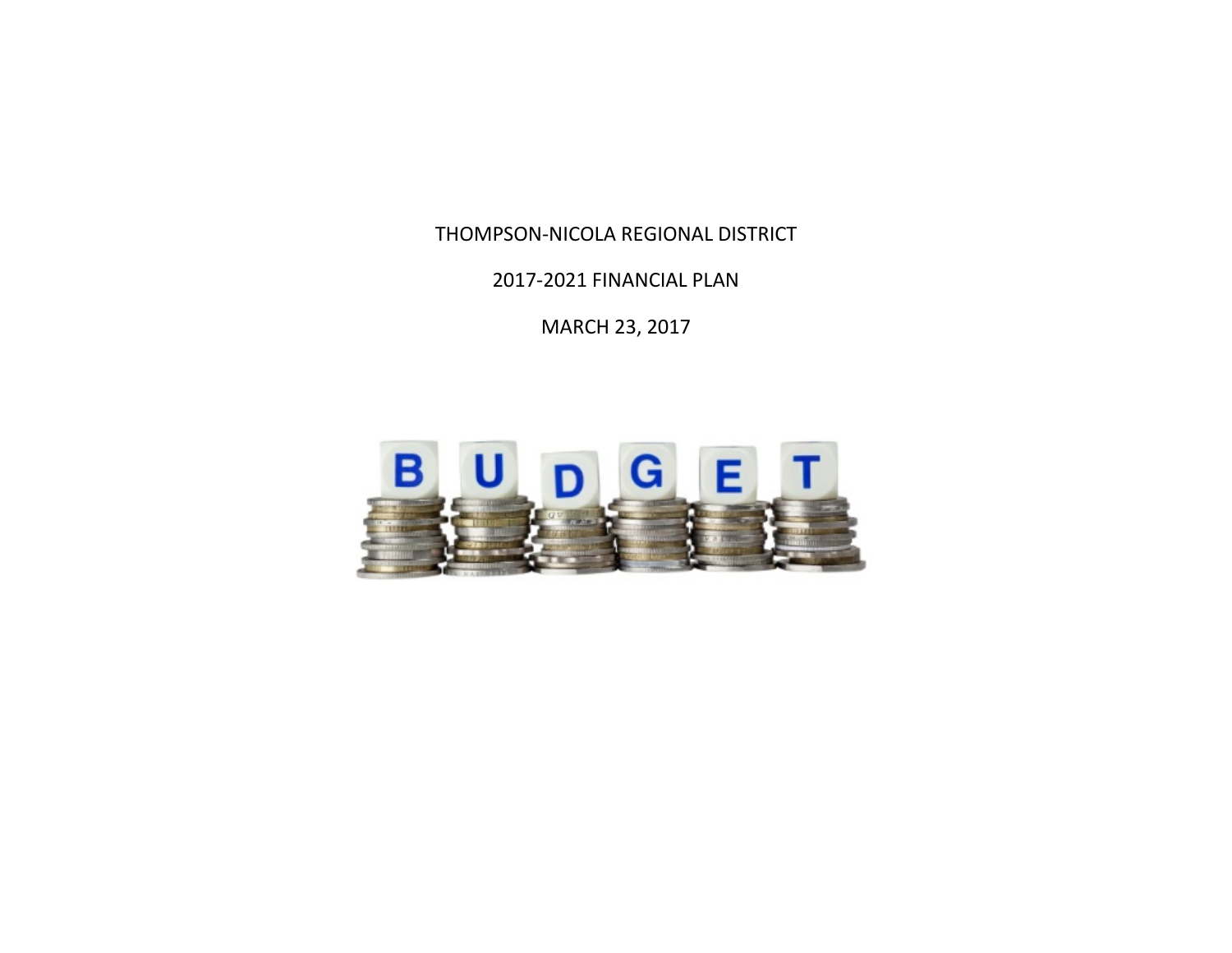|                                                                     | 2016 Annual              | 2017 Provisional         | 2017 Annual              | 2018                     | 2019                     | 2020                     | 2021       | 2017 Provisional<br><b>Budget</b> |
|---------------------------------------------------------------------|--------------------------|--------------------------|--------------------------|--------------------------|--------------------------|--------------------------|------------|-----------------------------------|
| <b>REVENUE - General Operating Fund</b>                             |                          |                          |                          |                          |                          |                          |            |                                   |
| Previous Years' Surplus                                             | \$<br>8,009,662 \$       | 7,262,904 \$             | 7,880,377 \$             | 1,165,441 \$             | 1,147,152 \$             | 1,142,909 \$             | 1,138,843  | 8.50%                             |
| Tax Requisition- Local Services                                     | 23,676,366               | 23,741,792               | 23,797,369               | 24,821,296               | 25,108,992               | 25,329,656               | 25,685,219 | 0.23%                             |
| Parcel Taxes - Non Utility - Loon Lake/South Green Lake             | 42,660                   | 42,660                   | 42,660                   | 42,660                   | 42,660                   | 42,660                   | 42,660     | 0.00%                             |
| Grants in lieu of taxes                                             | 110,115                  | 111,155                  | 111,155                  | 111,040                  | 111,040                  | 111,040                  | 111,040    | $0.00\%$                          |
| <b>Provincial Government Grants</b>                                 |                          |                          |                          |                          |                          |                          |            | N/A                               |
| $\sim$ Sundry                                                       | 562,500                  | 500,000                  | 500,000                  | 500,000                  | 500,000                  | 500,000                  | 500,000    | $0.00\%$                          |
| <b>Administration &amp; Basic</b>                                   | 100,000                  | 100,000                  | 100,000                  | 100,000                  | 100,000                  | 100,000                  | 100,000    | $0.00\%$                          |
| <b>Proposed Functions</b>                                           |                          |                          |                          | $\overline{a}$           |                          |                          |            | N/A                               |
| EHS<br>$\sim$                                                       | $\overline{\phantom{a}}$ |                          | $\overline{\phantom{a}}$ | $\overline{\phantom{a}}$ | $\overline{a}$           | $\overline{\phantom{a}}$ |            | N/A                               |
| Film Commission<br>$\tilde{\phantom{a}}$                            | 30,000                   | 30,000                   | 30,000                   | 30,000                   | 30,000                   | 30,000                   | 30,000     | $0.00\%$                          |
| Economic Development & Tourism                                      | 6,306                    | ÷                        |                          | $\overline{a}$           | $\overline{\phantom{a}}$ |                          |            | N/A                               |
| <b>Transit Services</b>                                             | $\overline{\phantom{a}}$ |                          |                          |                          | $\overline{\phantom{a}}$ |                          |            | N/A                               |
| <b>Planning Programs</b><br>$\tilde{\phantom{a}}$                   |                          | ÷                        | $\overline{\phantom{a}}$ | $\overline{\phantom{a}}$ | $\overline{\phantom{a}}$ | $\overline{a}$           |            | N/A                               |
| <b>Knapweed Control</b><br>$\sim$                                   | 20,000                   | 20,000                   | 20,000                   | 20,000                   | 20,000                   | 20,000                   | 20,000     | 0.00%                             |
| <b>Library Services</b><br>$\sim$                                   | 350,000                  | 350,000                  | 350,000                  | 350,000                  | 350,000                  | 350,000                  | 350,000    | $0.00\%$                          |
| Federal grants/Gas tax funds                                        | 1,145,000                | 1,052,260                | 1,109,260                | 1,027,260                | 1,076,129                | 1,076,129                | 1,076,129  | 5.42%                             |
| Land use application fees                                           | 25,000                   | 25,000                   | 25,000                   | 25,000                   | 25,000                   | 25,000                   | 25,000     | 0.00%                             |
| Building inspection fees                                            | 270,000                  | 270,000                  | 350,000                  | 300,000                  | 300,000                  | 300,000                  | 300,000    | 29.63%                            |
| SWM control contracts/Tipping Fees                                  | 2,386,668                | 2,440,000                | 2,440,000                | 2,340,000                | 2,375,000                | 2,525,000                | 2,525,000  | $0.00\%$                          |
| Building inspection contracts with municipalities                   | 46,550                   | 46,550                   | 46,550                   | 46,550                   | 46,550                   | 46,550                   | 46,550     | 0.00%                             |
| Interest                                                            | 123,250                  | 160,600                  | 160,600                  | 115,350                  | 115,350                  | 115,350                  | 115,350    | $0.00\%$                          |
| Administration charges to functions                                 | 555,078                  | 631,359                  | 625,922                  | 793,371                  | 801,413                  | 813,863                  | 831,449    | $-0.86%$                          |
| Transfer from TCA surplus                                           |                          |                          |                          | $\overline{\phantom{a}}$ |                          |                          |            | N/A                               |
| Miscellaneous revenue                                               |                          |                          |                          |                          |                          |                          |            |                                   |
| $\sim$<br>Planning                                                  | 45,000                   | 45,000                   | 40,000                   | 40,000                   | 40,000                   | 40,000                   | 40,000     | $-11.11%$                         |
| Solid Waste Management                                              | 120,000                  | $\overline{\phantom{a}}$ | $\overline{\phantom{a}}$ | 765,246                  | 616,767                  | 614,111                  | 1,184,398  | N/A                               |
| Cemeteries                                                          | $\overline{\phantom{a}}$ | 1,300                    | 1,300                    | $\overline{\phantom{a}}$ |                          |                          |            | 0.00%                             |
| Economic Development & Tourism<br>$\tilde{\phantom{a}}$             | 12,000                   | $\overline{\phantom{a}}$ | 10,500                   | $\overline{\phantom{a}}$ | $\overline{\phantom{a}}$ |                          |            | N/A                               |
| $\sim$<br>Library                                                   | 129,411                  | 600,000                  | 629,829                  | 100,000                  | 100,000                  | 100,000                  | 100,000    | 4.97%                             |
| $\sim$ Other                                                        | 958,586                  | 1,144,666                | 1,221,430                | 823,877                  | 836,572                  | 860,414                  | 874,403    | 6.71%                             |
| Sub Total                                                           | \$<br>38,724,152 \$      | 38,575,246 \$            | 39,491,952 \$            | 33,517,091 \$            | 33,742,625 \$            | 34,142,682 \$            | 35,096,041 | 2.38%                             |
| Collections from member municipalities for M.F.A.<br>debt repayment | \$<br>13,000,000 \$      | 13,000,000 \$            | 13,000,000 \$            | 13,000,000 \$            | 13,000,000 \$            | 13,000,000 \$            | 13,000,000 | 0.00%                             |
| Total Revenue-General Operating Fund                                | \$<br>51,724,152 \$      | 51,575,246 \$            | 52,491,952 \$            | 46,517,091 \$            | 46,742,625 \$            | 47,142,682 \$            | 48,096,041 | 1.78%                             |

% Change Over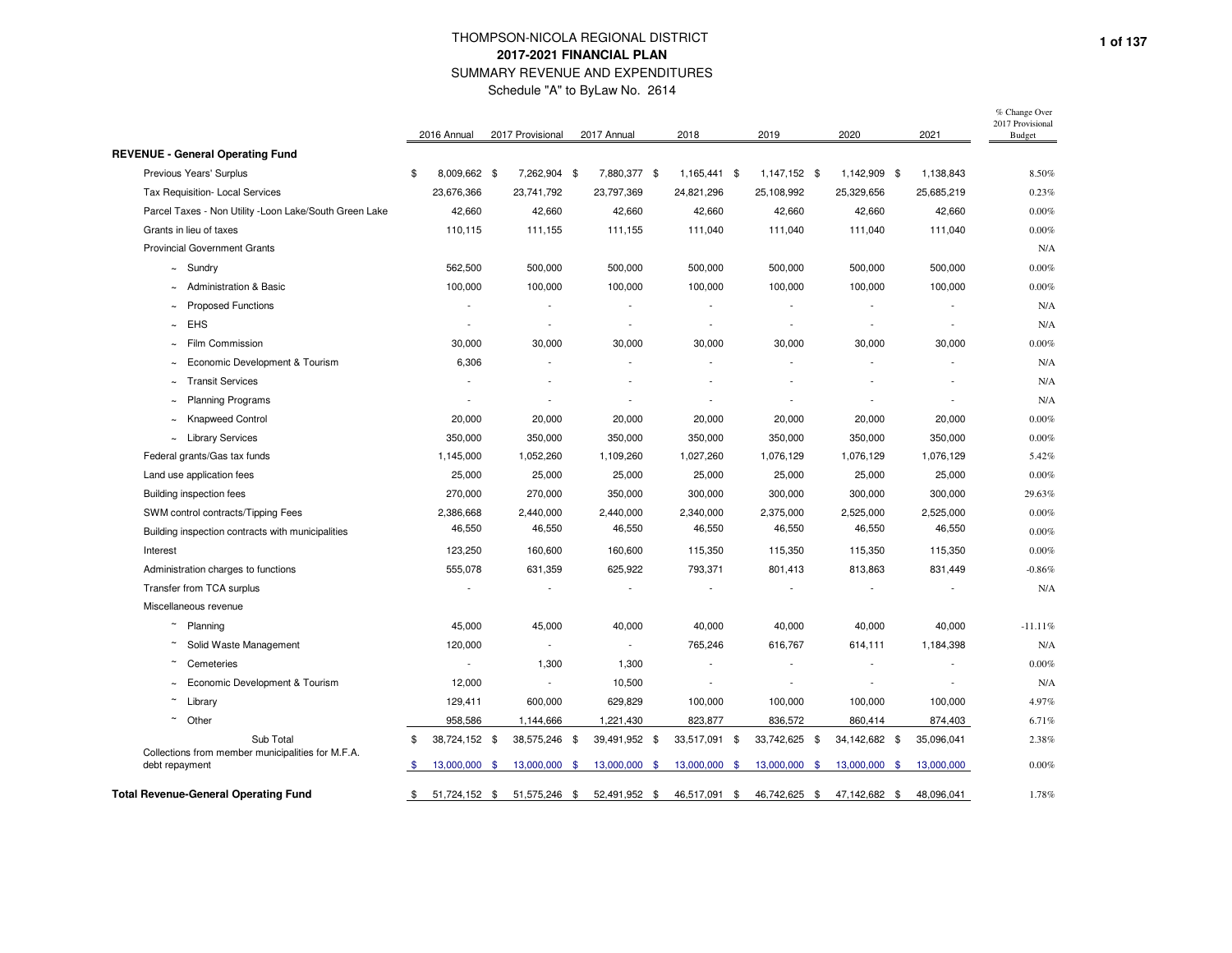|                                                 |     | 2016 Annual              | 2017 Provisional |                          | 2017 Annual              | 2018                     | 2019                     |      | 2020                     | 2021                           | % Change Over<br>2017 Provisional<br><b>Budget</b> |
|-------------------------------------------------|-----|--------------------------|------------------|--------------------------|--------------------------|--------------------------|--------------------------|------|--------------------------|--------------------------------|----------------------------------------------------|
| <b>REVENUE - Utilities Operating Fund</b>       |     |                          |                  |                          |                          |                          |                          |      |                          |                                |                                                    |
| Utilities Tax Requisition-Septage               | \$  | $1,441$ \$               |                  | 11,846 \$                | 10,749 \$                | $\sim$                   | \$<br>$\sim$             | - \$ | $\sim$                   | \$<br>$\overline{\phantom{a}}$ | $-9.26%$                                           |
| Septage Tipping Fees                            |     | 20,000                   |                  | 15,000                   | 15,000                   | $\overline{\phantom{a}}$ | $\overline{\phantom{a}}$ |      | -                        | $\overline{\phantom{a}}$       | $0.00\%$                                           |
| <b>Transfer From Reserve</b>                    |     | $\overline{\phantom{a}}$ |                  | $\sim$                   | 136,158                  | $\overline{\phantom{a}}$ | $\overline{\phantom{a}}$ |      | $\overline{a}$           | $\overline{\phantom{a}}$       | N/A                                                |
| Previous Year's Surplus                         |     | 237,493                  |                  | 51,427                   | 248,143                  |                          | $\overline{\phantom{a}}$ |      | -                        | $\overline{\phantom{a}}$       | 382.52%                                            |
| Frontage & Parcel taxes                         |     | 383,145                  |                  | 476,004                  | 483,862                  | 573,320                  | 565,792                  |      | 559,881                  | 540,708                        | 1.65%                                              |
| Water & Sewer Tolls                             |     | 851,200                  |                  | 977,268                  | 1,029,203                | 1,102,276                | 1,106,960                |      | 1,122,886                | 1,140,095                      | 5.31%                                              |
| <b>Government Grants</b>                        |     | 2,981,366                |                  | 2,481,293                | 2,878,120                | $\overline{\phantom{a}}$ |                          |      |                          |                                | 15.99%                                             |
| Proceeds From Borrowing                         |     | 1,341,644                |                  | 1,341,644                | 1,182,682                | $\overline{\phantom{a}}$ | $\overline{\phantom{a}}$ |      | $\overline{\phantom{a}}$ | $\overline{\phantom{a}}$       | $-11.85%$                                          |
| Transfer from TCA surplus                       |     | $\overline{\phantom{a}}$ |                  | $\overline{\phantom{a}}$ | $\overline{\phantom{a}}$ | $\overline{\phantom{a}}$ | $\overline{\phantom{a}}$ |      | $\overline{\phantom{a}}$ | $\overline{\phantom{a}}$       | N/A                                                |
| Other Income                                    |     | 91,474                   |                  | 30,826                   | 30,825                   | 5,826                    | 5,825                    |      | 5,825                    | 5,826                          | $0.00\%$                                           |
| <b>Total Revenue - Utilities Operating Fund</b> | \$. | 5,907,763                | - \$             | 5,385,308 \$             | 6,014,742 \$             | \$1,422.                 | 1,678,577 \$             |      | 1,688,592 \$             | ,686,629                       | 11.69%                                             |

**OVERALL REVENUE**

 $\frac{1}{3}$  57,631,915 \$ 56,960,554 \$ 58,506,694 \$ 48,198,513 \$ 48,421,202 \$ 48,831,274 \$ 49,782,670 2.71%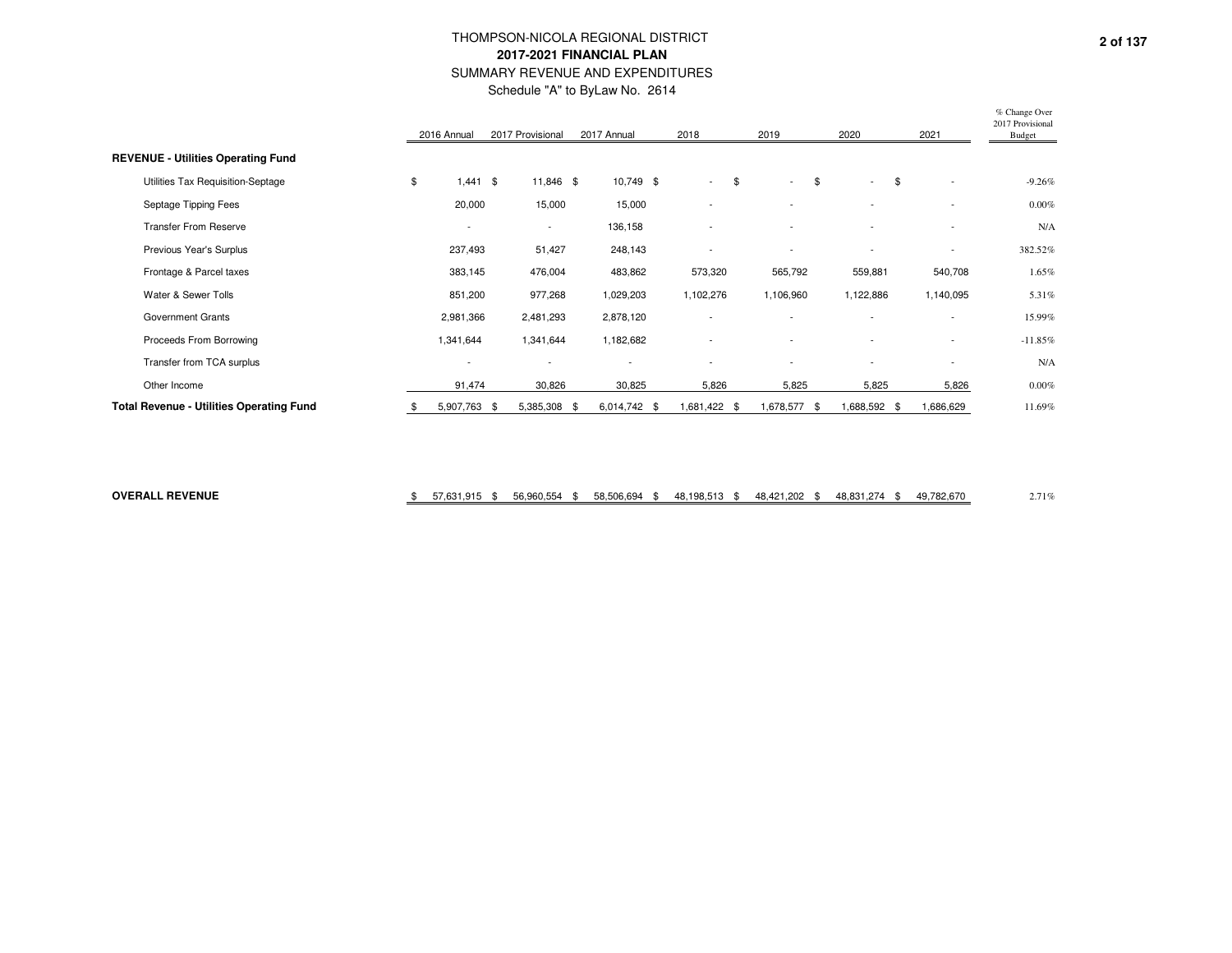|                                               |              |      | 2016 Annual  | 2017 Provisional | 2017 Annual  | 2018         | 2019         | 2020         |           | 2021      | % Change Over<br>2017 Provisional<br><b>Budget</b> |
|-----------------------------------------------|--------------|------|--------------|------------------|--------------|--------------|--------------|--------------|-----------|-----------|----------------------------------------------------|
| <b>EXPENDITURES - General Operating Fund</b>  |              |      |              |                  |              |              |              |              |           |           |                                                    |
| <b>General Government Services</b>            | Page         |      |              |                  |              |              |              |              |           |           |                                                    |
| Executive & Legislative                       |              | 8 \$ | 770,400 \$   | 776,220 \$       | 776,220 \$   | 782,362 \$   | 801,668 \$   | 801,113 \$   |           | 810,699   | $0.00\%$                                           |
| Administration                                | 9            |      | 2,816,881    | 3,024,344        | 3,030,644    | 2,600,820    | 2,647,017    | 2,695,094    |           | 2,753,083 | 0.21%                                              |
| Electoral Area Administration                 | 10           |      | 2,360,558    | 2,419,832        | 2,412,446    | 2,485,515    | 2,517,955    | 2,543,575    |           | 2,569,694 | $-0.31%$                                           |
| Fraser Basin Program                          | 11           |      | 40,000       | 40,000           | 40,000       | 40,360       | 40,905       | 41,459       |           | 42,021    | $0.00\%$                                           |
| <b>Total General Government Services</b>      |              | \$   | 5,987,839 \$ | 6,260,396 \$     | 6,259,310 \$ | 5,909,057 \$ | 6,007,545 \$ | 6,081,241    | <b>\$</b> | 6,175,497 | $-0.02%$                                           |
| <b>Protective Services</b>                    |              |      |              |                  |              |              |              |              |           |           |                                                    |
| Fire Protection - Barriere                    | $12 \quad $$ |      | 102,030 \$   | 48,420 \$        | 48,420 \$    | 48,935 \$    | 49,965 \$    | 50,995 \$    |           | 52,025    | 0.00%                                              |
| Fire Protection - Merritt                     | 13           |      | 255,810      | 141,007          | 141,007      | 143,582      | 146,454      | 149,383      |           | 152,370   | $0.00\%$                                           |
| Fire Protection - Blackpool                   | 14           |      | 170,445      | 164,085          | 198,849      | 165,651      | 168,239      | 170,847      |           | 173,507   | 21.19%                                             |
| Fire Protection - Vavenby                     | 15           |      | 258,588      | 274,552          | 271,253      | 122,657      | 124,700      | 126,784      |           | 128,909   | $-1.20%$                                           |
| Fire Protection - Ashcroft                    | 16           |      | 61,115       | 20,600           | 20,600       | 22,660       | 24,720       | 26,780       |           | 28,840    | $0.00\%$                                           |
| Fire Protection - Mamit Lake                  | 17           |      | 3,125        | 3,869            | 3,869        | 3,869        | 3,869        | 3,869        |           | 3,869     | 0.00%                                              |
| Fire Protection - Pritchard                   | 18           |      | 172,883      | 442,418          | 489,870      | 167,230      | 169,992      | 172,810      |           | 175,684   | 10.73%                                             |
| Fire Protection - Loon Lake                   | 19           |      | 22,660       | 22,660           | 22,660       | 22,660       | 22,660       | 22,660       |           | 22,660    | $0.00\%$                                           |
| Fire Protection - McLure                      | 20           |      | 39,431       | 39,431           | 39,431       | 39,431       | 39,431       | 39,431       |           | 49,290    | $0.00\%$                                           |
| Fire Protection- Tobiano                      | 21           |      | 257,500      | 267,800          | 262,650      | 272,950      | 278,100      | 293,550      |           | 293,550   | $-1.92%$                                           |
| Fire Protection - VLA Flats                   | 22           |      | 15,450       | 15,450           | 15,450       | 15,450       | 15,450       | 15,450       |           | 15,450    | $0.00\%$                                           |
| Fire Protection - Area "E" (Clinton)          | 23           |      | 26,780       | 27,295           | 27,295       | 27,810       | 28,325       | 28,840       |           | 29,355    | $0.00\%$                                           |
| Fire Protection - Area "E" (South Green Lake) | 24           |      | 77,873       | 83,636           | 88,786       | 93,936       | 99,086       | 104,236      |           | 109,386   | 6.16%                                              |
| Fire Protection - Area "E" (70 Mile House)    | 25           |      | 29,726       | 29,870           | 29,870       | 29,870       | 29,870       | 29,870       |           | 29,870    | 0.00%                                              |
| Fire Protection - Area "O" (Little Fort)      | 26           |      | 20,000       | 29,844           | 30,385       | 30,385       | 30,385       | 30,385       |           | 30,385    | 1.81%                                              |
| Fire Protection - Area "P" (Paul Lake)        | 27           |      | 35,846       |                  |              |              |              |              |           |           | N/A                                                |
| Fire Protection - Area "P" (Whitecroft)       | 28           |      | 25,750       | 25,750           | 25,750       | 25,750       | 25,750       | 25,750       |           | 25,750    | $0.00\%$                                           |
| Search & Rescue - Areas "A", "B" & "O"        | 29           |      | 19,570       | 19,570           | 19,570       | 19,570       | 19,570       | 19,570       |           | 19,570    | $0.00\%$                                           |
| E-911 Service                                 | 30           |      | 727,678      | 743,475          | 726,893      | 768,404      | 780,528      | 809,314      |           | 822,364   | $-2.23%$                                           |
| Emergency Preparedness Program                | 31           |      | 700,118      | 701,720          | 702,030      | 706,002      | 709,217      | 712,496      |           | 715,840   | 0.04%                                              |
| Highway Rescue - Areas "A" & "B"              | 32           |      | 19,395       | 19,395           | 19,395       | 19,395       | 19,395       | 19,395       |           | 19,395    | $0.00\%$                                           |
| Search Rescue - All Members                   | 33           |      | 157,105      | 157,715          | 158,248      | 159,650      | 159,650      | 159,650      |           | 159,650   | 0.34%                                              |
| <b>Westwold First Responders</b>              | 34           |      | 4,150        | 4,150            | 4,150        | 4,150        | 4,150        | 4,150        |           | 4,150     | $0.00\%$                                           |
| Dangerous Dog Control                         | 35           |      | 129,768      | 137,975          | 144,270      | 30,629       | 30,900       | 30,900       |           | 30,900    | 4.56%                                              |
| <b>Building Standards</b>                     | 36           |      | 1,033,865    | 981,736          | 975,736      | 989,984      | 1,038,129    | 1,026,622    |           | 1,045,469 | $-0.61%$                                           |
| <b>Total Protective Services</b>              |              | \$   | 4,366,661 \$ | 4,402,423 \$     | 4,466,437 \$ | 3,930,610 \$ | 4,018,535 \$ | 4,073,737 \$ |           | 4,138,238 | 1.45%                                              |
| <b>Transportation Services</b>                |              |      |              |                  |              |              |              |              |           |           |                                                    |
| Street Lighting - Pritchard                   | 37S          |      | 8,292 \$     | 8,292 \$         | 8,292 \$     | 8,292 \$     | 8,395 \$     | 8,395 \$     |           | 8,395     | $0.00\%$                                           |
| Street Lighting - Avola                       | 38           |      | 10,249       | 10,249           | 10,249       | 10,249       | 10,249       | 10,249       |           | 10,249    | $0.00\%$                                           |
| Street Lighting - Vavenby                     | 39           |      | 11,382       | 11,382           | 11,382       | 11,382       | 11,485       | 11,485       |           | 11,485    | $0.00\%$                                           |
|                                               |              |      |              |                  |              |              | Continued    |              |           |           |                                                    |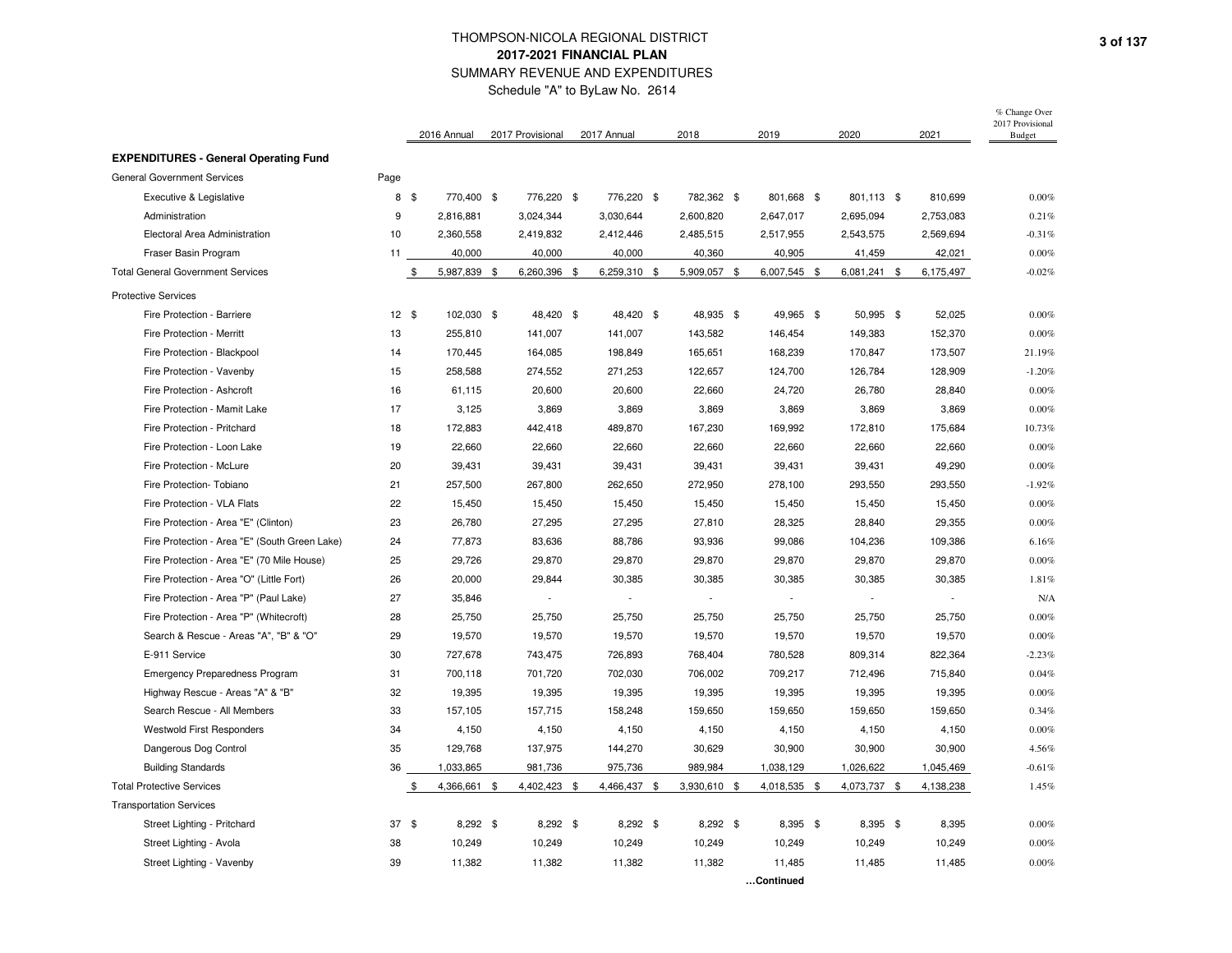|                                                          |       | 2016 Annual          | 2017 Provisional | 2017 Annual    | 2018          | 2019          |            | 2020          | 2021                     | % Change Over<br>2017 Provisional<br><b>Budget</b> |
|----------------------------------------------------------|-------|----------------------|------------------|----------------|---------------|---------------|------------|---------------|--------------------------|----------------------------------------------------|
| <b>EXPENDITURES - General Operating Fund (continued)</b> |       |                      |                  |                |               |               |            |               |                          |                                                    |
| Transportation Services - (continued)                    | Page  |                      |                  |                |               |               |            |               |                          |                                                    |
| Street Lighting - Whitecroft                             | 40    | 1,900                | 1,900            | 1,900          | 1,900         | 1,950         |            | 1,950         | 1,950                    | 0.00%                                              |
| Street Lighting - Blackpool                              | 41    | 6,232                | 7,262            | 7,262          | 7,262         | 7,262         |            | 7,262         | 7,262                    | $0.00\%$                                           |
| Street Lighting- Coldwater Rd                            | 42    | 3,600                | 3,600            | 3,600          | 3,600         | 3,650         |            | 3,650         | 3,650                    | $0.00\%$                                           |
| Street Lighting- Tobiano                                 | 43    | 5,150                | 5,150            | 5,150          | 5,150         | 5,150         |            | 5,150         | 5,150                    | $0.00\%$                                           |
| Critical Intersections- Street Lighting                  | 44    | 10,986               | 10,986           | 10,986         |               |               |            |               |                          | $0.00\%$                                           |
| Yellowhead Highway Association                           | 45    |                      | $\sim$           | $\overline{a}$ |               |               |            |               | $\overline{\phantom{a}}$ | N/A                                                |
| Transit Service - Clearwater                             | 46    | 36,189               | 36,885           | 36,885         | 45,328        | 47,669        |            | 50,137        | 52,945                   | $0.00\%$                                           |
| Transit Service - Valley Connector                       | 47    | 33,501               | 32,112           | 32,112         | 33,744        | 35,482        |            | 37,334        | 39,304                   | $0.00\%$                                           |
| Transit Service - Lower Nicola                           | 48    | 5,250                | 5,250            | 5,250          | 5,250         | 5,250         |            | 5,250         | 5,250                    | 0.00%                                              |
| <b>Total Transportation Services</b>                     |       | \$<br>132,731 \$     | 133,068 \$       | 133,068 \$     | 132,157 \$    |               | 136,542 \$ | 140,862 \$    | 145,640                  | $0.00\%$                                           |
| <b>Environmental Health Services</b>                     |       |                      |                  |                |               |               |            |               |                          |                                                    |
| Solid Waste Management                                   | 49    | 13,591,149 \$<br>-\$ | 13,172,500 \$    | 13,247,082 \$  | 10,837,746 \$ | 10,724,267 \$ |            | 10,871,611 \$ | 11,441,898               | 0.57%                                              |
| SWMPR, Amendment & Implementation Service                | 50    | 125,000              | 155,000          | 225,000        | 100,000       | 45,000        |            | 45,000        | 45,000                   | 45.16%                                             |
| Noxious Weed Control                                     | 51    | 301,376              | 293,813          | 292,772        | 297,277       | 301,841       |            | 316,977       | 311,328                  | $-0.35%$                                           |
| Mosquito Control - Kamloops,                             |       |                      |                  |                |               |               |            |               |                          |                                                    |
| Chase, Logan Lake, Areas "J", "L" & "P"                  | 52    | 189,016              | 191,995          | 191,358        | 196,546       | 200,364       |            | 204,258       | 208,228                  | $-0.33%$                                           |
| Mosquito Control - Areas "O" & "P"                       | 53    | 141,681              | 143,170          | 142,481        | 146,385       | 149,252       |            | 152,176       | 155,158                  | $-0.48%$                                           |
| Mosquito Control - Areas "M" & "N"                       | 54    | 99,778               | 100,991          | 100,355        | 101,895       | 103,487       |            | 105,105       | 106,749                  | $-0.63%$                                           |
| Mosquito Control - Area "A"                              | 55    | 142,866              | 143,430          | 142,851        | 145,190       | 147,432       |            | 149,709       | 152,021                  | $-0.40%$                                           |
| Alt. Waste Coll. - Area "B"                              | 56    | 234,390              | 114,849          | 116,849        | 117,125       | 118,732       |            | 120,370       | 122,042                  | 1.74%                                              |
| Alt. Waste Coll. - Area "J"                              | 57    | 226,527              | 226,867          | 226,867        | 226,355       | 227,932       |            | 228,451       | 228,974                  | 0.00%                                              |
| Alt. Waste Coll. - Area "N"                              | 58    | 29,199               | 29,188           | 28,894         | 24,518        | 24,518        |            | 24,518        | 24,518                   | $-1.00%$                                           |
| Alt. Waste Coll. - Area "P"                              | 59    | 52,888               | 52,868           | 52,619         | 45,119        | 45,783        |            | 46,460        | 47,151                   | $-0.47%$                                           |
| <b>Total Environmental Health Services</b>               |       | \$<br>15,133,870 \$  | 14,624,670 \$    | 14,767,128 \$  | 12,238,155 \$ | 12,088,606 \$ |            | 12,264,634 \$ | 12,843,065               | 0.97%                                              |
| Public Health & Welfare                                  |       |                      |                  |                |               |               |            |               |                          |                                                    |
| Cemetery - Clinton & Area "E"                            | 60 \$ | 10,300 \$            | 10,300 \$        | 10,300 \$      | 10,300 \$     |               | 10,300 \$  | 10,300 \$     | 10,300                   | 0.00%                                              |
| Cemeteries - Chase & Areas "L" & "P"                     | 61    | 6,680                | 6,680            | 6,680          | 6,680         | 6,680         |            | 6,680         | 6,680                    | 0.00%                                              |
| Cemetery - Area "A"                                      | 62    | 4,550                | 6,077            | 6,077          | 6,077         | 6,077         |            | 6,077         | 6,077                    | 0.00%                                              |
| Cemetery - Area "B"                                      | 63    | 66,195               | 92,877           | 92,754         | 16,979        | 17,243        |            | 17,510        | 17,783                   | $-0.13%$                                           |
| Cemeteries - Areas "O" & "P"                             | 64    | 13,169               | 9,373            | 14,523         | 14,528        | 14,626        |            | 14,626        | 14,755                   | 54.95%                                             |
| Thompson River Watershed Management                      | 65    | 55,208               | 55,208           | 55,208         | 55,208        | 55,208        |            | 55,208        | 55,208                   | 0.00%                                              |
| Total Public Health & Welfare                            |       | \$<br>156,102 \$     | 180,515 \$       | 185,542 \$     | 109,772 \$    |               | 110,134 \$ | 110,401       | \$<br>110,803            | 2.78%                                              |

**…Continued**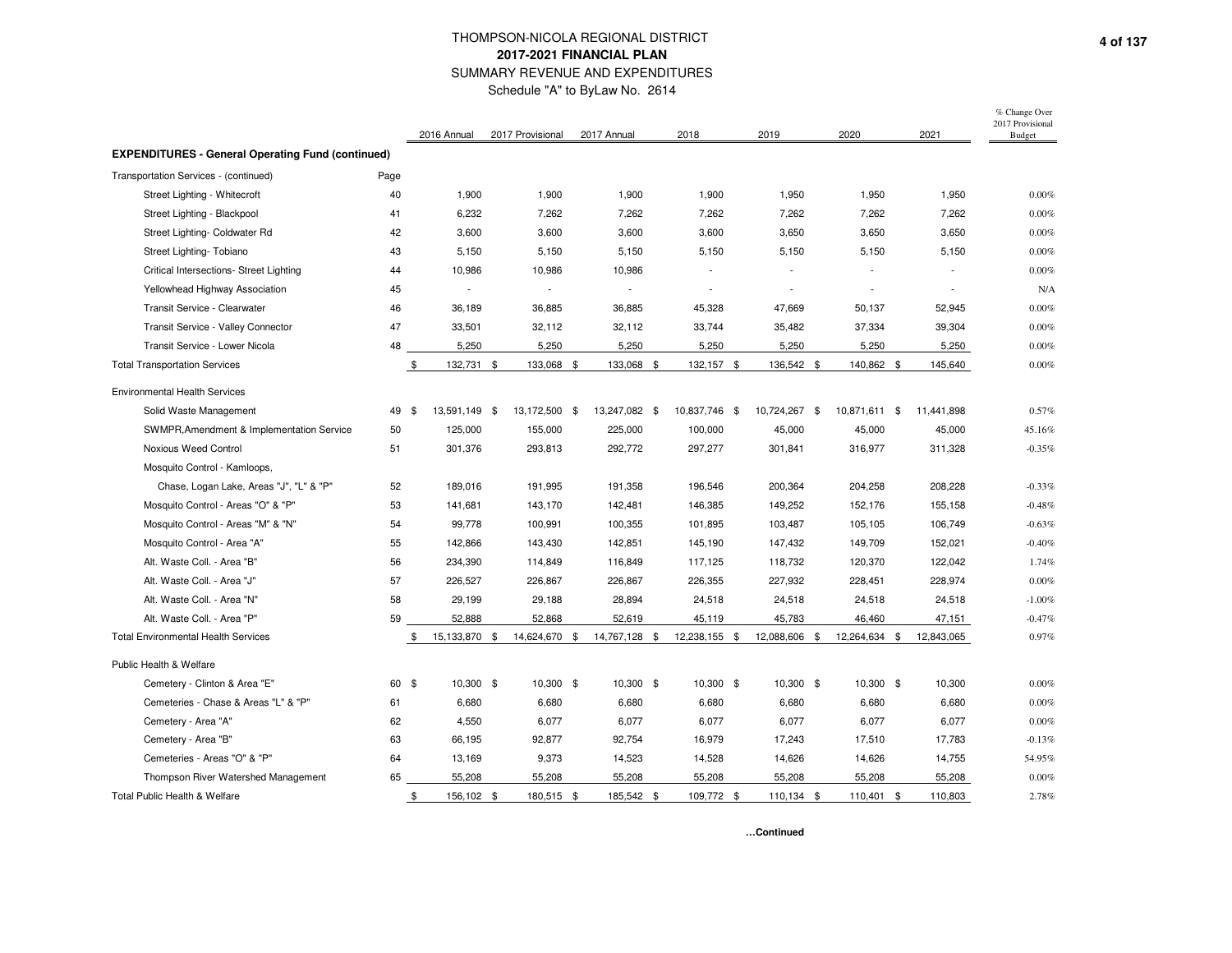|                                                          |       | 2016 Annual         | 2017 Provisional | 2017 Annual  | 2018         | 2019         | 2020         |      | 2021      | % Change Over<br>2017 Provisional<br>Budget |
|----------------------------------------------------------|-------|---------------------|------------------|--------------|--------------|--------------|--------------|------|-----------|---------------------------------------------|
| <b>EXPENDITURES - General Operating Fund (continued)</b> |       |                     |                  |              |              |              |              |      |           |                                             |
| <b>Environmental Development</b>                         | Page  |                     |                  |              |              |              |              |      |           |                                             |
| Environmental Planning & Zoning                          | 66    | 1,382,052 \$<br>-\$ | 1,421,688 \$     | 1,446,188 \$ | 1,350,720 \$ | 1,409,315 \$ | 1,397,325    | - \$ | 1,420,759 | 1.72%                                       |
| Film Commission                                          | 68    | 294,628             | 256,220          | 291,739      | 257,024      | 262,519      | 266,569      |      | 270,701   | 13.86%                                      |
| Economic Development/Tourism Comm.                       | 70    | 44,629              | 44,500           | 44,575       |              |              |              |      |           | 0.17%                                       |
| Gold Country Grant - Ashcroft, Cache Creek,              |       |                     |                  |              |              |              |              |      |           |                                             |
| Lytton, Clinton, Areas "E", "I", "J", "M" & "N"          | 71    | 73,130              | 73,130           | 87,035       | 76,220       | 76,220       | 76,220       |      | 76,220    | 19.01%                                      |
| Economic Development & Tourism-Area "A"                  | 72    | 109,893             | 80,655           | 85,831       | 79,124       | 80,637       | 82,180       |      | 83,751    | 6.42%                                       |
| Economic Development & Tourism-Area "B"                  | 73    | 81,531              | 70,928           | 66,371       | 63,521       | 64,554       | 65,604       |      | 66,673    | $-6.42%$                                    |
| Economic Development & Tourism-Area "E"                  | 74    | 76,648              | 7,210            | 75,514       | 7,210        | 7,210        | 7,210        |      | 7,210     | 947.35%                                     |
| Economic Development & Tourism-Area "I"                  | 75    | 41,150              | 5,665            | 15,450       | 5,665        | 5,665        | 5,665        |      | 5,665     | 172.73%                                     |
| Economic Development & Tourism-Area "J"                  | 76    | 81,179              | 5,665            | 59,450       | 5,665        | 5,665        | 5,665        |      | 5,665     | 949.43%                                     |
| Economic Development & Tourism-Area "L"                  | 77    | 81,201              | 10,300           | 80,150       | 10,300       | 10,300       | 10,300       |      | 10,300    | 678.16%                                     |
| Economic Development & Tourism-Area "M"                  | 78    | 80,843              | 5,665            | 61,459       | 5,665        | 5,665        | 5,665        |      | 5,665     | 984.89%                                     |
| Economic Development & Tourism-Area "N"                  | 79    | 40,660              | 5,665            | 71,072       | 5,665        | 5,665        | 5,665        |      | 5,665     | 1154.58%                                    |
| Economic Development & Tourism-Area "O"                  | 80    | 61,792              | 30,900           | 70,150       | 30,900       | 30,900       | 30,900       |      | 30,900    | 127.02%                                     |
| Economic Development & Tourism-Area "P"                  | 81    | 30,823              | 20,600           | 25,151       | 20,600       | 20,600       | 20,600       |      | 20,600    | 22.09%                                      |
| <b>Total Environmental Development</b>                   |       | 2,480,159 \$<br>\$  | 2,038,791 \$     | 2,480,135 \$ | 1,918,279 \$ | 1,984,915 \$ | 1,979,568 \$ |      | 2,009,774 | 21.65%                                      |
| Recreational & Cultural Services                         |       |                     |                  |              |              |              |              |      |           |                                             |
| North Thompson Sportsplex                                | 82 \$ | 197,818 \$          | 183,900 \$       | 189,491 \$   | 167,597 \$   | 170,253 \$   | 131,977 \$   |      | 176,160   | 3.04%                                       |
| Nicola Valley Aquatic Centre                             | 83    | 263,155             | 185,622          | 185,622      | 188,654      | 191,747      | 194,901      |      | 198,118   | 0.00%                                       |
| Crime Stoppers Program                                   | 84    | 20,600              | 20,600           | 20,600       | 20,600       | 20,600       | 20,600       |      | 20,600    | $0.00\%$                                    |
| Community Parks - Areas "O" & "P"                        | 85    | 10,977              | 12,824           | 12,824       | 12,899       | 12,899       | 12,899       |      | 12,899    | 0.00%                                       |
| Community Parks - Area "A"                               | 86    | 366,385             | 279,050          | 229,671      | 58,347       | 58,888       | 59,438       |      | 60,000    | $-17.70%$                                   |
| Community Parks - Area "B"                               | 87    | 368,524             | 256,473          | 258,420      | 106,136      | 107,134      | 108,151      |      | 109,187   | 0.76%                                       |
| Community Parks - Area "J"                               | 88    | 8,240               | 8,240            | 8,240        | 8,240        | 8,240        | 8,240        |      | 8,240     | 0.00%                                       |
| Community Parks - Area "L"                               | 89    | 850                 | 850              | 850          | 850          | 850          | 850          |      | 850       | 0.00%                                       |
| Community Parks - Area "N"                               | 90    | 2,150               | 2,150            | 4,150        | 4,150        | 4,150        | 4,150        |      | 4,150     | 93.02%                                      |
| <b>Regional Parks</b>                                    | 91    | 240,000             | 255,200          | 255,200      | 245,200      | 235,200      | 225,200      |      | 215,200   | 0.00%                                       |
| Community Parks: Tobiano                                 | 92    | 144,200             | 144,200          | 144,200      | 144,200      | 144,200      | 144,200      |      | 144,200   | 0.00%                                       |
| Community Hall - Little Fort                             | 93    | 20,991              | 26,616           | 26,706       | 25,656       | 25,656       | 25,656       |      | 25,656    | 0.34%                                       |
| Community Hall - Vavenby                                 | 94    | 36,573              | 40,192           | 48,527       | 29,716       | 29,716       | 29,716       |      | 29,716    | 20.74%                                      |
| Community Halls - Area "B"                               | 95    | 40,921              | 34,942           | 93,832       | 38,237       | 38,283       | 38,742       |      | 40,438    | 168.54%                                     |
| Community Hall - Pritchard                               | 96    | 15,374              | 15,450           | 15,450       | 15,450       | 15,450       | 15,450       |      | 15,450    | 0.00%                                       |
| Community Hall - Savona                                  | 97    | 17,433              | 19,055           | 19,055       | 19,467       | 19,776       | 20,085       |      | 20,394    | $0.00\%$                                    |
| Community Hall - Upper Clearwater                        | 98    | 5,000               | 5,000            | 5,000        | 5,000        | 5,000        | 5,000        |      | 5,000     | $0.00\%$                                    |
| Community Hall - Blackpool                               | 99    | 10,000              | 10,000           | 10,000       | 10,000       | 10,000       | 10,000       |      | 10,000    | 0.00%                                       |
|                                                          |       |                     |                  |              |              | Continued    |              |      |           |                                             |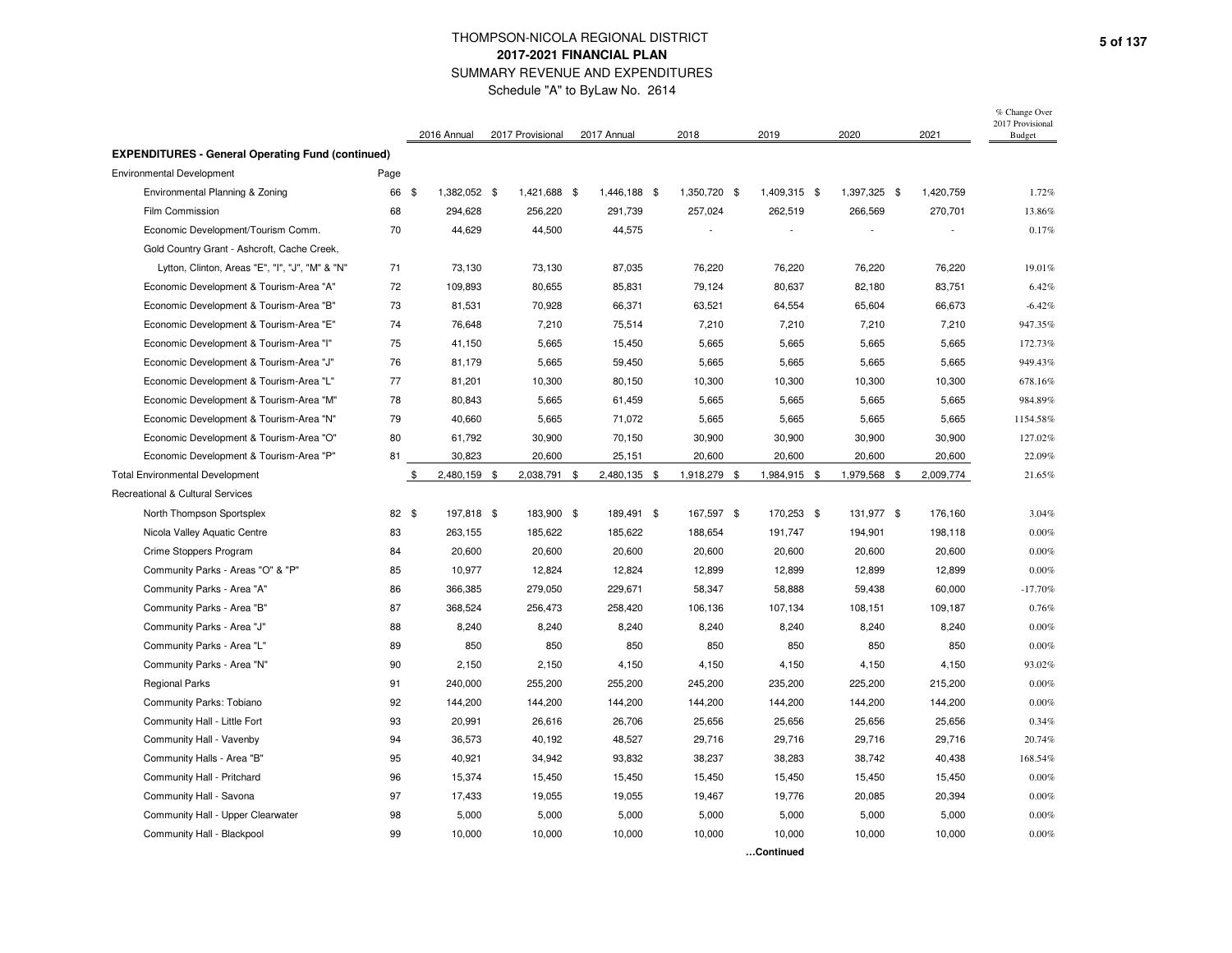|                                                          |      | 2016 Annual              | 2017 Provisional         | 2017 Annual              | 2018                     | 2019                     | 2020                     | 2021                     | % Change Over<br>2017 Provisional<br><b>Budget</b> |
|----------------------------------------------------------|------|--------------------------|--------------------------|--------------------------|--------------------------|--------------------------|--------------------------|--------------------------|----------------------------------------------------|
| <b>EXPENDITURES - General Operating Fund (continued)</b> |      |                          |                          |                          |                          |                          |                          |                          |                                                    |
| Recreational & Cultural Services - (continued)           | Page |                          |                          |                          |                          |                          |                          |                          |                                                    |
| Recreation - Merritt                                     | 100  | 87,990                   | 89,750                   | 89,750                   | 91,545                   | 93,376                   | 95,244                   | 97,148                   | 0.00%                                              |
| Recreation - Lower Nicola                                | 101  | 7.339                    | 7.339                    | 7,339                    | 7,339                    | 7,339                    | 7.339                    | 7,339                    | 0.00%                                              |
| Recreation - Electoral Area "A"                          | 102  | 12,875                   | 14,875                   | 67,875                   | 12,875                   | 12,875                   | 12,875                   | 12,875                   | 356.30%                                            |
| Recreation - Electoral Area "B"                          | 103  | 12,875                   | 17,875                   | 45,875                   | 12,875                   | 12,875                   | 12,875                   | 12,875                   | 156.64%                                            |
| Recreation - Electoral Area "E"                          | 104  | 12,875                   | 72,875                   | 112,875                  | 12,875                   | 12,875                   | 12,875                   | 12,875                   | 54.89%                                             |
| Recreation - Electoral Area "I"                          | 105  | 12,875                   | 62,875                   | 64,875                   | 12,875                   | 12,875                   | 12,875                   | 12,875                   | 3.18%                                              |
| Recreation - Electoral Area "J"                          | 106  | 12,875                   | 72,875                   | 42,875                   | 12,875                   | 12,875                   | 12,875                   | 12,875                   | $-41.17%$                                          |
| Recreation - Electoral Area "L"                          | 107  | 12,875                   | 52,875                   | 95,875                   | 12,875                   | 12,875                   | 12,875                   | 12,875                   | 81.32%                                             |
| Recreation - Electoral Area "M"                          | 108  | 12,875                   | 44,875                   | 75,875                   | 12,875                   | 12,875                   | 12,875                   | 12,875                   | 69.08%                                             |
| Recreation - Electoral Area "N"                          | 109  | 12,875                   | 39,875                   | 37,875                   | 12,875                   | 12,875                   | 12,875                   | 12,875                   | $-5.02%$                                           |
| Recreation - Electoral Area "O"                          | 110  | 12,875                   | 40,875                   | 48,875                   | 12,875                   | 12,875                   | 12,875                   | 12,875                   | 19.57%                                             |
| Recreation - Electoral Area "P"                          | 111  | 12,875                   | 52,875                   | 95,875                   | 12,875                   | 12,875                   | 12,875                   | 12,875                   | 81.32%                                             |
| Television - Lytton                                      | 112  | 8,472                    | 8,472                    | 8,472                    | 8,472                    | 8,472                    | 8,472                    | 8,472                    | 0.00%                                              |
| Television - Area "A"                                    | 113  | $\overline{\phantom{a}}$ | $\sim$                   | $\overline{\phantom{a}}$ | $\overline{\phantom{a}}$ | $\overline{\phantom{a}}$ | $\overline{\phantom{a}}$ | $\overline{\phantom{a}}$ | N/A                                                |
| Television - Area "B"                                    | 114  | 6,607                    | 7,849                    | 7,996                    | 8,034                    | 8,034                    | 8,034                    | 8,034                    | 1.87%                                              |
| Television - Barriere                                    | 115  | $\overline{\phantom{a}}$ | $\overline{\phantom{a}}$ | $\blacksquare$           | $\overline{\phantom{a}}$ |                          | $\overline{\phantom{a}}$ | $\overline{a}$           | N/A                                                |
| Television - Spences Bridge                              | 116  | 5,459                    | 5,459                    | 5,459                    | 5,459                    | 5,459                    | 5,459                    | 5,459                    | 0.00%                                              |
| Television - Mamit Lake                                  | 117  | 5,665                    | 5,665                    | 5,665                    | 5,665                    | 5,665                    | 5,665                    | 5,665                    | 0.00%                                              |
| Thompson-Nicola Regional District                        |      |                          |                          |                          |                          |                          |                          |                          |                                                    |
| Public Library System                                    | 118  | 8,437,317                | 8,827,735                | 8,846,064                | 7,910,399                | 8,028,212                | 8,165,022                | 8,302,901                | 0.21%                                              |
| Nicola Valley Archives                                   | 120  | 10,000                   | 10,000                   | 12,999                   | 12,999                   | 12,999                   | 12,999                   | 12,999                   | 29.99%                                             |
| <b>Total Recreation &amp; Cultural Service</b>           |      | 10,466,790 \$<br>\$      | 10,935,383 \$            | 11,200,332 \$            | 9,279,061 \$             | 9,396,348 \$             | 9,492,239 \$             | 9,673,024                | 2.42%                                              |
|                                                          |      |                          |                          |                          |                          |                          |                          |                          |                                                    |
| Sub Total                                                |      | 38,724,152 \$<br>\$      | 38,575,246 \$            | 39,491,952 \$            | 33,517,091 \$            | 33,742,625 \$            | 34,142,682 \$            | 35,096,041               | 2.38%                                              |
| Municipal M.F.A. Payments                                |      | 13,000,000               | 13,000,000               | 13,000,000               | 13,000,000               | 13,000,000               | 13,000,000               | 13,000,000               | 0.00%                                              |
| <b>Total Expenditure - General Operating Fund</b>        |      | 51,724,152 \$<br>\$      | 51,575,246 \$            | 52,491,952 \$            | 46,517,091 \$            | 46,742,625 \$            | 47,142,682 \$            | 48,096,041               | 1.78%                                              |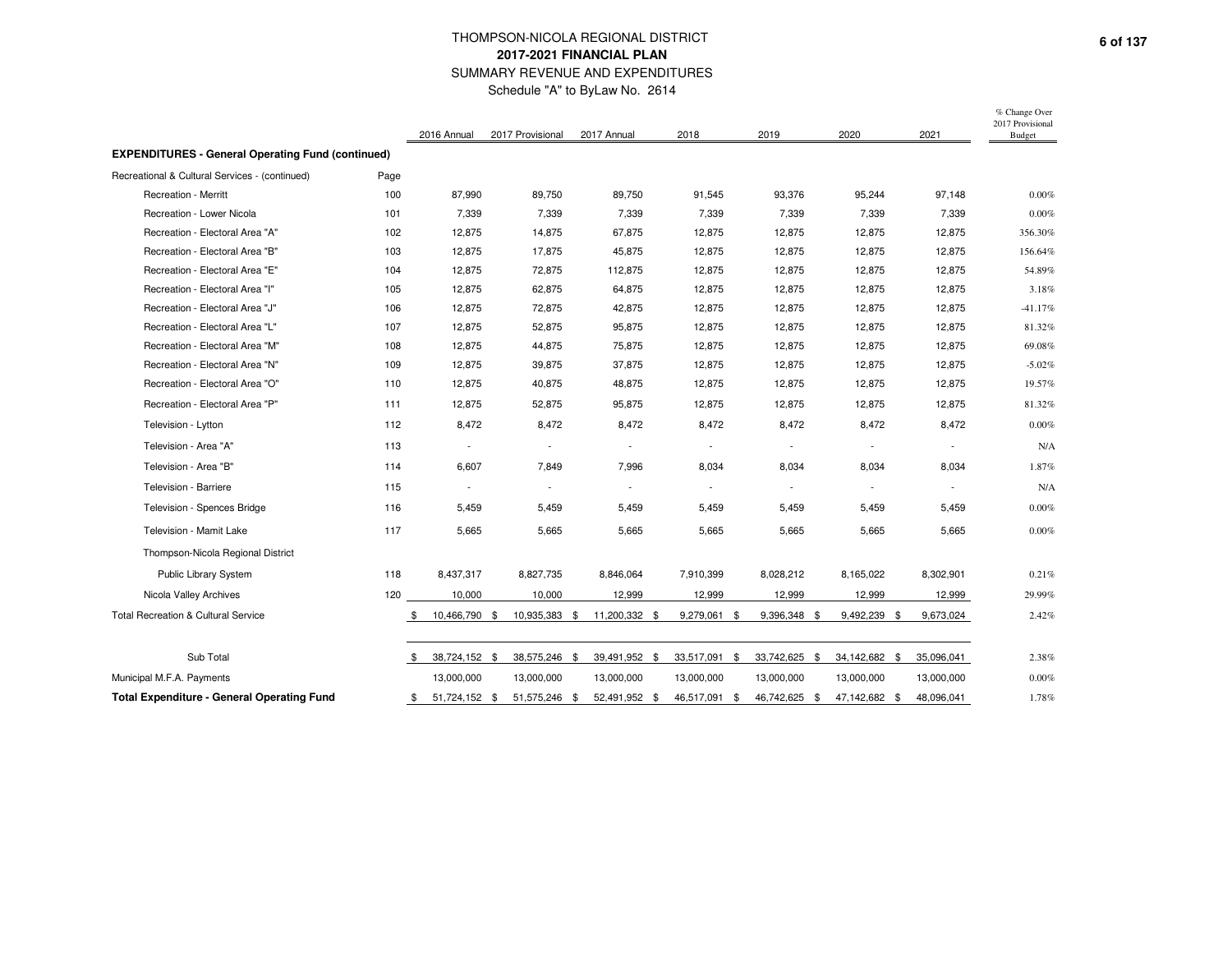|                                                     |      | 2016 Annual         | 2017 Provisional | 2017 Annual  | 2018                |           | 2019          | 2020          | 2021       | % Change Over<br>2017 Provisional<br>Budget |
|-----------------------------------------------------|------|---------------------|------------------|--------------|---------------------|-----------|---------------|---------------|------------|---------------------------------------------|
| <b>EXPENDITURES - Utilities Operating Fund</b>      | Page |                     |                  |              |                     |           |               |               |            |                                             |
| <b>Walhachin Waterworks</b>                         | 121S | 54,848 \$           | 56,228 \$        | 69,091 \$    |                     | 68,232 \$ | 68,593 \$     | 69,312 \$     | 70,033     | 22.88%                                      |
| <b>Blue River Waterworks</b>                        | 122  | 152,245             | 195,746          | 209,302      | 198,337             |           | 200,909       | 200,655       | 203,820    | 6.93%                                       |
| <b>Black Pines Waterworks</b>                       | 123  | 1,483,972           | 1,470,114        | 1,479,203    | 55,786              |           | 55,785        | 55,785        | 55,785     | 0.62%                                       |
| Del Oro Waterworks                                  | 124  | 83,464              | 75,402           | 91,295       | 57,913              |           | 58,713        | 59,527        | 60,357     | 21.08%                                      |
| Evergreen Waterworks                                | 125  | 50,661              | 38,524           | 44,074       | 34,558              |           | 32,759        | 33,101        | 33,449     | 14.41%                                      |
| Loon Lake Waterworks                                | 126  | 199,061             | 199,690          | 71,233       | 46,924              |           | 47,425        | 47,936        | 48,458     | $-64.33%$                                   |
| <b>Maple Mission Waterworks</b>                     | 127  | 43,195              | 46,557           | 52,233       | 38,392              |           | 38,758        | 39,130        | 39,511     | 12.19%                                      |
| <b>Pritchard Waterworks</b>                         | 128  | 254,241             | 261,533          | 209,556      | 182,366             |           | 184,163       | 185,993       | 187,857    | $-19.87%$                                   |
| Savona Waterworks                                   | 129  | 2,168,783           | 2,160,750        | 2,716,551    | 348,759             |           | 352,255       | 355,822       | 359,464    | 25.72%                                      |
| Spences Bridge Waterworks                           | 130  | 157,488             | 172,748          | 164,467      | 165,449             |           | 167,057       | 168,699       | 170,376    | $-4.79%$                                    |
| Vavenby Waterworks                                  | 131  | 154,547             | 166,502          | 227,577      | 172,699             |           | 162,509       | 163,984       | 165,488    | 36.68%                                      |
| Paska/Face Lake Hydro and Telephone Services        | 132  | 6,248               | 6,248            | 6,248        |                     | 6,248     |               |               |            | $0.00\%$                                    |
| Septage Disposal - Area "A"                         | 133  | 82,922              | 51,130           | 61,130       |                     |           |               |               |            | 19.56%                                      |
| Septage Disposal - Area "B"                         | 134  | 26,880              | 25,753           | 25,753       |                     |           |               |               |            | $0.00\%$                                    |
| Septage Disposal - Area "O"                         | 135  | 16,540              | 16,390           | 16,390       |                     |           |               |               |            | $0.00\%$                                    |
| Paul Lake Sewer System                              | 136  | 141,400             | 143,948          | 133,226      | 106,960             |           | 108,394       | 109,855       | 111,341    | $-7.45%$                                    |
| Pritchard Sewer System                              | 137  | 831,268             | 298,045          | 437,413      | 198,799             |           | 201,257       | 198,793       | 180,690    | 46.76%                                      |
| <b>Total Expenditures- Utilities Operating Fund</b> |      | 5,907,763 \$        | 5,385,308 \$     | 6,014,742 \$ | 1,681,422 \$        |           | 1,678,577 \$  | 1,688,592 \$  | 1,686,629  | 11.69%                                      |
| <b>OVERALL EXPENDITURE</b>                          |      | 57,631,915 \$<br>\$ | 56,960,554 \$    | 58,506,694   | \$<br>48,198,513 \$ |           | 48,421,202 \$ | 48,831,274 \$ | 49,782,670 | 2.71%                                       |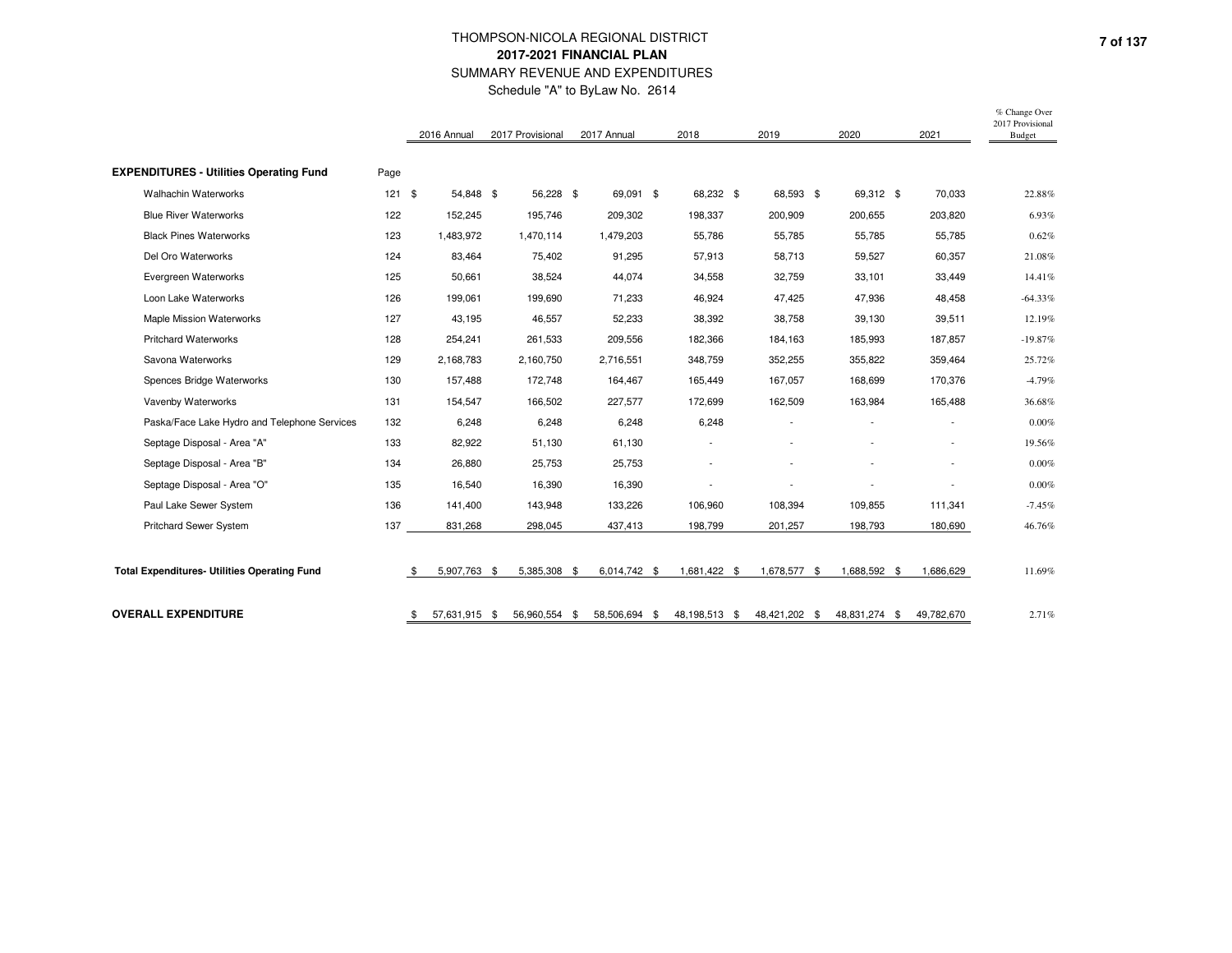# THOMPSON-NICOLA REGIONAL DISTRICT2017-2021 FINANCIAL PLAN**EXECUTIVE AND LEGISLATIVE & ADMINISTRATION**

## ALL MEMBER MUNICIPALITIES

|                                             | 2016 Annual     | 2017<br>Provisional | 2017 Annual     | 2018            | 2019            | 2020            | 2021                        |
|---------------------------------------------|-----------------|---------------------|-----------------|-----------------|-----------------|-----------------|-----------------------------|
|                                             |                 |                     |                 |                 |                 |                 |                             |
| <b>REVENUE</b>                              |                 |                     |                 |                 |                 |                 |                             |
| Requisition                                 | 1,880,311<br>\$ | 2,017,313<br>\$     | \$<br>1,919,755 | \$<br>2,055,262 | 2,111,617<br>\$ | \$<br>2,146,449 | \$<br>2,192,636             |
| <b>Provincial Government Grants</b>         |                 |                     |                 |                 |                 |                 |                             |
| $~\sim~$ Administration grant               | 100,000         | 100,000             | 100,000         | 100,000         | 100,000         | 100,000         | 100,000                     |
| ~ Proposed Functions                        |                 |                     |                 |                 |                 |                 |                             |
| Sundry income/Reserve Transfer              |                 | $\blacksquare$      |                 | $\overline{a}$  |                 |                 |                             |
| Municipalities - Grants in lieu             | 30,000          | 30,000              | 30,000          | 30,000          | 30,000          | 30,000          | 30,000                      |
| Administration charges to functions         | 555,078         | 631,359             | 625,922         | 793,371         | 801,413         | 813,863         | 831,449                     |
| Interest earned                             | 100,000         | 100,000             | 100,000         | 100,000         | 100,000         | 100,000         | 100,000                     |
| Transfer from TCA surplus                   |                 |                     |                 | $\omega$        |                 |                 |                             |
| Previous year's surplus                     | 921,892         | 921,892             | 1,031,187       | 304,549         | 305,655         | 305,895         | 309,697                     |
| <b>TOTAL REVENUE</b>                        | \$<br>3,587,281 | \$<br>3,800,564     | \$<br>3,806,864 | \$<br>3,383,182 | \$<br>3,448,685 | \$<br>3,496,207 | $\mathfrak{S}$<br>3,563,782 |
| <b>EXPENDITURES</b>                         |                 |                     |                 |                 |                 |                 |                             |
| EXECUTIVE AND LEGISLATIVE                   |                 |                     |                 |                 |                 |                 |                             |
| Monthly indemnities                         | 384,800<br>\$   | 390,620<br>\$       | \$<br>390,620   | \$<br>394,526   | \$<br>400,444   | \$<br>406,451   | \$<br>412,548               |
| Meeting indemnities                         |                 |                     |                 |                 |                 |                 |                             |
| <b>Committee Meetings</b><br>$\sim$         | 35,000          | 35,000              | 35,000          | 35,350          | 35,880          | 36,418          | 36,965                      |
| Contingency for extras                      | 22,000          | 22,000              | 22,000          | 22,220          | 22,553          | 22,892          | 23,235                      |
| Newly Elected Session/Strategic Planning    | 25,000          | 25,000              | 25,000          | 25,000          | 35,000          | 25,000          | 25,000                      |
| Communication costs                         | 27,000          | 27,000              | 27,000          | 27,000          | 27,000          | 27,000          | 27,000                      |
| Travel                                      | 60,000          | 60,000              | 60,000          | 60,000          | 60,000          | 60,000          | 60,000                      |
| Equipment repairs & maintenance             | 50,000          | 50,000              | 50,000          | 50,000          | 50,000          | 50,000          | 50,000                      |
| Meals and accommodation                     | 30,000          | 30,000              | 30,000          | 30,300          | 30,755          | 31,216          | 31,684                      |
| Insurance                                   | 11,000          | 11,000              | 11,000          | 11,110          | 11,277          | 11,446          | 11,617                      |
| Telephone                                   | 1,600           | 1,600               | 1,600           | 1,616           | 1,640           | 1,665           | 1,690                       |
| Directors' benefits                         | 15,000          | 15,000              | 15,000          | 15,150          | 15,377          | 15,608          | 15,842                      |
| Chair & Vice-Chair expenses                 | 4,000           | 4,000               | 4,000           | 4,040           | 4,101           | 4,162           | 4,225                       |
| Advertising                                 | 20,000          | 20,000              | 20,000          | 20,200          | 20,503          | 20,811          | 21,123                      |
| General                                     | 85,000          | 85,000              | 85,000          | 85,850          | 87,138          | 88,445          | 89,771                      |
| Amortization                                |                 |                     |                 |                 |                 |                 |                             |
| <b>Capital Projects</b>                     |                 |                     |                 |                 |                 |                 |                             |
| Total Expenditure - Executive & Legislative | \$<br>770,400   | \$<br>776,220       | \$<br>776,220   | \$<br>782,362   | \$<br>801,668   | \$<br>801,113   | \$<br>810,699               |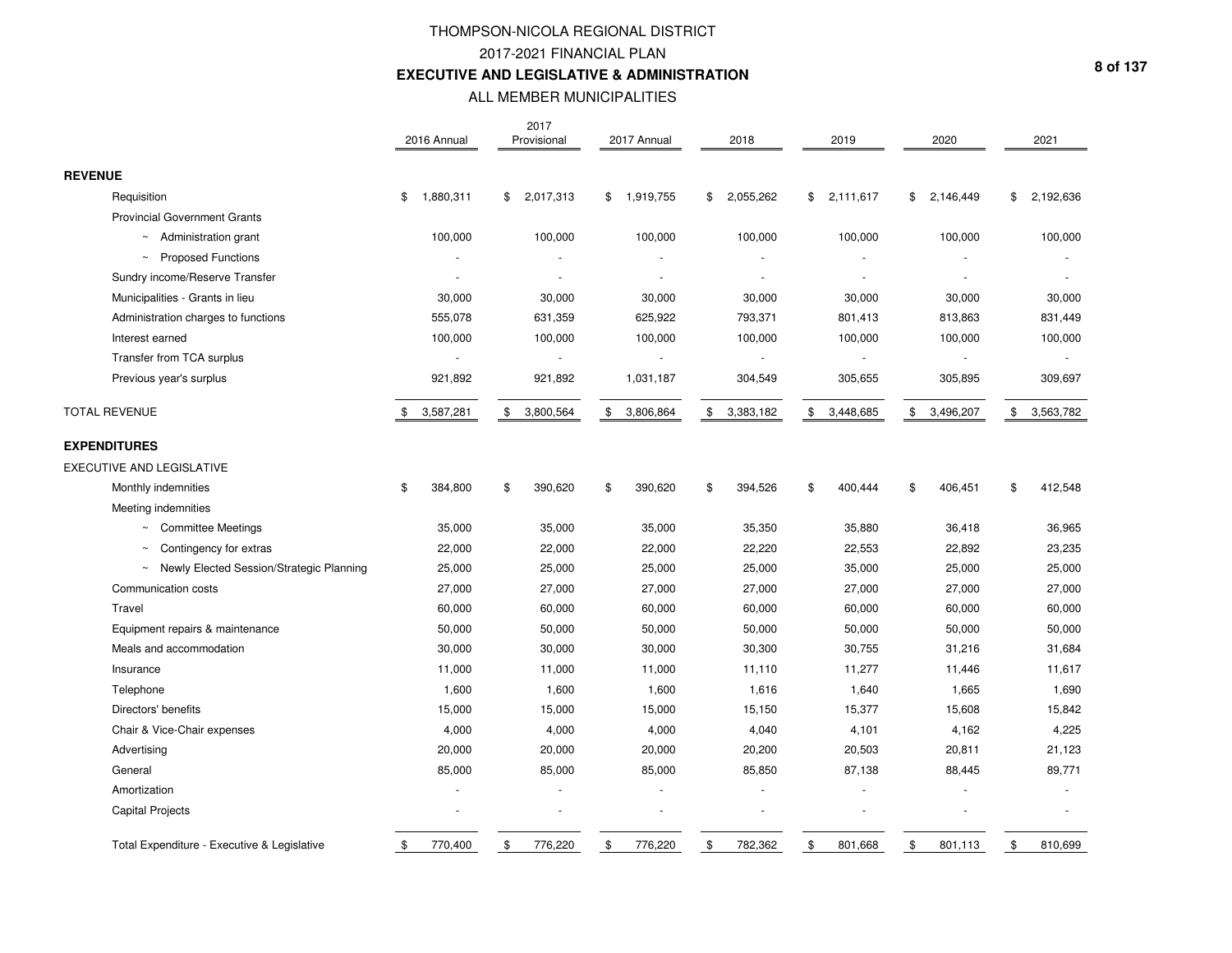## THOMPSON-NICOLA REGIONAL DISTRICT2017-2021 FINANCIAL PLAN**EXECUTIVE AND LEGISLATIVE & ADMINISTRATION**

## ALL MEMBER MUNICIPALITIES

|                                             | 2016 Annual     | 2017<br>Provisional | 2017 Annual              | 2018            | 2019            | 2020            | 2021            |
|---------------------------------------------|-----------------|---------------------|--------------------------|-----------------|-----------------|-----------------|-----------------|
| <b>EXPENDITURES - (continued)</b>           |                 |                     |                          |                 |                 |                 |                 |
| <b>ADMINISTRATION</b>                       |                 |                     |                          |                 |                 |                 |                 |
| Salaries                                    | \$<br>1,452,050 | \$<br>1,483,200     | \$<br>1,484,500          | \$<br>1,508,994 | 1,539,174<br>\$ | \$<br>1,569,958 | 1,601,357<br>\$ |
| Employee benefits                           | 375,000         | 372,000             | 357,000                  | 362,891         | 370,148         | 377,551         | 385,102         |
| H.R. services                               | 25,000          | 25,000              | 25,000                   | 25,250          | 25,629          | 26,013          | 26,403          |
| Staff development/Education                 | 40,000          | 40,000              | 40,000                   | 40,400          | 41,006          | 41,621          | 42,245          |
| FOI/Records management                      | 20,000          | 20,000              | 20,000                   | 20,000          | 20,000          | 20,000          | 20,000          |
| Travel                                      | 6,000           | 6,000               | 6,000                    | 6,060           | 6,151           | 6,243           | 6,337           |
| Accommodation and meals                     | 11,500          | 11,500              | 11,500                   | 11,615          | 11,789          | 11,966          | 12,146          |
| Office overhead                             | 117,331         | 110,444             | 110,444                  | 111,548         | 113,222         | 114,920         | 116,644         |
| Telephone                                   | 9,000           | 9,000               | 9,000                    | 9,090           | 9,226           | 9,365           | 9,505           |
| Postage                                     | 18,000          | 20,000              | 20,000                   | 20,200          | 20,503          | 20,811          | 21,123          |
| Office supplies                             | 11,000          | 11,000              | 11,000                   | 11,110          | 11,277          | 11,446          | 11,617          |
| Photocopying                                | 15,000          | 15,000              | 15,000                   | 15,150          | 15,377          | 15,608          | 15,842          |
| Pooled vehicle costs                        | 43,500          | 42,000              | 42,000                   | 42,420          | 43,056          | 43,702          | 44,358          |
| Occupational health program                 | 10,000          | 10,000              | 10,000                   | 10,100          | 10,252          | 10,405          | 10,561          |
| Advertising                                 | 6,500           | 7,000               | 7,000                    | 7,070           | 7,176           | 7,284           | 7,393           |
| Dues and fees                               | 9,000           | 9,200               | 9,200                    | 9,292           | 9,431           | 9,573           | 9,716           |
| Insurance                                   | 13,000          | 13,000              | 13,000                   | 13,130          | 13,327          | 13,527          | 13,730          |
| General and sundry services                 | 80,000          | 80,000              | 80,000                   | 30,000          | 30,000          | 30,000          | 30,000          |
| Projects/Grant-in-aid                       | ÷.              | $\sim$              | 15,000                   | 15,000          | 15,000          | 15,000          | 15,000          |
| Legal                                       | 30,000          | 40,000              | 40,000                   | 40,400          | 41,006          | 41,621          | 42,245          |
| Furniture/equipment/buildings/land          | 85,000          | 160,000             | 160,000                  | 50,000          | 50,750          | 51,511          | 62,284          |
| Audit                                       | 35,000          | 35,000              | 35,000                   | 35,350          | 35,880          | 37,418          | 37,980          |
| Civic Plaza upgrades                        | 250,000         | 300,000             | 300,000                  | 50,000          | 50,750          | 51,511          | 52,284          |
| Climate Action Charter projects             | 30,000          | 30,000              | 30,000                   | 30,300          | 30,755          | 31,216          | 31,684          |
| Communication                               | 20,000          | 20,000              | 20,000                   | 20,200          | 20,503          | 20,811          | 21,123          |
| Referendum                                  | 25,000          | 25,000              | 25,000                   | 25,250          | 25,629          | 26,013          | 26,403          |
| 50th Anniversary and Special Events         |                 | 50,000              | 55,000                   |                 |                 |                 |                 |
| Bank charges and interest                   | 80,000          | 80,000              | 80,000                   | 80,000          | 80,000          | 80,000          | 80,000          |
| Transfer to reserve                         |                 |                     |                          |                 |                 |                 |                 |
| Amortization                                |                 |                     | $\overline{\phantom{a}}$ |                 |                 |                 |                 |
| Total Expenditure - Administration          | 2,816,881<br>\$ | \$<br>3,024,344     | \$<br>3,030,644          | \$<br>2,600,820 | 2,647,017<br>\$ | \$<br>2,695,094 | \$<br>2,753,083 |
| Total Expenditure - Executive & Legislative | 770,400         | 776,220             | 776,220                  | 782,362         | 801,668         | 801,113         | 810,699         |
| <b>TOTAL EXPENDITURES</b>                   | 3,587,281<br>\$ | 3,800,564<br>\$     | 3,806,864<br>\$          | 3,383,182<br>\$ | 3,448,685<br>\$ | 3,496,207<br>\$ | 3,563,782<br>\$ |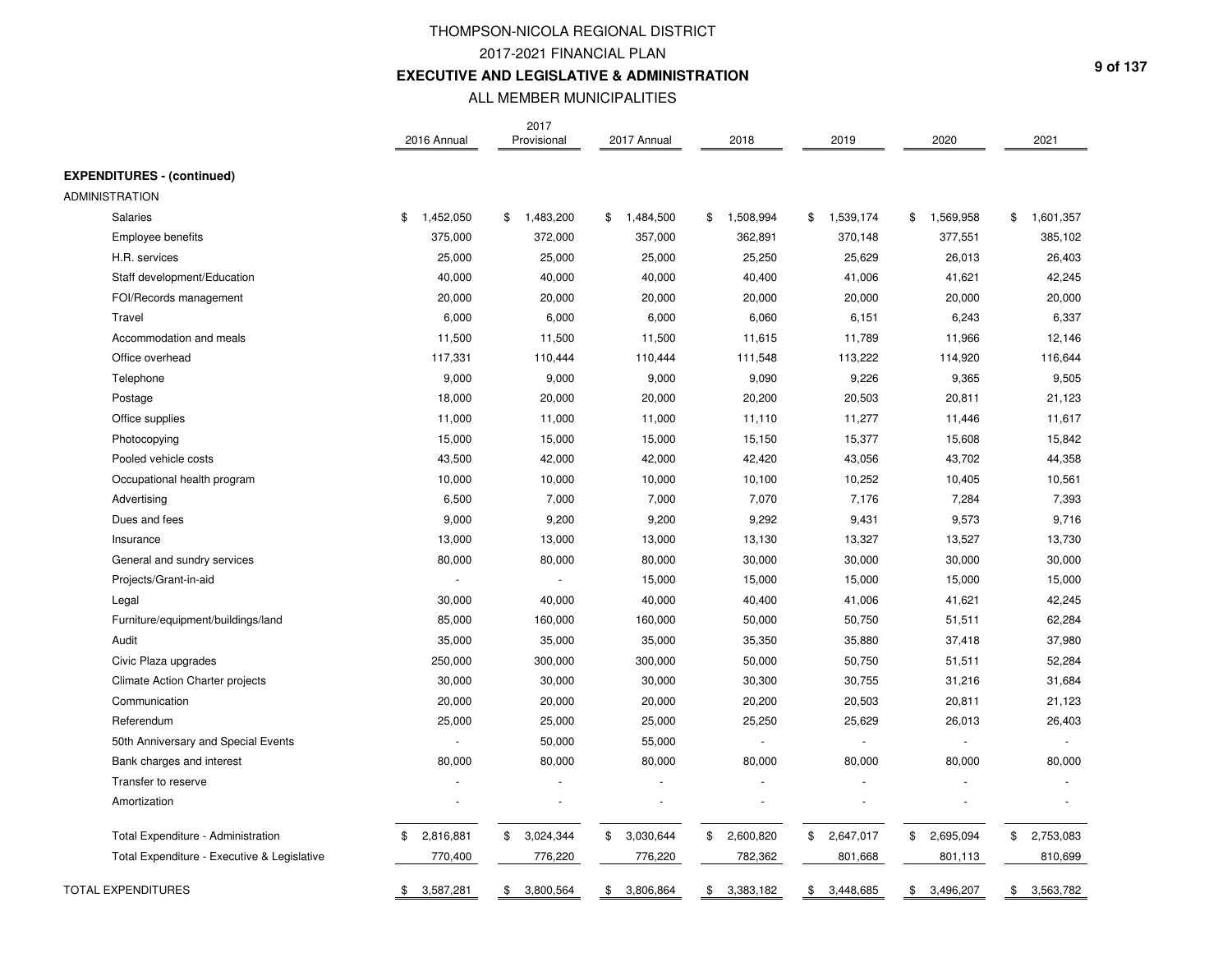## 2017-2021 FINANCIAL PLAN

### **EXECUTIVE, LEGISLATIVE & ADMINISTRATION**

#### **SHARED BY ELECTORAL AREAS ONLY**

|                                            | 2016 Annual     | 2017<br>Provisional | 2017 Annual     | 2018            | 2019            | 2020            | 2021            |
|--------------------------------------------|-----------------|---------------------|-----------------|-----------------|-----------------|-----------------|-----------------|
| <b>REVENUE</b>                             |                 |                     |                 |                 |                 |                 |                 |
| Requisition                                | 643,549<br>\$   | \$<br>547,912       | 523,319<br>\$   | 729,003<br>\$   | \$<br>702,689   | 719,494<br>\$   | 736,853<br>\$   |
| Grants in lieu                             |                 |                     |                 |                 |                 |                 |                 |
| Miscellaneous revenue - Utility Systems    | 537,727         | 649,660             | 649,660         | 656,879         | 664,572         | 672,413         | 680,405         |
| Interest earned                            |                 |                     |                 |                 |                 |                 |                 |
| <b>Provincial and Other Grants</b>         |                 |                     |                 |                 |                 |                 |                 |
| Federal Gas Tax Funds                      | 975,000         | 1,027,260           | 1,027,260       | 1,027,260       | 1,076,129       | 1,076,129       | 1,076,129       |
| Transfer from TCA surplus                  |                 |                     |                 |                 |                 |                 |                 |
| Prior year's surplus                       | 204,282         | 195,000             | 212,207         | 72,373          | 74,565          | 75,539          | 76,307          |
| <b>TOTAL REVENUE</b>                       | 2,360,558       | 2,419,832<br>\$     | \$<br>2,412,446 | 2,485,515<br>\$ | \$<br>2,517,955 | \$<br>2,543,575 | \$<br>2,569,694 |
| <b>EXPENDITURES</b>                        |                 |                     |                 |                 |                 |                 |                 |
| Monthly indemnities                        | \$<br>65,900    | \$<br>67,060        | \$<br>67,060    | \$<br>68,166    | \$<br>69,530    | \$<br>70,920    | \$<br>72,339    |
| General                                    | 109,000         | 19,000              | 19,000          | 19,000          | 19,000          | 19,000          | 19,000          |
| E/A travel - Remuneration Bylaw            | 15,000          | 15,000              | 15,000          | 15,000          | 15,000          | 15,000          | 15,000          |
| Gas tax funds                              | 975,000         | 1,027,260           | 1,027,260       | 1,027,260       | 1,076,129       | 1,076,129       | 1,076,129       |
| Other meetings - LGLA/Other                | 8,500           | 8,500               | 8,500           | 8,585           | 8,714           | 8,844           | 8,977           |
| Indemnities-Contingency for extra meetings | 5,000           | 5,000               | 5,000           | 5,050           | 5,126           | 5,203           | 5,281           |
| Indemnities: UBCM & SILGA                  | 16,000          | 16,000              | 16,000          | 16,160          | 16,402          | 16,648          | 16,898          |
| Directors benefits                         | 3,000           | 3,000               | 3,000           | 3,030           | 3,075           | 3,122           | 3,168           |
| Travel & accommodation: UBCM /SILGA/LGLA   | 70,000          | 70,000              | 70,000          | 70,700          | 71,761          | 72,837          | 73,929          |
| Dues & fees                                | 10,000          | 10,000              | 10,000          | 10,100          | 10,252          | 10,405          | 10,561          |
| Elections costs                            | 10,000          | 10,000              | 10,000          | 50,000          | 10,000          | 10,000          | 10,000          |
| Utility services                           | 571,020         | 653,820             | 650,606         | 664,774         | 676,998         | 689,449         | 702,134         |
| Salaries                                   | 331,270         | 343,000             | 343,000         | 348,660         | 355,633         | 362,745         | 370,000         |
| <b>Employee benefits</b>                   | 85,950          | 86,000              | 83,000          | 83,830          | 85,507          | 87,217          | 88,961          |
| Office supplies/Telephone                  | 1,000           | 1,000               | 1,000           | 1,017           | 1,037           | 1,058           | 1,079           |
| Proposed functions reserve fund - E/A      | 10,000          | 10,000              | 10,000          | 10,000          | 10,000          | 10,000          | 10,000          |
| Staff development                          | 1,500           | 1,500               | 1,500           | 1,525           | 1,555           | 1,586           | 1,618           |
| Administration charge                      | 72,418          | 73,692              | 72,520          | 82,659          | 82,238          | 83,411          | 84,618          |
| <b>TOTAL EXPENDITURES</b>                  | 2,360,558<br>\$ | 2,419,832<br>\$     | 2,412,446       | 2,485,515<br>\$ | 2,517,955<br>\$ | 2,543,575       | 2,569,694<br>\$ |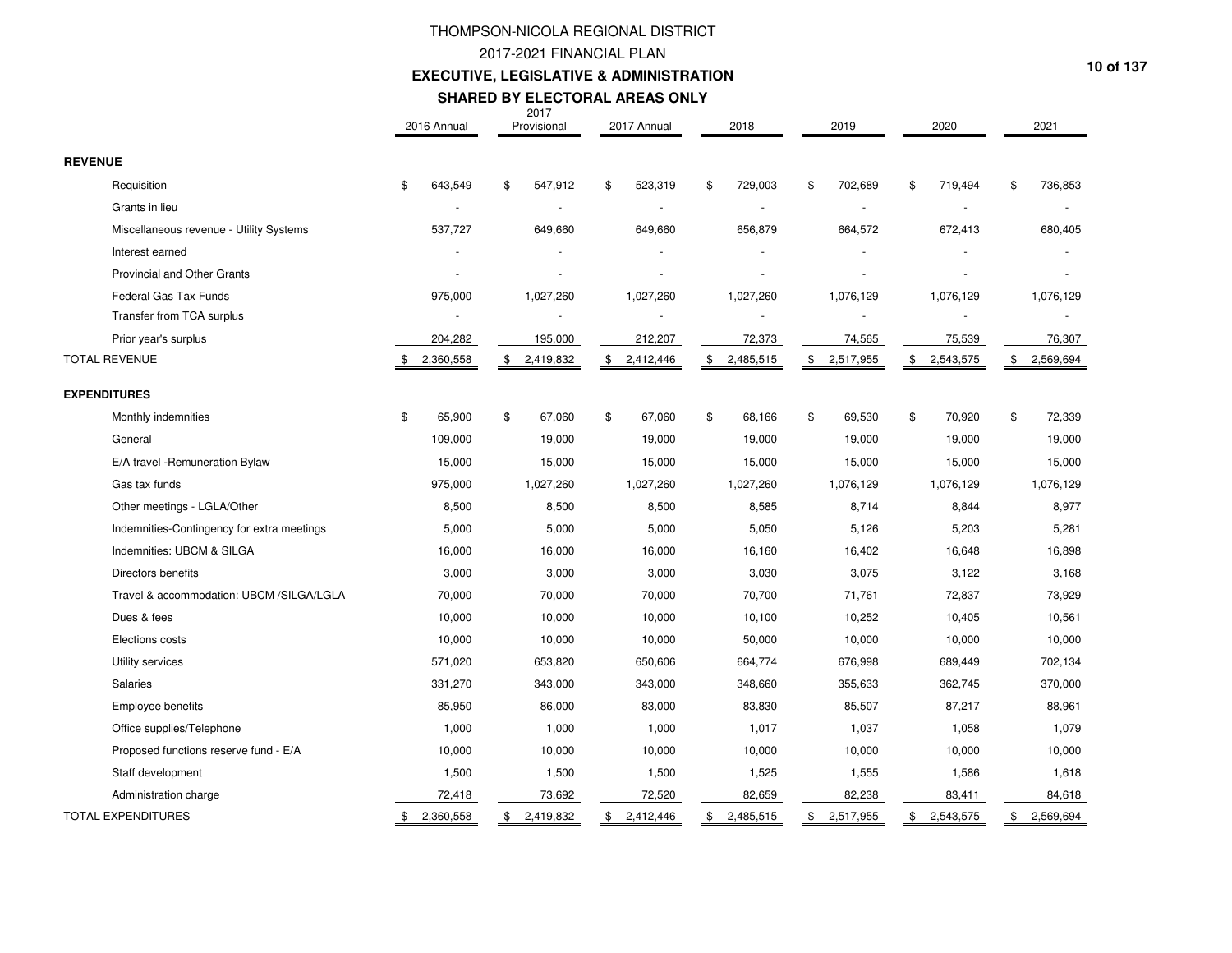2017-2021 FINANCIAL PLAN

**FRASER BASIN PROGRAM** 

## **ALL MEMBER MUNICIPALITIES**

|                           | 2016 Annual  | 2017<br>Provisional | 2017 Annual  | 2018         | 2019         | 2020         | 2021         |
|---------------------------|--------------|---------------------|--------------|--------------|--------------|--------------|--------------|
| <b>REVENUE</b>            |              |                     |              |              |              |              |              |
| Requisition               | \$<br>26,698 | \$<br>28,800        | \$<br>28,659 | \$<br>39,160 | \$<br>39,694 | \$<br>40,232 | \$<br>40,777 |
| Prior year's surplus      | 13,302       | 11,200              | 11,341       | 1,200        | 1,211        | 1,227        | 1,244        |
| <b>TOTAL REVENUE</b>      | 40,000       | 40,000              | 40,000       | 40,360       | \$<br>40,905 | 41,459       | 42,021       |
| <b>EXPENDITURES</b>       |              |                     |              |              |              |              |              |
| Director indemnities      | \$<br>4,000  | \$<br>4,000         | \$<br>4,000  | \$<br>4,000  | \$<br>4,000  | \$<br>4,000  | \$<br>4,000  |
| Dues & fees               | 26,000       | 26,000              | 26,000       | 26,260       | 26,654       | 27,054       | 27,460       |
| Miscellaneous             | 5,000        | 5,000               | 5,000        | 5,050        | 5,126        | 5,203        | 5,281        |
| Travel expenses           | 5,000        | 5,000               | 5,000        | 5,050        | 5,126        | 5,203        | 5,281        |
| <b>TOTAL EXPENDITURES</b> | 40,000       | 40,000              | 40,000       | 40,360       | 40,905       | 41,459       | 42,021       |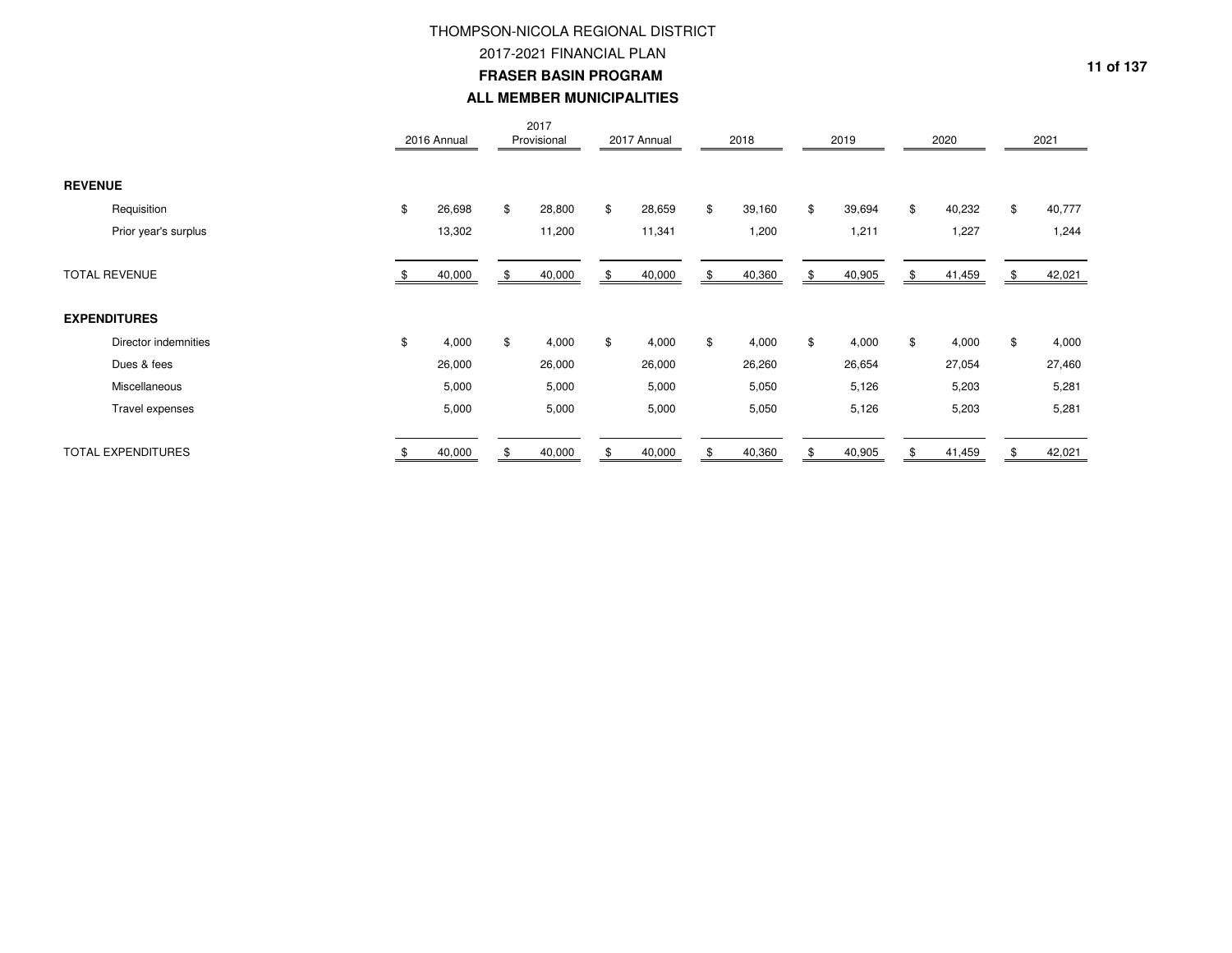### 2017-2021 FINANCIAL PLAN

#### **PROTECTIVE SERVICES**

### **FIRE PROTECTION**

#### **SPECIFIED AREA OF "O" (BARRIERE)**

|                              |     | 2016 Annual              | 2017<br>Provisional      | 2017 Annual              | 2018                     | 2019                     | 2020                     | 2021                     |
|------------------------------|-----|--------------------------|--------------------------|--------------------------|--------------------------|--------------------------|--------------------------|--------------------------|
| <b>REVENUE</b>               |     |                          |                          |                          |                          |                          |                          |                          |
| Requisition                  | \$  | 48,030                   | \$<br>48,420             | \$<br>48,420             | \$<br>48,935             | \$<br>49,965             | \$<br>50,995             | \$<br>52,025             |
| Grants in lieu               |     | $\overline{\phantom{a}}$ | $\overline{\phantom{a}}$ |                          |                          | $\overline{\phantom{a}}$ | ۰                        | $\overline{\phantom{a}}$ |
| <b>Transfer from Reserve</b> |     | 54,000                   |                          |                          | $\overline{\phantom{a}}$ |                          | ۰                        |                          |
| Miscellaneous                |     | ۰                        |                          |                          |                          |                          | ۰                        |                          |
| Interest                     |     |                          |                          |                          |                          |                          | ٠                        |                          |
| Prior year's surplus         |     | ٠                        |                          |                          |                          |                          | ٠                        | $\overline{\phantom{a}}$ |
| <b>TOTAL REVENUE</b>         | -\$ | 102,030                  | \$<br>48,420             | \$<br>48,420             | \$<br>48,935             | \$<br>49,965             | \$<br>50,995             | \$<br>52,025             |
| <b>EXPENDITURES</b>          |     |                          |                          |                          |                          |                          |                          |                          |
| Operating advances           | \$  | 41,000                   | \$<br>44,000             | \$<br>44,000             | \$<br>44,500             | \$<br>45,500             | \$<br>46,500             | \$<br>47,500             |
| Vehicle purchase             |     | 54,000                   | $\overline{\phantom{a}}$ | $\overline{\phantom{a}}$ | $\overline{\phantom{a}}$ | $\overline{\phantom{a}}$ | ٠                        | $\overline{\phantom{a}}$ |
| Transfer to reserve          |     | 3,100                    | 3,100                    | 3,100                    | 3,100                    | 3,100                    | 3,100                    | 3,100                    |
| Insurance                    |     | $\overline{\phantom{a}}$ | $\sim$                   | $\sim$                   | $\overline{\phantom{a}}$ | $\overline{\phantom{a}}$ | $\overline{\phantom{a}}$ | $\sim$                   |
| Administration charge        |     | 3,930                    | 1,320                    | 1,320                    | 1,335                    | 1,365                    | 1,395                    | 1,425                    |
| TOTAL EXPENDITURES           |     | 102,030                  | \$<br>48,420             | \$<br>48,420             | \$<br>48,935             | \$<br>49,965             | \$<br>50,995             | \$<br>52,025             |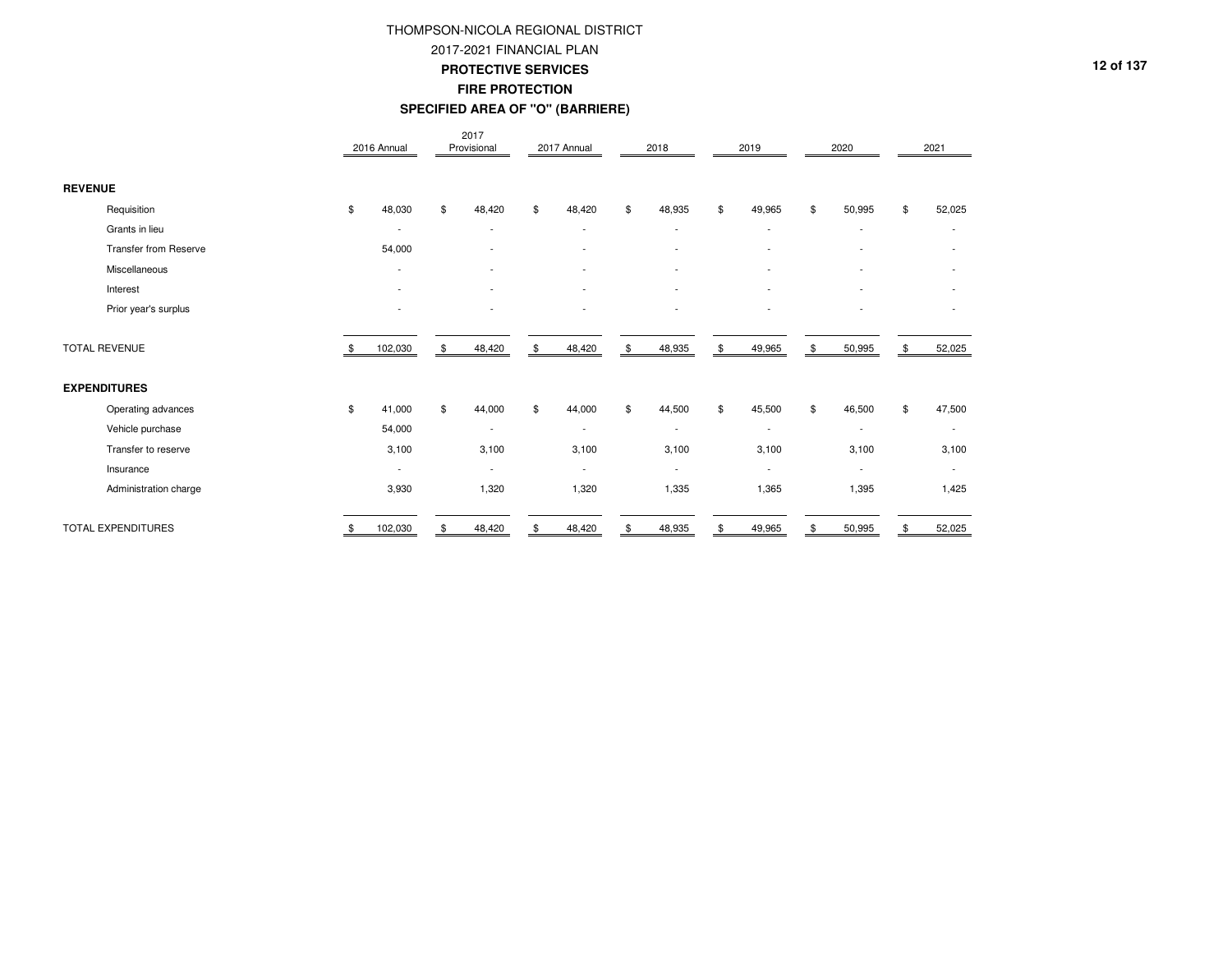#### 2017-2021 FINANCIAL PLAN

#### **PROTECTIVE SERVICES**

### **FIRE PROTECTION**

#### **SPECIFIED AREA OF "M" & "N" (MERRITT/LOWER NICOLA)**

|                       | 2016 Annual              | 2017<br>Provisional      | 2017 Annual              | 2018                     | 2019                     |     | 2020                     | 2021                     |
|-----------------------|--------------------------|--------------------------|--------------------------|--------------------------|--------------------------|-----|--------------------------|--------------------------|
| <b>REVENUE</b>        |                          |                          |                          |                          |                          |     |                          |                          |
| Requisition           | \$<br>130,596            | \$<br>140,584            | \$<br>140,362            | \$<br>143,582            | \$<br>146,454            | \$  | 149,383                  | \$<br>152,370            |
| Grants in lieu        | $\overline{\phantom{a}}$ | $\overline{\phantom{a}}$ | $\overline{\phantom{a}}$ | $\overline{\phantom{a}}$ | $\overline{\phantom{a}}$ |     | $\overline{\phantom{a}}$ | $\overline{\phantom{a}}$ |
| Gas tax funds         | 125,000                  | $\overline{\phantom{a}}$ | $\overline{\phantom{a}}$ | $\overline{\phantom{a}}$ | $\overline{a}$           |     | $\overline{\phantom{a}}$ | $\overline{\phantom{a}}$ |
| Prior year's surplus  | 214                      | 423                      | 645                      | $\overline{\phantom{0}}$ |                          |     |                          |                          |
| <b>TOTAL REVENUE</b>  | 255,810                  | \$<br>141,007            | \$<br>141,007            | \$<br>143,582            | \$<br>146,454            | \$  | 149,383                  | \$<br>152,370            |
| <b>EXPENDITURES</b>   |                          |                          |                          |                          |                          |     |                          |                          |
| Contract              | \$<br>127,000            | \$<br>136,900            | \$<br>136,900            | \$<br>139,400            | \$<br>142,188            | \$  | 145,032                  | \$<br>147,932            |
| Capital projects      | 125,000                  | $\overline{\phantom{a}}$ | $\overline{\phantom{a}}$ | $\overline{\phantom{a}}$ | -                        |     |                          | $\overline{\phantom{a}}$ |
| Administration charge | 3,810                    | 4,107                    | 4,107                    | 4,182                    | 4,266                    |     | 4,351                    | 4,438                    |
| TOTAL EXPENDITURES    | 255,810                  | \$<br>141,007            | \$<br>141,007            | \$<br>143,582            | 146,454                  | \$. | 149,383                  | \$<br>152,370            |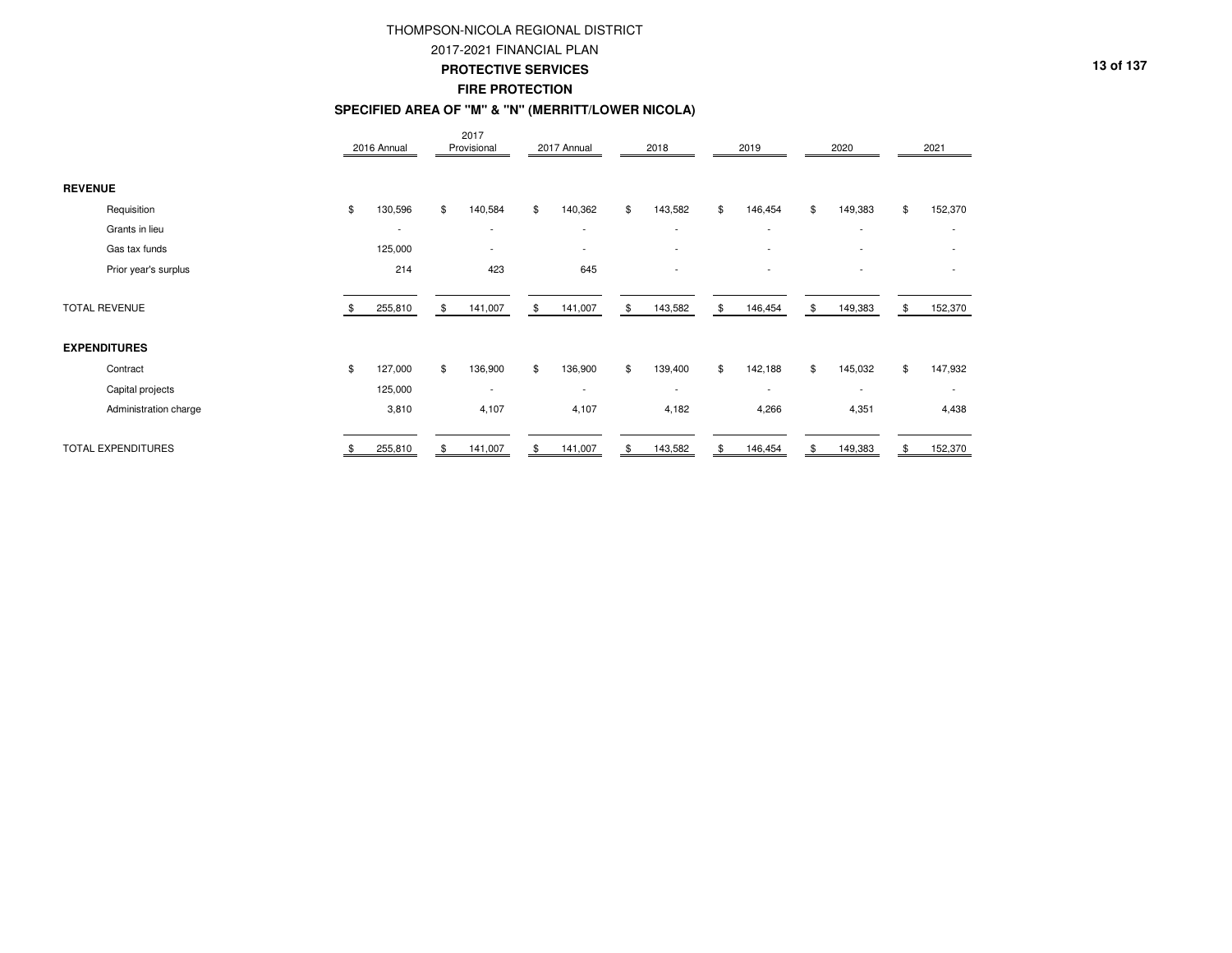### 2017-2021 FINANCIAL PLAN

#### **PROTECTIVE SERVICES**

### **FIRE PROTECTION**

#### **SPECIFIED AREA OF "A" (BLACKPOOL)**

|                                 | 2016 Annual    |                | 2017<br>Provisional      |               | 2017 Annual              | 2018                     |                | 2019                     |    | 2020                     |               | 2021                     |
|---------------------------------|----------------|----------------|--------------------------|---------------|--------------------------|--------------------------|----------------|--------------------------|----|--------------------------|---------------|--------------------------|
| <b>REVENUE</b>                  |                |                |                          |               |                          |                          |                |                          |    |                          |               |                          |
| Requisition                     | \$<br>140,780  | \$             | 133,785                  | \$            | 131,221                  | \$<br>159,686            | \$             | 163,269                  | £. | 165,800                  | \$            | 168,382                  |
| <b>Transfer from Reserve</b>    |                |                |                          |               | $\overline{a}$           |                          |                |                          |    |                          |               |                          |
| Fed gov't grants/Gas tax funds  | ÷              |                |                          |               | $\overline{a}$           |                          |                |                          |    |                          |               |                          |
| Misc Revenue                    | 4,326          |                | 300                      |               | 35,315                   |                          |                |                          |    |                          |               |                          |
| Interest                        | 150            |                |                          |               |                          |                          |                |                          |    |                          |               |                          |
| Transfer from TCA surplus       |                |                |                          |               |                          |                          |                |                          |    |                          |               |                          |
| Prior year's surplus            | 25,189         |                | 30,000                   |               | 32,313                   | 5,965                    |                | 4,970                    |    | 5,047                    |               | 5,125                    |
| <b>TOTAL REVENUE</b>            | \$<br>170,445  | $\mathfrak{S}$ | 164,085                  | $\mathfrak s$ | 198,849                  | \$<br>165,651            | \$             | 168,239                  | \$ | 170,847                  | $\mathfrak s$ | 173,507                  |
| <b>EXPENDITURES</b>             |                |                |                          |               |                          |                          |                |                          |    |                          |               |                          |
| Operating advances              | \$<br>99,727   | \$             |                          | \$            | ÷                        | \$                       | \$             |                          | \$ | ÷                        | \$            |                          |
| Capital projects                | 30,000         |                | 10,000                   |               | 10,000                   | 10,000                   |                | 10,000                   |    | 10,000                   |               | 10,000                   |
| Communication                   |                |                | 3,300                    |               | 3,300                    | 3,354                    |                | 3,422                    |    | 3,490                    |               | 3,560                    |
| Equipment purchases/maintenance |                |                | 21,505                   |               | 21,505                   | 21,860                   |                | 22,297                   |    | 22,743                   |               | 23,198                   |
| <b>Utilities</b>                |                |                | 11,220                   |               | 11,220                   | 11,405                   |                | 11,633                   |    | 11,866                   |               | 12,103                   |
| Fire truck purchases            |                |                |                          |               | $\overline{\phantom{a}}$ | $\overline{a}$           |                |                          |    | ÷                        |               | $\overline{\phantom{a}}$ |
| Fire truck operating costs      |                |                | 9,490                    |               | 9,490                    | 9,647                    |                | 9,840                    |    | 10,036                   |               | 10,237                   |
| Fire hall repairs and maintence |                |                | 7,810                    |               | 7,810                    | 7,939                    |                | 8,098                    |    | 8,260                    |               | 8,425                    |
| Salaries                        |                |                | 14,552                   |               | 13,792                   | 14,020                   |                | 14,300                   |    | 14,586                   |               | 14,878                   |
| <b>Benefits</b>                 |                |                | 3,920                    |               | 3,483                    | 3,540                    |                | 3,611                    |    | 3,684                    |               | 3,757                    |
| Firefighters indemnities        |                |                | 16,000                   |               | 16,000                   | 16,264                   |                | 16,589                   |    | 16,921                   |               | 17,259                   |
| Training                        |                |                | 17,600                   |               | 17,600                   | 17,890                   |                | 18,248                   |    | 18,613                   |               | 18,985                   |
| General                         | 5,000          |                | 6,705                    |               | 41,720                   | 6,816                    |                | 6,952                    |    | 7,091                    |               | 7,233                    |
| Office                          |                |                | 6,506                    |               | 6,506                    | 6,613                    |                | 6,746                    |    | 6,881                    |               | 7,018                    |
| Travel                          |                |                | 250                      |               | 250                      | 254                      |                | 259                      |    | 264                      |               | 270                      |
| Insurance                       | 4,550          |                | 4,550                    |               | 4,550                    | 4,625                    |                | 4,718                    |    | 4,812                    |               | 4,908                    |
| Transfer to reserve             | 27,800         |                | 27,800                   |               | 27,800                   | 27,800                   |                | 27,800                   |    | 27,800                   |               | 27,800                   |
| Amortization                    | $\overline{a}$ |                | $\overline{\phantom{a}}$ |               | $\overline{\phantom{a}}$ | $\overline{\phantom{a}}$ |                | $\overline{\phantom{a}}$ |    | $\overline{\phantom{a}}$ |               | $\overline{a}$           |
| Administration charge           | 3,368          |                | 2,877                    |               | 3,823                    | 3,623                    |                | 3,727                    |    | 3,801                    |               | 3,876                    |
| TOTAL EXPENDITURES              | \$<br>170,445  | \$             | 164,085                  | \$            | 198,849                  | \$<br>165,651            | $\mathfrak{S}$ | 168,239                  | \$ | 170,847                  | $\mathbb{S}$  | 173,507                  |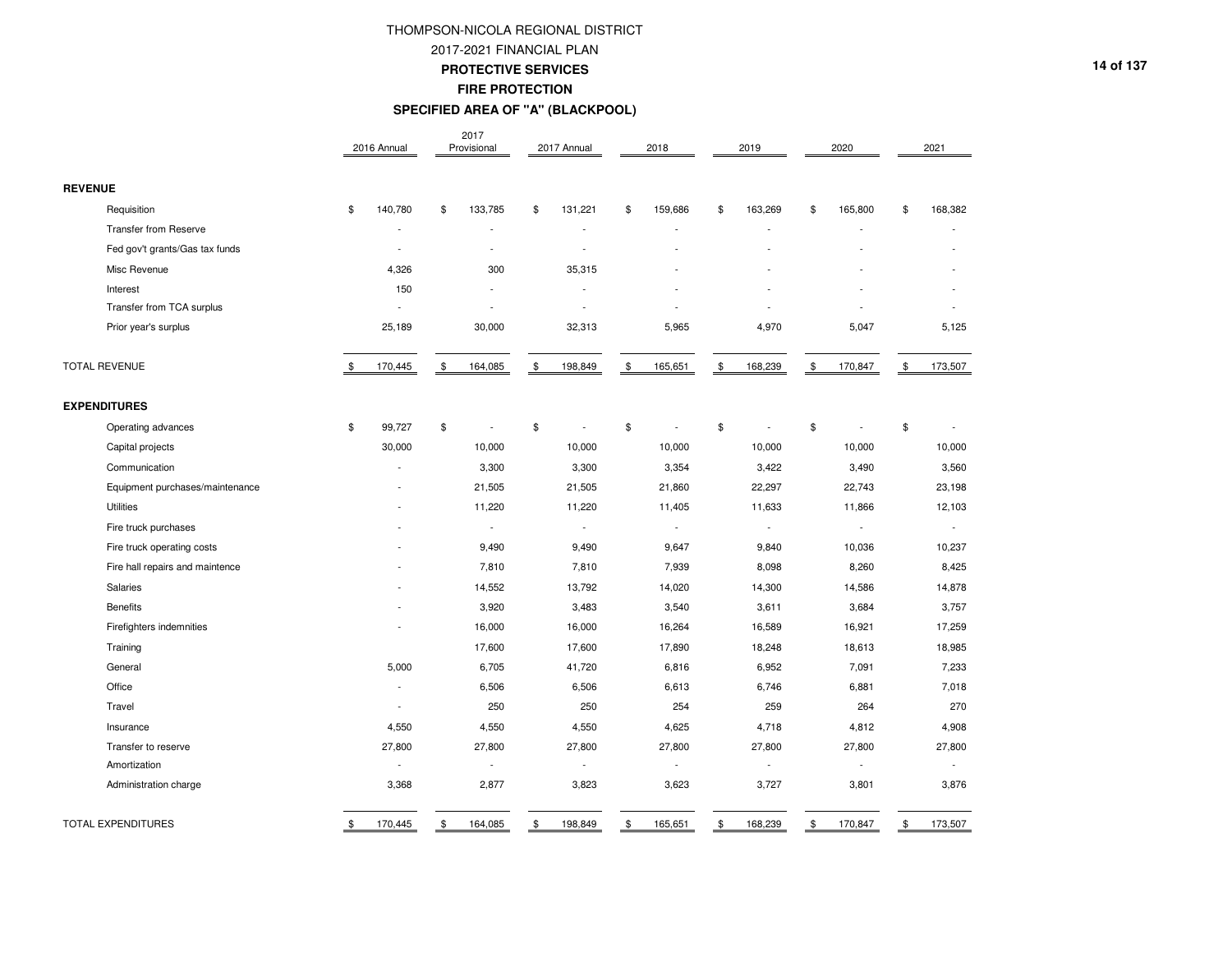### 2017-2021 FINANCIAL PLAN

#### **PROTECTIVE SERVICES**

### **FIRE PROTECTION**

## **SPECIFIED AREA OF "A" AND "B" (VAVENBY)**

|                                 | 2016 Annual    | 2017<br>Provisional      | 2017 Annual              | 2018                     | 2019                     |                | 2020           |                | 2021                     |
|---------------------------------|----------------|--------------------------|--------------------------|--------------------------|--------------------------|----------------|----------------|----------------|--------------------------|
| <b>REVENUE</b>                  |                |                          |                          |                          |                          |                |                |                |                          |
| Requisition                     | \$<br>119,128  | \$<br>134,302            | \$<br>128,020            | \$<br>122,407            | \$<br>124,450            | \$             | 126,534        | \$             | 128,659                  |
| Transfer from reserve           |                |                          | L                        |                          |                          |                |                |                |                          |
| Fed gov't grants/Gas tax funds  |                |                          |                          |                          |                          |                |                |                |                          |
| Misc Revenue                    |                |                          |                          |                          |                          |                |                |                |                          |
| Interest                        | 250            | 250                      | 250                      | 250                      | 250                      |                | 250            |                | 250                      |
| Transfer from TCA surplus       |                |                          |                          |                          |                          |                |                |                |                          |
| Prior year's surplus            | 139,210        | 140,000                  | 142,983                  |                          |                          |                |                |                |                          |
| <b>TOTAL REVENUE</b>            | 258,588        | \$<br>274,552            | \$<br>271,253            | \$<br>122,657            | \$<br>124,700            | $$\mathbb{S}$$ | 126,784        | $$\mathbb{S}$$ | 128,909                  |
| <b>EXPENDITURES</b>             |                |                          |                          |                          |                          |                |                |                |                          |
| Operating advances              | \$<br>89,500   | \$<br>89,500             | \$<br>L.                 | \$                       | \$                       | \$             |                | \$             |                          |
| Capital projects                | 136,635        | 136,635                  | 136,635                  |                          |                          |                |                |                |                          |
| Communication                   |                |                          | 2,678                    | 2,722                    | 2,777                    |                | 2,832          |                | 2,889                    |
| Equipment purchases/maintenance |                |                          | 6,814                    | 6,926                    | 7,065                    |                | 7,206          |                | 7,350                    |
| <b>Utilities</b>                |                |                          | 8,744                    | 8,888                    | 9,066                    |                | 9,247          |                | 9,432                    |
| Fire truck purchases            |                |                          | $\overline{\phantom{a}}$ | $\overline{\phantom{a}}$ |                          |                | $\overline{a}$ |                | $\overline{\phantom{a}}$ |
| Fire truck operating costs      |                |                          | 7,800                    | 7,929                    | 8,087                    |                | 8,249          |                | 8,414                    |
| Fire hall repairs and maintence |                |                          | 6,000                    | 6,099                    | 6,221                    |                | 6,345          |                | 6,472                    |
| Salaries                        |                | 10,812                   | 10,812                   | 10,990                   | 11,210                   |                | 11,434         |                | 11,663                   |
| <b>Benefits</b>                 |                | 2,555                    | 2,555                    | 2,597                    | 2,649                    |                | 2,702          |                | 2,756                    |
| Firefighters indemnities        |                | $\overline{\phantom{a}}$ | 18,500                   | 18,805                   | 19,181                   |                | 19,565         |                | 19,956                   |
| Training                        |                |                          | 11,235                   | 11,420                   | 11,649                   |                | 11,882         |                | 12,119                   |
| General                         | 5,000          | 5,000                    | 18,154                   | 5,083                    | 5,184                    |                | 5,288          |                | 5,394                    |
| Office                          |                |                          | 7,500                    | 7,624                    | 7,776                    |                | 7,932          |                | 8,090                    |
| Travel                          |                |                          | 4,075                    | 4,142                    | 4,225                    |                | 4,310          |                | 4,396                    |
| Insurance                       | 4,000          | 4,000                    | 4,000                    | 4,066                    | 4,147                    |                | 4,230          |                | 4,315                    |
| Transfer to reserve             | 20,500         | 20,500                   | 20,500                   | 20,500                   | 20,500                   |                | 20,500         |                | 20,500                   |
| Amortization                    | $\overline{a}$ | $\overline{\phantom{a}}$ | $\overline{\phantom{a}}$ | $\overline{\phantom{a}}$ | $\overline{\phantom{a}}$ |                | $\sim$         |                | $\overline{a}$           |
| Administration charge           | 2,953          | 5,550                    | 5,251                    | 4,865                    | 4,962                    |                | 5,061          |                | 5,162                    |
| TOTAL EXPENDITURES              | \$<br>258,588  | \$<br>274,552            | \$<br>271,253            | \$<br>122,657            | \$<br>124,700            | $\mathbb{S}$   | 126,784        | $\mathbb{S}$   | 128,909                  |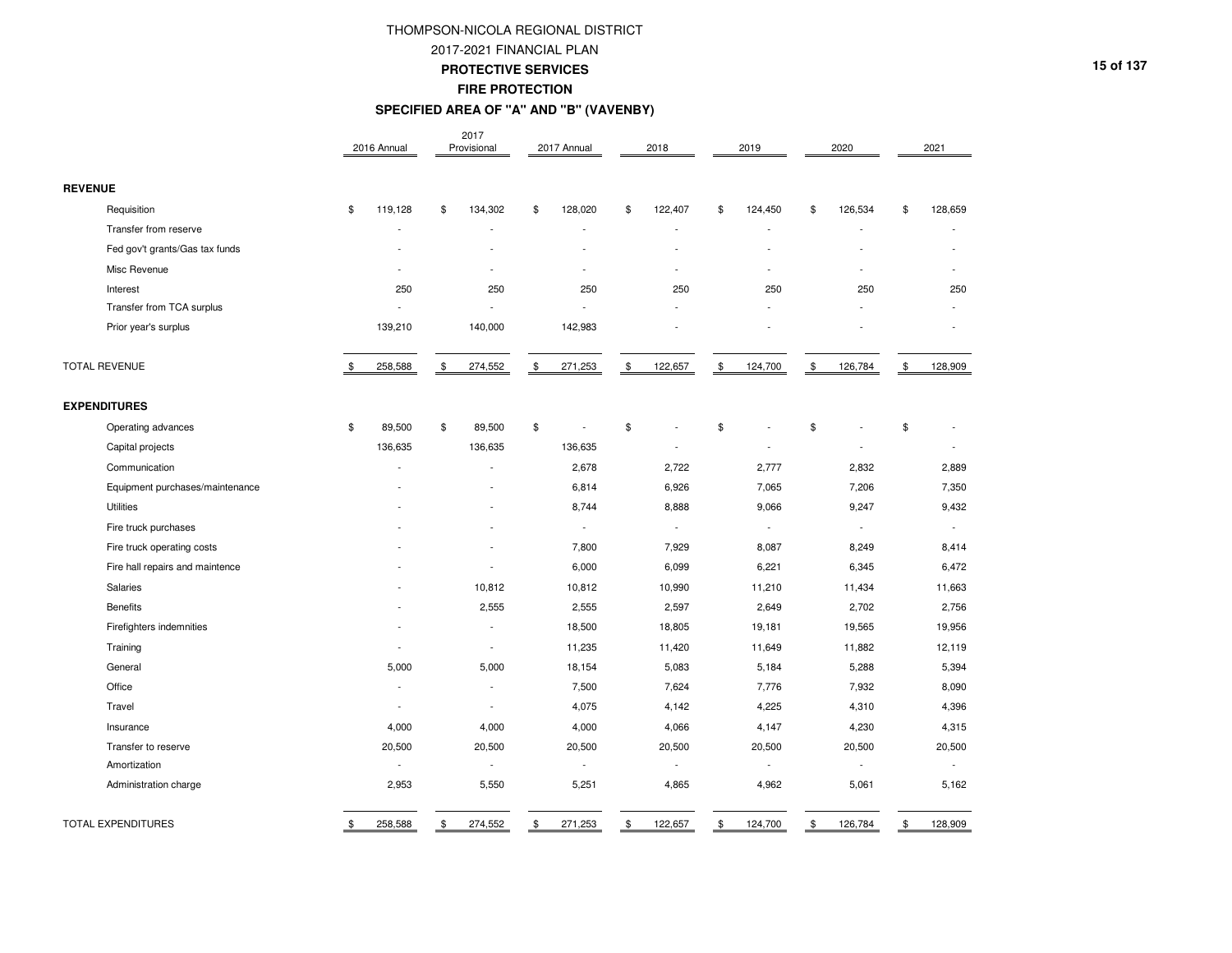### 2017-2021 FINANCIAL PLAN

#### **PROTECTIVE SERVICES**

#### **FIRE PROTECTION**

#### **SPECIFIED AREA OF "I" (ASHCROFT)**

|                       | 2016 Annual              | 2017<br>Provisional            | 2017 Annual              | 2018                     | 2019                     | 2020                     | 2021                     |
|-----------------------|--------------------------|--------------------------------|--------------------------|--------------------------|--------------------------|--------------------------|--------------------------|
| <b>REVENUE</b>        |                          |                                |                          |                          |                          |                          |                          |
| Requisition           | \$<br>20,685             | \$<br>20,450                   | \$<br>20,450             | \$<br>22,660             | \$<br>24,720             | \$<br>26,780             | \$<br>28,840             |
| Interest              | $\overline{\phantom{a}}$ | $\overline{\phantom{a}}$       | $\overline{\phantom{a}}$ | $\overline{\phantom{a}}$ | $\overline{\phantom{a}}$ | $\overline{\phantom{a}}$ | $\overline{\phantom{a}}$ |
| Transfer from reserve | 41,000                   | $\overline{\phantom{a}}$       | ٠                        | $\overline{\phantom{a}}$ | $\overline{a}$           |                          |                          |
| Prior year's surplus  | (570)                    | 150                            | 150                      | $\overline{\phantom{a}}$ | $\overline{\phantom{a}}$ | ٠                        |                          |
| <b>TOTAL REVENUE</b>  | 61,115                   | \$<br>20,600                   | \$<br>20,600             | \$<br>22,660             | \$<br>24,720             | \$<br>26,780             | \$<br>28,840             |
| <b>EXPENDITURES</b>   |                          |                                |                          |                          |                          |                          |                          |
| Vehicle purchase      | \$<br>41,000             | \$<br>$\overline{\phantom{a}}$ | \$                       | \$<br>$\overline{a}$     | \$                       | \$<br>٠                  | \$                       |
| Operating advances    | 10,000                   | 20,000                         | 20,000                   | 22,000                   | 24,000                   | 26,000                   | 28,000                   |
| Transfer to reserve   | 8,800                    | ٠                              | $\overline{\phantom{a}}$ | $\overline{\phantom{a}}$ | $\overline{\phantom{a}}$ | $\overline{a}$           |                          |
| Insurance             | 500                      |                                |                          |                          |                          |                          |                          |
| Amortization          | $\overline{\phantom{a}}$ | ٠                              | ٠                        | $\overline{\phantom{a}}$ | ٠                        |                          |                          |
| Administration charge | 815                      | 600                            | 600                      | 660                      | 720                      | 780                      | 840                      |
| TOTAL EXPENDITURES    | 61,115                   | \$<br>20,600                   | 20,600                   | 22,660                   | 24,720                   | 26,780                   | 28,840                   |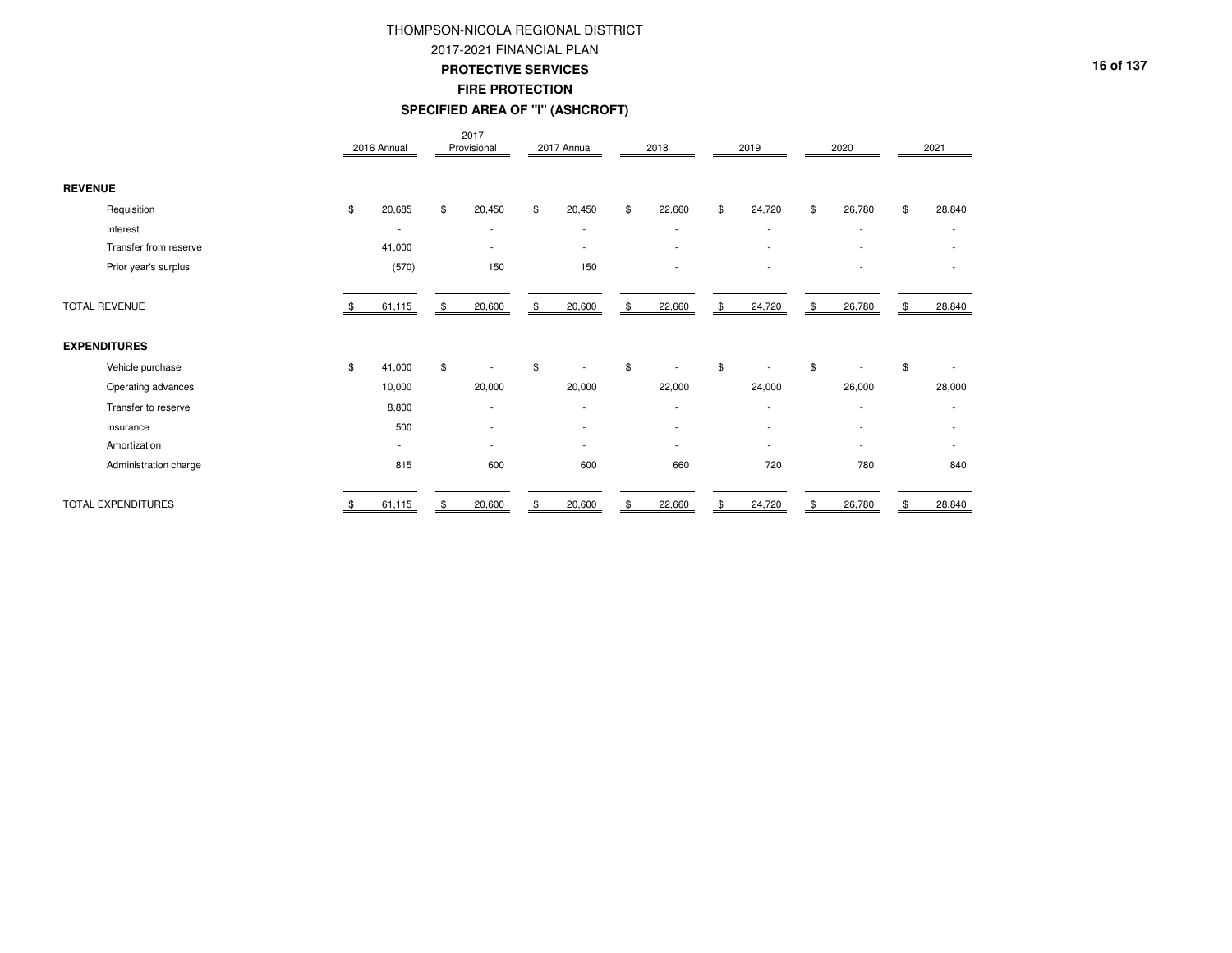### 2017-2021 FINANCIAL PLAN

#### **PROTECTIVE SERVICES**

**FIRE PROTECTION**

#### **SPECIFIED AREA OF "J" & "M" (MAMIT LAKE)**

|                       | 2016 Annual              | 2017<br>Provisional      | 2017 Annual              |    | 2018                     | 2019                     | 2020                     | 2021        |
|-----------------------|--------------------------|--------------------------|--------------------------|----|--------------------------|--------------------------|--------------------------|-------------|
| <b>REVENUE</b>        |                          |                          |                          |    |                          |                          |                          |             |
| Requisition           | \$<br>3,125              | \$<br>3,869              | \$<br>3,869              | \$ | 3,869                    | \$<br>3,869              | \$<br>3,869              | \$<br>3,869 |
| Prior year's surplus  | $\overline{\phantom{a}}$ | $\overline{\phantom{a}}$ | $\overline{\phantom{a}}$ |    | $\overline{\phantom{a}}$ | $\overline{\phantom{a}}$ | $\overline{\phantom{a}}$ |             |
| <b>TOTAL REVENUE</b>  | 3,125                    | \$<br>3,869              | \$<br>3,869              | \$ | 3,869                    | \$<br>3,869              | \$<br>3,869              | \$<br>3,869 |
| <b>EXPENDITURES</b>   |                          |                          |                          |    |                          |                          |                          |             |
| Grant-in-aid          | \$<br>2,975              | \$<br>3,719              | \$<br>3,719              | \$ | 3,719                    | \$<br>3,719              | \$<br>3,719              | \$<br>3,719 |
| Administration charge | 150                      | 150                      | 150                      |    | 150                      | 150                      | 150                      | 150         |
| TOTAL EXPENDITURES    | 3,125                    | \$<br>3,869              | 3,869                    | ፍ  | 3,869                    | 3,869                    | 3,869                    | 3,869       |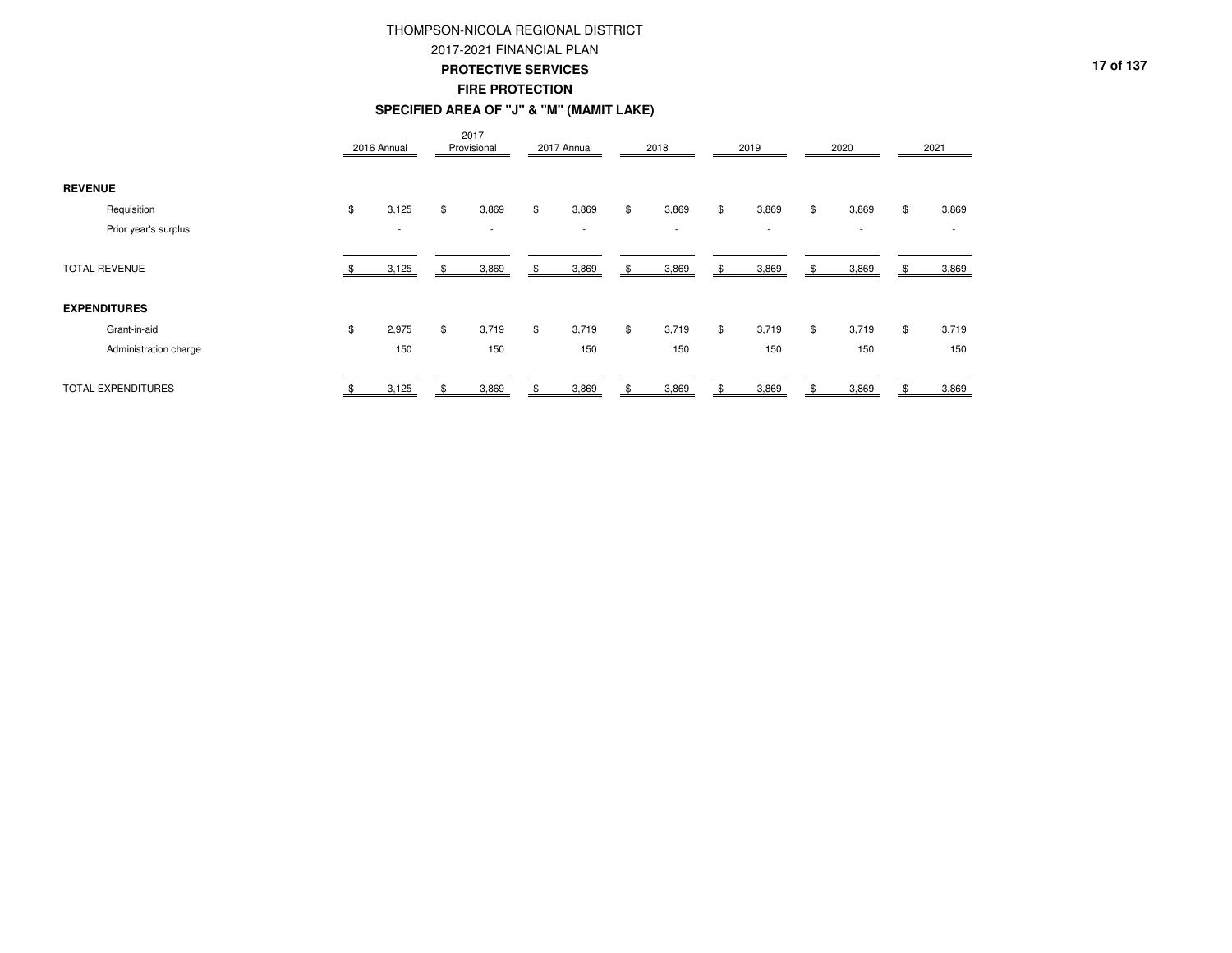### 2017-2021 FINANCIAL PLAN

#### **PROTECTIVE SERVICES**

### **FIRE PROTECTION**

#### **LOCAL SERVICE AREA OF "L" & "P" (PRITCHARD)**

|                                 |                | 2016 Annual              | 2017<br>Provisional      | 2017 Annual              |               | 2018                     |               | 2019                     |               | 2020                     | 2021                     |
|---------------------------------|----------------|--------------------------|--------------------------|--------------------------|---------------|--------------------------|---------------|--------------------------|---------------|--------------------------|--------------------------|
| <b>REVENUE</b>                  |                |                          |                          |                          |               |                          |               |                          |               |                          |                          |
| Requisition                     | \$             | 148,163                  | \$<br>154,512            | \$<br>149,415            | \$            | 167,130                  | \$            | 169,892                  | \$            | 172,710                  | \$<br>175,584            |
| Miscellaneous revenue           |                |                          | 96,806                   | ÷                        |               |                          |               |                          |               |                          |                          |
| Interest                        |                | 100                      | 100                      | 100                      |               | 100                      |               | 100                      |               | 100                      | 100                      |
| Gas tax funds                   |                |                          | $\overline{\phantom{a}}$ |                          |               |                          |               |                          |               |                          |                          |
| Transfer from reserve           |                |                          | 166,000                  | 310,500                  |               |                          |               |                          |               |                          |                          |
| Transfer from TCA surplus       |                |                          | $\overline{\phantom{a}}$ |                          |               |                          |               |                          |               |                          |                          |
| Prior year's surplus            |                | 24,620                   | 25,000                   | 29,855                   |               |                          |               |                          |               |                          |                          |
| <b>TOTAL REVENUE</b>            | \$             | 172,883                  | \$<br>442,418            | \$<br>489,870            | $\frac{1}{2}$ | 167,230                  | $\frac{1}{2}$ | 169,992                  | $\frac{1}{2}$ | 172,810                  | \$<br>175,684            |
| <b>EXPENDITURES</b>             |                |                          |                          |                          |               |                          |               |                          |               |                          |                          |
| Operating advances              | $\mathfrak{s}$ | 90,650                   | \$<br>90,650             | \$<br>÷                  | \$            |                          | \$            |                          | \$            |                          | \$                       |
| Capital projects                |                | 15,000                   | 296,590                  | 15,000                   |               |                          |               |                          |               |                          | $\overline{\phantom{a}}$ |
| Communication                   |                |                          | $\overline{\phantom{a}}$ | 3,500                    |               | 3,558                    |               | 3,629                    |               | 3,701                    | 3,776                    |
| Equipment purchases/maintenance |                |                          |                          | 20,000                   |               | 20,330                   |               | 20,737                   |               | 21,151                   | 21,574                   |
| <b>Utilities</b>                |                |                          |                          | 4,500                    |               | 4,574                    |               | 4,666                    |               | 4,759                    | 4,854                    |
| Fire truck purchases            |                |                          |                          | 300,000                  |               | $\overline{\phantom{a}}$ |               | $\overline{\phantom{a}}$ |               | $\sim$                   |                          |
| Fire truck operating costs      |                |                          |                          | 10,000                   |               | 10,165                   |               | 10,368                   |               | 10,576                   | 10,787                   |
| Fire hall repairs and maintence |                |                          | i.                       | 4,500                    |               | 4,574                    |               | 4,666                    |               | 4,759                    | 4,854                    |
| Salaries                        |                |                          | 10,812                   | 10,812                   |               | 10,990                   |               | 11,210                   |               | 11,434                   | 11,663                   |
| <b>Benefits</b>                 |                |                          | 2,555                    | 2,555                    |               | 2,597                    |               | 2,649                    |               | 2,702                    | 2,756                    |
| Firefighters indemnities        |                |                          | $\overline{\phantom{a}}$ | 22,000                   |               | 22,363                   |               | 22,810                   |               | 23,266                   | 23,732                   |
| Training                        |                |                          | $\overline{\phantom{a}}$ | 15,000                   |               | 15,248                   |               | 15,552                   |               | 15,863                   | 16,181                   |
| General                         |                | 19,100                   | 19,100                   | 19,100                   |               | 19,415                   |               | 19,803                   |               | 20,200                   | 20,604                   |
| Office                          |                |                          |                          | 7,150                    |               | 7,268                    |               | 7,413                    |               | 7,562                    | 7,713                    |
| Travel                          |                |                          | $\overline{\phantom{a}}$ | $\overline{a}$           |               | $\overline{\phantom{a}}$ |               |                          |               | $\overline{\phantom{a}}$ |                          |
| Insurance                       |                | 6,150                    | 6,300                    | 10,300                   |               | 10,470                   |               | 10,679                   |               | 10,893                   | 11,111                   |
| Debt payments                   |                | $\overline{\phantom{a}}$ | $\overline{\phantom{a}}$ | ÷,                       |               | 19,608                   |               | 19,608                   |               | 19,608                   | 19,608                   |
| Transfer to reserve             |                | 38,720                   |                          | 29,100                   |               | 9,492                    |               | 9,492                    |               | 9,492                    | 9,492                    |
| Amortization                    |                | $\overline{\phantom{a}}$ | $\overline{\phantom{a}}$ | $\overline{\phantom{a}}$ |               | $\sim$                   |               |                          |               | $\overline{\phantom{a}}$ | $\overline{\phantom{a}}$ |
| Administration charge           |                | 3,263                    | 16,411                   | 16,353                   |               | 6,578                    |               | 6,709                    |               | 6,843                    | 6,980                    |
| <b>TOTAL EXPENDITURES</b>       | \$             | 172,883                  | \$<br>442,418            | \$<br>489,870            | \$            | 167,230                  | \$            | 169,992                  | \$            | 172,810                  | \$<br>175,684            |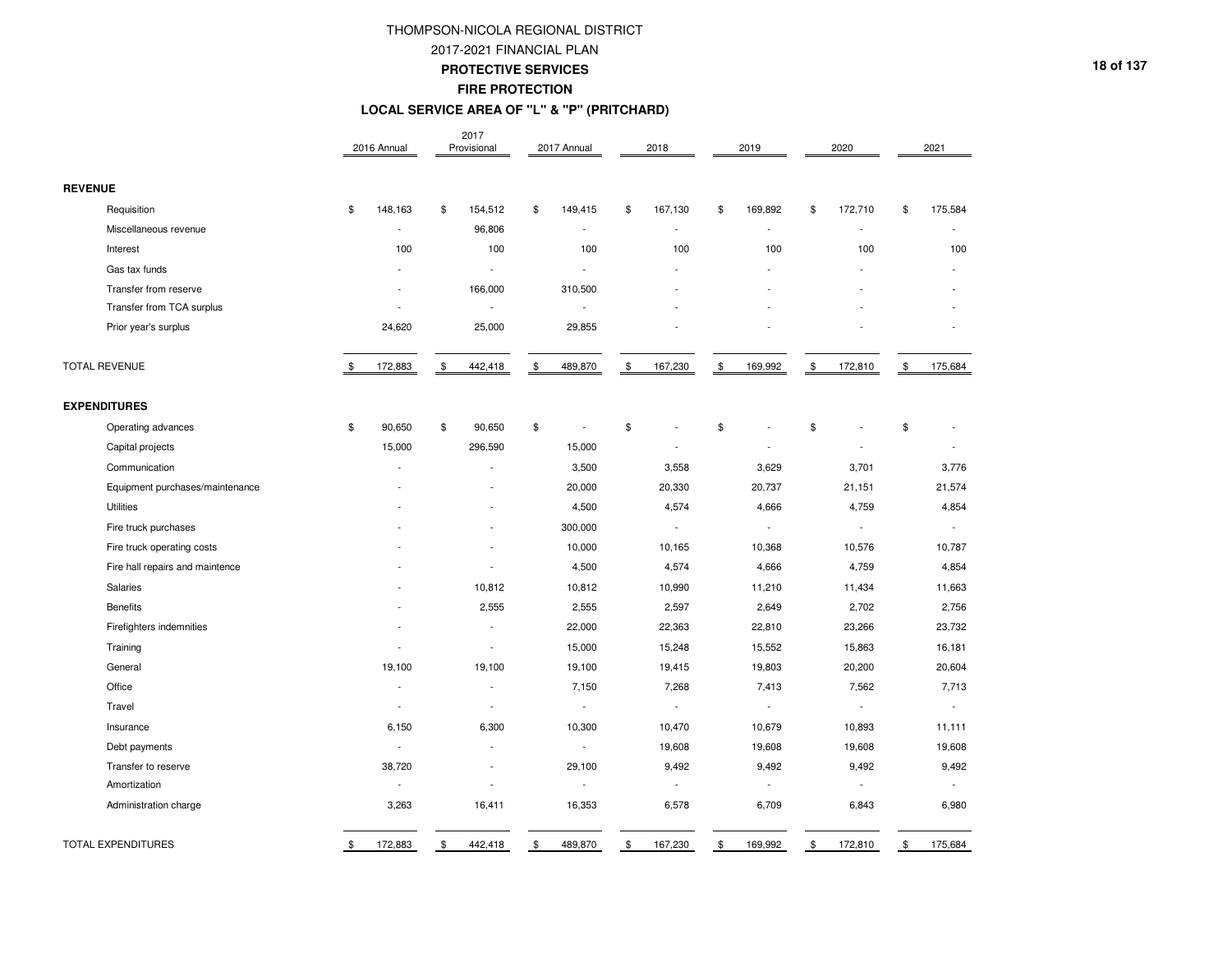### 2017-2021 FINANCIAL PLAN

#### **PROTECTIVE SERVICES**

### **FIRE PROTECTION**

#### **LOCAL SERVICE AREA OF "E" (LOON LAKE)**

|                       | 2016 Annual  |     | 2017<br>Provisional | 2017 Annual  |    | 2018   | 2019         |    | 2020   | 2021         |
|-----------------------|--------------|-----|---------------------|--------------|----|--------|--------------|----|--------|--------------|
| <b>REVENUE</b>        |              |     |                     |              |    |        |              |    |        |              |
| Parcel taxes          | \$<br>22,660 | \$  | 22,660              | \$<br>22,660 | \$ | 22,660 | \$<br>22,660 | \$ | 22,660 | \$<br>22,660 |
| <b>TOTAL REVENUE</b>  | 22,660       | S   | 22,660              | 22,660       | £. | 22,660 | 22,660       | S  | 22,660 | 22,660       |
| <b>EXPENDITURES</b>   |              |     |                     |              |    |        |              |    |        |              |
| Grant-in-aid          | \$<br>22,000 | \$  | 22,000              | \$<br>22,000 | \$ | 22,000 | \$<br>22,000 | \$ | 22,000 | \$<br>22,000 |
| Administration charge | 660          |     | 660                 | 660          |    | 660    | 660          |    | 660    | 660          |
| TOTAL EXPENDITURES    | 22,660       | \$. | 22,660              | \$<br>22,660 | \$ | 22,660 | 22,660       |    | 22,660 | 22,660       |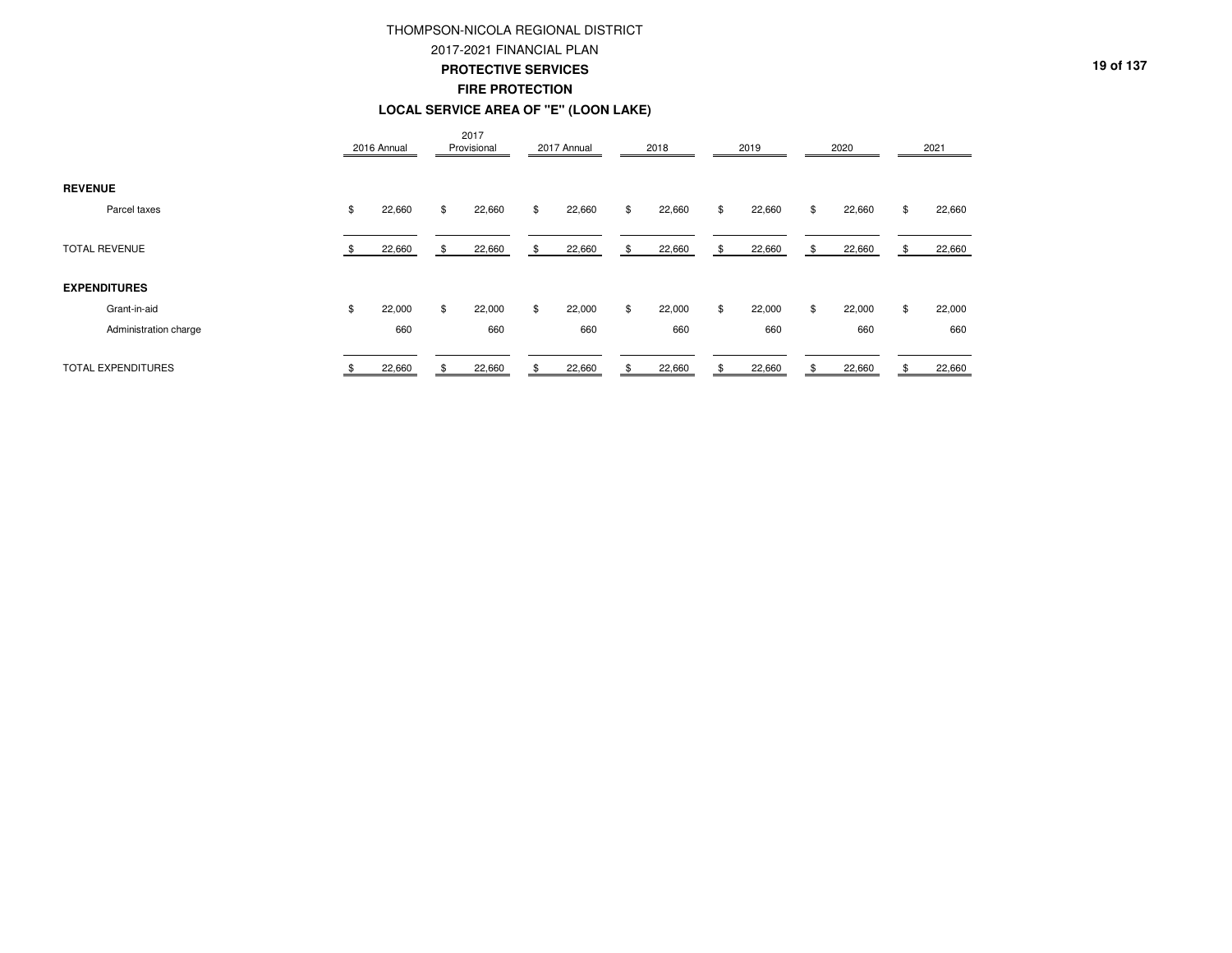#### 2017-2021 FINANCIAL PLAN

#### **PROTECTIVE SERVICES**

### **FIRE PROTECTION**

### **LOCAL SERVICE AREA OF "P" (MCLURE)**

|                       | 2016 Annual              | 2017<br>Provisional | 2017 Annual  | 2018                     | 2019                     | 2020                     | 2021                     |
|-----------------------|--------------------------|---------------------|--------------|--------------------------|--------------------------|--------------------------|--------------------------|
| <b>REVENUE</b>        |                          |                     |              |                          |                          |                          |                          |
| Requisition           | \$<br>39,431             | \$<br>39,431        | \$<br>39,431 | \$<br>39,431             | \$<br>39,431             | \$<br>39,431             | \$<br>49,290             |
| Gas tax funds         |                          |                     |              | $\overline{\phantom{a}}$ | $\overline{\phantom{a}}$ | $\overline{\phantom{a}}$ |                          |
| Prior year's surplus  | $\overline{\phantom{a}}$ |                     |              | $\overline{\phantom{a}}$ | $\overline{\phantom{a}}$ | ÷                        |                          |
| <b>TOTAL REVENUE</b>  | 39,431                   | 39,431              | \$<br>39,431 | \$<br>39,431             | \$<br>39,431             | \$<br>39,431             | \$<br>49,290             |
| <b>EXPENDITURES</b>   |                          |                     |              |                          |                          |                          |                          |
| Grant-in-aid          | \$<br>38,283             | \$<br>38,283        | \$<br>38,283 | \$<br>38,283             | \$<br>38,283             | \$<br>38,283             | \$<br>47,854             |
| Gas tax project       | $\overline{\phantom{a}}$ | $\sim$              | $\sim$       | $\overline{\phantom{a}}$ | $\overline{\phantom{a}}$ | $\overline{\phantom{a}}$ | $\overline{\phantom{a}}$ |
| Administration charge | 1,148                    | 1,148               | 1,148        | 1,148                    | 1,148                    | 1,148                    | 1,436                    |
| TOTAL EXPENDITURES    | 39,431                   | 39,431              | \$<br>39,431 | \$<br>39,431             | \$<br>39,431             | \$<br>39,431             | \$<br>49,290             |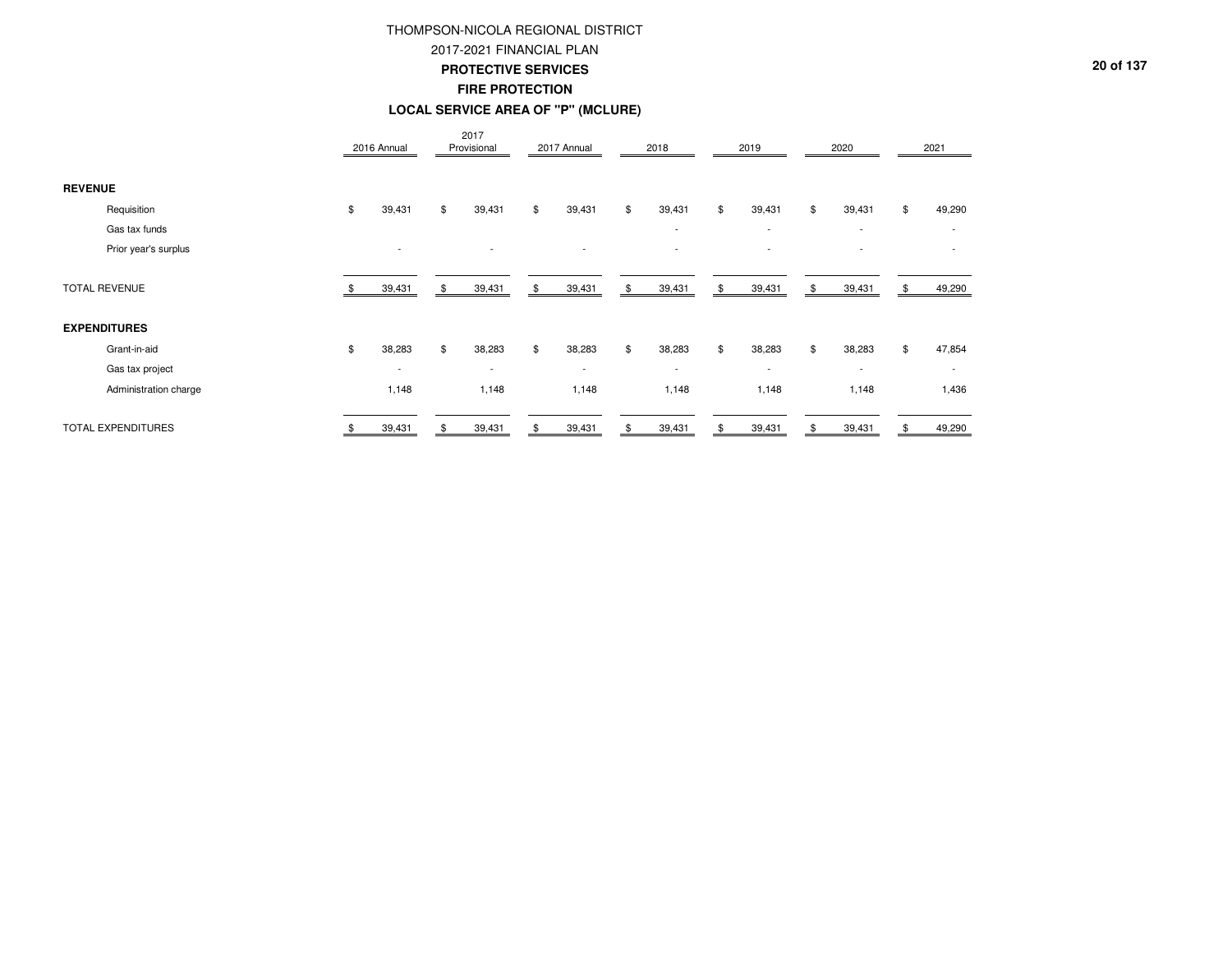### 2017-2021 FINANCIAL PLAN

#### **PROTECTIVE SERVICES**

**FIRE PROTECTION**

#### **SPECIFIED AREA OF "J" (TOBIANO)**

|                       | 2016 Annual   | 2017<br>Provisional      |     | 2017 Annual              | 2018                     |    | 2019                     |     | 2020                     |    | 2021    |
|-----------------------|---------------|--------------------------|-----|--------------------------|--------------------------|----|--------------------------|-----|--------------------------|----|---------|
| <b>REVENUE</b>        |               |                          |     |                          |                          |    |                          |     |                          |    |         |
| Requisition           | \$<br>257,500 | \$<br>267,800            | \$  | 262,650                  | \$<br>272,950            | \$ | 278,100                  | \$  | 293,550                  | \$ | 293,550 |
| Prior year's surplus  | $\sim$        | $\overline{\phantom{a}}$ |     | $\overline{\phantom{a}}$ | $\overline{\phantom{a}}$ |    | $\overline{\phantom{a}}$ |     | $\overline{\phantom{a}}$ |    |         |
| <b>TOTAL REVENUE</b>  | 257,500       | \$<br>267,800            | \$  | 262,650                  | \$<br>272,950            | \$ | 278,100                  | \$. | 293,550                  | \$ | 293,550 |
| <b>EXPENDITURES</b>   |               |                          |     |                          |                          |    |                          |     |                          |    |         |
| Grant-in-aid          | \$<br>250,000 | \$<br>260,000            | \$  | 255,000                  | \$<br>265,000            | \$ | 270,000                  | \$  | 285,000                  | \$ | 285,000 |
| Administration charge | 7,500         | 7,800                    |     | 7,650                    | 7,950                    |    | 8,100                    |     | 8,550                    |    | 8,550   |
| TOTAL EXPENDITURES    | 257,500       | \$<br>267,800            | \$. | 262,650                  | \$<br>272,950            | £. | 278,100                  | R   | 293,550                  | R  | 293,550 |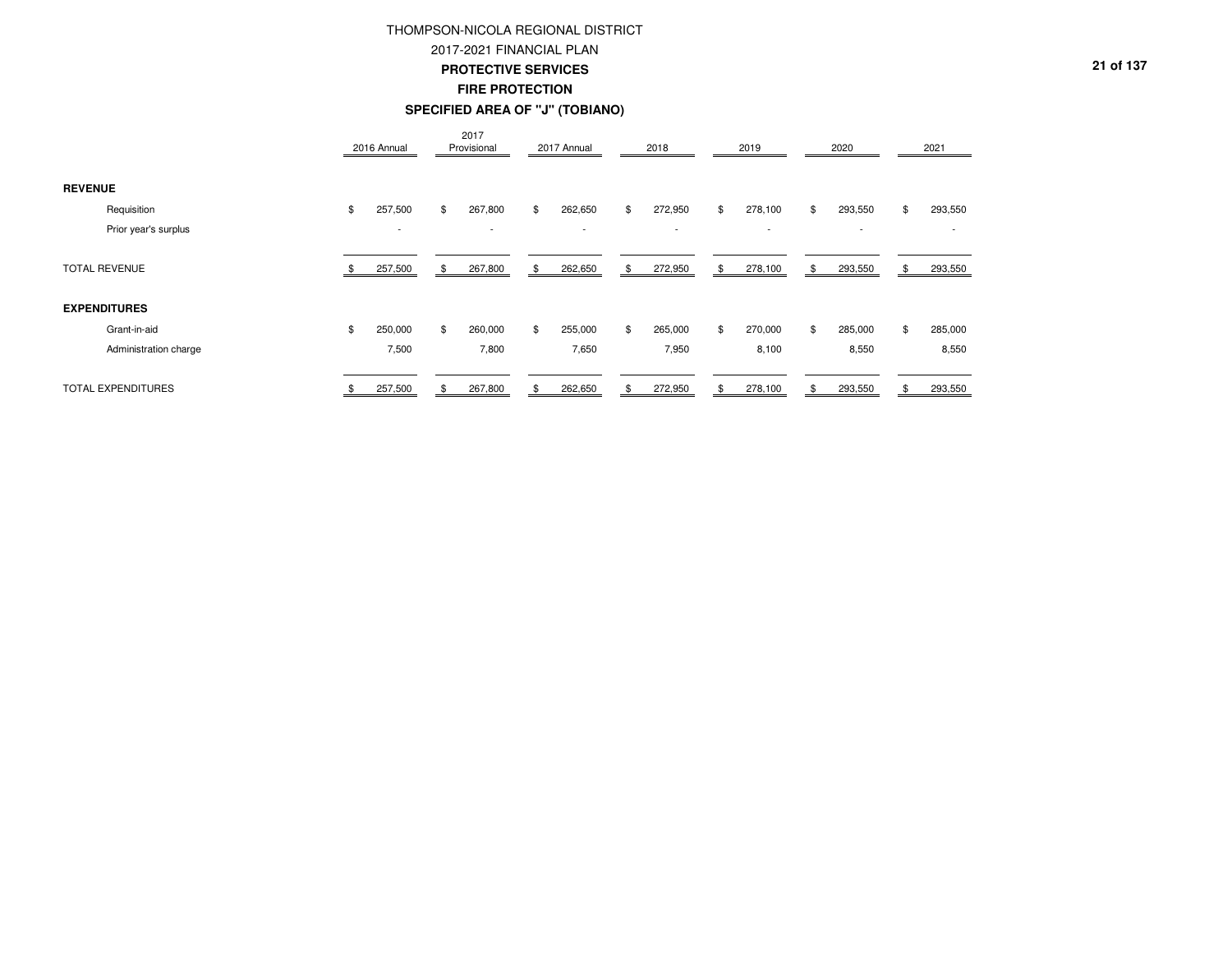### 2017-2021 FINANCIAL PLAN

### **PROTECTIVE SERVICES**

**FIRE PROTECTION**

#### **LOCAL SERVICE AREA OF "L" (VLA FLATS)**

|                       | 2016 Annual  | 2017<br>Provisional      | 2017 Annual  | 2018         | 2019                     | 2020                     | 2021                     |
|-----------------------|--------------|--------------------------|--------------|--------------|--------------------------|--------------------------|--------------------------|
| <b>REVENUE</b>        |              |                          |              |              |                          |                          |                          |
| Requisition           | \$<br>15,450 | \$<br>15,450             | \$<br>15,450 | \$<br>15,450 | \$<br>15,450             | \$<br>15,450             | \$<br>15,450             |
| Prior year's surplus  | $\sim$       | $\overline{\phantom{a}}$ | $\sim$       | $\sim$       | $\overline{\phantom{a}}$ | $\overline{\phantom{a}}$ |                          |
| <b>TOTAL REVENUE</b>  | 15,450       | \$<br>15,450             | \$<br>15,450 | \$<br>15,450 | \$<br>15,450             | \$<br>15,450             | \$<br>15,450             |
| <b>EXPENDITURES</b>   |              |                          |              |              |                          |                          |                          |
| Grant-in-aid          | \$<br>15,000 | \$<br>15,000             | \$<br>15,000 | \$<br>15,000 | \$<br>15,000             | \$<br>15,000             | \$<br>15,000             |
| Insurance             | $\sim$       | $\overline{\phantom{a}}$ | $\sim$       | $\sim$       | $\overline{\phantom{a}}$ | $\overline{\phantom{a}}$ | $\overline{\phantom{a}}$ |
| Administration charge | 450          | 450                      | 450          | 450          | 450                      | 450                      | 450                      |
| TOTAL EXPENDITURES    | 15,450       | 15,450                   | 15,450       | \$<br>15,450 | 15,450                   | \$<br>15,450             | 15,450                   |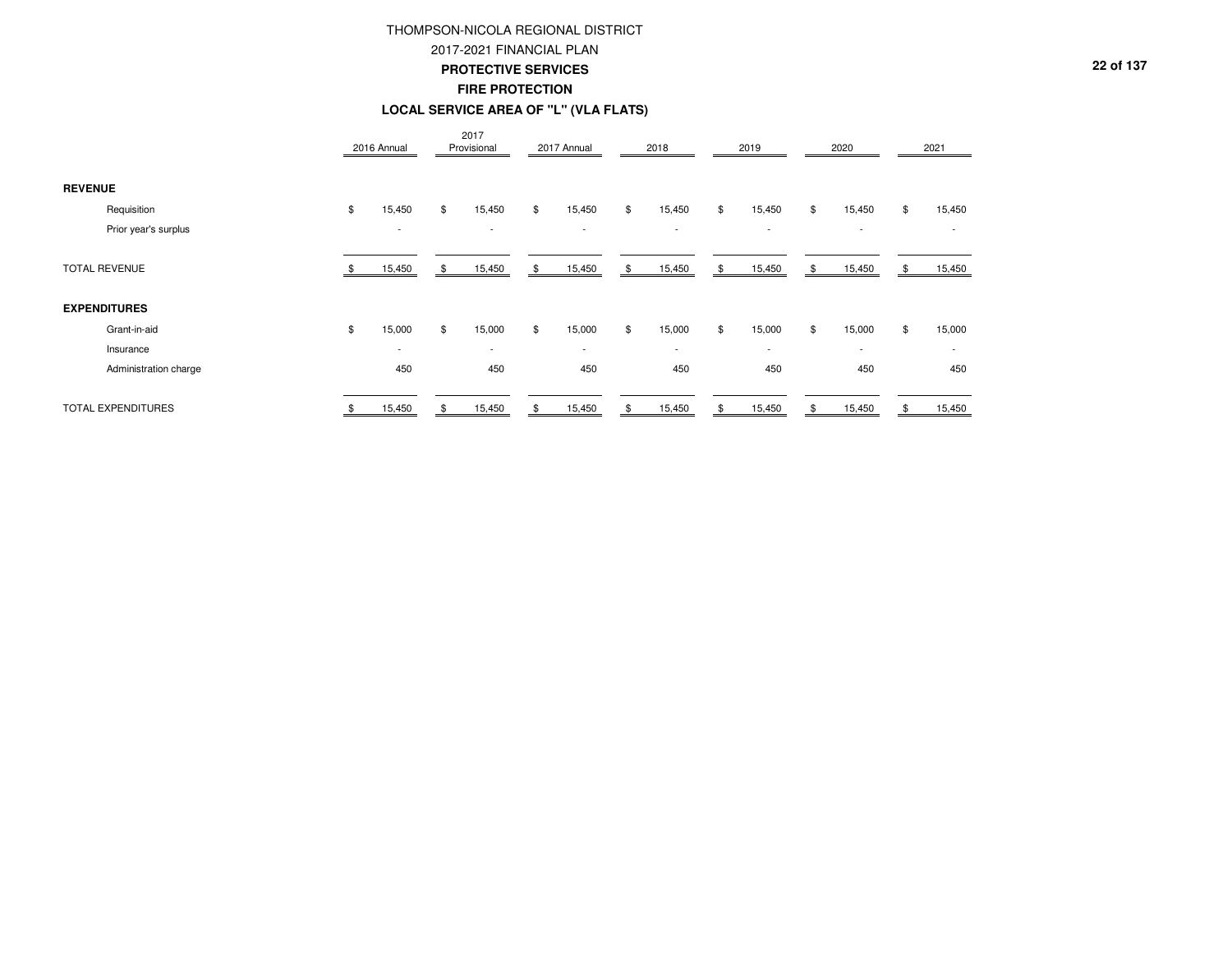#### 2017-2021 FINANCIAL PLAN

#### **PROTECTIVE SERVICES**

#### **FIRE PROTECTION**

#### **LOCAL SERVICE AREA OF "E" (CLINTON)**

|                       | 2016 Annual              |              | 2017<br>Provisional      | 2017 Annual              | 2018                     |     | 2019                     | 2020                     |     | 2021                     |
|-----------------------|--------------------------|--------------|--------------------------|--------------------------|--------------------------|-----|--------------------------|--------------------------|-----|--------------------------|
| <b>REVENUE</b>        |                          |              |                          |                          |                          |     |                          |                          |     |                          |
| Requisition           | \$<br>26,780             | \$           | 27,295                   | \$<br>27,295             | \$<br>27,810             | \$  | 28,325                   | \$<br>28,840             | \$  | 29,355                   |
| Gas tax funds         | $\sim$                   |              | $\sim$                   | $\overline{\phantom{a}}$ | $\sim$                   |     | $\sim$                   | $\overline{\phantom{a}}$ |     | $\overline{\phantom{a}}$ |
| Prior year's surplus  | $\overline{\phantom{a}}$ |              |                          | $\overline{\phantom{a}}$ | $\overline{\phantom{a}}$ |     | $\overline{\phantom{a}}$ |                          |     |                          |
| <b>TOTAL REVENUE</b>  | 26,780                   | \$           | 27,295                   | \$<br>27,295             | \$<br>27,810             | \$  | 28,325                   | \$<br>28,840             | -\$ | 29,355                   |
| <b>EXPENDITURES</b>   |                          |              |                          |                          |                          |     |                          |                          |     |                          |
| Operating advances    | \$<br>26,000             | $\mathbb{S}$ | 26,500                   | \$<br>26,500             | \$<br>27,000             | \$  | 27,500                   | \$<br>28,000             | \$  | 28,500                   |
| Insurance             | $\overline{\phantom{a}}$ |              | $\overline{\phantom{a}}$ | $\overline{\phantom{a}}$ | $\overline{\phantom{a}}$ |     | $\overline{\phantom{a}}$ | $\overline{\phantom{a}}$ |     | $\overline{\phantom{a}}$ |
| Gas tax projects      | $\sim$                   |              | $\overline{\phantom{a}}$ | $\overline{\phantom{a}}$ | $\overline{\phantom{a}}$ |     | $\overline{\phantom{a}}$ | ٠                        |     |                          |
| Administration charge | 780                      |              | 795                      | 795                      | 810                      |     | 825                      | 840                      |     | 855                      |
| TOTAL EXPENDITURES    | 26,780                   |              | 27,295                   | \$<br>27,295             | \$<br>27,810             | \$. | 28,325                   | \$<br>28,840             | \$. | 29,355                   |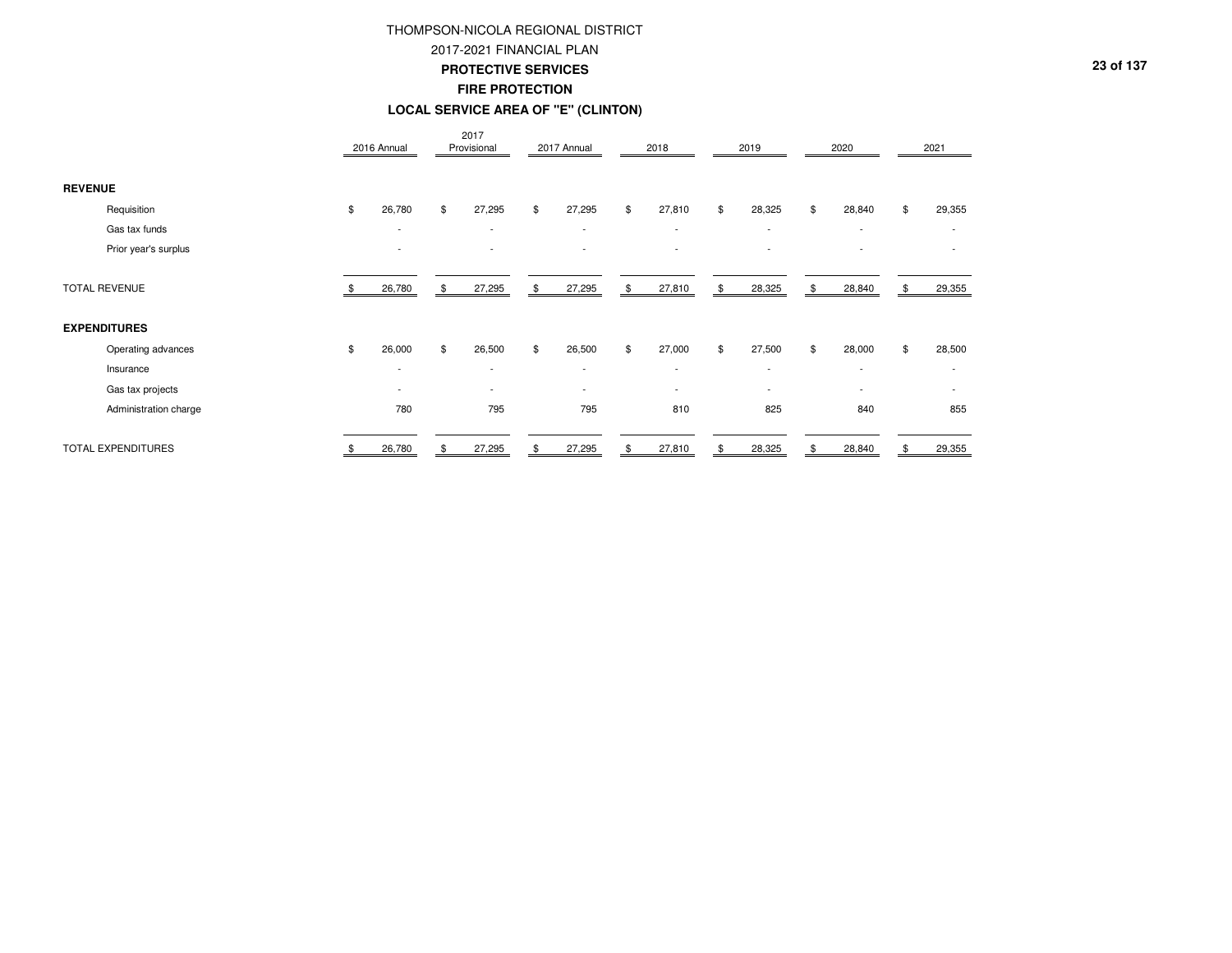### 2017-2021 FINANCIAL PLAN

#### **PROTECTIVE SERVICES**

### **FIRE PROTECTION**

#### **LOCAL SERVICE AREA OF "E" (SOUTH GREEN LAKE)**

|                                      | 2016 Annual  | 2017<br>Provisional      | 2017 Annual              | 2018                     | 2019                     | 2020                     | 2021          |
|--------------------------------------|--------------|--------------------------|--------------------------|--------------------------|--------------------------|--------------------------|---------------|
| <b>REVENUE</b>                       |              |                          |                          |                          |                          |                          |               |
| Requisition                          | \$<br>58,275 | \$<br>63,441             | \$<br>68,590             | \$<br>73,936             | \$<br>79,086             | \$<br>84,236             | \$<br>89,386  |
| Parcel taxes                         | 20,000       | 20,000                   | 20,000                   | 20,000                   | 20,000                   | 20,000                   | 20,000        |
| Prior year's surplus                 | (402)        | 195                      | 196                      | $\overline{\phantom{a}}$ | $\overline{\phantom{a}}$ | $\overline{\phantom{a}}$ |               |
|                                      |              |                          |                          |                          |                          |                          |               |
| <b>TOTAL REVENUE</b>                 | 77,873       | \$<br>83,636             | \$<br>88,786             | \$<br>93,936             | \$<br>99,086             | \$<br>104,236            | \$<br>109,386 |
| <b>EXPENDITURES</b>                  |              |                          |                          |                          |                          |                          |               |
| Grant-in-aid                         | \$<br>75,000 | \$<br>80,000             | \$<br>85,000             | \$<br>90,000             | \$<br>95,000             | \$<br>100,000            | \$<br>105,000 |
| Debenture payments                   | $\sim$       | $\overline{\phantom{a}}$ | $\overline{\phantom{a}}$ | $\overline{\phantom{a}}$ | $\overline{\phantom{a}}$ | $\overline{\phantom{a}}$ |               |
| Insurance                            | 505          | 1,100                    | 1,100                    | 1,100                    | 1,100                    | 1,100                    | 1,100         |
| Interest on advances prior to Aug. 1 | 100          | 100                      | 100                      | 100                      | 100                      | 100                      | 100           |
| Administration charge                | 2,268        | 2,436                    | 2,586                    | 2,736                    | 2,886                    | 3,036                    | 3,186         |
|                                      |              |                          |                          |                          |                          |                          |               |
| TOTAL EXPENDITURES                   | 77,873       | 83,636                   | 88,786                   | \$<br>93,936             | 99,086                   | 104,236                  | 109,386       |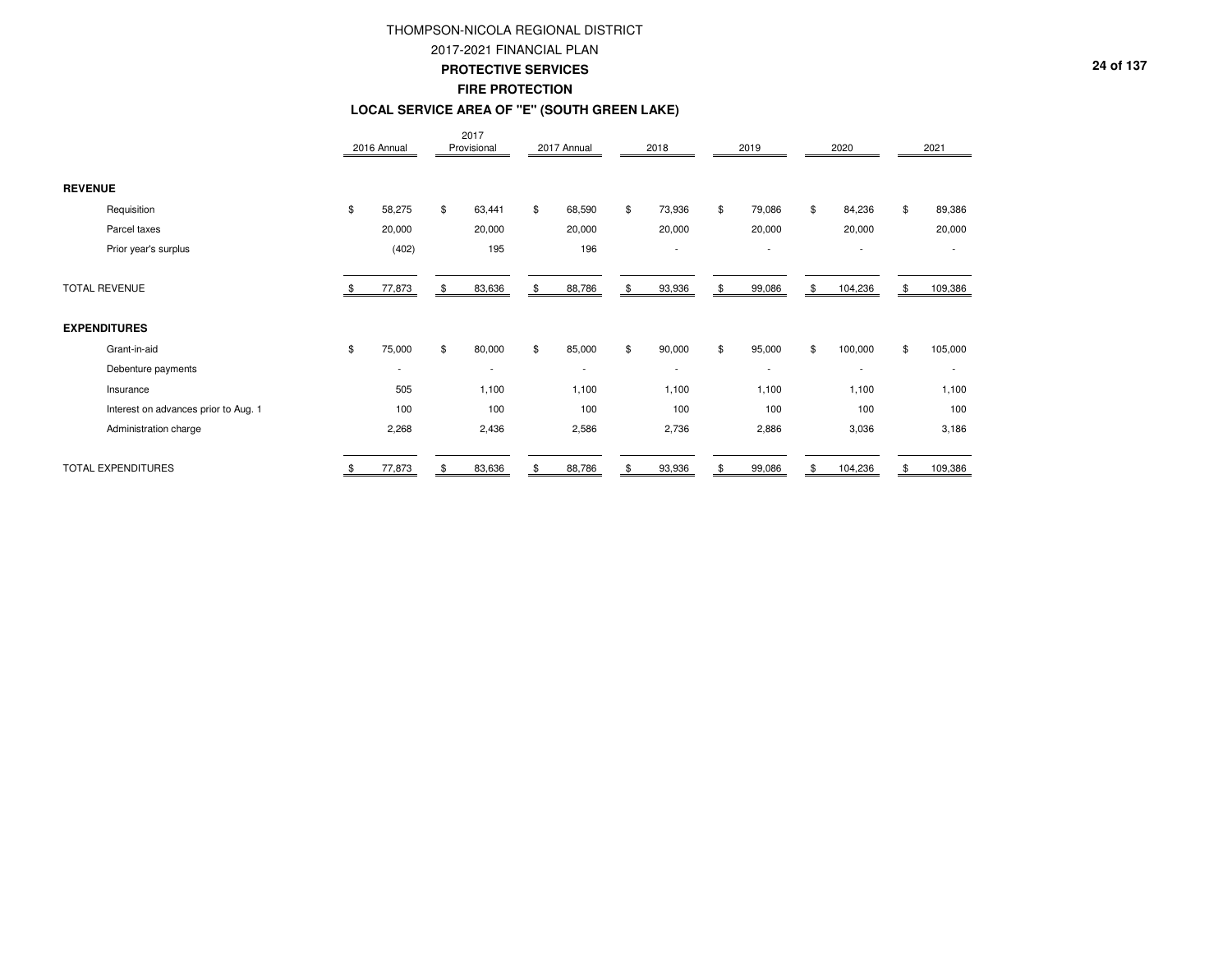### 2017-2021 FINANCIAL PLAN

#### **PROTECTIVE SERVICES**

**FIRE PROTECTION**

#### **LOCAL SERVICE AREA OF "E" (70 MILE HOUSE)**

|                                 | 2016 Annual              | 2017<br>Provisional      |     | 2017 Annual | 2018                     | 2019                     | 2020         |    | 2021                     |
|---------------------------------|--------------------------|--------------------------|-----|-------------|--------------------------|--------------------------|--------------|----|--------------------------|
| <b>REVENUE</b>                  |                          |                          |     |             |                          |                          |              |    |                          |
| Requisition                     | \$<br>29,726             | \$<br>29,870             | \$  | 29,870      | \$<br>29,870             | \$<br>29,870             | \$<br>29,870 | \$ | 29,870                   |
| Prior year's surplus            | $\overline{\phantom{a}}$ | $\overline{\phantom{a}}$ |     | $\sim$      | $\overline{\phantom{a}}$ | $\sim$                   | $\sim$       |    |                          |
| <b>TOTAL REVENUE</b>            | 29,726                   | \$<br>29,870             | -96 | 29,870      | \$<br>29,870             | \$<br>29,870             | \$<br>29,870 | S  | 29,870                   |
| <b>EXPENDITURES</b>             |                          |                          |     |             |                          |                          |              |    |                          |
| Grant-in-aid                    | \$<br>24,000             | \$<br>29,000             | \$  | 29,000      | \$<br>29,000             | \$<br>29,000             | \$<br>29,000 | \$ | 29,000                   |
| Proposed function cost recovery | 5,006                    | $\overline{\phantom{a}}$ |     | $\sim$      | $\sim$                   | $\overline{\phantom{a}}$ | $\sim$       |    | $\overline{\phantom{a}}$ |
| Administration charge           | 720                      | 870                      |     | 870         | 870                      | 870                      | 870          |    | 870                      |
| <b>TOTAL EXPENDITURES</b>       | 29,726                   | 29,870                   |     | 29,870      | 29,870                   | 29,870                   | 29,870       |    | 29,870                   |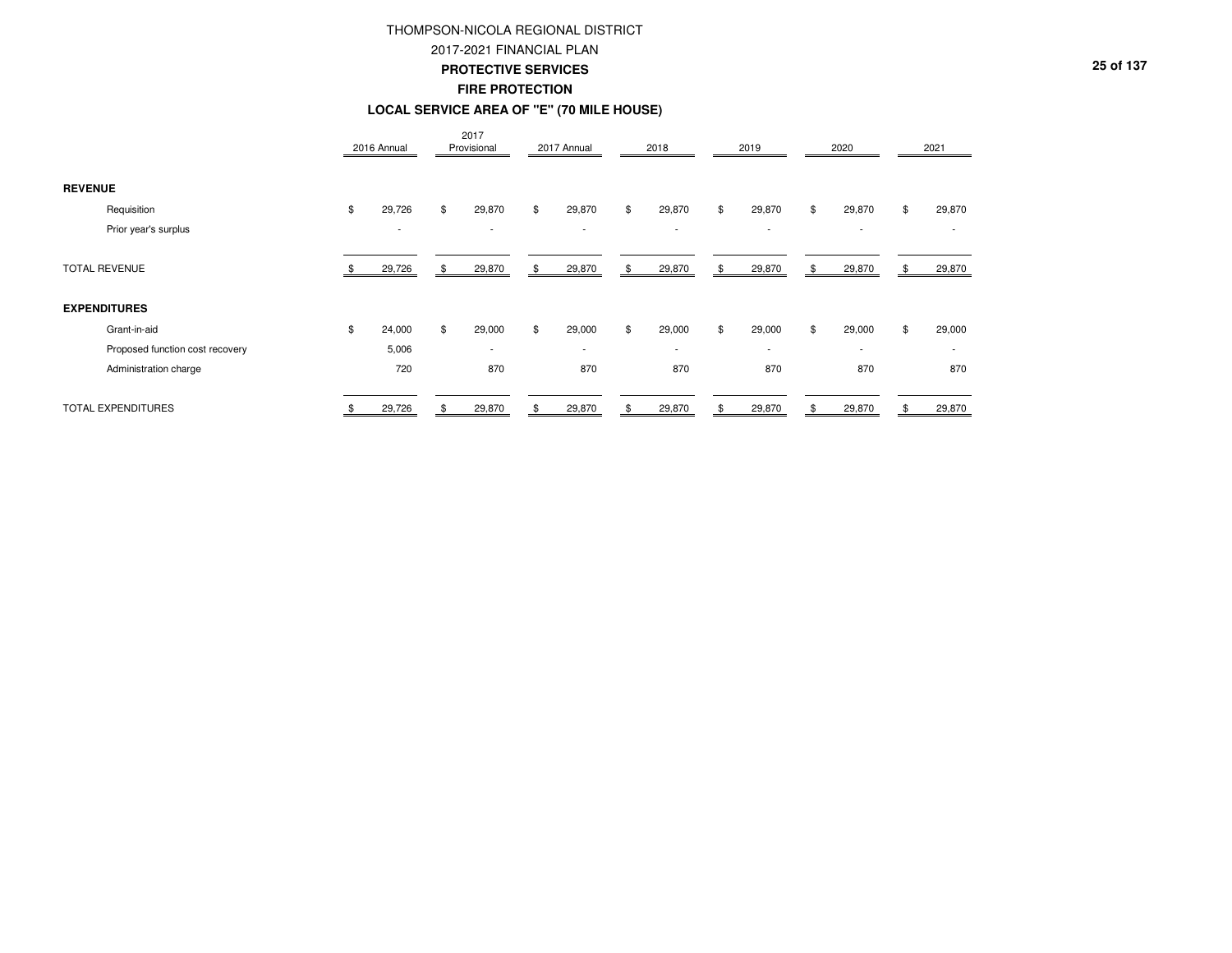### 2017-2021 FINANCIAL PLAN

#### **PROTECTIVE SERVICES**

#### **FIRE PROTECTION**

#### **LOCAL SERVICE AREA OF "O" (LITTLE FORT)**

|                           | 2016 Annual              |                | 2017<br>Provisional      | 2017 Annual              | 2018                     | 2019                     | 2020                     | 2021                     |
|---------------------------|--------------------------|----------------|--------------------------|--------------------------|--------------------------|--------------------------|--------------------------|--------------------------|
| <b>REVENUE</b>            |                          |                |                          |                          |                          |                          |                          |                          |
| Requisition               | \$<br>19,996             | \$             | 29,844                   | \$<br>30,385             | \$<br>30,385             | \$<br>30,385             | \$<br>30,385             | \$<br>30,385             |
| Grants in lieu            | $\overline{\phantom{a}}$ |                | $\overline{\phantom{a}}$ | $\overline{\phantom{a}}$ | $\overline{\phantom{a}}$ | $\overline{\phantom{a}}$ | $\overline{\phantom{a}}$ |                          |
| Transfer from TCA surplus |                          |                |                          |                          |                          |                          |                          |                          |
| Prior year's surplus      | 4                        |                |                          |                          | $\overline{\phantom{a}}$ |                          |                          |                          |
| <b>TOTAL REVENUE</b>      | 20,000                   | \$             | 29,844                   | \$<br>30,385             | \$<br>30,385             | \$<br>30,385             | \$<br>30,385             | \$<br>30,385             |
| <b>EXPENDITURES</b>       |                          |                |                          |                          |                          |                          |                          |                          |
| Grant-in-aid              | \$<br>19,417             | $\mathfrak{L}$ | 28,975                   | \$<br>29,500             | \$<br>29,500             | \$<br>29,500             | \$<br>29,500             | \$<br>29,500             |
| Capital programs          | $\overline{\phantom{a}}$ |                | $\overline{\phantom{a}}$ | $\sim$                   | $\sim$                   | $\overline{\phantom{a}}$ | $\overline{\phantom{a}}$ | $\overline{\phantom{a}}$ |
| Debenture payments        |                          |                |                          |                          | $\overline{\phantom{a}}$ | ٠                        | ٠                        | $\overline{\phantom{0}}$ |
| Amortization              | $\overline{\phantom{a}}$ |                |                          | $\overline{\phantom{a}}$ | $\overline{\phantom{a}}$ | $\overline{\phantom{a}}$ | ٠                        | $\overline{\phantom{0}}$ |
| Administration charge     | 583                      |                | 869                      | 885                      | 885                      | 885                      | 885                      | 885                      |
| TOTAL EXPENDITURES        | 20,000                   |                | 29,844                   | 30,385                   | \$<br>30,385             | 30,385                   | 30,385                   | \$<br>30,385             |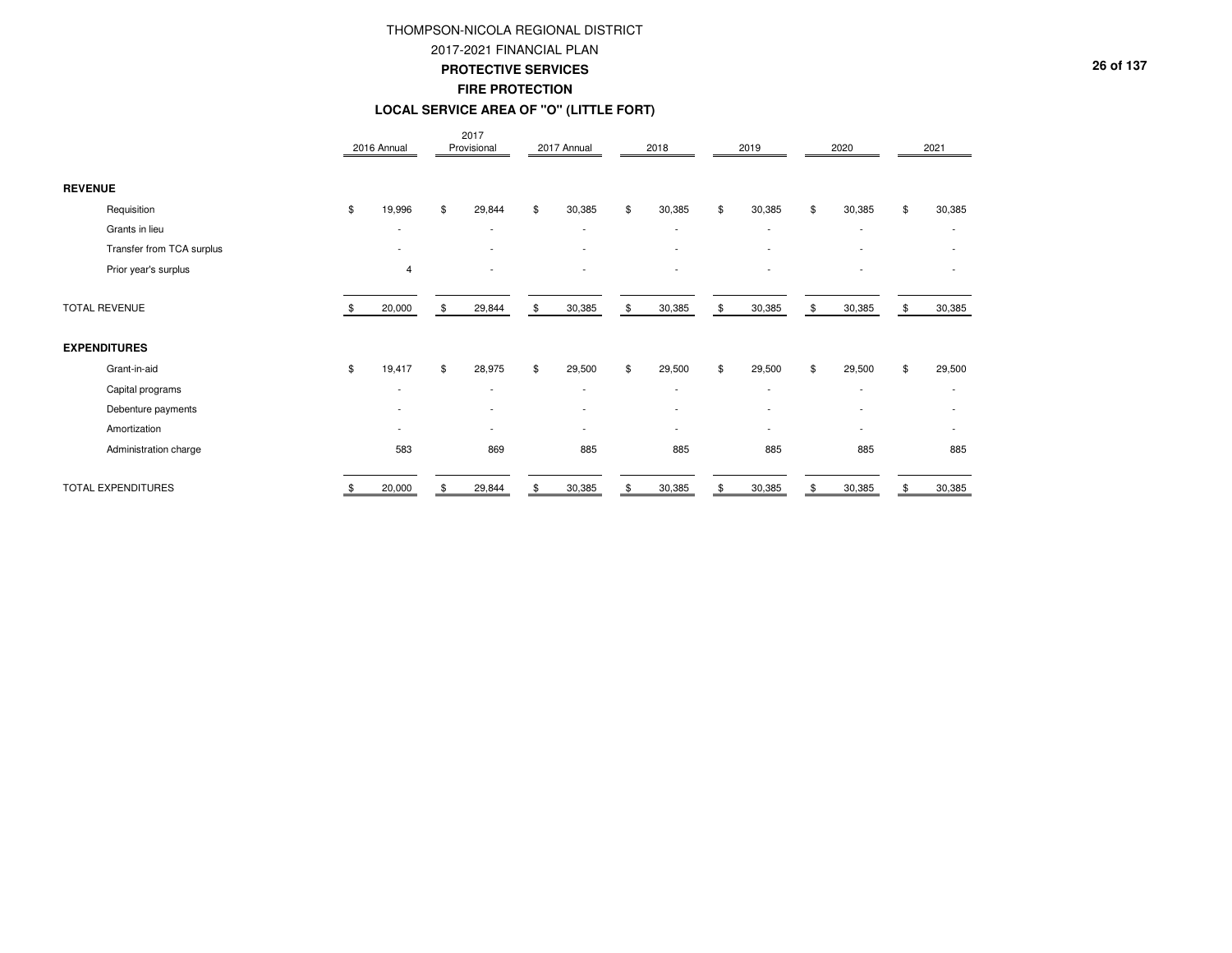### 2017-2021 FINANCIAL PLAN

#### **PROTECTIVE SERVICES**

**FIRE PROTECTION**

#### **LOCAL SERVICE AREA OF "P" (PAUL LAKE)**

|                         | 2016 Annual                    | 2017<br>Provisional            | 2017 Annual              | 2018                           | 2019 |                          | 2020 |                          | 2021 |                          |
|-------------------------|--------------------------------|--------------------------------|--------------------------|--------------------------------|------|--------------------------|------|--------------------------|------|--------------------------|
| <b>REVENUE</b>          |                                |                                |                          |                                |      |                          |      |                          |      |                          |
| Requisition             | \$<br>$\overline{\phantom{a}}$ | \$<br>(35,696)                 | \$<br>(35, 847)          | \$<br>$\overline{\phantom{a}}$ | \$   |                          | \$   | -                        | \$   |                          |
| Proceeds from borrowing | $\overline{\phantom{a}}$       | $\overline{\phantom{a}}$       | $\sim$                   | $\overline{\phantom{a}}$       |      | $\overline{\phantom{a}}$ |      | $\overline{\phantom{a}}$ |      | $\overline{\phantom{a}}$ |
| Prior year's surplus    | 35,846                         | 35,696                         | 35,847                   |                                |      |                          |      |                          |      |                          |
| <b>TOTAL REVENUE</b>    | 35,846                         | \$                             |                          | \$                             |      |                          | \$.  |                          |      |                          |
| <b>EXPENDITURES</b>     |                                |                                |                          |                                |      |                          |      |                          |      |                          |
| Grant-in-aid            | \$<br>35,696                   | \$<br>$\overline{\phantom{a}}$ | \$<br>$\overline{a}$     | \$                             | \$   |                          | \$   |                          | \$   |                          |
| Capital programs        | $\overline{\phantom{a}}$       | $\overline{\phantom{a}}$       | $\overline{\phantom{a}}$ | $\overline{\phantom{a}}$       |      | $\overline{\phantom{a}}$ |      | $\overline{\phantom{a}}$ |      | $\overline{\phantom{0}}$ |
| Debenture payments      | $\overline{\phantom{a}}$       | $\overline{\phantom{a}}$       | ٠                        | $\overline{\phantom{a}}$       |      |                          |      |                          |      |                          |
| Administration charge   | 150                            |                                |                          |                                |      |                          |      |                          |      |                          |
| TOTAL EXPENDITURES      | 35,846                         | \$                             |                          |                                |      |                          |      |                          |      |                          |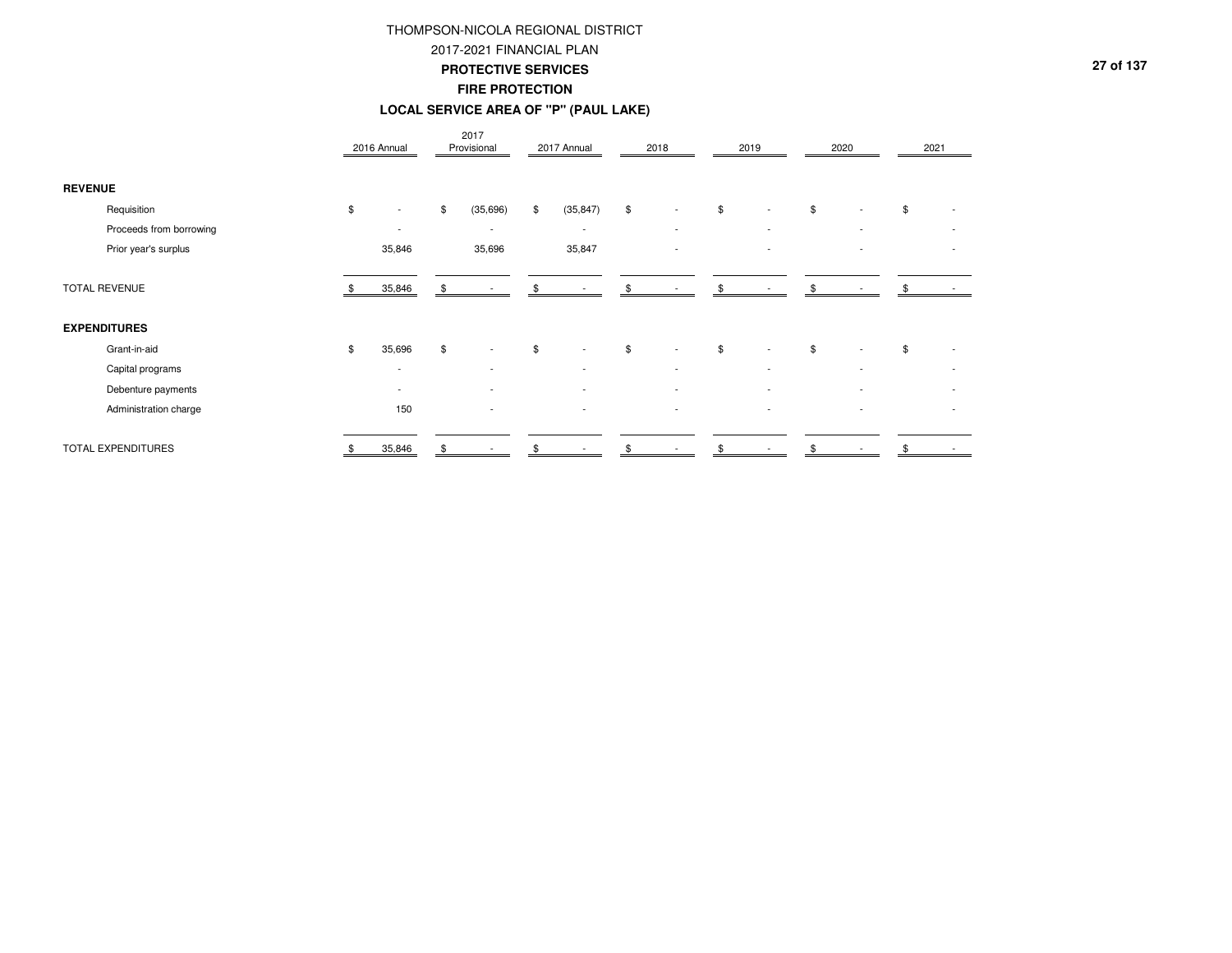### 2017-2021 FINANCIAL PLAN

#### **PROTECTIVE SERVICES**

### **FIRE PROTECTION**

## **LOCAL SERVICE AREA OF "P" (WHITECROFT)**

|                       | 2016 Annual              |     | 2017<br>Provisional      | 2017 Annual              |     | 2018                     | 2019                     | 2020                     |    | 2021                     |
|-----------------------|--------------------------|-----|--------------------------|--------------------------|-----|--------------------------|--------------------------|--------------------------|----|--------------------------|
| <b>REVENUE</b>        |                          |     |                          |                          |     |                          |                          |                          |    |                          |
| Requisition           | \$<br>25,750             | \$  | 25,750                   | \$<br>25,750             | \$  | 25,750                   | \$<br>25,750             | \$<br>25,750             | \$ | 25,750                   |
| Prior year's surplus  | $\overline{\phantom{a}}$ |     | $\overline{\phantom{a}}$ | $\overline{\phantom{a}}$ |     | $\overline{\phantom{a}}$ | $\overline{\phantom{a}}$ | $\overline{\phantom{a}}$ |    |                          |
| <b>TOTAL REVENUE</b>  | 25,750                   | \$  | 25,750                   | \$<br>25,750             | \$  | 25,750                   | \$<br>25,750             | \$<br>25,750             | S  | 25,750                   |
| <b>EXPENDITURES</b>   |                          |     |                          |                          |     |                          |                          |                          |    |                          |
| Grant-in-aid          | \$<br>25,000             | \$  | 25,000                   | \$<br>25,000             | \$  | 25,000                   | \$<br>25,000             | \$<br>25,000             | \$ | 25,000                   |
| Capital programs      | $\overline{\phantom{a}}$ |     | $\overline{\phantom{a}}$ | $\overline{\phantom{a}}$ |     | $\overline{\phantom{a}}$ | $\overline{\phantom{a}}$ | $\overline{\phantom{a}}$ |    | $\overline{\phantom{a}}$ |
| Administration charge | 750                      |     | 750                      | 750                      |     | 750                      | 750                      | 750                      |    | 750                      |
| TOTAL EXPENDITURES    | 25,750                   | \$. | 25,750                   | 25,750                   | \$. | 25,750                   | 25,750                   | 25,750                   |    | 25,750                   |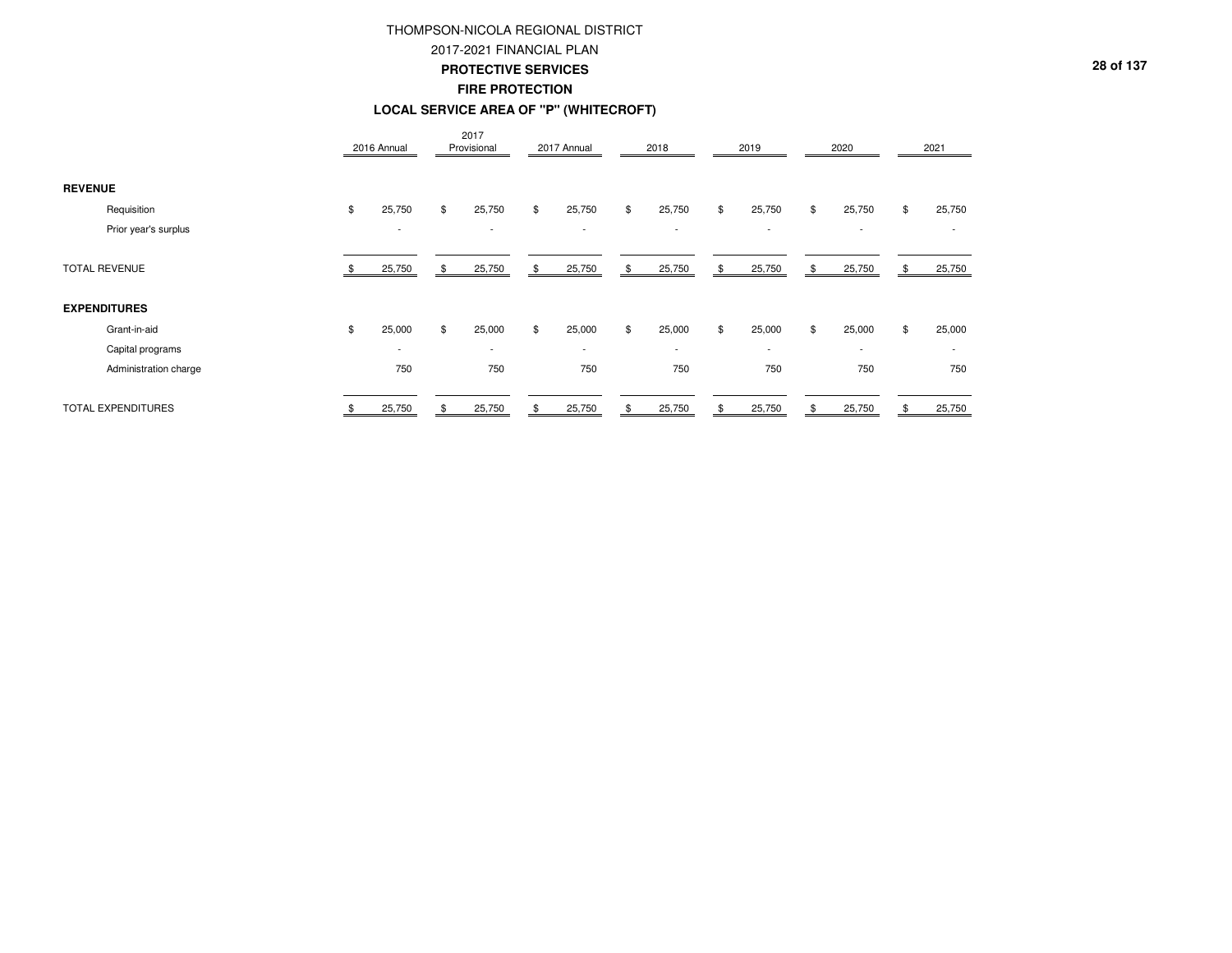## 2017-2021 FINANCIAL PLAN

#### **PROTECTIVE SERVICES**

### **SEARCH AND RESCUE GRANTS-IN-AID**

### **AREAS "A", "B" ,"O", CLEARWATER AND BARRIERE**

|                                   | 2016 Annual  | 2017<br>Provisional |              | 2017 Annual | 2018         |                | 2019   |     | 2020   | 2021         |
|-----------------------------------|--------------|---------------------|--------------|-------------|--------------|----------------|--------|-----|--------|--------------|
| <b>REVENUE</b>                    |              |                     |              |             |              |                |        |     |        |              |
| Requisition                       | \$<br>19,570 | \$<br>19,570        | $\mathbb{S}$ | 19,570      | \$<br>19,570 | $\mathfrak{S}$ | 19,570 | \$  | 19,570 | \$<br>19,570 |
| <b>TOTAL REVENUE</b>              | 19,570       | 19,570              | \$.          | 19,570      | \$<br>19,570 | \$             | 19,570 | \$. | 19,570 | 19,570       |
| <b>EXPENDITURES</b>               |              |                     |              |             |              |                |        |     |        |              |
| Grant-in-aid, Area "A"/Clearwater | \$<br>7,000  | \$<br>7,000         | \$           | 7,000       | \$<br>7,000  | \$             | 7,000  | \$  | 7,000  | \$<br>7,000  |
| Grant-in-aid, Area "B"            | 2,000        | 2,000               |              | 2,000       | 2,000        |                | 2,000  |     | 2,000  | 2,000        |
| Grant-in-aid, Area "O"/Barriere   | 10,000       | 10,000              |              | 10,000      | 10,000       |                | 10,000 |     | 10,000 | 10,000       |
| Administration charge             | 570          | 570                 |              | 570         | 570          |                | 570    |     | 570    | 570          |
| <b>TOTAL EXPENDITURES</b>         | 19,570       | 19,570              |              | 19,570      | 19,570       |                | 19,570 |     | 19,570 | 19,570       |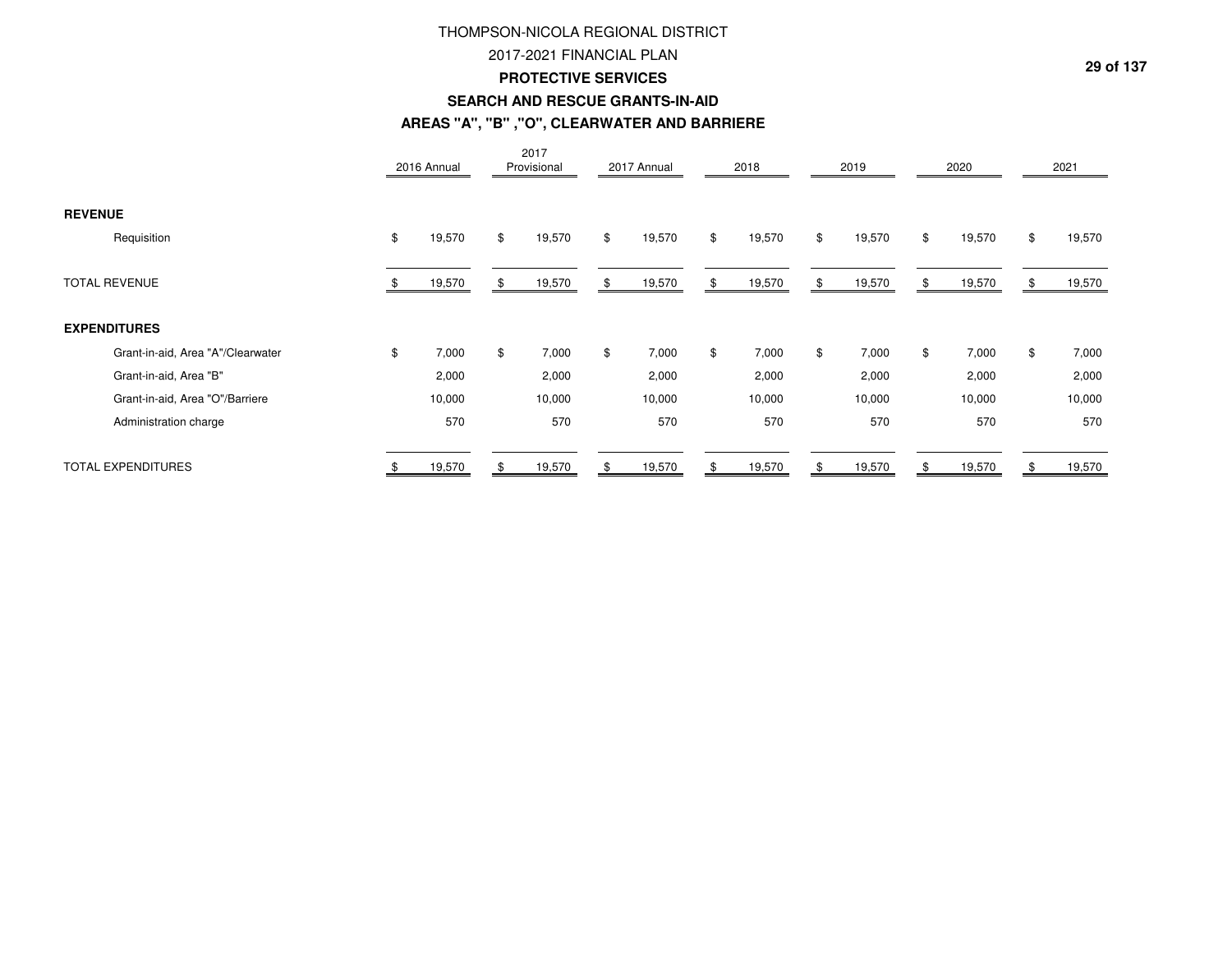2017-2021 FINANCIAL PLAN

**PROTECTIVE SERVICES**

## **E-911 SERVICE**

## **ALL MEMBER MUNICIPALITIES (EXCEPT KAMLOOPS)**

|                             | 2016 Annual   | 2017<br>Provisional      | 2017 Annual   |    | 2018    | 2019                     | 2020          | 2021          |
|-----------------------------|---------------|--------------------------|---------------|----|---------|--------------------------|---------------|---------------|
| <b>REVENUE</b>              |               |                          |               |    |         |                          |               |               |
| Requisition                 | \$<br>512,237 | \$<br>517,975            | \$<br>488,760 | \$ | 572,097 | \$<br>577,976            | \$<br>590,398 | \$<br>596,585 |
| Contracts for service       | 140,000       | 151,000                  | 147,000       |    | 167,000 | 172,000                  | 188,000       | 194,000       |
| Transfer from reserve       |               | $\overline{a}$           |               |    |         | $\overline{\phantom{a}}$ |               |               |
| Interest revenue            | 7,500         | 7,500                    | 7,500         |    | 7,500   | 7,500                    | 7,500         | 7,500         |
| Transfer from TCA surplus   |               | $\overline{\phantom{a}}$ |               |    |         |                          |               |               |
| Prior year's surplus        | 67,941        | 67,000                   | 83,633        |    | 21,807  | 23,052                   | 23,416        | 24,279        |
| <b>TOTAL REVENUE</b>        | 727,678       | \$<br>743,475            | \$<br>726,893 | \$ | 768,404 | \$<br>780,528            | \$<br>809,314 | \$<br>822,364 |
| <b>EXPENDITURES</b>         |               |                          |               |    |         |                          |               |               |
| Capital upgrades            | \$<br>80,000  | \$<br>80,000             | \$<br>80,000  | \$ | 80,000  | \$<br>80,000             | \$<br>80,000  | \$<br>80,000  |
| Primary answering station   | 200,000       | 215,000                  | 200,000       |    | 225,000 | 235,000                  | 260,000       | 270,000       |
| Secondary answering station | 250,000       | 250,000                  | 250,000       |    | 260,000 | 260,000                  | 260,000       | 260,000       |
| Telephone                   | 68,000        | 68,000                   | 68,000        |    | 68,680  | 69,367                   | 70,407        | 71,463        |
| Equipment maintenance       | 72,000        | 72,000                   | 72,000        |    | 72,720  | 73,447                   | 74,549        | 75,667        |
| Insurance                   | 4,000         | 4,000                    | 4,000         |    | 4,040   | 4,080                    | 4,142         | 4,204         |
| Consultant fees             | 5,000         | 5,000                    | 5,000         |    | 5,050   | 5,101                    | 5,177         | 5,255         |
| Transfer to reserve         | 7,500         | 7,500                    | 7,500         |    | 7,500   | 7,500                    | 7,500         | 7,500         |
| General                     | 10,000        | 10,000                   | 10,000        |    | 10,100  | 10,201                   | 10,354        | 10,509        |
| Amortization                |               |                          |               |    |         |                          |               |               |
| Administration charge       | 31,178        | 31,975                   | 30,393        |    | 35,314  | 35,832                   | 37,186        | 37,766        |
| <b>TOTAL EXPENDITURES</b>   | \$<br>727,678 | \$<br>743,475            | 726,893       | S  | 768,404 | \$<br>780,528            | \$<br>809,314 | \$<br>822,364 |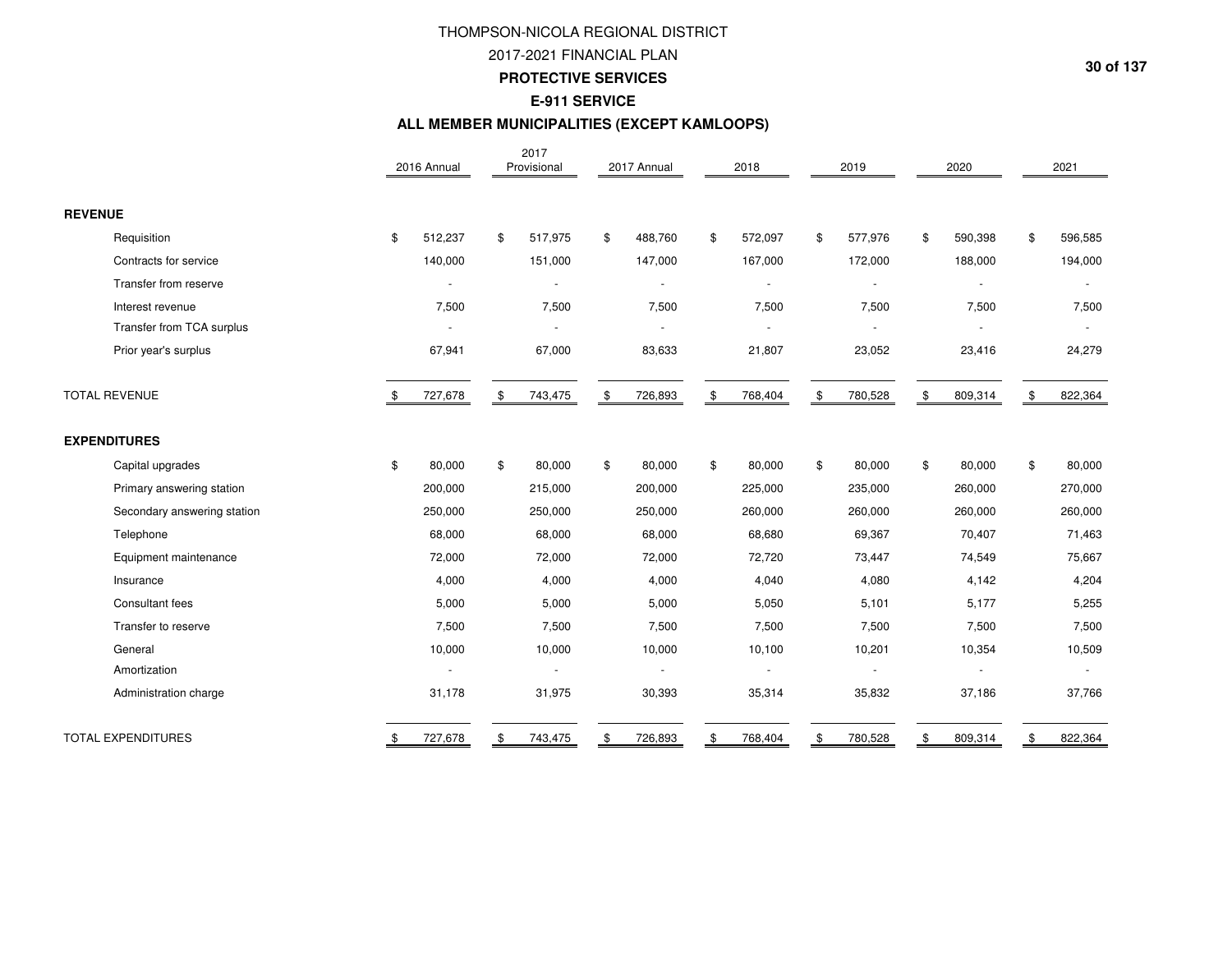2017-2021 FINANCIAL PLAN

#### **PROTECTIVE SERVICES**

## **EMERGENCY PREPAREDNESS PROGRAM**

### **ALL ELECTORAL AREAS AND ASHCROFT, CACHE CREEK, CLINTON,CLEARWATER,BARRIERE,CHASE, LYTTON**

|                                    |                | 2016 Annual              | 2017<br>Provisional | 2017 Annual              |      | 2018    | 2019           |               | 2020                     | 2021           |
|------------------------------------|----------------|--------------------------|---------------------|--------------------------|------|---------|----------------|---------------|--------------------------|----------------|
| <b>REVENUE</b>                     |                |                          |                     |                          |      |         |                |               |                          |                |
| Requisition                        | $\mathfrak{S}$ | 163,785                  | \$<br>161,720       | \$<br>168,227            | \$   | 199,941 | \$<br>203,037  | \$            | 206,219                  | \$<br>209,465  |
| Grants                             |                | 500,000                  | 500,000             | 500,000                  |      | 500,000 | 500,000        |               | 500,000                  | 500,000        |
| Interest revenue                   |                |                          |                     |                          |      |         |                |               |                          |                |
| Miscellaneous                      |                |                          |                     |                          |      |         |                |               |                          |                |
| Transfer from TCA surplus          |                |                          |                     |                          |      |         |                |               |                          |                |
| Prior year's surplus               |                | 36,333                   | 40,000              | 33,803                   |      | 6,061   | 6,180          |               | 6,277                    | 6,375          |
| <b>TOTAL REVENUE</b>               | \$             | 700,118                  | \$<br>701,720       | \$<br>702,030            | $\,$ | 706,002 | \$<br>709,217  | $\,$          | 712,496                  | \$<br>715,840  |
| <b>EXPENDITURES</b>                |                |                          |                     |                          |      |         |                |               |                          |                |
| Salaries                           | \$             | 112,300                  | \$<br>114,000       | \$<br>114,000            | \$   | 115,881 | \$<br>118,199  | \$            | 120,563                  | \$<br>122,974  |
| <b>Benefits</b>                    |                | 28,000                   | 28,000              | 28,000                   |      | 28,462  | 29,031         |               | 29,612                   | 30,204         |
| Equipment/Training/Programs        |                | $\overline{\phantom{a}}$ | $\omega$            | $\sim$                   |      |         | $\blacksquare$ |               | $\overline{\phantom{a}}$ | $\overline{a}$ |
| Programs/Emergency response claims |                | 500,000                  | 500,000             | 500,000                  |      | 500,000 | 500,000        |               | 500,000                  | 500,000        |
| Staff development                  |                | 2,500                    | 2,500               | 2,500                    |      | 2,525   | 2,563          |               | 2,601                    | 2,640          |
| Meals and accommodations           |                | 1,500                    | 1,500               | 1,500                    |      | 1,515   | 1,538          |               | 1,561                    | 1,584          |
| Telephone                          |                | 3,500                    | 3,500               | 3,500                    |      | 3,535   | 3,588          |               | 3,642                    | 3,696          |
| Advertising                        |                | 750                      | 750                 | 750                      |      | 758     | 769            |               | 780                      | 792            |
| Office supplies                    |                | 300                      | 300                 | 300                      |      | 303     | 308            |               | 312                      | 317            |
| Photocopying                       |                | 500                      | 500                 | 500                      |      | 505     | 513            |               | 520                      | 528            |
| Postage & shipping                 |                | 350                      | 350                 | 350                      |      | 354     | 359            |               | 364                      | 370            |
| Insurance                          |                | 1,500                    | 1,500               | 1,500                    |      | 1,515   | 1,538          |               | 1,561                    | 1,584          |
| Vehicle charges                    |                | 1,000                    | 1,000               | 1,000                    |      | 1,010   | 1,025          |               | 1,041                    | 1,056          |
| Volunteer training                 |                | 20,000                   | 20,000              | 20,000                   |      | 20,000  | 20,000         |               | 20,000                   | 20,000         |
| General                            |                | 20,000                   | 20,000              | 20,000                   |      | 20,000  | 20,000         |               | 20,000                   | 20,000         |
| Amortization                       |                | $\overline{\phantom{a}}$ | $\sim$              | $\overline{\phantom{a}}$ |      |         |                |               | $\bar{\phantom{a}}$      | $\overline{a}$ |
| Administration charge              |                | 7,918                    | 7,820               | 8,130                    |      | 9,640   | 9,787          |               | 9,939                    | 10,094         |
| <b>TOTAL EXPENDITURES</b>          | \$             | 700,118                  | \$<br>701,720       | \$<br>702,030            | \$   | 706,002 | \$<br>709,217  | $\mathfrak s$ | 712,496                  | \$<br>715,840  |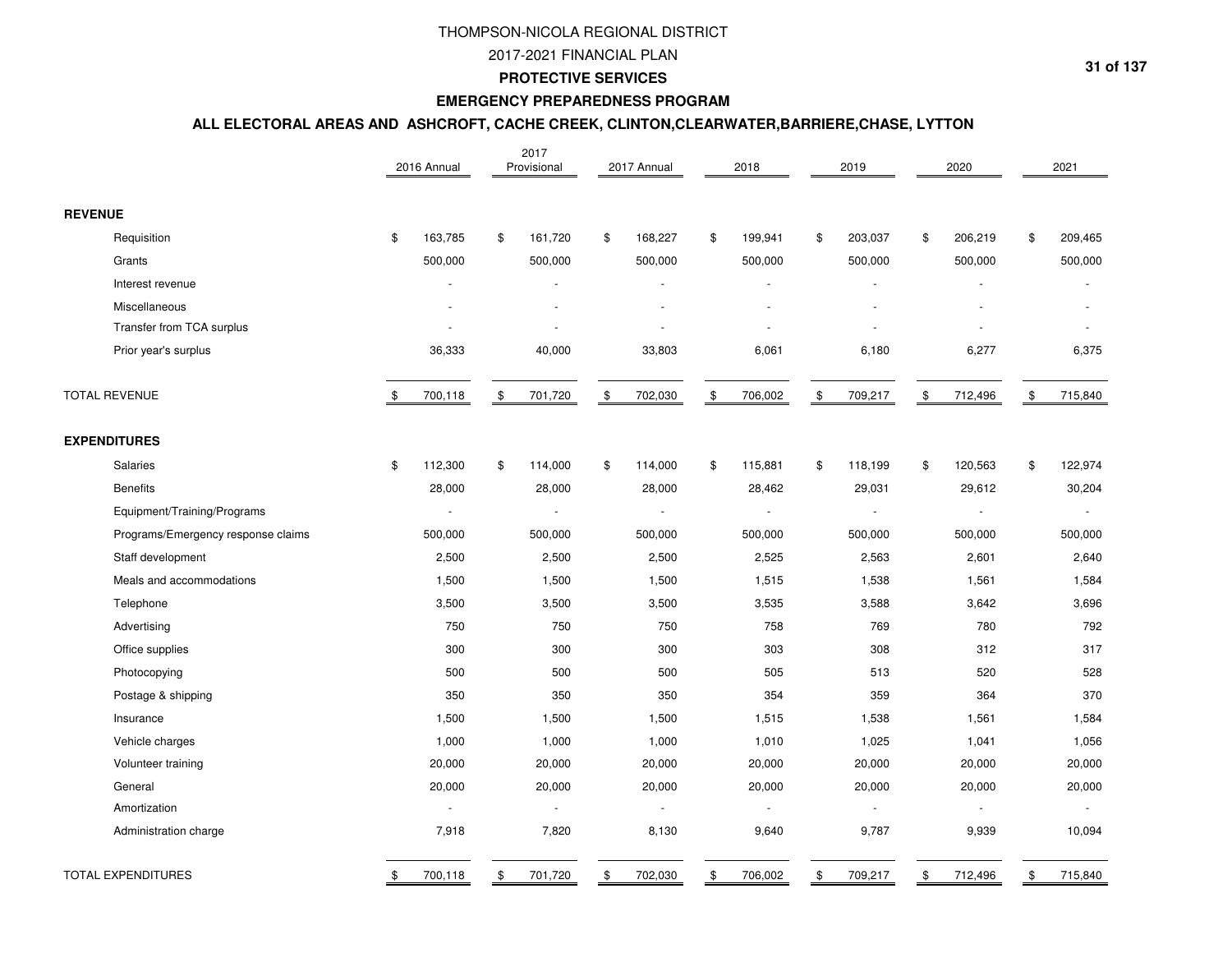## 2017-2021 FINANCIAL PLAN

#### **PROTECTIVE SERVICES**

### **CLEARWATER & DISTRICT HIGHWAY RESCUE SERVICE**

## **LOCAL SERVICE AREA OF "A" & "B"**

|                           | 2016 Annual              | 2017<br>Provisional      |              | 2017 Annual              | 2018                     | 2019                     |    | 2020                     | 2021         |
|---------------------------|--------------------------|--------------------------|--------------|--------------------------|--------------------------|--------------------------|----|--------------------------|--------------|
| <b>REVENUE</b>            |                          |                          |              |                          |                          |                          |    |                          |              |
| Requisition               | \$<br>19,395             | \$<br>19,395             | $\mathbb{S}$ | 19,395                   | \$<br>19,395             | \$<br>19,395             | \$ | 19,395                   | \$<br>19,395 |
| Gas tax funds             | $\overline{\phantom{a}}$ | $\overline{\phantom{a}}$ |              | $\overline{\phantom{a}}$ | $\overline{\phantom{a}}$ | $\overline{\phantom{a}}$ |    | $\overline{\phantom{a}}$ |              |
| <b>TOTAL REVENUE</b>      | 19,395                   | 19,395                   |              | 19,395                   | \$<br>19,395             | \$<br>19,395             | S  | 19,395                   | 19,395       |
| <b>EXPENDITURES</b>       |                          |                          |              |                          |                          |                          |    |                          |              |
| Grant-in-aid              | \$<br>18,830             | \$<br>18,830             | \$           | 18,830                   | \$<br>18,830             | \$<br>18,830             | \$ | 18,830                   | \$<br>18,830 |
| Capital programs          | $\overline{\phantom{a}}$ | $\overline{\phantom{a}}$ |              | $\overline{\phantom{a}}$ | $\overline{\phantom{a}}$ | $\overline{\phantom{a}}$ |    | $\overline{\phantom{a}}$ |              |
| Administration charge     | 565                      | 565                      |              | 565                      | 565                      | 565                      |    | 565                      | 565          |
| <b>TOTAL EXPENDITURES</b> | 19,395                   | 19,395                   |              | 19,395                   | 19,395                   | 19,395                   |    | 19,395                   | 19,395       |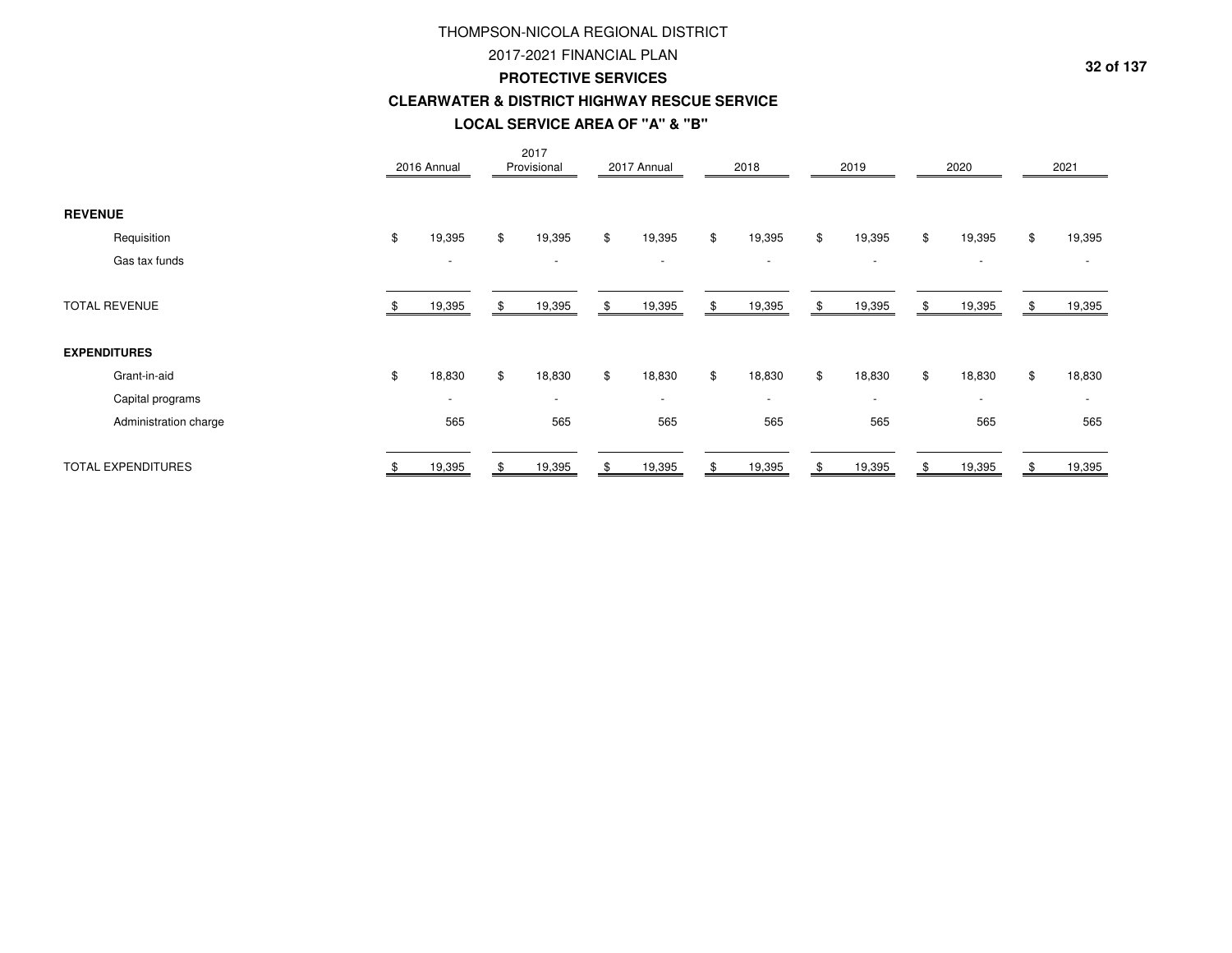2017-2021 FINANCIAL PLAN

**PROTECTIVE SERVICES**

**SEARCH & RESCUE**

## ALL MEMBER MUNICIPALITIES

|                           | 2016 Annual   | 2017<br>Provisional | 2017 Annual             | 2018                     | 2019                     | 2020          | 2021           |
|---------------------------|---------------|---------------------|-------------------------|--------------------------|--------------------------|---------------|----------------|
| <b>REVENUE</b>            |               |                     |                         |                          |                          |               |                |
| Requisition               | \$<br>69,780  | \$<br>90,715        | 108,998<br>\$           | \$<br>159,650            | \$<br>159,650            | \$<br>159,650 | \$<br>159,650  |
| Prior year's surplus      | 87,325        | 67,000              | 49,250                  | $\overline{\phantom{a}}$ | $\overline{\phantom{a}}$ | $\sim$        |                |
| <b>TOTAL REVENUE</b>      | 157,105       | 157,715<br>\$       | 158,248<br>\$.          | 159,650<br>\$            | 159,650<br>\$            | 159,650<br>\$ | 159,650<br>-96 |
| <b>EXPENDITURES</b>       |               |                     |                         |                          |                          |               |                |
| Grant-in-aid              | \$<br>155,000 | \$<br>155,000       | $\mathbb{S}$<br>155,000 | \$<br>155,000            | \$<br>155,000            | \$<br>155,000 | \$<br>155,000  |
| Administration charge     | 2,105         | 2,715               | 3,248                   | 4,650                    | 4,650                    | 4,650         | 4,650          |
| <b>TOTAL EXPENDITURES</b> | 157,105       | 157,715<br>\$       | 158,248<br>\$.          | 159,650<br>\$            | 159,650<br>\$            | 159,650<br>\$ | 159,650<br>\$. |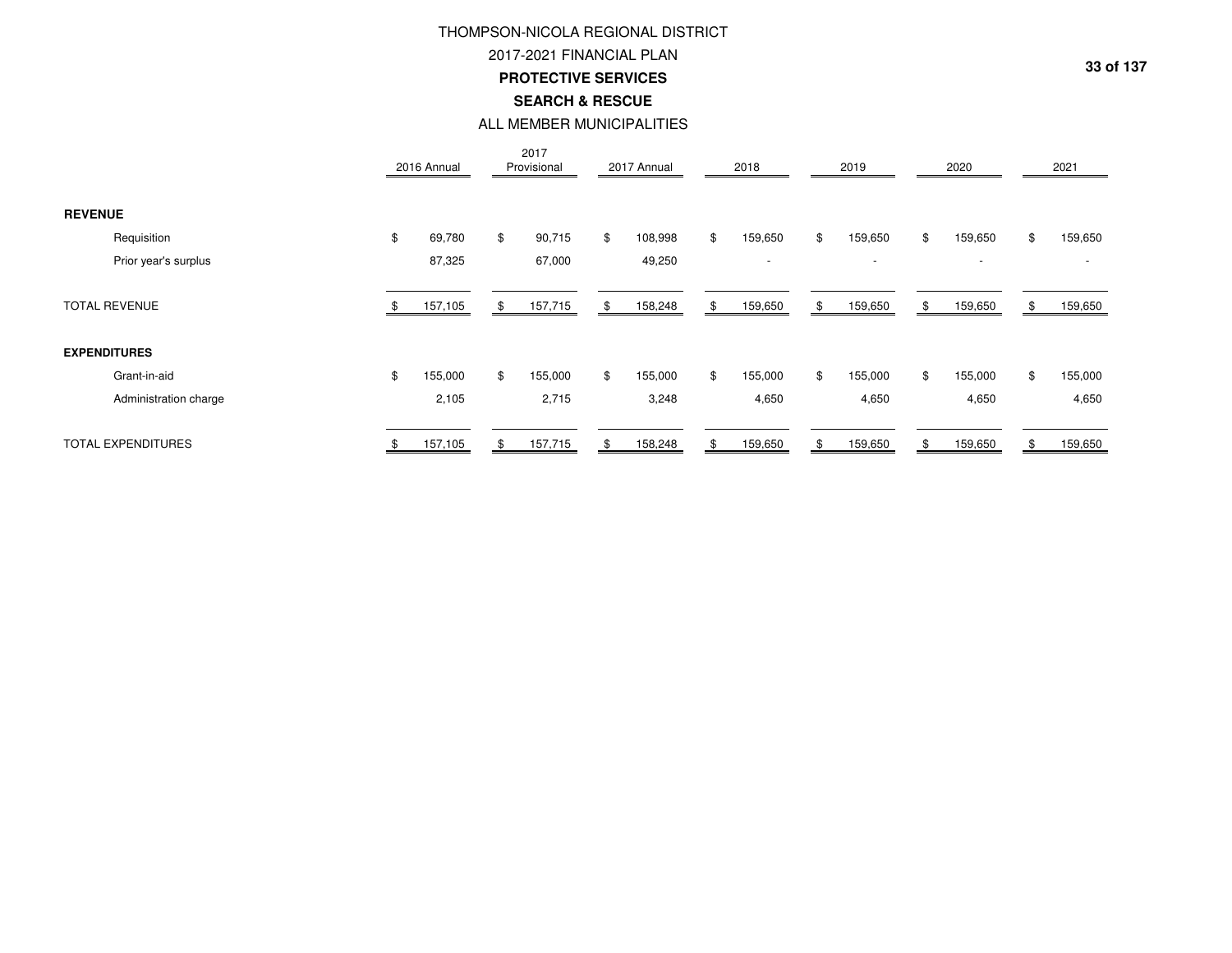# THOMPSON-NICOLA REGIONAL DISTRICT2017-2021 FINANCIAL PLAN **PROTECTIVE SERVICESWESTWOLD FIRST RESPONDERS**

| LOCAL SERVICE AREA OF "L" |
|---------------------------|
|---------------------------|

|                           |    | 2016 Annual | 2017<br>Provisional      |    | 2017 Annual              | 2018        |     | 2019                     |    | 2020   |    | 2021  |
|---------------------------|----|-------------|--------------------------|----|--------------------------|-------------|-----|--------------------------|----|--------|----|-------|
| <b>REVENUE</b>            |    |             |                          |    |                          |             |     |                          |    |        |    |       |
| Requisition               | \$ | 4,150       | \$<br>4,150              | \$ | 4,150                    | \$<br>4,150 | \$  | 4,150                    | \$ | 4,150  | \$ | 4,150 |
| Prior year's surplus      |    | $\sim$      | $\overline{\phantom{a}}$ |    | $\overline{\phantom{a}}$ | $\sim$      |     | $\overline{\phantom{a}}$ |    | $\sim$ |    |       |
| <b>TOTAL REVENUE</b>      |    | 4,150       | \$<br>4,150              | S. | 4,150                    | \$<br>4,150 | \$  | 4,150                    | \$ | 4,150  | 55 | 4,150 |
| <b>EXPENDITURES</b>       |    |             |                          |    |                          |             |     |                          |    |        |    |       |
| Grant-in-aid              | \$ | 4,000       | \$<br>4,000              | \$ | 4,000                    | \$<br>4,000 | \$  | 4,000                    | \$ | 4,000  | \$ | 4,000 |
| Administration charge     |    | 150         | 150                      |    | 150                      | 150         |     | 150                      |    | 150    |    | 150   |
| <b>TOTAL EXPENDITURES</b> |    | 4,150       | 4,150                    |    | 4,150                    | 4,150       | \$. | 4,150                    | Я  | 4,150  |    | 4,150 |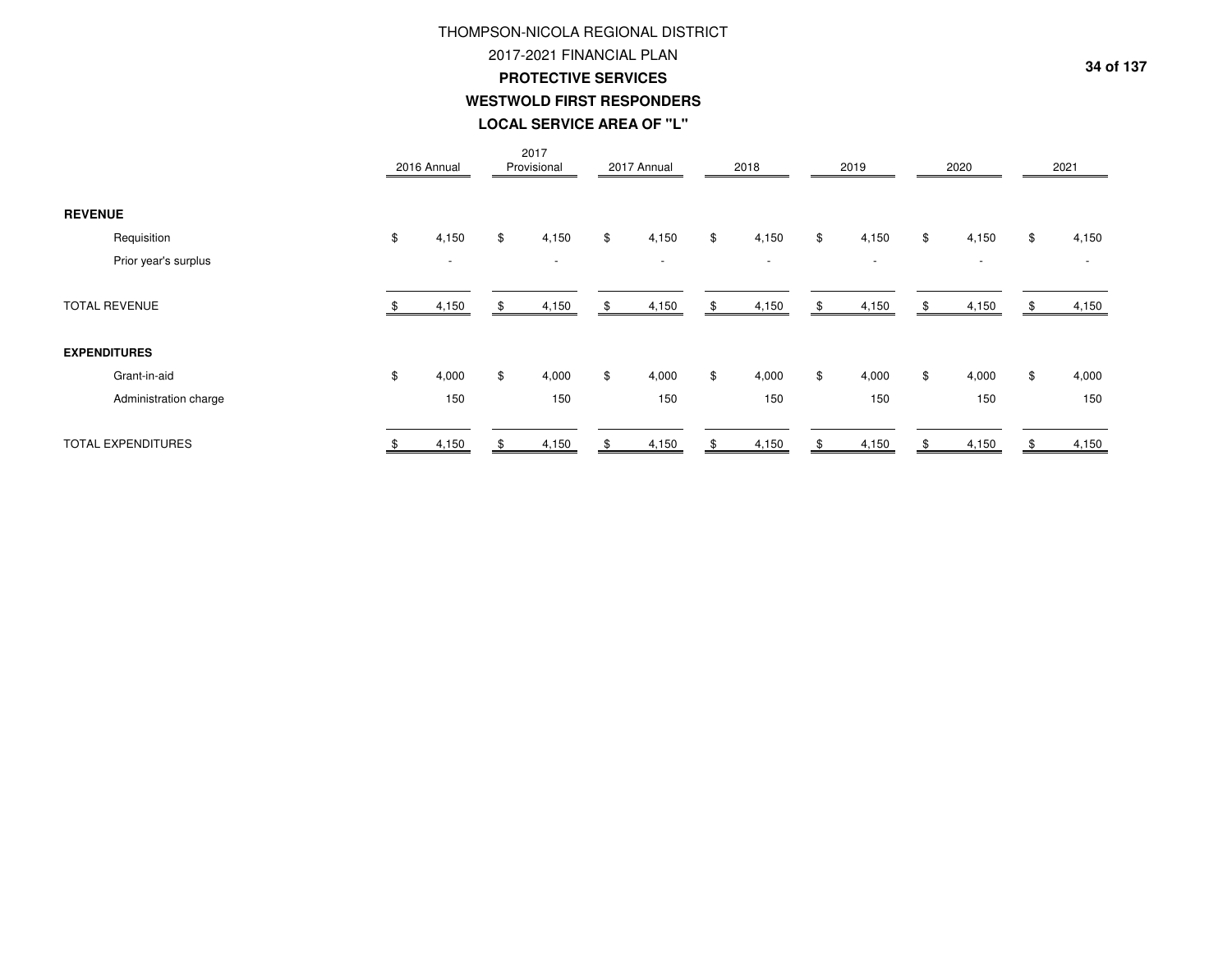## 2017-2021 FINANCIAL PLAN

#### **PROTECTIVE SERVICES**

## **DANGEROUS DOG CONTROL**

## **ELECTORAL AREAS "I", "J", "M", "N", "O" & "P"**

|                           | 2016 Annual  | 2017<br>Provisional | 2017 Annual   |       | 2018                     |    | 2019                     |    | 2020                     | 2021         |
|---------------------------|--------------|---------------------|---------------|-------|--------------------------|----|--------------------------|----|--------------------------|--------------|
| <b>REVENUE</b>            |              |                     |               |       |                          |    |                          |    |                          |              |
| Requisition               | \$<br>51,575 | \$<br>30,975        | \$<br>30,975  | $\$\$ | 19,087                   | \$ | 28,450                   | \$ | 28,428                   | \$<br>28,428 |
| Prior year's surplus      | 78,193       | 107,000             | 113,295       |       | 11,542                   |    | 2,450                    |    | 2,472                    | 2,472        |
| <b>TOTAL REVENUE</b>      | 129,768      | \$<br>137,975       | \$<br>144,270 | \$    | 30,629                   | S. | 30,900                   | S  | 30,900                   | 30,900       |
| <b>EXPENDITURES</b>       |              |                     |               |       |                          |    |                          |    |                          |              |
| Contractor cost           | \$<br>50,000 | \$<br>30,000        | \$<br>30,000  | $\$\$ | 30,000                   | \$ | 30,000                   | \$ | 30,000                   | \$<br>30,000 |
| General                   | 78,193       | 107,000             | 113,295       |       | $\overline{\phantom{a}}$ |    | $\overline{\phantom{a}}$ |    | $\overline{\phantom{a}}$ |              |
| Administration charge     | 1,575        | 975                 | 975           |       | 629                      |    | 900                      |    | 900                      | 900          |
| <b>TOTAL EXPENDITURES</b> | 129,768      | \$<br>137,975       | \$<br>144,270 |       | 30,629                   |    | 30,900                   |    | 30,900                   | 30,900       |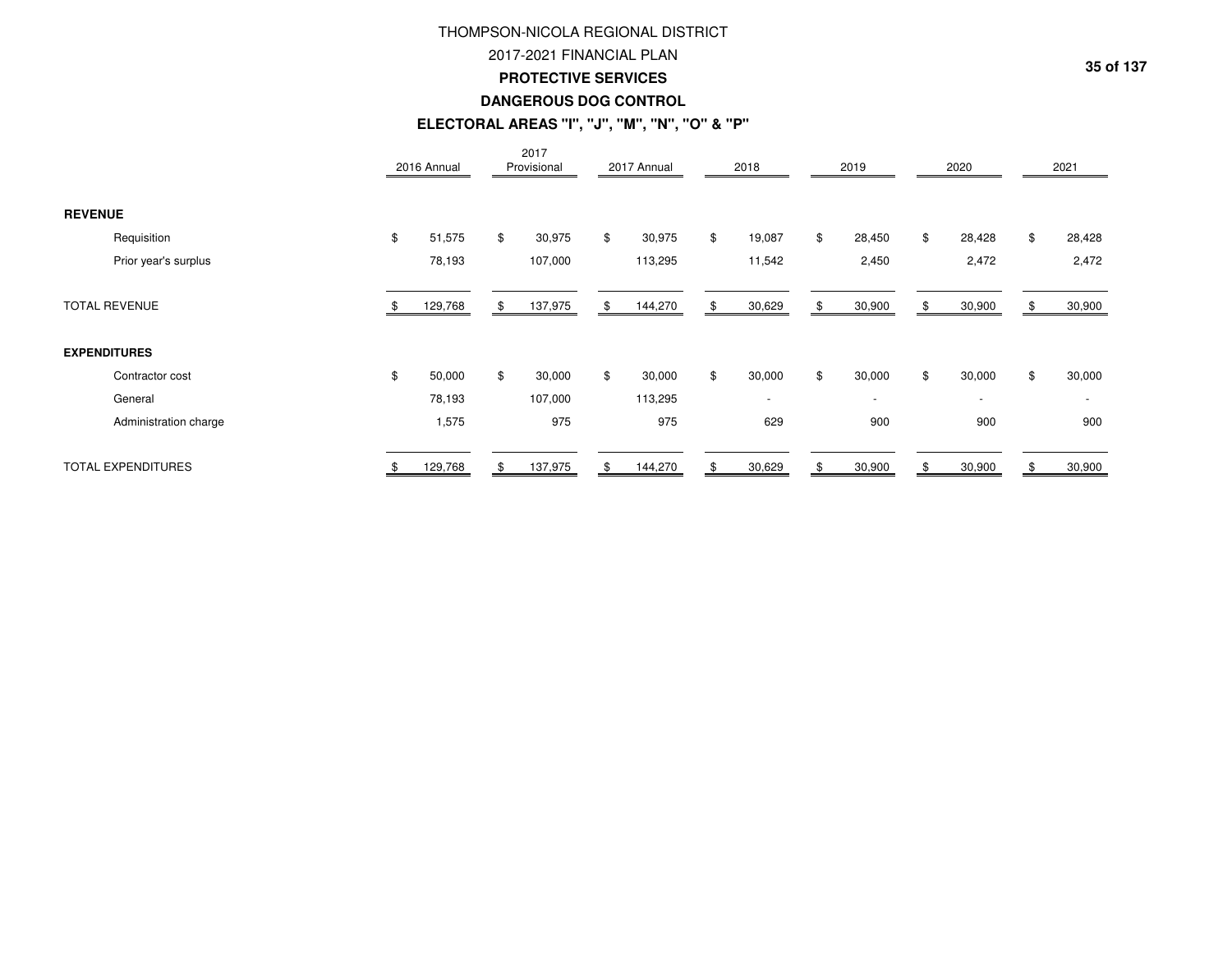2017-2021 FINANCIAL PLAN

**PROTECTIVE SERVICES**

**BUILDING STANDARDS**

**ALL ELECTORAL AREAS**

|                                            | 2016 Annual     | 2017<br>Provisional      | 2017 Annual    | 2018          | 2019            | 2020            | 2021          |
|--------------------------------------------|-----------------|--------------------------|----------------|---------------|-----------------|-----------------|---------------|
| <b>REVENUE</b>                             |                 |                          |                |               |                 |                 |               |
| Requisition                                | \$<br>493,530   | \$<br>325,186            | \$<br>217,801  | \$<br>614,162 | \$<br>661,879   | \$<br>648,928   | \$<br>668,120 |
| Permit fees                                | 270,000         | 270,000                  | 350,000        | 300,000       | 300,000         | 300,000         | 300,000       |
| Miscellaneous income/Transfer from reserve |                 | $\overline{\phantom{a}}$ |                |               |                 |                 |               |
| Interest                                   |                 | $\overline{a}$           | $\overline{a}$ |               |                 |                 |               |
| Contracts with municipalities              | 46,550          | 46,550                   | 46,550         | 46,550        | 46,550          | 46,550          | 46,550        |
| Transfer from TCA surplus                  |                 | $\overline{\phantom{a}}$ | $\mathbf{r}$   |               |                 |                 |               |
| Prior year's surplus                       | 223,785         | 340,000                  | 361,385        | 29,272        | 29,700          | 31,144          | 30,799        |
| <b>TOTAL REVENUE</b>                       | \$<br>1,033,865 | \$<br>981,736            | \$<br>975,736  | \$<br>989,984 | \$<br>1,038,129 | \$<br>1,026,622 | \$1,045,469   |
| <b>EXPENDITURES</b>                        |                 |                          |                |               |                 |                 |               |
| Salaries                                   | \$<br>617,000   | \$<br>588,000            | \$<br>588,000  | \$<br>597,702 | \$<br>609,656   | \$<br>621,849   | \$<br>634,286 |
| <b>Employee benefits</b>                   | 163,000         | 155,000                  | 149,000        | 151,459       | 154,488         | 157,577         | 160,729       |
| H.R. services                              | 2,500           | 2,500                    | 2,500          | 2,525         | 2,563           | 2,601           | 2,640         |
| Staff development                          | 14,000          | 14,000                   | 14,000         | 14,140        | 14,352          | 14,567          | 14,786        |
| Travel                                     | 40,000          | 40,000                   | 40,000         | 40,400        | 41,006          | 41,621          | 42,245        |
| Accommodations and meals                   | 14,000          | 14,000                   | 14,000         | 14,140        | 14,352          | 14,567          | 14,786        |
| Office overhead                            | 50,665          | 40,536                   | 40,536         | 40,941        | 41,555          | 42,179          | 42,811        |
| Telephone                                  | 6,000           | 6,000                    | 6,000          | 6,060         | 6,151           | 6,243           | 6,337         |
| Postage                                    | 2,500           | 2,500                    | 2,500          | 2,525         | 2,563           | 2,601           | 2,640         |
| Office supplies                            | 7,500           | 7,500                    | 7,500          | 7,575         | 7,689           | 7,804           | 7,921         |
| Photocopying                               | 3,200           | 3,200                    | 3,200          | 3,232         | 3,280           | 3,330           | 3,380         |
| Advertising                                | 3,000           | 2,000                    | 2,000          | 2,020         | 2,050           | 2,081           | 2,112         |
| Dues and fees                              | 4,500           | 4,500                    | 4,500          | 4,545         | 4,613           | 4,682           | 4,753         |
| Insurance                                  | 6,000           | 6,000                    | 6,000          | 6,060         | 6,151           | 6,243           | 6,337         |
| General                                    | 30,000          | 30,000                   | 30,000         | 30,300        | 30,755          | 31,216          | 31,684        |
| Transfer to operating reserve              | $\sim$          | $\blacksquare$           | $\blacksquare$ | $\sim$        | $\sim$          | $\blacksquare$  | $\sim$        |
| Legal                                      | 20,000          | 20,000                   | 20,000         | 20,200        | 20,503          | 20,811          | 21,123        |
| Furniture and equipment                    | 10,000          | 8,000                    | 8,000          | 8,080         | 8,201           | 8,324           | 8,449         |
| Outside office costs                       | 10,000          | 8,000                    | 8,000          | 8,080         | 8,201           | 8,324           | 8,449         |
| Amortization                               | $\sim$          | $\sim$                   | $\sim$         |               |                 | $\overline{a}$  | ÷             |
| Vehicle purchases                          | 30,000          | 30,000                   | 30,000         | 30,000        | 60,000          | 30,000          | 30,000        |
| <b>TOTAL EXPENDITURES</b>                  | \$<br>1,033,865 | \$<br>981,736            | \$<br>975,736  | \$<br>989,984 | \$<br>1,038,129 | \$<br>1,026,622 | \$1,045,469   |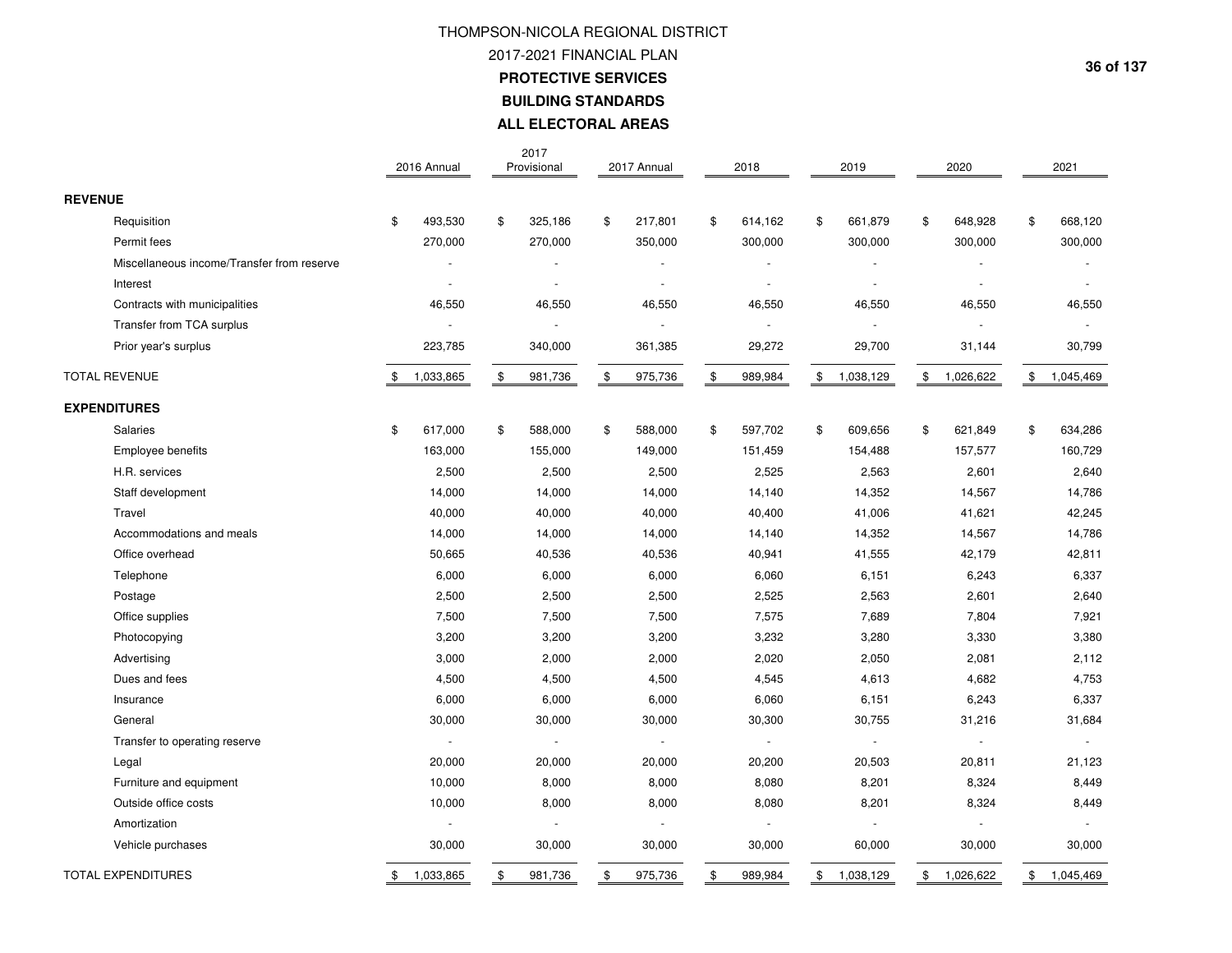# THOMPSON-NICOLA REGIONAL DISTRICT2017-2021 FINANCIAL PLAN **TRANSPORTATION SERVICESSTREET LIGHTINGSPECIFIED AREA OF "P" (PRITCHARD)**

|                       | 2016 Annual              | 2017<br>Provisional      | 2017 Annual              |               | 2018                     |                | 2019                     |                | 2020                     | 2021        |
|-----------------------|--------------------------|--------------------------|--------------------------|---------------|--------------------------|----------------|--------------------------|----------------|--------------------------|-------------|
| <b>REVENUE</b>        |                          |                          |                          |               |                          |                |                          |                |                          |             |
| Requisition           | \$<br>6,801              | \$<br>7,222              | \$<br>7,208              | \$            | 8,292                    | $\mathfrak{S}$ | 8,395                    | \$             | 8,395                    | \$<br>8,395 |
| Government Grant      | $\overline{\phantom{a}}$ | $\overline{\phantom{a}}$ | $\overline{\phantom{a}}$ |               | $\overline{\phantom{a}}$ |                | $\sim$                   |                | $\overline{\phantom{a}}$ |             |
| Prior year's surplus  | 1,491                    | 1,070                    | 1,084                    |               | ٠                        |                | $\overline{\phantom{a}}$ |                | $\overline{\phantom{a}}$ |             |
| <b>TOTAL REVENUE</b>  | 8,292                    | 8,292                    | 8,292                    | .S            | 8,292                    | £.             | 8,395                    | \$             | 8,395                    | 8,395       |
| <b>EXPENDITURES</b>   |                          |                          |                          |               |                          |                |                          |                |                          |             |
| Operating advances    | \$<br>8,000              | \$<br>8,000              | \$<br>8,000              | $\mathfrak s$ | 8,000                    | $\mathfrak{S}$ | 8,100                    | $\mathfrak{S}$ | 8,100                    | \$<br>8,100 |
| Insurance             | 50                       | 50                       | 50                       |               | 50                       |                | 50                       |                | 50                       | 50          |
| Administration charge | 242                      | 242                      | 242                      |               | 242                      |                | 245                      |                | 245                      | 245         |
| TOTAL EXPENDITURES    | 8,292                    | 8,292                    | 8,292                    |               | 8,292                    |                | 8,395                    |                | 8,395                    | 8,395       |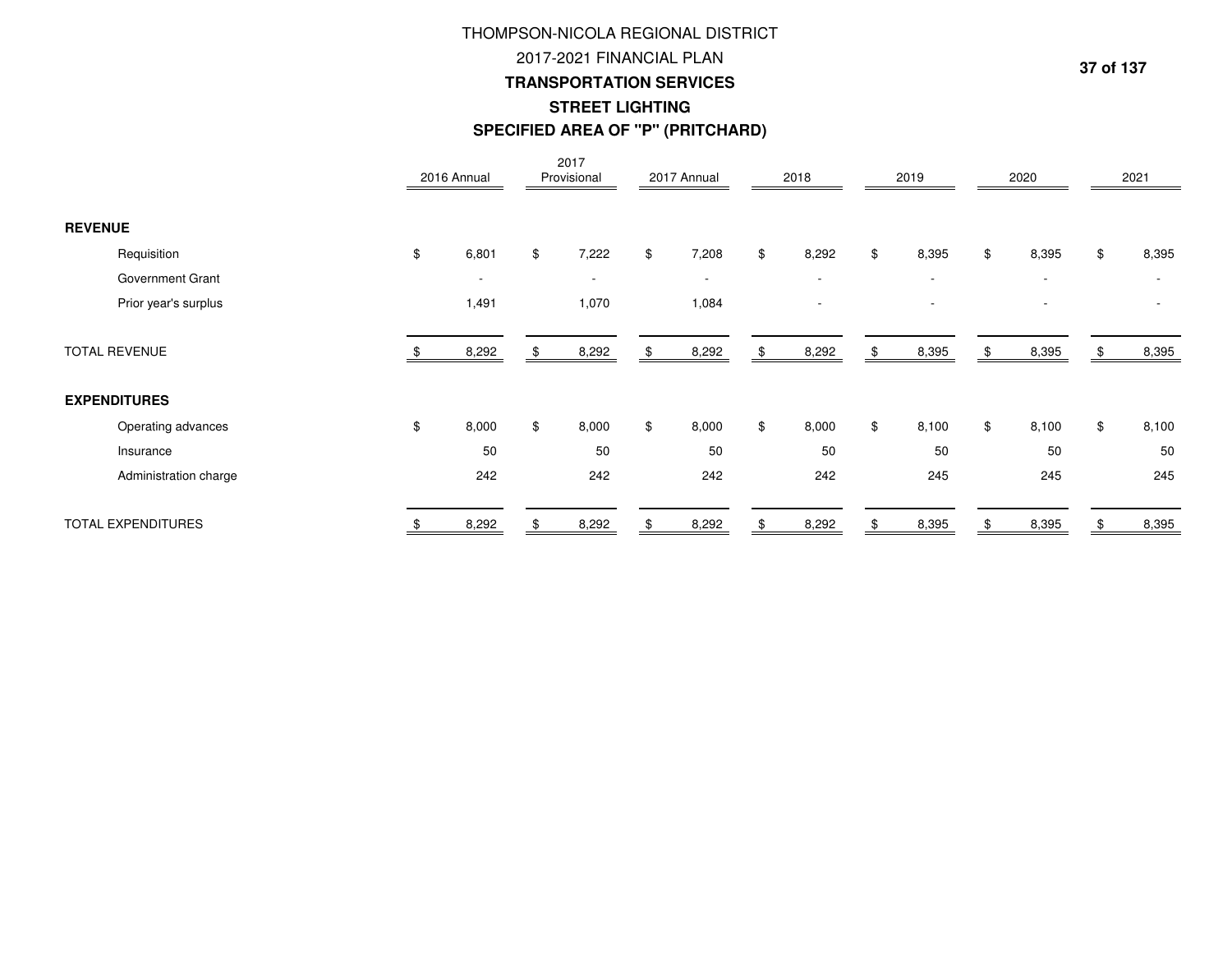# **TRANSPORTATION SERVICES** THOMPSON-NICOLA REGIONAL DISTRICT2017-2021 FINANCIAL PLAN**STREET LIGHTINGSPECIFIED AREA OF "B" (AVOLA)**

|                           | 2016 Annual |                | 2017<br>Provisional |    | 2017 Annual | 2018                     |                | 2019   |    | 2020                     |     | 2021   |
|---------------------------|-------------|----------------|---------------------|----|-------------|--------------------------|----------------|--------|----|--------------------------|-----|--------|
| <b>REVENUE</b>            |             |                |                     |    |             |                          |                |        |    |                          |     |        |
| Requisition               | \$<br>8,894 | $\mathfrak{S}$ | 8,899               | \$ | 8,978       | \$<br>10,249             | $$\mathbb{S}$$ | 10,249 | \$ | 10,249                   | \$  | 10,249 |
| Prior year's surplus      | 1,355       |                | 1,350               |    | 1,271       | $\overline{\phantom{a}}$ |                | $\sim$ |    | $\overline{\phantom{a}}$ |     |        |
| <b>TOTAL REVENUE</b>      | 10,249      | S              | 10,249              | ა  | 10,249      | \$<br>10,249             | \$             | 10,249 | S. | 10,249                   | ăЪ. | 10,249 |
| <b>EXPENDITURES</b>       |             |                |                     |    |             |                          |                |        |    |                          |     |        |
| Operating advances        | \$<br>9,900 | \$             | 9,900               | \$ | 9,900       | \$<br>9,900              | \$             | 9,900  | \$ | 9,900                    | \$  | 9,900  |
| Insurance                 | 50          |                | 50                  |    | 50          | 50                       |                | 50     |    | 50                       |     | 50     |
| Administration charge     | 299         |                | 299                 |    | 299         | 299                      |                | 299    |    | 299                      |     | 299    |
| <b>TOTAL EXPENDITURES</b> | 10,249      |                | 10,249              |    | 10,249      | 10,249                   |                | 10,249 |    | 10,249                   |     | 10,249 |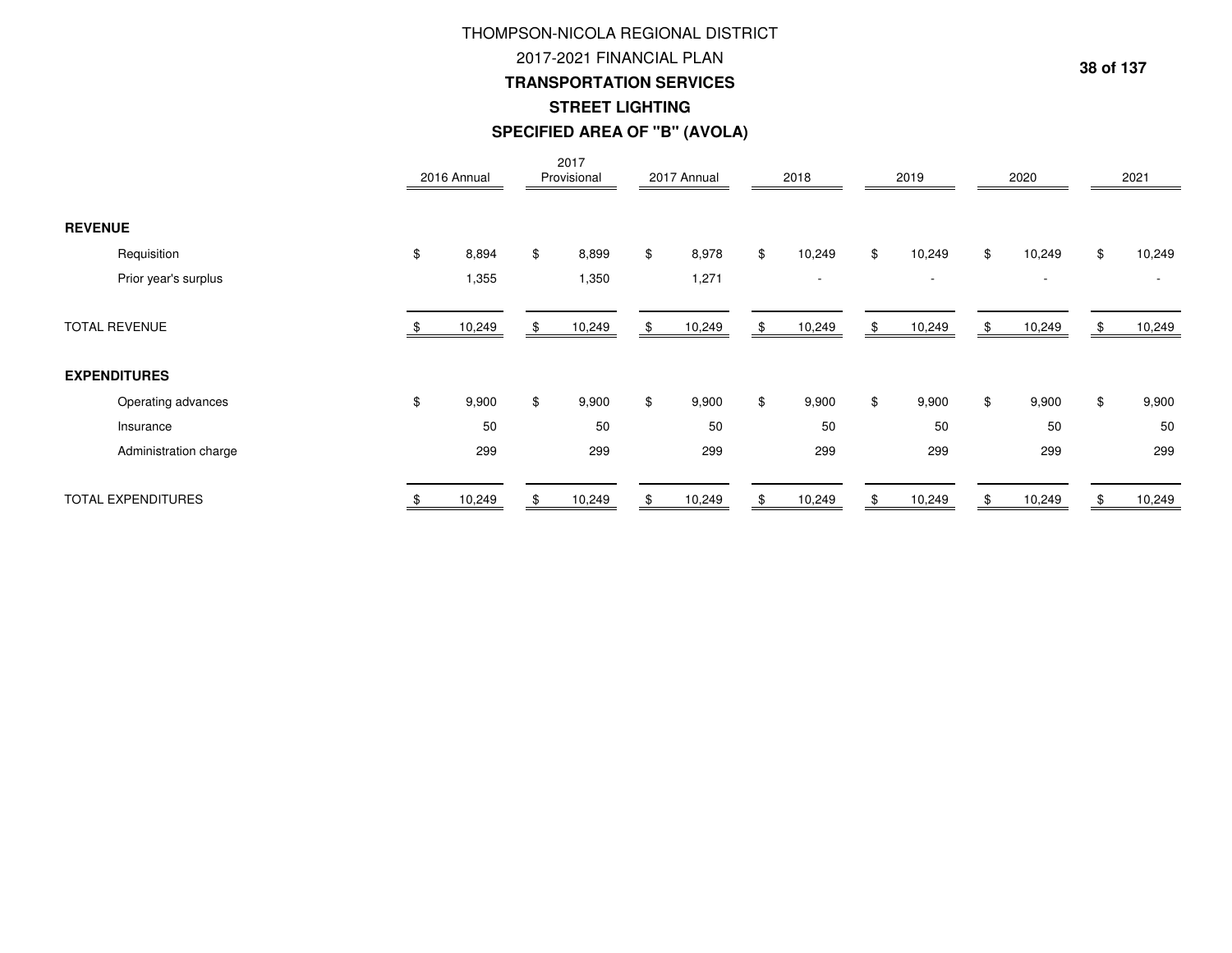# THOMPSON-NICOLA REGIONAL DISTRICT**STREET LIGHTING SPECIFIED AREA OF "A" (VAVENBY)**2017-2021 FINANCIAL PLAN**TRANSPORTATION SERVICES**

|                           | 2016 Annual              |    | 2017<br>Provisional | 2017 Annual              |             | 2018                     |     | 2019                     | 2020                     | 2021         |
|---------------------------|--------------------------|----|---------------------|--------------------------|-------------|--------------------------|-----|--------------------------|--------------------------|--------------|
| <b>REVENUE</b>            |                          |    |                     |                          |             |                          |     |                          |                          |              |
| Requisition               | \$<br>9,606              | \$ | 10,147              | \$<br>10,078             | $\mathbb S$ | 11,382                   | \$  | 11,485                   | \$<br>11,485             | \$<br>11,485 |
| Grants in lieu            | $\overline{\phantom{a}}$ |    | $\sim$              | $\overline{\phantom{a}}$ |             | $\overline{\phantom{a}}$ |     | $\overline{\phantom{a}}$ | $\overline{\phantom{a}}$ | ٠            |
| Prior year's surplus      | 1,776                    |    | 1,235               | 1,304                    |             | $\overline{\phantom{a}}$ |     | $\overline{\phantom{a}}$ | $\overline{\phantom{a}}$ | ۰            |
| <b>TOTAL REVENUE</b>      | 11,382                   | £. | 11,382              | \$<br>11,382             | \$          | 11,382                   | \$. | 11,485                   | 11,485                   | 11,485       |
| <b>EXPENDITURES</b>       |                          |    |                     |                          |             |                          |     |                          |                          |              |
| Operating advances        | \$<br>11,000             | \$ | 11,000              | \$<br>11,000             | $\mathbb S$ | 11,000                   | \$  | 11,100                   | \$<br>11,100             | \$<br>11,100 |
| Insurance                 | 50                       |    | 50                  | 50                       |             | 50                       |     | 50                       | 50                       | 50           |
| Administration charge     | 332                      |    | 332                 | 332                      |             | 332                      |     | 335                      | 335                      | 335          |
| <b>TOTAL EXPENDITURES</b> | 11,382                   |    | 11,382              | \$<br>11,382             | \$          | 11,382                   |     | 11,485                   | 11,485                   | 11,485       |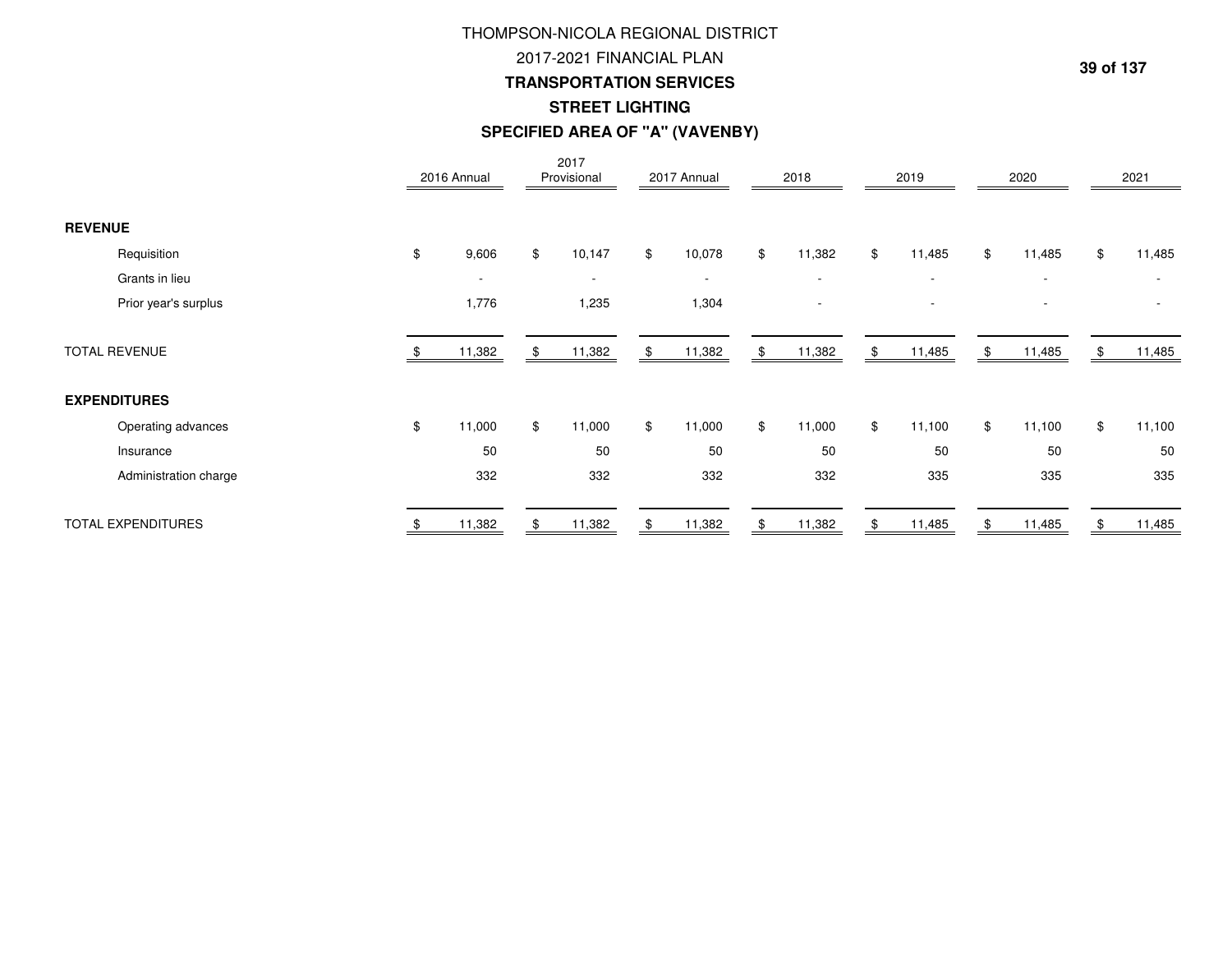# THOMPSON-NICOLA REGIONAL DISTRICT**STREET LIGHTING SPECIFIED AREA OF "P" (WHITECROFT VILLAGE)TRANSPORTATION SERVICES**2017-2021 FINANCIAL PLAN

|                      |                           |                | 2016 Annual |    | 2017<br>Provisional | 2017 Annual |     | 2018   |     | 2019                     |     | 2020                     |                | 2021   |
|----------------------|---------------------------|----------------|-------------|----|---------------------|-------------|-----|--------|-----|--------------------------|-----|--------------------------|----------------|--------|
| <b>REVENUE</b>       |                           |                |             |    |                     |             |     |        |     |                          |     |                          |                |        |
|                      | Requisition               | $\mathfrak{F}$ | 1,666       | \$ | 1,670               | \$<br>1,674 | \$  | 1,900  | \$  | 1,950                    | \$  | 1,950                    | $\mathfrak{S}$ | 1,950  |
|                      | Prior year's surplus      |                | 234         |    | 230                 | 226         |     | $\sim$ |     | $\overline{\phantom{a}}$ |     | $\overline{\phantom{a}}$ |                | $\sim$ |
| <b>TOTAL REVENUE</b> |                           |                | ,900        | R. | 1,900               | 1,900       | SS. | 1,900  | \$. | 1,950                    | -SS | 1,950                    |                | 1,950  |
| <b>EXPENDITURES</b>  |                           |                |             |    |                     |             |     |        |     |                          |     |                          |                |        |
|                      | Operating advances        | \$             | 1,700       | \$ | 1,700               | \$<br>1,700 | \$  | 1,700  | \$  | 1,750                    | \$  | 1,750                    | \$             | 1,750  |
|                      | Insurance                 |                | 50          |    | 50                  | 50          |     | 50     |     | 50                       |     | 50                       |                | 50     |
|                      | Administration charge     |                | 150         |    | 150                 | 150         |     | 150    |     | 150                      |     | 150                      |                | 150    |
|                      | <b>TOTAL EXPENDITURES</b> |                | ,900        |    | 1,900               | ,900        |     | 1,900  |     | 1,950                    |     | 1,950                    |                | 950, ا |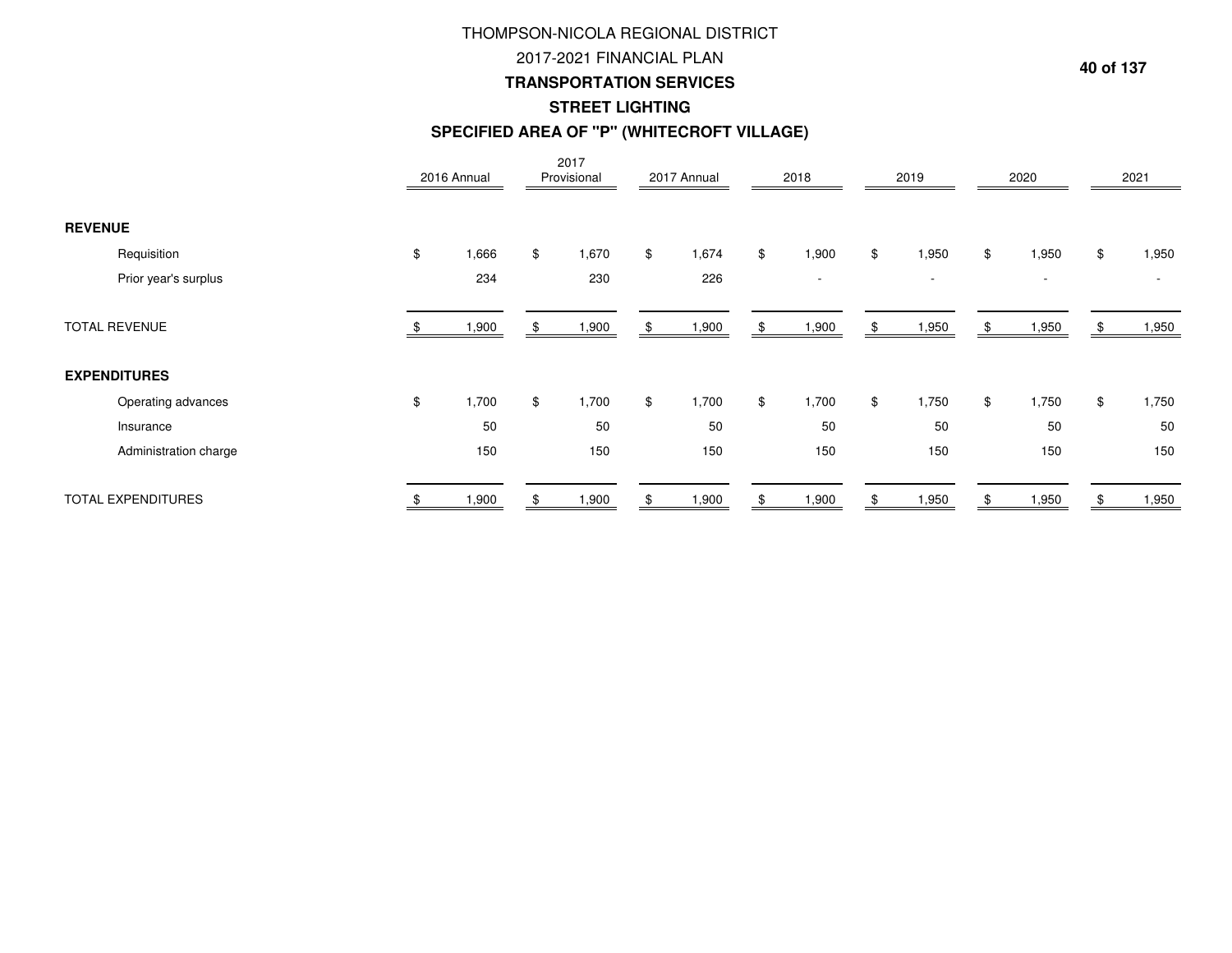# **SPECIFIED AREA OF "A" (BLACKPOOL) STREET LIGHTINGTRANSPORTATION SERVICES**THOMPSON-NICOLA REGIONAL DISTRICT2017-2021 FINANCIAL PLAN

|                           | 2016 Annual              |                | 2017<br>Provisional      | 2017 Annual | 2018                     |                | 2019                     | 2020                     |                | 2021   |
|---------------------------|--------------------------|----------------|--------------------------|-------------|--------------------------|----------------|--------------------------|--------------------------|----------------|--------|
| <b>REVENUE</b>            |                          |                |                          |             |                          |                |                          |                          |                |        |
| Requisition               | \$<br>5,021              | \$             | 7,792                    | \$<br>8,268 | \$<br>7,262              | $\mathfrak{S}$ | 7,262                    | \$<br>7,262              | $\mathfrak{S}$ | 7,262  |
| Prior year's surplus      | 1,211                    |                | (530)                    | (1,006)     | $\overline{\phantom{a}}$ |                | $\overline{\phantom{a}}$ | $\overline{\phantom{a}}$ |                |        |
| <b>TOTAL REVENUE</b>      | 6,232                    |                | 7,262                    | 7,262       | 7,262                    | \$             | 7,262                    | 7,262                    |                | 7,262  |
| <b>EXPENDITURES</b>       |                          |                |                          |             |                          |                |                          |                          |                |        |
| Operating advances        | \$<br>6,000              | $\mathfrak{S}$ | 7,000                    | \$<br>7,000 | \$<br>7,000              | $\mathfrak s$  | 7,000                    | \$<br>7,000              | \$             | 7,000  |
| Improvements              | $\overline{\phantom{0}}$ |                | $\overline{\phantom{a}}$ | $\sim$      | $\overline{\phantom{a}}$ |                | $\overline{\phantom{a}}$ | $\overline{\phantom{a}}$ |                | $\sim$ |
| Insurance                 | 50                       |                | 50                       | 50          | 50                       |                | 50                       | 50                       |                | 50     |
| Administration charge     | 182                      |                | 212                      | 212         | 212                      |                | 212                      | 212                      |                | 212    |
| <b>TOTAL EXPENDITURES</b> | 6,232                    |                | 7,262                    | 7,262       | 7,262                    | \$             | 7,262                    | 7,262                    |                | 7,262  |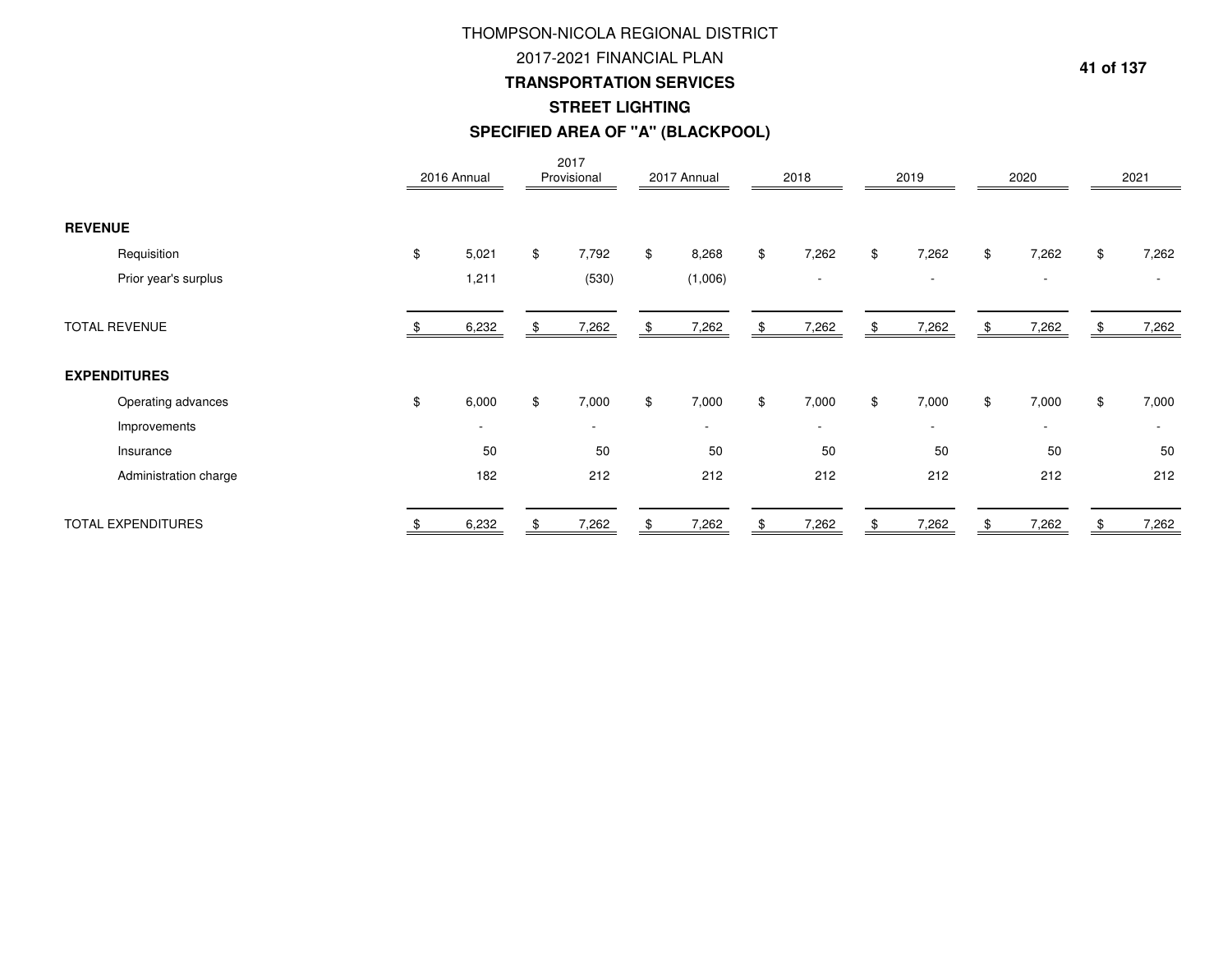# 2017-2021 FINANCIAL PLAN **TRANSPORTATION SERVICESSPECIFIED AREA OF "N" (COLDWATER RD)**THOMPSON-NICOLA REGIONAL DISTRICT**STREET LIGHTING**

|                           |                       | 2016 Annual              |    | 2017<br>Provisional      | 2017 Annual              |                | 2018                     | 2019                     |     | 2020                     |                | 2021   |
|---------------------------|-----------------------|--------------------------|----|--------------------------|--------------------------|----------------|--------------------------|--------------------------|-----|--------------------------|----------------|--------|
| <b>REVENUE</b>            |                       |                          |    |                          |                          |                |                          |                          |     |                          |                |        |
| Requisition               |                       | \$<br>3,058              | \$ | 3,065                    | \$<br>3,078              | \$             | 3,600                    | \$<br>3,650              | \$  | 3,650                    | \$             | 3,650  |
| Prior year's surplus      |                       | 542                      |    | 535                      | 522                      |                | $\overline{\phantom{a}}$ | $\overline{\phantom{a}}$ |     | $\sim$                   |                | $\sim$ |
| <b>TOTAL REVENUE</b>      |                       | 3,600                    | £. | 3,600                    | \$<br>3,600              | \$             | 3,600                    | \$<br>3,650              | \$. | 3,650                    | £.             | 3,650  |
| <b>EXPENDITURES</b>       |                       |                          |    |                          |                          |                |                          |                          |     |                          |                |        |
| Operating advances        |                       | \$<br>3,400              | \$ | 3,400                    | \$<br>3,400              | $\mathfrak{F}$ | 3,400                    | \$<br>3,450              | \$  | 3,450                    | $\mathfrak{S}$ | 3,450  |
| Improvements              |                       | $\overline{\phantom{a}}$ |    | $\overline{\phantom{a}}$ | $\overline{\phantom{a}}$ |                | $\overline{\phantom{a}}$ | $\overline{\phantom{a}}$ |     | $\overline{\phantom{a}}$ |                | $\sim$ |
| Insurance                 |                       | 50                       |    | 50                       | 50                       |                | 50                       | 50                       |     | 50                       |                | 50     |
|                           | Administration charge | 150                      |    | 150                      | 150                      |                | 150                      | 150                      |     | 150                      |                | 150    |
| <b>TOTAL EXPENDITURES</b> |                       | 3,600                    |    | 3,600                    | 3,600                    |                | 3,600                    | 3,650                    |     | 3,650                    |                | 3,650  |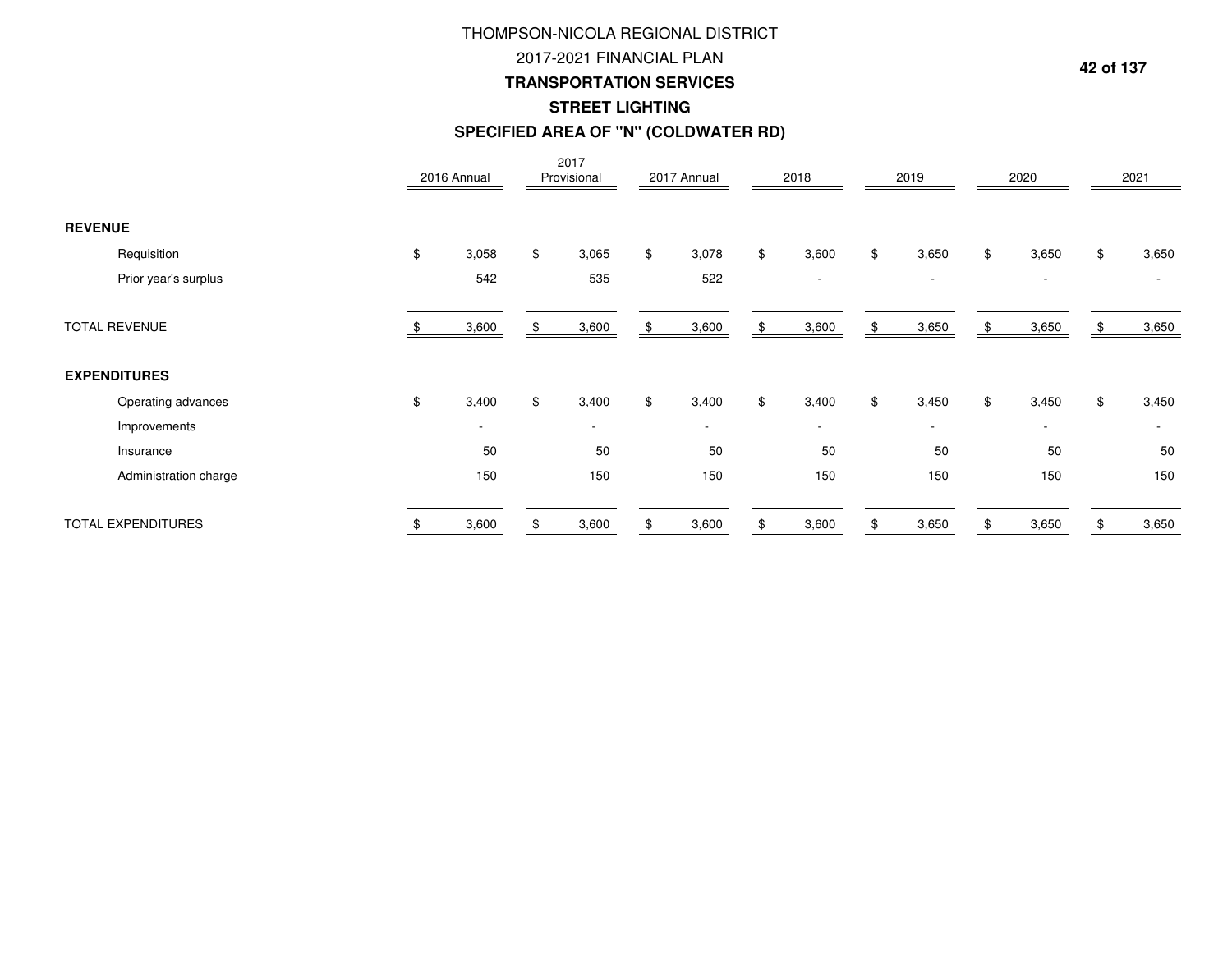# 2017-2021 FINANCIAL PLAN **TRANSPORTATION SERVICESSTREET LIGHTING SPECIFIED AREA OF "J" (TOBIANO)**THOMPSON-NICOLA REGIONAL DISTRICT

|                           |    | 2016 Annual | 2017<br>Provisional | 2017 Annual | 2018        | 2019                     | 2020        | 2021                     |
|---------------------------|----|-------------|---------------------|-------------|-------------|--------------------------|-------------|--------------------------|
| <b>REVENUE</b>            |    |             |                     |             |             |                          |             |                          |
| Requisition               | \$ | 2,896       | \$<br>3,010         | \$<br>3,023 | \$<br>5,150 | \$<br>5,150              | \$<br>5,150 | \$<br>5,150              |
| Prior year's surplus      |    | 2,254       | 2,140               | 2,127       | $\sim$      | $\overline{\phantom{a}}$ | $\sim$      | $\overline{\phantom{a}}$ |
| <b>TOTAL REVENUE</b>      |    | 5,150       | 5,150               | 5,150       | 5,150       | \$<br>5,150              | 5,150       | 5,150                    |
| <b>EXPENDITURES</b>       |    |             |                     |             |             |                          |             |                          |
| Operating advances        | \$ | 5,000       | \$<br>5,000         | \$<br>5,000 | \$<br>5,000 | \$<br>5,000              | \$<br>5,000 | \$<br>5,000              |
| Administration charge     |    | 150         | 150                 | 150         | 150         | 150                      | 150         | 150                      |
| <b>TOTAL EXPENDITURES</b> |    | 5,150       | 5,150               | 5,150       | 5,150       | 5,150                    | 5,150       | 5,150                    |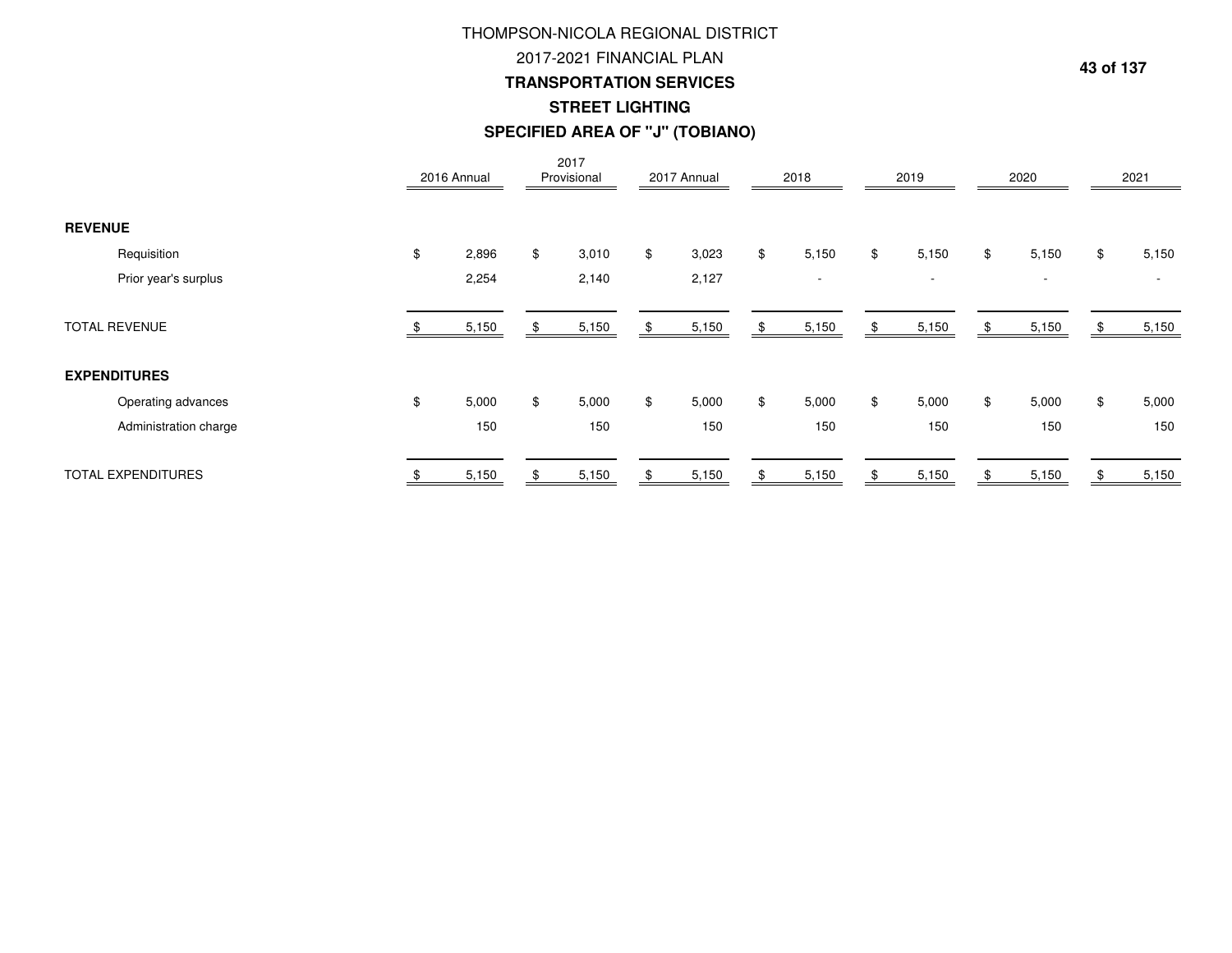### 2017-2021 FINANCIAL PLAN

#### **TRANSPORTATION SERVICES**

#### **CRITICAL INTERSECTIONS- STREET LIGHTING**

## **ELECTORAL AREAS "A", "I", "J", "L", "M", "N", "O", & "P"**

|                            | 2016 Annual              | 2017<br>Provisional      | 2017 Annual              | 2018 | 2019 | 2020 | 2021 |
|----------------------------|--------------------------|--------------------------|--------------------------|------|------|------|------|
| <b>REVENUE</b>             |                          |                          |                          |      |      |      |      |
| Requisition                | \$                       | \$                       | \$                       | \$   | \$   |      | \$   |
| Prior year's surplus       | 10,986                   | 10,986                   | 10,986                   |      |      |      |      |
| <b>TOTAL REVENUE</b>       | 10,986                   | \$<br>10,986             | \$<br>10,986             | \$   | \$   |      |      |
| <b>EXPENDITURES</b>        |                          |                          |                          |      |      |      |      |
| Operating advances- Area A | \$                       | \$                       |                          |      | \$   |      | \$   |
| Operating advances- Area I | $\overline{\phantom{a}}$ | $\overline{\phantom{a}}$ | $\overline{\phantom{a}}$ |      |      |      |      |
| Operating advances-Area J  | 10,986                   | 10,986                   | 10,986                   |      |      |      |      |
| Operating advances- Area L | ٠                        | $\overline{\phantom{a}}$ |                          |      |      |      |      |
| Operating advances-Area M  |                          |                          |                          |      |      |      |      |
| Operating advances-Area N  |                          |                          |                          |      |      |      |      |
| Operating advances-Area O  |                          |                          |                          |      |      |      |      |
| Operating advances-Area P  |                          |                          |                          |      |      |      |      |
| Insurance                  |                          |                          |                          |      |      |      |      |
| Administration charge      |                          |                          |                          |      |      |      |      |
| <b>TOTAL EXPENDITURES</b>  | 10,986                   | \$<br>10,986             | \$<br>10,986             |      |      |      |      |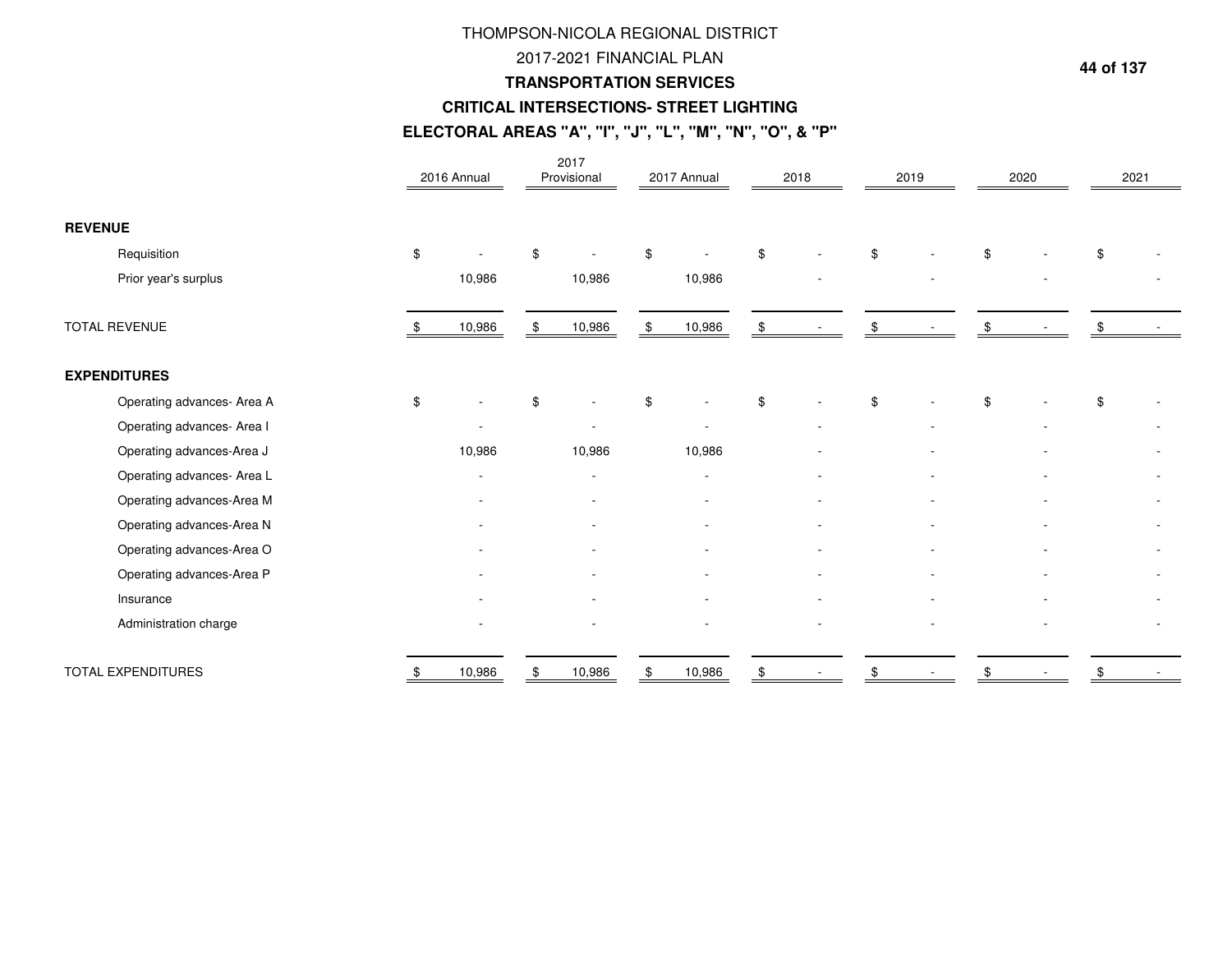## 2017-2021 FINANCIAL PLAN

#### **TRANSPORTATION SERVICES**

## **YELLOWHEAD HIGHWAY ASSOCIATION**

**AREAS "A", "B", "M", "N", "O", "P"**

|                           |                               | 2016 Annual              | 2017<br>Provisional            |                | 2017 Annual              |                | 2018   | 2019                           | 2020                           | 2021 |
|---------------------------|-------------------------------|--------------------------|--------------------------------|----------------|--------------------------|----------------|--------|--------------------------------|--------------------------------|------|
| <b>REVENUE</b>            |                               |                          |                                |                |                          |                |        |                                |                                |      |
|                           | Requisition                   | \$<br>1,912              | \$<br>$\sim$                   | \$             | $\sim$                   | $\frac{1}{2}$  | $\sim$ | \$<br>$\overline{\phantom{a}}$ | \$<br>$\overline{\phantom{a}}$ | \$   |
|                           | Prior year's surplus          | (1, 912)                 | $\overline{\phantom{a}}$       |                | $\sim$                   |                | $\sim$ | $\overline{\phantom{a}}$       | $\overline{\phantom{a}}$       |      |
| <b>TOTAL REVENUE</b>      |                               |                          |                                |                |                          |                |        | \$                             |                                |      |
| <b>EXPENDITURES</b>       |                               |                          |                                |                |                          |                |        |                                |                                |      |
|                           | Association dues              | \$<br>٠                  | \$<br>$\overline{\phantom{a}}$ | $\mathfrak{S}$ | $\sim$                   | $$\mathbb{S}$$ | $\sim$ | \$                             | \$<br>$\blacksquare$           | \$   |
|                           | Convention and other expenses | $\overline{\phantom{a}}$ | $\overline{\phantom{a}}$       |                | $\overline{\phantom{a}}$ |                |        | $\overline{\phantom{a}}$       |                                |      |
|                           | Administration charge         |                          | $\overline{\phantom{a}}$       |                |                          |                |        |                                |                                |      |
| <b>TOTAL EXPENDITURES</b> |                               |                          |                                |                |                          |                |        |                                |                                |      |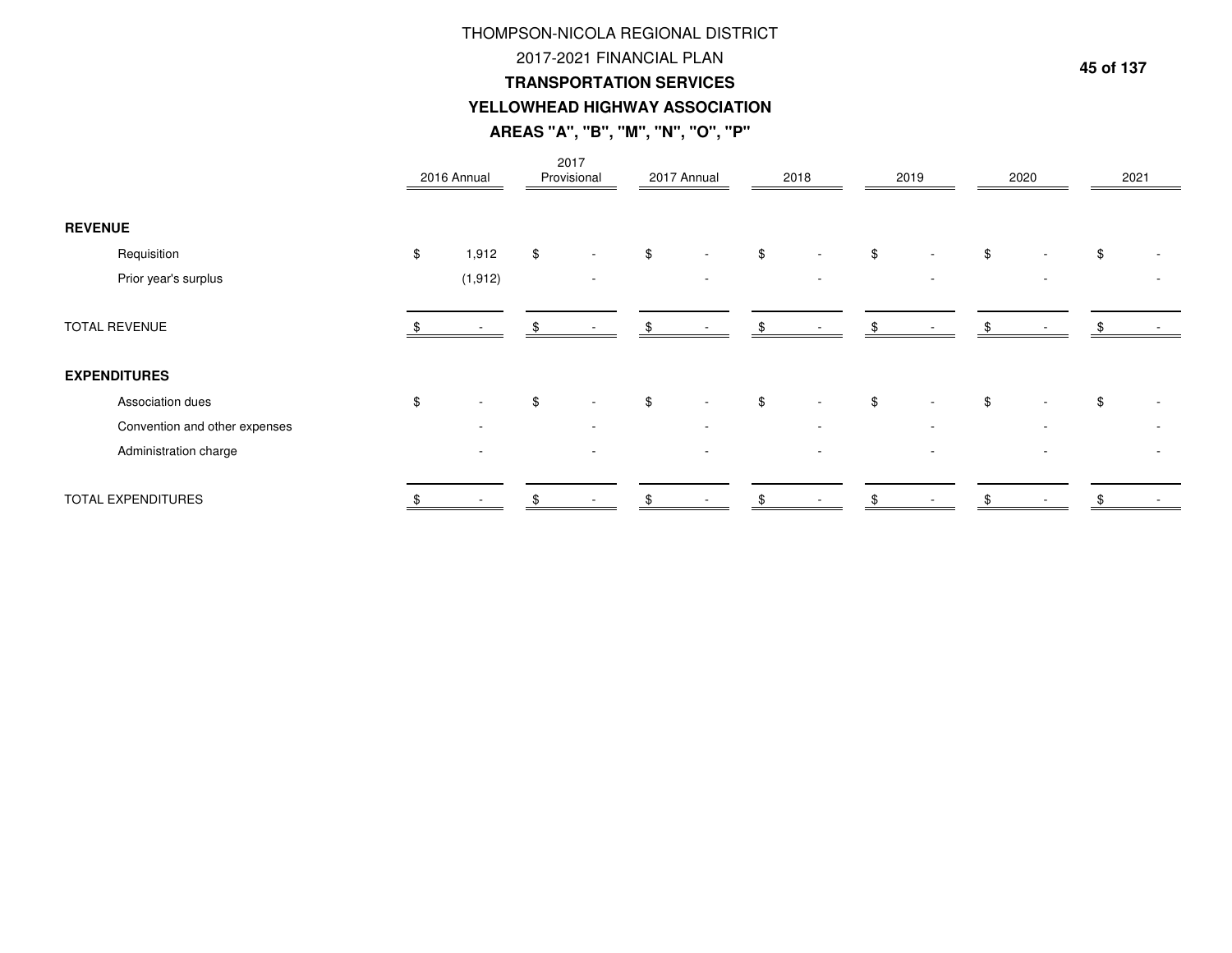## 2017-2021 FINANCIAL PLAN

### **TRANSPORTATION SERVICES**

## **TRANSIT SERVICE**

#### **LOCAL SERVICE WITHIN A PORTION OF AREA"A"**

|                             | 2016 Annual              | 2017<br>Provisional      | 2017 Annual              | 2018         | 2019         | 2020           | 2021           |
|-----------------------------|--------------------------|--------------------------|--------------------------|--------------|--------------|----------------|----------------|
| <b>REVENUE</b>              |                          |                          |                          |              |              |                |                |
| Requisition                 | \$<br>36,162             | \$<br>36,850             | \$<br>36,796             | \$<br>45,328 | \$<br>47,669 | \$<br>50,137   | \$<br>52,945   |
| Provincial government grant |                          |                          |                          |              |              |                |                |
| Grants in lieu              |                          |                          |                          |              |              |                |                |
| Transit revenue             |                          |                          |                          |              |              |                |                |
| Prior year's surplus        | 27                       | 35                       | 89                       |              |              |                |                |
| <b>TOTAL REVENUE</b>        | 36,189                   | \$<br>36,885             | \$<br>36,885             | \$<br>45,328 | \$<br>47,669 | \$<br>50,137   | \$<br>52,945   |
| <b>EXPENDITURES</b>         |                          |                          |                          |              |              |                |                |
| Debt services               | \$                       | \$                       | \$                       | \$           | \$           | \$             | \$             |
| Operating costs             | 35,135                   | 35,811                   | 35,811                   | 44,008       | 46,281       | 48,677         | 51,403         |
| Insurance                   | $\overline{\phantom{a}}$ | $\overline{\phantom{a}}$ | $\overline{\phantom{a}}$ |              |              | $\blacksquare$ | $\blacksquare$ |
| Administration charge       | 1,054                    | 1,074                    | 1,074                    | 1,320        | 1,388        | 1,460          | 1,542          |
| TOTAL EXPENDITURES          | 36,189                   | 36,885                   | 36,885                   | 45,328       | 47,669       | 50,137         | 52,945         |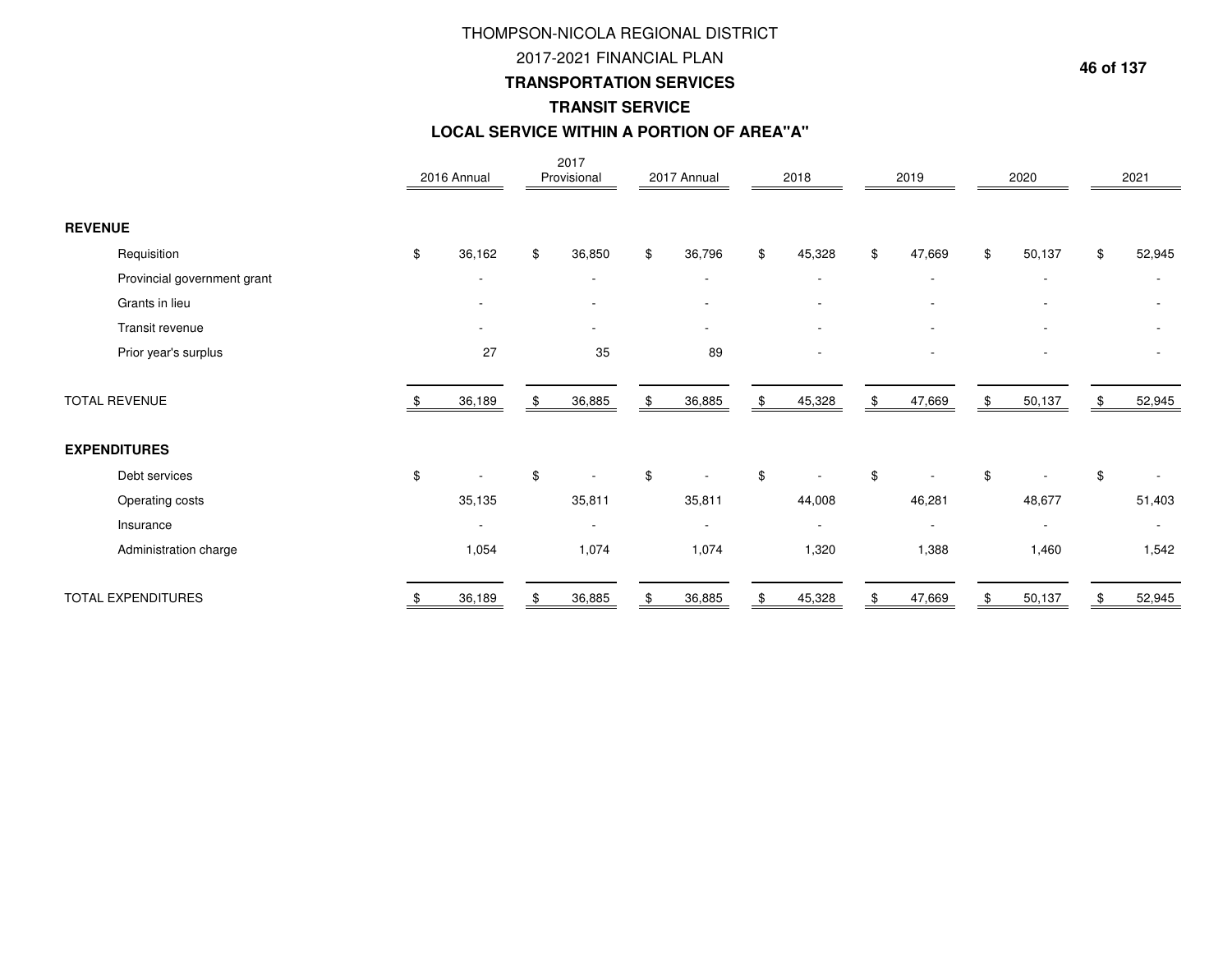## 2017-2021 FINANCIAL PLAN

#### **TRANSPORTATION SERVICES**

#### **VALLEY CONNECTOR TRANSIT SERVICE**

#### **BARRIERE, CLEARWATER, AREA "B", AND LOCAL SERVICE AREAS OF "A" & "O"**

|                           |                       | 2016 Annual  |                | 2017<br>Provisional      |    | 2017 Annual | 2018                     |              | 2019                     |     | 2020                     |     | 2021   |
|---------------------------|-----------------------|--------------|----------------|--------------------------|----|-------------|--------------------------|--------------|--------------------------|-----|--------------------------|-----|--------|
| <b>REVENUE</b>            |                       |              |                |                          |    |             |                          |              |                          |     |                          |     |        |
|                           | Requisition           | \$<br>32,931 | $\mathfrak{F}$ | 31,501                   | \$ | 31,491      | \$<br>33,744             | $\mathbb{S}$ | 35,482                   | \$  | 37,334                   | \$  | 39,304 |
|                           | Grants in lieu        | $\sim$       |                | $\overline{\phantom{a}}$ |    | $\sim$      | $\overline{\phantom{a}}$ |              | $\overline{\phantom{a}}$ |     | $\overline{\phantom{a}}$ |     |        |
|                           | Prior year's surplus  | 570          |                | 611                      |    | 621         |                          |              |                          |     |                          |     |        |
| <b>TOTAL REVENUE</b>      |                       | 33,501       | \$             | 32,112                   | S  | 32,112      | \$<br>33,744             | \$           | 35,482                   | \$. | 37,334                   | \$. | 39,304 |
| <b>EXPENDITURES</b>       |                       |              |                |                          |    |             |                          |              |                          |     |                          |     |        |
|                           | Operating advances    | \$<br>32,525 | \$             | 31,177                   | \$ | 31,177      | \$<br>32,761             | \$           | 34,449                   | \$  | 36,247                   | \$  | 38,159 |
|                           | Administration charge | 976          |                | 935                      |    | 935         | 983                      |              | 1,033                    |     | 1,087                    |     | 1,145  |
| <b>TOTAL EXPENDITURES</b> |                       | 33,501       |                | 32,112                   |    | 32,112      | 33,744                   |              | 35,482                   |     | 37,334                   |     | 39,304 |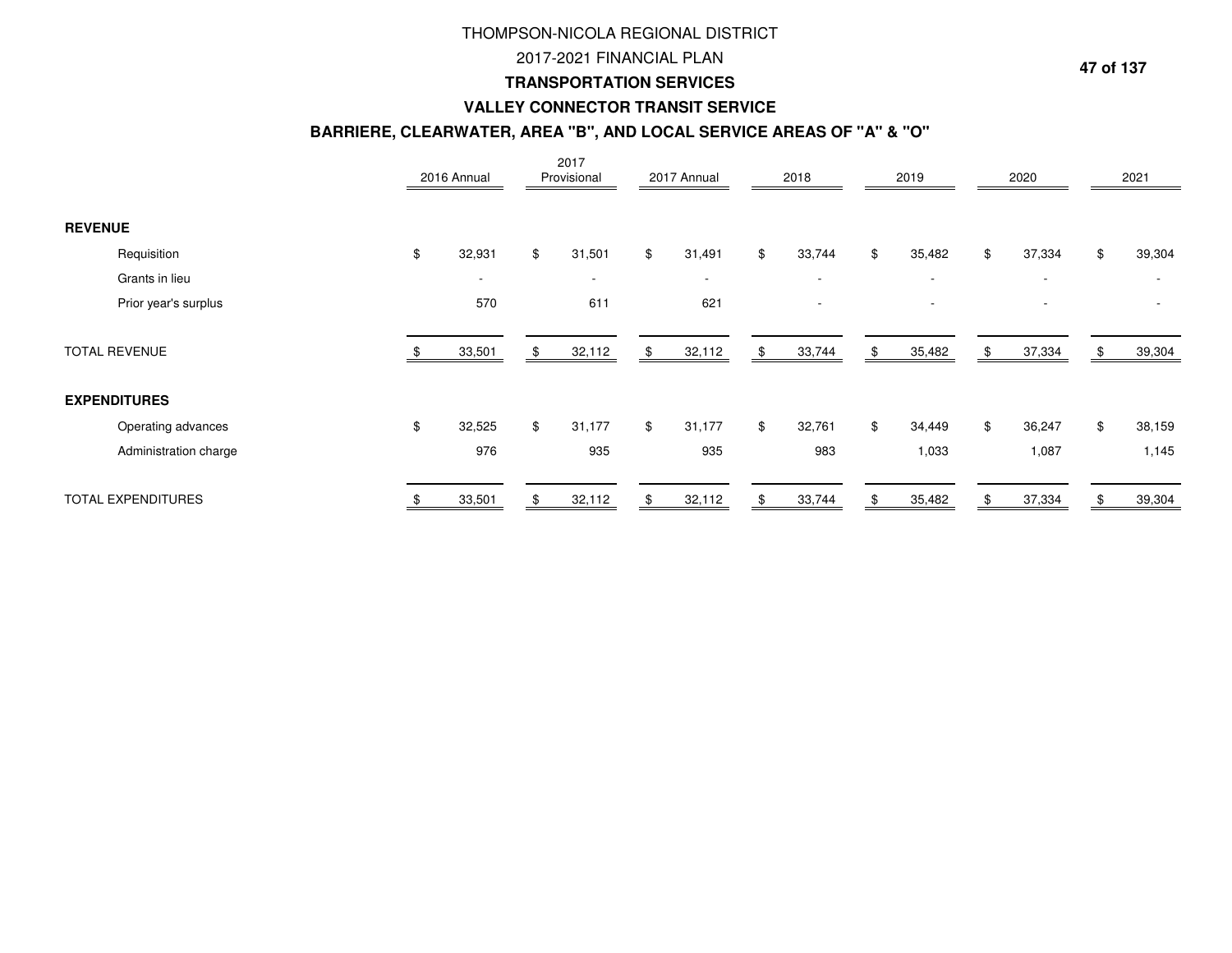## 2017-2021 FINANCIAL PLAN

#### **TRANSPORTATION SERVICES**

## **TRANSIT SERVICE**

## **LOCAL SERVICE WITHIN A PORTION OF AREA "M"**

|                             | 2016 Annual              | 2017<br>Provisional      | 2017 Annual              |                    | 2018                     | 2019                     | 2020                     | 2021                     |
|-----------------------------|--------------------------|--------------------------|--------------------------|--------------------|--------------------------|--------------------------|--------------------------|--------------------------|
| <b>REVENUE</b>              |                          |                          |                          |                    |                          |                          |                          |                          |
| Requisition                 | \$<br>5,250              | \$<br>5,250              | \$<br>5,250              | $\textcircled{\$}$ | 5,250                    | \$<br>5,250              | \$<br>5,250              | \$<br>5,250              |
| Provincial government grant | $\overline{\phantom{a}}$ | $\overline{\phantom{a}}$ | $\overline{\phantom{a}}$ |                    | $\overline{\phantom{a}}$ | $\overline{\phantom{a}}$ | $\overline{\phantom{a}}$ |                          |
| Grants in lieu              |                          |                          |                          |                    |                          |                          |                          |                          |
| Transit revenue             |                          |                          |                          |                    |                          |                          |                          |                          |
| Prior year's surplus        |                          | ٠                        |                          |                    |                          |                          |                          |                          |
| TOTAL REVENUE               | 5,250                    | \$<br>5,250              | \$<br>5,250              | \$                 | 5,250                    | \$<br>5,250              | \$<br>5,250              | 5,250                    |
| <b>EXPENDITURES</b>         |                          |                          |                          |                    |                          |                          |                          |                          |
| Debt services               | \$                       | \$                       | \$                       | $\mathfrak{S}$     |                          | \$                       | \$                       | \$                       |
| Operating costs             | 5,000                    | 5,000                    | 5,000                    |                    | 5,000                    | 5,000                    | 5,000                    | 5,000                    |
| Insurance                   | ٠                        | $\overline{\phantom{a}}$ | $\blacksquare$           |                    | $\overline{\phantom{a}}$ | $\overline{\phantom{a}}$ | $\blacksquare$           | $\overline{\phantom{a}}$ |
| Administration charge       | 250                      | 250                      | 250                      |                    | 250                      | 250                      | 250                      | 250                      |
| TOTAL EXPENDITURES          | 5,250                    | 5,250                    | 5,250                    |                    | 5,250                    | 5,250                    | 5,250                    | 5,250                    |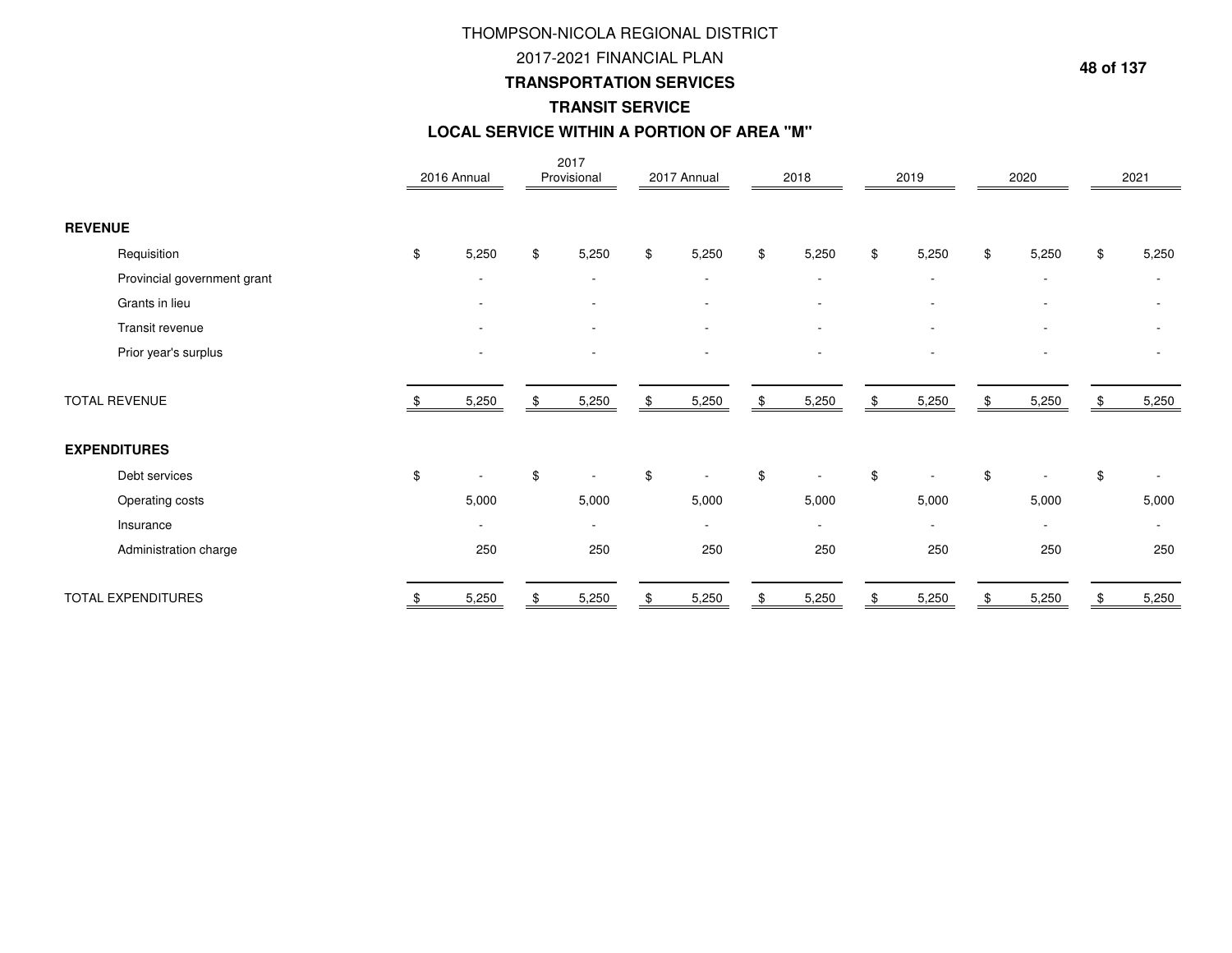## THOMPSON-NICOLA REGIONAL DISTRICT2017-2021 FINANCIAL PLAN **ENVIRONMENTAL HEALTH SERVICESSOLID WASTE MANAGEMENT**

|                                              | 2016 Annual     | 2017<br>Provisional | 2017 Annual   | 2018           | 2019          | 2020            | 2021            |
|----------------------------------------------|-----------------|---------------------|---------------|----------------|---------------|-----------------|-----------------|
| <b>REVENUE</b>                               |                 |                     |               |                |               |                 |                 |
| Requisition                                  | 7,725,000<br>\$ | 7,725,000<br>\$     | \$7,725,000   | \$7,725,000    | \$7,725,000   | 7,725,000<br>\$ | 7,725,000<br>\$ |
| Contracts/Tipping fees                       | 2,386,668       | 2,440,000           | 2,440,000     | 2,340,000      | 2,375,000     | 2,525,000       | 2,525,000       |
| Grants/Gas tax funds                         |                 | $\sim$              |               |                |               |                 |                 |
| Interest revenue                             | 7,500           | 7,500               | 7,500         | 7,500          | 7,500         | 7,500           | 7,500           |
| Misc. revenue/Op. reserve                    |                 |                     |               | 765,246        | 616,767       | 614,111         | 1,184,398       |
| Transfer from TCA surplus                    |                 |                     |               |                |               |                 |                 |
| Prior year's surplus                         | 3,471,981       | 3,000,000           | 3,074,582     |                |               |                 |                 |
| <b>TOTAL REVENUE</b>                         | \$13,591,149    | \$13,172,500        | \$13,247,082  | \$10,837,746   | \$10,724,267  | \$10,871,611    | \$11,441,898    |
| <b>EXPENDITURES</b>                          |                 |                     |               |                |               |                 |                 |
| - Salaries                                   | 770,000<br>\$   | 791,000<br>\$       | 781,000<br>\$ | \$<br>793,887  | 809,764<br>\$ | \$<br>825,960   | \$<br>842,479   |
| - Employee benefits                          | 193,300         | 193,000             | 185,000       | 188,053        | 191,814       | 195,650         | 199,563         |
| - Staff development                          | 26,240          | 26,240              | 26,240        | 26,240         | 26,240        | 26,240          | 26,240          |
| - Furniture, equipment & vehicles            | 72,980          | 72,980              | 72,980        | 72,980         | 72,980        | 72,980          | 72,980          |
| - Maintenance - operating landfills          | 1,150,631       | 1,216,554           | 1,216,554     | 1,451,500      | 1,463,500     | 1,486,040       | 1,539,131       |
| - Maintenance - Eco-Depots/transfer stations | 5,199,531       | 6,267,839           | 6,267,839     | 6,217,846      | 6,337,203     | 6,458,947       | 6,583,126       |
| - Improvements - operating landfills         | 494,000         | 544,000             | 544,000       | 469,000        | 469,000       | 469,000         | 829,000         |
| - Improvements - transfer stations           | 820,000         | 708,500             | 708,500       | 510,000        | 240,000       | 215,000         | 215,000         |
| - Closed landfills                           | 900,173         | 240,000             | 240,000       | 140,000        | 140,000       | 140,000         | 140,000         |
| - Waste reduction/Education - new plan       | 350,000         | 300,000             | 300,000       | 300,000        | 300,000       | 300,000         | 300,000         |
| - Advertising                                | 7,790           | 7,790               | 7,790         | 7,790          | 7,790         | 7,790           | 7,790           |
| - General                                    | 59,040          | 59,040              | 59,040        | 59,040         | 59,040        | 59,040          | 59,040          |
| - Insurance                                  | 40,000          | 32,500              | 32,500        | 32,500         | 32,500        | 32,500          | 32,500          |
| - Office                                     |                 | $\sim$              |               | $\overline{a}$ |               |                 |                 |
| - Travel                                     | 61,828          | 61,828              | 61,828        | 61,828         | 61,828        | 61,828          | 61,828          |
| - Outside office costs (Compound)            | 26,650          | 26,650              | 26,650        | 26,650         | 26,650        | 26,650          | 26,650          |
| - Debt payments/Interest charges             | $\sim$          | ÷.                  | ×.            |                |               |                 |                 |
| - Transfer to operating reserve              | 3,167,954       | 2,300,489           | 2,397,700     |                |               |                 |                 |
| - Amortization                               |                 |                     |               |                |               |                 |                 |
| - Administration charge                      | 251,032         | 324,090             | 319,461       | 480,433        | 485,958       | 493,986         | 506,571         |
| TOTAL EXPENDITURES                           | \$13,591,149    | \$13,172,500        | \$13,247,082  | \$10,837,746   | \$10,724,267  | \$10,871,611    | \$11,441,898    |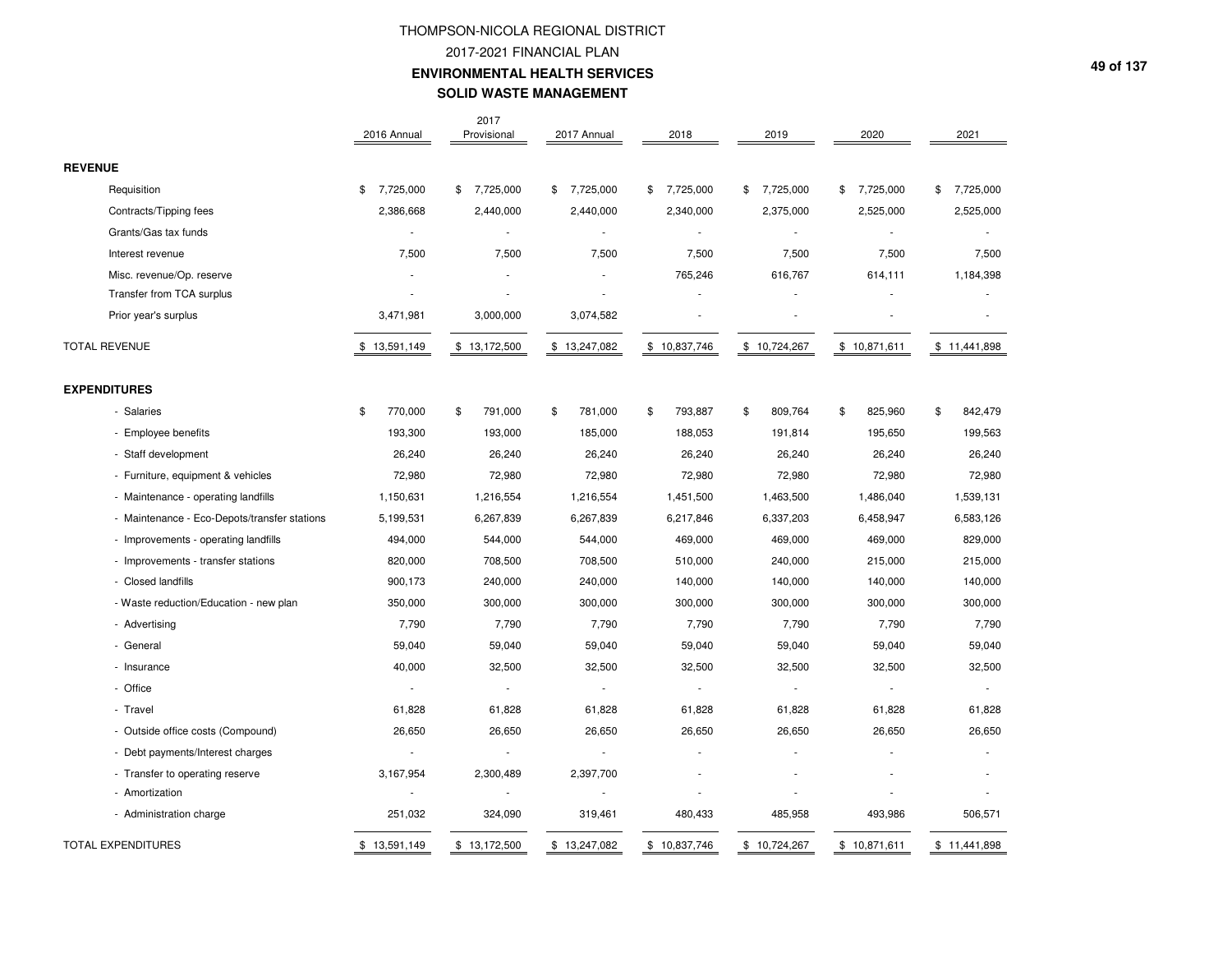#### 2017-2021 FINANCIAL PLAN

#### **ENVIRONMENTAL HEALTH SERVICES**

#### **SOLID WASTE MANAGEMENT PLAN REVIEW (SWMPR), AMENDMENT AND IMPLEMENTATION SERVICE**

**ALL MEMBER MUNICIPALITIES**

|                           | 2016 Annual              | 2017<br>Provisional | 2017 Annual              | 2018          |     | 2019   | 2020         |     | 2021         |
|---------------------------|--------------------------|---------------------|--------------------------|---------------|-----|--------|--------------|-----|--------------|
| <b>REVENUE</b>            |                          |                     |                          |               |     |        |              |     |              |
| Requisition               | \$<br>60,000             | \$<br>60,000        | \$<br>101,073            | \$<br>100,000 | \$  | 45,000 | \$<br>45,000 | \$  | 45,000       |
| Prior year's surplus      | 65,000                   | 95,000              | 123,927                  | ٠             |     | $\sim$ | $\sim$       |     | $\sim$       |
| <b>TOTAL REVENUE</b>      | 125,000                  | \$<br>155,000       | \$<br>225,000            | \$<br>100,000 | \$. | 45,000 | \$<br>45,000 | \$. | 45,000       |
| <b>EXPENDITURES</b>       |                          |                     |                          |               |     |        |              |     |              |
| General                   | \$<br>125,000            | \$<br>155,000       | \$<br>225,000            | \$<br>100,000 | \$  | 45,000 | \$<br>45,000 | \$  | 45,000       |
| Programs                  | $\sim$                   | ٠                   | $\overline{\phantom{a}}$ | $\sim$        |     | $\sim$ | $\sim$       |     | ٠            |
| Salaries                  | $\overline{\phantom{a}}$ | ٠                   | $\overline{\phantom{a}}$ | ٠             |     | $\sim$ | $\sim$       |     | $\mathbf{r}$ |
| Administration charge     | $\sim$                   | ٠                   | $\overline{\phantom{a}}$ |               |     |        |              |     | ٠            |
| <b>TOTAL EXPENDITURES</b> | 125,000                  | \$<br>155,000       | \$<br>225,000            | \$<br>100,000 |     | 45,000 | \$<br>45,000 | \$  | 45,000       |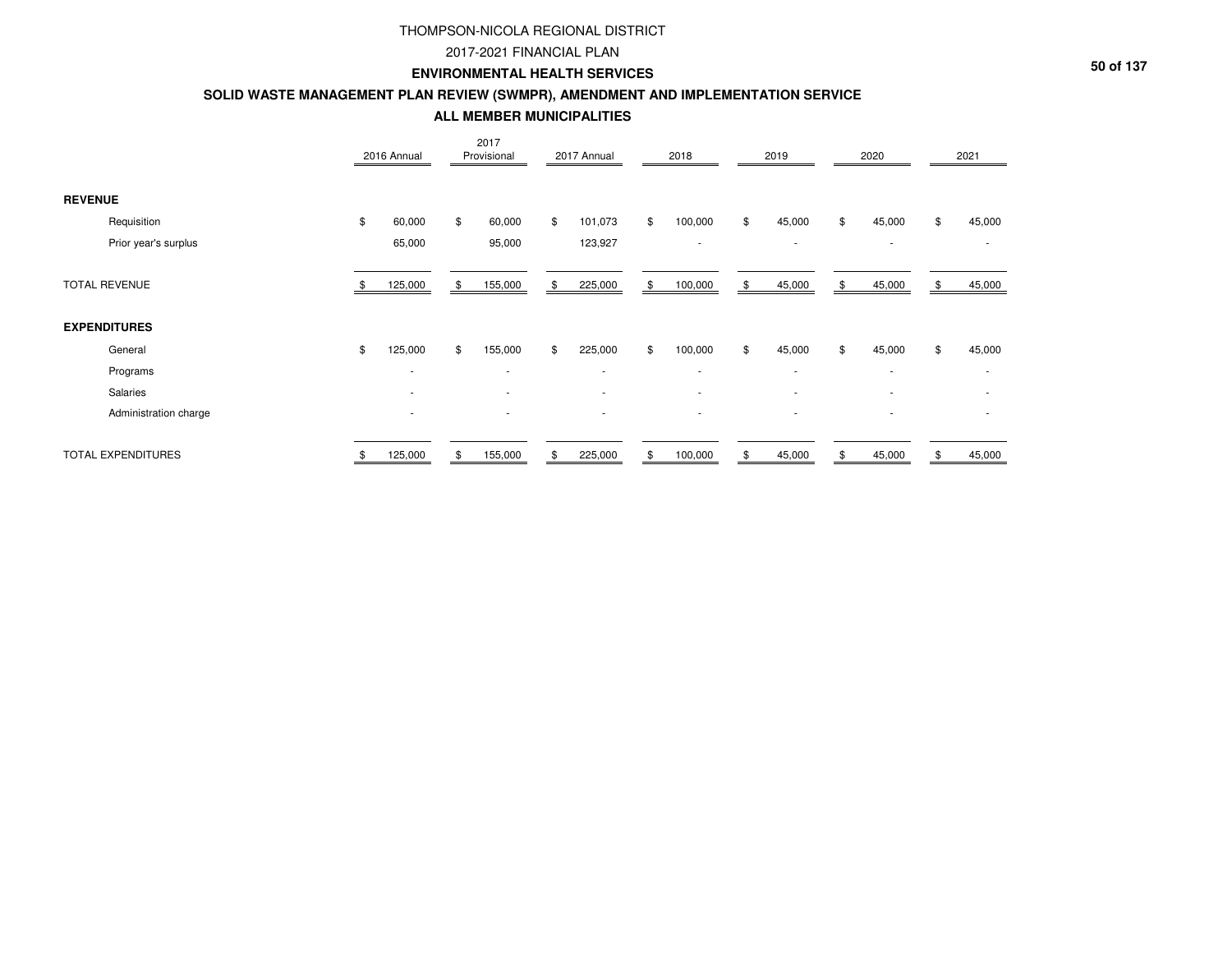#### 2017-2021 FINANCIAL PLAN

**ENVIRONMENTAL HEALTH SERVICES**

**NOXIOUS WEED CONTROL**

**ALL ELECTORAL AREAS**

2017

|                |                                      | 2016 Annual              | Provisional   | 2017 Annual   | 2018          | 2019          | 2020          | 2021          |
|----------------|--------------------------------------|--------------------------|---------------|---------------|---------------|---------------|---------------|---------------|
| <b>REVENUE</b> |                                      |                          |               |               |               |               |               |               |
|                | Requisition                          | \$<br>213,799            | \$<br>246,813 | \$<br>236,492 | \$<br>268,494 | \$<br>272,923 | \$<br>287,922 | \$<br>281,819 |
|                | Interest                             | ÷,                       | ×             |               |               |               | ä,            | ٠             |
|                | Provincial government grant          | 20,000                   | 20,000        | 20,000        | 20,000        | 20,000        | 20,000        | 20,000        |
|                | Transfer from TCA surplus            |                          |               |               |               |               |               |               |
|                | Prior year's surplus                 | 67,577                   | 27,000        | 36,280        | 8,783         | 8,918         | 9,055         | 9,509         |
|                | <b>TOTAL REVENUE</b>                 | \$<br>301,376            | \$<br>293,813 | \$<br>292,772 | \$<br>297,277 | \$<br>301,841 | \$<br>316,977 | \$<br>311,328 |
|                | <b>EXPENDITURES</b>                  |                          |               |               |               |               |               |               |
|                | Private lands program - Contractor   | \$<br>95,000             | \$<br>100,000 | \$<br>100,000 | \$<br>101,000 | \$<br>102,515 | \$<br>104,053 | \$<br>105,614 |
|                | New weeds program                    | 15,000                   | 15,000        | 15,000        | 15,150        | 15,377        | 15,608        | 15,842        |
|                | Sprayer loan out program             | 70,000                   | 70,000        | 70,000        | 70,700        | 71,761        | 72,837        | 73,929        |
|                | Biological control program           | 25,000                   | 25,000        | 25,000        | 25,250        | 25,629        | 26,013        | 26,403        |
|                | Salaries                             | 27,700                   | 28,250        | 28,000        | 28,462        | 29,031        | 29,612        | 30,204        |
|                | Employee benefits                    | 7,300                    | 7,115         | 6,815         | 6,927         | 7,066         | 7,207         | 7,351         |
|                | H.R. services                        | 500                      | 500           | 500           | 505           | 513           | 520           | 528           |
|                | Staff development                    | 3,920                    | 3,920         | 3,920         | 3,959         | 4,019         | 4,079         | 4,140         |
|                | Meeting expenses                     | 390                      | 390           | 390           | 394           | 400           | 406           | 412           |
|                | Travel - vehicle expenses            | 4,524                    | 4,524         | 4,524         | 4,569         | 4,638         | 4,707         | 4,778         |
|                | Meals and accommodation              | 900                      | 900           | 900           | 909           | 923           | 936           | 951           |
|                | Telephone                            | 600                      | 600           | 600           | 606           | 615           | 624           | 634           |
|                | Postage                              | 600                      | 600           | 600           | 606           | 615           | 624           | 634           |
|                | Advertising & promotion              | 570                      | 570           | 570           | 576           | 584           | 593           | 602           |
|                | General                              | 1,830                    | 1,830         | 1,830         | 1,848         | 1,876         | 1,904         | 1,933         |
|                | Update PMP/Capital                   |                          | ä,            |               |               |               |               | ×.            |
|                | Rebate program/Single agency program | 12,500                   | 5,000         | 5,000         | 5,000         | 5,000         | 5,000         | 5,000         |
|                | Furniture/equipment/vehicle          | 5,340                    | 5,340         | 5,340         | 5,393         | 5,474         | 15,556        | 5,790         |
|                | Education & awareness program        | 15,000                   | 8,000         | 8,000         | 8,080         | 8,201         | 8,324         | 8,449         |
|                | Insurance                            | 1,500                    | 1,500         | 1,500         | 1,515         | 1,538         | 1,561         | 1,584         |
|                | Outside office costs (Compound)      | 1,950                    | 1,950         | 1,950         | 1,970         | 1,999         | 2,029         | 2,059         |
|                | Amortization                         | $\overline{\phantom{a}}$ |               | ä,            |               |               |               |               |
|                | Administration charge                | 11,252                   | 12,824        | 12,333        | 13,857        | 14,068        | 14,782        | 14,491        |
|                | <b>TOTAL EXPENDITURES</b>            | \$<br>301,376            | \$<br>293,813 | \$<br>292,772 | \$<br>297,277 | \$<br>301,841 | \$<br>316,977 | \$<br>311,328 |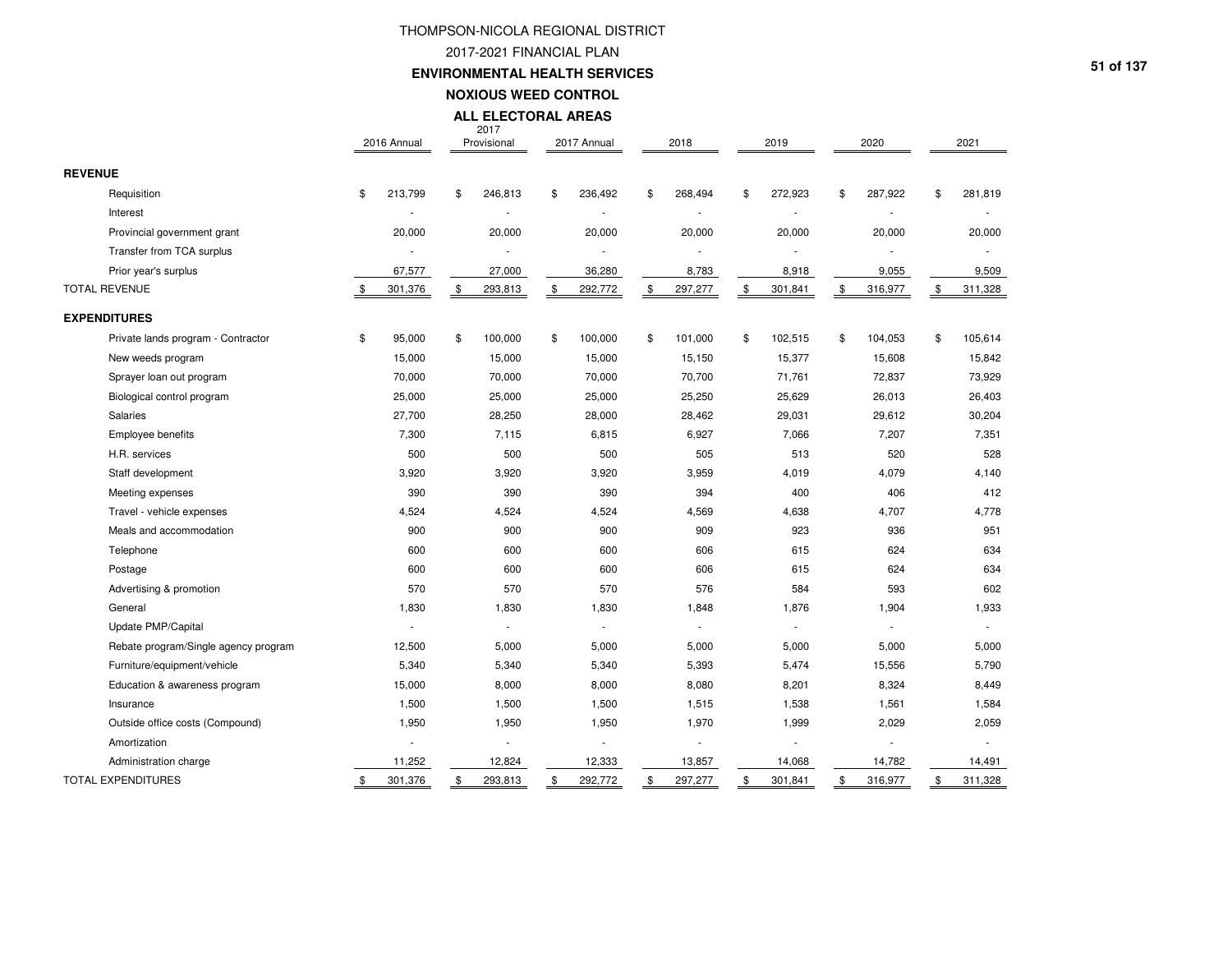#### 2017-2021 FINANCIAL PLAN

#### **ENVIRONMENTAL HEALTH SERVICES**

**MOSQUITO CONTROL - South**

## **KAMLOOPS, CHASE, LOGAN LAKE, AND AREAS "J" & "L", AND A SPECIFIED AREA OF "P"**

|                |                                 | 2016 Annual   | 2017<br>Provisional | 2017 Annual              | 2018          | 2019          | 2020                     | 2021                     |
|----------------|---------------------------------|---------------|---------------------|--------------------------|---------------|---------------|--------------------------|--------------------------|
| <b>REVENUE</b> |                                 |               |                     |                          |               |               |                          |                          |
|                | Requisition                     | \$<br>146,674 | \$<br>163,995       | \$<br>153,860            | \$<br>190,805 | \$<br>194,468 | \$<br>198,247            | \$<br>202,100            |
|                | Grants in lieu                  |               |                     |                          |               |               |                          |                          |
|                | Grants                          |               |                     |                          |               |               |                          |                          |
|                | Interest income                 |               |                     |                          |               |               |                          |                          |
|                | Transfer from TCA surplus       |               |                     |                          |               |               |                          |                          |
|                | Prior year's surplus            | 42,342        | 28,000              | 37,498                   | 5,741         | 5,896         | 6,011                    | 6,128                    |
|                | <b>TOTAL REVENUE</b>            | \$<br>189,016 | \$<br>191,995       | \$<br>191,358            | \$<br>196,546 | \$<br>200,364 | \$<br>204,258            | \$<br>208,228            |
|                | <b>EXPENDITURES</b>             |               |                     |                          |               |               |                          |                          |
|                | Spraying contractor             | \$<br>115,000 | \$<br>116,000       | \$<br>116,000            | \$<br>118,320 | \$<br>120,686 | \$<br>123,100            | \$<br>125,562            |
|                | Chemical purchases              | 30,000        | 30,000              | 30,000                   | 30,600        | 31,212        | 31,836                   | 32,473                   |
|                | GIS mapping/update PMP program  | ÷             | ÷                   | $\overline{\phantom{a}}$ | ÷,            |               | $\overline{\phantom{a}}$ |                          |
|                | Habitat reduction               | 5,000         | 5,000               | 5,000                    | 5,100         | 5,202         | 5,306                    | 5,412                    |
|                | Salaries                        | 9,850         | 10,050              | 10,000                   | 10,165        | 10,368        | 10,576                   | 10,787                   |
|                | Employee benefits               | 2,500         | 2,455               | 2,350                    | 2,389         | 2,437         | 2,485                    | 2,535                    |
|                | H.R. services                   | 150           | 150                 | 150                      | 152           | 154           | 156                      | 158                      |
|                | Staff development               | 2,560         | 2,560               | 2,560                    | 2,586         | 2,624         | 2,664                    | 2,704                    |
|                | Travel                          | 2,262         | 2,262               | 2,262                    | 2,285         | 2,319         | 2,354                    | 2,389                    |
|                | Meals and accommodation         | 450           | 450                 | 450                      | 455           | 461           | 468                      | 475                      |
|                | Advertising                     | 5,285         | 5,285               | 5,285                    | 5,338         | 5,418         | 5,499                    | 5,582                    |
|                | Telephone                       | 300           | 300                 | 300                      | 303           | 308           | 312                      | 317                      |
|                | General                         | 1,410         | 1,410               | 1,410                    | 1,424         | 1,445         | 1,467                    | 1,489                    |
|                | Furniture and equipment         | 870           | 870                 | 870                      | 879           | 892           | 905                      | 919                      |
|                | Vehicle purchases               | 1,800         | 1,800               | 1,800                    | 1,818         | 1,845         | 1,873                    | 1,901                    |
|                | Insurance                       | 2,000         | 2,000               | 2,000                    | 2,020         | 2,050         | 2,081                    | 2,112                    |
|                | Outside office costs (Compound) | 2,475         | 3,475               | 3,475                    | 3,510         | 3,562         | 3,616                    | 3,670                    |
|                | Amortization                    |               |                     |                          | $\frac{1}{2}$ |               |                          | $\overline{\phantom{a}}$ |
|                | Administration charge           | 7,104         | 7,928               | 7,446                    | 9,205         | 9,379         | 9,559                    | 9,743                    |
|                | <b>TOTAL EXPENDITURES</b>       | \$<br>189,016 | \$<br>191,995       | \$<br>191,358            | \$<br>196,546 | \$<br>200,364 | \$<br>204,258            | \$<br>208,228            |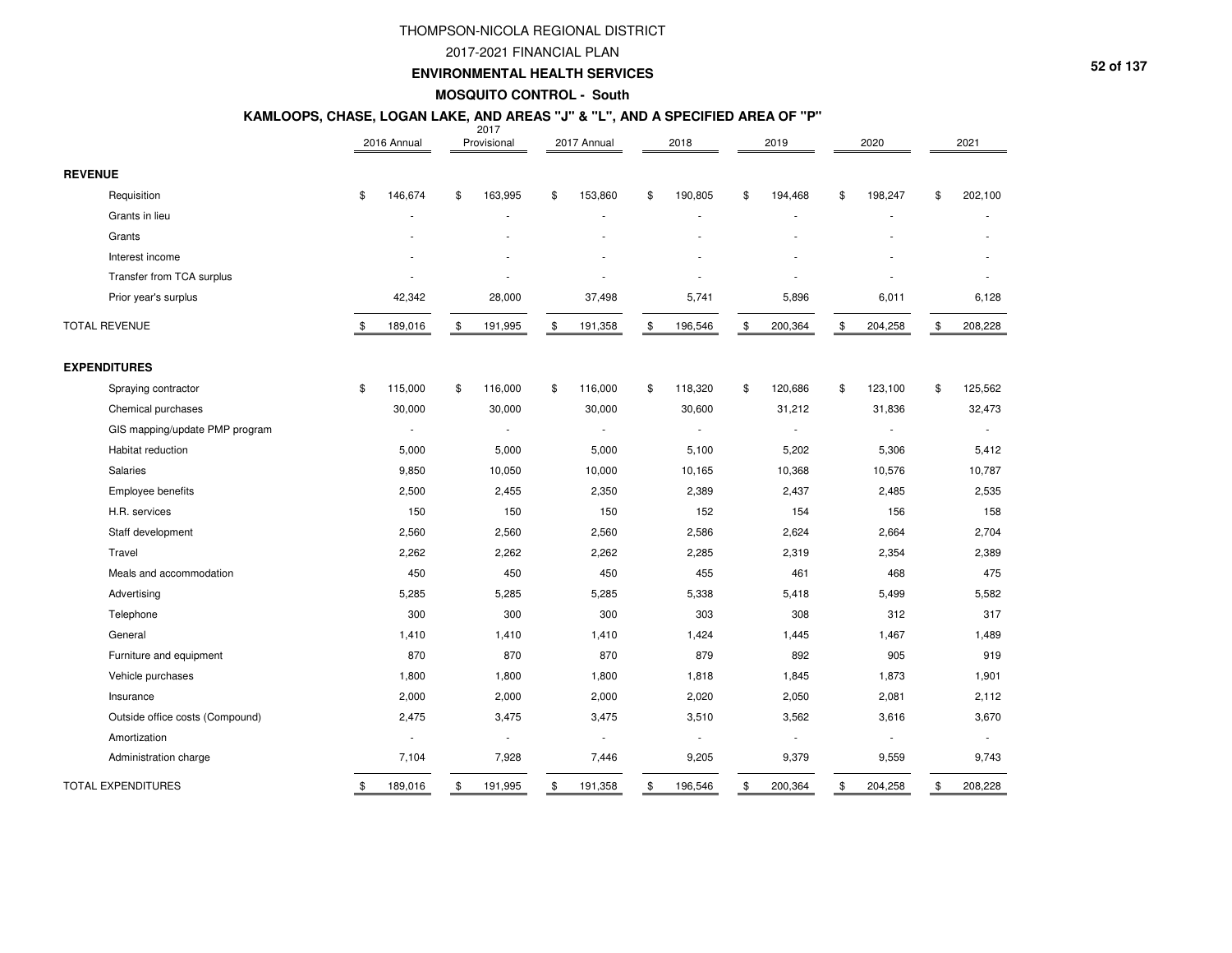#### 2017-2021 FINANCIAL PLAN

#### **ENVIRONMENTAL HEALTH SERVICES**

#### **MOSQUITO CONTROL - North**

#### **AREA "O", A SPECIFIED AREA OF "P" AND BARRIERE**

|                                 | 2016 Annual              | 2017<br>Provisional | 2017 Annual              |                | 2018    | 2019                     | 2020          |              | 2021    |
|---------------------------------|--------------------------|---------------------|--------------------------|----------------|---------|--------------------------|---------------|--------------|---------|
| <b>REVENUE</b>                  |                          |                     |                          |                |         |                          |               |              |         |
| Requisition                     | \$<br>118,635            | \$<br>125,670       | \$<br>114,447            | \$             | 142,111 | \$<br>144,860            | \$<br>147,698 | \$           | 150,593 |
| Miscellaneous Revenue           |                          |                     |                          |                |         |                          |               |              |         |
| Transfer from TCA surplus       |                          |                     |                          |                |         |                          |               |              |         |
| Prior year's surplus            | 23,046                   | 17,500              | 28,034                   |                | 4,274   | 4,392                    | 4,478         |              | 4,565   |
| <b>TOTAL REVENUE</b>            | \$<br>141,681            | \$<br>143,170       | \$<br>142,481            | $\mathfrak{S}$ | 146,385 | \$<br>149,252            | \$<br>152,176 | $\mathbb{S}$ | 155,158 |
| <b>EXPENDITURES</b>             |                          |                     |                          |                |         |                          |               |              |         |
| Spraying contractor             | \$<br>80,000             | \$<br>80,000        | \$<br>80,000             | \$             | 81,600  | \$<br>83,232             | \$<br>84,897  | \$           | 86,595  |
| Chemical purchases              | 20,000                   | 20,000              | 20,000                   |                | 20,400  | 20,808                   | 21,224        |              | 21,649  |
| GIS mapping/update PMP program  | $\sim$                   | $\sim$              | ÷.                       |                | ÷,      | $\overline{\phantom{a}}$ | $\sim$        |              | ÷.      |
| Habitat reduction               | 5,000                    | 5,000               | 5,000                    |                | 5,100   | 5,202                    | 5,306         |              | 5,412   |
| <b>Salaries</b>                 | 9,850                    | 10,050              | 10,000                   |                | 10,165  | 10,368                   | 10,576        |              | 10,787  |
| Employee benefits               | 2,500                    | 2,455               | 2,350                    |                | 2,389   | 2,437                    | 2,485         |              | 2,535   |
| H.R. services                   | 150                      | 150                 | 150                      |                | 152     | 154                      | 156           |              | 158     |
| Staff development               | 2,560                    | 2,560               | 2,560                    |                | 2,586   | 2,624                    | 2,664         |              | 2,704   |
| Travel                          | 2,262                    | 2,262               | 2,262                    |                | 2,285   | 2,319                    | 2,354         |              | 2,389   |
| Meals and accommodation         | 450                      | 450                 | 450                      |                | 455     | 461                      | 468           |              | 475     |
| Advertising                     | 5,285                    | 5,285               | 5,285                    |                | 5,391   | 5,499                    | 5,608         |              | 5,721   |
| Telephone                       | 300                      | 300                 | 300                      |                | 303     | 308                      | 312           |              | 317     |
| General                         | 1,410                    | 1,410               | 1,410                    |                | 1,424   | 1,445                    | 1,467         |              | 1,489   |
| Furniture and equipment         | 870                      | 870                 | 870                      |                | 879     | 892                      | 905           |              | 919     |
| Vehicle purchases               | 1,800                    | 1,800               | 1,800                    |                | 1,818   | 1,845                    | 1,873         |              | 1,901   |
| Insurance                       | 1,000                    | 1,000               | 1,000                    |                | 1,010   | 1,025                    | 1,041         |              | 1,056   |
| Outside office costs (Compound) | 2,475                    | 3,475               | 3,475                    |                | 3,545   | 3,615                    | 3,688         |              | 3,761   |
| Amortization                    | $\overline{\phantom{a}}$ | $\sim$              | $\overline{\phantom{a}}$ |                | ÷       | $\mathcal{L}$            | $\sim$        |              |         |
| Administration charge           | 5,769                    | 6,103               | 5,569                    |                | 6,886   | 7,017                    | 7,152         |              | 7,290   |
| <b>TOTAL EXPENDITURES</b>       | \$<br>141,681            | \$<br>143,170       | \$<br>142,481            | \$             | 146,385 | \$<br>149,252            | \$<br>152,176 | \$           | 155,158 |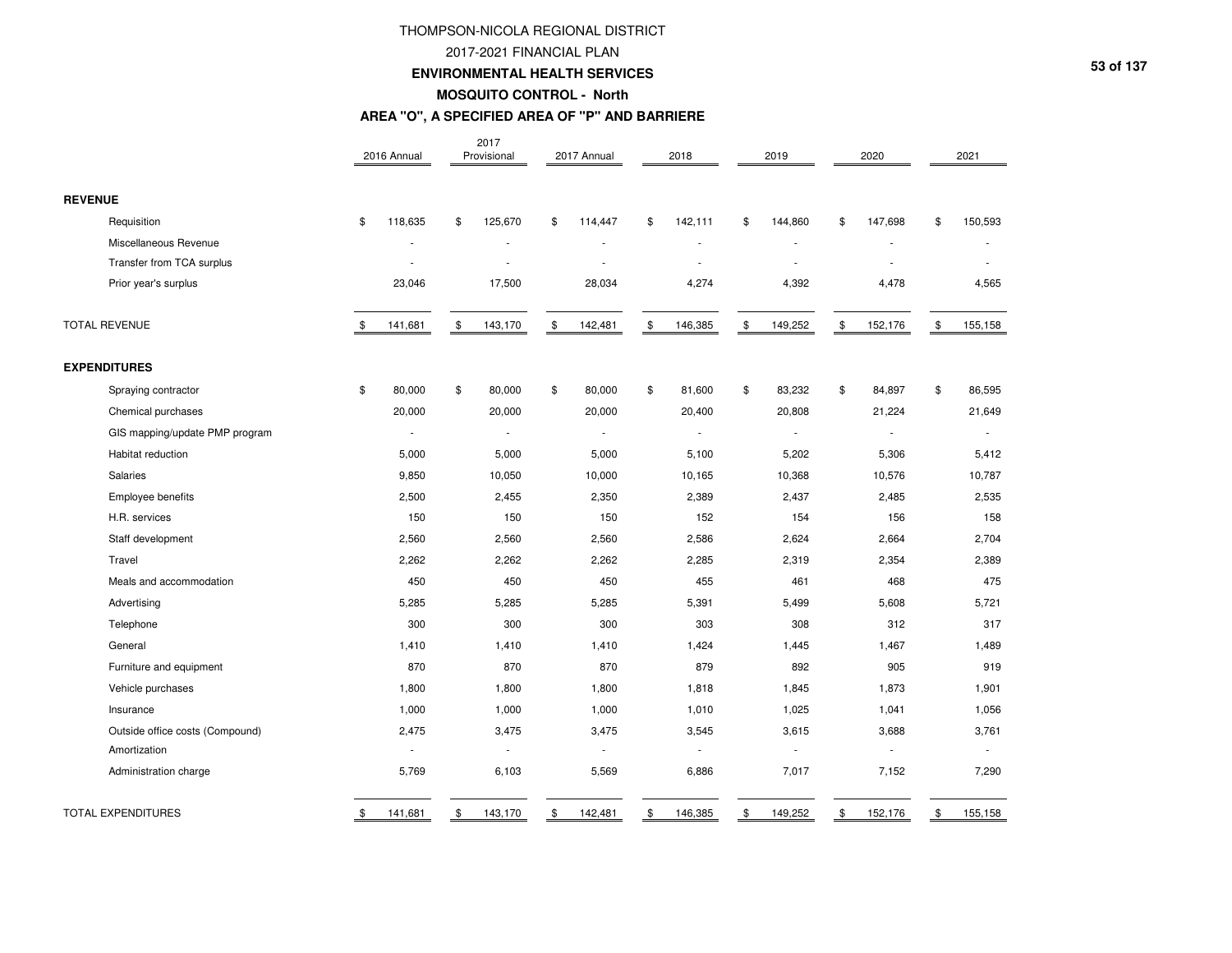## THOMPSON-NICOLA REGIONAL DISTRICT2017-2021 FINANCIAL PLAN **ENVIRONMENTAL HEALTH SERVICESMOSQUITO CONTROL - Nicola Valley**

**AREA "M" AND AREA OF "N"**

|                                 | 2016 Annual  | 2017<br>Provisional | 2017 Annual   | 2018          | 2019          | 2020          | 2021                     |
|---------------------------------|--------------|---------------------|---------------|---------------|---------------|---------------|--------------------------|
| <b>REVENUE</b>                  |              |                     |               |               |               |               |                          |
| Requisition                     | \$<br>99,778 | \$<br>98,991        | \$<br>88,398  | \$<br>98,884  | \$<br>100,430 | \$<br>102,000 | \$<br>103,596            |
| Miscellaneous Revenue           |              |                     |               |               |               |               |                          |
| Transfer from TCA surplus       |              |                     |               |               |               |               |                          |
| Prior year's surplus            |              | 2,000               | 11,957        | 3,011         | 3,057         | 3,105         | 3,153                    |
| <b>TOTAL REVENUE</b>            | \$<br>99,778 | \$<br>100,991       | \$<br>100,355 | \$<br>101,895 | \$<br>103,487 | \$<br>105,105 | \$<br>106,749            |
| <b>EXPENDITURES</b>             |              |                     |               |               |               |               |                          |
| Spraying contractor             | \$<br>55,000 | \$<br>55,000        | \$<br>55,000  | \$<br>55,550  | \$<br>56,383  | \$<br>57,229  | \$<br>58,087             |
| Chemical purchases              | 15,000       | 16,000              | 16,000        | 16,160        | 16,402        | 16,648        | 16,898                   |
| GIS mapping/update PMP program  |              |                     |               |               | ä,            |               |                          |
| Habitat reduction               | $\sim$       | $\sim$              |               | ٠             | ÷,            | ÷,            | $\overline{\phantom{a}}$ |
| Salaries                        | 9,850        | 10,050              | 10,000        | 10,165        | 10,368        | 10,576        | 10,787                   |
| Employee benefits               | 2,500        | 2,455               | 2,350         | 2,389         | 2,437         | 2,485         | 2,535                    |
| H.R. services                   | 150          | 150                 | 150           | 152           | 154           | 156           | 158                      |
| Staff development               | 960          | 960                 | 960           | 970           | 984           | 999           | 1,014                    |
| Travel                          | 2,262        | 2,262               | 2,262         | 2,285         | 2,319         | 2,354         | 2,389                    |
| Meals and accommodation         | 450          | 450                 | 450           | 455           | 461           | 468           | 475                      |
| Advertising                     | 3,000        | 3,000               | 3,000         | 3,030         | 3,075         | 3,122         | 3,168                    |
| Telephone                       | 300          | 300                 | 300           | 303           | 308           | 312           | 317                      |
| General                         | 1,410        | 1,410               | 1,410         | 1,424         | 1,445         | 1,467         | 1,489                    |
| Furniture and equipment         | 870          | 870                 | 870           | 879           | 892           | 905           | 919                      |
| Vehicle purchases               | 1,800        | 1,800               | 1,800         | 1,818         | 1,845         | 1,873         | 1,901                    |
| Insurance                       | 500          | 500                 | 500           | 505           | 513           | 520           | 528                      |
| Outside office costs (Compound) | 975          | 975                 | 975           | 985           | 1,000         | 1,015         | 1,030                    |
| Amortization                    |              | ÷                   | ÷.            | ÷.            | ÷.            | $\sim$        |                          |
| Administration charge           | 4,751        | 4,809               | 4,328         | 4,827         | 4,901         | 4,976         | 5,052                    |
| <b>TOTAL EXPENDITURES</b>       | \$<br>99,778 | \$<br>100,991       | \$<br>100,355 | \$<br>101,895 | \$<br>103,487 | \$<br>105,105 | \$<br>106,749            |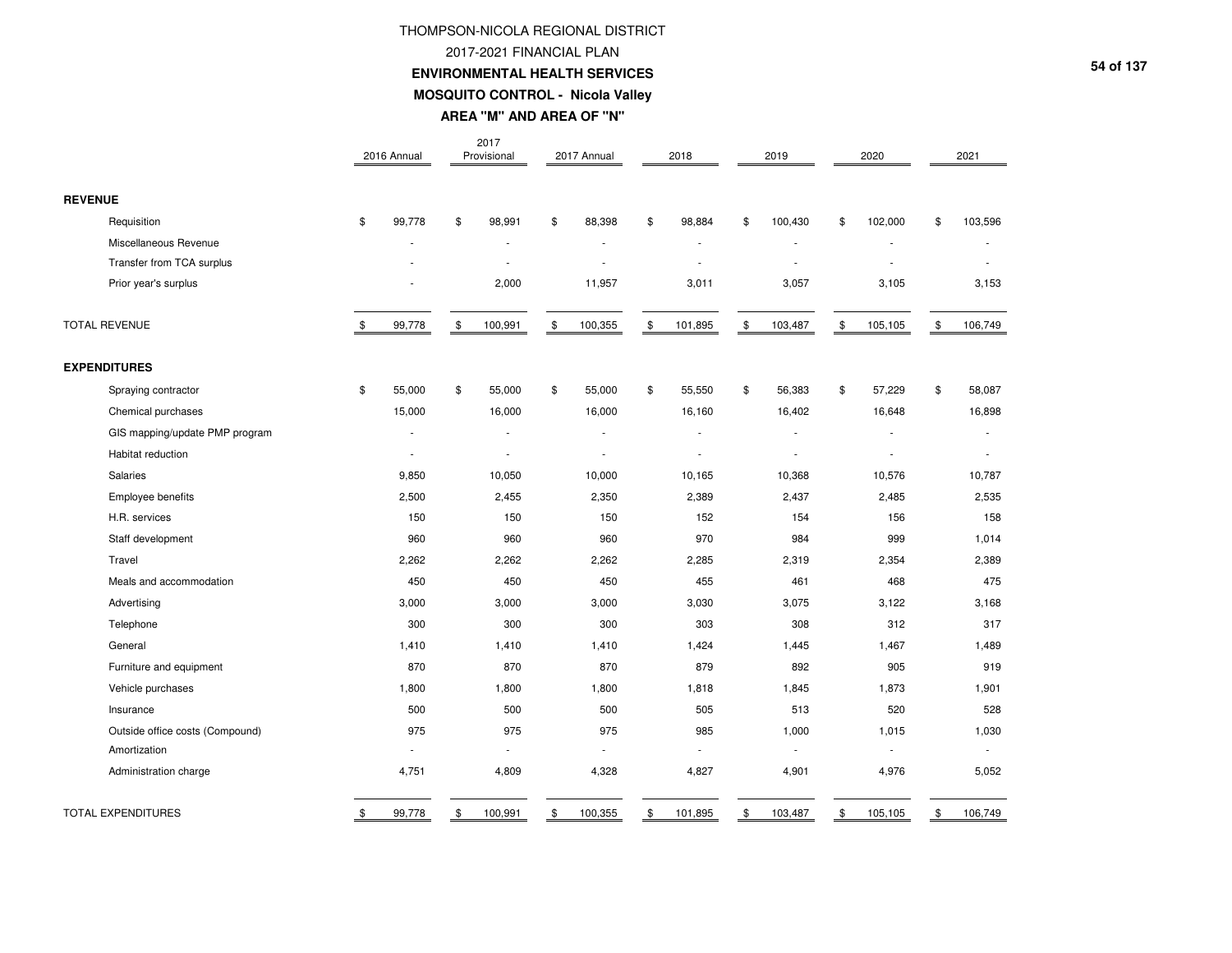#### 2017-2021 FINANCIAL PLAN

#### **ENVIRONMENTAL HEALTH SERVICES**

#### **MOSQUITO LARVAE CONTROL**

#### **EXTENDED SERVICE OF AREA "A" AND CLEARWATER**

|                                 | 2016 Annual              | 2017<br>Provisional      | 2017 Annual              | 2018                     | 2019                     | 2020          | 2021                     |
|---------------------------------|--------------------------|--------------------------|--------------------------|--------------------------|--------------------------|---------------|--------------------------|
| <b>REVENUE</b>                  |                          |                          |                          |                          |                          |               |                          |
| Requisition                     | \$<br>122,531            | \$<br>131,130            | \$<br>122,211            | \$<br>140,904            | \$<br>143,076            | \$<br>145,286 | \$<br>147,530            |
| Miscellaneous                   |                          |                          |                          |                          |                          |               |                          |
| Transfer from TCA surplus       |                          |                          |                          |                          |                          |               |                          |
| Prior year's surplus            | 20,335                   | 12,300                   | 20,640                   | 4,286                    | 4,356                    | 4,423         | 4,491                    |
| <b>TOTAL REVENUE</b>            | \$<br>142,866            | \$<br>143,430            | \$<br>142,851            | \$<br>145,190            | \$<br>147,432            | \$<br>149,709 | \$<br>152,021            |
| <b>EXPENDITURES</b>             |                          |                          |                          |                          |                          |               |                          |
| Spraying contractor             | \$<br>80,000             | \$<br>80,000             | \$<br>80,000             | \$<br>80,800             | \$<br>82,012             | \$<br>83,242  | \$<br>84,491             |
| Chemical purchases              | 20,000                   | 20,000                   | 20,000                   | 20,200                   | 20,503                   | 20,811        | 21,123                   |
| GIS mapping/update PMP program  | $\overline{\phantom{a}}$ | $\overline{\phantom{a}}$ | $\overline{\phantom{a}}$ | $\overline{\phantom{a}}$ | $\overline{\phantom{a}}$ | $\sim$        | $\overline{\phantom{a}}$ |
| Habitat reduction               | 5,000                    | 5,000                    | 5,000                    | 5,050                    | 5,126                    | 5,203         | 5,281                    |
| Salaries                        | 9,850                    | 10,050                   | 10,000                   | 10,165                   | 10,368                   | 10,576        | 10,787                   |
| Employee benefits               | 2,500                    | 2,455                    | 2,350                    | 2,389                    | 2,437                    | 2,485         | 2,535                    |
| H.R. services                   | 150                      | 150                      | 150                      | 152                      | 154                      | 156           | 158                      |
| Staff development               | 2,560                    | 2,560                    | 2,560                    | 2,586                    | 2,624                    | 2,664         | 2,704                    |
| Travel                          | 2,262                    | 2,262                    | 2,262                    | 2,285                    | 2,319                    | 2,354         | 2,389                    |
| Meals and accommodation         | 450                      | 450                      | 450                      | 455                      | 461                      | 468           | 475                      |
| Advertising                     | 5,285                    | 5,285                    | 5,285                    | 5,338                    | 5,418                    | 5,499         | 5,582                    |
| Telephone                       | 300                      | 300                      | 300                      | 303                      | 308                      | 312           | 317                      |
| General                         | 1,410                    | 1,410                    | 1,410                    | 1,424                    | 1,445                    | 1,467         | 1,489                    |
| Furniture and equipment         | 870                      | 870                      | 870                      | 879                      | 892                      | 905           | 919                      |
| Vehicle purchases               | 1,800                    | 1,800                    | 1,800                    | 1,818                    | 1,845                    | 1,873         | 1,901                    |
| Insurance                       | 1,000                    | 1,000                    | 1,000                    | 1,010                    | 1,025                    | 1,041         | 1,056                    |
| Outside office costs (Compound) | 3,475                    | 3,475                    | 3,475                    | 3,510                    | 3,562                    | 3,616         | 3,670                    |
| Amortization                    | $\overline{\phantom{a}}$ | $\sim$                   | $\overline{\phantom{a}}$ | ÷.                       |                          | $\sim$        |                          |
| Administration charge           | 5,954                    | 6,363                    | 5,939                    | 6,829                    | 6,932                    | 7,037         | 7,144                    |
| <b>TOTAL EXPENDITURES</b>       | \$<br>142,866            | \$<br>143,430            | \$<br>142,851            | \$<br>145,190            | \$<br>147,432            | \$<br>149,709 | \$<br>152,021            |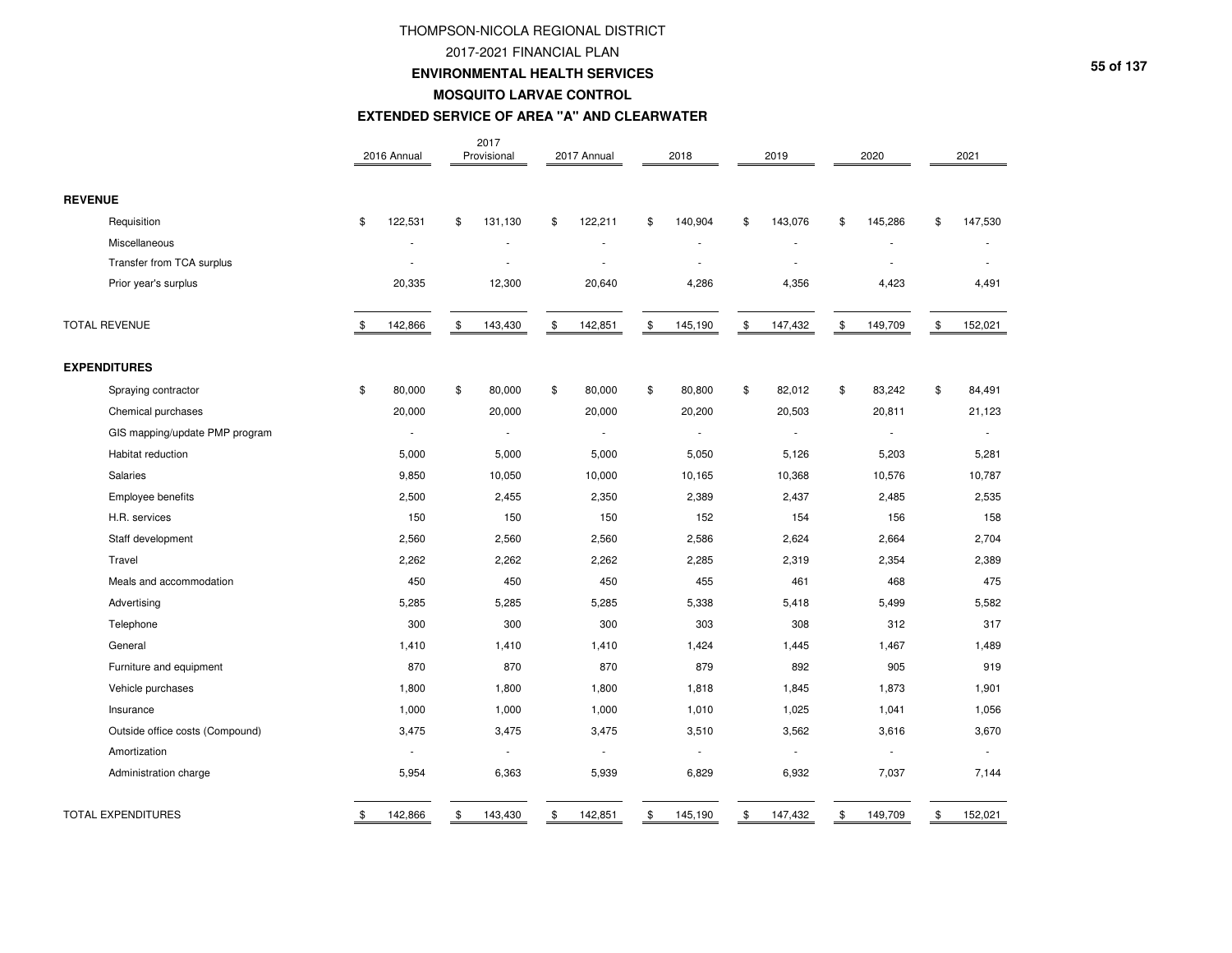### 2017-2021 FINANCIAL PLAN

#### **ENVIRONMENTAL HEALTH SERVICES**

## **ALTERNATIVE WASTE COLLECTION - AREA "B"**

|                           | 2016 Annual   | 2017<br>Provisional      | 2017 Annual    | 2018          | 2019          | 2020                     | 2021          |
|---------------------------|---------------|--------------------------|----------------|---------------|---------------|--------------------------|---------------|
| <b>REVENUE</b>            |               |                          |                |               |               |                          |               |
| Requisition               | \$<br>102,095 | \$<br>114,849            | \$<br>100,336  | \$<br>107,777 | \$<br>109,362 | \$<br>110,872            | \$<br>112,412 |
| Contracts/Tipping fees    |               |                          |                |               |               |                          |               |
| Grants                    |               |                          |                |               |               |                          |               |
| Interest revenue          |               |                          |                |               |               |                          |               |
| Miscellaneous revenue     | 120,000       |                          |                |               |               |                          |               |
| Transfer from TCA surplus |               |                          |                |               |               |                          |               |
| Prior year's surplus      | 12,295        |                          | 16,513         | 9,348         | 9,370         | 9,499                    | 9,630         |
| <b>TOTAL REVENUE</b>      | 234,390       | \$<br>114,849            | \$<br>116,849  | \$<br>117,125 | \$<br>118,732 | \$<br>120,370            | \$<br>122,042 |
| <b>EXPENDITURES</b>       |               |                          |                |               |               |                          |               |
| - Operating advances      | \$<br>75,000  | \$<br>75,000             | \$<br>75,000   | 76,500        | 78,030        | 79,591                   | 81,182        |
| - Tipping fees            | 13,500        | 13,500                   | 13,500         | 13,500        | 13,500        | 13,500                   | 13,500        |
| - Insurance               | 500           | 500                      | 500            | 500           | 500           | 500                      | 500           |
| - Capital program         | 133,000       | $\blacksquare$           | $\blacksquare$ |               |               |                          |               |
| - General                 | 2,000         | 2,000                    | 2,000          | 2,000         | 2,000         | 2,000                    | 2,000         |
| - Administration charge   | 10,390        | 3,849                    | 3,849          | 4,625         | 4,702         | 4,780                    | 4,859         |
| - Amortization            |               | $\overline{\phantom{a}}$ | $\blacksquare$ |               |               | $\overline{\phantom{a}}$ | $\sim$        |
| - Transfer to reserve     |               | 20,000                   | 22,000         | 20,000        | 20,000        | 20,000                   | 20,000        |
| <b>TOTAL EXPENDITURES</b> | \$<br>234,390 | \$<br>114,849            | \$<br>116,849  | \$<br>117,125 | \$<br>118,732 | 120,370                  | 122,042       |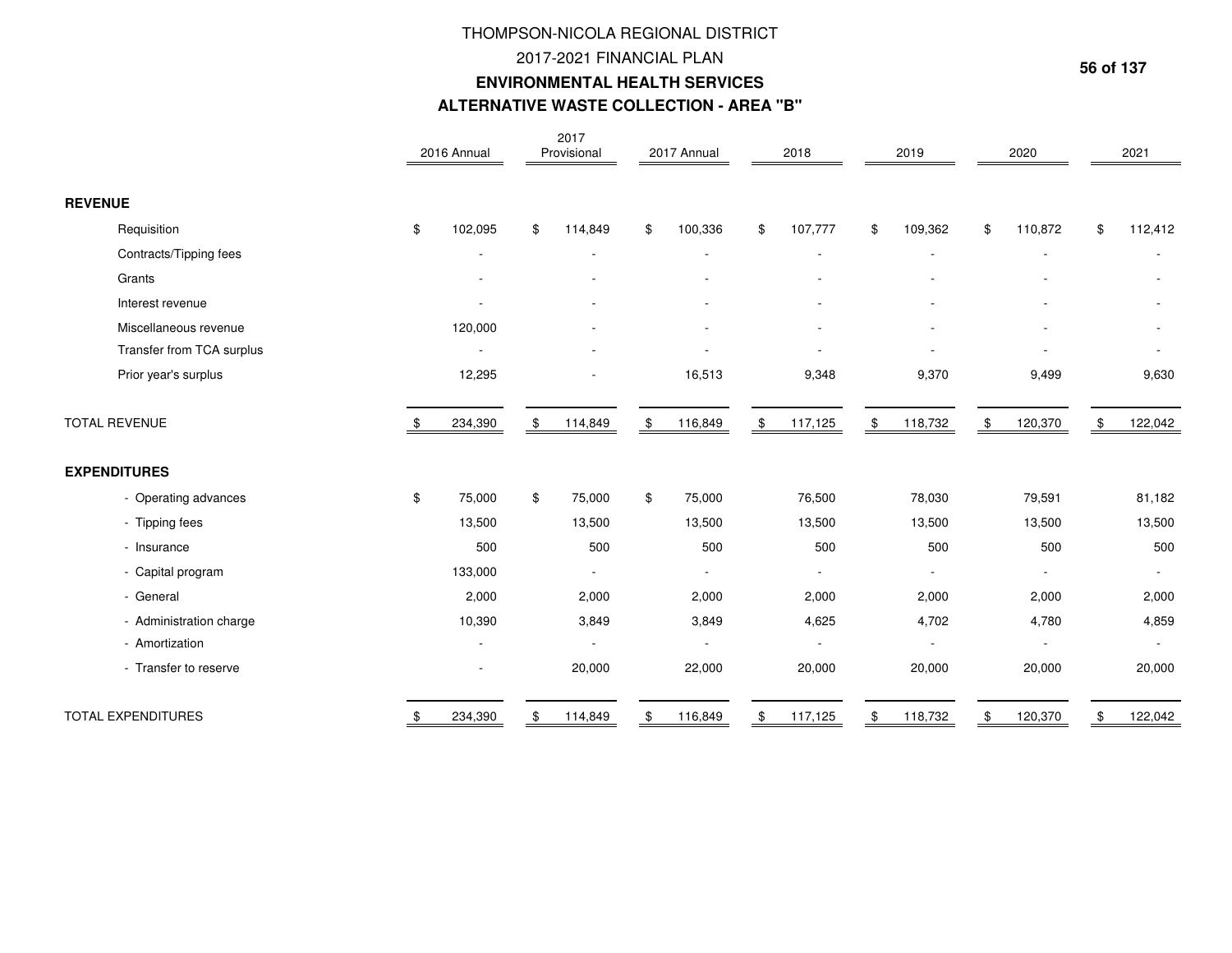## 2017-2021 FINANCIAL PLAN

#### **ENVIRONMENTAL HEALTH SERVICES**

#### **ALTERNATIVE WASTE COLLECTION - AREA "J"**

|                               | 2016 Annual   | 2017<br>Provisional      | 2017 Annual              | 2018                     | 2019          | 2020                     |    | 2021         |
|-------------------------------|---------------|--------------------------|--------------------------|--------------------------|---------------|--------------------------|----|--------------|
| <b>REVENUE</b>                |               |                          |                          |                          |               |                          |    |              |
| Requisition                   | \$<br>211,826 | \$<br>213,867            | \$<br>218,957            | \$<br>208,206            | \$<br>209,824 | \$<br>210,216            | \$ | 210,698      |
| Contracts/Tipping fees        |               |                          |                          |                          |               |                          |    |              |
| Grants                        |               |                          |                          |                          |               |                          |    |              |
| Interest Revenue              |               |                          |                          |                          |               |                          |    |              |
| Miscellaneous revenue/Gas tax |               |                          |                          |                          |               |                          |    |              |
| Transfer from TCA surplus     |               |                          |                          |                          |               |                          |    |              |
| Prior year's surplus          | 14,701        | 13,000                   | 7,910                    | 18,149                   | 18,108        | 18,235                   |    | 18,276       |
| <b>TOTAL REVENUE</b>          | 226,527       | \$<br>226,867            | \$<br>226,867            | \$<br>226,355            | \$<br>227,932 | \$<br>228,451            | \$ | 228,974      |
| <b>EXPENDITURES</b>           |               |                          |                          |                          |               |                          |    |              |
| - Operating advances          | \$<br>147,000 | \$<br>147,000            | \$<br>147,000            | \$<br>148,000            | \$<br>148,500 | \$<br>149,000            | \$ | 149,500      |
| - Tipping fees                | 35,000        | 35,000                   | 35,000                   | 36,000                   | 37,000        | 37,000                   |    | 37,000       |
| - Capital program             |               | $\overline{a}$           | $\overline{\phantom{a}}$ | $\overline{\phantom{a}}$ |               | $\overline{\phantom{a}}$ |    | $\sim$       |
| - Insurance                   | 750           | 750                      | 750                      | 750                      | 750           | 750                      |    | 750          |
| - General                     | 5,000         | 5,000                    | 5,000                    | 3,000                    | 3,000         | 3,000                    |    | 3,000        |
| - Administration charge       | 8,777         | 9,117                    | 9,117                    | 8,605                    | 8,682         | 8,701                    |    | 8,724        |
| - Amortization                |               | $\overline{\phantom{a}}$ | $\blacksquare$           |                          |               | $\overline{\phantom{a}}$ |    | $\mathbf{r}$ |
| - Transfer to reserve         | 30,000        | 30,000                   | 30,000                   | 30,000                   | 30,000        | 30,000                   |    | 30,000       |
| <b>TOTAL EXPENDITURES</b>     | \$<br>226,527 | \$<br>226,867            | \$<br>226,867            | \$<br>226,355            | \$<br>227,932 | 228,451                  | Ъ  | 228,974      |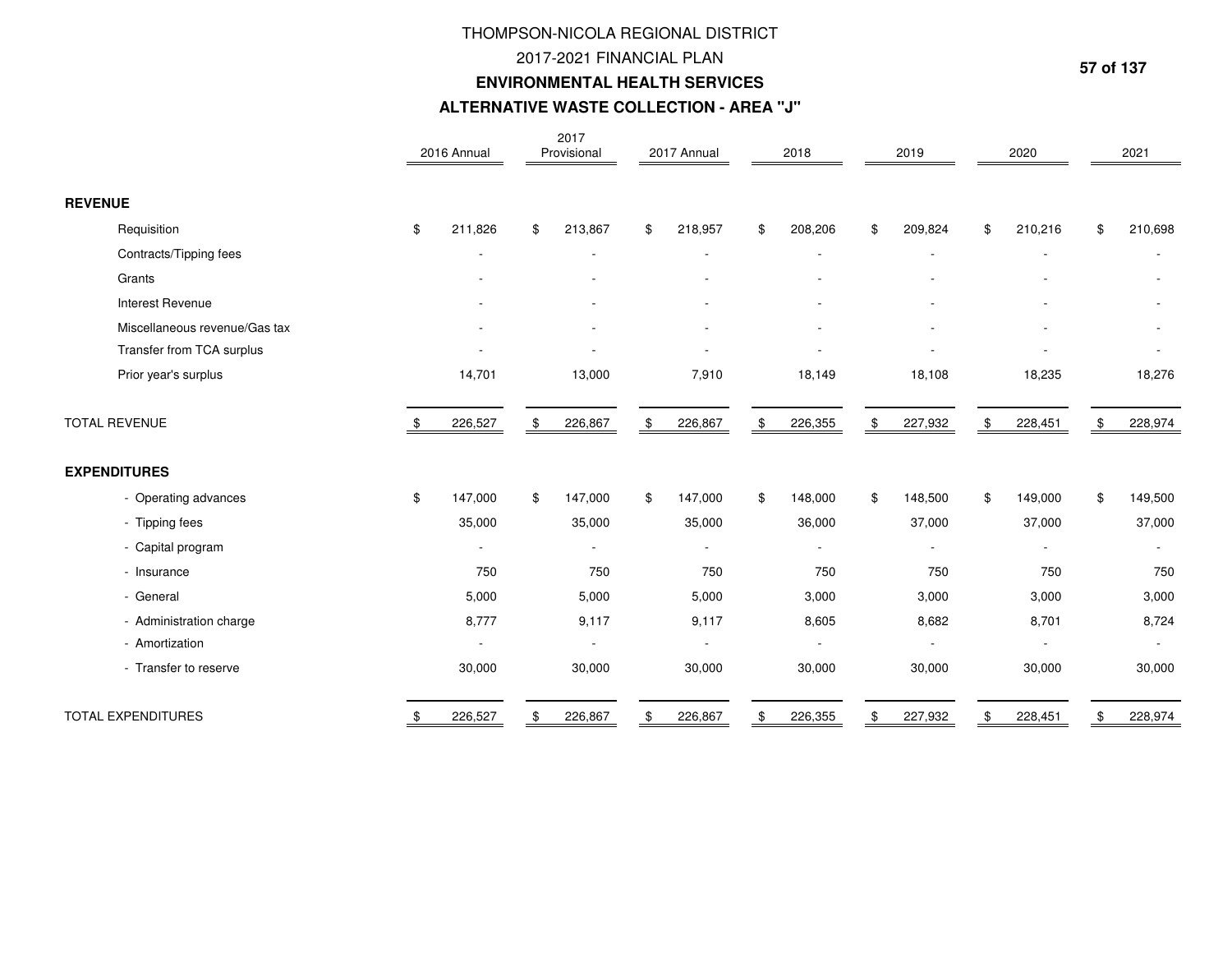### 2017-2021 FINANCIAL PLAN

#### **ENVIRONMENTAL HEALTH SERVICES**

#### **ALTERNATIVE WASTE COLLECTION - AREA "N"**

|                           | 2016 Annual  | 2017<br>Provisional      | 2017 Annual              | 2018           |                | 2019                     |    | 2020                     | 2021         |
|---------------------------|--------------|--------------------------|--------------------------|----------------|----------------|--------------------------|----|--------------------------|--------------|
| <b>REVENUE</b>            |              |                          |                          |                |                |                          |    |                          |              |
| Requisition               | \$<br>20,319 | \$<br>20,088             | \$<br>13,928             | \$<br>22,206   | \$             | 22,556                   | \$ | 22,556                   | \$<br>22,556 |
| Contracts/Tipping fees    |              |                          |                          |                |                |                          |    |                          |              |
| Grants                    |              |                          |                          |                |                |                          |    |                          |              |
| Interest revenue          |              |                          |                          |                |                |                          |    |                          |              |
| Miscellaneous revenue     |              |                          |                          |                |                |                          |    |                          |              |
| Transfer from TCA surplus |              |                          |                          |                |                |                          |    |                          |              |
| Prior year's surplus      | 8,880        | 9,100                    | 14,966                   | 2,312          |                | 1,961                    |    | 1,961                    | 1,961        |
| <b>TOTAL REVENUE</b>      | 29,199       | \$<br>29,188             | \$<br>28,894             | \$<br>24,518   | $\mathfrak{F}$ | 24,518                   | \$ | 24,518                   | \$<br>24,518 |
| <b>EXPENDITURES</b>       |              |                          |                          |                |                |                          |    |                          |              |
| - Operating advances      | \$<br>18,000 | \$<br>18,000             | \$<br>18,000             | \$<br>18,000   | \$             | 18,000                   | \$ | 18,000                   | \$<br>18,000 |
| - Tipping fees            | 5,000        | 5,000                    | 5,000                    | 5,000          |                | 5,000                    |    | 5,000                    | 5,000        |
| - Capital program         |              | $\overline{\phantom{a}}$ | $\overline{\phantom{a}}$ |                |                | $\overline{\phantom{a}}$ |    | $\overline{\phantom{a}}$ | $\sim$       |
| - Insurance               | 350          | 350                      | 350                      | 350            |                | 350                      |    | 350                      | 350          |
| - General                 | $\sim$       | $\blacksquare$           | $\sim$                   | $\blacksquare$ |                | $\overline{\phantom{a}}$ |    |                          | $\sim$       |
| - Administration charge   | 849          | 838                      | 544                      | 1,168          |                | 1,168                    |    | 1,168                    | 1,168        |
| - Amortization            |              | $\overline{\phantom{a}}$ | $\mathbf{r}$             |                |                |                          |    |                          |              |
| - Transfer to reserve     | 5,000        | 5,000                    | 5,000                    |                |                |                          |    |                          |              |
| <b>TOTAL EXPENDITURES</b> | \$<br>29,199 | \$<br>29,188             | \$<br>28,894             | \$<br>24,518   | \$             | 24,518                   | S. | 24,518                   | \$<br>24,518 |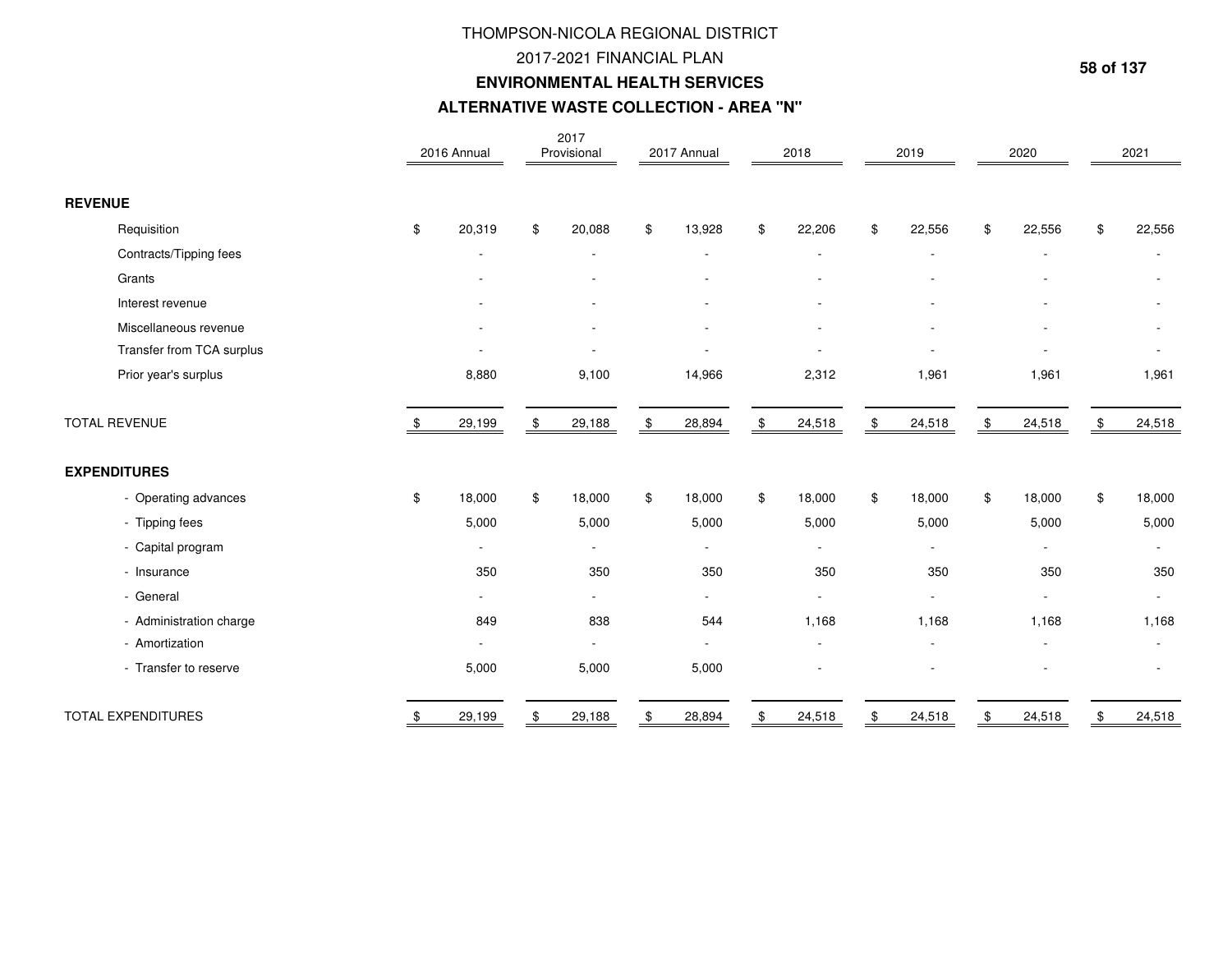### 2017-2021 FINANCIAL PLAN

#### **ENVIRONMENTAL HEALTH SERVICES**

#### **ALTERNATIVE WASTE COLLECTION - AREA "P"**

|                           | 2016 Annual  | 2017<br>Provisional      | 2017 Annual              | 2018                     | 2019                     | 2020                     | 2021         |
|---------------------------|--------------|--------------------------|--------------------------|--------------------------|--------------------------|--------------------------|--------------|
| <b>REVENUE</b>            |              |                          |                          |                          |                          |                          |              |
| Requisition               | \$<br>38,802 | \$<br>38,368             | \$<br>33,144             | \$<br>40,909             | \$<br>42,173             | \$<br>42,797             | \$<br>43,434 |
| Contracts/Tipping fees    |              |                          |                          |                          |                          |                          |              |
| Grants                    |              |                          |                          |                          |                          |                          |              |
| Interest revenue          |              |                          |                          |                          |                          |                          |              |
| Miscellaneous revenue     |              |                          |                          |                          |                          |                          |              |
| Transfer from TCA surplus |              |                          |                          |                          |                          |                          |              |
| Prior year's surplus      | 14,086       | 14,500                   | 19,475                   | 4,210                    | 3,609                    | 3,663                    | 3,717        |
| <b>TOTAL REVENUE</b>      | 52,888       | \$<br>52,868             | \$<br>52,619             | \$<br>45,119             | \$<br>45,783             | \$<br>46,460             | \$<br>47,151 |
| <b>EXPENDITURES</b>       |              |                          |                          |                          |                          |                          |              |
| - Operating advances      | \$<br>31,000 | \$<br>31,000             | \$<br>31,000             | 31,620                   | 32,252                   | 32,897                   | 33,555       |
| - Tipping fees            | 10,000       | 10,000                   | 10,000                   | 10,000                   | 10,000                   | 10,000                   | 10,000       |
| - Capital program         | $\sim$       | $\overline{\phantom{a}}$ | $\overline{\phantom{a}}$ | $\overline{\phantom{a}}$ | $\overline{\phantom{a}}$ | $\overline{\phantom{a}}$ | $\sim$       |
| - Insurance               | 350          | 350                      | 350                      | 350                      | 350                      | 350                      | 350          |
| - General                 | 1,000        | 1,000                    | 1,000                    | 1,000                    | 1,000                    | 1,000                    | 1,000        |
| - Administration charge   | 1,538        | 1,518                    | 1,269                    | 2,149                    | 2,180                    | 2,212                    | 2,245        |
| - Amortization            |              | $\overline{\phantom{a}}$ | $\blacksquare$           |                          |                          |                          | $\sim$       |
| - Transfer to reserve     | 9,000        | 9,000                    | 9,000                    |                          |                          |                          |              |
| <b>TOTAL EXPENDITURES</b> | \$<br>52,888 | \$<br>52,868             | \$<br>52,619             | \$<br>45,119             | \$<br>45,783             | 46,460                   | \$<br>47,151 |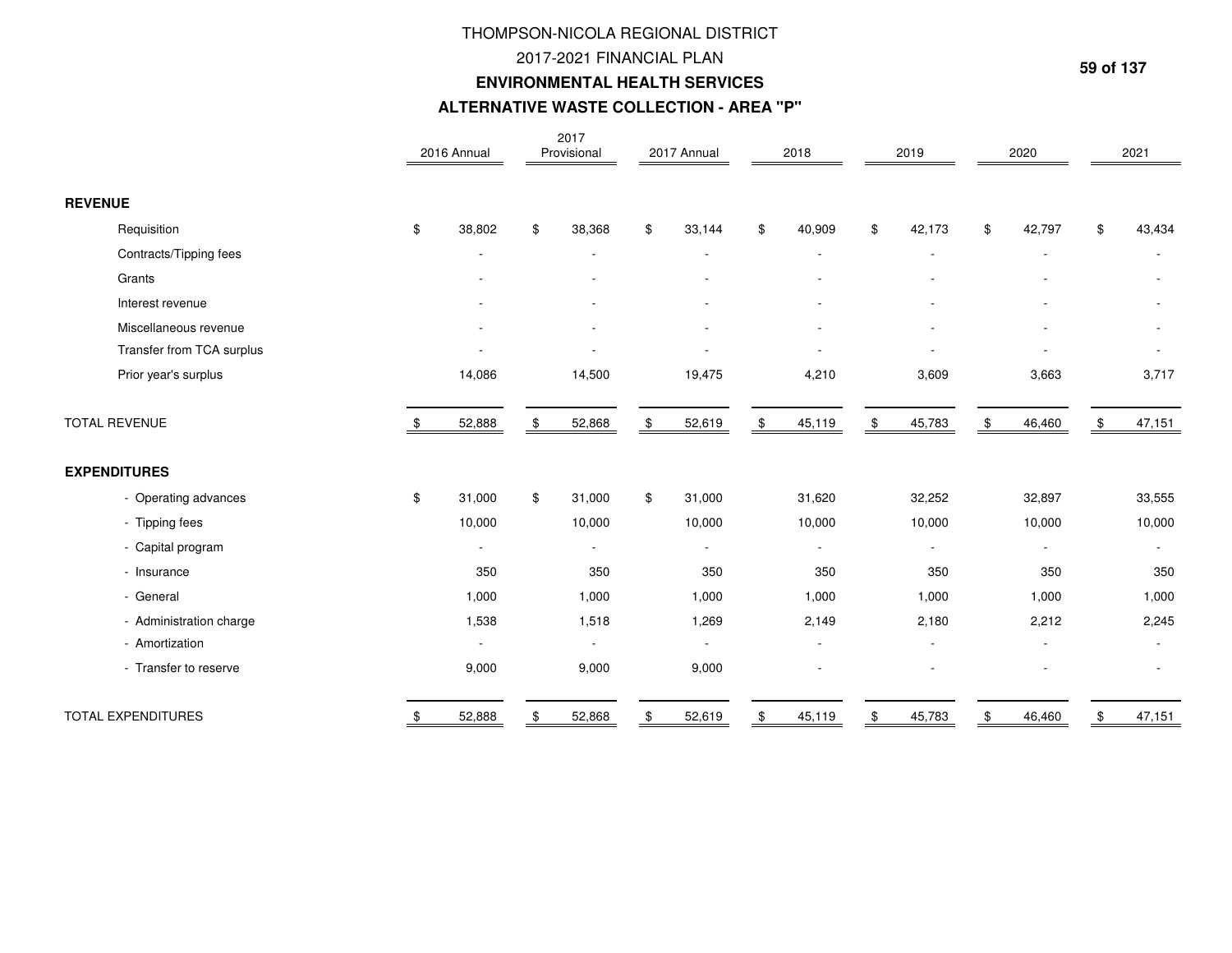# THOMPSON-NICOLA REGIONAL DISTRICT2017-2021 FINANCIAL PLAN PUBLIC HEALTH AND WELFARE**CEMETERY**

#### **CLINTON AND A SPECIFIED AREA OF "E"**

|                       | 2016 Annual              |     | 2017<br>Provisional      | 2017 Annual              | 2018                     |    | 2019   | 2020                     | 2021                     |
|-----------------------|--------------------------|-----|--------------------------|--------------------------|--------------------------|----|--------|--------------------------|--------------------------|
| <b>REVENUE</b>        |                          |     |                          |                          |                          |    |        |                          |                          |
| Requisition           | \$<br>10,297             | \$  | 10,300                   | \$<br>10,294             | \$<br>10,300             | \$ | 10,300 | \$<br>10,300             | \$<br>10,300             |
| Grants in lieu        | $\overline{\phantom{a}}$ |     | $\overline{\phantom{a}}$ | $\overline{\phantom{a}}$ | $\overline{\phantom{a}}$ |    | $\sim$ | $\overline{\phantom{a}}$ | $\overline{\phantom{a}}$ |
| Prior year's surplus  | 3                        |     |                          | 6                        |                          |    |        |                          |                          |
| <b>TOTAL REVENUE</b>  | 10,300                   | \$. | 10,300                   | \$<br>10,300             | \$<br>10,300             | \$ | 10,300 | \$<br>10,300             | \$<br>10,300             |
| <b>EXPENDITURES</b>   |                          |     |                          |                          |                          |    |        |                          |                          |
| Operating advances    | \$<br>10,000             | \$  | 10,000                   | \$<br>10,000             | \$<br>10,000             | \$ | 10,000 | \$<br>10,000             | \$<br>10,000             |
| Insurance             | $\overline{\phantom{a}}$ |     | $\overline{\phantom{a}}$ | $\overline{\phantom{a}}$ | $\overline{\phantom{a}}$ |    | $\sim$ | $\overline{\phantom{a}}$ | $\overline{\phantom{a}}$ |
| Administration charge | 300                      |     | 300                      | 300                      | 300                      |    | 300    | 300                      | 300                      |
| TOTAL EXPENDITURES    | 10,300                   |     | 10,300                   | \$<br>10,300             | \$<br>10,300             | £. | 10,300 | 10,300                   | 10,300                   |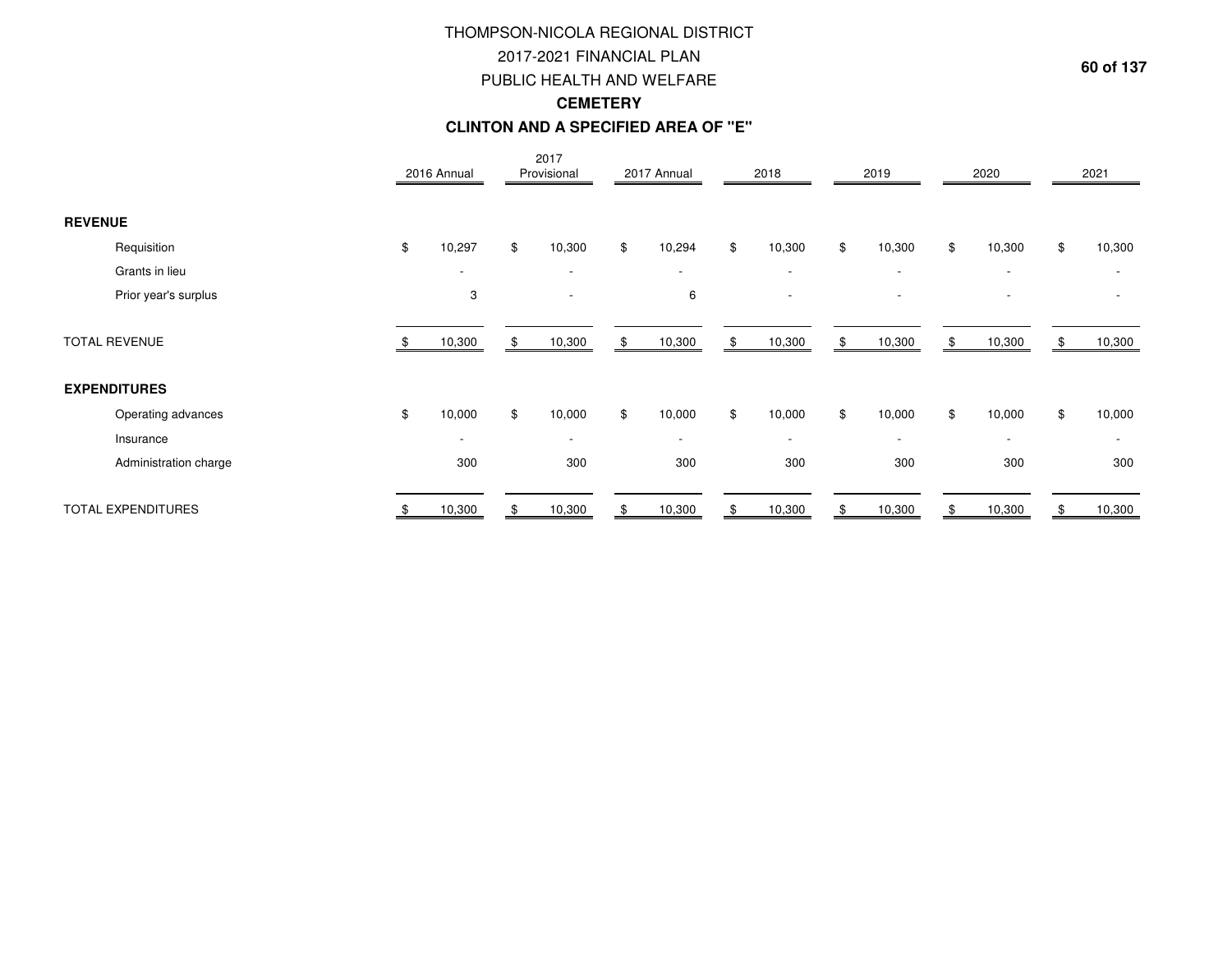2017-2021 FINANCIAL PLAN

PUBLIC HEALTH AND WELFARE

## **CEMETERIES**

#### **CHASE AND AREA "L" AND A SPECIFIED AREA OF "P"**

|                       | 2016 Annual              | 2017<br>Provisional      | 2017 Annual              | 2018        |                | 2019                     | 2020                     | 2021        |
|-----------------------|--------------------------|--------------------------|--------------------------|-------------|----------------|--------------------------|--------------------------|-------------|
| <b>REVENUE</b>        |                          |                          |                          |             |                |                          |                          |             |
| Requisition           | \$<br>6,679              | \$<br>6,680              | \$<br>6,680              | \$<br>6,680 | \$             | 6,680                    | \$<br>6,680              | \$<br>6,680 |
| Grants in lieu        | $\overline{\phantom{a}}$ | $\overline{\phantom{a}}$ | $\overline{\phantom{a}}$ | $\sim$      |                | $\overline{\phantom{a}}$ | $\overline{\phantom{a}}$ | $\sim$      |
| Prior year's surplus  | $\mathbf{1}$             |                          |                          |             |                |                          |                          |             |
| <b>TOTAL REVENUE</b>  | 6,680                    | 6,680                    | \$<br>6,680              | \$<br>6,680 | \$             | 6,680                    | \$<br>6,680              | 6,680       |
| <b>EXPENDITURES</b>   |                          |                          |                          |             |                |                          |                          |             |
| Chase cemetery        | \$<br>3,000              | \$<br>3,000              | \$<br>3,000              | \$<br>3,000 | $$\mathbb{S}$$ | 3,000                    | \$<br>3,000              | \$<br>3,000 |
| Westwold cemetery     | 3,485                    | 3,485                    | 3,485                    | 3,485       |                | 3,485                    | 3,485                    | 3,485       |
| Insurance             | $\overline{\phantom{a}}$ | $\sim$                   | $\overline{\phantom{a}}$ | $\sim$      |                | $\overline{\phantom{a}}$ | $\overline{\phantom{a}}$ | $\sim$      |
| Administration charge | 195                      | 195                      | 195                      | 195         |                | 195                      | 195                      | 195         |
| TOTAL EXPENDITURES    | 6,680                    | 6,680                    | 6,680                    | \$<br>6,680 |                | 6,680                    | 6,680                    | 6,680       |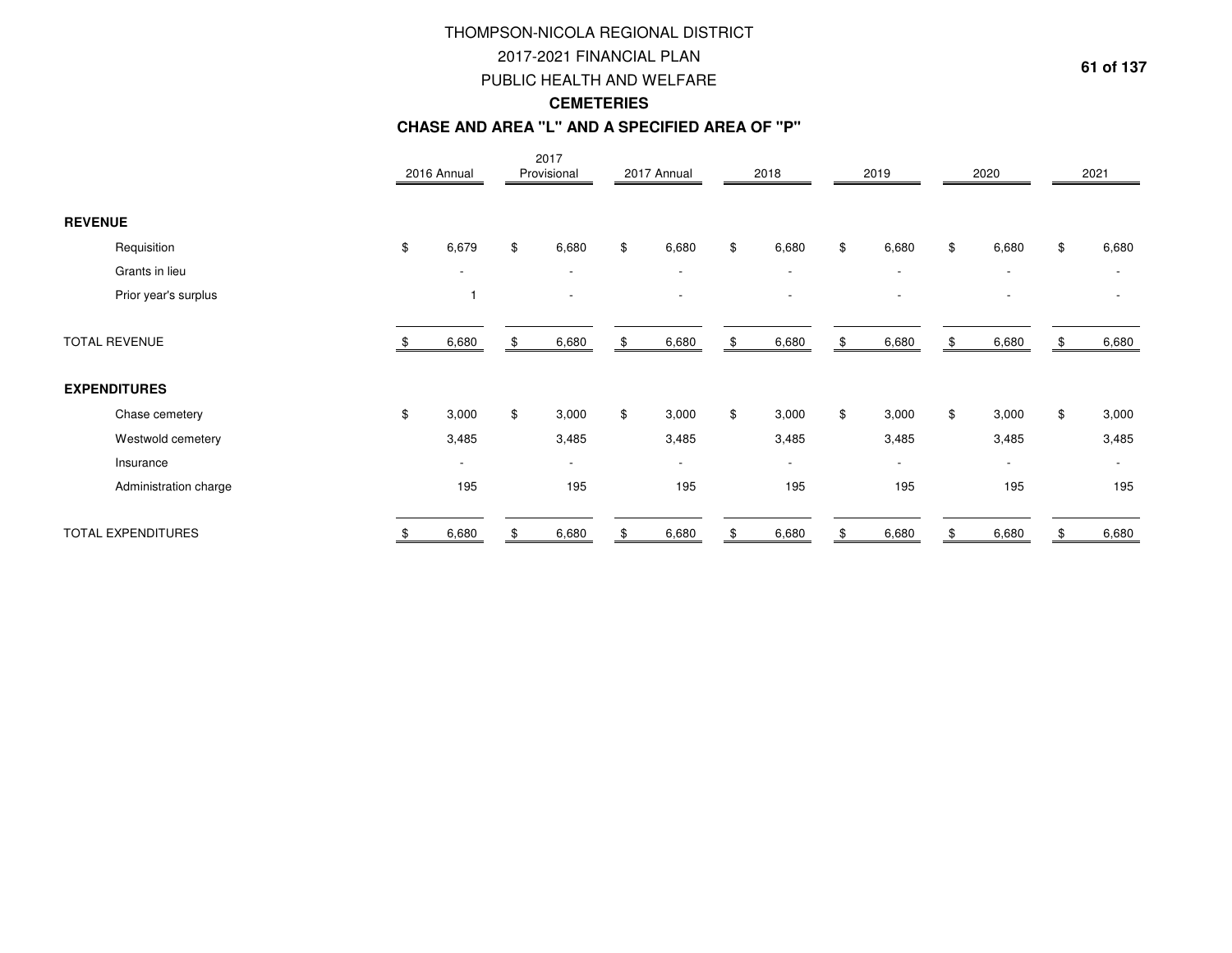# PUBLIC HEALTH AND WELFARE THOMPSON-NICOLA REGIONAL DISTRICT2017-2021 FINANCIAL PLAN**CEMETERYAREA "A"**

|                       |               | 2016 Annual              | 2017<br>Provisional      | 2017 Annual | 2018                     | 2019                     | 2020                     | 2021                     |
|-----------------------|---------------|--------------------------|--------------------------|-------------|--------------------------|--------------------------|--------------------------|--------------------------|
| <b>REVENUE</b>        |               |                          |                          |             |                          |                          |                          |                          |
| Requisition           | \$            | 4,550                    | \$<br>6,077              | \$<br>6,077 | \$<br>6,077              | \$<br>6,077              | \$<br>6,077              | \$<br>6,077              |
| Miscellaneous         |               | $\overline{\phantom{a}}$ | $\overline{\phantom{a}}$ | $\sim$      | $\overline{\phantom{a}}$ | $\overline{\phantom{a}}$ | $\sim$                   | $\overline{\phantom{a}}$ |
| Prior year's surplus  |               | $\overline{\phantom{a}}$ | $\blacksquare$           |             | $\overline{\phantom{a}}$ | $\overline{\phantom{0}}$ | $\overline{\phantom{a}}$ |                          |
| <b>TOTAL REVENUE</b>  |               | 4,550                    | \$<br>6,077              | \$<br>6,077 | \$<br>6,077              | \$<br>6,077              | \$<br>6,077              | \$<br>6,077              |
| <b>EXPENDITURES</b>   |               |                          |                          |             |                          |                          |                          |                          |
| Grant-in-aid          | $\frac{1}{2}$ | 4,400                    | \$<br>5,900              | \$<br>5,900 | \$<br>5,900              | \$<br>5,900              | \$<br>5,900              | \$<br>5,900              |
| Insurance             |               | $\overline{\phantom{a}}$ | $\sim$                   | $\sim$      | $\overline{\phantom{a}}$ | $\overline{\phantom{a}}$ | $\sim$                   | $\sim$                   |
| Administration charge |               | 150                      | 177                      | 177         | 177                      | 177                      | 177                      | 177                      |
| TOTAL EXPENDITURES    |               | 4,550                    | 6,077                    | 6,077       | \$<br>6,077              | 6,077                    | 6,077                    | 6,077                    |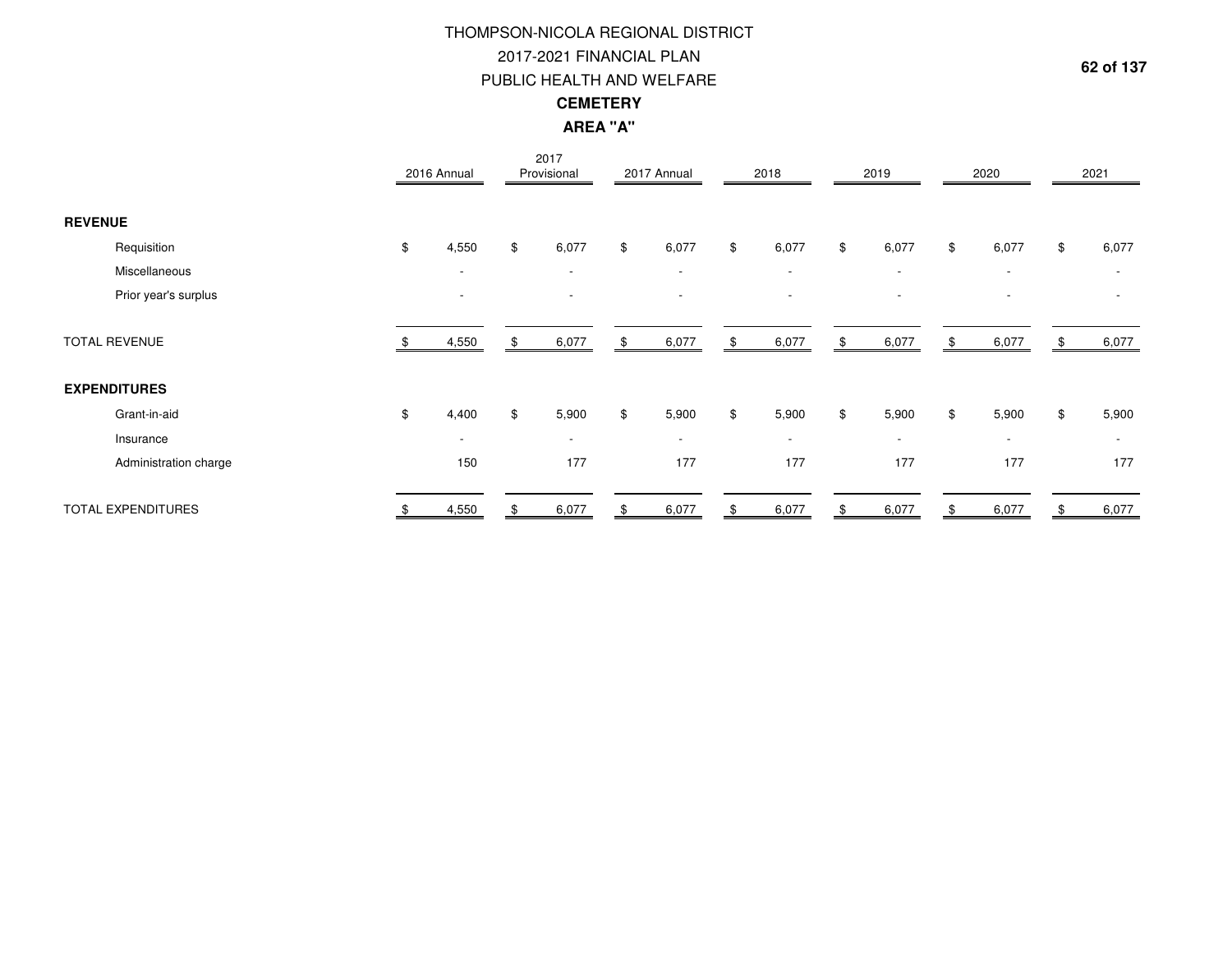# THOMPSON-NICOLA REGIONAL DISTRICT2017-2021 FINANCIAL PLAN PUBLIC HEALTH AND WELFARE**CEMETERYAREA"B"**

|                           | 2016 Annual              | 2017<br>Provisional      | 2017 Annual              | 2018                     | 2019                     | 2020                     | 2021                     |
|---------------------------|--------------------------|--------------------------|--------------------------|--------------------------|--------------------------|--------------------------|--------------------------|
| <b>REVENUE</b>            |                          |                          |                          |                          |                          |                          |                          |
| Requisition               | \$<br>64,051             | \$<br>46,109             | \$<br>39,456             | \$<br>16,490             | \$<br>16,748             | \$<br>17,008             | \$<br>17,273             |
| Interest revenue          |                          | $\overline{\phantom{a}}$ | $\overline{\phantom{a}}$ | $\overline{\phantom{a}}$ | $\overline{\phantom{a}}$ | $\overline{\phantom{a}}$ |                          |
| Miscellaneous             |                          | 1,300                    | 1,300                    |                          |                          | $\overline{\phantom{a}}$ |                          |
| Prior year's surplus      | 2,144                    | 45,468                   | 51,998                   | 489                      | 495                      | 502                      | 510                      |
| <b>TOTAL REVENUE</b>      | 66,195                   | \$<br>92,877             | \$<br>92,754             | \$<br>16,979             | \$<br>17,243             | \$<br>17,510             | \$<br>17,783             |
| <b>EXPENDITURES</b>       |                          |                          |                          |                          |                          |                          |                          |
| Operating advances        | \$<br>8,837              | \$<br>12,780             | \$<br>12,780             | \$<br>12,908             | \$<br>13,101             | \$<br>13,298             | \$<br>13,497             |
| Salaries                  | 2,320                    | 2,355                    | 2,420                    | 2,460                    | 2,509                    | 2,559                    | 2,610                    |
| Employee benefits         | 660                      | 640                      | 646                      | 657                      | 670                      | 683                      | 697                      |
| Insurance                 | 460                      | 460                      | 460                      | 460                      | 460                      | 460                      | 460                      |
| Capital upgrades          | 51,000                   | 70,334                   | 70,334                   | $\overline{\phantom{a}}$ |                          | $\overline{\phantom{a}}$ | $\overline{\phantom{a}}$ |
| Transfer to reserve       | $\overline{\phantom{a}}$ | 5,000                    | 5,000                    | $\overline{\phantom{a}}$ | $\overline{\phantom{a}}$ | $\overline{\phantom{a}}$ |                          |
| Administration charge     | 2,918                    | 1,308                    | 1,114                    | 495                      | 502                      | 510                      | 518                      |
| <b>TOTAL EXPENDITURES</b> | 66,195                   | \$<br>92,877             | 92,754                   | \$<br>16,979             | 17,243                   | \$<br>17,510             | \$<br>17,783             |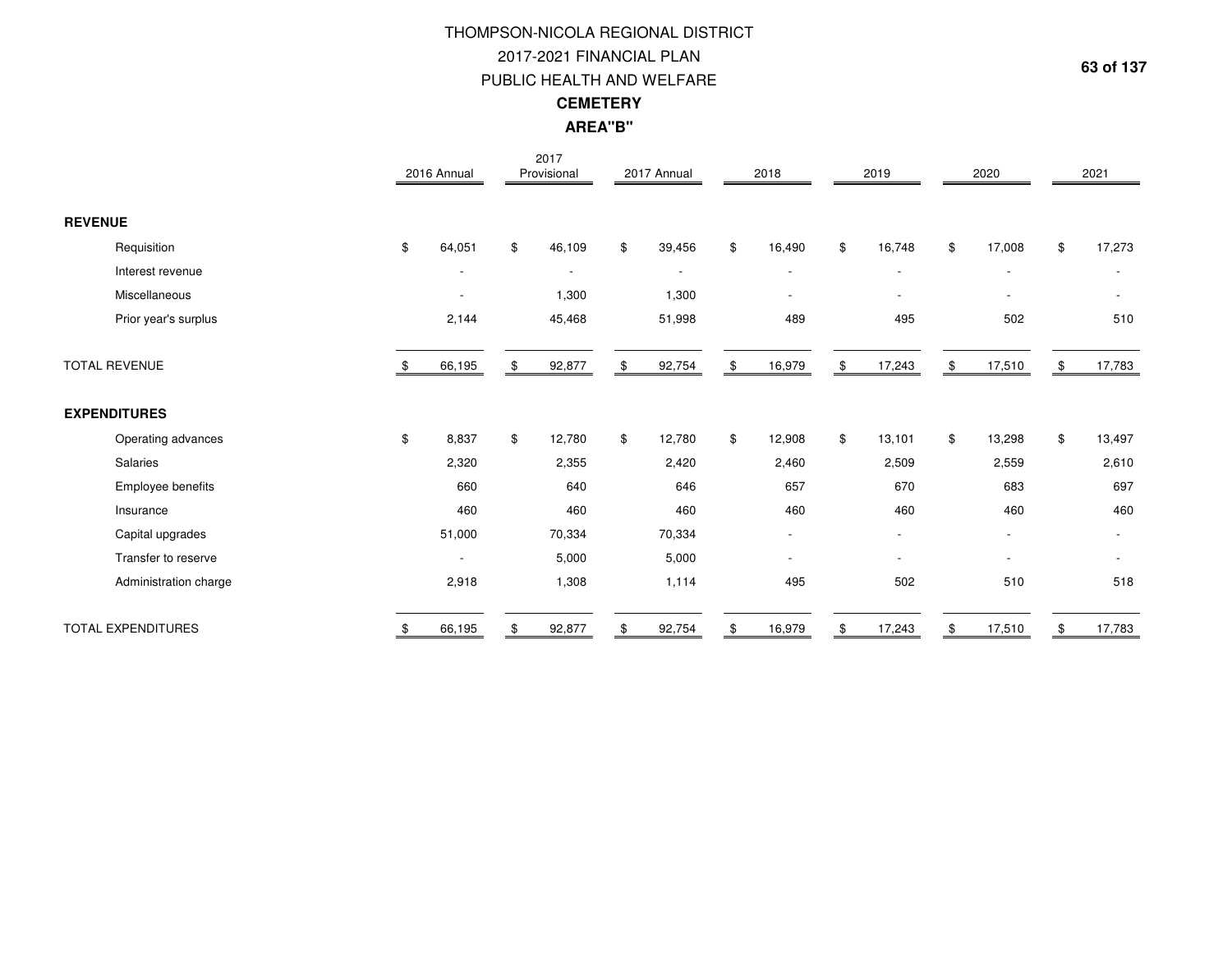2017-2021 FINANCIAL PLAN

PUBLIC HEALTH AND WELFARE

## **CEMETERIES**

#### **AREA "O" AND A SPECIFIED AREA OF "P" (BARRIERE)**

|                                  | 2016 Annual              | 2017<br>Provisional      | 2017 Annual              | 2018                     | 2019                     | 2020                     | 2021                     |
|----------------------------------|--------------------------|--------------------------|--------------------------|--------------------------|--------------------------|--------------------------|--------------------------|
| <b>REVENUE</b>                   |                          |                          |                          |                          |                          |                          |                          |
| Requisition                      | \$<br>13,169             | \$<br>9,373              | \$<br>9,523              | \$<br>14,528             | \$<br>14,626             | \$<br>14,626             | \$<br>14,755             |
| Prior year's surplus             | $\overline{\phantom{a}}$ |                          | 5,000                    | $\overline{\phantom{a}}$ | $\overline{\phantom{a}}$ | $\overline{\phantom{a}}$ | $\overline{\phantom{a}}$ |
| <b>TOTAL REVENUE</b>             | 13,169                   | \$<br>9,373              | \$<br>14,523             | \$<br>14,528             | \$<br>14,626             | \$<br>14,626             | \$<br>14,755             |
| <b>EXPENDITURES</b>              |                          |                          |                          |                          |                          |                          |                          |
| Grant-in-aid - Barriere          | \$<br>11,285             | \$<br>3,600              | \$<br>3,600              | \$<br>3,605              | \$<br>3,700              | \$<br>3,700              | \$<br>3,825              |
| Operating advances - Little Fort | 1,500                    | 5,500                    | 5,500                    | 5,500                    | 5,500                    | 5,500                    | 5,500                    |
| General                          | $\overline{\phantom{a}}$ | $\overline{\phantom{a}}$ | 5,000                    | 5,000                    | 5,000                    | 5,000                    | 5,000                    |
| Insurance                        | $\overline{\phantom{a}}$ | $\overline{\phantom{a}}$ | $\overline{\phantom{a}}$ | $\overline{\phantom{a}}$ | $\overline{\phantom{a}}$ | $\overline{\phantom{a}}$ | $\sim$                   |
| Administration charge            | 384                      | 273                      | 423                      | 423                      | 426                      | 426                      | 430                      |
| TOTAL EXPENDITURES               | 13,169                   | 9,373                    | 14,523                   | \$<br>14,528             | 14,626                   | 14,626                   | 14,755                   |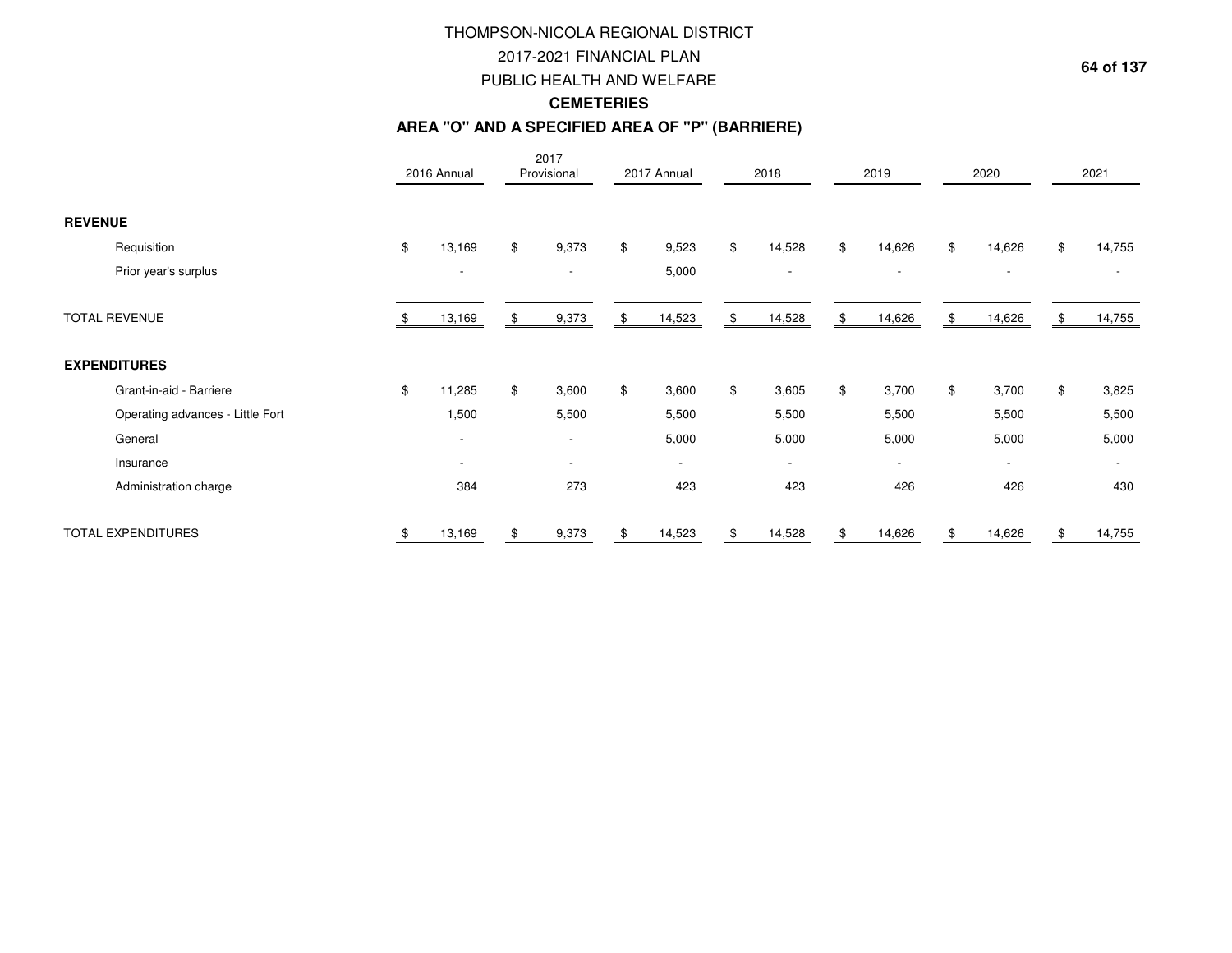### 2017-2021 FINANCIAL PLAN

#### PUBLIC HEALTH AND WELFARE

#### **THOMPSON RIVER WATERSHED MANAGEMENT**

### **ASHCROFT, CHASE, KAMLOOPS AND SPECIFIED AREAS OF "I", "J", "L", "O" AND "P"**

|                           | 2016 Annual              | 2017<br>Provisional      | 2017 Annual              | 2018                     | 2019                     |               | 2020                     | 2021                         |
|---------------------------|--------------------------|--------------------------|--------------------------|--------------------------|--------------------------|---------------|--------------------------|------------------------------|
| <b>REVENUE</b>            |                          |                          |                          |                          |                          |               |                          |                              |
| Requisition               | \$<br>55,208             | \$<br>55,208             | \$<br>55,206             | \$<br>55,208             | \$<br>55,208             | $\frac{1}{2}$ | 55,208                   | \$<br>55,208                 |
| Interest revenue          |                          | $\overline{\phantom{a}}$ | $\overline{\phantom{a}}$ | $\overline{\phantom{a}}$ | $\blacksquare$           |               | $\overline{\phantom{a}}$ | ٠                            |
| Miscellaneous             |                          |                          |                          |                          |                          |               |                          |                              |
| Prior year's surplus      |                          | $\blacksquare$           | $\overline{c}$           |                          |                          |               |                          |                              |
| <b>TOTAL REVENUE</b>      | 55,208                   | \$<br>55,208             | \$<br>55,208             | \$<br>55,208             | \$<br>55,208             | - \$          | 55,208                   | \$<br>55,208                 |
| <b>EXPENDITURES</b>       |                          |                          |                          |                          |                          |               |                          |                              |
| Operating advances        | \$<br>53,600             | \$<br>53,600             | \$<br>53,600             | \$<br>53,600             | \$<br>53,600             | \$            | 53,600                   | \$<br>53,600                 |
| Insurance                 |                          | $\overline{\phantom{a}}$ | $\overline{\phantom{a}}$ | $\overline{\phantom{a}}$ | $\overline{\phantom{a}}$ |               | $\overline{\phantom{a}}$ | $\overline{\phantom{a}}$     |
| Capital upgrades          | $\overline{\phantom{a}}$ | $\overline{\phantom{a}}$ |                          | $\overline{\phantom{a}}$ | $\blacksquare$           |               | $\overline{\phantom{a}}$ | $\overline{\phantom{a}}$     |
| Transfer to reserve       |                          | $\overline{\phantom{a}}$ |                          | $\overline{\phantom{a}}$ | ٠                        |               |                          | $\qquad \qquad \blacksquare$ |
| Administration charge     | 1,608                    | 1,608                    | 1,608                    | 1,608                    | 1,608                    |               | 1,608                    | 1,608                        |
| <b>TOTAL EXPENDITURES</b> | 55,208                   | 55,208                   | 55,208                   | 55,208                   | 55,208                   |               | 55,208                   | 55,208                       |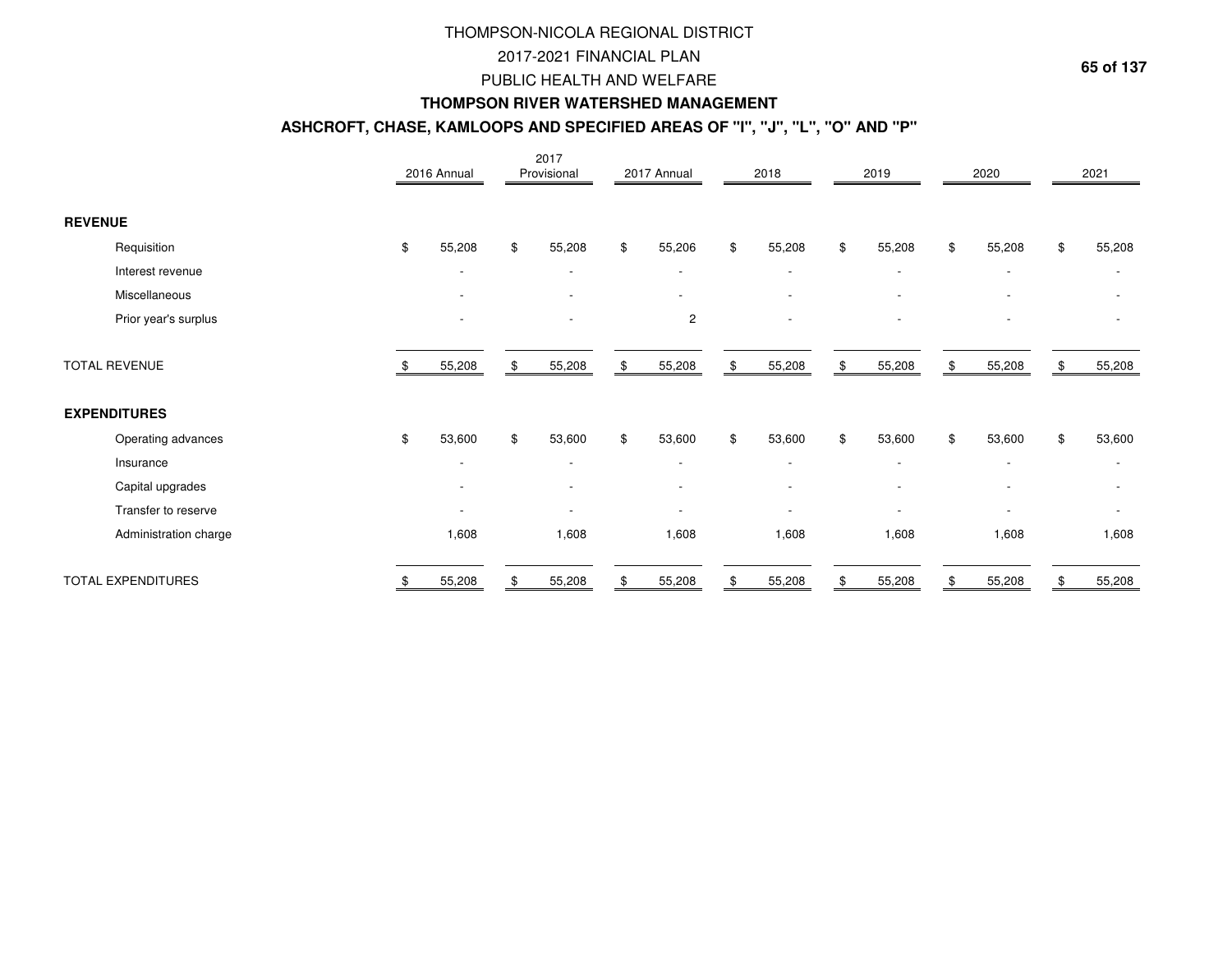# THOMPSON-NICOLA REGIONAL DISTRICT2017-2021 FINANCIAL PLAN ENVIRONMENTAL DEVELOPMENT **ENVIRONMENTAL PLANNING AND ZONINGALL MEMBER MUNICIPALITIES**

|                             | 2016 Annual              | 2017<br>Provisional | 2017 Annual              | 2018                     | 2019            | 2020            | 2021            |
|-----------------------------|--------------------------|---------------------|--------------------------|--------------------------|-----------------|-----------------|-----------------|
| <b>REVENUE</b>              |                          |                     |                          |                          |                 |                 |                 |
| Requisition                 | 1,020,895<br>\$          | \$<br>1,031,688     | \$<br>1,005,287          | \$1,232,334              | 1,293,793<br>\$ | 1,280,046<br>\$ | 1,303,839<br>\$ |
| Provincial government grant |                          |                     | $\blacksquare$           |                          |                 |                 |                 |
| Grants in lieu              | 10,000                   | 10,000              | 10,000                   | 10,000                   | 10,000          | 10,000          | 10,000          |
| Land use application fees   | 25,000                   | 25,000              | 25,000                   | 25,000                   | 25,000          | 25,000          | 25,000          |
| Miscellaneous revenue       | 45,000                   | 45,000              | 40,000                   | 40,000                   | 40,000          | 40,000          | 40,000          |
| Transfer from TCA surplus   |                          |                     | $\overline{\phantom{a}}$ | $\overline{\phantom{a}}$ |                 |                 |                 |
| Prior year's surplus        | 281,157                  | 310,000             | 365,901                  | 43,386                   | 40,522          | 42,279          | 41,920          |
| <b>TOTAL REVENUE</b>        | 1,382,052                | 1,421,688<br>\$     | \$1,446,188              | \$1,350,720              | \$<br>1,409,315 | \$<br>1,397,325 | 1,420,759<br>\$ |
| <b>EXPENDITURES</b>         |                          |                     |                          |                          |                 |                 |                 |
| Salaries                    | \$<br>654,000            | \$<br>723,000       | \$<br>720,000            | \$<br>731,880            | 746,518<br>\$   | \$<br>761,448   | \$<br>776,677   |
| Employee benefits           | 170,000                  | 185,000             | 180,000                  | 182,970                  | 186,629         | 190,362         | 194,169         |
| H.R. services               |                          |                     | $\blacksquare$           | $\blacksquare$           |                 | $\sim$          |                 |
| Staff development           | 20,000                   | 20,000              | 20,000                   | 20,200                   | 20,503          | 20,811          | 21,123          |
| Amortization                | $\overline{\phantom{a}}$ | $\blacksquare$      | $\sim$                   | $\blacksquare$           |                 | $\sim$          | $\sim$          |
| Travel                      | 9,000                    | 9,000               | 12,000                   | 12,120                   | 12,302          | 12,486          | 12,674          |
| Accommodation and meals     | 4,000                    | 4,000               | 5,000                    | 5,050                    | 5,126           | 5,203           | 5,281           |
| Office overhead             | 48,052                   | 54,188              | 54,188                   | 54,730                   | 55,551          | 56,384          | 57,230          |
| Telephone                   | 3,000                    | 3,000               | 3,000                    | 3,030                    | 3,075           | 3,122           | 3,168           |
| Postage                     | 2,000                    | 2,000               | 3,500                    | 3,535                    | 3,588           | 3,642           | 3,696           |
| Office supplies             | 5,000                    | 4,000               | 4,000                    | 4,040                    | 4,101           | 4,162           | 4,225           |
| Photocopying and printing   | 4,000                    | 4,000               | 4,000                    | 4,040                    | 4,101           | 4,162           | 4,225           |
|                             | continued                | continued           | continued                | continued                | continued       | continued       | continued       |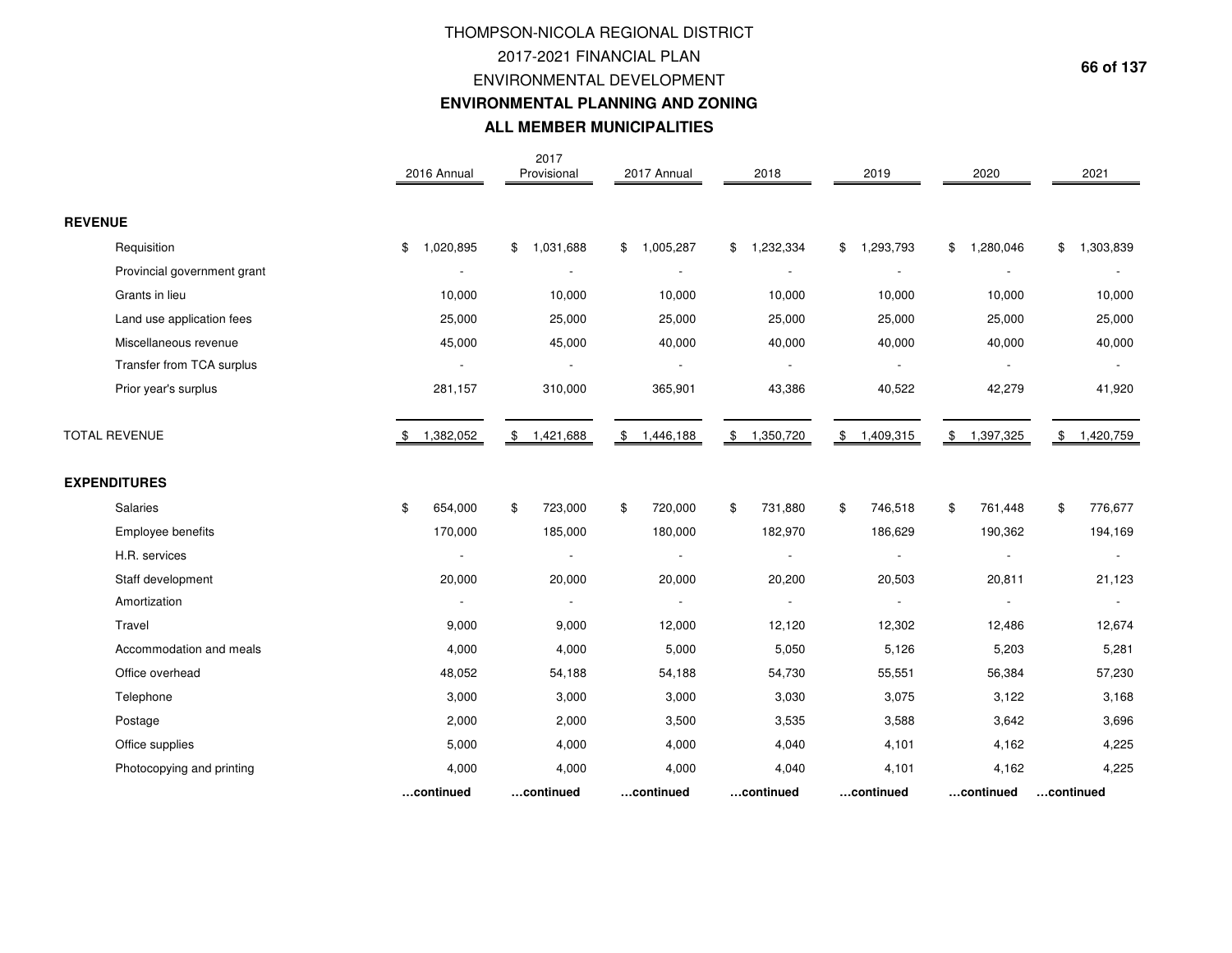# 2017-2021 FINANCIAL PLAN ENVIRONMENTAL DEVELOPMENT **ENVIRONMENTAL PLANNING AND ZONING**THOMPSON-NICOLA REGIONAL DISTRICT**ALL MEMBER MUNICIPALITIES**

|                                           | 2016 Annual | 2017<br>Provisional | 2017 Annual                            | 2018                     | 2019            | 2020           | 2021                     |
|-------------------------------------------|-------------|---------------------|----------------------------------------|--------------------------|-----------------|----------------|--------------------------|
|                                           |             |                     |                                        |                          |                 |                |                          |
| <b>EXPENDITURES - (continued)</b>         |             |                     |                                        |                          |                 |                |                          |
| Advertising                               | 3,000       | 3,000               | 3,000                                  | 3,030                    | 3,075           | 3,122          | 3,168                    |
| Dues and fees                             | 3,500       | 3,500               | 3,500                                  | 3,535                    | 3,588           | 3,642          | 3,696                    |
| Insurance                                 | 8,000       | 8,000               | 8,000                                  | 8,080                    | 8,201           | 8,324          | 8,449                    |
| General                                   | 7,000       | 5,000               | 5,000                                  | 5,050                    | 5,126           | 5,203          | 5,281                    |
| Legal                                     | 150,000     | 100,000             | 100,000                                | 50,000                   | 50,750          | 51,511         | 52,284                   |
| Furniture and equipment                   | 10,000      | 5,000               | 5,000                                  | 5,050                    | 5,126           | 5,203          | 5,281                    |
| Vehicle purchase                          | 30,000      | $\blacksquare$      | $\overline{\phantom{a}}$               | $\overline{\phantom{a}}$ | 35,000          |                | $\overline{\phantom{a}}$ |
| Untidy/Unsightly bylaw                    | 20,000      | 20,000              | 15,000                                 | 15,150                   | 15,377          | 15,608         | 15,842                   |
| Public hearings                           | 10,000      | 10,000              | 10,000                                 | 10,100                   | 10,252          | 10,405         | 10,561                   |
| Advisory/Agricultural Planning Commission | 15,000      | 13,000              | 13,000                                 | 13,130                   | 13,327          | 13,527         | 13,730                   |
| Board of Variance                         | 5,000       | 3,000               | 3,000                                  | 5,000                    | 5,000           | 5,000          | 5,000                    |
| Planning and G.I.S. programs/ortho        | 201,500     | 243,000             | 275,000                                | 211,000                  | 213,000         | 214,000        | 215,000                  |
| Transfer to reserve                       |             |                     |                                        |                          |                 |                |                          |
| <b>TOTAL EXPENDITURES</b>                 | 1,382,052   | 1,421,688<br>\$     | 1,446,188<br>$\overline{\overline{x}}$ | 1,350,720<br>\$          | 1,409,315<br>\$ | 1,397,325<br>S | 1,420,759<br>\$          |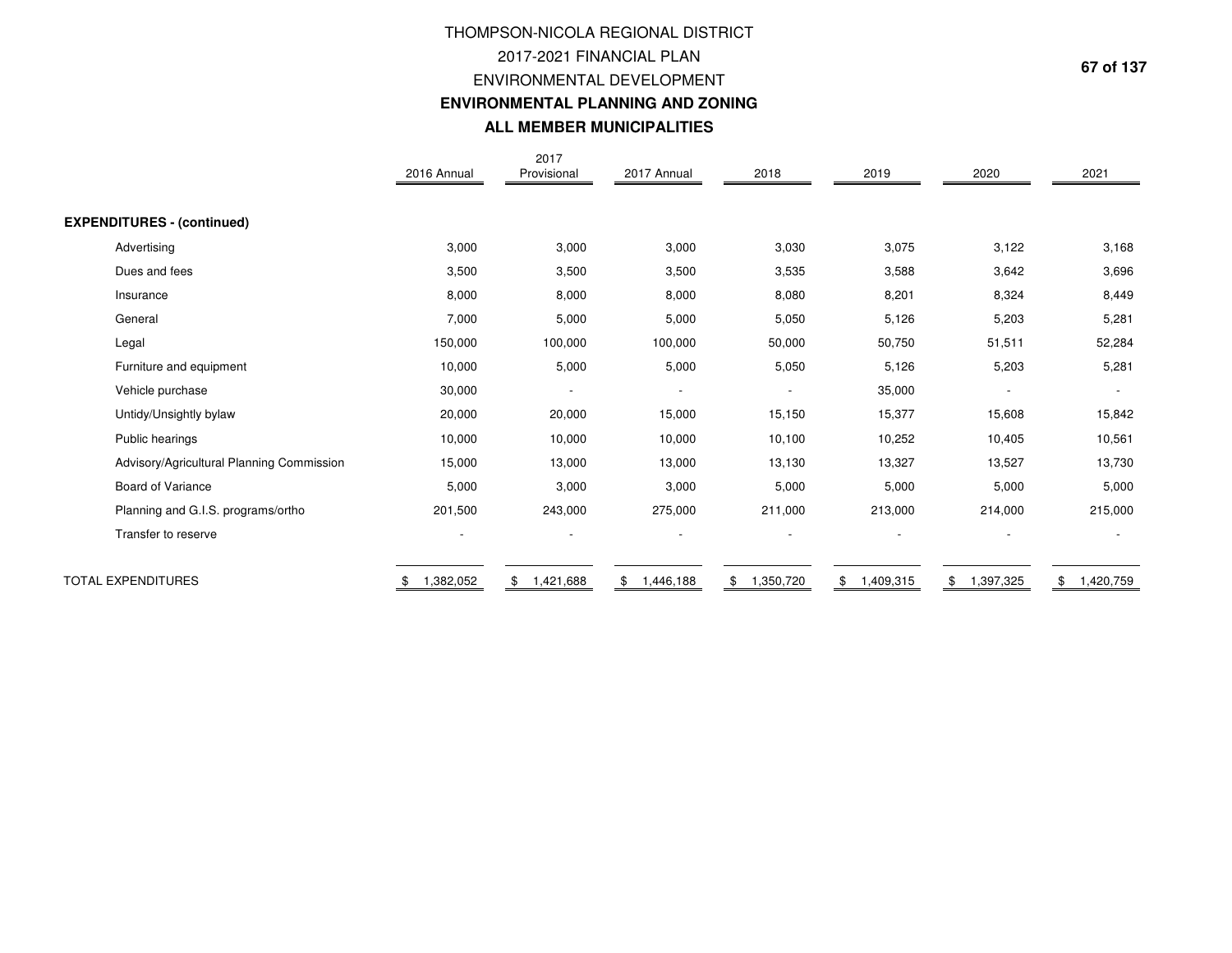# **FILM COMMISSION ALL MEMBER MUNICIPALITIES**THOMPSON-NICOLA REGIONAL DISTRICT2017-2021 FINANCIAL PLAN ENVIRONMENTAL DEVELOPMENT**REGIONAL DEVELOPMENT COMMISSION**

|                                  | 2016 Annual              | 2017<br>Provisional      | 2017 Annual    | 2018           | 2019          | 2020                     |           | 2021    |
|----------------------------------|--------------------------|--------------------------|----------------|----------------|---------------|--------------------------|-----------|---------|
| <b>REVENUE</b>                   |                          |                          |                |                |               |                          |           |         |
| Requisition                      | \$<br>218,180            | \$<br>218,180            | \$<br>218,180  | \$<br>218,984  | \$<br>224,479 | \$<br>228,529            | \$        | 232,661 |
| Grants in lieu                   |                          | 1,040                    | 1,040          | 1,040          | 1,040         | 1,040                    |           | 1,040   |
| Provincial government grant      | 30,000                   | 30,000                   | 30,000         | 30,000         | 30,000        | 30,000                   |           | 30,000  |
| Miscellaneous-NDI                | 21,242                   |                          |                |                |               |                          |           |         |
| Transfer from TCA surplus        |                          | $\blacksquare$           |                |                |               |                          |           |         |
| Prior year's surplus             | 25,206                   | 7,000                    | 42,519         | 7,000          | 7,000         | 7,000                    |           | 7,000   |
| TOTAL REVENUE                    | \$<br>294,628            | \$<br>256,220            | \$<br>291,739  | \$<br>257,024  | \$<br>262,519 | \$<br>266,569            | \$        | 270,701 |
| <b>EXPENDITURES</b>              |                          |                          |                |                |               |                          |           |         |
| Salaries                         | \$<br>150,000            | \$<br>154,325            | \$<br>154,325  | \$<br>156,871  | \$<br>160,009 | \$<br>163,209            | \$        | 166,473 |
| Employee benefits                | 43,000                   | 42,000                   | 41,000         | 41,677         | 42,510        | 43,360                   |           | 44,227  |
| Marketing initiatives:           |                          |                          |                |                |               |                          |           |         |
| -Advertising & promotion         | 1,050                    | 1,300                    | 1,300          | 1,400          | 1,475         | 1,575                    |           | 1,575   |
| -NDI Virtual Tours               |                          |                          |                |                |               |                          |           |         |
| -Hosting                         | 7,700                    | 15,000                   | 10,000         | 15,000         | 15,000        | 15,000                   |           | 15,000  |
| -Marketing/Tradeshow initiatives | 2,600                    | 4,200                    | 7,450          | 4,296          | 4,935         | 5,260                    |           | 5,260   |
| -Materials production            | 6,230                    | 237                      | 237            | 250            | 250           | 275                      |           | 275     |
| -Website development             | 30,625                   | 2,950                    | 14,950         | 3,100          | 3,150         | 3,300                    |           | 3,150   |
| -Scouting                        | 5,000                    | 6,300                    | 10,000         | 6,310          | 6,350         | 6,355                    |           | 6,400   |
| -Scouting expenses               | 1,500                    | 1,100                    | 1,500          | 1,100          | 1,200         | 1,200                    |           | 1,300   |
| -Digital library                 | $\overline{\phantom{a}}$ | $\overline{\phantom{a}}$ | $\blacksquare$ | $\overline{a}$ |               | $\overline{\phantom{a}}$ |           |         |
| -Local awareness                 | 5,850                    | 10,150                   | 10,150         | 9,650          | 8,070         | 8,070                    |           | 8,070   |
| Premises - overhead              |                          |                          |                |                |               |                          |           |         |
|                                  | continued                | continued                | continued      | continued      | continued     | continued                | continued |         |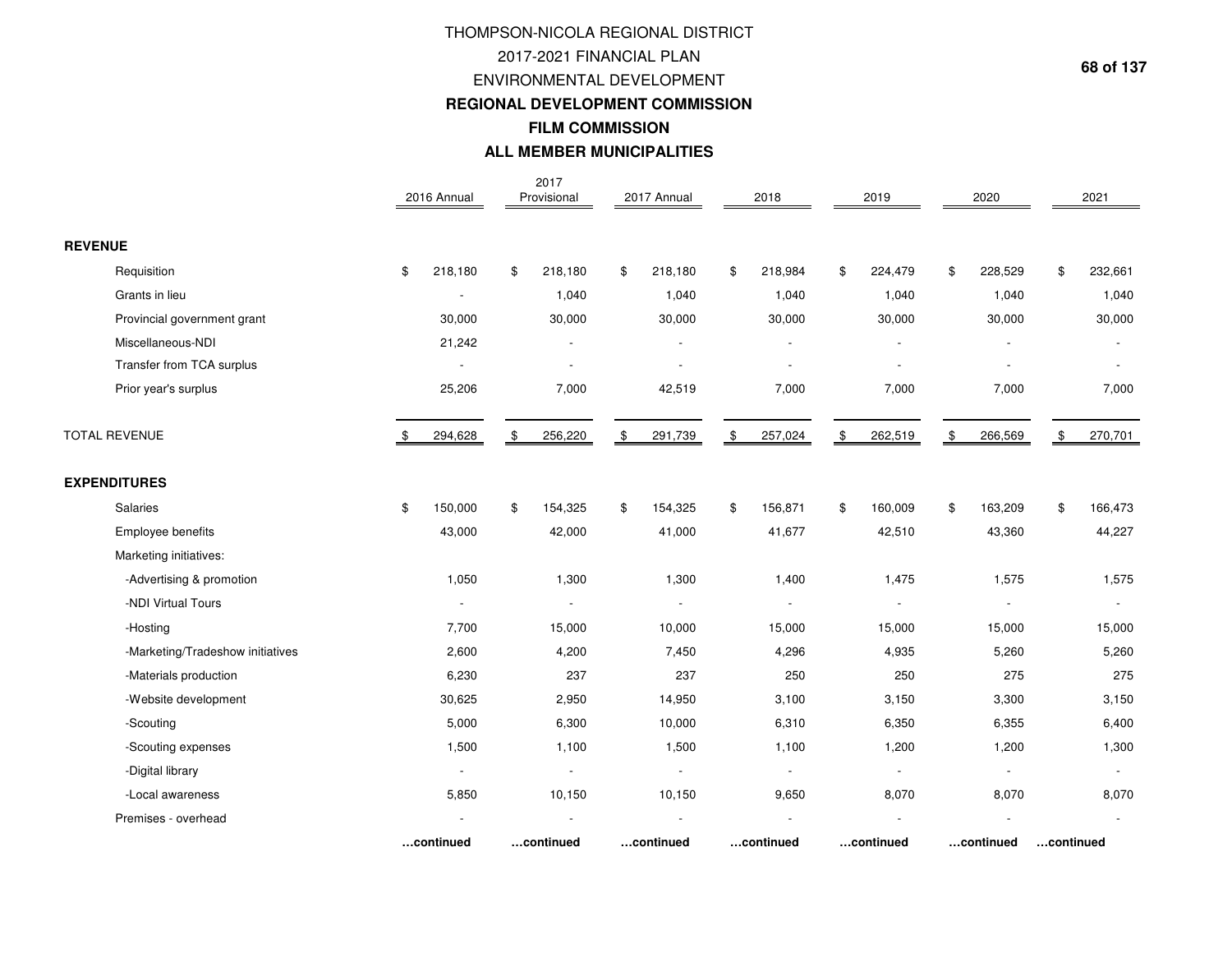# **ALL MEMBER MUNICIPALITIES**THOMPSON-NICOLA REGIONAL DISTRICT2017-2021 FINANCIAL PLAN ENVIRONMENTAL DEVELOPMENT **REGIONAL DEVELOPMENT COMMISSIONFILM COMMISSION**

|                                   | 2016 Annual              | 2017<br>Provisional      | 2017 Annual              | 2018                     | 2019                     | 2020                     | 2021                     |
|-----------------------------------|--------------------------|--------------------------|--------------------------|--------------------------|--------------------------|--------------------------|--------------------------|
|                                   |                          |                          |                          |                          |                          |                          |                          |
| <b>EXPENDITURES - (continued)</b> |                          |                          |                          |                          |                          |                          |                          |
| Administrative:                   |                          |                          |                          |                          |                          |                          |                          |
| -Photocopying                     | 255                      | 75                       | 75                       | 80                       | 85                       | 85                       | 85                       |
| -Postage & shipping               | 1,550                    | 1,000                    | 1,000                    | 500                      | 550                      | 600                      | 650                      |
| -Telephone & fax                  | 3,800                    | 3,100                    | 3,100                    | 3,200                    | 3,300                    | 3,400                    | 3,500                    |
| -Travel/Vehicle                   | 5,100                    | 3,500                    | 3,500                    | 3,600                    | 3,650                    | 3,700                    | 3,800                    |
| -Staff development                | 245                      | 400                      | 600                      | 400                      | 350                      | 350                      | 350                      |
| -General                          | 18,253                   | 88                       | 14,357                   | $\overline{\phantom{a}}$ | 2,210                    | $\overline{\phantom{a}}$ | 240                      |
| -Insurance                        | 2,170                    | 2,170                    | 2,170                    | 2,170                    | 2,170                    | 2,170                    | 2,170                    |
| -Meeting expense                  | 5,950                    | 5,700                    | 5,700                    | 4,400                    | 4,800                    | 6,200                    | 5,150                    |
| -Office                           | 525                      | 300                      | 300                      | 295                      | 280                      | 285                      | 300                      |
| -Furniture & fixtures             | 900                      | 300                      | 8,000                    | 700                      | 150                      | 150                      | 700                      |
| -Licences & dues                  | 2,325                    | 2,025                    | 2,025                    | 2,025                    | 2,025                    | 2,025                    | 2,025                    |
| Amortization                      | $\overline{\phantom{a}}$ | $\overline{\phantom{a}}$ | $\overline{\phantom{a}}$ | $\overline{\phantom{a}}$ | $\overline{\phantom{a}}$ | $\overline{\phantom{a}}$ | $\overline{\phantom{a}}$ |
| <b>TOTAL EXPENDITURES</b>         | 294,628                  | 256,220<br>\$            | 291,739<br>\$            | 257,024<br>\$            | 262,519                  | 266,569                  | 270,701<br>\$            |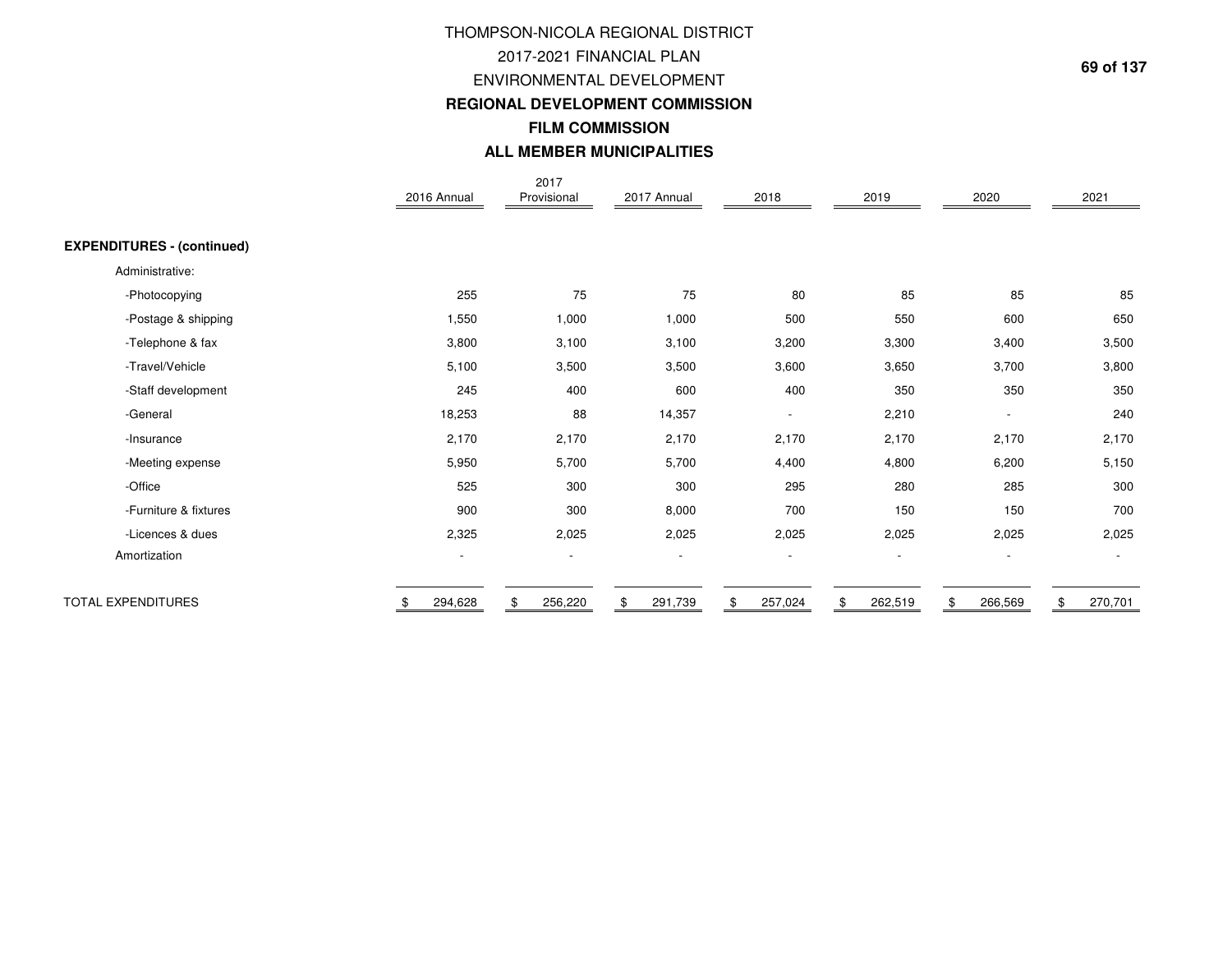# THOMPSON-NICOLA REGIONAL DISTRICT2017-2021 FINANCIAL PLAN ENVIRONMENTAL DEVELOPMENT **REGIONAL DEVELOPMENT COMMISSIONECONOMIC DEVELOPMENT/TOURISMALL MEMBER MUNICIPALITIES**

|                |                                   | 2016 Annual              | 2017<br>Provisional            |                | 2017 Annual              | 2018 |                          | 2019  |                          | 2020 |                          | 2021          |  |
|----------------|-----------------------------------|--------------------------|--------------------------------|----------------|--------------------------|------|--------------------------|-------|--------------------------|------|--------------------------|---------------|--|
|                |                                   |                          |                                |                |                          |      |                          |       |                          |      |                          |               |  |
| <b>REVENUE</b> |                                   |                          |                                |                |                          |      |                          |       |                          |      |                          |               |  |
|                | Requisition                       | \$                       | \$<br>$\overline{\phantom{a}}$ | \$             | $\overline{a}$           | $\,$ | $\overline{\phantom{a}}$ | $\$\$ |                          | \$   |                          | $\mathfrak s$ |  |
|                | Grants in lieu                    |                          | $\overline{\phantom{a}}$       |                | $\overline{\phantom{a}}$ |      | $\overline{\phantom{a}}$ |       |                          |      |                          |               |  |
|                | Federal gas tax funds             | $\overline{\phantom{a}}$ | $\sim$                         |                | $\overline{\phantom{a}}$ |      | $\overline{\phantom{a}}$ |       |                          |      |                          |               |  |
|                | Miscellaneous                     | 3,000                    | 3,000                          |                | 3,000                    |      | $\overline{\phantom{a}}$ |       |                          |      |                          |               |  |
|                | Prior year's surplus              | 41,629                   | 41,500                         |                | 41,575                   |      | $\overline{\phantom{a}}$ |       | $\overline{\phantom{a}}$ |      | $\sim$                   |               |  |
|                |                                   |                          |                                |                |                          |      |                          |       |                          |      |                          |               |  |
|                | <b>TOTAL REVENUE</b>              | 44,629                   | 44,500                         |                | 44,575                   | \$   |                          | \$    |                          |      |                          | £.            |  |
|                |                                   |                          |                                |                |                          |      |                          |       |                          |      |                          |               |  |
|                | <b>EXPENDITURES</b>               |                          |                                |                |                          |      |                          |       |                          |      |                          |               |  |
|                |                                   |                          |                                |                |                          |      |                          |       |                          |      |                          |               |  |
|                | Service contract/Special projects | \$<br>41,629             | \$<br>41,500                   | $\mathfrak{S}$ | 41,575                   | $\,$ | $\overline{\phantom{a}}$ | \$    |                          | \$   |                          | $\mathfrak s$ |  |
|                | Invest Thompson-Nicola Website    | 3,000                    | 3,000                          |                | 3,000                    |      | $\overline{\phantom{a}}$ |       | $\overline{\phantom{a}}$ |      | $\overline{\phantom{a}}$ |               |  |
|                |                                   |                          |                                |                |                          |      |                          |       |                          |      |                          |               |  |
|                | <b>TOTAL EXPENDITURES</b>         | 44,629                   | 44,500                         |                | 44,575                   |      |                          |       |                          |      |                          |               |  |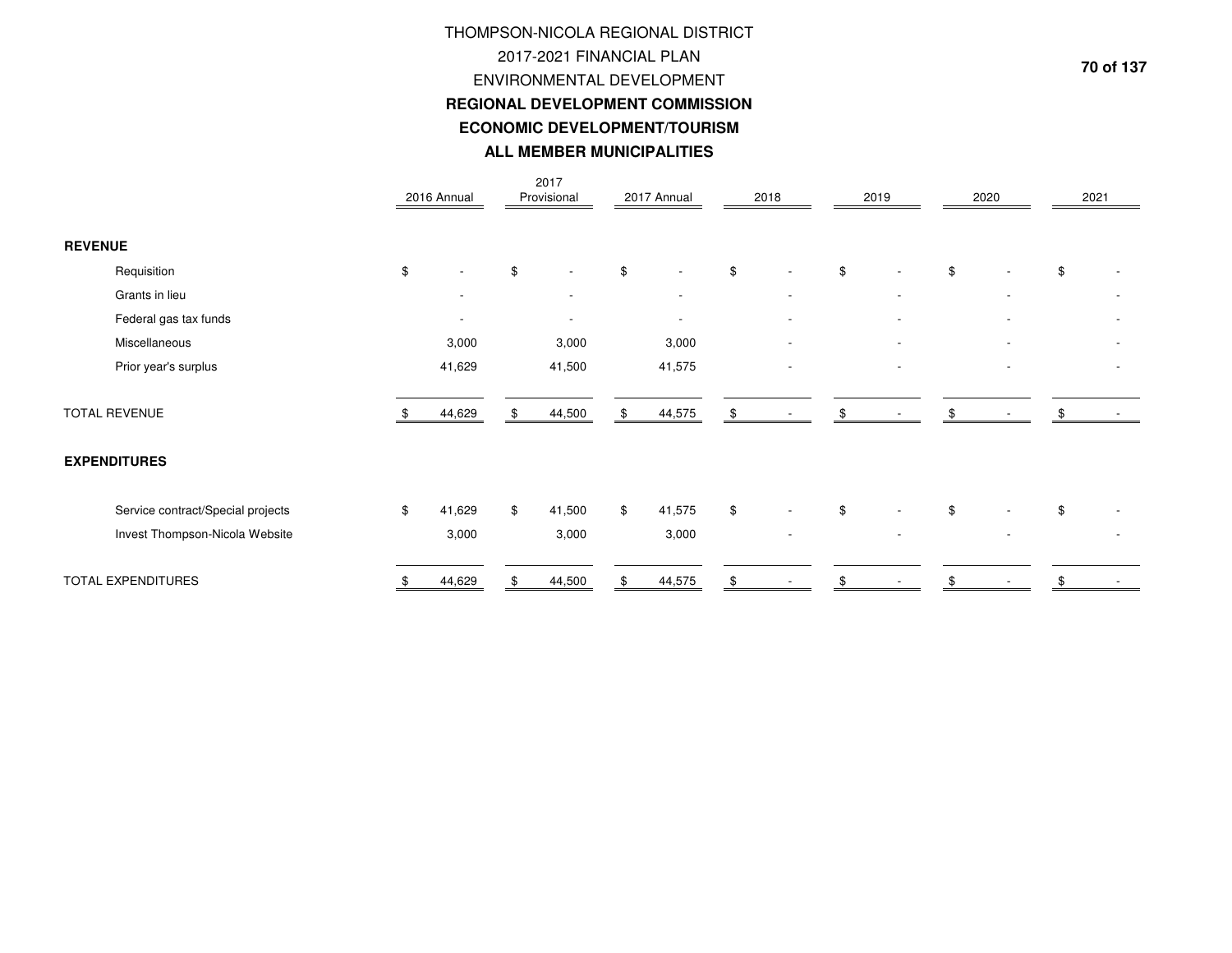### 2017-2021 FINANCIAL PLAN

#### ENVIRONMENTAL DEVELOPMENT

### **GOLD COUNTRY COMMUNITIES GRANT-IN-AID**

### **LOCAL SERVICE OF ASHCROFT, CACHE CREEK, LYTTON, CLINTON, AND AREAS "E", "I", "J", "M" & "N"**

|                       | 2016 Annual              | 2017<br>Provisional      | 2017 Annual  | 2018                     | 2019                     | 2020                     |    | 2021                     |
|-----------------------|--------------------------|--------------------------|--------------|--------------------------|--------------------------|--------------------------|----|--------------------------|
| <b>REVENUE</b>        |                          |                          |              |                          |                          |                          |    |                          |
| Requisition           | \$<br>73,130             | \$<br>73,130             | \$<br>76,535 | \$<br>76,220             | \$<br>76,220             | \$<br>76,220             | \$ | 76,220                   |
| Grants                | $\overline{\phantom{a}}$ | $\overline{\phantom{a}}$ | 10,500       | $\overline{\phantom{a}}$ | $\sim$                   | $\overline{\phantom{a}}$ |    | $\overline{\phantom{a}}$ |
| Prior year's surplus  |                          |                          |              |                          |                          |                          |    |                          |
| <b>TOTAL REVENUE</b>  | 73,130                   | \$<br>73,130             | \$<br>87,035 | \$<br>76,220             | \$<br>76,220             | \$<br>76,220             | S  | 76,220                   |
| <b>EXPENDITURES</b>   |                          |                          |              |                          |                          |                          |    |                          |
| Grant-in-aid          | \$<br>71,000             | \$<br>71,000             | \$<br>74,000 | \$<br>74,000             | \$<br>74,000             | \$<br>74,000             | \$ | 74,000                   |
| Contracts             | $\overline{\phantom{a}}$ | $\overline{\phantom{a}}$ | 10,500       | $\overline{\phantom{a}}$ | $\overline{\phantom{a}}$ | $\overline{\phantom{a}}$ |    | $\sim$                   |
| Administration charge | 2,130                    | 2,130                    | 2,535        | 2,220                    | 2,220                    | 2,220                    |    | 2,220                    |
| TOTAL EXPENDITURES    | 73,130                   | \$<br>73,130             | \$<br>87,035 | \$<br>76,220             | \$<br>76,220             | 76,220                   |    | 76,220                   |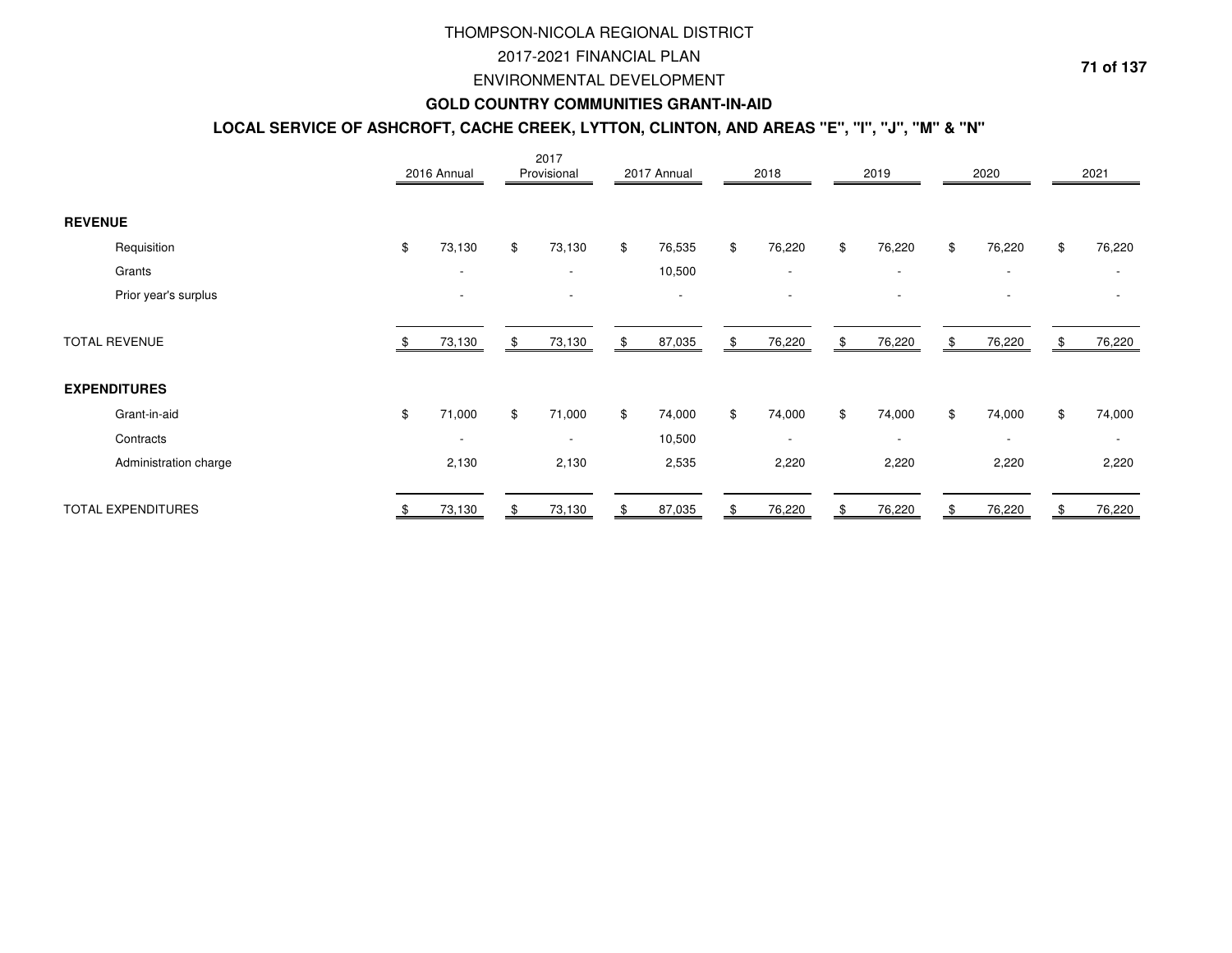#### 2017-2021 FINANCIAL PLAN

#### ENVIRONMENTAL DEVELOPMENT

#### **ECONOMIC DEVELOPMENT AND TOURISM PROMOTION SERVICE**

## **ELECTORAL AREA "A"**

|                                         | 2016 Annual   |                            | 2017<br>Provisional |       | 2017 Annual              |                | 2018   |                | 2019                     |               | 2020           | 2021           |
|-----------------------------------------|---------------|----------------------------|---------------------|-------|--------------------------|----------------|--------|----------------|--------------------------|---------------|----------------|----------------|
| <b>REVENUE</b>                          |               |                            |                     |       |                          |                |        |                |                          |               |                |                |
| Requisition                             | \$<br>84,392  | \$                         | 15,475              | \$    | 15,458                   | $\$\$          | 79,124 | $\mathfrak{S}$ | 80,637                   | \$            | 82,180         | \$<br>83,751   |
| Provincial government grant             |               |                            |                     |       |                          |                |        |                |                          |               |                |                |
| Miscellaneous revenue                   |               |                            |                     |       |                          |                |        |                |                          |               |                |                |
| Transfer from TCA surplus               |               |                            |                     |       |                          |                |        |                |                          |               |                |                |
| Prior year's surplus                    | 25,501        |                            | 65,180              |       | 70,373                   |                |        |                |                          |               |                |                |
| TOTAL REVENUE                           | \$<br>109,893 | $\boldsymbol{\mathsf{\$}}$ | 80,655              | \$    | 85,831                   | $$\mathbb{S}$$ | 79,124 | $\,$           | 80,637                   | $\frac{1}{2}$ | 82,180         | \$<br>83,751   |
| <b>EXPENDITURES</b>                     |               |                            |                     |       |                          |                |        |                |                          |               |                |                |
| Rentals/Leases: Bldgs                   | \$<br>5,000   | \$                         | 5,000               | $\$\$ | 5,000                    | \$             | 5,050  | \$             | 5,126                    | $\$\$         | 5,203          | \$<br>5,281    |
| Program: Economic development           | 38,600        |                            | 38,300              |       | 38,300                   |                | 38,932 |                | 39,711                   |               | 40,505         | 41,315         |
| Economic Development: Community Tourism |               |                            |                     |       | $\overline{\phantom{a}}$ |                |        |                | $\overline{\phantom{a}}$ |               | $\overline{a}$ | $\blacksquare$ |
| Salaries/Wages                          | 13,910        |                            | 14,140              |       | 14,515                   |                | 14,754 |                | 15,050                   |               | 15,351         | 15,658         |
| Stipends: Committee members             | 3,600         |                            | 3,600               |       | 3,600                    |                | 3,659  |                | 3,733                    |               | 3,807          | 3,883          |
| <b>Benefits</b>                         | 4,075         |                            | 3,945               |       | 3,878                    |                | 3,942  |                | 4,021                    |               | 4,101          | 4,183          |
| Advertising & promotions                | 200           |                            | 200                 |       | 200                      |                | 202    |                | 205                      |               | 208            | 211            |
| Staff development                       | 1,000         |                            | 500                 |       | 500                      |                | 505    |                | 513                      |               | 520            | 528            |
| Accommodations & meals                  | 1,620         |                            | 900                 |       | 900                      |                | 909    |                | 923                      |               | 936            | 951            |
| Grant-in-aid                            | 2,000         |                            | 2,000               |       | 2,000                    |                | 2,033  |                | 2,074                    |               | 2,115          | 2,157          |
| Dues & fees                             | 265           |                            | 265                 |       | 265                      |                | 268    |                | 272                      |               | 276            | 280            |
| Travel/Vehicles costs                   | 1,900         |                            | 1,400               |       | 1,400                    |                | 1,414  |                | 1,435                    |               | 1,457          | 1,479          |
| Postage & shipping                      | 100           |                            | 100                 |       | 100                      |                | 101    |                | 103                      |               | 104            | 106            |
| Insurance                               | 350           |                            | 350                 |       | 350                      |                | 354    |                | 359                      |               | 364            | 370            |
| Office supplies and clerical            | 5,208         |                            | 4,650               |       | 4,650                    |                | 4,697  |                | 4,767                    |               | 4,838          | 4,911          |
| General                                 | 30,000        |                            | 4,781               |       | 9,650                    |                |        |                |                          |               | ÷,             |                |
| Amortization                            |               |                            |                     |       | $\overline{\phantom{a}}$ |                |        |                |                          |               |                |                |
| Administration charge                   | 2,065         |                            | 524                 |       | 523                      |                | 2,305  |                | 2,349                    |               | 2,394          | 2,439          |
| <b>TOTAL EXPENDITURES</b>               | \$<br>109,893 | \$                         | 80,655              | \$    | 85,831                   | \$             | 79,124 | \$             | 80,637                   | \$            | 82,180         | \$<br>83,751   |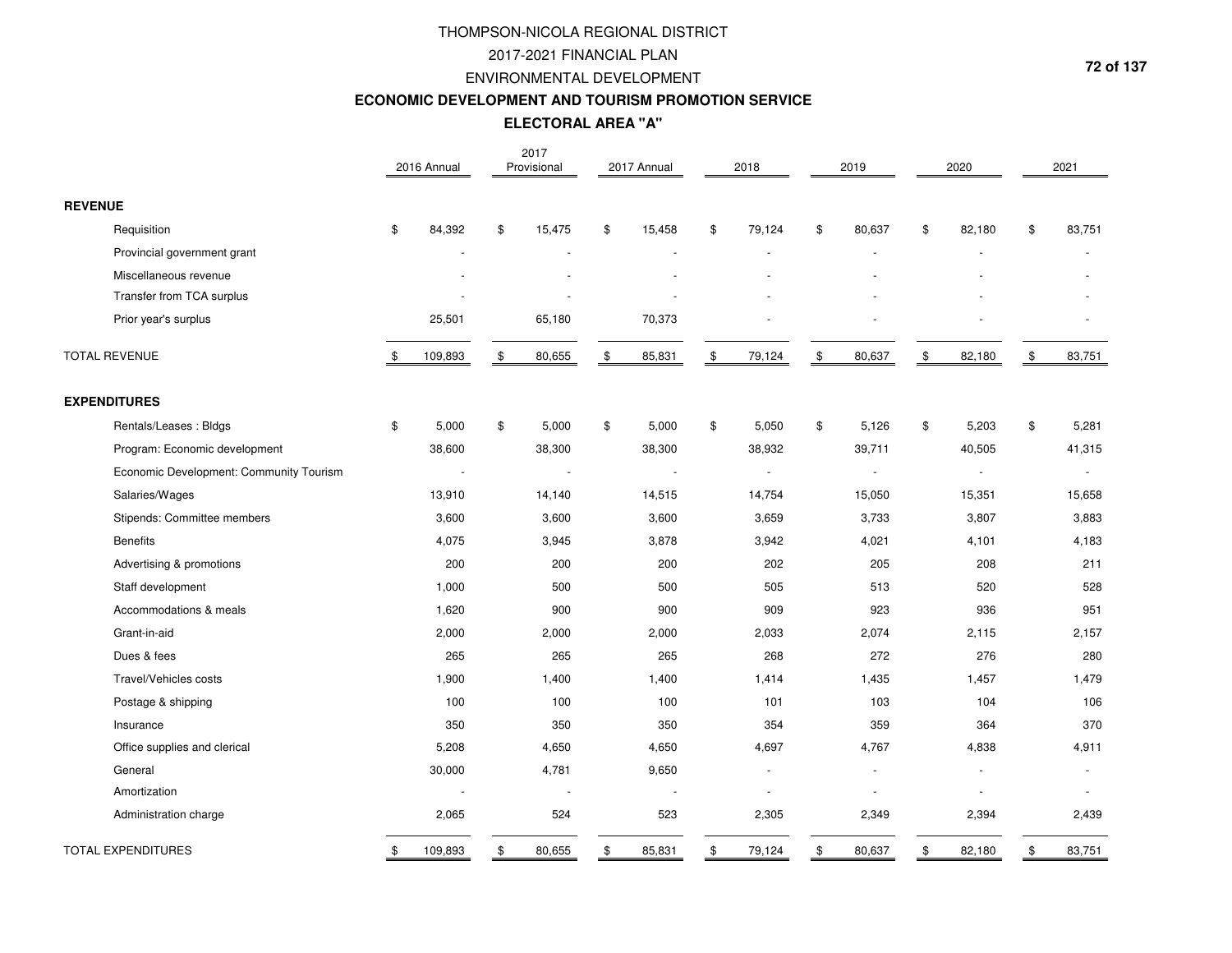### 2017-2021 FINANCIAL PLAN

#### ENVIRONMENTAL DEVELOPMENT

#### **ECONOMIC DEVELOPMENT AND TOURISM PROMOTION SERVICE**

## **ELECTORAL AREA "B"**

|                               |                | 2016 Annual |             | 2017<br>Provisional      | 2017 Annual  |               | 2018           |                | 2019         |               | 2020           |               | 2021   |
|-------------------------------|----------------|-------------|-------------|--------------------------|--------------|---------------|----------------|----------------|--------------|---------------|----------------|---------------|--------|
| <b>REVENUE</b>                |                |             |             |                          |              |               |                |                |              |               |                |               |        |
| Requisition                   | \$             | 51,884      | \$          | 54,788                   | \$<br>46,535 | \$            | 63,521         | \$             | 64,554       | \$            | 65,604         | \$            | 66,673 |
| Provincial government grant   |                | 6,306       |             |                          |              |               |                |                |              |               |                |               |        |
| Interest                      |                | $\sim$      |             |                          |              |               |                |                |              |               |                |               |        |
| Miscellaneous revenue         |                | 12,000      |             |                          |              |               |                |                |              |               |                |               |        |
| Prior year's surplus          |                | 11,341      |             | 16,140                   | 19,836       |               |                |                |              |               |                |               |        |
| <b>TOTAL REVENUE</b>          | \$             | 81,531      | \$          | 70,928                   | \$<br>66,371 | $\frac{1}{2}$ | 63,521         | $\mathfrak{S}$ | 64,554       | $\sqrt[6]{2}$ | 65,604         | $\sqrt[6]{3}$ | 66,673 |
| <b>EXPENDITURES</b>           |                |             |             |                          |              |               |                |                |              |               |                |               |        |
| Economic development programs | $\mathfrak{S}$ | 300         | $\mathbb S$ | 500                      | \$<br>500    | \$            | 505            | \$             | 513          | $\,$          | 520            | \$            | 528    |
| Community tourism             |                | 25,955      |             | 22,495                   | 21,695       |               | 21,912         |                | 22,241       |               | 22,574         |               | 22,913 |
| Rentals/Leases: Bldgs         |                | 5,200       |             | 5,200                    | 5,200        |               | 5,252          |                | 5,331        |               | 5,411          |               | 5,492  |
| Salaries/Wages                |                | 16,225      |             | 16,500                   | 16,935       |               | 17,214         |                | 17,559       |               | 17,910         |               | 18,268 |
| <b>Benefits</b>               |                | 4,625       |             | 4,475                    | 4,524        |               | 4,599          |                | 4,691        |               | 4,784          |               | 4,880  |
| Advertising & promotions      |                | 200         |             | 200                      | 200          |               | 202            |                | 205          |               | 208            |               | 211    |
| Staff development             |                | 1,000       |             | 500                      | 500          |               | 505            |                | 513          |               | 520            |               | 528    |
| Accommodations & meals        |                | 1,520       |             | 800                      | 800          |               | 808            |                | 820          |               | 832            |               | 845    |
| Dues & fees                   |                | 175         |             | 175                      | 175          |               | 177            |                | 179          |               | 182            |               | 185    |
| Travel/Vehicles costs         |                | 3,614       |             | 3,214                    | 3,214        |               | 3,246          |                | 3,295        |               | 3,344          |               | 3,394  |
| General                       |                | 10,000      |             | 4,000                    | 1,300        |               | $\overline{a}$ |                | ÷.           |               | $\sim$         |               |        |
| Postage & shipping            |                | 100         |             | 100                      | 100          |               | 101            |                | 103          |               | 104            |               | 106    |
| Insurance                     |                | 350         |             | 350                      | 350          |               | 354            |                | 359          |               | 364            |               | 370    |
| Committee stipends            |                | 5,400       |             | 4,800                    | 4,800        |               | 2,100          |                | 2,100        |               | 2,100          |               | 2,100  |
| Office supplies and clerical  |                | 4,750       |             | 5,950                    | 4,650        |               | 4,697          |                | 4,767        |               | 4,838          |               | 4,911  |
| Amortization                  |                | $\sim$      |             | $\overline{\phantom{a}}$ |              |               |                |                | $\mathbf{r}$ |               | $\blacksquare$ |               |        |
| Administration charge         |                | 2,117       |             | 1,669                    | 1,428        |               | 1,850          |                | 1,880        |               | 1,911          |               | 1,942  |
| TOTAL EXPENDITURES            | \$             | 81,531      | \$          | 70,928                   | \$<br>66,371 | \$            | 63,521         | $\mathfrak{S}$ | 64,554       | \$            | 65,604         | $\$\$         | 66,673 |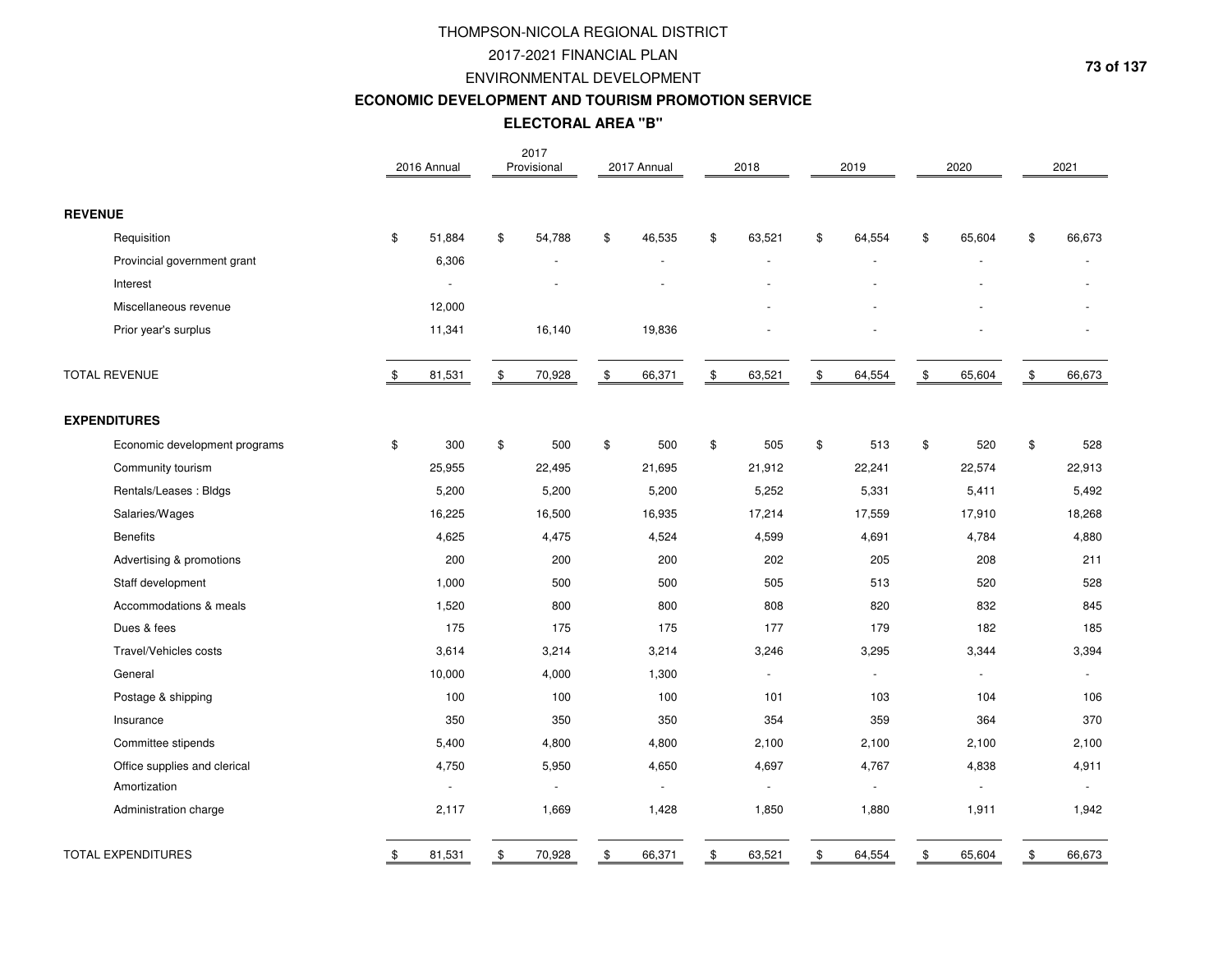### 2017-2021 FINANCIAL PLAN

#### ENVIRONMENTAL DEVELOPMENT

#### **ECONOMIC DEVELOPMENT AND TOURISM PROMOTION SERVICE**

## **ELECTORAL AREA "E"**

|                             | 2016 Annual              |     | 2017<br>Provisional      | 2017 Annual              | 2018                     | 2019                     |               | 2020                     |     | 2021                     |
|-----------------------------|--------------------------|-----|--------------------------|--------------------------|--------------------------|--------------------------|---------------|--------------------------|-----|--------------------------|
| <b>REVENUE</b>              |                          |     |                          |                          |                          |                          |               |                          |     |                          |
| Requisition                 | \$<br>54,079             | \$  | 7,210                    | \$<br>15,140             | \$<br>7,210              | \$<br>7,210              | $\mathfrak s$ | 7,210                    | \$  | 7,210                    |
| Provincial government grant | $\overline{\phantom{a}}$ |     | $\overline{\phantom{a}}$ | $\overline{\phantom{a}}$ | $\sim$                   | $\overline{\phantom{a}}$ |               | $\overline{\phantom{a}}$ |     | $\overline{\phantom{a}}$ |
| Miscellaneous revenue       | $\overline{\phantom{a}}$ |     |                          |                          | $\overline{\phantom{a}}$ | $\overline{\phantom{a}}$ |               |                          |     |                          |
| Prior year's surplus        | 22,569                   |     |                          | 60,374                   |                          |                          |               |                          |     |                          |
| <b>TOTAL REVENUE</b>        | 76,648                   | \$. | 7,210                    | \$<br>75,514             | \$<br>7,210              | \$<br>7,210              | \$            | 7,210                    | \$. | 7,210                    |
| <b>EXPENDITURES</b>         |                          |     |                          |                          |                          |                          |               |                          |     |                          |
| Grant-in-aid                | \$<br>75,000             | \$  | 7,000                    | \$<br>75,000             | \$<br>7,000              | \$<br>7,000              | $\mathfrak s$ | 7,000                    | \$  | 7,000                    |
| Gold Country - Grant-in-aid | $\overline{\phantom{a}}$ |     | $\overline{\phantom{a}}$ | $\overline{\phantom{a}}$ | $\overline{\phantom{a}}$ | $\overline{\phantom{a}}$ |               | $\blacksquare$           |     |                          |
| Programs                    | $\overline{\phantom{a}}$ |     | $\overline{\phantom{a}}$ | $\overline{\phantom{a}}$ | $\sim$                   | $\overline{\phantom{a}}$ |               | $\overline{\phantom{a}}$ |     |                          |
| Administration charge       | 1,648                    |     | 210                      | 514                      | 210                      | 210                      |               | 210                      |     | 210                      |
| <b>TOTAL EXPENDITURES</b>   | 76,648                   |     | 7,210                    | 75,514                   | 7,210                    | 7,210                    |               | 7,210                    |     | 7,210                    |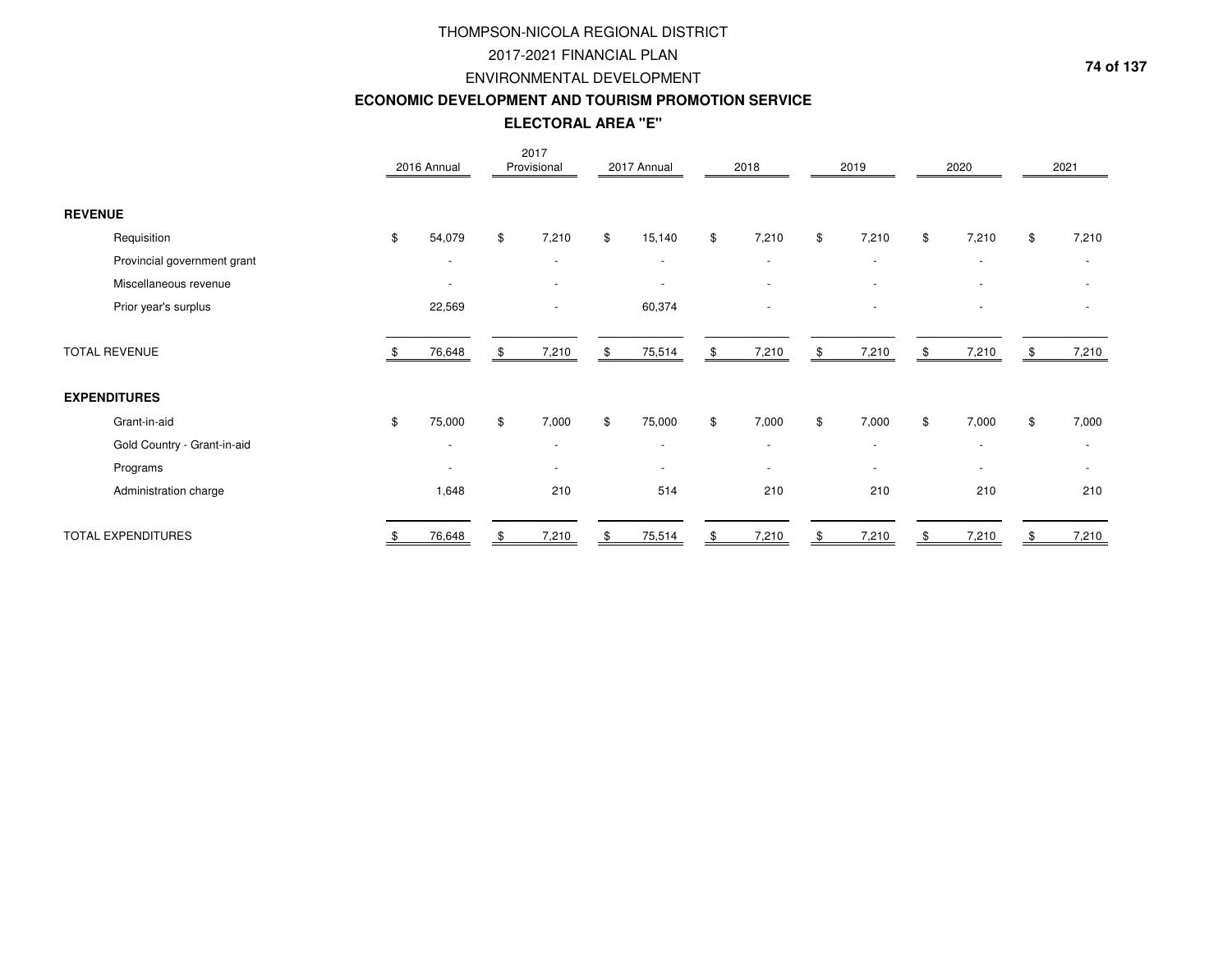### 2017-2021 FINANCIAL PLAN

#### ENVIRONMENTAL DEVELOPMENT

#### **ECONOMIC DEVELOPMENT AND TOURISM PROMOTION SERVICE**

|                             |                          | ELECTORAL AREA "I"       |                          |       |                          |                          |                |                          |      |                          |
|-----------------------------|--------------------------|--------------------------|--------------------------|-------|--------------------------|--------------------------|----------------|--------------------------|------|--------------------------|
|                             | 2016 Annual              | 2017<br>Provisional      | 2017 Annual              |       | 2018                     | 2019                     |                | 2020                     |      | 2021                     |
| <b>REVENUE</b>              |                          |                          |                          |       |                          |                          |                |                          |      |                          |
| Requisition                 | \$<br>36,993             | \$<br>5,665              | \$<br>13,187             | $\$\$ | 5,665                    | \$<br>5,665              | $\mathfrak{S}$ | 5,665                    | \$   | 5,665                    |
| Gas tax funds               | $\overline{\phantom{a}}$ | $\blacksquare$           | $\overline{\phantom{a}}$ |       | $\blacksquare$           | $\blacksquare$           |                | $\overline{\phantom{a}}$ |      |                          |
| Miscellaneous revenue       |                          |                          |                          |       | ٠                        |                          |                |                          |      |                          |
| Prior year's surplus        | 4,157                    |                          | 2,263                    |       |                          |                          |                |                          |      |                          |
| <b>TOTAL REVENUE</b>        | 41,150                   | \$<br>5,665              | \$<br>15,450             | \$    | 5,665                    | \$<br>5,665              | \$             | 5,665                    |      | 5,665                    |
| <b>EXPENDITURES</b>         |                          |                          |                          |       |                          |                          |                |                          |      |                          |
| Grant-in-aid                | \$<br>40,000             | \$<br>5,500              | \$<br>15,000             | $\$\$ | 5,500                    | \$<br>5,500              | \$             | 5,500                    | \$   | 5,500                    |
| Programs                    | $\overline{\phantom{a}}$ | $\overline{\phantom{a}}$ | $\overline{\phantom{a}}$ |       | $\overline{\phantom{a}}$ | $\overline{\phantom{a}}$ |                | $\overline{\phantom{a}}$ |      | $\overline{\phantom{a}}$ |
| Gold Country - Grant-in-aid | $\overline{\phantom{a}}$ | $\overline{\phantom{a}}$ | $\sim$                   |       | $\blacksquare$           | $\overline{\phantom{a}}$ |                | $\overline{\phantom{a}}$ |      | $\overline{\phantom{a}}$ |
| Administration charge       | 1,150                    | 165                      | 450                      |       | 165                      | 165                      |                | 165                      |      | 165                      |
| <b>TOTAL EXPENDITURES</b>   | 41,150                   | \$<br>5,665              | \$<br>15,450             | \$    | 5,665                    | \$<br>5,665              | -\$            | 5,665                    | - 56 | 5,665                    |
|                             |                          |                          | $\overline{\phantom{a}}$ |       |                          |                          |                |                          |      |                          |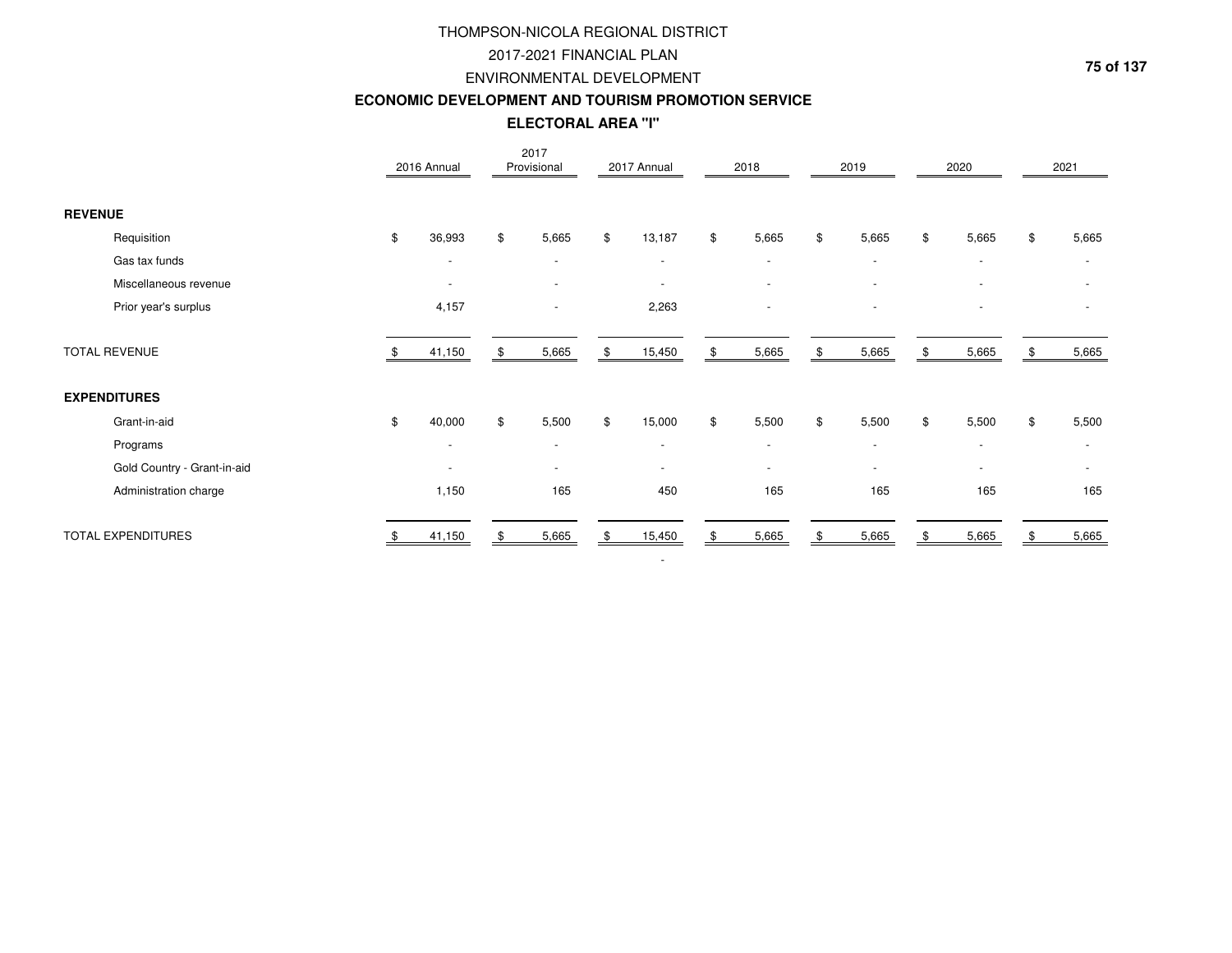### 2017-2021 FINANCIAL PLAN

#### ENVIRONMENTAL DEVELOPMENT

#### **ECONOMIC DEVELOPMENT AND TOURISM PROMOTION SERVICE**

## **ELECTORAL AREA "J"**

|                             | 2016 Annual              | 2017<br>Provisional      |    | 2017 Annual              | 2018                     | 2019                     | 2020                     |      | 2021                     |
|-----------------------------|--------------------------|--------------------------|----|--------------------------|--------------------------|--------------------------|--------------------------|------|--------------------------|
| <b>REVENUE</b>              |                          |                          |    |                          |                          |                          |                          |      |                          |
| Requisition                 | \$<br>37,986             | \$<br>5,665              | \$ | 139                      | \$<br>5,665              | \$<br>5,665              | \$<br>5,665              | \$   | 5,665                    |
| Provincial government grant | $\overline{\phantom{a}}$ | $\overline{\phantom{a}}$ |    | $\overline{\phantom{a}}$ | $\overline{\phantom{a}}$ | $\overline{\phantom{a}}$ | $\overline{\phantom{a}}$ |      | $\overline{\phantom{a}}$ |
| Miscellaneous revenue       | $\overline{\phantom{a}}$ |                          |    |                          | $\overline{\phantom{a}}$ | $\overline{\phantom{a}}$ |                          |      |                          |
| Prior year's surplus        | 43,193                   |                          |    | 59,311                   |                          |                          |                          |      |                          |
| <b>TOTAL REVENUE</b>        | 81,179                   | \$<br>5,665              | S. | 59,450                   | \$<br>5,665              | \$<br>5,665              | \$<br>5,665              | - 96 | 5,665                    |
| <b>EXPENDITURES</b>         |                          |                          |    |                          |                          |                          |                          |      |                          |
| Grant-in-aid                | \$<br>80,000             | \$<br>5,500              | \$ | 59,300                   | \$<br>5,500              | \$<br>5,500              | \$<br>5,500              | \$   | 5,500                    |
| Programs                    | $\overline{\phantom{a}}$ | $\overline{\phantom{a}}$ |    | $\overline{\phantom{a}}$ | $\overline{\phantom{a}}$ | $\blacksquare$           | $\overline{\phantom{a}}$ |      |                          |
| Gold Country - Grant-in-aid | $\overline{\phantom{a}}$ | $\overline{\phantom{a}}$ |    | $\overline{\phantom{a}}$ | $\overline{\phantom{a}}$ | $\overline{\phantom{a}}$ |                          |      |                          |
| Administration charge       | 1,179                    | 165                      |    | 150                      | 165                      | 165                      | 165                      |      | 165                      |
| <b>TOTAL EXPENDITURES</b>   | 81,179                   | 5,665                    |    | 59,450                   | 5,665                    | 5,665                    | 5,665                    |      | 5,665                    |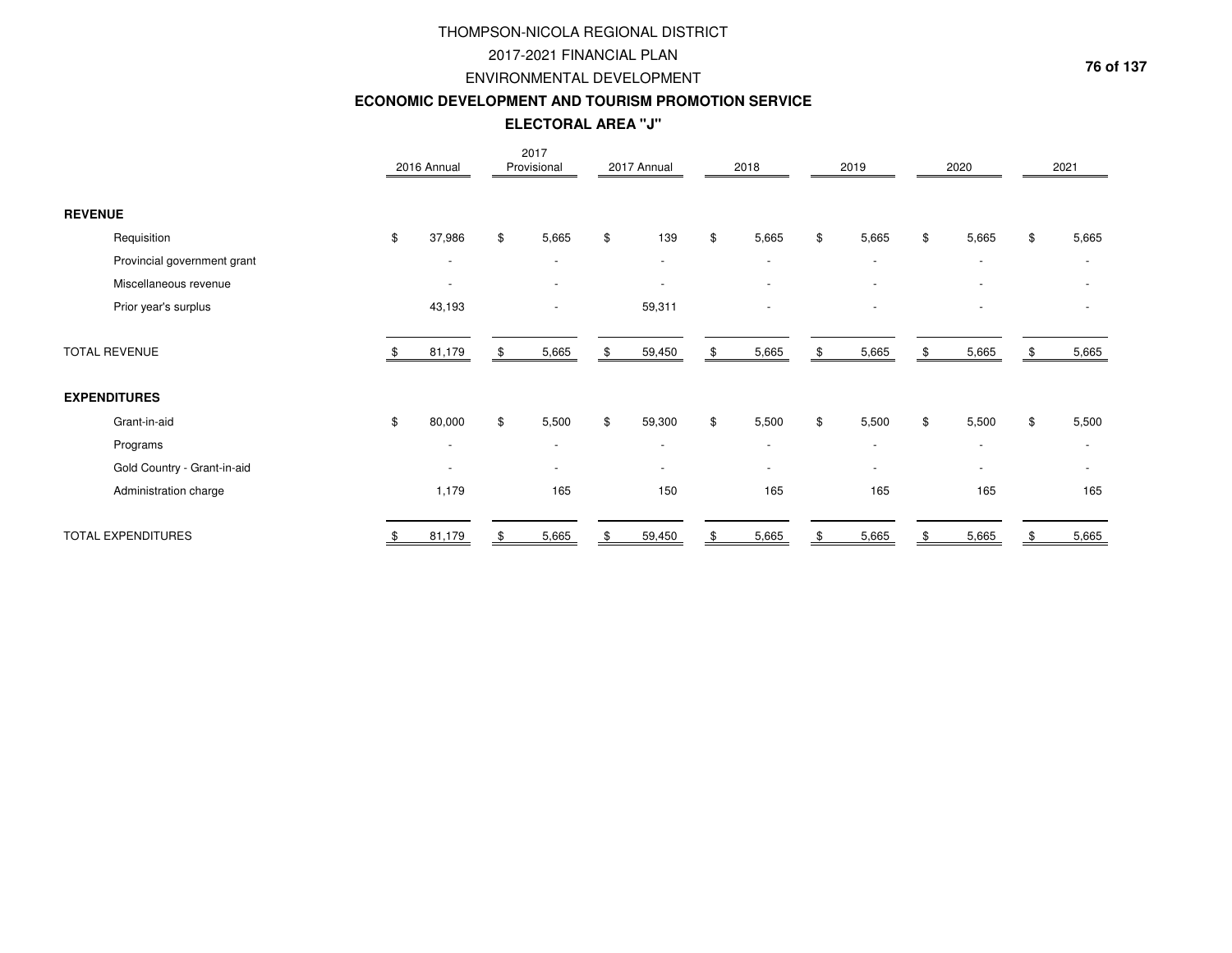### 2017-2021 FINANCIAL PLAN

#### ENVIRONMENTAL DEVELOPMENT

#### **ECONOMIC DEVELOPMENT AND TOURISM PROMOTION SERVICE**

**ELECTORAL AREA "L"**

|                       | 2016 Annual              | 2017<br>Provisional      |     | 2017 Annual              | 2018                     | 2019                     | 2020                     |     | 2021                     |
|-----------------------|--------------------------|--------------------------|-----|--------------------------|--------------------------|--------------------------|--------------------------|-----|--------------------------|
| <b>REVENUE</b>        |                          |                          |     |                          |                          |                          |                          |     |                          |
| Requisition           | \$<br>38,734             | \$<br>10,300             | \$  | 709                      | \$<br>10,300             | \$<br>10,300             | \$<br>10,300             | \$  | 10,300                   |
| Gas tax funds         | $\overline{\phantom{a}}$ | $\overline{\phantom{a}}$ |     | $\overline{\phantom{a}}$ | $\overline{\phantom{a}}$ | $\blacksquare$           | $\overline{\phantom{a}}$ |     | $\overline{\phantom{a}}$ |
| Miscellaneous revenue | $\overline{\phantom{a}}$ | $\overline{\phantom{a}}$ |     |                          | $\overline{\phantom{a}}$ | ۰                        |                          |     |                          |
| Prior year's surplus  | 42,467                   |                          |     | 79,441                   | -                        | $\overline{\phantom{a}}$ | $\overline{\phantom{a}}$ |     |                          |
| <b>TOTAL REVENUE</b>  | 81,201                   | \$<br>10,300             | \$. | 80,150                   | \$<br>10,300             | \$<br>10,300             | \$<br>10,300             | -SS | 10,300                   |
| <b>EXPENDITURES</b>   |                          |                          |     |                          |                          |                          |                          |     |                          |
| Grant-in-aid          | \$<br>80,000             | \$<br>10,000             | \$  | 80,000                   | \$<br>10,000             | \$<br>10,000             | \$<br>10,000             | \$  | 10,000                   |
| Programs              | $\overline{\phantom{a}}$ | $\overline{\phantom{a}}$ |     | $\overline{\phantom{a}}$ | $\overline{\phantom{a}}$ | $\overline{\phantom{a}}$ | $\overline{\phantom{a}}$ |     |                          |
| Administration charge | 1,201                    | 300                      |     | 150                      | 300                      | 300                      | 300                      |     | 300                      |
| TOTAL EXPENDITURES    | 81,201                   | 10,300                   |     | 80,150                   | 10,300                   | \$<br>10,300             | 10,300                   |     | 10,300                   |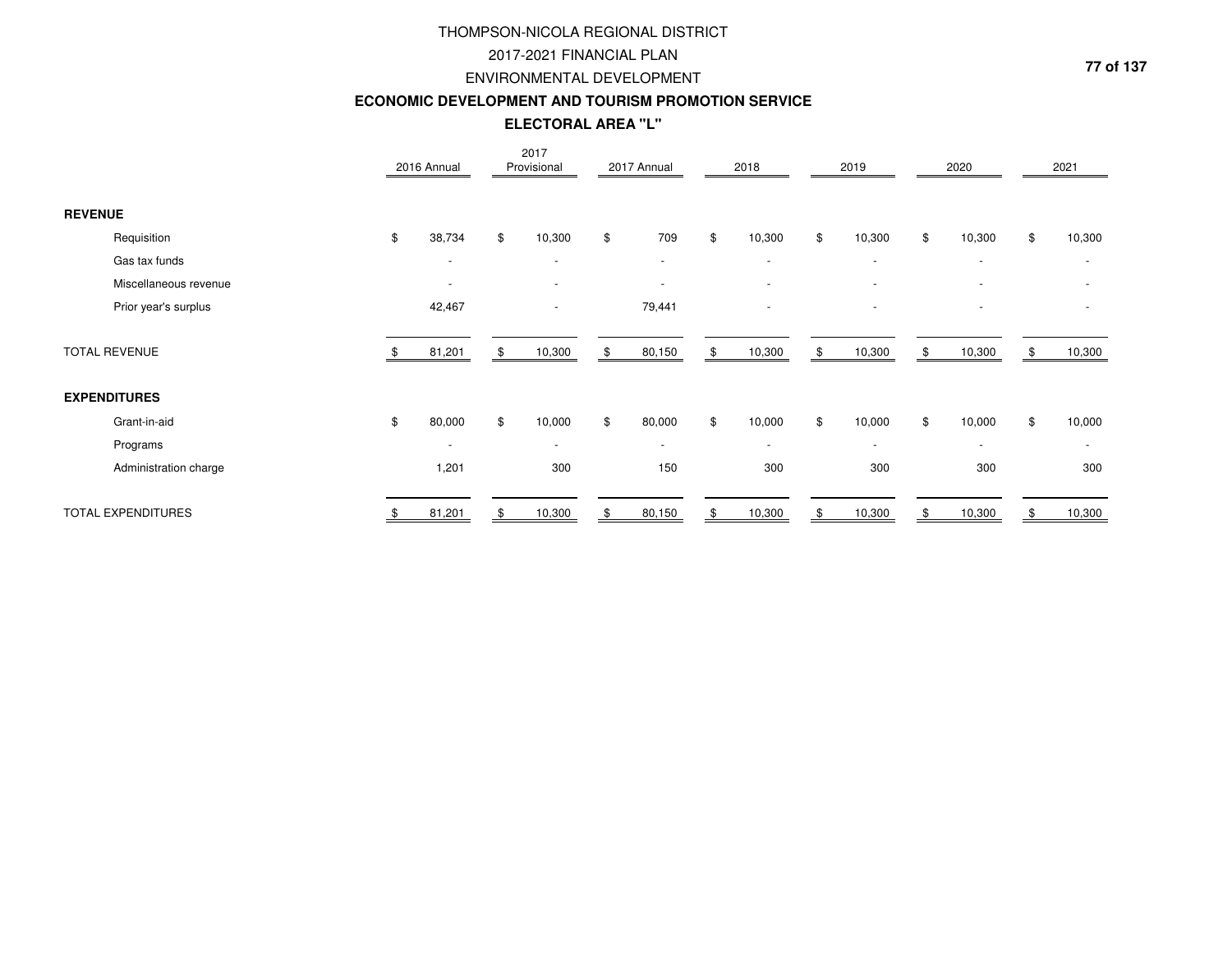### 2017-2021 FINANCIAL PLAN

#### ENVIRONMENTAL DEVELOPMENT

#### **ECONOMIC DEVELOPMENT AND TOURISM PROMOTION SERVICE**

**ELECTORAL AREA "M"**

|                             | 2016 Annual              | 2017<br>Provisional      |    | 2017 Annual              | 2018                     | 2019                     |               | 2020                     | 2021        |
|-----------------------------|--------------------------|--------------------------|----|--------------------------|--------------------------|--------------------------|---------------|--------------------------|-------------|
| <b>REVENUE</b>              |                          |                          |    |                          |                          |                          |               |                          |             |
| Requisition                 | \$<br>26,449             | \$<br>5,665              | \$ | 47,577                   | \$<br>5,665              | \$<br>5,665              | $\frac{1}{2}$ | 5,665                    | \$<br>5,665 |
| Provincial government grant | $\overline{\phantom{a}}$ | $\overline{\phantom{a}}$ |    | $\overline{\phantom{a}}$ | $\overline{\phantom{a}}$ | $\overline{\phantom{a}}$ |               | $\overline{\phantom{a}}$ |             |
| Miscellaneous revenue       | $\overline{\phantom{a}}$ |                          |    | $\overline{\phantom{a}}$ | $\overline{\phantom{a}}$ | ٠                        |               |                          |             |
| Prior year's surplus        | 54,394                   |                          |    | 13,882                   | $\overline{\phantom{a}}$ | $\overline{\phantom{a}}$ |               | $\overline{\phantom{a}}$ |             |
| <b>TOTAL REVENUE</b>        | 80,843                   | 5,665                    | S  | 61,459                   | \$<br>5,665              | \$<br>5,665              | \$            | 5,665                    | 5,665       |
| <b>EXPENDITURES</b>         |                          |                          |    |                          |                          |                          |               |                          |             |
| Grant-in-aid                | \$<br>80,000             | \$<br>5,500              | \$ | 60,000                   | \$<br>5,500              | \$<br>5,500              | $\frac{1}{2}$ | 5,500                    | \$<br>5,500 |
| Programs                    | $\overline{\phantom{a}}$ | $\overline{\phantom{a}}$ |    | $\overline{\phantom{a}}$ | $\overline{\phantom{a}}$ | $\overline{\phantom{a}}$ |               | $\sim$                   |             |
| Gold Country - Grant in aid | $\overline{\phantom{a}}$ | $\overline{\phantom{a}}$ |    |                          | $\overline{\phantom{a}}$ | $\overline{\phantom{a}}$ |               |                          |             |
| Administration charge       | 843                      | 165                      |    | 1,459                    | 165                      | 165                      |               | 165                      | 165         |
| TOTAL EXPENDITURES          | 80,843                   | 5,665                    |    | 61,459                   | 5,665                    | 5,665                    |               | 5,665                    | 5,665       |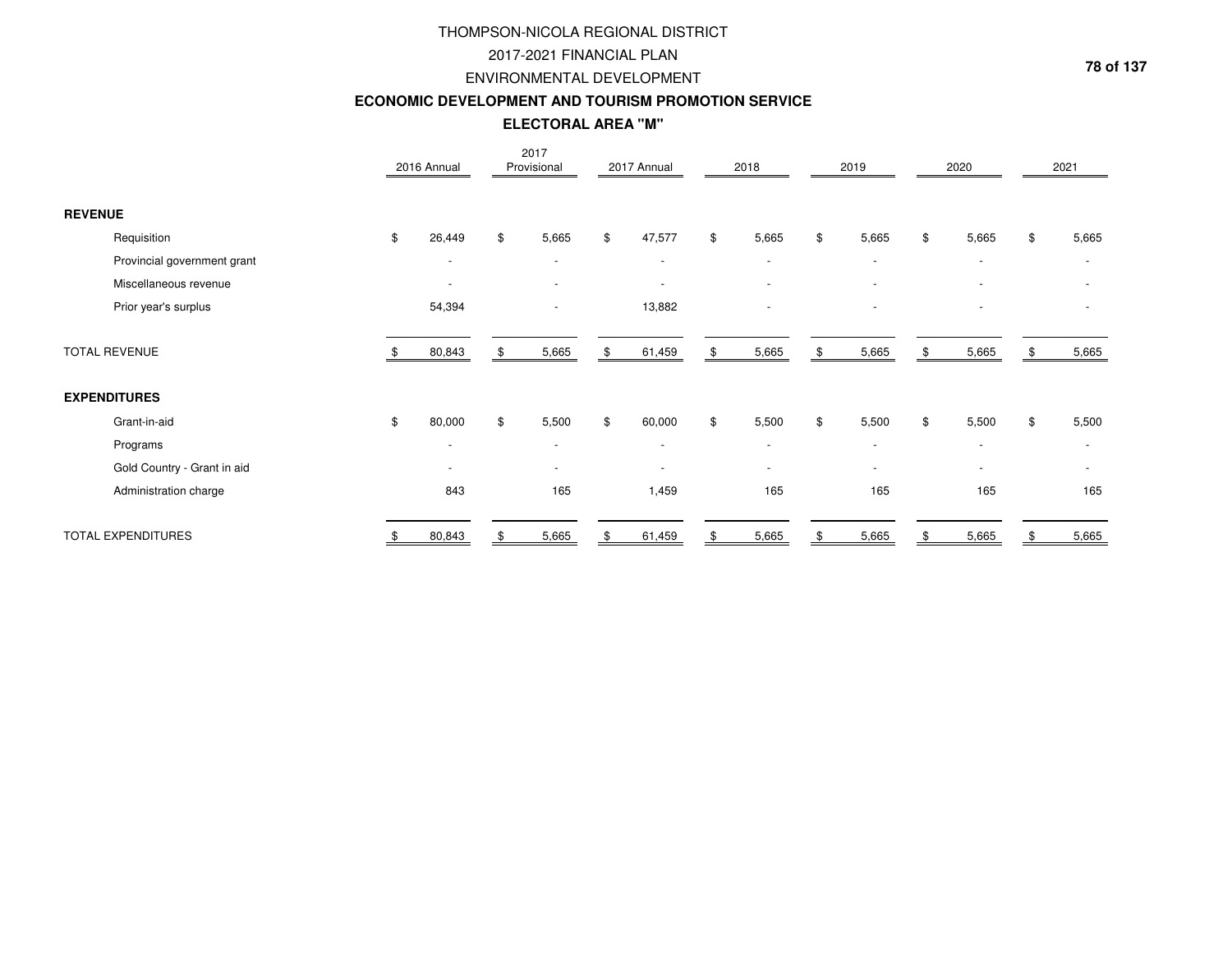### 2017-2021 FINANCIAL PLAN

#### ENVIRONMENTAL DEVELOPMENT

#### **ECONOMIC DEVELOPMENT AND TOURISM PROMOTION SERVICE**

**ELECTORAL AREA "N"**

|                             | 2016 Annual              | 2017<br>Provisional      |     | 2017 Annual              | 2018                     | 2019                     |               | 2020                     | 2021        |
|-----------------------------|--------------------------|--------------------------|-----|--------------------------|--------------------------|--------------------------|---------------|--------------------------|-------------|
| <b>REVENUE</b>              |                          |                          |     |                          |                          |                          |               |                          |             |
| Requisition                 | \$<br>20,159             | \$<br>5,665              | \$  | 34,290                   | \$<br>5,665              | \$<br>5,665              | $\frac{1}{2}$ | 5,665                    | \$<br>5,665 |
| Provincial government grant | $\overline{\phantom{a}}$ | $\overline{\phantom{a}}$ |     | $\overline{\phantom{a}}$ | $\overline{\phantom{a}}$ | $\overline{\phantom{a}}$ |               | $\overline{\phantom{a}}$ |             |
| Miscellaneous revenue       | $\overline{\phantom{a}}$ |                          |     | $\overline{\phantom{a}}$ | $\overline{\phantom{a}}$ | $\overline{\phantom{a}}$ |               |                          |             |
| Prior year's surplus        | 20,501                   |                          |     | 36,782                   | $\overline{\phantom{a}}$ | $\overline{\phantom{a}}$ |               | $\overline{\phantom{a}}$ |             |
| <b>TOTAL REVENUE</b>        | 40,660                   | 5,665                    | \$. | 71,072                   | \$<br>5,665              | \$<br>5,665              | \$            | 5,665                    | 5,665       |
| <b>EXPENDITURES</b>         |                          |                          |     |                          |                          |                          |               |                          |             |
| Grant-in-aid                | \$<br>40,000             | \$<br>5,500              | \$  | 70,000                   | \$<br>5,500              | \$<br>5,500              | $\frac{1}{2}$ | 5,500                    | \$<br>5,500 |
| Programs                    | $\overline{\phantom{a}}$ | $\overline{\phantom{a}}$ |     | $\overline{\phantom{a}}$ | $\overline{\phantom{a}}$ | $\overline{\phantom{a}}$ |               | $\sim$                   |             |
| Gold Country - Grant-in-aid | $\overline{\phantom{a}}$ | $\overline{\phantom{a}}$ |     |                          | $\overline{\phantom{a}}$ | $\overline{\phantom{a}}$ |               | $\overline{\phantom{a}}$ |             |
| Administration charge       | 660                      | 165                      |     | 1,072                    | 165                      | 165                      |               | 165                      | 165         |
| TOTAL EXPENDITURES          | 40,660                   | 5,665                    |     | 71,072                   | 5,665                    | 5,665                    |               | 5,665                    | 5,665       |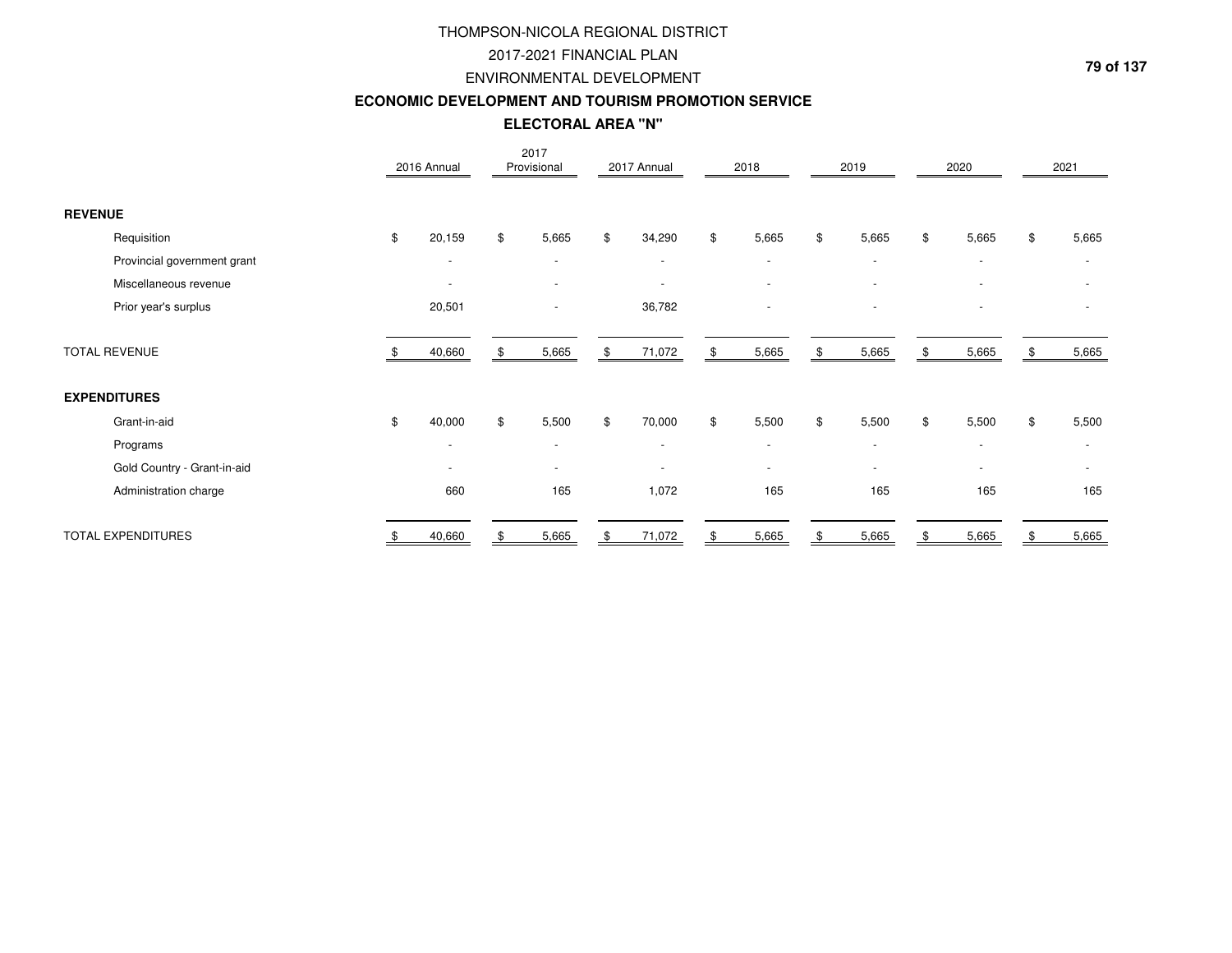### 2017-2021 FINANCIAL PLAN

#### ENVIRONMENTAL DEVELOPMENT

#### **ECONOMIC DEVELOPMENT AND TOURISM PROMOTION SERVICE**

## **ELECTORAL AREA "O"**

|                           | 2016 Annual              | 2017<br>Provisional      | 2017 Annual              | 2018                     | 2019                     | 2020                     |     | 2021                     |
|---------------------------|--------------------------|--------------------------|--------------------------|--------------------------|--------------------------|--------------------------|-----|--------------------------|
| <b>REVENUE</b>            |                          |                          |                          |                          |                          |                          |     |                          |
| Requisition               | \$<br>59,040             | \$<br>30,900             | \$<br>1,281              | \$<br>30,900             | \$<br>30,900             | \$<br>30,900             | \$  | 30,900                   |
| Gas tax funds             | $\overline{\phantom{a}}$ | $\overline{\phantom{a}}$ | $\overline{\phantom{a}}$ | $\overline{\phantom{a}}$ | $\overline{\phantom{a}}$ | $\overline{\phantom{a}}$ |     |                          |
| Miscellaneous revenue     | $\overline{\phantom{a}}$ | $\overline{\phantom{a}}$ | $\overline{\phantom{a}}$ | $\overline{\phantom{a}}$ | $\overline{\phantom{a}}$ |                          |     |                          |
| Prior year's surplus      | 2,752                    |                          | 68,869                   |                          | $\overline{\phantom{a}}$ |                          |     |                          |
| <b>TOTAL REVENUE</b>      | 61,792                   | \$<br>30,900             | \$<br>70,150             | \$<br>30,900             | \$<br>30,900             | \$<br>30,900             | \$. | 30,900                   |
| <b>EXPENDITURES</b>       |                          |                          |                          |                          |                          |                          |     |                          |
| Grant-in-aid              | \$<br>60,000             | \$<br>30,000             | \$<br>70,000             | \$<br>30,000             | \$<br>30,000             | \$<br>30,000             | \$  | 30,000                   |
| Programs                  | $\overline{\phantom{a}}$ | $\overline{\phantom{a}}$ | $\overline{\phantom{a}}$ | $\overline{\phantom{a}}$ | $\overline{\phantom{a}}$ |                          |     | $\overline{\phantom{a}}$ |
| Administration charge     | 1,792                    | 900                      | 150                      | 900                      | 900                      | 900                      |     | 900                      |
| <b>TOTAL EXPENDITURES</b> | 61,792                   | \$<br>30,900             | \$<br>70,150             | \$<br>30,900             | \$<br>30,900             | \$<br>30,900             | \$  | 30,900                   |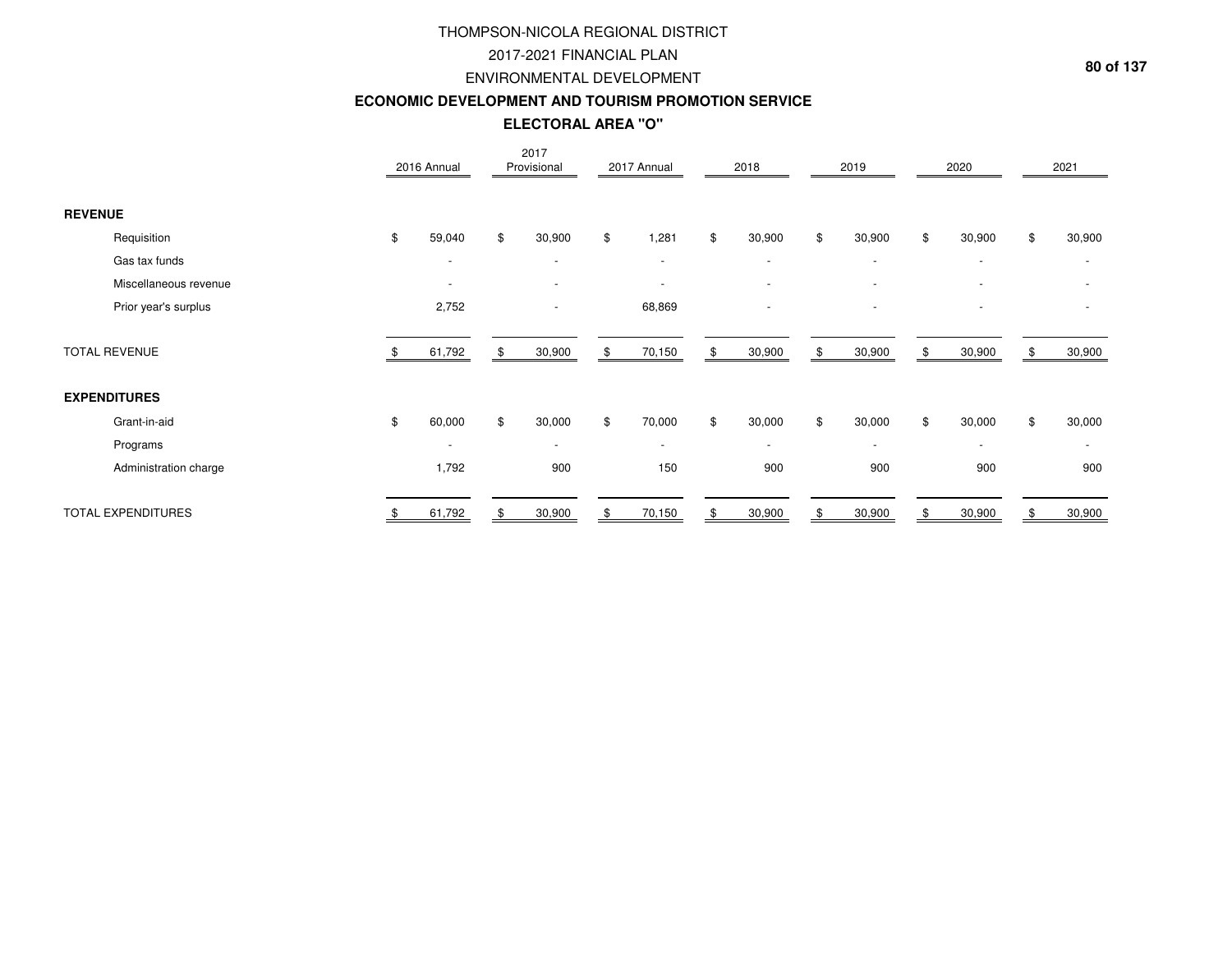### 2017-2021 FINANCIAL PLAN

#### ENVIRONMENTAL DEVELOPMENT

#### **ECONOMIC DEVELOPMENT AND TOURISM PROMOTION SERVICE**

**ELECTORAL AREA "P"**

|                             |    | 2016 Annual              | 2017<br>Provisional      |     | 2017 Annual              |                | 2018                     | 2019                     | 2020                     |    | 2021                     |
|-----------------------------|----|--------------------------|--------------------------|-----|--------------------------|----------------|--------------------------|--------------------------|--------------------------|----|--------------------------|
| <b>REVENUE</b>              |    |                          |                          |     |                          |                |                          |                          |                          |    |                          |
| Requisition                 | \$ | 25,772                   | \$<br>20,600             | \$  | 2,678                    | \$             | 20,600                   | \$<br>20,600             | \$<br>20,600             | \$ | 20,600                   |
| Provincial government grant |    | $\overline{\phantom{a}}$ | $\overline{\phantom{a}}$ |     | $\sim$                   |                | $\overline{\phantom{a}}$ | $\overline{\phantom{a}}$ | $\overline{\phantom{a}}$ |    | $\overline{\phantom{a}}$ |
| Miscellaneous revenue       |    | $\overline{\phantom{a}}$ |                          |     |                          |                | $\overline{\phantom{a}}$ | $\overline{\phantom{a}}$ |                          |    |                          |
| Prior year's surplus        |    | 5,051                    |                          |     | 22,473                   |                | $\overline{\phantom{a}}$ | $\overline{\phantom{a}}$ |                          |    |                          |
| <b>TOTAL REVENUE</b>        |    | 30,823                   | \$<br>20,600             | \$. | 25,151                   | \$             | 20,600                   | \$<br>20,600             | \$<br>20,600             | \$ | 20,600                   |
| <b>EXPENDITURES</b>         |    |                          |                          |     |                          |                |                          |                          |                          |    |                          |
| Grant-in-aid                | \$ | 30,000                   | \$<br>20,000             | \$  | 25,000                   | $\mathfrak{S}$ | 20,000                   | \$<br>20,000             | \$<br>20,000             | \$ | 20,000                   |
| Programs                    |    | $\overline{\phantom{0}}$ | $\overline{\phantom{a}}$ |     | $\overline{\phantom{a}}$ |                | $\overline{\phantom{a}}$ | $\overline{\phantom{a}}$ |                          |    | $\overline{\phantom{a}}$ |
| Administration charge       |    | 823                      | 600                      |     | 151                      |                | 600                      | 600                      | 600                      |    | 600                      |
| <b>TOTAL EXPENDITURES</b>   |    | 30,823                   | 20,600                   |     | 25,151                   | \$             | 20,600                   | 20,600                   | 20,600                   | £. | 20,600                   |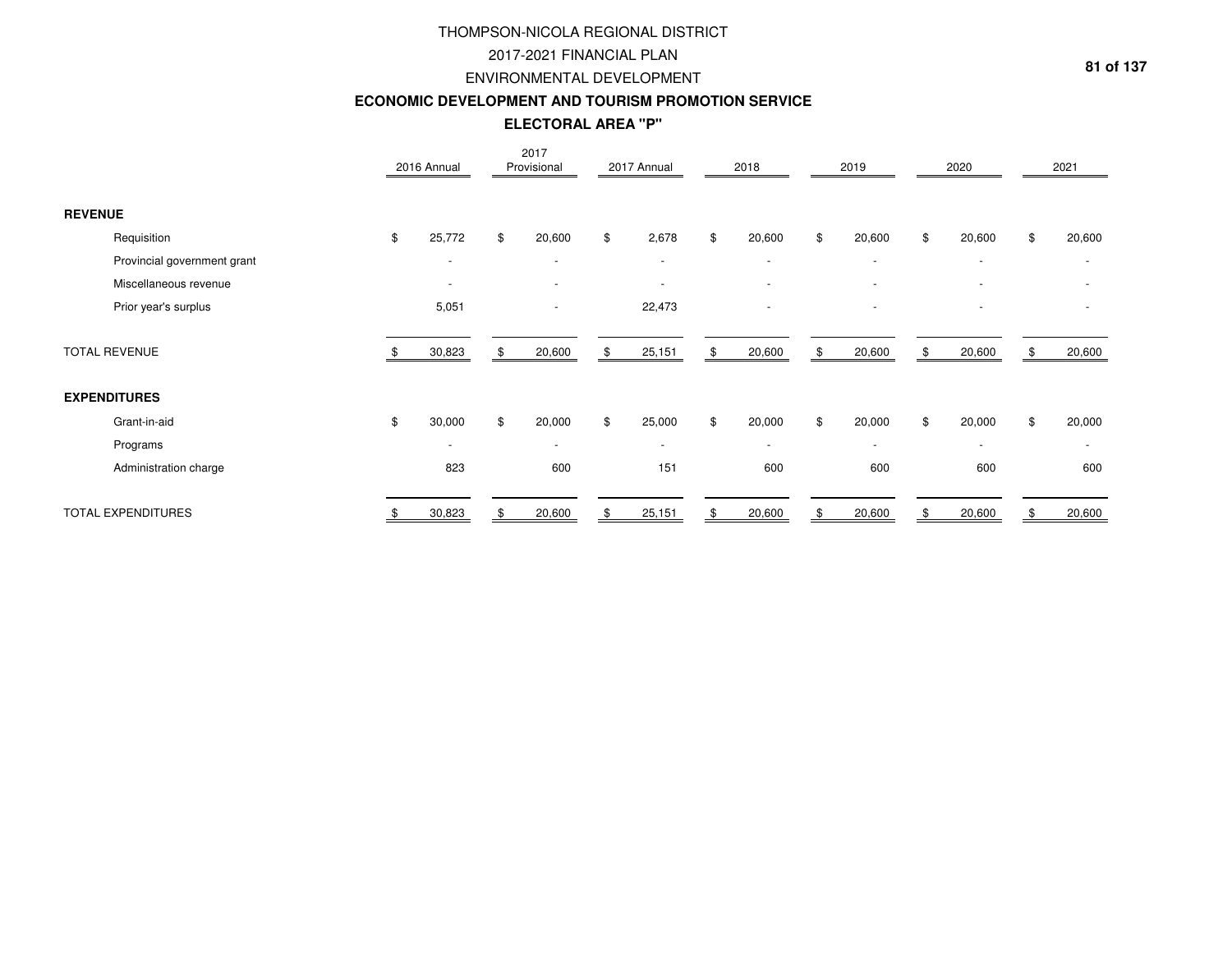# THOMPSON-NICOLA REGIONAL DISTRICT2017-2021 FINANCIAL PLAN RECREATION AND CULTURAL SERVICES**NORTH THOMPSON SPORTSPLEXSPECIFIED AREA OF "A"**

|                                                  |     | 2016 Annual              | 2017<br>Provisional      | 2017 Annual   | 2018          | 2019                     | 2020          | 2021          |
|--------------------------------------------------|-----|--------------------------|--------------------------|---------------|---------------|--------------------------|---------------|---------------|
| <b>REVENUE</b>                                   |     |                          |                          |               |               |                          |               |               |
| Requisition                                      | \$  | 197,598                  | \$<br>183,680            | \$<br>164,550 | \$<br>167,597 | \$<br>170,253            | \$<br>131,977 | \$<br>176,160 |
| Grants in lieu                                   |     |                          |                          |               |               | $\overline{\phantom{a}}$ |               |               |
| Rentals, user fees, concession, etc.             |     |                          |                          |               |               |                          |               |               |
| Fed gov't grants/gas tax funds                   |     |                          | $\overline{\phantom{a}}$ | 24,500        |               |                          |               |               |
| Interest                                         |     |                          |                          |               |               |                          |               |               |
| Miscellaneous                                    |     |                          |                          |               |               |                          |               |               |
| MFA debt repatriation                            |     | $\overline{\phantom{a}}$ |                          |               |               |                          |               |               |
| Prior year's surplus                             |     | 220                      | 220                      | 441           |               |                          |               |               |
| <b>TOTAL REVENUE</b>                             | \$. | 197,818                  | \$<br>183,900            | \$<br>189,491 | \$<br>167,597 | \$<br>170,253            | \$<br>131,977 | \$<br>176,160 |
| <b>EXPENDITURES</b>                              |     |                          |                          |               |               |                          |               |               |
| Grant-in-aid- District of Clearwater - capital   | \$  | 54,000                   | \$<br>54,000             | \$<br>40,000  | \$<br>40,000  | \$<br>40,000             | \$<br>40,000  | \$<br>40,000  |
| Grant-in-aid- District of Clearwater - operating |     | 138,056                  | 124,544                  | 120,185       | 122,716       | 125,294                  | 88,133        | 131,029       |
| Gas tax project                                  |     |                          |                          | 24,500        |               |                          |               |               |
| Administration charge                            |     | 5,762                    | 5,356                    | 4,806         | 4,881         | 4,959                    | 3,844         | 5,131         |
| <b>TOTAL EXPENDITURES</b>                        | S   | 197,818                  | \$<br>183,900            | \$<br>189,491 | \$<br>167,597 | \$<br>170,253            | \$<br>131,977 | \$<br>176,160 |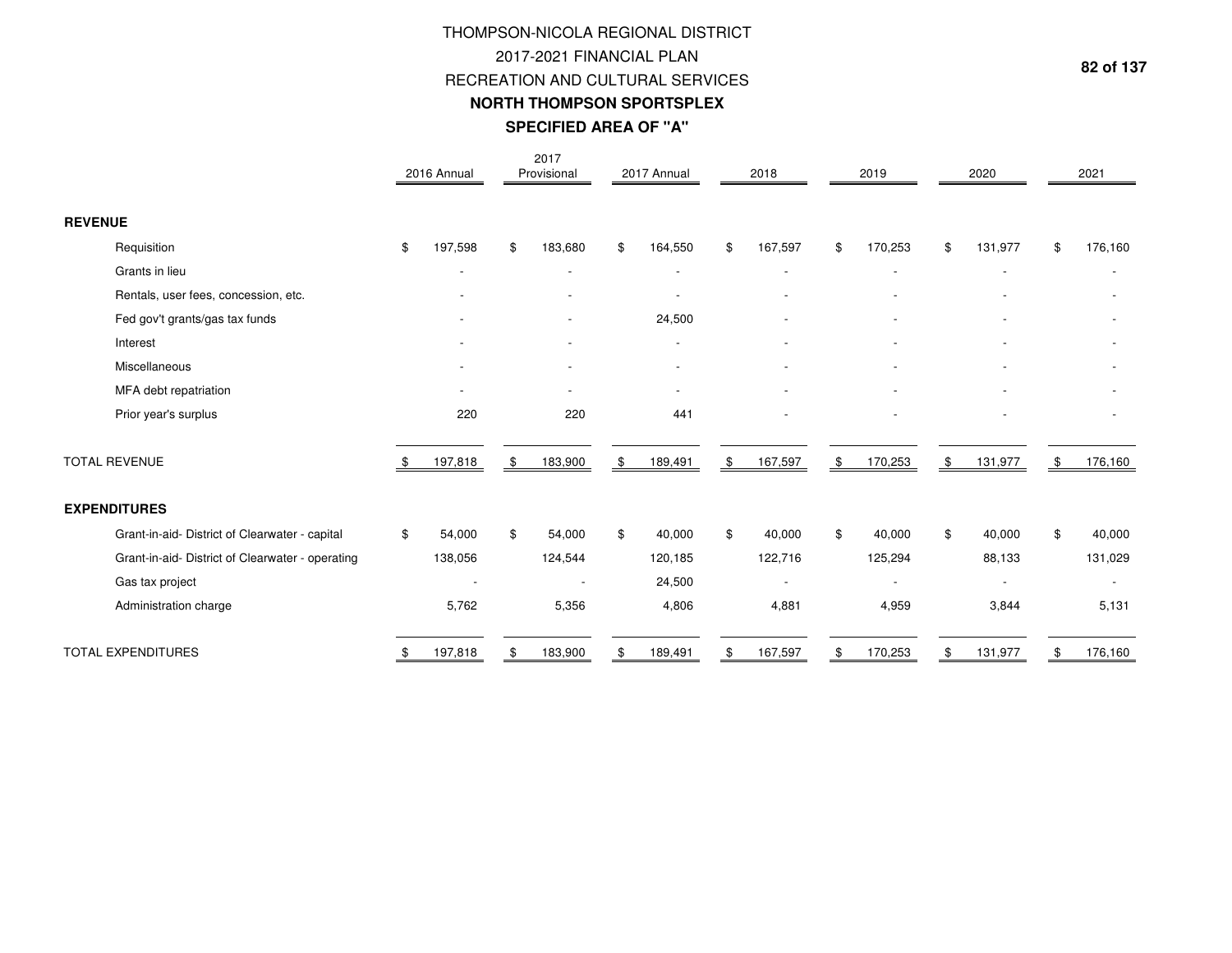# **LOCAL SERVICE AREA OF "M" & "N" NICOLA VALLEY AQUATIC CENTER GRANT-IN-AID**THOMPSON-NICOLA REGIONAL DISTRICT2017-2021 FINANCIAL PLANRECREATION AND CULTURAL SERVICES

|                       |     | 2016 Annual              | 2017<br>Provisional      |    | 2017 Annual              | 2018          | 2019                     |    | 2020                     | 2021                     |
|-----------------------|-----|--------------------------|--------------------------|----|--------------------------|---------------|--------------------------|----|--------------------------|--------------------------|
| <b>REVENUE</b>        |     |                          |                          |    |                          |               |                          |    |                          |                          |
| Requisition           | \$  | 171,659                  | \$<br>185,622            | \$ | 184,898                  | \$<br>188,654 | \$<br>191,747            | \$ | 194,901                  | \$<br>198,118            |
| Interest              |     | $\overline{\phantom{a}}$ | $\overline{\phantom{a}}$ |    | $\overline{\phantom{a}}$ | $\sim$        | $\overline{\phantom{a}}$ |    |                          |                          |
| Prior year's surplus  |     | 91,496                   | $\sim$                   |    | 724                      | $\sim$        | $\overline{\phantom{a}}$ |    | $\overline{\phantom{a}}$ | $\overline{\phantom{a}}$ |
| <b>TOTAL REVENUE</b>  | -SS | 263,155                  | \$<br>185,622            | \$ | 185,622                  | \$<br>188,654 | \$<br>191,747            | \$ | 194,901                  | \$<br>198,118            |
| <b>EXPENDITURES</b>   |     |                          |                          |    |                          |               |                          |    |                          |                          |
| Operating advances    | \$  | 144,282                  | \$<br>147,167            | \$ | 147,167                  | \$<br>150,111 | \$<br>153,113            | \$ | 156,175                  | \$<br>159,299            |
| Transfer to reserve   |     | 117,214                  | 34,040                   |    | 34,040                   | 34,040        | 34,040                   |    | 34,040                   | 34,040                   |
| Administration charge |     | 1,659                    | 4,415                    |    | 4,415                    | 4,503         | 4,593                    |    | 4,685                    | 4,779                    |
| TOTAL EXPENDITURES    |     | 263,155                  | \$<br>185,622            | £. | 185,622                  | \$<br>188,654 | \$<br>191,747            | £. | 194,901                  | \$<br>198,118            |

**83 of 137**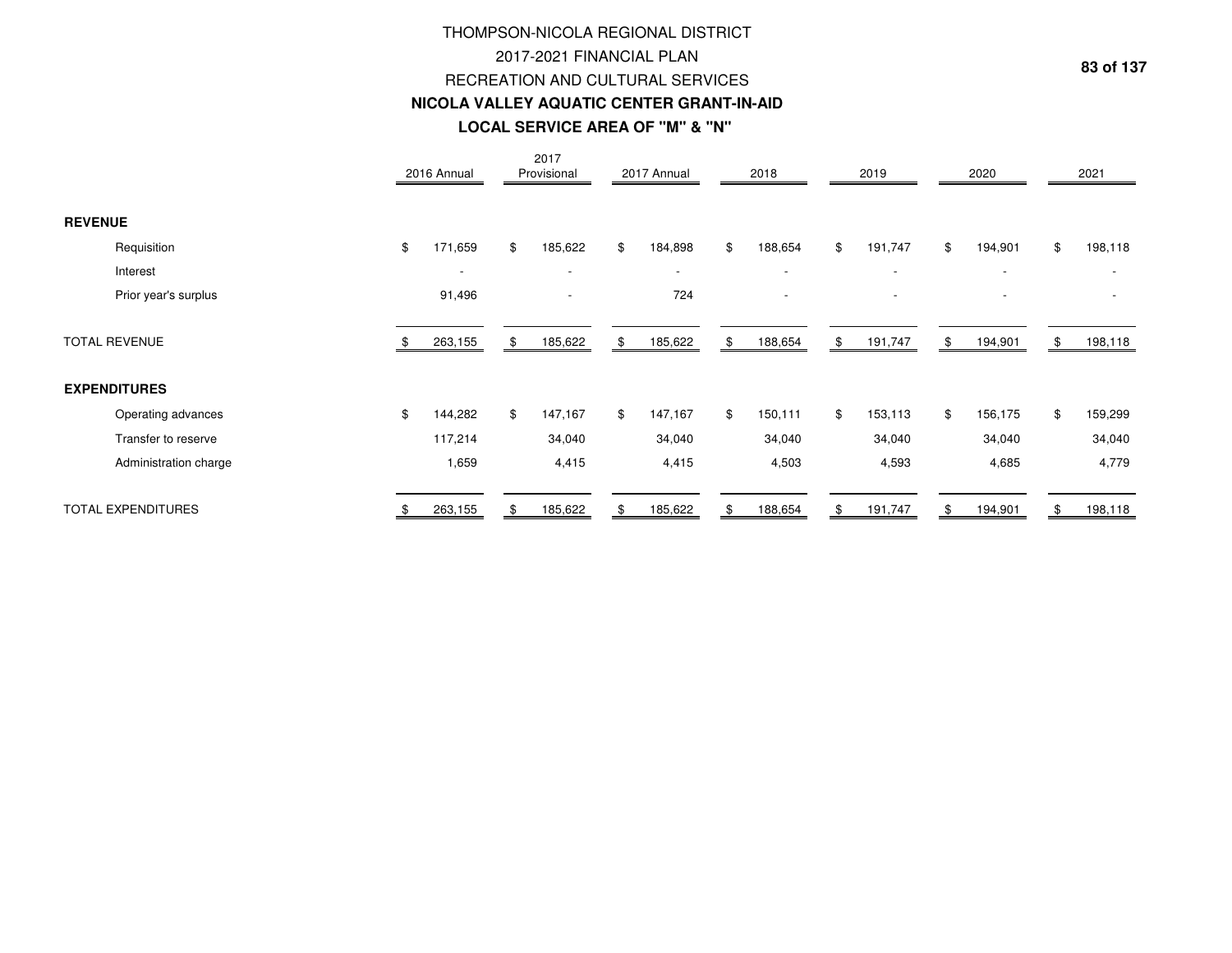## 2017-2021 FINANCIAL PLAN

RECREATION AND CULTURAL SERVICES

## **CRIME STOPPERS PROGRAM**

#### **ALL MEMBER MUNICIPALITIES (EXCEPT KAMLOOPS)**

|                             | 2016 Annual              | 2017<br>Provisional      | 2017 Annual              | 2018                     | 2019                     |    | 2020                     | 2021                     |
|-----------------------------|--------------------------|--------------------------|--------------------------|--------------------------|--------------------------|----|--------------------------|--------------------------|
| <b>REVENUE</b>              |                          |                          |                          |                          |                          |    |                          |                          |
| Requisition                 | \$<br>20,600             | \$<br>20,600             | \$<br>20,600             | \$<br>20,600             | \$<br>20,600             | \$ | 20,600                   | \$<br>20,600             |
| Prior year's surplus        | $\overline{\phantom{a}}$ | $\overline{\phantom{a}}$ | $\overline{\phantom{a}}$ | $\overline{\phantom{a}}$ | $\overline{\phantom{a}}$ |    | $\overline{\phantom{a}}$ |                          |
| <b>TOTAL REVENUE</b>        | 20,600                   | 20,600                   | \$<br>20,600             | \$<br>20,600             | \$<br>20,600             | £. | 20,600                   | 20,600                   |
| <b>EXPENDITURES</b>         |                          |                          |                          |                          |                          |    |                          |                          |
| Grant-in-aid                | \$<br>20,000             | \$<br>20,000             | \$<br>20,000             | \$<br>20,000             | \$<br>20,000             | \$ | 20,000                   | \$<br>20,000             |
| Service establishment costs | $\overline{\phantom{a}}$ | $\overline{\phantom{a}}$ | $\overline{\phantom{a}}$ | $\sim$                   | $\overline{\phantom{a}}$ |    |                          | $\overline{\phantom{a}}$ |
| Administration charge       | 600                      | 600                      | 600                      | 600                      | 600                      |    | 600                      | 600                      |
| TOTAL EXPENDITURES          | 20,600                   | 20,600                   | 20,600                   | 20,600                   | 20,600                   |    | 20,600                   | 20,600                   |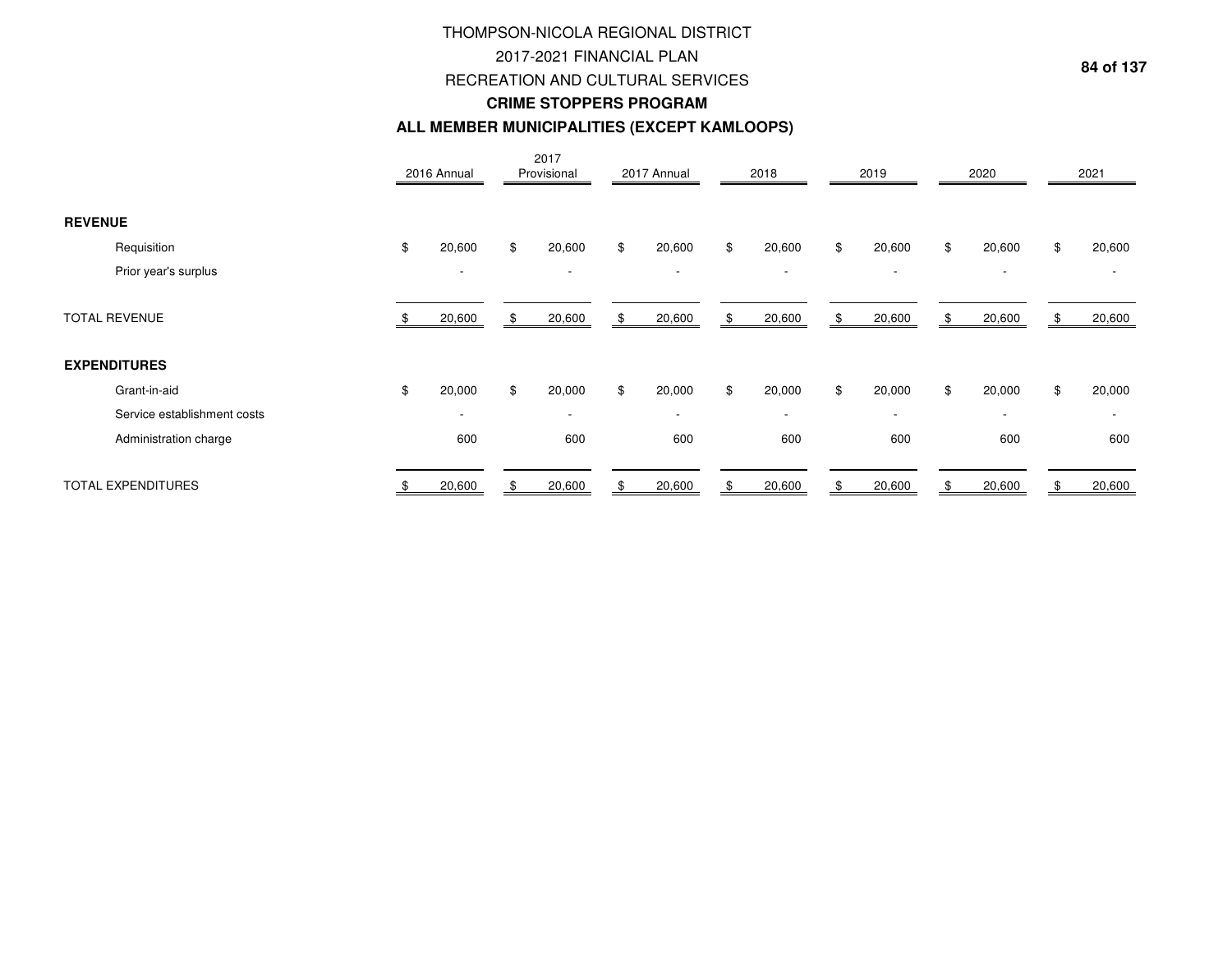#### 2017-2021 FINANCIAL PLAN

#### RECREATION AND CULTURAL SERVICES

#### **COMMUNITY PARKS**

#### **AREA "O" AND A SPECIFIED AREA OF "P"**

|                           | 2016 Annual  | 2017<br>Provisional |              | 2017 Annual |    | 2018                     | 2019                     |     | 2020                     | 2021                     |
|---------------------------|--------------|---------------------|--------------|-------------|----|--------------------------|--------------------------|-----|--------------------------|--------------------------|
| <b>REVENUE</b>            |              |                     |              |             |    |                          |                          |     |                          |                          |
| Requisition               | \$<br>5,282  | \$<br>12,284        | $\mathbb{S}$ | 11,083      | \$ | 12,899                   | \$<br>12,899             | \$  | 12,899                   | \$<br>12,899             |
| Prior year's surplus      | 5,695        | 540                 |              | 1,741       |    | $\overline{\phantom{a}}$ | $\overline{\phantom{a}}$ |     | $\overline{\phantom{a}}$ | $\overline{\phantom{0}}$ |
| <b>TOTAL REVENUE</b>      | 10,977       | \$<br>12,824        |              | 12,824      | S  | 12,899                   | \$<br>12,899             | -95 | 12,899                   | 12,899                   |
| <b>EXPENDITURES</b>       |              |                     |              |             |    |                          |                          |     |                          |                          |
| Grant-in-aid              | \$<br>10,300 | \$<br>12,000        | \$           | 12,000      | \$ | 12,000                   | \$<br>12,000             | \$  | 12,000                   | \$<br>12,000             |
| Insurance                 | 450          | 450                 |              | 450         |    | 450                      | 450                      |     | 450                      | 450                      |
| Administration charge     | 227          | 374                 |              | 374         |    | 449                      | 449                      |     | 449                      | 449                      |
| <b>TOTAL EXPENDITURES</b> | 10,977       | 12,824              |              | 12,824      |    | 12,899                   | 12,899                   |     | 12,899                   | 12,899                   |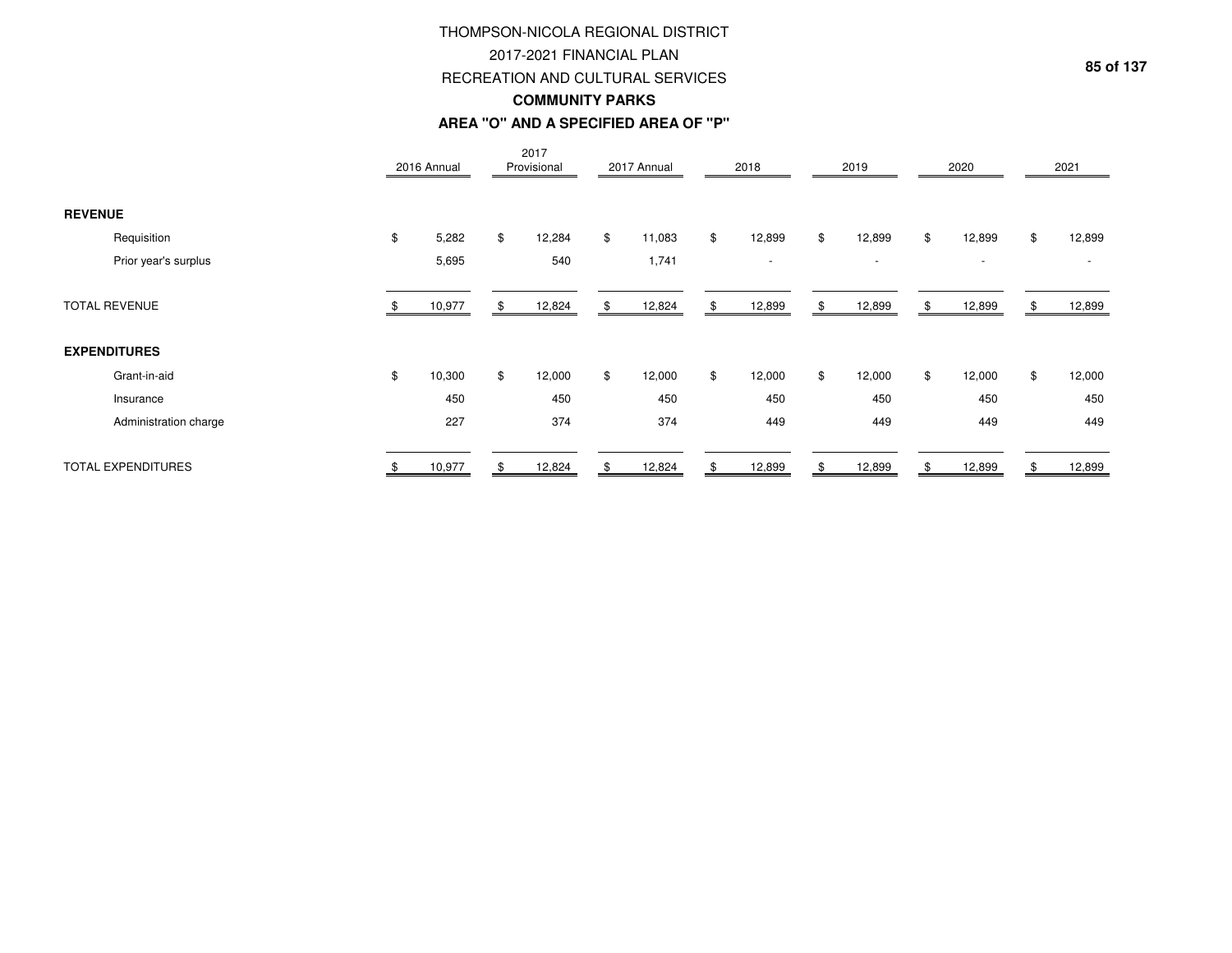## THOMPSON-NICOLA REGIONAL DISTRICT2017-2021 FINANCIAL PLANRECREATION AND CULTURAL SERVICES

## **COMMUNITY PARKS**

**AREA "A"**

|                           |       | 2016 Annual | 2017<br>Provisional | 2017 Annual   |                | 2018   | 2019         |                | 2020           |               | 2021   |
|---------------------------|-------|-------------|---------------------|---------------|----------------|--------|--------------|----------------|----------------|---------------|--------|
| <b>REVENUE</b>            |       |             |                     |               |                |        |              |                |                |               |        |
| Requisition               | \$    | 88,719      | \$<br>160,670       | \$<br>115,622 | \$             | 58,347 | \$<br>58,888 | \$             | 59,438         | \$            | 60,000 |
| <b>Government Grants</b>  |       |             | $\sim$              |               |                |        |              |                |                |               |        |
| Gas tax funds             |       | 45,000      | 25,000              | 57,500        |                |        |              |                |                |               |        |
| Miscellaneous             |       | 58,300      | 22,300              | 14,155        |                |        |              |                |                |               |        |
| Transfer from TCA surplus |       |             |                     |               |                |        |              |                |                |               |        |
| Prior year's surplus      |       | 174,366     | 71,080              | 42,394        |                |        |              |                |                |               |        |
| TOTAL REVENUE             |       | 366,385     | \$<br>279,050       | \$<br>229,671 | $$\mathbb{S}$$ | 58,347 | \$<br>58,888 | $\mathfrak{S}$ | 59,438         | $\mathfrak s$ | 60,000 |
| <b>EXPENDITURES</b>       |       |             |                     |               |                |        |              |                |                |               |        |
| Operating costs           | $\$\$ | 10,396      | \$<br>10,396        | \$<br>10,396  | \$             | 12,000 | \$<br>12,000 | $\mathfrak{S}$ | 12,000         | \$            | 12,000 |
| Utilities - hydro         |       | 1,200       | 1,200               | 1,200         |                | 1,212  | 1,230        |                | 1,249          |               | 1,267  |
| Utilities - water/sewer   |       | 1,000       | 1,000               | 1,000         |                | 1,010  | 1,025        |                | 1,041          |               | 1,056  |
| Repairs and maintenance   |       | 8,000       | 8,000               | 5,000         |                | 5,050  | 5,126        |                | 5,203          |               | 5,281  |
| Salary                    |       | 15,455      | 15,710              | 16,130        |                | 16,396 | 16,724       |                | 17,059         |               | 17,400 |
| <b>Benefits</b>           |       | 4,550       | 4,380               | 4,309         |                | 4,380  | 4,468        |                | 4,557          |               | 4,648  |
| General                   |       | 18,374      | 658                 | $\sim$        |                | 300    | 300          |                | 300            |               | 300    |
| Travel/vehicle            |       | 350         | 250                 | 250           |                | 300    | 300          |                | 300            |               | 300    |
| Capital projects          |       | 120,500     | 201,200             | 155,732       |                | 15,000 | 15,000       |                | 15,000         |               | 15,000 |
| Insurance                 |       | 1,000       | 1,000               | 1,000         |                | 1,000  | 1,000        |                | 1,000          |               | 1,000  |
| Transfer to reserve       |       | 183,000     | 30,000              | 30,000        |                |        |              |                |                |               |        |
| Amortization              |       |             | $\blacksquare$      |               |                |        |              |                | $\blacksquare$ |               |        |
| Administration charge     |       | 2,560       | 5,257               | 4,654         |                | 1,699  | 1,715        |                | 1,731          |               | 1,748  |
| <b>TOTAL EXPENDITURES</b> | \$    | 366,385     | \$<br>279,050       | \$<br>229,671 | \$             | 58,347 | \$<br>58,888 | \$             | 59,438         | \$            | 60,000 |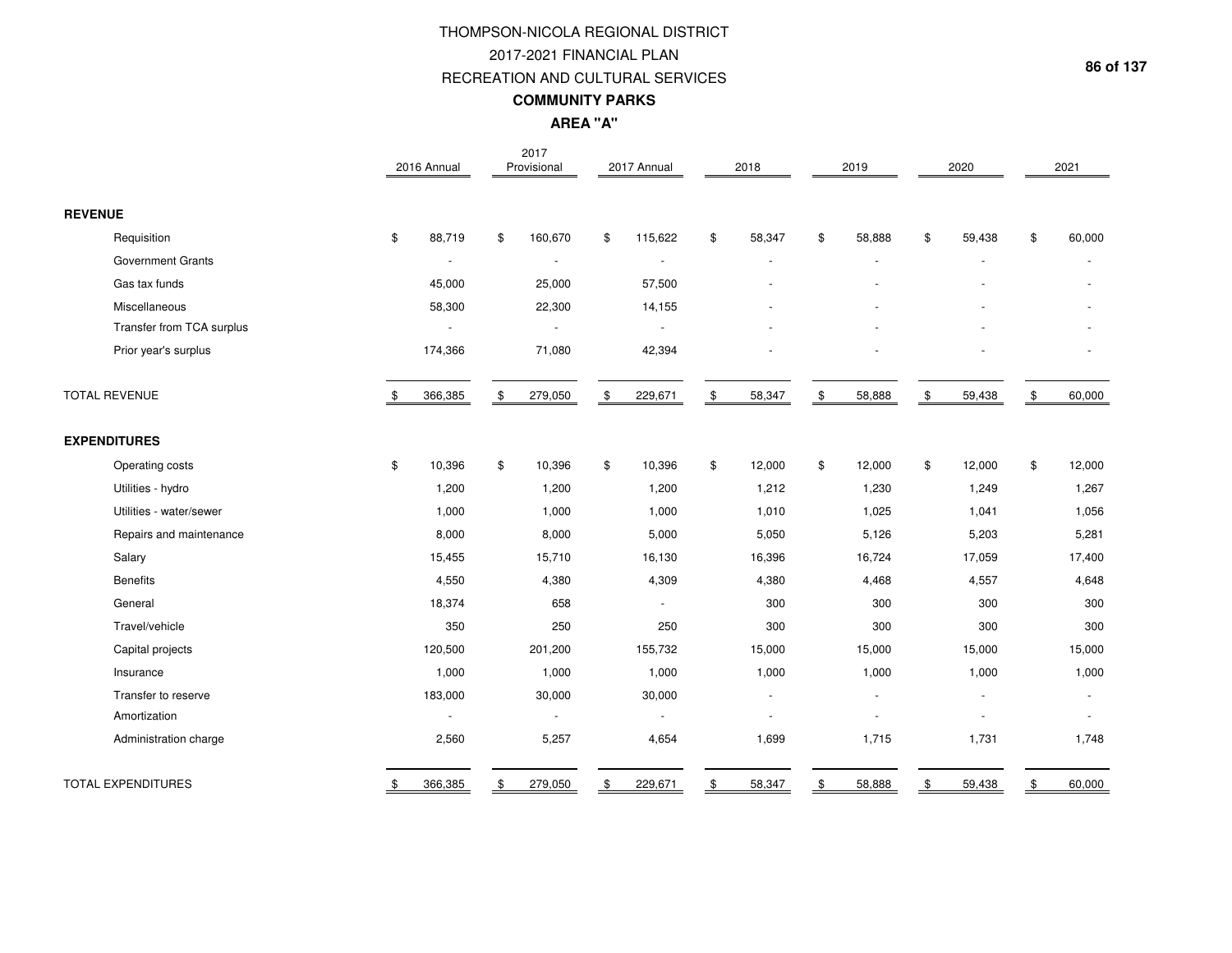## THOMPSON-NICOLA REGIONAL DISTRICT2017-2021 FINANCIAL PLANRECREATION AND CULTURAL SERVICES

## **COMMUNITY PARKS**

**AREA "B"**

|                           | 2016 Annual   | 2017<br>Provisional |                | 2017 Annual              |                                                   | 2018    | 2019                     |               | 2020                     |               | 2021    |
|---------------------------|---------------|---------------------|----------------|--------------------------|---------------------------------------------------|---------|--------------------------|---------------|--------------------------|---------------|---------|
| <b>REVENUE</b>            |               |                     |                |                          |                                                   |         |                          |               |                          |               |         |
| Requisition               | \$<br>72,796  | \$<br>91,623        | \$             | 131,502                  | \$                                                | 106,136 | \$<br>107,134            | \$            | 108,151                  | \$            | 109,187 |
| Government grants         | 62,500        |                     |                | $\overline{a}$           |                                                   |         |                          |               |                          |               |         |
| Interest revenue/Sundry   | 7,650         | 45,150              |                | 45,150                   |                                                   |         |                          |               |                          |               |         |
| Transfer from reserve     | 92,190        | 55,000              |                | 55,000                   |                                                   |         |                          |               |                          |               |         |
| Transfer from TCA surplus |               |                     |                | $\sim$                   |                                                   |         |                          |               |                          |               |         |
| Prior year's surplus      | 133,388       | 64,700              |                | 26,768                   |                                                   |         |                          |               |                          |               |         |
| <b>TOTAL REVENUE</b>      | \$<br>368,524 | \$<br>256,473       | $\mathfrak{S}$ | 258,420                  | $\, \, \raisebox{-1.5pt}{\text{\circle*{1.5}}}\,$ | 106,136 | \$<br>107,134            | $\mathfrak s$ | 108,151                  | $\mathfrak s$ | 109,187 |
| <b>EXPENDITURES</b>       |               |                     |                |                          |                                                   |         |                          |               |                          |               |         |
| Operating costs           | \$<br>42,300  | \$<br>42,800        | $\$\$          | 42,800                   | \$                                                | 50,000  | \$<br>50,000             | $\mathfrak s$ | 50,000                   | \$            | 50,000  |
| Utilities - hydro         | 2,200         | 2,200               |                | 2,200                    |                                                   | 2,222   | 2,255                    |               | 2,289                    |               | 2,323   |
| Utilities - water/sewer   | 7,500         | 1,500               |                | 1,500                    |                                                   | 1,515   | 1,538                    |               | 1,561                    |               | 1,584   |
| Repairs and maintenance   | 15,000        | 10,000              |                | 10,000                   |                                                   | 10,100  | 10,252                   |               | 10,405                   |               | 10,561  |
| Salary                    | 25,815        | 26,240              |                | 26,942                   |                                                   | 27,387  | 27,934                   |               | 28,493                   |               | 29,063  |
| <b>Benefits</b>           | 7,400         | 7,115               |                | 7,198                    |                                                   | 7,317   | 7,463                    |               | 7,612                    |               | 7,765   |
| General                   | 12,000        | $\blacksquare$      |                | $\blacksquare$           |                                                   | $\sim$  | $\blacksquare$           |               | $\sim$                   |               | $\sim$  |
| Travel/vehicle            | 2,500         | 3,000               |                | 3,000                    |                                                   | 3,030   | 3,075                    |               | 3,122                    |               | 3,168   |
| Capital projects          | 240,500       | 156,500             |                | 156,500                  |                                                   | $\sim$  | $\overline{\phantom{a}}$ |               | $\overline{\phantom{a}}$ |               |         |
| Insurance                 | 1,460         | 1,460               |                | 1,460                    |                                                   | 1,475   | 1,497                    |               | 1,519                    |               | 1,542   |
| Transfer to reserve       | 5,000         |                     |                | $\overline{\phantom{a}}$ |                                                   |         |                          |               |                          |               |         |
| Amortization              | $\sim$        |                     |                |                          |                                                   |         |                          |               | $\overline{\phantom{a}}$ |               |         |
| Administration charge     | 6,849         | 5,658               |                | 6,820                    |                                                   | 3,091   | 3,120                    |               | 3,150                    |               | 3,180   |
| <b>TOTAL EXPENDITURES</b> | \$<br>368,524 | \$<br>256,473       | \$             | 258,420                  | \$                                                | 106,136 | \$<br>107,134            | \$            | 108,151                  | \$            | 109,187 |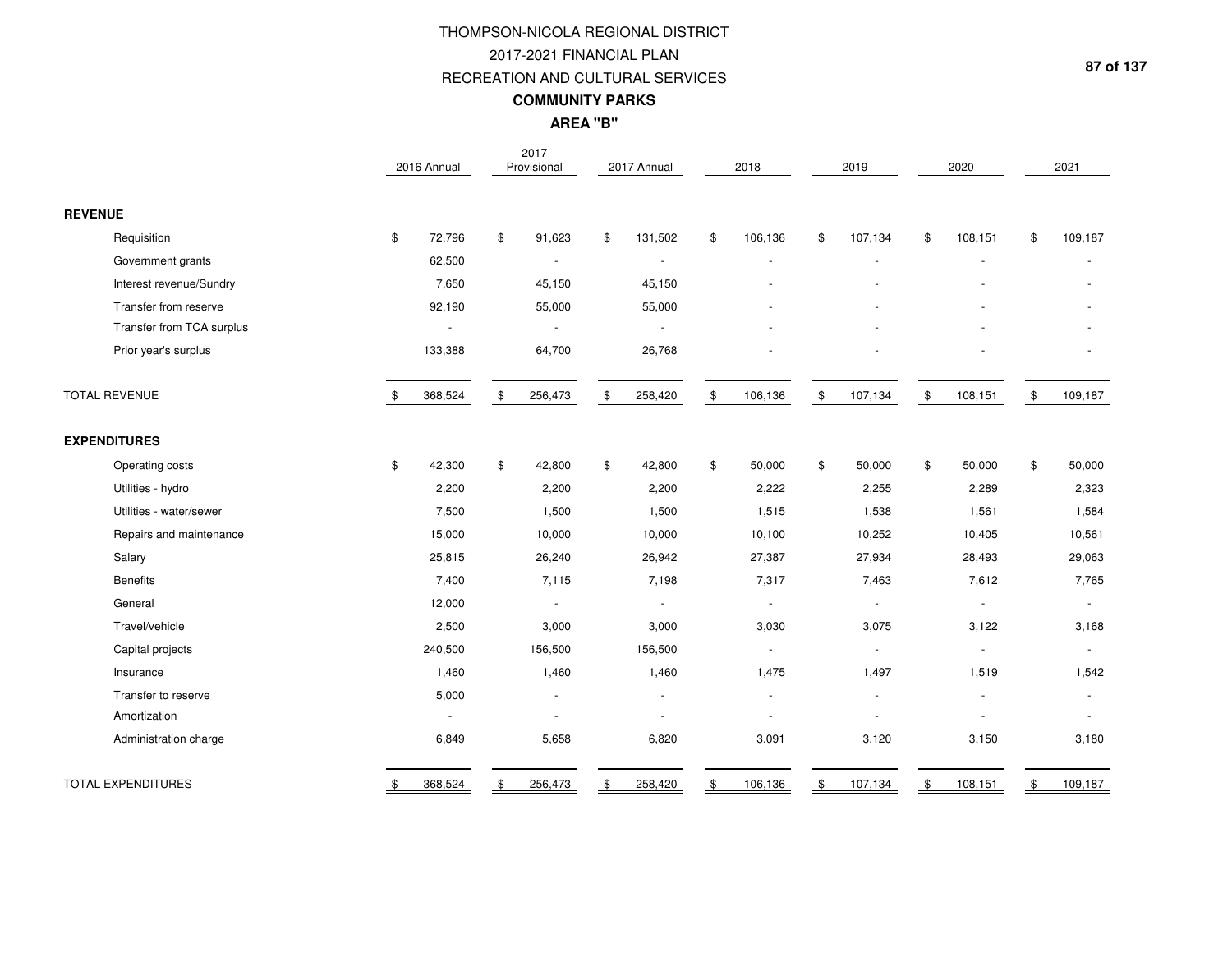|                           |    |                          | THOMPSON-NICOLA REGIONAL DISTRICT<br>2017-2021 FINANCIAL PLAN<br>RECREATION AND CULTURAL SERVICES<br><b>COMMUNITY PARKS</b><br><b>AREA "J"</b> |             |             |               |                          |               |                | 88                       |
|---------------------------|----|--------------------------|------------------------------------------------------------------------------------------------------------------------------------------------|-------------|-------------|---------------|--------------------------|---------------|----------------|--------------------------|
|                           |    | 2016 Annual              | 2017<br>Provisional                                                                                                                            | 2017 Annual | 2018        |               | 2019                     |               | 2020           | 2021                     |
| <b>REVENUE</b>            |    |                          |                                                                                                                                                |             |             |               |                          |               |                |                          |
| Requisition               | \$ | 8,240                    | \$<br>8,240                                                                                                                                    | \$<br>8,240 | \$<br>8,240 | \$            | 8,240                    | \$            | 8,240          | \$<br>8,240              |
| Interest                  |    | $\overline{\phantom{a}}$ | $\blacksquare$                                                                                                                                 |             |             |               | $\overline{\phantom{a}}$ |               | $\blacksquare$ | $\overline{\phantom{a}}$ |
| Miscellaneous             |    |                          |                                                                                                                                                |             |             |               |                          |               |                | $\overline{\phantom{a}}$ |
| Gas tax funds             |    |                          |                                                                                                                                                |             |             |               |                          |               |                |                          |
| Prior year's surplus      |    |                          |                                                                                                                                                |             |             |               |                          |               |                |                          |
| <b>TOTAL REVENUE</b>      | \$ | 8,240                    | \$<br>8,240                                                                                                                                    | \$<br>8,240 | \$<br>8,240 | $\frac{1}{2}$ | 8,240                    | \$            | 8,240          | \$<br>8,240              |
| <b>EXPENDITURES</b>       |    |                          |                                                                                                                                                |             |             |               |                          |               |                |                          |
| Grant-in-aid              | \$ | 8,000                    | \$<br>8,000                                                                                                                                    | \$<br>8,000 | \$<br>8,000 | \$            | 8,000                    | $\sqrt[6]{2}$ | 8,000          | \$<br>8,000              |
| Gas tax capital upgrades  |    |                          | $\overline{\phantom{a}}$                                                                                                                       |             |             |               | $\blacksquare$           |               |                |                          |
| Administration charge     |    | 240                      | 240                                                                                                                                            | 240         | 240         |               | 240                      |               | 240            | 240                      |
| <b>TOTAL EXPENDITURES</b> | -S | 8,240                    | \$<br>8,240                                                                                                                                    | \$<br>8,240 | \$<br>8,240 | \$            | 8,240                    | \$            | 8,240          | \$<br>8,240              |
|                           |    |                          | $\overline{\phantom{a}}$                                                                                                                       |             |             |               |                          |               |                |                          |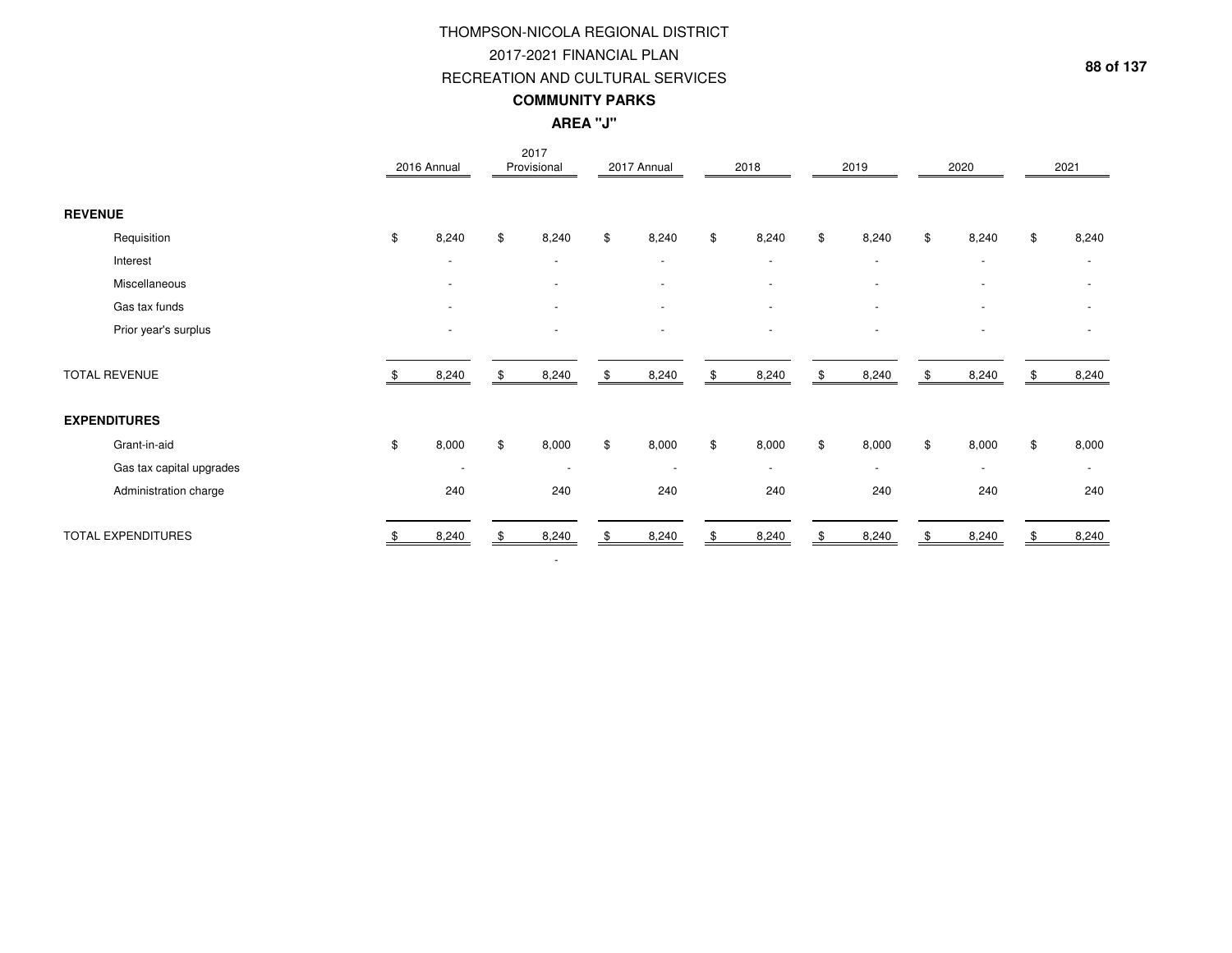## THOMPSON-NICOLA REGIONAL DISTRICT2017-2021 FINANCIAL PLAN

#### RECREATION AND CULTURAL SERVICES

### **COMMUNITY PARKS**

## **AREA "L"**

|                |                       | 2016 Annual |                          | Provisional | 2017   | 2017 Annual |       | 2018   |     | 2019   |                | 2020                     |                | 2021                     |
|----------------|-----------------------|-------------|--------------------------|-------------|--------|-------------|-------|--------|-----|--------|----------------|--------------------------|----------------|--------------------------|
| <b>REVENUE</b> |                       |             |                          |             |        |             |       |        |     |        |                |                          |                |                          |
|                | Requisition           | \$          | 850                      | \$          | 850    | \$<br>610   | \$    | 850    | \$  | 850    | \$             | 850                      | \$             | 850                      |
|                | Prior year's surplus  |             | $\overline{\phantom{a}}$ |             | $\sim$ | 240         |       | $\sim$ |     | $\sim$ |                | $\overline{\phantom{a}}$ |                | $\overline{\phantom{a}}$ |
|                | <b>TOTAL REVENUE</b>  |             | 850                      |             | 850    | 850         | \$    | 850    | ۰., | 850    |                | 850                      |                | 850                      |
|                | <b>EXPENDITURES</b>   |             |                          |             |        |             |       |        |     |        |                |                          |                |                          |
|                | Grant-in-aid          | \$          | 700                      | \$          | 700    | \$<br>700   | $\$\$ | 700    | \$  | 700    | $\mathfrak{S}$ | 700                      | $\mathfrak{S}$ | 700                      |
|                | Administration charge |             | 150                      |             | 150    | 150         |       | 150    |     | 150    |                | 150                      |                | 150                      |
|                | TOTAL EXPENDITURES    |             | 850                      |             | 850    | 850         |       | 850    |     | 850    |                | 850                      |                | 850                      |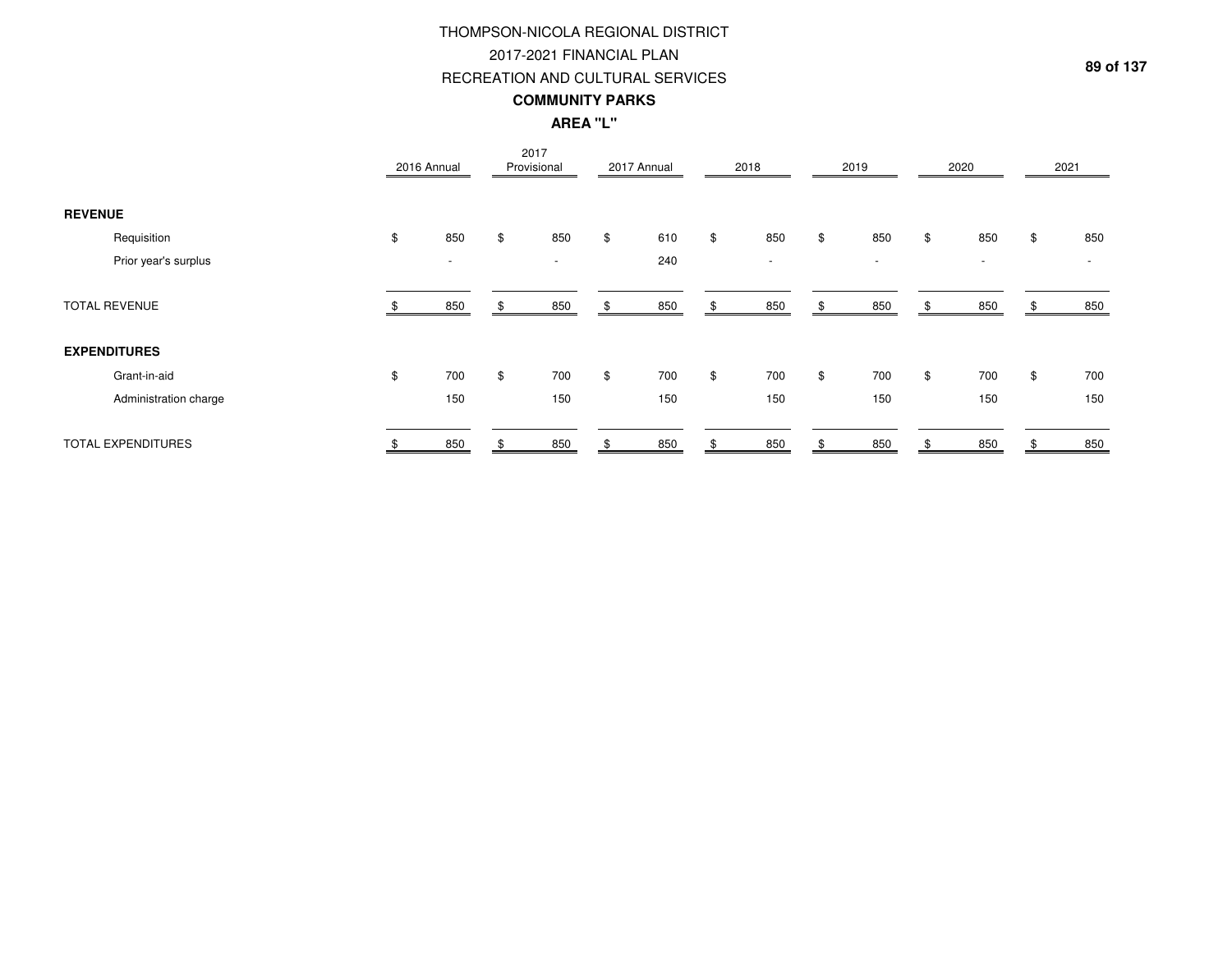## THOMPSON-NICOLA REGIONAL DISTRICT2017-2021 FINANCIAL PLAN

## RECREATION AND CULTURAL SERVICES

### **COMMUNITY PARKS**

## **AREA "N"**

|                           | 2016 Annual              | 2017<br>Provisional      | 2017 Annual | 2018                     |    | 2019                     | 2020                     | 2021                     |
|---------------------------|--------------------------|--------------------------|-------------|--------------------------|----|--------------------------|--------------------------|--------------------------|
| <b>REVENUE</b>            |                          |                          |             |                          |    |                          |                          |                          |
| Requisition               | \$<br>2,150              | \$<br>2,150              | \$<br>2,150 | \$<br>4,150              | \$ | 4,150                    | \$<br>4,150              | \$<br>4,150              |
| Prior year's surplus      | $\overline{\phantom{a}}$ | $\overline{\phantom{a}}$ | 2,000       | $\overline{\phantom{a}}$ |    | $\overline{\phantom{a}}$ | $\overline{\phantom{a}}$ | $\overline{\phantom{a}}$ |
| <b>TOTAL REVENUE</b>      | 2,150                    | 2,150                    | 4,150       | \$<br>4,150              | S  | 4,150                    | \$<br>4,150              | 4,150                    |
| <b>EXPENDITURES</b>       |                          |                          |             |                          |    |                          |                          |                          |
| Grant-in-aid              | \$<br>2,000              | \$<br>2,000              | \$<br>4,000 | \$<br>4,000              | \$ | 4,000                    | \$<br>4,000              | \$<br>4,000              |
| Administration charge     | 150                      | 150                      | 150         | 150                      |    | 150                      | 150                      | 150                      |
| <b>TOTAL EXPENDITURES</b> | 2,150                    | 2,150                    | 4,150       | 4,150                    |    | 4,150                    | 4,150                    | 4,150                    |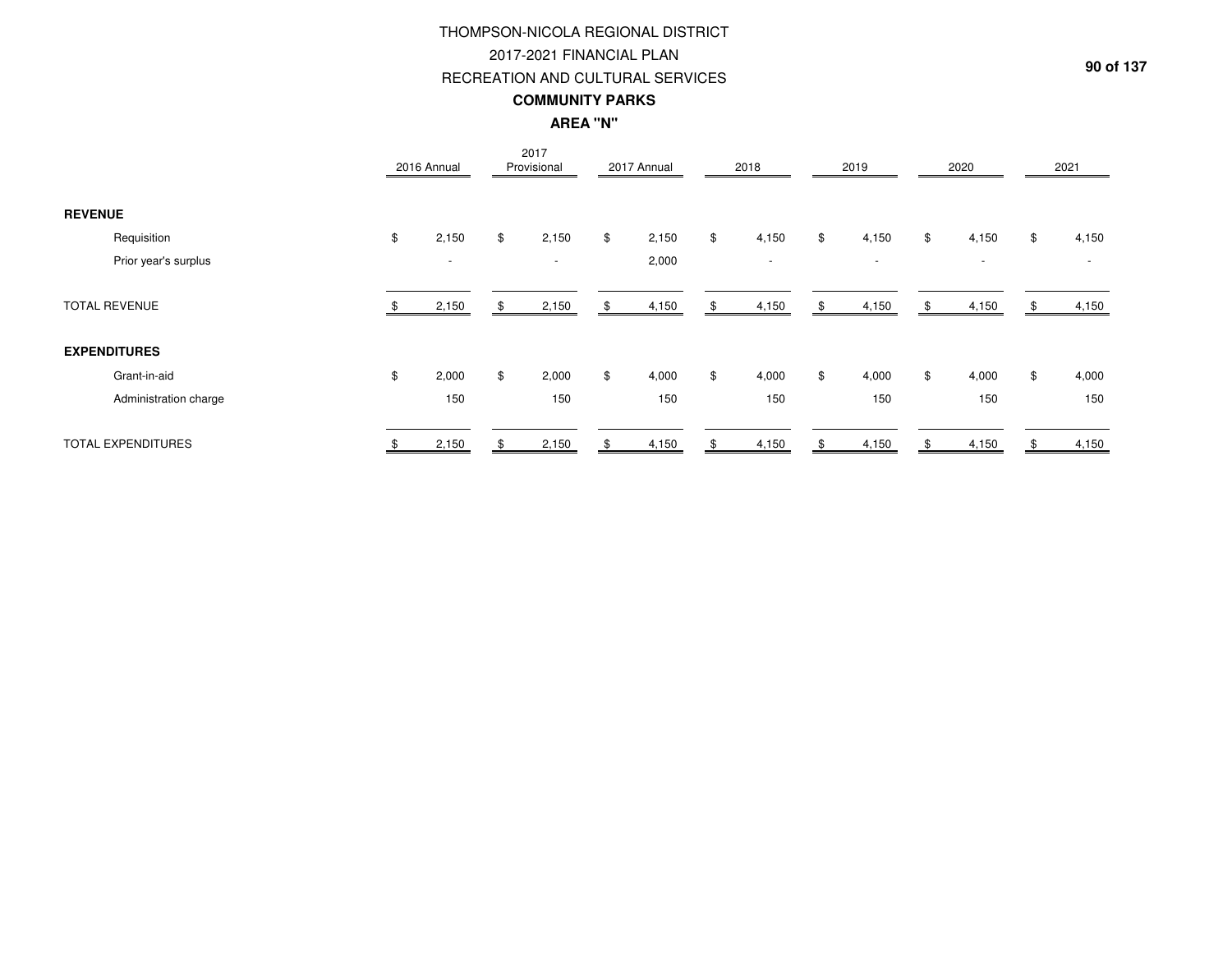#### 2017-2021 FINANCIAL PLAN

RECREATION AND CULTURAL SERVICES

#### **REGIONAL PARKS**

#### **ALL MEMBER MUNICIPALITIES**

|                                        | 2016 Annual   | 2017<br>Provisional      | 2017 Annual              | 2018                         |     | 2019                     | 2020          | 2021          |
|----------------------------------------|---------------|--------------------------|--------------------------|------------------------------|-----|--------------------------|---------------|---------------|
| <b>REVENUE</b>                         |               |                          |                          |                              |     |                          |               |               |
| Requisition                            | \$<br>32,332  | \$<br>44,825             | \$<br>43,516             | \$<br>43,516                 | \$  | 43,516                   | \$<br>43,516  | \$<br>43,516  |
| Interest earned                        |               | $\overline{\phantom{a}}$ |                          | $\qquad \qquad \blacksquare$ |     |                          |               |               |
| Grants                                 |               |                          |                          |                              |     |                          |               |               |
| Transfer from TCA surplus              |               | $\overline{\phantom{a}}$ |                          | $\overline{\phantom{a}}$     |     | $\overline{\phantom{a}}$ |               |               |
| Prior year's surplus                   | 207,668       | 210,375                  | 211,684                  | 201,684                      |     | 191,684                  | 181,684       | 171,684       |
| <b>TOTAL REVENUE</b>                   | 240,000       | \$<br>255,200            | 255,200                  | 245,200                      |     | 235,200                  | \$<br>225,200 | 215,200       |
| <b>EXPENDITURES</b>                    |               |                          |                          |                              |     |                          |               |               |
| Park design and development            | \$<br>213,800 | \$<br>225,000            | \$<br>225,000            | \$<br>215,000                | \$. | 205,000                  | \$<br>195,000 | \$<br>185,000 |
| <b>Brushing</b>                        |               | 2,000                    | 2,000                    | 2,000                        |     | 2,000                    | 2,000         | 2,000         |
| Grading                                |               | 1,000                    | 1,000                    | 1,000                        |     | 1,000                    | 1,000         | 1,000         |
| Buoy system maintenance/Regional parks | 25,000        | 26,000                   | 26,000                   | 26,000                       |     | 26,000                   | 26,000        | 26,000        |
| Insurance                              | 1,200         | 1,200                    | 1,200                    | 1,200                        |     | 1,200                    | 1,200         | 1,200         |
| Amortization                           |               | $\overline{\phantom{a}}$ | $\overline{\phantom{a}}$ | $\overline{\phantom{a}}$     |     | $\overline{\phantom{a}}$ |               |               |
| Administration charge                  |               |                          |                          |                              |     |                          |               |               |
| <b>TOTAL EXPENDITURES</b>              | \$<br>240,000 | \$<br>255,200            | \$<br>255,200            | \$<br>245,200                |     | 235,200                  | \$<br>225,200 | \$<br>215,200 |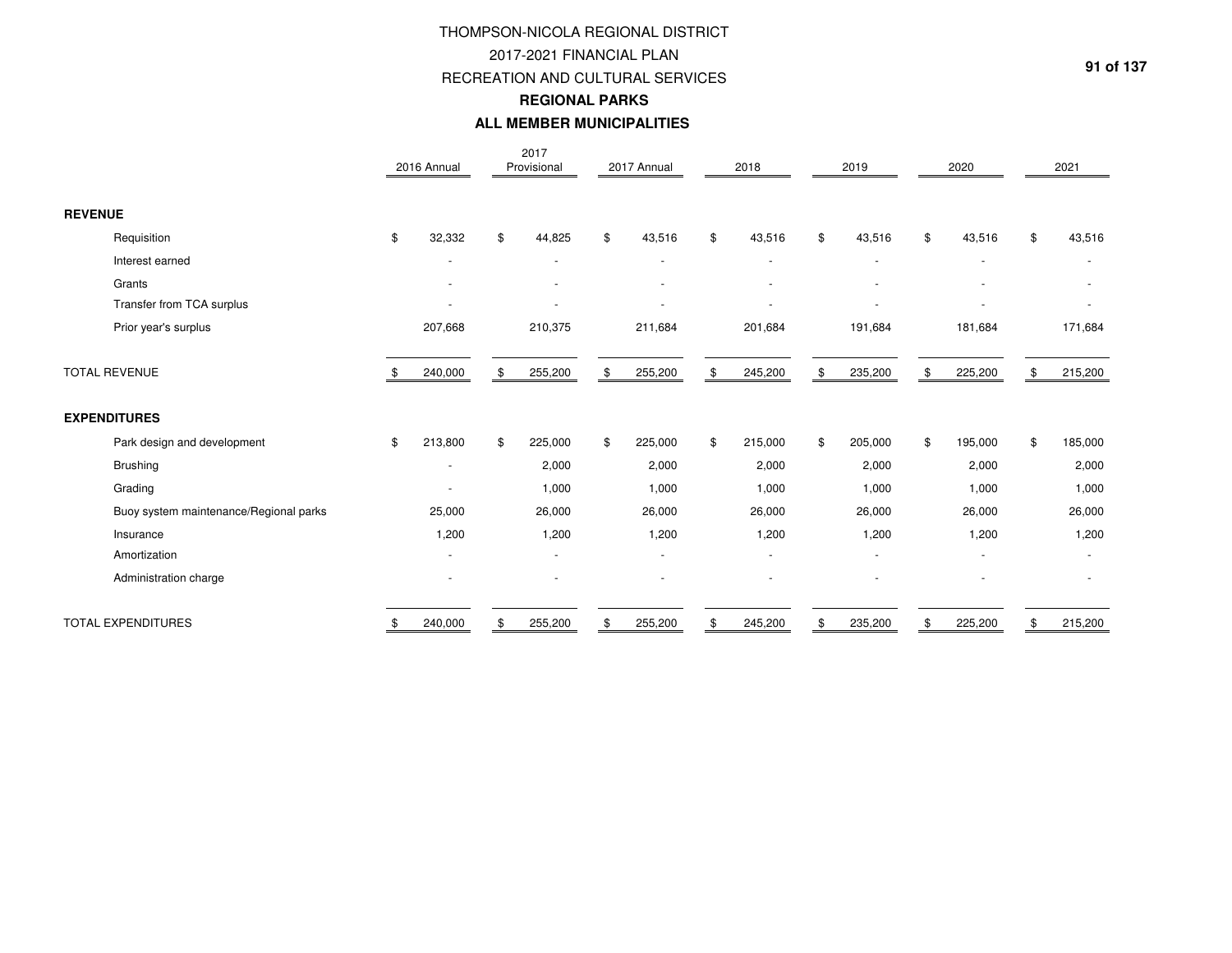## 2017-2021 FINANCIAL PLAN

#### RECREATION AND CULTURAL SERVICES

#### **COMMUNITY PARKS**

#### **SPECIFIED AREA OF "J" (TOBIANO)**

|                |                           | 2016 Annual              | 2017<br>Provisional      | 2017 Annual              | 2018                     | 2019                     | 2020                     |    | 2021                     |
|----------------|---------------------------|--------------------------|--------------------------|--------------------------|--------------------------|--------------------------|--------------------------|----|--------------------------|
| <b>REVENUE</b> |                           |                          |                          |                          |                          |                          |                          |    |                          |
|                | Requisition               | \$<br>144,200            | \$<br>144,200            | \$<br>144,200            | \$<br>144,200            | \$<br>144,200            | \$<br>144,200            | \$ | 144,200                  |
|                | Interest                  | $\overline{\phantom{a}}$ | $\overline{\phantom{a}}$ | $\overline{\phantom{a}}$ | $\overline{\phantom{a}}$ | $\overline{\phantom{a}}$ | $\overline{\phantom{a}}$ |    | $\overline{\phantom{a}}$ |
|                | Prior year's surplus      | $\overline{\phantom{a}}$ | $\overline{\phantom{a}}$ |                          | $\overline{\phantom{a}}$ | $\overline{\phantom{a}}$ | $\overline{\phantom{a}}$ |    |                          |
|                | <b>TOTAL REVENUE</b>      | 144,200                  | \$<br>144,200            | \$<br>144,200            | \$<br>144,200            | \$<br>144,200            | \$<br>144,200            | S. | 144,200                  |
|                | <b>EXPENDITURES</b>       |                          |                          |                          |                          |                          |                          |    |                          |
|                | Grant-in-aid              | \$<br>140,000            | \$<br>140,000            | \$<br>140,000            | \$<br>140,000            | \$<br>140,000            | \$<br>140,000            | \$ | 140,000                  |
|                | Administration charge     | 4,200                    | 4,200                    | 4,200                    | 4,200                    | 4,200                    | 4,200                    |    | 4,200                    |
|                | <b>TOTAL EXPENDITURES</b> | 144,200                  | \$<br>144,200            | 144,200                  | 144,200                  | 144,200                  | 144,200                  |    | 144,200                  |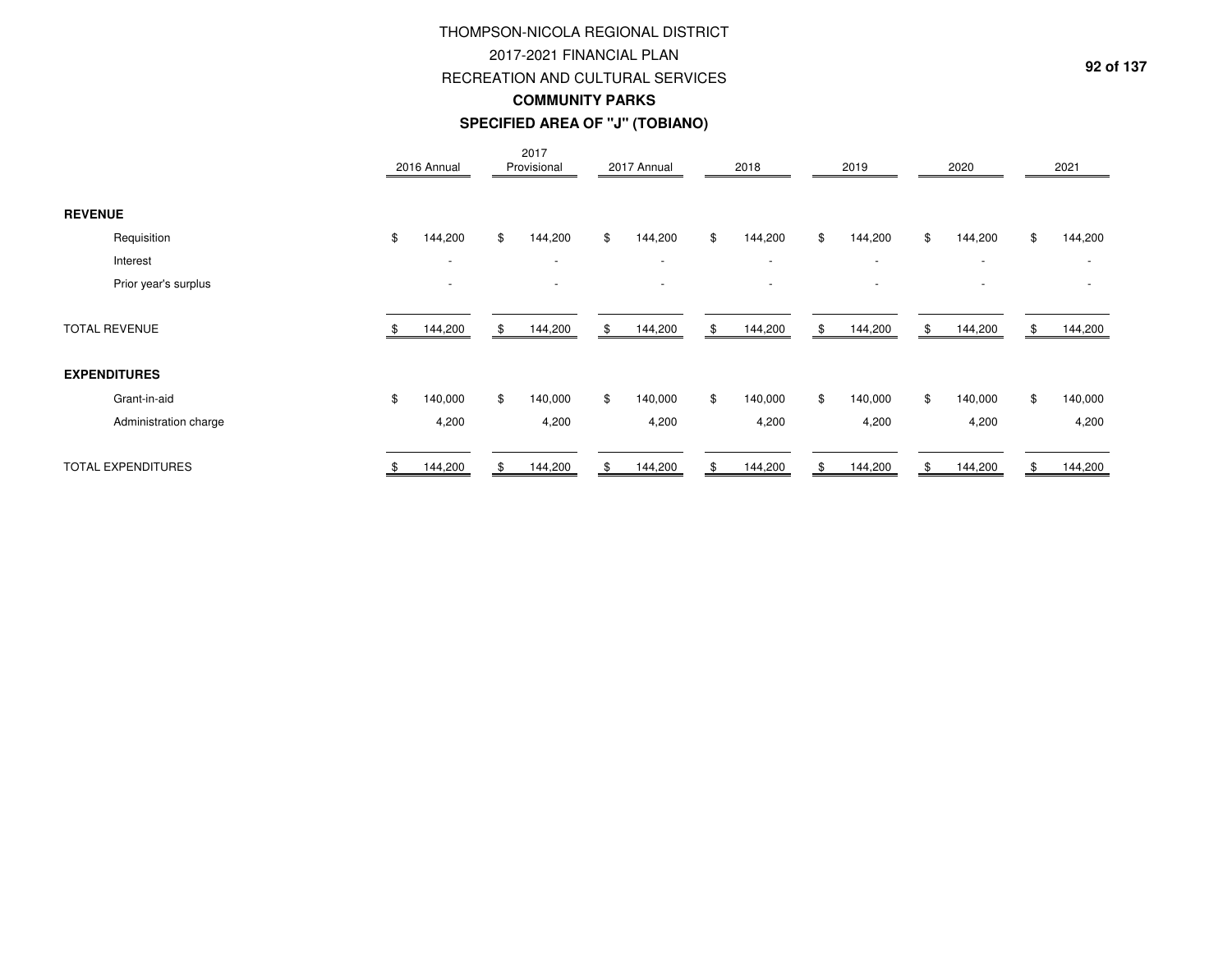# THOMPSON-NICOLA REGIONAL DISTRICT2017-2021 FINANCIAL PLAN RECREATION AND CULTURAL SERVICES**LITTLE FORT COMMUNITY HALLSPECIFIED AREA OF "O"**

|                           | 2016 Annual    | 2017<br>Provisional      | 2017 Annual              | 2018                     | 2019                     | 2020                     | 2021                     |
|---------------------------|----------------|--------------------------|--------------------------|--------------------------|--------------------------|--------------------------|--------------------------|
| <b>REVENUE</b>            |                |                          |                          |                          |                          |                          |                          |
| Requisition               | \$<br>19,763   | \$<br>25,116             | \$<br>25,208             | \$<br>25,656             | \$<br>25,656             | \$<br>25,656             | \$<br>25,656             |
| Miscellaneous             |                | $\overline{\phantom{a}}$ | $\overline{\phantom{a}}$ | $\overline{\phantom{a}}$ | $\overline{\phantom{a}}$ |                          | $\overline{\phantom{a}}$ |
| Government grants         |                |                          |                          |                          |                          |                          |                          |
| Transfer from TCA surplus |                |                          |                          |                          |                          |                          |                          |
| Prior year's surplus      | 1,228          | 1,500                    | 1,498                    |                          |                          |                          |                          |
| <b>TOTAL REVENUE</b>      | 20,991         | \$<br>26,616             | \$<br>26,706             | \$<br>25,656             | \$<br>25,656             | \$<br>25,656             | \$<br>25,656             |
| <b>EXPENDITURES</b>       |                |                          |                          |                          |                          |                          |                          |
| Operating advances        | \$<br>16,000   | \$<br>16,000             | \$<br>16,000             | \$<br>16,000             | \$<br>16,000             | \$<br>16,000             | \$<br>16,000             |
| Water maintenance         |                | 3,000                    | 3,000                    | 3,000                    | 3,000                    | 3,000                    | 3,000                    |
| Capital projects          | 1,500          | 4,000                    | 4,000                    | 3,000                    | 3,000                    | 3,000                    | 3,000                    |
| Insurance                 | 2,850          | 2,850                    | 2,850                    | 2,850                    | 2,850                    | 2,850                    | 2,850                    |
| Amortization              | $\blacksquare$ | $\overline{\phantom{a}}$ | $\overline{\phantom{a}}$ | $\overline{\phantom{a}}$ | $\overline{\phantom{0}}$ | $\overline{\phantom{a}}$ | $\overline{\phantom{a}}$ |
| Administration charge     | 641            | 766                      | 856                      | 806                      | 806                      | 806                      | 806                      |
| <b>TOTAL EXPENDITURES</b> | \$<br>20,991   | \$<br>26,616             | \$<br>26,706             | \$<br>25,656             | \$<br>25,656             | 25,656                   | 25,656                   |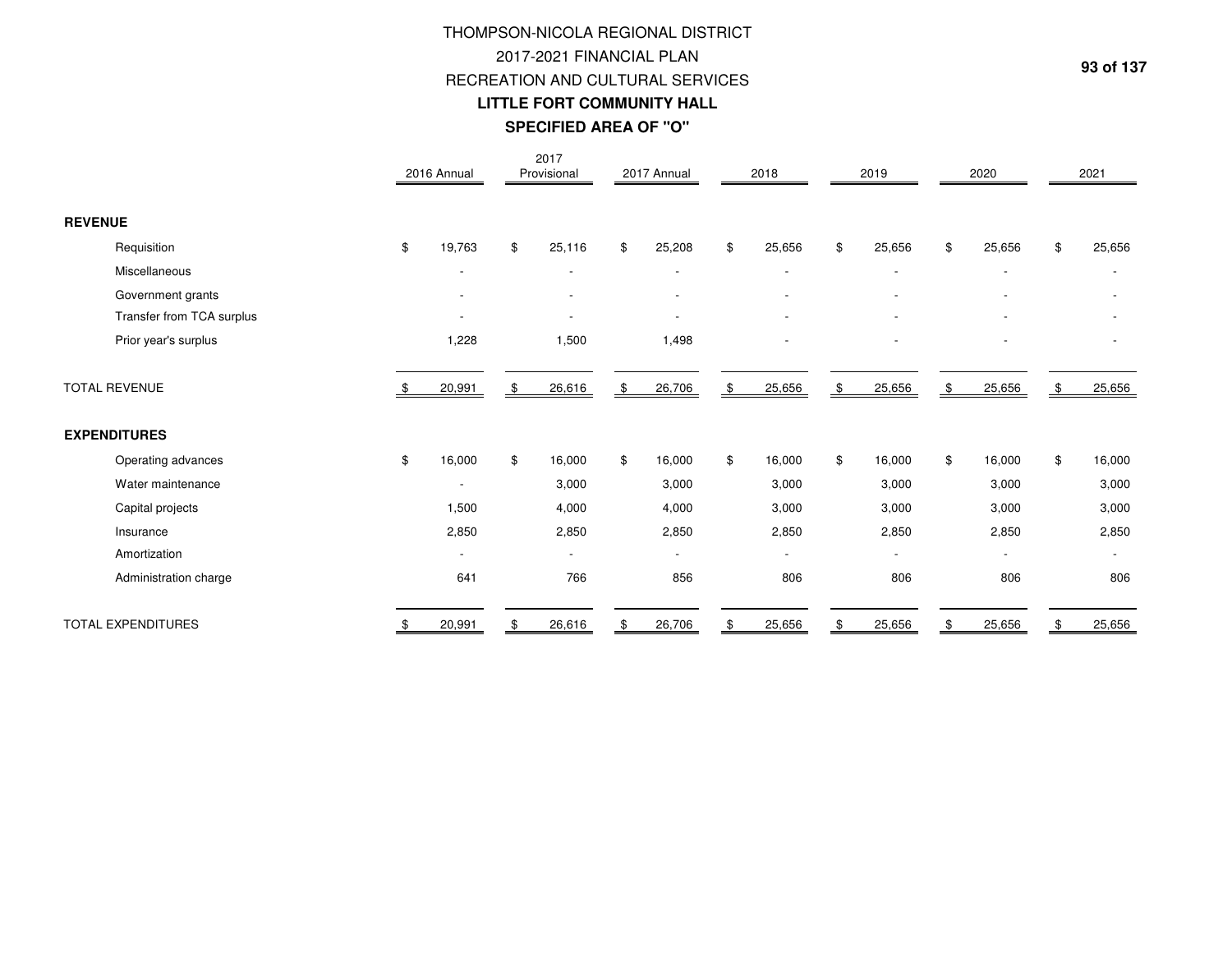# **SPECIFIED AREA OF "A" AND "B"**THOMPSON-NICOLA REGIONAL DISTRICT2017-2021 FINANCIAL PLAN RECREATION AND CULTURAL SERVICES**VAVENBY COMMUNITY HALL**

|                           | 2016 Annual    | 2017<br>Provisional      | 2017 Annual              |                | 2018                     | 2019                     | 2020                     | 2021                     |
|---------------------------|----------------|--------------------------|--------------------------|----------------|--------------------------|--------------------------|--------------------------|--------------------------|
| <b>REVENUE</b>            |                |                          |                          |                |                          |                          |                          |                          |
| Requisition               | \$<br>25,907   | \$<br>31,122             | \$<br>35,784             | \$             | 29,716                   | \$<br>29,716             | \$<br>29,716             | \$<br>29,716             |
| Grants in lieu            | 115            | 115                      | 115                      |                |                          |                          |                          |                          |
| Miscellaneous             | 500            | 500                      | 500                      |                | $\overline{a}$           |                          |                          |                          |
| Gas tax funds             |                |                          |                          |                |                          |                          |                          |                          |
| Transfer from TCA surplus |                |                          |                          |                |                          |                          |                          |                          |
| Prior year's surplus      | 10,051         | 8,455                    | 12,128                   |                |                          |                          |                          |                          |
| <b>TOTAL REVENUE</b>      | 36,573         | \$<br>40,192             | \$<br>48,527             | \$             | 29,716                   | \$<br>29,716             | \$<br>29,716             | \$<br>29,716             |
| <b>EXPENDITURES</b>       |                |                          |                          |                |                          |                          |                          |                          |
| Operating costs           | \$<br>29,023   | \$<br>29,490             | \$<br>38,175             | $$\mathbb{S}$$ | 22,000                   | \$<br>22,000             | \$<br>22,000             | \$<br>22,000             |
| Capital projects          |                | 3,000                    | 3,000                    |                | 5,000                    | 5,000                    | 5,000                    | 5,000                    |
| Gas tax project           |                | $\overline{\phantom{a}}$ | $\overline{\phantom{a}}$ |                | $\overline{\phantom{a}}$ | $\overline{\phantom{a}}$ | $\overline{\phantom{a}}$ | $\overline{\phantom{a}}$ |
| Insurance                 | 1,850          | 1,850                    | 1,850                    |                | 1,850                    | 1,850                    | 1,850                    | 1,850                    |
| Amortization              | $\blacksquare$ | $\overline{\phantom{a}}$ | $\blacksquare$           |                | $\overline{\phantom{a}}$ |                          |                          | $\overline{\phantom{a}}$ |
| Transfer to reserve       | 5,000          | 5,000                    | 4,500                    |                |                          |                          |                          |                          |
| Administration charge     | 700            | 852                      | 1,002                    |                | 866                      | 866                      | 866                      | 866                      |
| <b>TOTAL EXPENDITURES</b> | \$<br>36,573   | \$<br>40,192             | \$<br>48,527             | \$             | 29,716                   | \$<br>29,716             | \$<br>29,716             | \$<br>29,716             |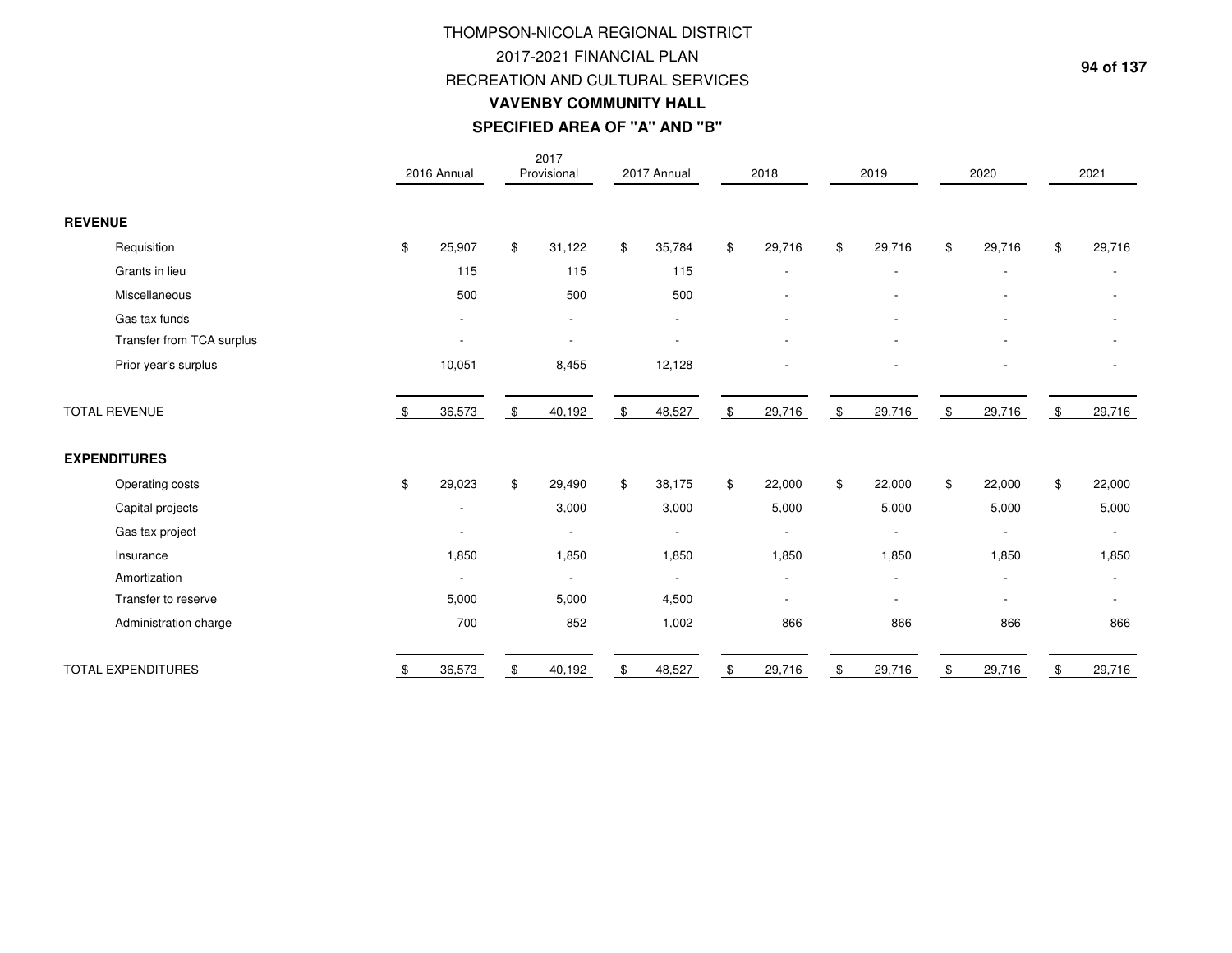# RECREATION AND CULTURAL SERVICES**COMMUNITY HALLS GRANT-IN-AIDELECTORAL AREA "B"**THOMPSON-NICOLA REGIONAL DISTRICT2017-2021 FINANCIAL PLAN

|                             | 2016 Annual  | 2017<br>Provisional      | 2017 Annual              | 2018         | 2019                     |     | 2020                     | 2021           |
|-----------------------------|--------------|--------------------------|--------------------------|--------------|--------------------------|-----|--------------------------|----------------|
| <b>REVENUE</b>              |              |                          |                          |              |                          |     |                          |                |
| Requisition                 | \$<br>34,104 | \$<br>34,742             | \$<br>86,037             | \$<br>38,237 | \$<br>38,283             | \$  | 38,742                   | \$<br>40,438   |
| Interest revenue            | 100          | 100                      | 100                      |              | $\overline{\phantom{0}}$ |     |                          | $\overline{a}$ |
| Gas tax funds               |              | $\blacksquare$           | $\overline{\phantom{a}}$ |              |                          |     |                          |                |
| Miscellaneous revenue       | 100          | 100                      | 100                      |              |                          |     |                          |                |
| Transfer from TCA surplus   |              | $\blacksquare$           |                          |              |                          |     |                          |                |
| Prior year's surplus        | 6,617        |                          | 7,595                    |              |                          |     |                          |                |
|                             | \$<br>40,921 | \$<br>34,942             | \$<br>93,832             | \$<br>38,237 | \$<br>38,283             | \$  | 38,742                   | \$<br>40,438   |
| <b>EXPENDITURES</b>         |              |                          |                          |              |                          |     |                          |                |
| Grant-in-aid: Blue River    | \$<br>17,000 | \$<br>17,000             | \$<br>17,000             | \$<br>18,000 | \$<br>18,000             | \$  | 18,400                   | \$<br>20,000   |
| Capital project: Blue River | 5,000        | $\overline{\phantom{a}}$ | 50,000                   |              | $\overline{\phantom{a}}$ |     |                          | $\sim$         |
| Capital project: Avola      |              |                          | $\overline{\phantom{a}}$ | 10,000       | 10,000                   |     | 10,000                   | 10,000         |
| Operating Costs: Avola      | 9,290        | 8,350                    | 8,350                    |              | $\overline{\phantom{a}}$ |     | $\overline{\phantom{a}}$ | $\blacksquare$ |
| Salaries                    | 2,320        | 2,355                    | 2,420                    | 2,444        | 2,481                    |     | 2,518                    | 2,556          |
| Employee benefits           | 660          | 640                      | 646                      | 652          | 662                      |     | 672                      | 682            |
| General                     |              | $\overline{\phantom{a}}$ | 7,252                    |              |                          |     |                          | $\sim$         |
| Transfer to reserve         | 5,000        | 5,000                    | 5,000                    | 5,000        | 5,000                    |     | 5,000                    | 5,000          |
| Insurance                   | 725          | 725                      | 725                      | 1,600        | 1,600                    |     | 1,600                    | 1,600          |
| Amortization                |              | $\overline{\phantom{a}}$ |                          |              |                          |     |                          |                |
| Administration charge       | 926          | 872                      | 2,439                    | 540          | 540                      |     | 552                      | 600            |
| <b>TOTAL EXPENDITURES</b>   | 40,921       | \$<br>34,942             | 93,832                   | 38,237       | \$<br>38,283             | \$. | 38,742                   | \$<br>40,438   |

**95 of 137**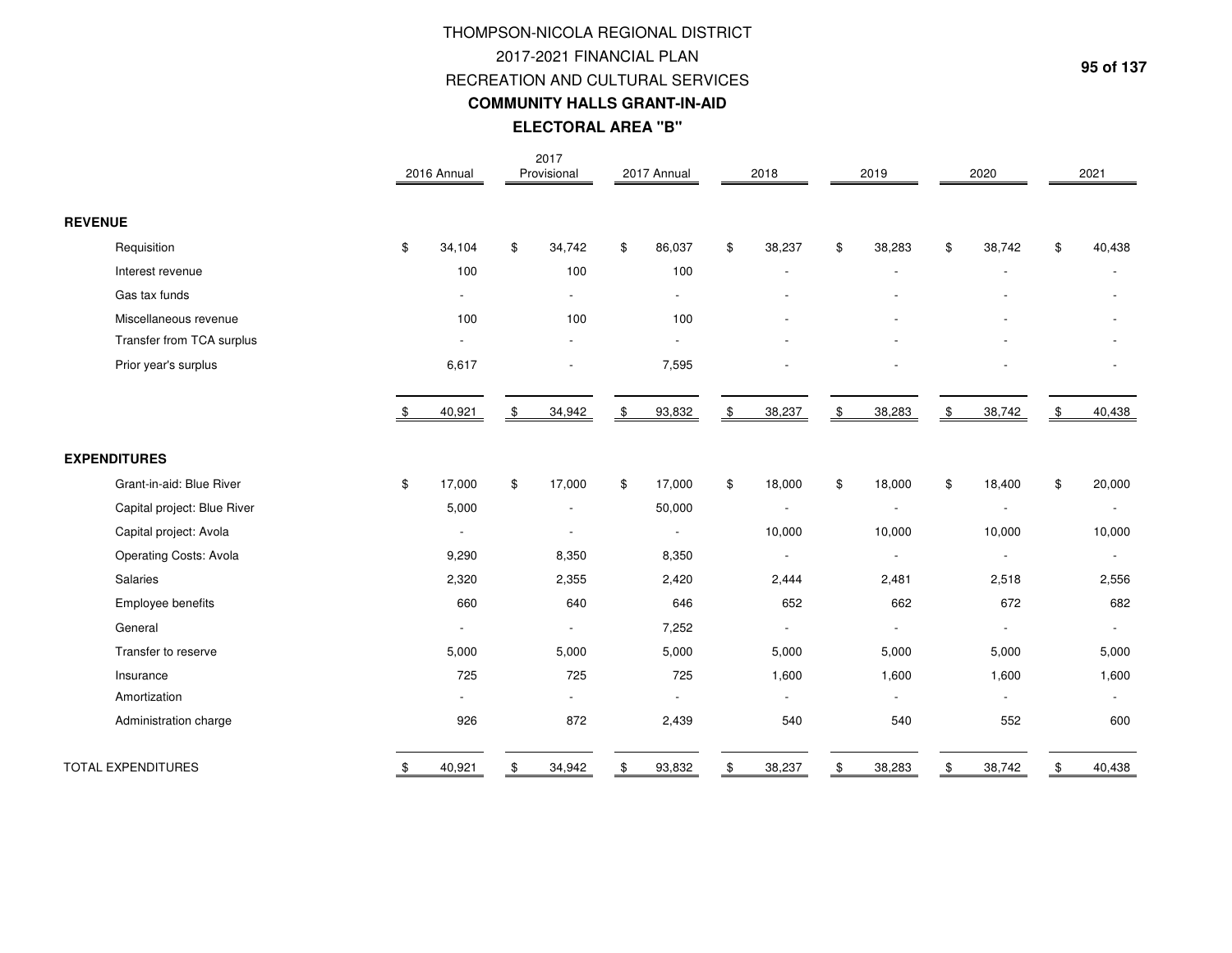# THOMPSON-NICOLA REGIONAL DISTRICT2017-2021 FINANCIAL PLAN RECREATION AND CULTURAL SERVICES**PRITCHARD COMMUNITY HALL GRANT-IN-AID**

#### **LOCAL SERVICE WITHIN PORTIONS OF AREAS "L" AND "P"**

|                                | 2016 Annual              |    | 2017<br>Provisional      | 2017 Annual              | 2018                     | 2019                     | 2020                     | 2021                     |
|--------------------------------|--------------------------|----|--------------------------|--------------------------|--------------------------|--------------------------|--------------------------|--------------------------|
| <b>REVENUE</b>                 |                          |    |                          |                          |                          |                          |                          |                          |
| Requisition                    | \$<br>10,347             | \$ | 15,425                   | \$<br>15,420             | \$<br>15,450             | \$<br>15,450             | \$<br>15,450             | \$<br>15,450             |
| Grants in lieu                 | ٠                        |    | $\overline{\phantom{a}}$ | $\blacksquare$           | $\overline{\phantom{a}}$ | $\overline{\phantom{a}}$ | $\overline{\phantom{a}}$ |                          |
| Fed gov't grants/Gas tax funds | $\overline{\phantom{a}}$ |    |                          |                          |                          |                          |                          |                          |
| Miscellaneous revenue          | $\overline{\phantom{a}}$ |    | $\overline{\phantom{a}}$ | $\blacksquare$           |                          |                          |                          |                          |
| Prior year's surplus           | 5,027                    |    | 25                       | 30                       | $\overline{\phantom{a}}$ | $\overline{\phantom{a}}$ | $\overline{\phantom{a}}$ |                          |
| <b>TOTAL REVENUE</b>           | 15,374                   | £. | 15,450                   | \$<br>15,450             | \$<br>15,450             | \$<br>15,450             | \$<br>15,450             | 15,450                   |
| <b>EXPENDITURES</b>            |                          |    |                          |                          |                          |                          |                          |                          |
| Grant-in-aid                   | \$<br>15,000             | \$ | 15,000                   | \$<br>15,000             | \$<br>15,000             | \$<br>15,000             | \$<br>15,000             | \$<br>15,000             |
| Capital projects               | $\overline{\phantom{a}}$ |    | $\sim$                   | $\overline{\phantom{a}}$ | $\sim$                   | $\overline{\phantom{a}}$ | $\overline{\phantom{a}}$ | $\overline{\phantom{a}}$ |
| Administration charge          | 374                      |    | 450                      | 450                      | 450                      | 450                      | 450                      | 450                      |
| <b>TOTAL EXPENDITURES</b>      | 15,374                   |    | 15,450                   | \$<br>15,450             | 15,450                   | 15,450                   | 15,450                   | 15,450                   |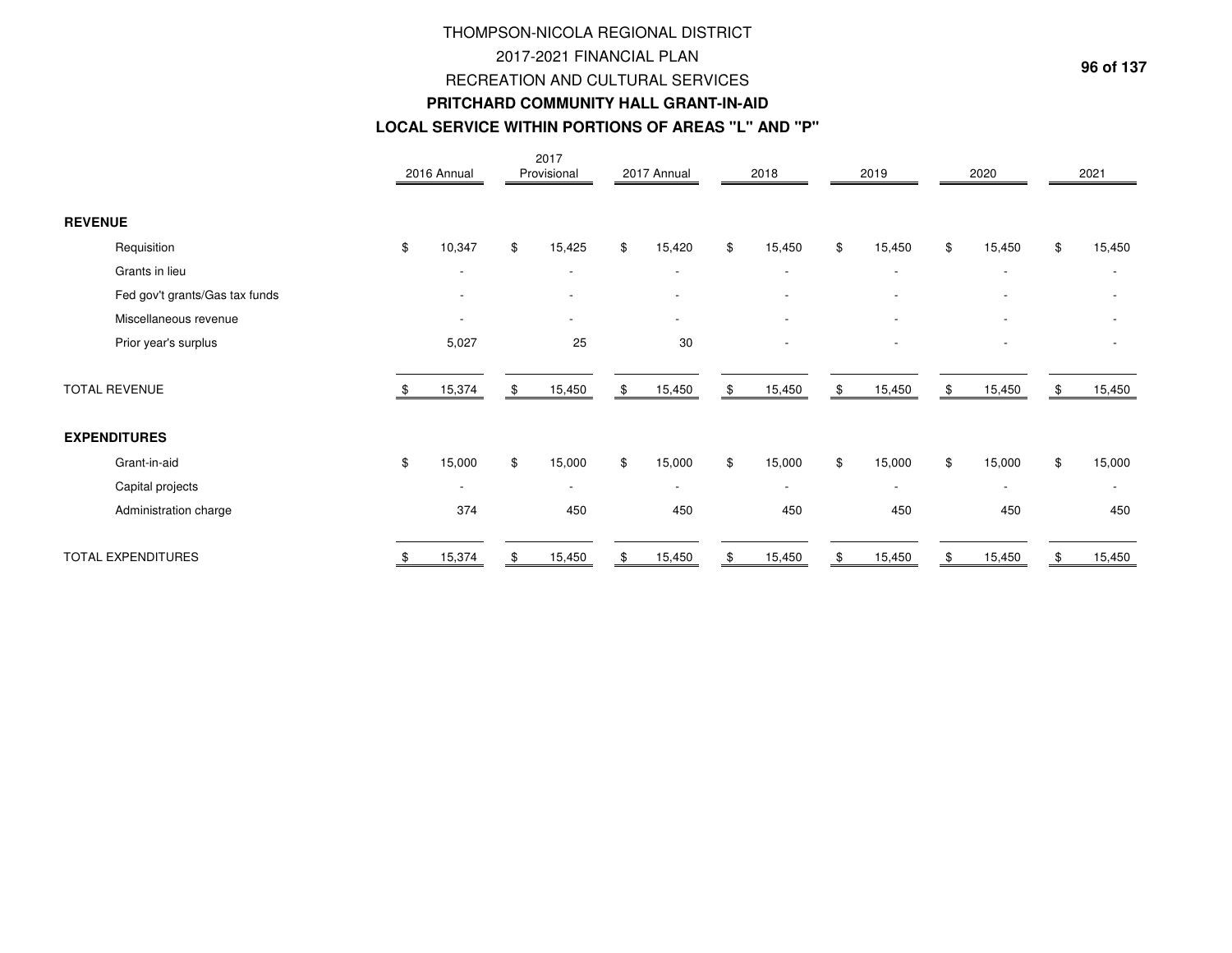# **ELECTORAL AREA "J"**THOMPSON-NICOLA REGIONAL DISTRICT2017-2021 FINANCIAL PLAN RECREATION AND CULTURAL SERVICES**SAVONA COMMUNITY HALL**

|                                | 2016 Annual              | 2017<br>Provisional      | 2017 Annual              | 2018                     | 2019                     | 2020                     | 2021                     |
|--------------------------------|--------------------------|--------------------------|--------------------------|--------------------------|--------------------------|--------------------------|--------------------------|
| <b>REVENUE</b>                 |                          |                          |                          |                          |                          |                          |                          |
| Requisition                    | \$<br>17,433             | \$<br>19,055             | \$<br>19,055             | \$<br>19,467             | \$<br>19,776             | \$<br>20,085             | \$<br>20,394             |
| Fed gov't grants/Gas tax funds | $\overline{\phantom{a}}$ | $\overline{\phantom{a}}$ | $\overline{\phantom{a}}$ | $\sim$                   | $\overline{\phantom{a}}$ | $\overline{\phantom{a}}$ | $\overline{\phantom{a}}$ |
| Miscellaneous revenue          | $\overline{\phantom{a}}$ | $\overline{\phantom{a}}$ | $\overline{\phantom{a}}$ | $\overline{\phantom{a}}$ | $\overline{\phantom{a}}$ | $\overline{\phantom{a}}$ | $\overline{\phantom{a}}$ |
| Prior year's surplus           | $\overline{\phantom{a}}$ |                          | $\overline{\phantom{a}}$ | $\overline{\phantom{a}}$ | $\overline{\phantom{a}}$ | $\overline{\phantom{a}}$ |                          |
| <b>TOTAL REVENUE</b>           | \$<br>17,433             | \$<br>19,055             | \$<br>19,055             | \$<br>19,467             | \$<br>19,776             | \$<br>20,085             | \$<br>20,394             |
| <b>EXPENDITURES</b>            |                          |                          |                          |                          |                          |                          |                          |
| Grant-in-aid                   | \$<br>16,925             | \$<br>18,500             | \$<br>18,500             | \$<br>18,900             | \$<br>19,200             | \$<br>19,500             | \$<br>19,800             |
| Administration charge          | 508                      | 555                      | 555                      | 567                      | 576                      | 585                      | 594                      |
| <b>TOTAL EXPENDITURES</b>      | 17,433                   | 19,055                   | \$<br>19,055             | \$<br>19,467             | 19,776                   | \$<br>20,085             | \$<br>20,394             |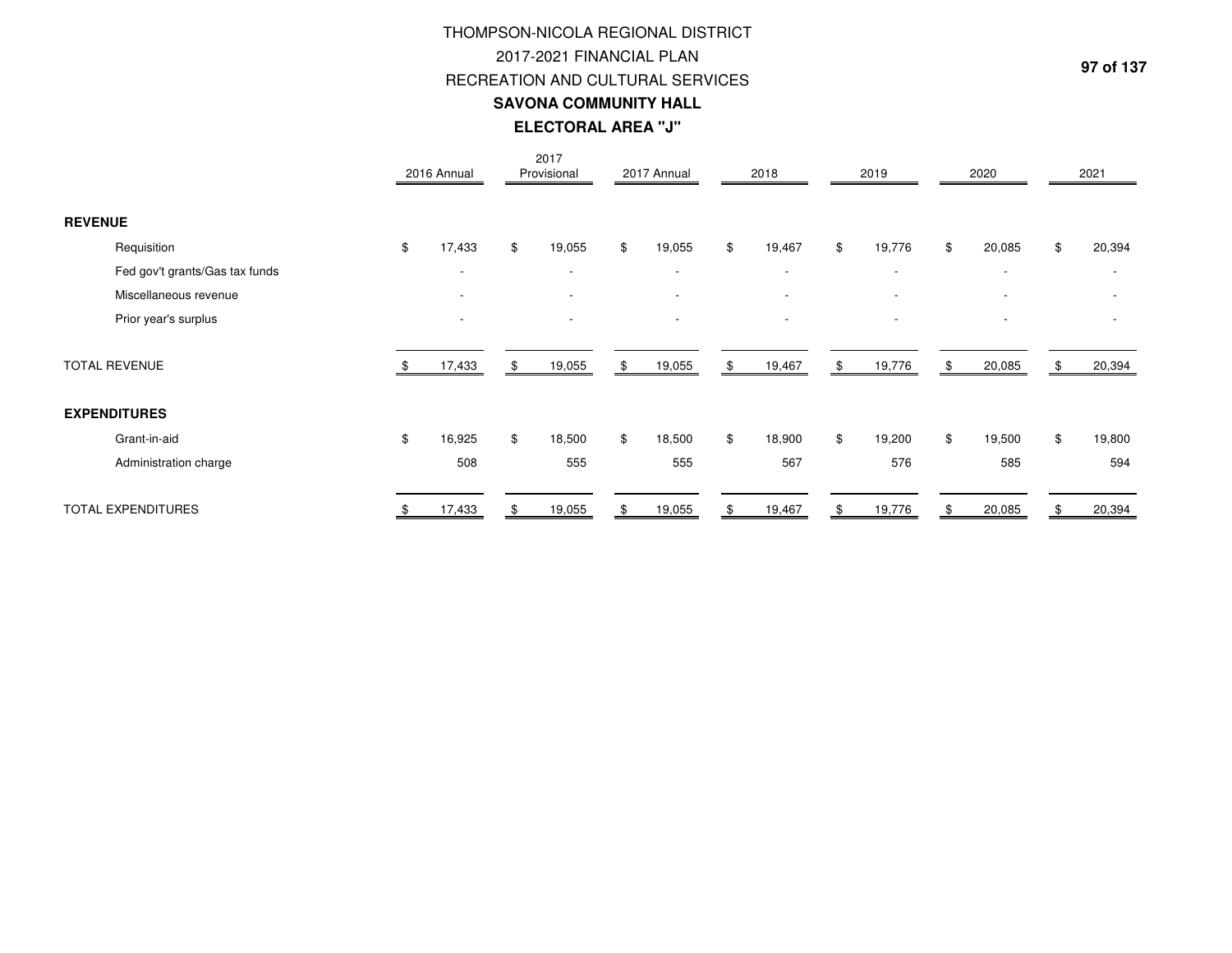# **ELECTORAL AREA "A"**THOMPSON-NICOLA REGIONAL DISTRICT2017-2021 FINANCIAL PLAN RECREATION AND CULTURAL SERVICES**UPPER CLEARWATER HALL**

|                           | 2016 Annual              | 2017<br>Provisional      | 2017 Annual              | 2018                     | 2019                     | 2020                     | 2021                     |
|---------------------------|--------------------------|--------------------------|--------------------------|--------------------------|--------------------------|--------------------------|--------------------------|
| <b>REVENUE</b>            |                          |                          |                          |                          |                          |                          |                          |
| Requisition               | \$<br>5,000              | \$<br>5,000              | \$<br>5,000              | \$<br>5,000              | \$<br>5,000              | \$<br>5,000              | \$<br>5,000              |
| Gas tax funds             | $\overline{\phantom{a}}$ | $\overline{\phantom{a}}$ | $\overline{\phantom{a}}$ | $\overline{\phantom{a}}$ | $\overline{\phantom{a}}$ | $\overline{\phantom{a}}$ | $\overline{\phantom{a}}$ |
| Miscellaneous revenue     | $\overline{\phantom{a}}$ | $\overline{\phantom{a}}$ | $\overline{\phantom{a}}$ | $\overline{\phantom{a}}$ | $\overline{\phantom{a}}$ |                          |                          |
| Prior year's surplus      | ٠                        |                          |                          |                          |                          |                          |                          |
| <b>TOTAL REVENUE</b>      | 5,000                    | \$<br>5,000              | \$<br>5,000              | \$<br>5,000              | \$<br>5,000              | \$<br>5,000              | \$<br>5,000              |
| <b>EXPENDITURES</b>       |                          |                          |                          |                          |                          |                          |                          |
| Grant-in-aid              | \$<br>4,850              | \$<br>4,850              | \$<br>4,850              | \$<br>4,850              | \$<br>4,850              | \$<br>4,850              | \$<br>4,850              |
| Capital project           | ٠                        | $\overline{\phantom{a}}$ | $\overline{\phantom{a}}$ | $\overline{\phantom{0}}$ | $\overline{\phantom{a}}$ |                          | $\overline{\phantom{a}}$ |
| Administration charge     | 150                      | 150                      | 150                      | 150                      | 150                      | 150                      | 150                      |
| <b>TOTAL EXPENDITURES</b> | 5,000                    | 5,000                    | 5,000                    | 5,000                    | \$<br>5,000              | 5,000                    | 5,000                    |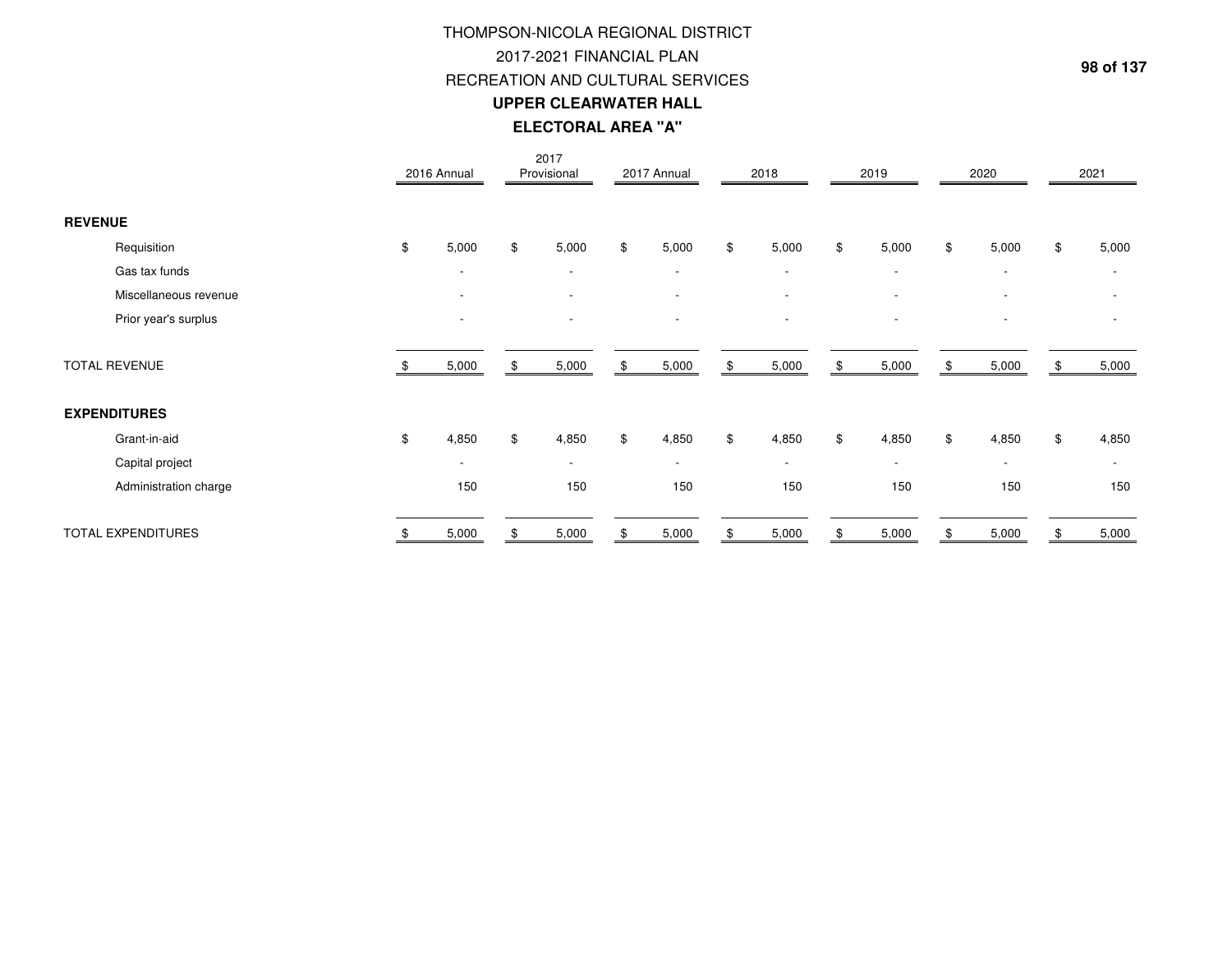# **ELECTORAL AREA "A"**THOMPSON-NICOLA REGIONAL DISTRICT2017-2021 FINANCIAL PLAN RECREATION AND CULTURAL SERVICES**BLACKPOOL COMMUNITY HALL**

|                                | 2016 Annual              | 2017<br>Provisional      | 2017 Annual              | 2018                     | 2019                     |     | 2020                     | 2021                     |
|--------------------------------|--------------------------|--------------------------|--------------------------|--------------------------|--------------------------|-----|--------------------------|--------------------------|
| <b>REVENUE</b>                 |                          |                          |                          |                          |                          |     |                          |                          |
| Requisition                    | \$<br>10,000             | \$<br>10,000             | \$<br>10,000             | \$<br>10,000             | \$<br>10,000             | \$  | 10,000                   | \$<br>10,000             |
| Fed gov't grants/Gas tax funds | $\overline{\phantom{a}}$ | $\overline{\phantom{a}}$ | $\overline{\phantom{a}}$ | $\sim$                   | $\overline{\phantom{a}}$ |     | $\overline{\phantom{a}}$ | $\overline{\phantom{0}}$ |
| Prior year's surplus           | $\overline{\phantom{a}}$ |                          | $\overline{\phantom{a}}$ | $\overline{\phantom{a}}$ | $\overline{\phantom{a}}$ |     |                          |                          |
| <b>TOTAL REVENUE</b>           | 10,000                   | \$<br>10,000             | \$<br>10,000             | \$<br>10,000             | \$<br>10,000             | \$. | 10,000                   | \$<br>10,000             |
| <b>EXPENDITURES</b>            |                          |                          |                          |                          |                          |     |                          |                          |
| Grant-in-aid                   | \$<br>9,709              | \$<br>9,709              | \$<br>9,709              | \$<br>9,709              | \$<br>9,709              | \$  | 9,709                    | \$<br>9,709              |
| Capital project                | $\overline{\phantom{a}}$ | $\overline{\phantom{a}}$ | $\blacksquare$           | $\overline{\phantom{a}}$ | $\overline{\phantom{a}}$ |     | $\overline{\phantom{0}}$ | $\overline{\phantom{a}}$ |
| Administration charge          | 291                      | 291                      | 291                      | 291                      | 291                      |     | 291                      | 291                      |
| <b>TOTAL EXPENDITURES</b>      | 10,000                   | 10,000                   | \$<br>10,000             | 10,000                   | 10,000                   |     | 10,000                   | 10,000                   |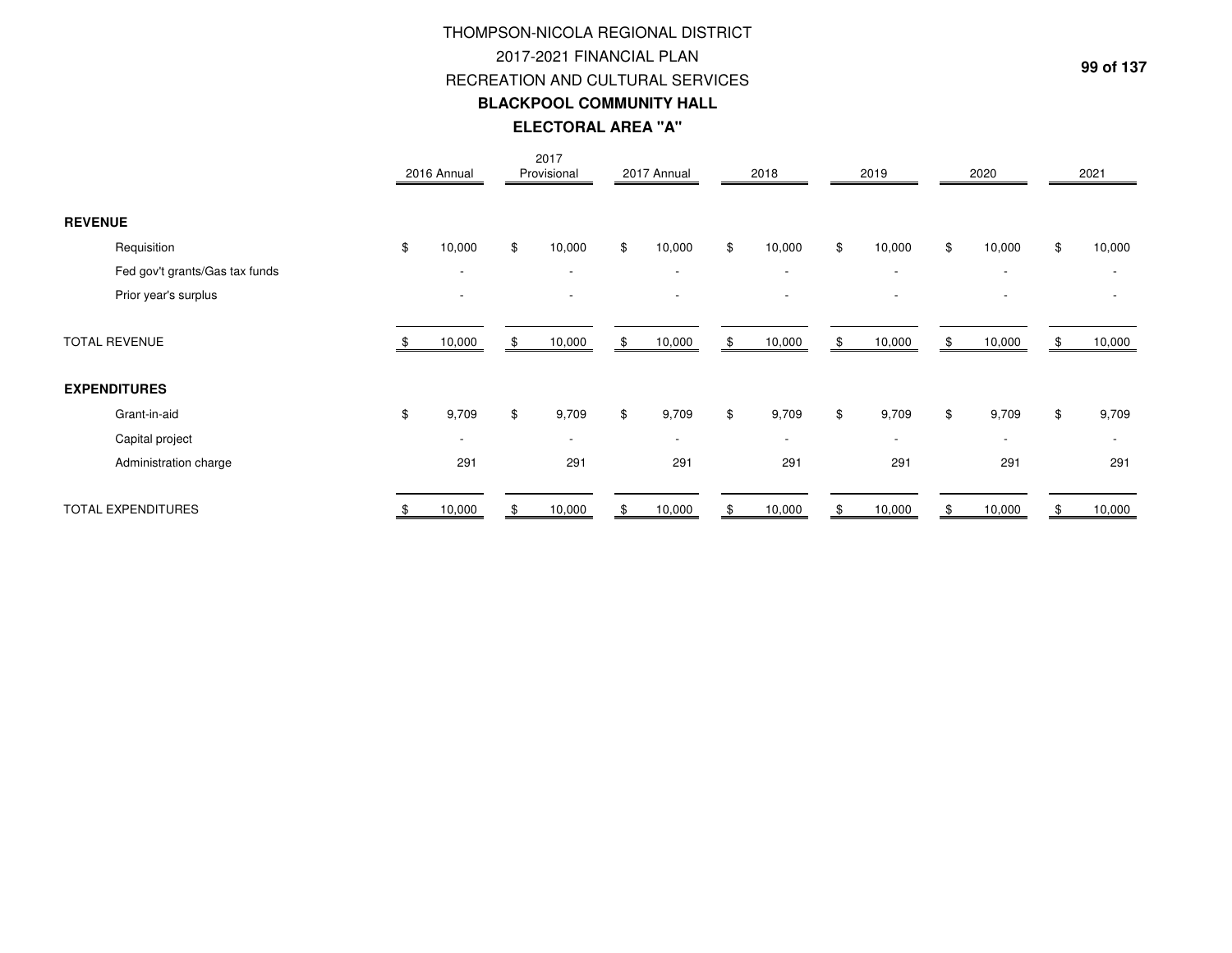## 2017-2021 FINANCIAL PLAN

#### RECREATION AND CULTURAL SERVICES

## **RECREATION**

#### **SPECIFIED AREA OF "M" AND "N" (MERRITT/LOWER NICOLA)**

|                |                           | 2016 Annual              |     | 2017<br>Provisional      | 2017 Annual              | 2018                     | 2019         |     | 2020                     |    | 2021                     |
|----------------|---------------------------|--------------------------|-----|--------------------------|--------------------------|--------------------------|--------------|-----|--------------------------|----|--------------------------|
| <b>REVENUE</b> |                           |                          |     |                          |                          |                          |              |     |                          |    |                          |
|                | Requisition               | \$<br>87,990             | \$  | 89,750                   | \$<br>89,750             | \$<br>91,545             | \$<br>93,376 | \$  | 95,244                   | \$ | 97,148                   |
|                | Grants in lieu            | $\overline{\phantom{a}}$ |     | $\overline{\phantom{a}}$ | $\overline{\phantom{a}}$ | $\overline{\phantom{a}}$ | $\sim$       |     | $\overline{\phantom{a}}$ |    | $\overline{\phantom{a}}$ |
|                | Prior year's surplus      | $\overline{\phantom{a}}$ |     |                          |                          | $\blacksquare$           |              |     | $\overline{\phantom{a}}$ |    |                          |
|                | <b>TOTAL REVENUE</b>      | 87,990                   | \$. | 89,750                   | \$<br>89,750             | \$<br>91,545             | \$<br>93,376 | \$. | 95,244                   | Ъ. | 97,148                   |
|                | <b>EXPENDITURES</b>       |                          |     |                          |                          |                          |              |     |                          |    |                          |
|                | Grant-in-aid              | \$<br>85,427             | \$  | 87,136                   | \$<br>87,136             | \$<br>88,879             | \$<br>90,656 | \$  | 92,469                   | \$ | 94,319                   |
|                | Administration charge     | 2,563                    |     | 2,614                    | 2,614                    | 2,666                    | 2,720        |     | 2,774                    |    | 2,830                    |
|                | <b>TOTAL EXPENDITURES</b> | 87,990                   |     | 89,750                   | 89,750                   | \$<br>91,545             | 93,376       |     | 95,244                   |    | 97,148                   |

**100 of 137**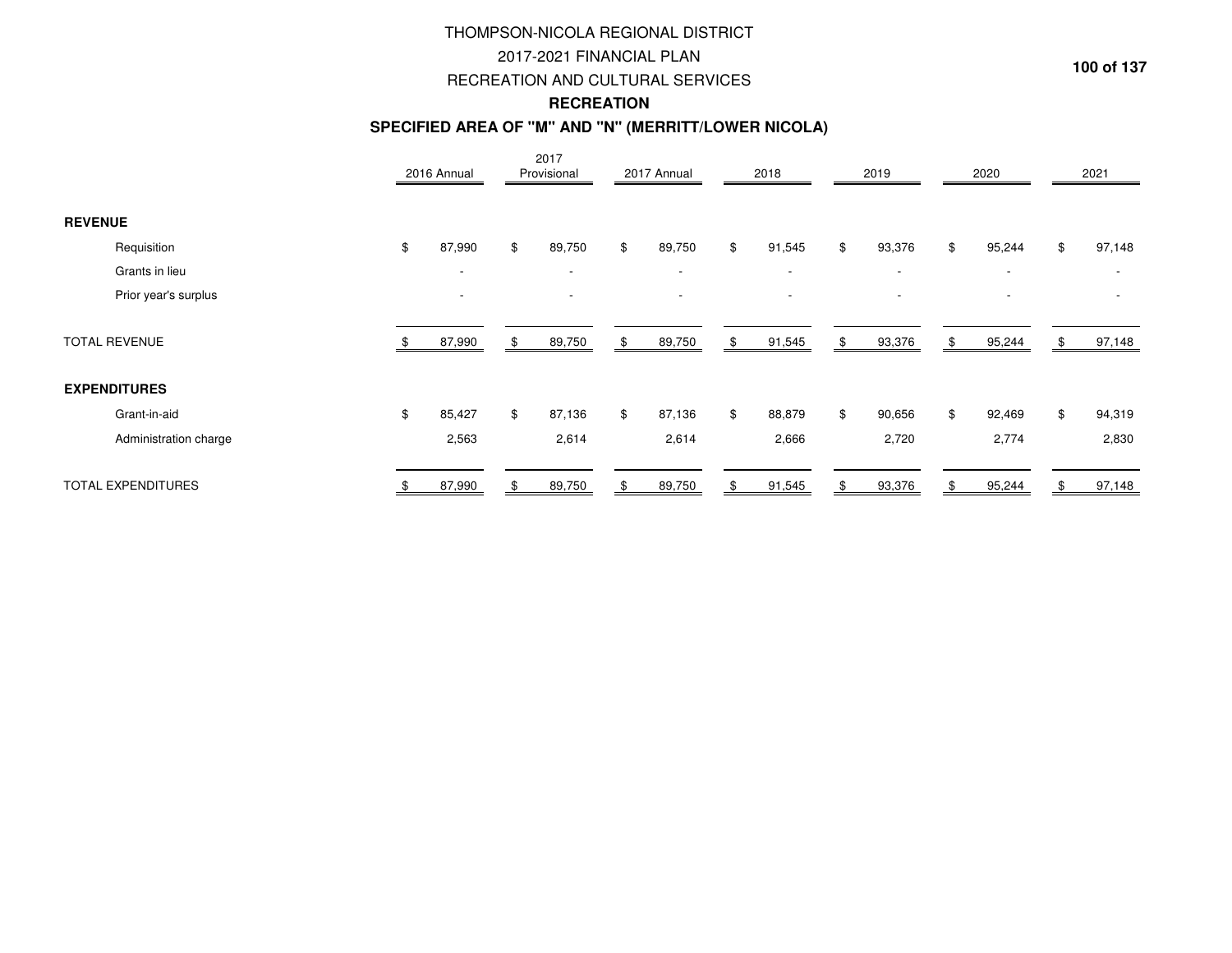# RECREATION AND CULTURAL SERVICES THOMPSON-NICOLA REGIONAL DISTRICT2017-2021 FINANCIAL PLAN**RECREATION**

# **SPECIFIED AREA OF "M" (LOWER NICOLA)**

|                                | 2016 Annual              | 2017<br>Provisional      | 2017 Annual              |               | 2018                     |               | 2019                     | 2020                     |                | 2021                     |
|--------------------------------|--------------------------|--------------------------|--------------------------|---------------|--------------------------|---------------|--------------------------|--------------------------|----------------|--------------------------|
| <b>REVENUE</b>                 |                          |                          |                          |               |                          |               |                          |                          |                |                          |
| Requisition                    | \$<br>5,325              | \$<br>5,339              | \$<br>5,282              | \$            | 7,339                    | \$            | 7,339                    | \$<br>7,339              | \$             | 7,339                    |
| Grants in lieu                 | $\blacksquare$           | $\blacksquare$           | $\overline{\phantom{a}}$ |               | $\overline{\phantom{a}}$ |               | $\overline{\phantom{a}}$ |                          |                | $\sim$                   |
| Fed gov't grants/Gas tax funds |                          |                          | $\overline{\phantom{a}}$ |               |                          |               |                          |                          |                |                          |
| Transfer from TCA surplus      | $\overline{\phantom{a}}$ | $\overline{\phantom{a}}$ | $\overline{\phantom{0}}$ |               | $\overline{\phantom{a}}$ |               |                          |                          |                |                          |
| Prior year's surplus           | 2,014                    | 2,000                    | 2,057                    |               | $\overline{\phantom{a}}$ |               | $\overline{\phantom{a}}$ | $\overline{\phantom{a}}$ |                |                          |
| <b>TOTAL REVENUE</b>           | 7,339                    | \$<br>7,339              | \$<br>7,339              | \$            | 7,339                    | \$            | 7,339                    | \$<br>7,339              | \$             | 7,339                    |
| <b>EXPENDITURES</b>            |                          |                          |                          |               |                          |               |                          |                          |                |                          |
| Operating costs                | \$<br>4,475              | \$<br>4,475              | \$<br>4,475              | $\mathfrak s$ | 4,475                    | $\mathfrak s$ | 4,475                    | \$<br>4,475              | $$\mathbb{S}$$ | 4,475                    |
| Capital projects               | 2,000                    | 2,000                    | 2,000                    |               | 2,000                    |               | 2,000                    | 2,000                    |                | 2,000                    |
| Insurance costs                | 650                      | 650                      | 650                      |               | 650                      |               | 650                      | 650                      |                | 650                      |
| Amortization                   | $\overline{\phantom{0}}$ | $\sim$                   | $\overline{\phantom{0}}$ |               | $\blacksquare$           |               | $\overline{\phantom{a}}$ |                          |                | $\overline{\phantom{a}}$ |
| Administration charge          | 214                      | 214                      | 214                      |               | 214                      |               | 214                      | 214                      |                | 214                      |
| TOTAL EXPENDITURES             | \$<br>7,339              | 7,339                    | \$<br>7,339              | \$            | 7,339                    |               | 7,339                    | 7,339                    |                | 7,339                    |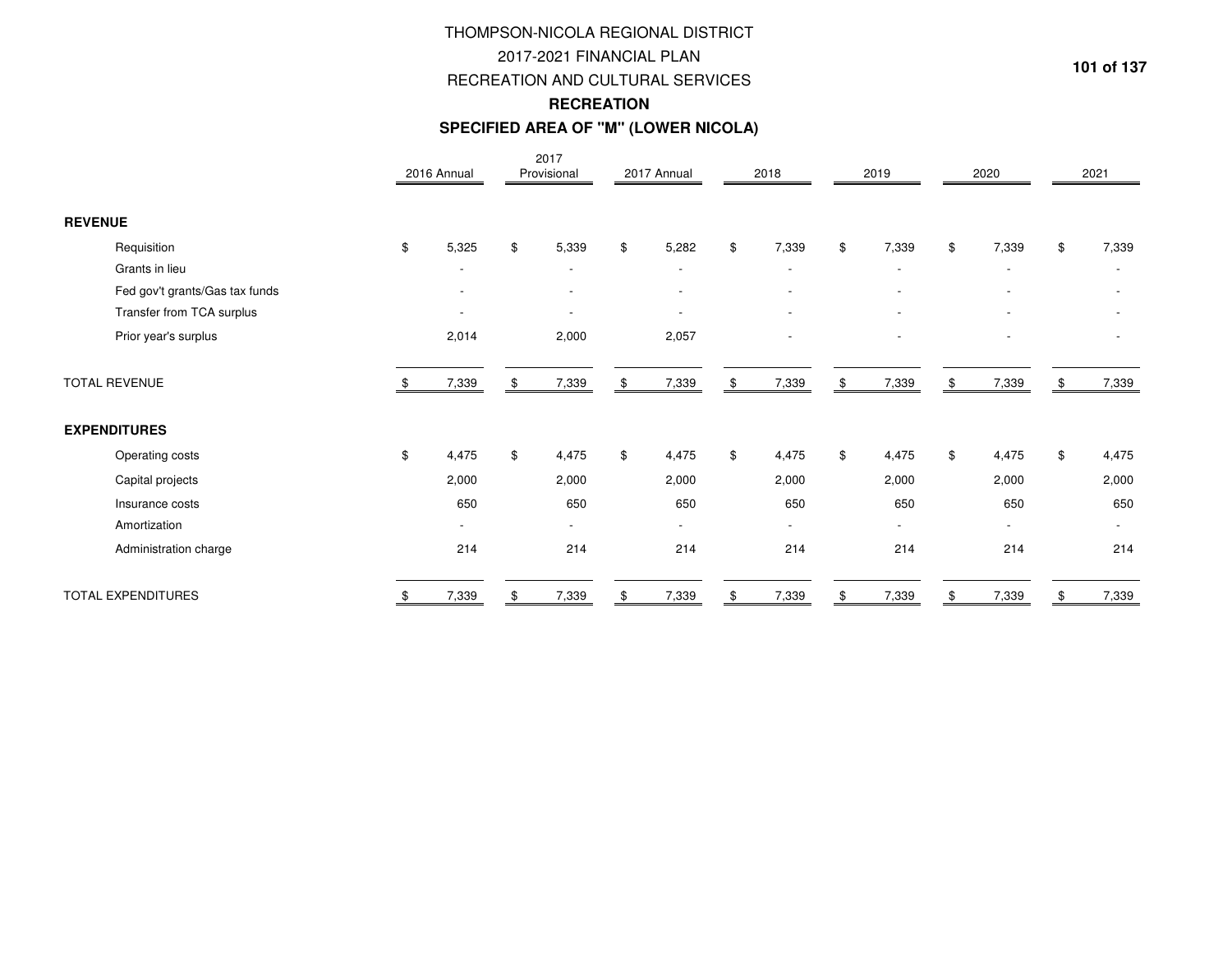# 2017-2021 FINANCIAL PLAN RECREATION AND CULTURAL SERVICES **RECREATION - GRANT-IN-AID (Section 380(2) (g))**THOMPSON-NICOLA REGIONAL DISTRICT**GENERAL SERVICE OF AREA "A"**

|                           | 2016 Annual              | 2017<br>Provisional      | 2017 Annual  | 2018                     | 2019                     | 2020                     | 2021                     |
|---------------------------|--------------------------|--------------------------|--------------|--------------------------|--------------------------|--------------------------|--------------------------|
| <b>REVENUE</b>            |                          |                          |              |                          |                          |                          |                          |
| Requisition               | \$<br>10,844             | \$<br>14,875             | \$<br>65,746 | \$<br>12,875             | \$<br>12,875             | \$<br>12,875             | \$<br>12,875             |
| Prior year's surplus      | 2,031                    | $\overline{\phantom{a}}$ | 2,129        | $\overline{\phantom{a}}$ | $\overline{\phantom{a}}$ | $\overline{\phantom{a}}$ |                          |
| <b>TOTAL REVENUE</b>      | 12,875                   | \$<br>14,875             | \$<br>67,875 | \$<br>12,875             | \$<br>12,875             | \$<br>12,875             | \$<br>12,875             |
| <b>EXPENDITURES</b>       |                          |                          |              |                          |                          |                          |                          |
| Electoral Area programs   | \$<br>10,500             | \$<br>10,500             | \$<br>10,500 | \$<br>10,500             | \$<br>10,500             | \$<br>10,500             | \$<br>10,500             |
| Arts & cultural programs  | 2,000                    | 2,000                    | 2,000        | 2,000                    | 2,000                    | 2,000                    | 2,000                    |
| Community assistance fund | $\overline{\phantom{a}}$ | 2,000                    | 55,000       | $\overline{\phantom{a}}$ | $\overline{\phantom{a}}$ | $\overline{\phantom{a}}$ | $\overline{\phantom{a}}$ |
| Administration charge     | 375                      | 375                      | 375          | 375                      | 375                      | 375                      | 375                      |
| <b>TOTAL EXPENDITURES</b> | 12,875                   | 14,875                   | \$<br>67,875 | \$<br>12,875             | \$<br>12,875             | 12,875                   | 12,875                   |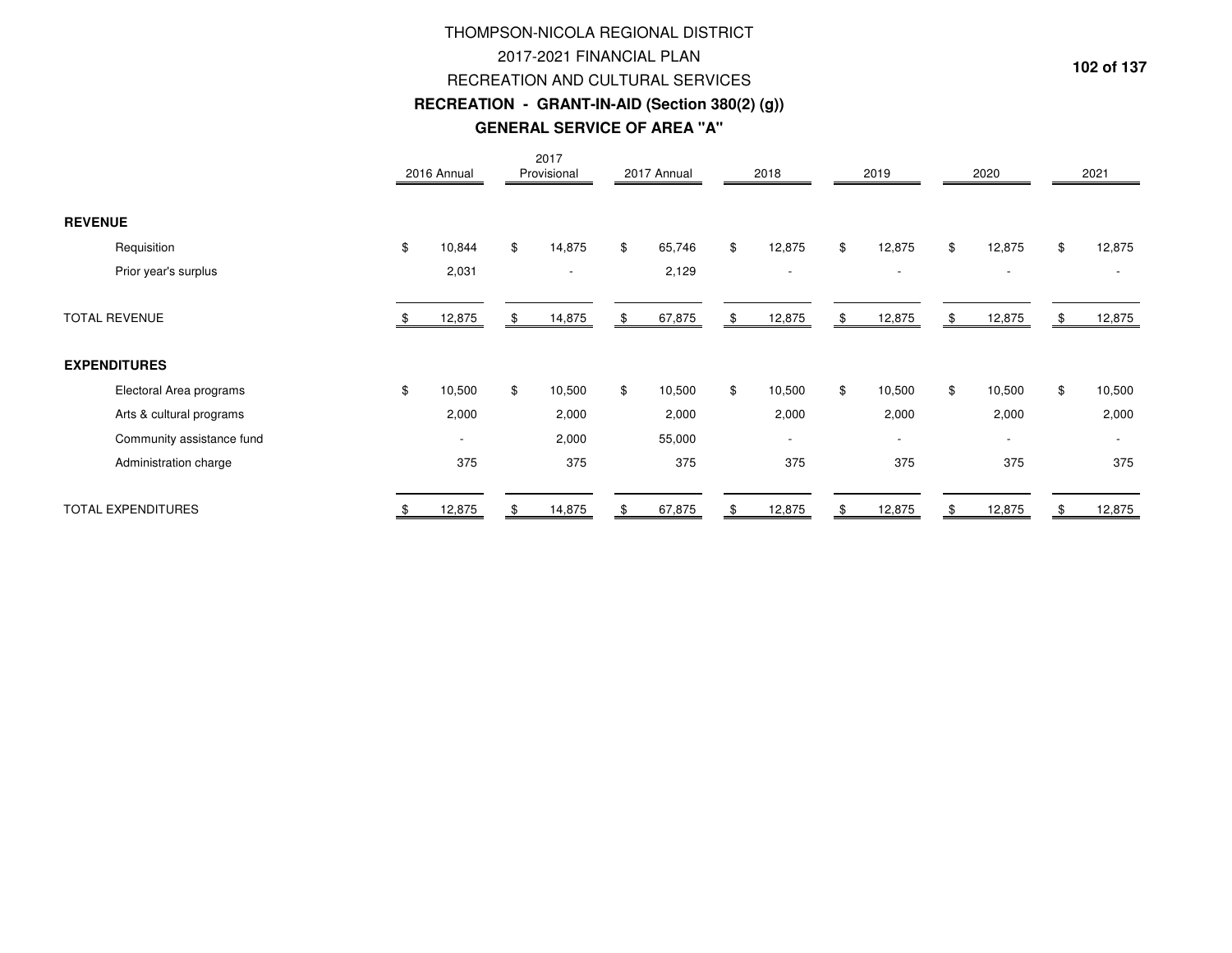# **RECREATION - GRANT-IN-AID (Section 380(2) (g))** THOMPSON-NICOLA REGIONAL DISTRICT2017-2021 FINANCIAL PLAN RECREATION AND CULTURAL SERVICES**GENERAL SERVICE OF AREA "B"**

|                           | 2016 Annual              | 2017<br>Provisional | 2017 Annual  | 2018                     |                | 2019                     | 2020                     |     | 2021   |
|---------------------------|--------------------------|---------------------|--------------|--------------------------|----------------|--------------------------|--------------------------|-----|--------|
| <b>REVENUE</b>            |                          |                     |              |                          |                |                          |                          |     |        |
| Requisition               | \$<br>12,832             | \$<br>17,875        | \$<br>45,857 | \$<br>12,875             | \$             | 12,875                   | \$<br>12,875             | \$  | 12,875 |
| Prior year's surplus      | 43                       |                     | 18           | $\overline{\phantom{a}}$ |                | $\overline{\phantom{a}}$ |                          |     |        |
| <b>TOTAL REVENUE</b>      | 12,875                   | \$<br>17,875        | \$<br>45,875 | \$<br>12,875             | \$             | 12,875                   | \$<br>12,875             | \$. | 12,875 |
| <b>EXPENDITURES</b>       |                          |                     |              |                          |                |                          |                          |     |        |
| Electoral Area programs   | \$<br>10,500             | \$<br>10,500        | \$<br>10,500 | \$<br>10,500             | $$\mathbb{S}$$ | 10,500                   | \$<br>10,500             | \$  | 10,500 |
| Arts & cultural programs  | 2,000                    | 2,000               | 2,000        | 2,000                    |                | 2,000                    | 2,000                    |     | 2,000  |
| Community assistance fund | $\overline{\phantom{a}}$ | 5,000               | 33,000       | $\overline{\phantom{a}}$ |                | $\overline{\phantom{a}}$ | $\overline{\phantom{a}}$ |     |        |
| Administration charge     | 375                      | 375                 | 375          | 375                      |                | 375                      | 375                      |     | 375    |
| <b>TOTAL EXPENDITURES</b> | 12,875                   | 17,875              | \$<br>45,875 | \$<br>12,875             | \$             | 12,875                   | 12,875                   |     | 12,875 |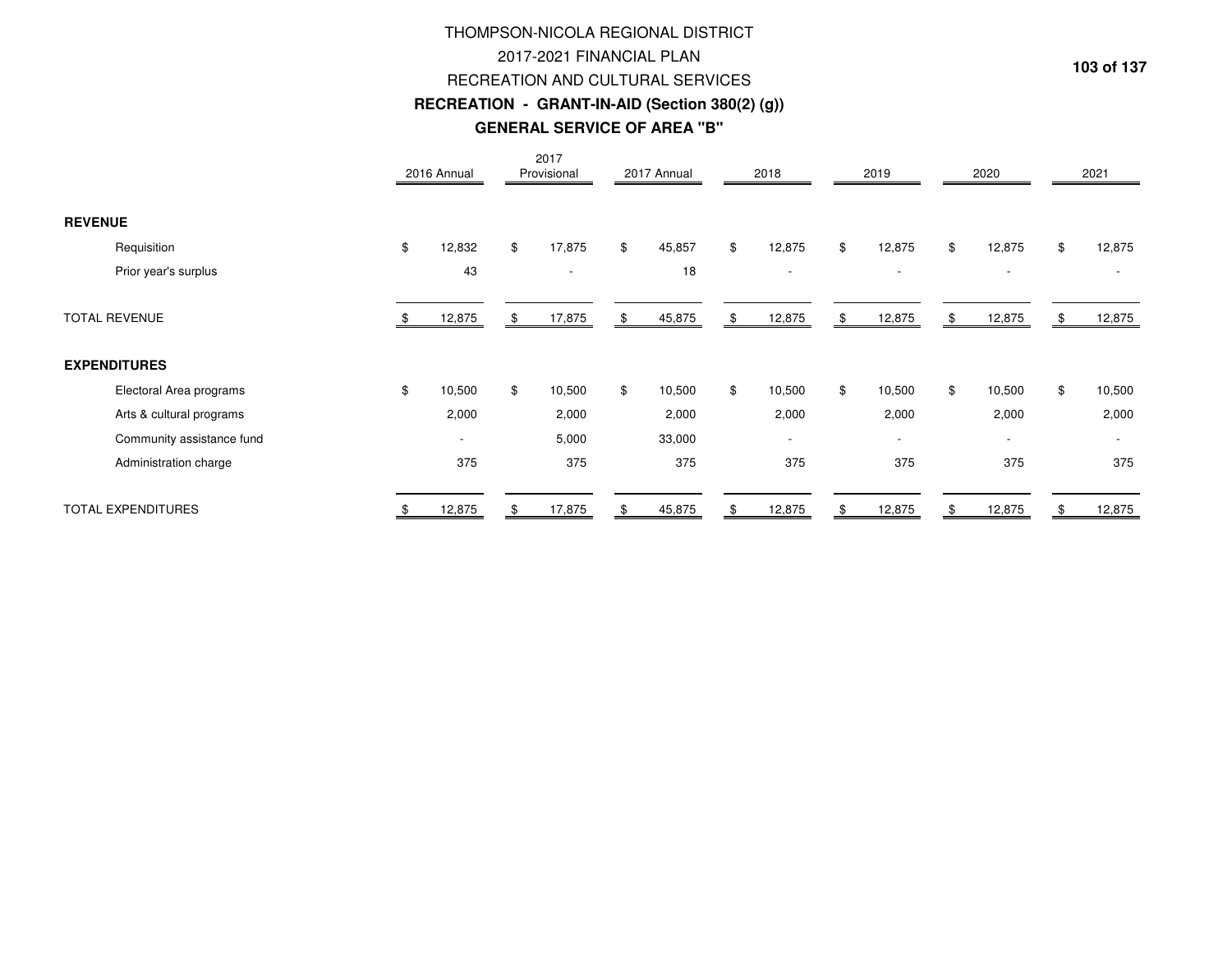# THOMPSON-NICOLA REGIONAL DISTRICT2017-2021 FINANCIAL PLAN RECREATION AND CULTURAL SERVICES **RECREATION - GRANT-IN-AID (Section 380(2) (g))GENERAL SERVICE OF AREA "E"**

|                           | 2016 Annual              | 2017<br>Provisional      | 2017 Annual   | 2018                     | 2019                     | 2020                     | 2021                     |
|---------------------------|--------------------------|--------------------------|---------------|--------------------------|--------------------------|--------------------------|--------------------------|
| <b>REVENUE</b>            |                          |                          |               |                          |                          |                          |                          |
| Requisition               | \$<br>9,445              | \$<br>72,875             | \$<br>111,060 | \$<br>12,875             | \$<br>12,875             | \$<br>12,875             | \$<br>12,875             |
| Prior year's surplus      | 3,430                    | $\overline{\phantom{a}}$ | 1,815         | $\overline{\phantom{a}}$ | $\overline{\phantom{a}}$ | $\overline{\phantom{a}}$ |                          |
| <b>TOTAL REVENUE</b>      | 12,875                   | \$<br>72,875             | \$<br>112,875 | \$<br>12,875             | \$<br>12,875             | \$<br>12,875             | \$<br>12,875             |
| <b>EXPENDITURES</b>       |                          |                          |               |                          |                          |                          |                          |
| Electoral Area programs   | \$<br>10,500             | \$<br>10,500             | \$<br>10,500  | \$<br>10,500             | \$<br>10,500             | \$<br>10,500             | \$<br>10,500             |
| Arts & cultural programs  | 2,000                    | 2,000                    | 2,000         | 2,000                    | 2,000                    | 2,000                    | 2,000                    |
| Community assistance fund | $\overline{\phantom{a}}$ | 60,000                   | 100,000       | $\overline{\phantom{a}}$ | $\overline{\phantom{a}}$ | $\overline{\phantom{a}}$ | $\overline{\phantom{a}}$ |
| Administration charge     | 375                      | 375                      | 375           | 375                      | 375                      | 375                      | 375                      |
| <b>TOTAL EXPENDITURES</b> | 12,875                   | 72,875                   | \$<br>112,875 | \$<br>12,875             | \$<br>12,875             | 12,875                   | 12,875                   |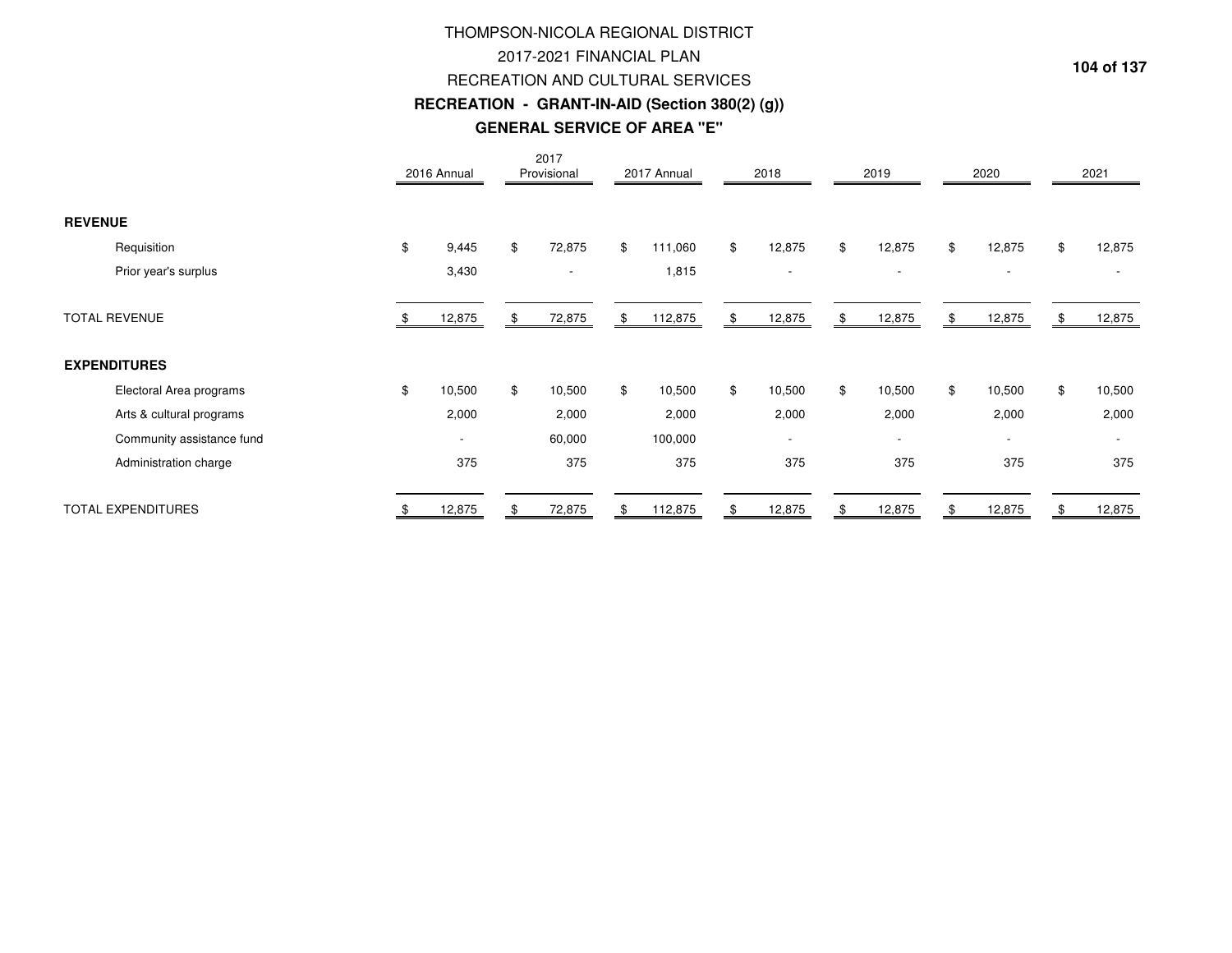# **RECREATION - GRANT-IN-AID (Section 380(2) (g))GENERAL SERVICE OF AREA "I"**THOMPSON-NICOLA REGIONAL DISTRICT2017-2021 FINANCIAL PLANRECREATION AND CULTURAL SERVICES

|                           | 2016 Annual              | 2017<br>Provisional      | 2017 Annual  | 2018                     | 2019                     | 2020                     | 2021         |
|---------------------------|--------------------------|--------------------------|--------------|--------------------------|--------------------------|--------------------------|--------------|
| <b>REVENUE</b>            |                          |                          |              |                          |                          |                          |              |
| Requisition               | \$<br>12,871             | \$<br>62,875             | \$<br>64,384 | \$<br>12,875             | \$<br>12,875             | \$<br>12,875             | \$<br>12,875 |
| Prior year's surplus      | 4                        | $\overline{\phantom{a}}$ | 491          | $\overline{\phantom{a}}$ | $\overline{\phantom{a}}$ |                          |              |
| <b>TOTAL REVENUE</b>      | 12,875                   | \$<br>62,875             | \$<br>64,875 | \$<br>12,875             | \$<br>12,875             | \$<br>12,875             | 12,875       |
| <b>EXPENDITURES</b>       |                          |                          |              |                          |                          |                          |              |
| Electoral Area programs   | \$<br>10,500             | \$<br>10,500             | \$<br>10,500 | \$<br>10,500             | \$<br>10,500             | \$<br>10,500             | \$<br>10,500 |
| Arts & cultural programs  | 2,000                    | 2,000                    | 2,000        | 2,000                    | 2,000                    | 2,000                    | 2,000        |
| Community assistance fund | $\overline{\phantom{a}}$ | 50,000                   | 52,000       | $\overline{\phantom{a}}$ | $\overline{\phantom{a}}$ | $\overline{\phantom{a}}$ |              |
| Administration charge     | 375                      | 375                      | 375          | 375                      | 375                      | 375                      | 375          |
| <b>TOTAL EXPENDITURES</b> | 12,875                   | 62,875                   | 64,875       | \$<br>12,875             | \$<br>12,875             | 12,875                   | 12,875       |

**105 of 137**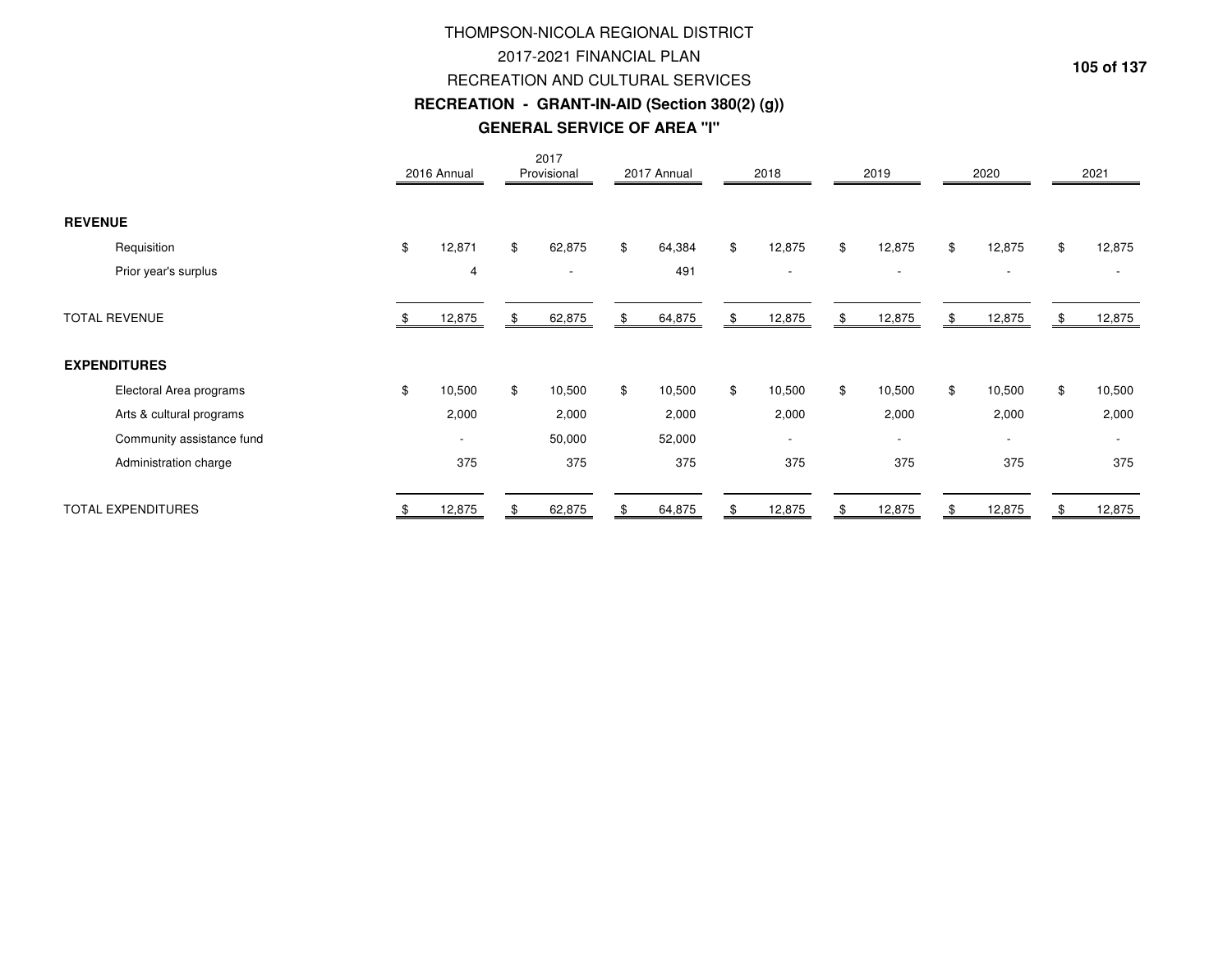# RECREATION AND CULTURAL SERVICES **RECREATION - GRANT-IN-AID (Section 380(2) (g))**THOMPSON-NICOLA REGIONAL DISTRICT2017-2021 FINANCIAL PLAN**GENERAL SERVICE OF AREA "J"**

|                           | 2016 Annual              | 2017<br>Provisional      | 2017 Annual  | 2018                     | 2019                     | 2020                     | 2021                     |
|---------------------------|--------------------------|--------------------------|--------------|--------------------------|--------------------------|--------------------------|--------------------------|
| <b>REVENUE</b>            |                          |                          |              |                          |                          |                          |                          |
| Requisition               | \$<br>4,107              | \$<br>72,875             | \$<br>35,956 | \$<br>12,875             | \$<br>12,875             | \$<br>12,875             | \$<br>12,875             |
| Prior year's surplus      | 8,768                    | $\overline{\phantom{a}}$ | 6,919        | $\overline{\phantom{a}}$ | $\overline{\phantom{a}}$ | $\overline{\phantom{a}}$ |                          |
| <b>TOTAL REVENUE</b>      | 12,875                   | \$<br>72,875             | \$<br>42,875 | \$<br>12,875             | \$<br>12,875             | \$<br>12,875             | \$<br>12,875             |
| <b>EXPENDITURES</b>       |                          |                          |              |                          |                          |                          |                          |
| Electoral Area programs   | \$<br>10,500             | \$<br>10,500             | \$<br>10,500 | \$<br>10,500             | \$<br>10,500             | \$<br>10,500             | \$<br>10,500             |
| Arts & cultural programs  | 2,000                    | 2,000                    | 2,000        | 2,000                    | 2,000                    | 2,000                    | 2,000                    |
| Community assistance fund | $\overline{\phantom{a}}$ | 60,000                   | 30,000       | $\overline{\phantom{a}}$ | $\overline{\phantom{a}}$ | $\overline{\phantom{a}}$ | $\overline{\phantom{a}}$ |
| Administration charge     | 375                      | 375                      | 375          | 375                      | 375                      | 375                      | 375                      |
| <b>TOTAL EXPENDITURES</b> | 12,875                   | 72,875                   | 42,875       | \$<br>12,875             | \$<br>12,875             | 12,875                   | 12,875                   |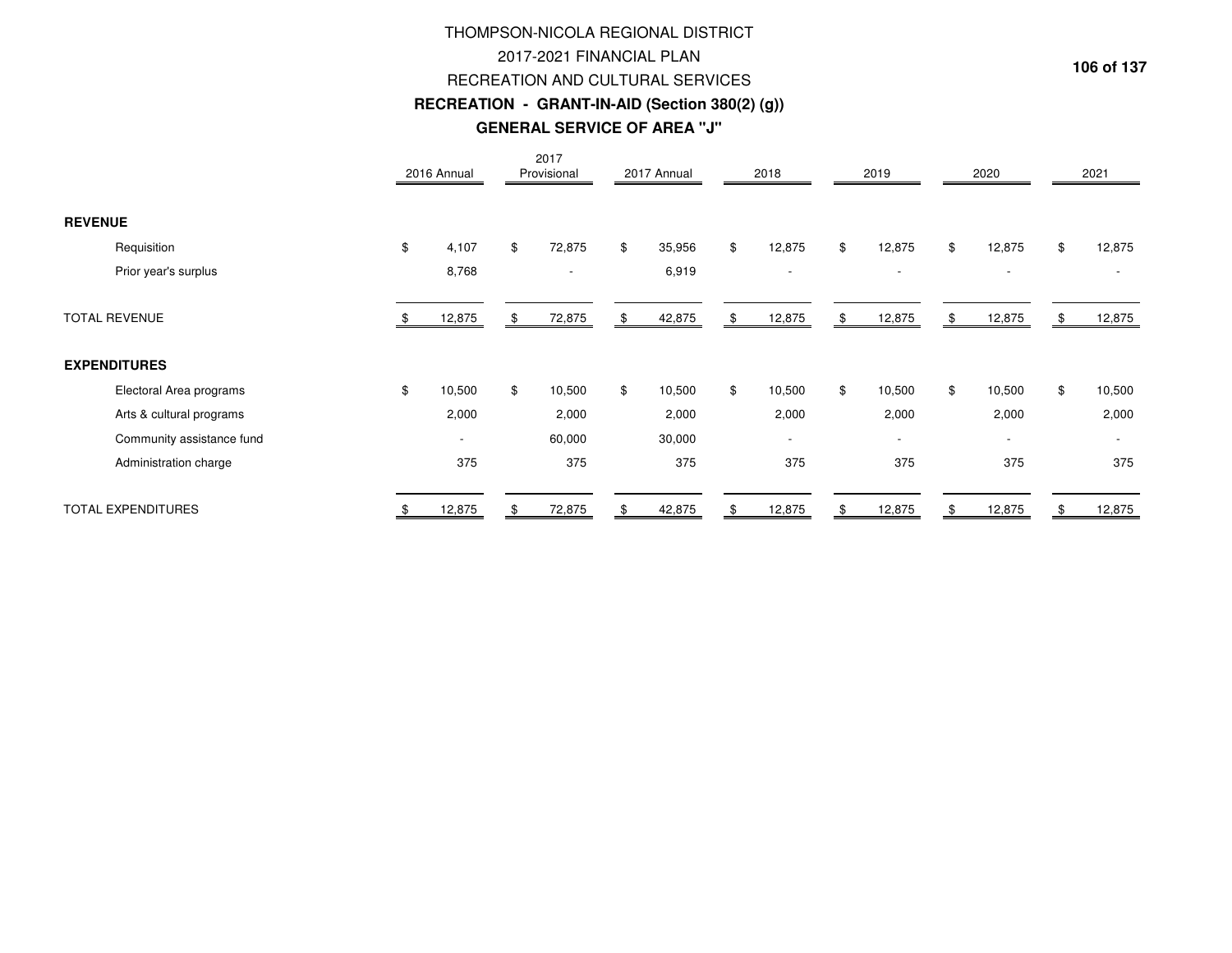# 2017-2021 FINANCIAL PLAN RECREATION AND CULTURAL SERVICES **RECREATION - GRANT-IN-AID (Section 380(2) (g))GENERAL SERVICE OF AREA "L"**THOMPSON-NICOLA REGIONAL DISTRICT

|                           | 2016 Annual              | 2017<br>Provisional      | 2017 Annual              | 2018                     | 2019                     | 2020                     |    | 2021                     |
|---------------------------|--------------------------|--------------------------|--------------------------|--------------------------|--------------------------|--------------------------|----|--------------------------|
| <b>REVENUE</b>            |                          |                          |                          |                          |                          |                          |    |                          |
| Requisition               | \$<br>6,430              | \$<br>52,875             | \$<br>88,648             | \$<br>12,875             | \$<br>12,875             | \$<br>12,875             | \$ | 12,875                   |
| <b>Provincial Grants</b>  | $\overline{\phantom{a}}$ | $\overline{\phantom{a}}$ | $\overline{\phantom{a}}$ | $\overline{\phantom{a}}$ | $\overline{\phantom{a}}$ | $\overline{\phantom{a}}$ |    |                          |
| Prior year's surplus      | 6,445                    | $\overline{\phantom{a}}$ | 7,227                    | $\overline{\phantom{a}}$ | $\overline{\phantom{a}}$ | $\overline{\phantom{a}}$ |    | $\overline{\phantom{a}}$ |
| <b>TOTAL REVENUE</b>      | 12,875                   | \$<br>52,875             | \$<br>95,875             | \$<br>12,875             | \$<br>12,875             | \$<br>12,875             | S. | 12,875                   |
| <b>EXPENDITURES</b>       |                          |                          |                          |                          |                          |                          |    |                          |
| Electoral Area programs   | \$<br>10,500             | \$<br>10,500             | \$<br>10,500             | \$<br>10,500             | \$<br>10,500             | \$<br>10,500             | \$ | 10,500                   |
| Arts & cultural programs  | 2,000                    | 2,000                    | 2,000                    | 2,000                    | 2,000                    | 2,000                    |    | 2,000                    |
| Community assistance fund | ٠                        | 40,000                   | 83,000                   | $\overline{\phantom{a}}$ | $\sim$                   | $\overline{\phantom{a}}$ |    | $\overline{\phantom{a}}$ |
| Administration charge     | 375                      | 375                      | 375                      | 375                      | 375                      | 375                      |    | 375                      |
| <b>TOTAL EXPENDITURES</b> | 12,875                   | 52,875                   | \$<br>95,875             | \$<br>12,875             | 12,875                   | 12,875                   |    | 12,875                   |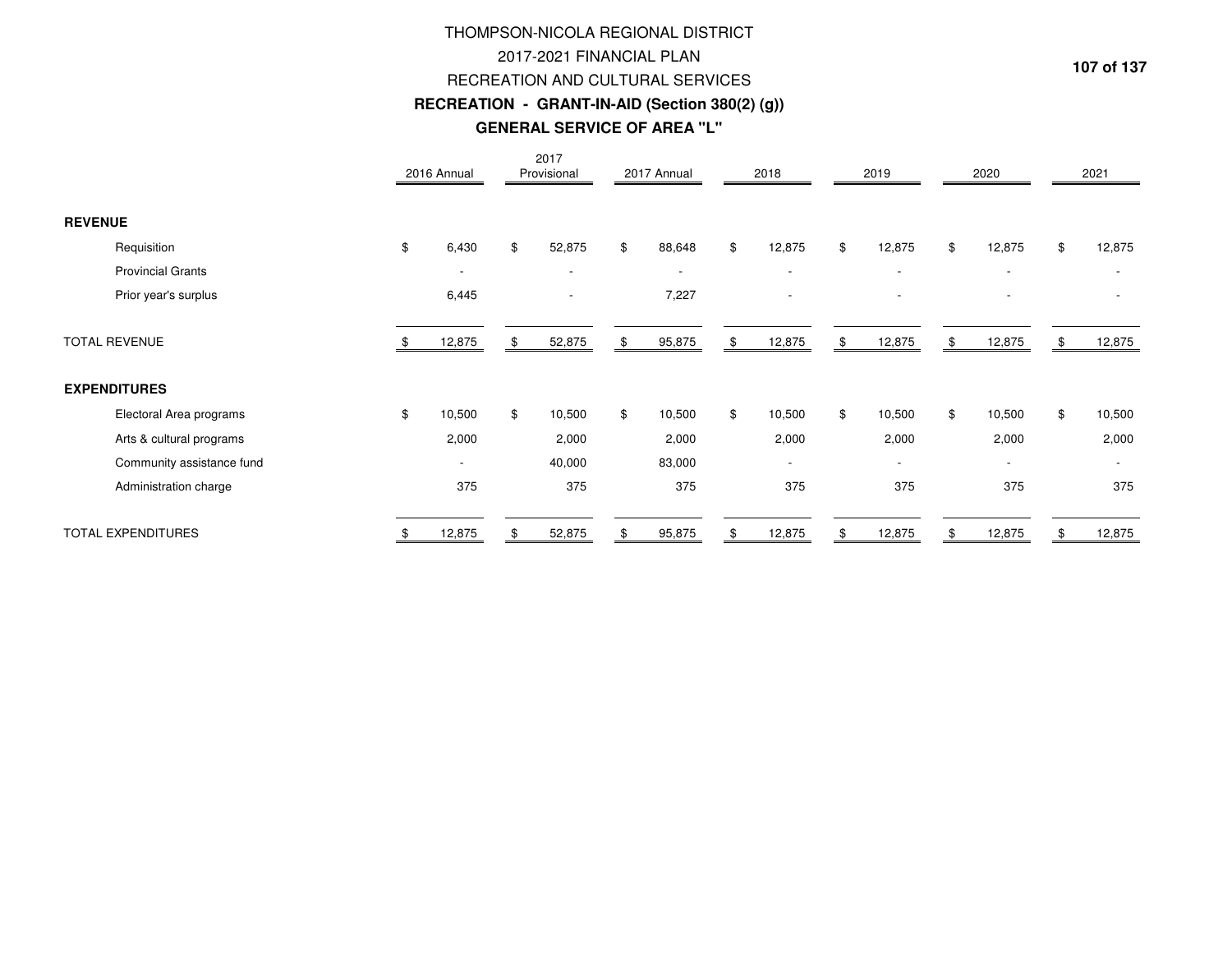# THOMPSON-NICOLA REGIONAL DISTRICT2017-2021 FINANCIAL PLAN RECREATION AND CULTURAL SERVICES **RECREATION - GRANT-IN-AID (Section 380(2) (g))GENERAL SERVICE OF AREA "M"**

|                           | 2016 Annual              | 2017<br>Provisional      | 2017 Annual              | 2018                     | 2019                     |     | 2020                     |    | 2021                     |
|---------------------------|--------------------------|--------------------------|--------------------------|--------------------------|--------------------------|-----|--------------------------|----|--------------------------|
| <b>REVENUE</b>            |                          |                          |                          |                          |                          |     |                          |    |                          |
| Requisition               | \$<br>4,125              | \$<br>44,875             | \$<br>66,511             | \$<br>12,875             | \$<br>12,875             | \$  | 12,875                   | \$ | 12,875                   |
| Miscellaneous             | ۰                        | $\overline{\phantom{a}}$ | $\overline{\phantom{a}}$ | $\overline{\phantom{a}}$ | $\sim$                   |     | $\overline{\phantom{a}}$ |    | $\overline{\phantom{a}}$ |
| Prior year's surplus      | 8,750                    |                          | 9,364                    |                          |                          |     |                          |    |                          |
| <b>TOTAL REVENUE</b>      | 12,875                   | 44,875                   | \$<br>75,875             | \$<br>12,875             | \$<br>12,875             | \$. | 12,875                   | £. | 12,875                   |
| <b>EXPENDITURES</b>       |                          |                          |                          |                          |                          |     |                          |    |                          |
| Electoral Area programs   | \$<br>10,500             | \$<br>10,500             | \$<br>10,500             | \$<br>10,500             | \$<br>10,500             | \$  | 10,500                   | \$ | 10,500                   |
| Arts & cultural programs  | 2,000                    | 2,000                    | 2,000                    | 2,000                    | 2,000                    |     | 2,000                    |    | 2,000                    |
| Community assistance fund | $\overline{\phantom{a}}$ | 32,000                   | 63,000                   | $\overline{\phantom{a}}$ | $\overline{\phantom{a}}$ |     | $\overline{\phantom{a}}$ |    | $\overline{\phantom{a}}$ |
| Administration charge     | 375                      | 375                      | 375                      | 375                      | 375                      |     | 375                      |    | 375                      |
| <b>TOTAL EXPENDITURES</b> | 12,875                   | 44,875                   | \$<br>75,875             | \$<br>12,875             | 12,875                   |     | 12,875                   |    | 12,875                   |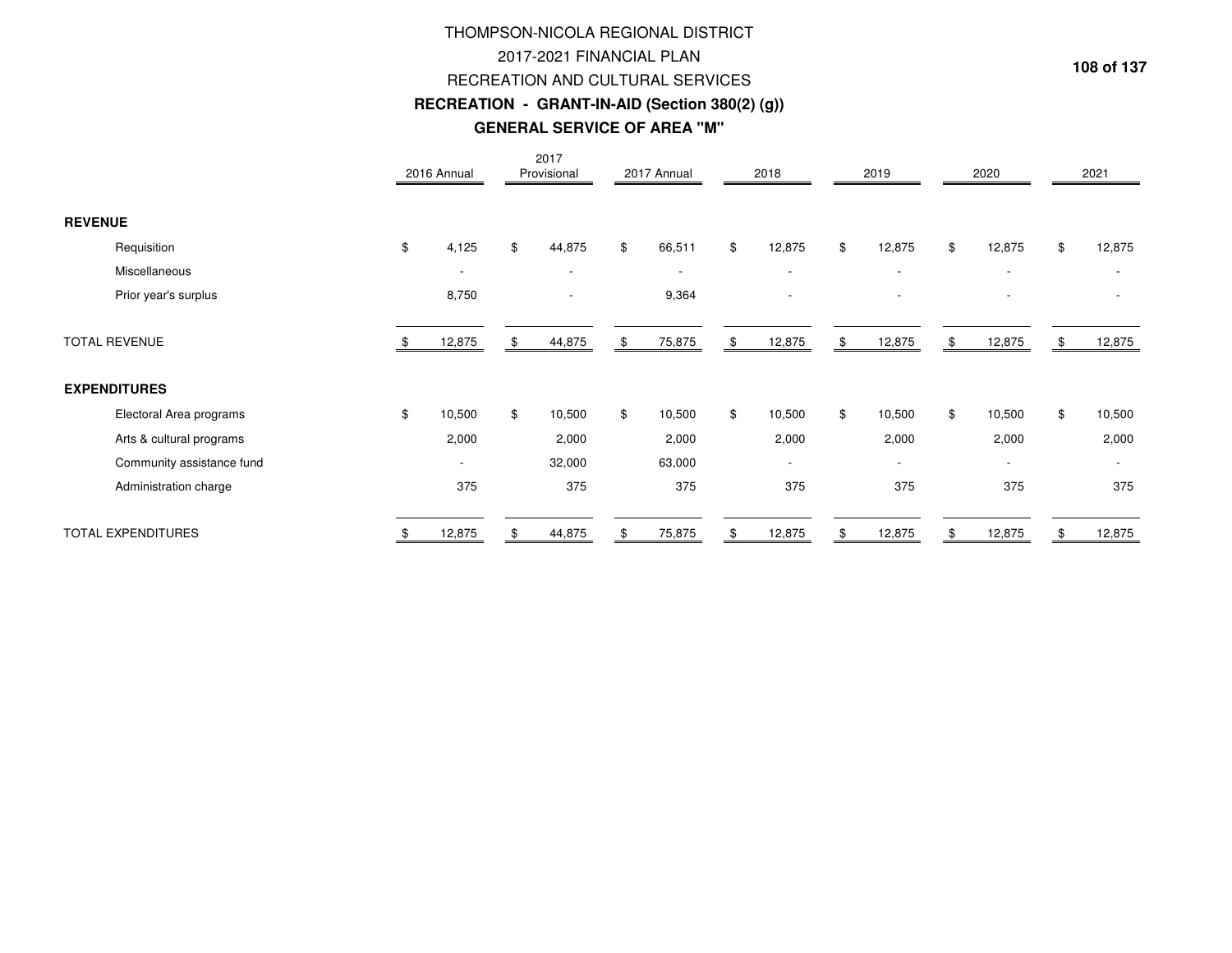# **RECREATION - GRANT-IN-AID (Section 380(2) (g))GENERAL SERVICE OF AREA "N"**THOMPSON-NICOLA REGIONAL DISTRICT2017-2021 FINANCIAL PLANRECREATION AND CULTURAL SERVICES

|                           | 2016 Annual              | 2017<br>Provisional      | 2017 Annual  | 2018                     | 2019                     | 2020                     | 2021                     |
|---------------------------|--------------------------|--------------------------|--------------|--------------------------|--------------------------|--------------------------|--------------------------|
| <b>REVENUE</b>            |                          |                          |              |                          |                          |                          |                          |
| Requisition               | \$<br>8,765              | \$<br>39,875             | \$<br>28,511 | \$<br>12,875             | \$<br>12,875             | \$<br>12,875             | \$<br>12,875             |
| Prior year's surplus      | 4,110                    | $\overline{\phantom{a}}$ | 9,364        | $\overline{\phantom{a}}$ | $\overline{\phantom{a}}$ | $\overline{\phantom{a}}$ |                          |
| <b>TOTAL REVENUE</b>      | 12,875                   | \$<br>39,875             | \$<br>37,875 | \$<br>12,875             | \$<br>12,875             | \$<br>12,875             | \$<br>12,875             |
| <b>EXPENDITURES</b>       |                          |                          |              |                          |                          |                          |                          |
| Electoral Area programs   | \$<br>10,500             | \$<br>10,500             | \$<br>10,500 | \$<br>10,500             | \$<br>10,500             | \$<br>10,500             | \$<br>10,500             |
| Arts & cultural programs  | 2,000                    | 2,000                    | 2,000        | 2,000                    | 2,000                    | 2,000                    | 2,000                    |
| Community assistance fund | $\overline{\phantom{a}}$ | 27,000                   | 25,000       | $\overline{\phantom{a}}$ | $\overline{\phantom{a}}$ | $\overline{\phantom{a}}$ | $\overline{\phantom{a}}$ |
| Administration charge     | 375                      | 375                      | 375          | 375                      | 375                      | 375                      | 375                      |
| <b>TOTAL EXPENDITURES</b> | 12,875                   | 39,875                   | \$<br>37,875 | \$<br>12,875             | \$<br>12,875             | 12,875                   | 12,875                   |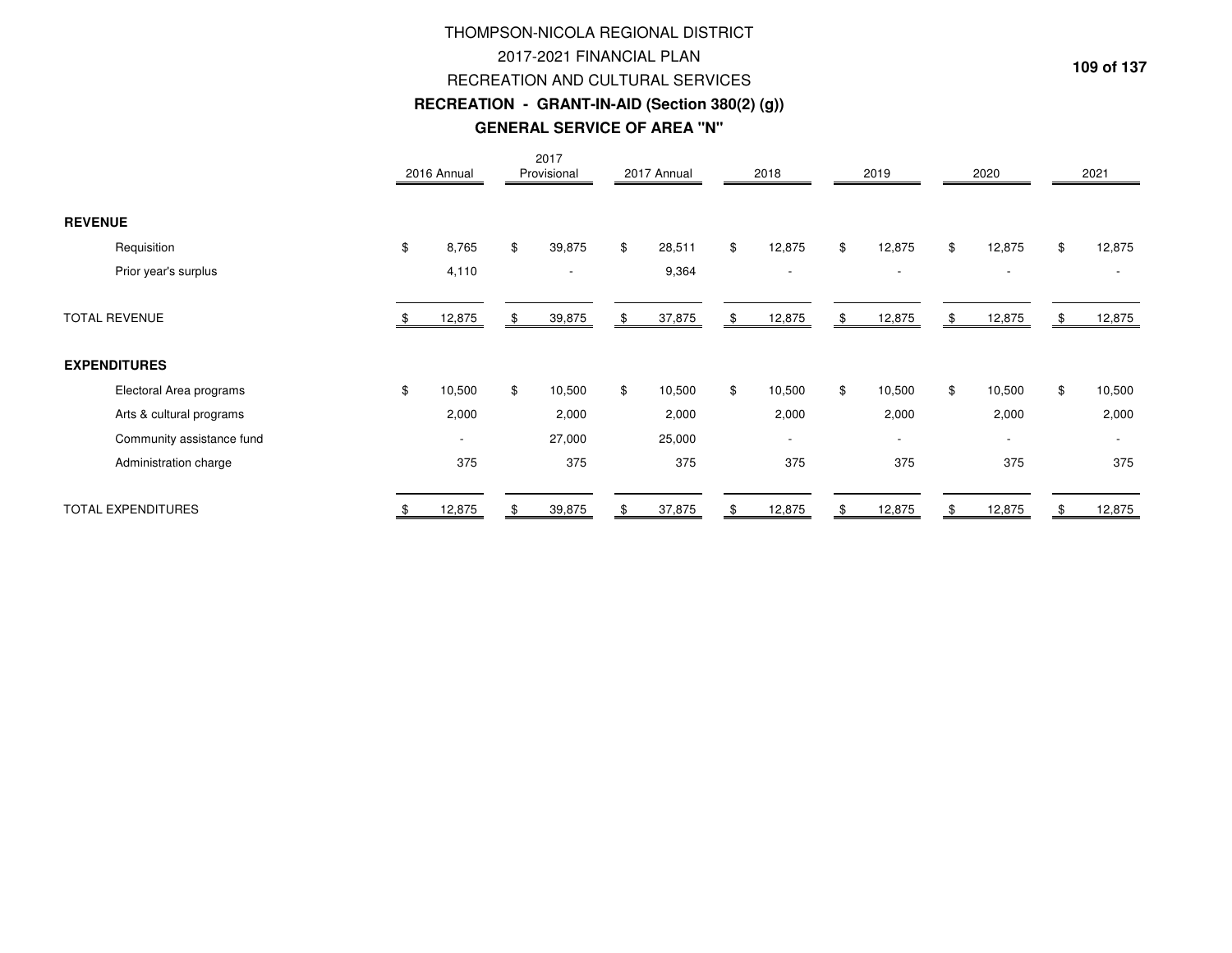# THOMPSON-NICOLA REGIONAL DISTRICT2017-2021 FINANCIAL PLAN RECREATION AND CULTURAL SERVICES **RECREATION - GRANT-IN-AID (Section 380(2) (g))GENERAL SERVICE OF AREA "O"**

|                           | 2016 Annual              | 2017<br>Provisional      | 2017 Annual              | 2018                     | 2019                     | 2020                     | 2021                     |
|---------------------------|--------------------------|--------------------------|--------------------------|--------------------------|--------------------------|--------------------------|--------------------------|
| <b>REVENUE</b>            |                          |                          |                          |                          |                          |                          |                          |
| Requisition               | \$<br>5,038              | \$<br>40,875             | \$<br>46,356             | \$<br>12,875             | \$<br>12,875             | \$<br>12,875             | \$<br>12,875             |
| <b>Provincial Grants</b>  | $\overline{\phantom{a}}$ | $\overline{\phantom{a}}$ | $\overline{\phantom{0}}$ |                          | $\overline{\phantom{a}}$ | $\overline{\phantom{a}}$ | $\overline{\phantom{a}}$ |
| Miscellaneous             | $\overline{\phantom{a}}$ |                          | $\overline{\phantom{a}}$ |                          |                          |                          |                          |
| Prior year's surplus      | 7,837                    | $\overline{\phantom{a}}$ | 2,519                    | $\overline{\phantom{a}}$ | $\overline{\phantom{a}}$ | $\overline{\phantom{a}}$ | $\overline{\phantom{a}}$ |
| <b>TOTAL REVENUE</b>      | 12,875                   | \$<br>40,875             | \$<br>48,875             | \$<br>12,875             | \$<br>12,875             | \$<br>12,875             | \$<br>12,875             |
| <b>EXPENDITURES</b>       |                          |                          |                          |                          |                          |                          |                          |
| Electoral Area programs   | \$<br>10,500             | \$<br>10,500             | \$<br>10,500             | \$<br>10,500             | \$<br>10,500             | \$<br>10,500             | \$<br>10,500             |
| Arts & cultural programs  | 2,000                    | 2,000                    | 2,000                    | 2,000                    | 2,000                    | 2,000                    | 2,000                    |
| Community assistance fund | $\overline{\phantom{a}}$ | 28,000                   | 36,000                   | $\overline{\phantom{a}}$ | $\overline{\phantom{a}}$ | $\overline{\phantom{a}}$ | $\overline{\phantom{a}}$ |
| Administration charge     | 375                      | 375                      | 375                      | 375                      | 375                      | 375                      | 375                      |
| <b>TOTAL EXPENDITURES</b> | 12,875                   | 40,875                   | 48,875                   | \$<br>12,875             | 12,875                   | 12,875                   | 12,875                   |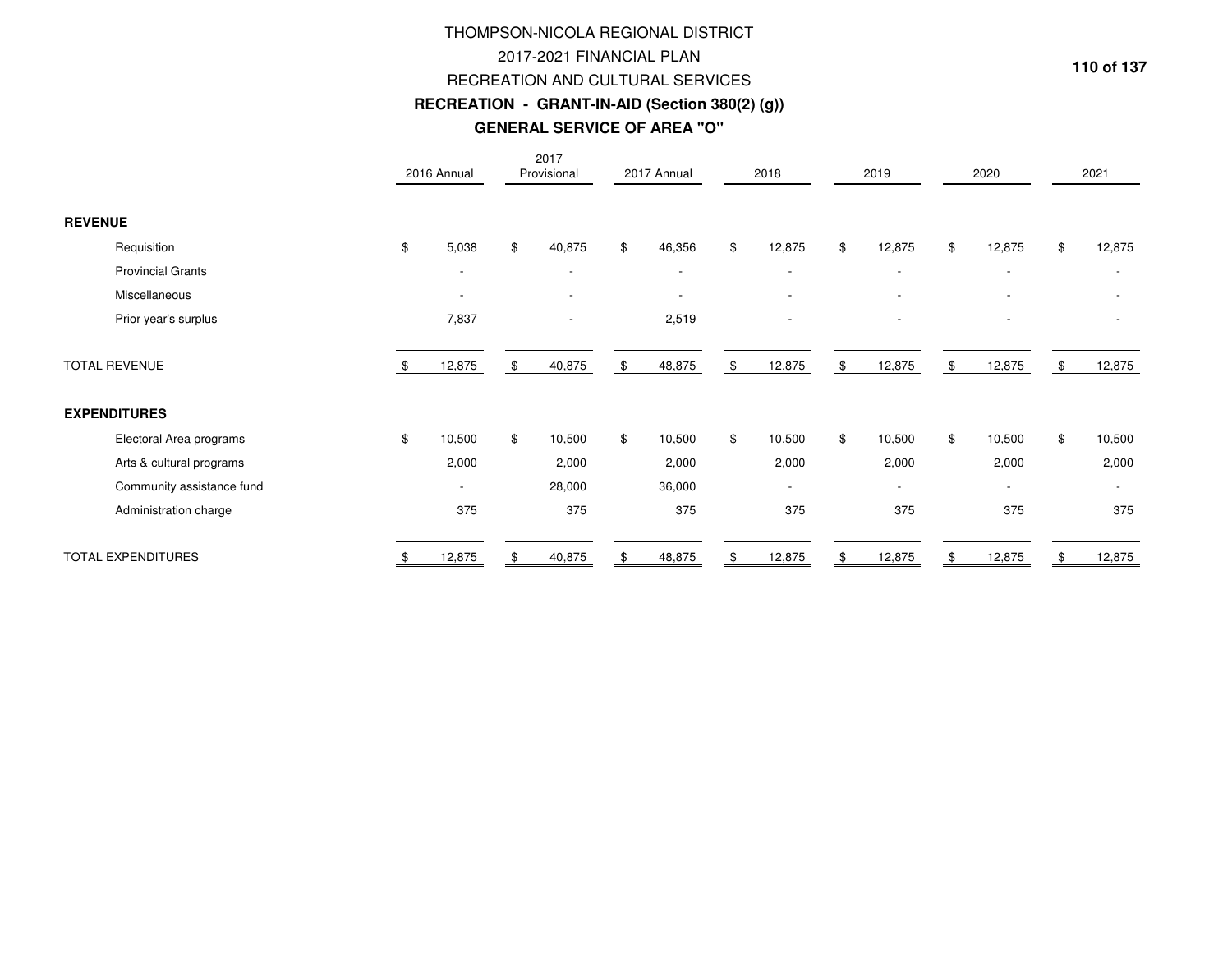# **RECREATION - GRANT-IN-AID (Section 380(2) (g))GENERAL SERVICE OF AREA "P"**THOMPSON-NICOLA REGIONAL DISTRICT2017-2021 FINANCIAL PLANRECREATION AND CULTURAL SERVICES

|                           | 2016 Annual              | 2017<br>Provisional | 2017 Annual  | 2018                     |                | 2019                     | 2020                     | 2021                     |
|---------------------------|--------------------------|---------------------|--------------|--------------------------|----------------|--------------------------|--------------------------|--------------------------|
| <b>REVENUE</b>            |                          |                     |              |                          |                |                          |                          |                          |
| Requisition               | \$<br>9,271              | \$<br>52,875        | \$<br>94,307 | \$<br>12,875             | $$\mathbb{S}$$ | 12,875                   | \$<br>12,875             | \$<br>12,875             |
| Prior year's surplus      | 3,604                    |                     | 1,568        | $\overline{\phantom{a}}$ |                | $\overline{\phantom{a}}$ | $\overline{\phantom{a}}$ |                          |
| <b>TOTAL REVENUE</b>      | 12,875                   | \$<br>52,875        | \$<br>95,875 | \$<br>12,875             | \$             | 12,875                   | \$<br>12,875             | \$<br>12,875             |
| <b>EXPENDITURES</b>       |                          |                     |              |                          |                |                          |                          |                          |
| Electoral Area programs   | \$<br>10,500             | \$<br>10,500        | \$<br>10,500 | \$<br>10,500             | $$\mathbb{S}$$ | 10,500                   | \$<br>10,500             | \$<br>10,500             |
| Arts & cultural programs  | 2,000                    | 2,000               | 2,000        | 2,000                    |                | 2,000                    | 2,000                    | 2,000                    |
| Community assistance fund | $\overline{\phantom{a}}$ | 40,000              | 83,000       | $\overline{\phantom{a}}$ |                | $\overline{\phantom{a}}$ | $\overline{\phantom{a}}$ | $\overline{\phantom{a}}$ |
| Administration charge     | 375                      | 375                 | 375          | 375                      |                | 375                      | 375                      | 375                      |
| <b>TOTAL EXPENDITURES</b> | 12,875                   | 52,875              | \$<br>95,875 | \$<br>12,875             | \$             | 12,875                   | 12,875                   | 12,875                   |

**111 of 137**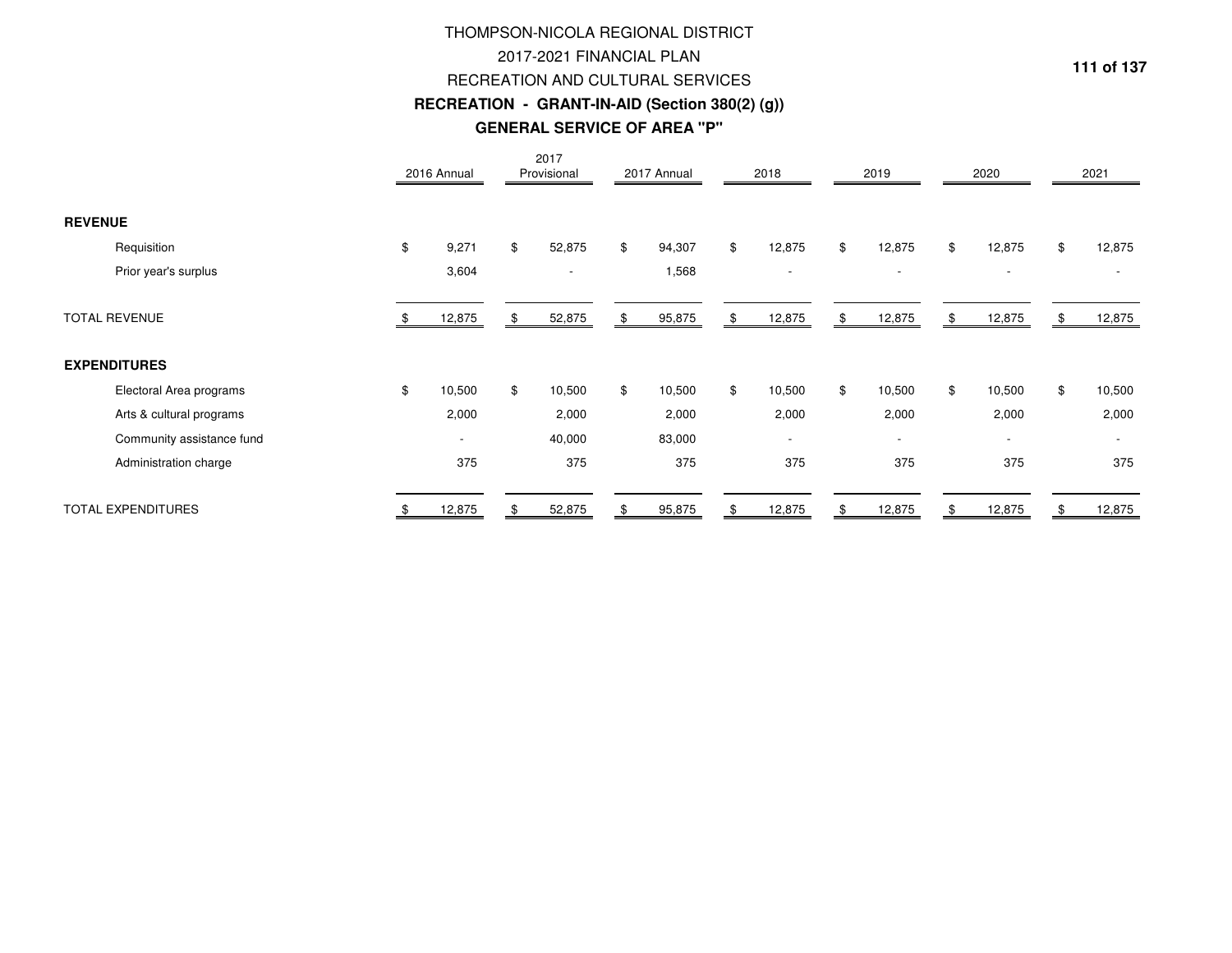# THOMPSON-NICOLA REGIONAL DISTRICT2017-2021 FINANCIAL PLAN RECREATION AND CULTURAL SERVICES**TELEVISIONLYTTON AND SPECIFIED AREA OF "I"**

|                           | 2016 Annual              | 2017<br>Provisional | 2017 Annual              | 2018                     | 2019                     | 2020                     | 2021                     |
|---------------------------|--------------------------|---------------------|--------------------------|--------------------------|--------------------------|--------------------------|--------------------------|
| <b>REVENUE</b>            |                          |                     |                          |                          |                          |                          |                          |
| Requisition               | \$<br>8,468              | \$<br>8,469         | \$<br>8,465              | \$<br>8,472              | \$<br>8,472              | \$<br>8,472              | \$<br>8,472              |
| Grants-in-lieu            | $\overline{\phantom{a}}$ | $\sim$              | $\overline{\phantom{0}}$ | $\overline{\phantom{a}}$ | $\overline{\phantom{a}}$ | $\sim$                   | $\overline{\phantom{a}}$ |
| Prior year's surplus      | 4                        | 3                   | $\overline{7}$           | $\overline{\phantom{a}}$ | $\overline{\phantom{a}}$ |                          |                          |
| <b>TOTAL REVENUE</b>      | 8,472                    | \$<br>8,472         | \$<br>8,472              | \$<br>8,472              | \$<br>8,472              | \$<br>8,472              | \$<br>8,472              |
| <b>EXPENDITURES</b>       |                          |                     |                          |                          |                          |                          |                          |
| Operating advances        | \$<br>8,225              | \$<br>8,225         | \$<br>8,225              | \$<br>8,225              | \$<br>8,225              | \$<br>8,225              | \$<br>8,225              |
| Insurance                 | $\overline{\phantom{a}}$ | $\sim$              | $\overline{\phantom{a}}$ | $\overline{\phantom{a}}$ | $\overline{\phantom{a}}$ | $\overline{\phantom{a}}$ | $\sim$                   |
| Administration charge     | 247                      | 247                 | 247                      | 247                      | 247                      | 247                      | 247                      |
| <b>TOTAL EXPENDITURES</b> | 8,472                    | 8,472               | 8,472                    | 8,472                    | \$<br>8,472              | 8,472                    | 8,472                    |

**112 of 137**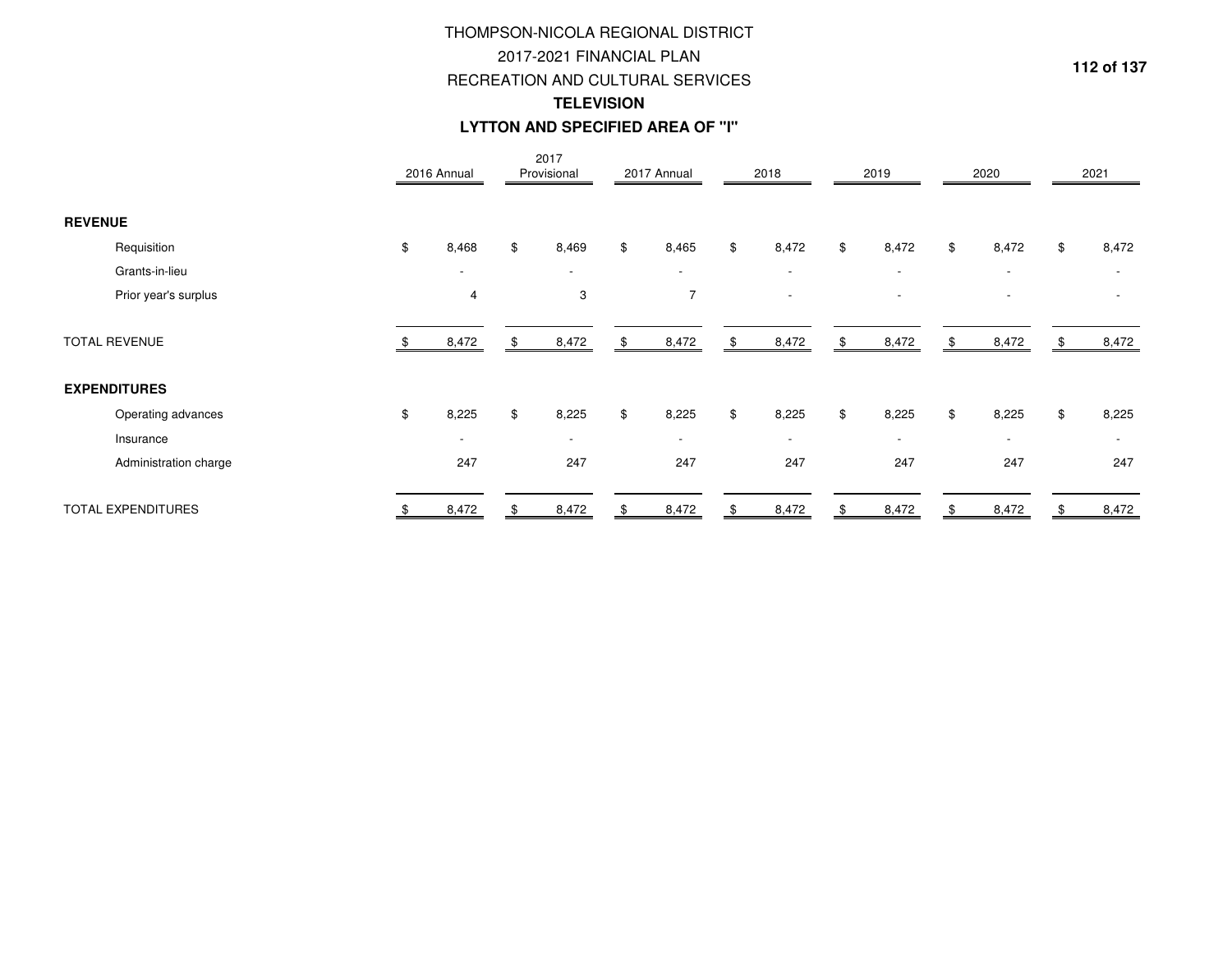# **TELEVISION**RECREATION AND CULTURAL SERVICESTHOMPSON-NICOLA REGIONAL DISTRICT2017-2021 FINANCIAL PLAN

**AREA "A"**

|                           | 2016 Annual              |      | 2017<br>Provisional      | 2017 Annual              |               | 2018                     |                | 2019                     | 2020 | 2021 |                          |
|---------------------------|--------------------------|------|--------------------------|--------------------------|---------------|--------------------------|----------------|--------------------------|------|------|--------------------------|
| <b>REVENUE</b>            |                          |      |                          |                          |               |                          |                |                          |      |      |                          |
| Requisition               | \$<br>(2, 239)           | $\,$ | $\overline{\phantom{a}}$ | \$<br>(145)              | $\, \, \$$    | $\overline{\phantom{m}}$ | $$\mathbb{S}$$ |                          | \$   | \$   |                          |
| Miscellaneous             | $\blacksquare$           |      | $\overline{\phantom{a}}$ | $\overline{\phantom{a}}$ |               | $\overline{\phantom{a}}$ |                | $\overline{\phantom{0}}$ |      |      |                          |
| Transfer from TCA surplus | $\overline{\phantom{a}}$ |      |                          | $\overline{\phantom{a}}$ |               | $\overline{\phantom{a}}$ |                |                          |      |      | $\overline{\phantom{a}}$ |
| Prior year's surplus      | 2,239                    |      |                          | 145                      |               |                          |                |                          |      |      |                          |
| TOTAL REVENUE             |                          |      |                          |                          |               |                          | \$             |                          |      |      |                          |
| <b>EXPENDITURES</b>       |                          |      |                          |                          |               |                          |                |                          |      |      |                          |
| Operating costs           | \$                       | \$   |                          | \$<br>$\blacksquare$     | $\frac{1}{2}$ | $\overline{\phantom{a}}$ | $\,$           |                          | \$   | \$   |                          |
| Utilities - Hydro         | $\overline{\phantom{a}}$ |      |                          | $\overline{\phantom{a}}$ |               |                          |                |                          |      |      |                          |
| Capital upgrade           | ٠                        |      |                          | $\overline{\phantom{a}}$ |               | $\overline{\phantom{a}}$ |                | $\overline{\phantom{a}}$ |      |      |                          |
| Insurance                 |                          |      |                          |                          |               |                          |                |                          |      |      |                          |
| Amortization              |                          |      |                          |                          |               | $\overline{\phantom{a}}$ |                |                          |      |      |                          |
| Administration charge     |                          |      |                          |                          |               | $\blacksquare$           |                |                          |      |      | $\overline{\phantom{a}}$ |
| TOTAL EXPENDITURES        |                          | \$   |                          | \$                       | \$            |                          | \$             |                          |      |      |                          |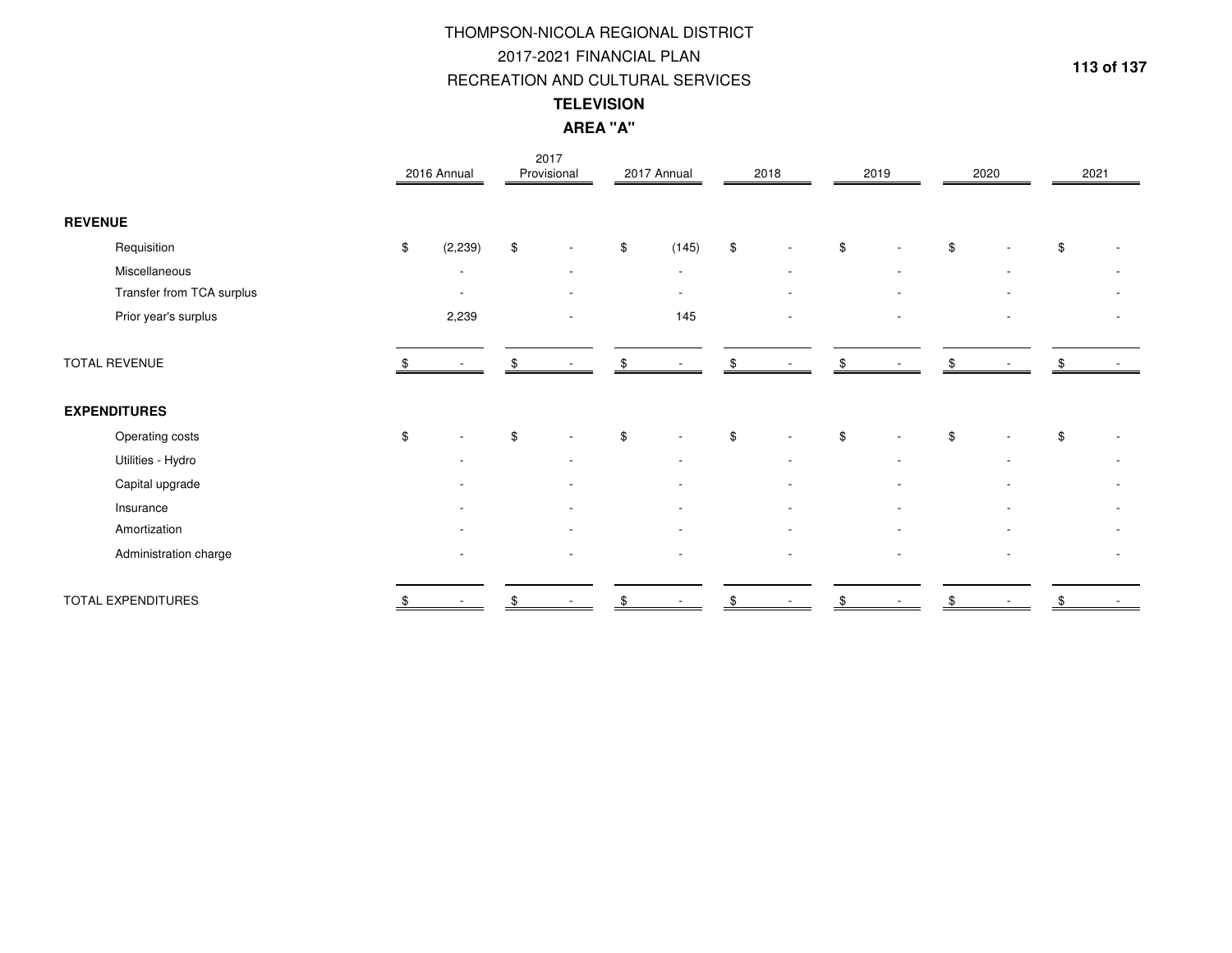# **TELEVISION**2017-2021 FINANCIAL PLAN RECREATION AND CULTURAL SERVICESTHOMPSON-NICOLA REGIONAL DISTRICT

**AREA "B"**

|                                      |               | 2016 Annual              | 2017<br>Provisional      | 2017 Annual              | 2018                     |               | 2019                     | 2020                     |                | 2021                     |
|--------------------------------------|---------------|--------------------------|--------------------------|--------------------------|--------------------------|---------------|--------------------------|--------------------------|----------------|--------------------------|
| <b>REVENUE</b>                       |               |                          |                          |                          |                          |               |                          |                          |                |                          |
| Requisition                          | \$            | 6,233                    | \$<br>5,749              | \$<br>5,752              | \$<br>8,034              | \$            | 8,034                    | \$<br>8,034              | $$\mathbb{S}$$ | 8,034                    |
| Transfer from reserve                |               |                          |                          |                          |                          |               |                          |                          |                |                          |
| Interest                             |               |                          |                          |                          |                          |               |                          |                          |                | $\overline{\phantom{a}}$ |
| Miscellaneous                        |               | $\overline{\phantom{a}}$ |                          | $\overline{\phantom{0}}$ |                          |               |                          |                          |                |                          |
| Transfer from TCA surplus            |               |                          |                          |                          |                          |               |                          |                          |                |                          |
| Prior year's surplus                 |               | 374                      | 2,100                    | 2,244                    |                          |               |                          |                          |                |                          |
| <b>TOTAL REVENUE</b>                 | - \$          | 6,607                    | \$<br>7,849              | \$<br>7,996              | \$<br>8,034              | \$            | 8,034                    | \$<br>8,034              | \$             | 8,034                    |
| <b>EXPENDITURES</b>                  |               |                          |                          |                          |                          |               |                          |                          |                |                          |
| Operating costs                      | $\mathfrak s$ | 5,715                    | \$<br>6,920              | \$<br>7,063              | \$<br>7,100              | $\mathfrak s$ | 7,100                    | \$<br>7,100              | \$             | 7,100                    |
| Interest on advances prior to Aug. 1 |               | $\overline{\phantom{a}}$ | $\overline{\phantom{a}}$ | $\overline{\phantom{a}}$ | $\overline{\phantom{a}}$ |               | $\overline{\phantom{a}}$ | $\overline{\phantom{a}}$ |                | $\sim$                   |
| Transfer to capital reserve          |               |                          | $\overline{\phantom{a}}$ |                          |                          |               |                          |                          |                |                          |
| Insurance                            |               | 700                      | 700                      | 700                      | 700                      |               | 700                      | 700                      |                | 700                      |
| Amortization                         |               | $\blacksquare$           | $\overline{\phantom{a}}$ | $\overline{\phantom{0}}$ |                          |               |                          |                          |                | $\overline{\phantom{a}}$ |
| Administration charge                |               | 192                      | 229                      | 233                      | 234                      |               | 234                      | 234                      |                | 234                      |
| <b>TOTAL EXPENDITURES</b>            | \$            | 6,607                    | 7,849                    | \$<br>7,996              | \$<br>8,034              |               | 8,034                    | 8,034                    |                | 8,034                    |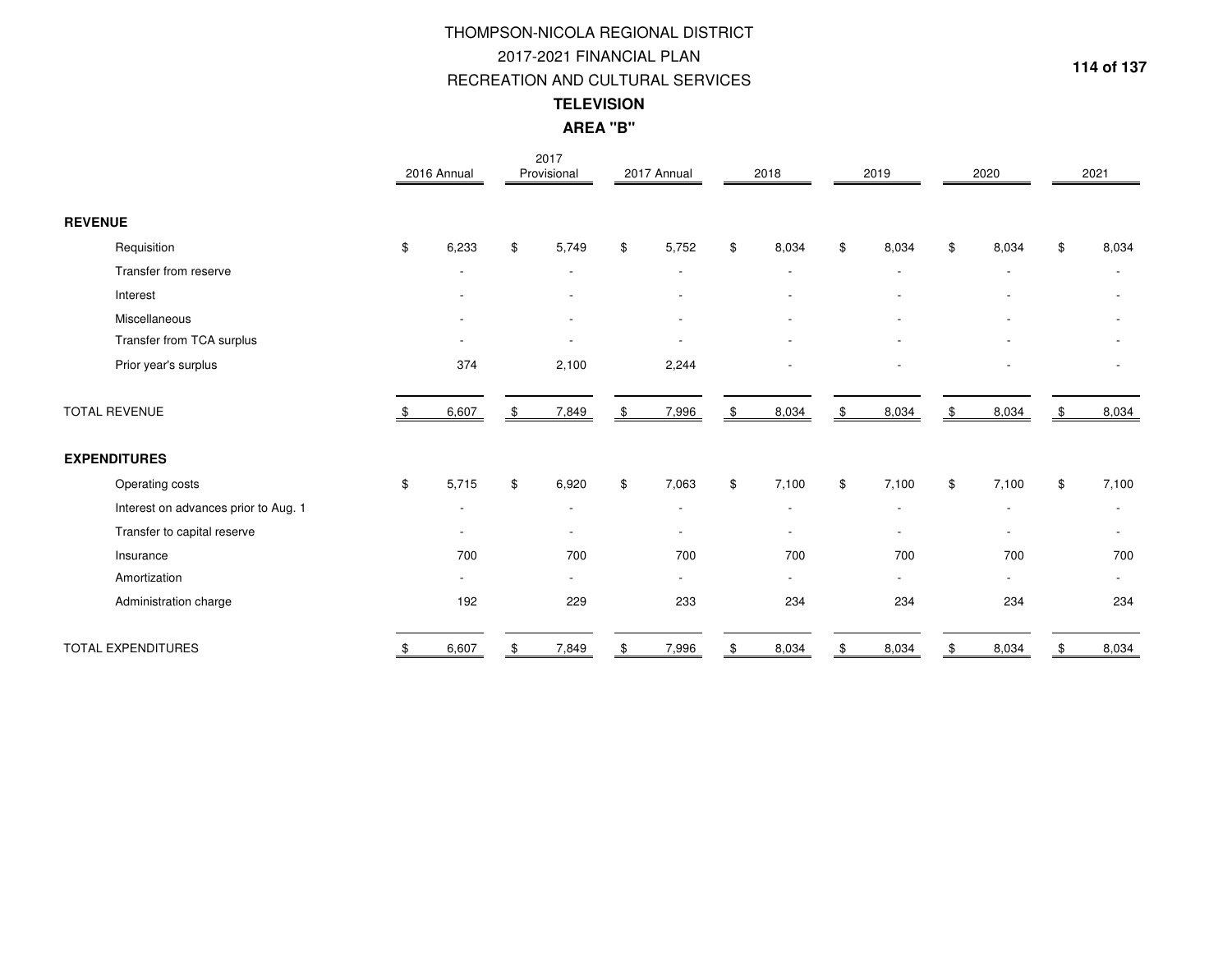# THOMPSON-NICOLA REGIONAL DISTRICT

## 2017-2021 FINANCIAL PLAN

#### RECREATION AND CULTURAL SERVICES

# **TELEVISION**

#### **AREA "O" AND A SPECIFIED AREA OF "P" AND BARRIERE**

|                           | 2016 Annual    | 2017<br>Provisional | 2017 Annual | 2018           | 2019 | 2020 | 2021           |
|---------------------------|----------------|---------------------|-------------|----------------|------|------|----------------|
| <b>REVENUE</b>            |                |                     |             |                |      |      |                |
| Requisition               | \$<br>(4, 673) | \$                  | \$<br>(317) | \$             | \$   | \$   | \$             |
| Transfer from reserve     | 6,200          |                     | 6,200       |                |      |      |                |
| Miscellaneous             |                |                     |             |                |      |      |                |
| Interest                  |                |                     |             |                |      |      | $\overline{a}$ |
| Transfer from TCA surplus |                |                     |             |                |      |      |                |
| Prior year's surplus      | (1,527)        |                     | (5,883)     |                |      |      |                |
| <b>TOTAL REVENUE</b>      |                |                     |             | \$             | \$   |      |                |
| <b>EXPENDITURES</b>       |                |                     |             |                |      |      |                |
| Operating advances        | \$             | \$                  | \$          | \$             | \$   | \$   | \$             |
| Insurance                 |                |                     |             |                |      |      |                |
| Transfer to reserve       |                |                     |             |                |      |      |                |
| Interest: Short term      |                |                     |             |                |      |      |                |
| Amortization              |                |                     |             |                |      |      |                |
| Administration charge     |                |                     |             | $\blacksquare$ |      |      |                |
| TOTAL EXPENDITURES        | \$             |                     |             | \$             | \$   |      |                |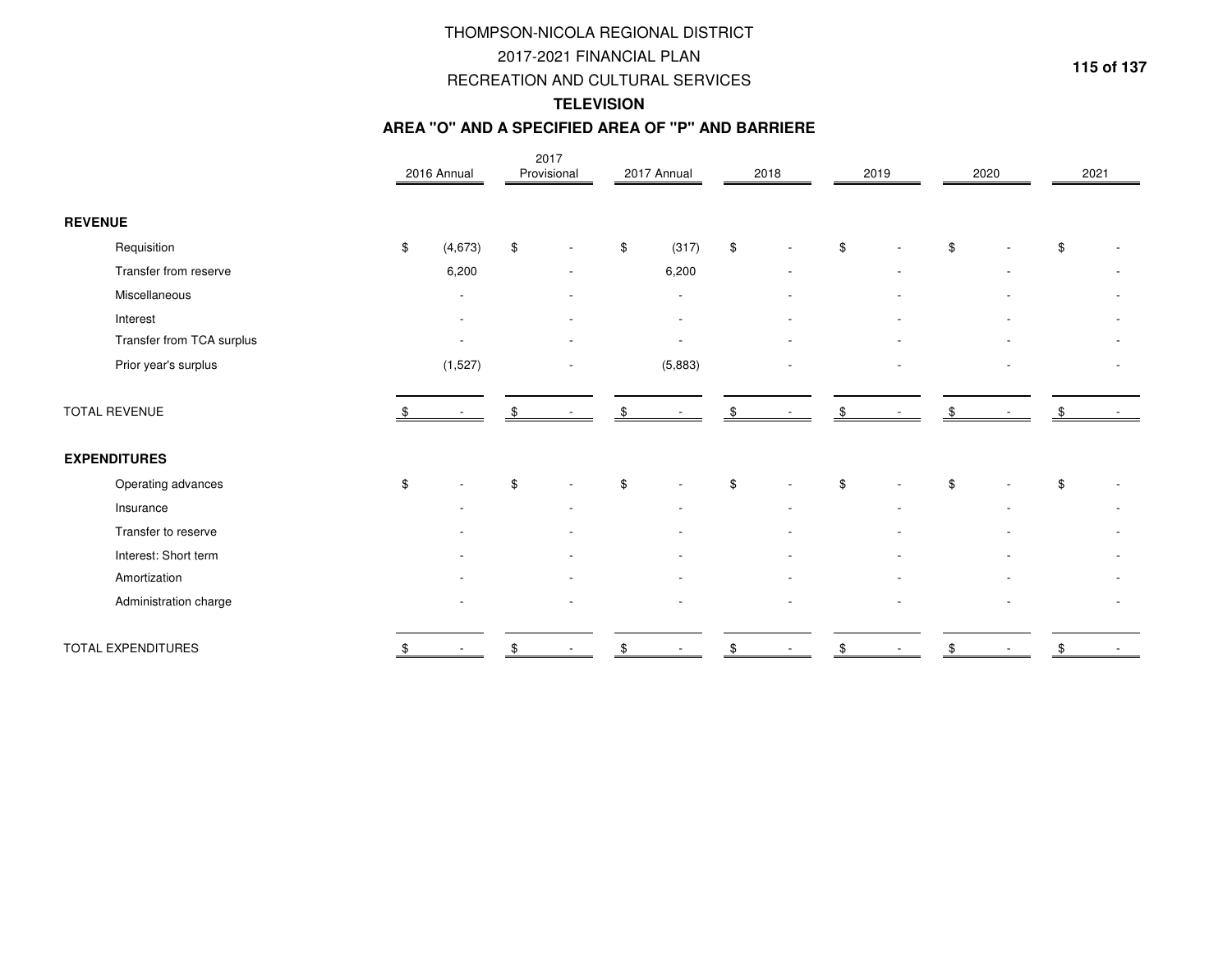# **TELEVISION - GRANT-IN-AID**THOMPSON-NICOLA REGIONAL DISTRICT2017-2021 FINANCIAL PLANRECREATION AND CULTURAL SERVICES

#### **SPECIFIED AREA OF "I" (SPENCES BRIDGE)**

|                           | 2016 Annual              |     | 2017<br>Provisional | 2017 Annual              | 2018        | 2019                     | 2020                     |     | 2021   |
|---------------------------|--------------------------|-----|---------------------|--------------------------|-------------|--------------------------|--------------------------|-----|--------|
| <b>REVENUE</b>            |                          |     |                     |                          |             |                          |                          |     |        |
| Requisition               | \$<br>5,459              | \$  | 5,459               | \$<br>5,459              | \$<br>5,459 | \$<br>5,459              | \$<br>5,459              | \$  | 5,459  |
| Sundry                    | $\overline{\phantom{a}}$ |     | $\sim$              | $\overline{\phantom{a}}$ | $\sim$      | $\overline{\phantom{a}}$ | $\overline{\phantom{a}}$ |     | $\sim$ |
| Prior year's surplus      |                          |     |                     |                          |             |                          |                          |     |        |
| <b>TOTAL REVENUE</b>      | 5,459                    | \$. | 5,459               | \$<br>5,459              | \$<br>5,459 | \$<br>5,459              | \$<br>5,459              | \$. | 5,459  |
| <b>EXPENDITURES</b>       |                          |     |                     |                          |             |                          |                          |     |        |
| Grant-in-aid              | \$<br>5,300              | \$  | 5,300               | \$<br>5,300              | \$<br>5,300 | \$<br>5,300              | \$<br>5,300              | \$  | 5,300  |
| Insurance                 | $\overline{\phantom{a}}$ |     | $\sim$              | $\overline{\phantom{a}}$ | $\sim$      | $\overline{\phantom{a}}$ | $\overline{\phantom{a}}$ |     | $\sim$ |
| Administration charge     | 159                      |     | 159                 | 159                      | 159         | 159                      | 159                      |     | 159    |
| <b>TOTAL EXPENDITURES</b> | 5,459                    |     | 5,459               | \$<br>5,459              | \$<br>5,459 | 5,459                    | 5,459                    |     | 5,459  |

**116 of 137**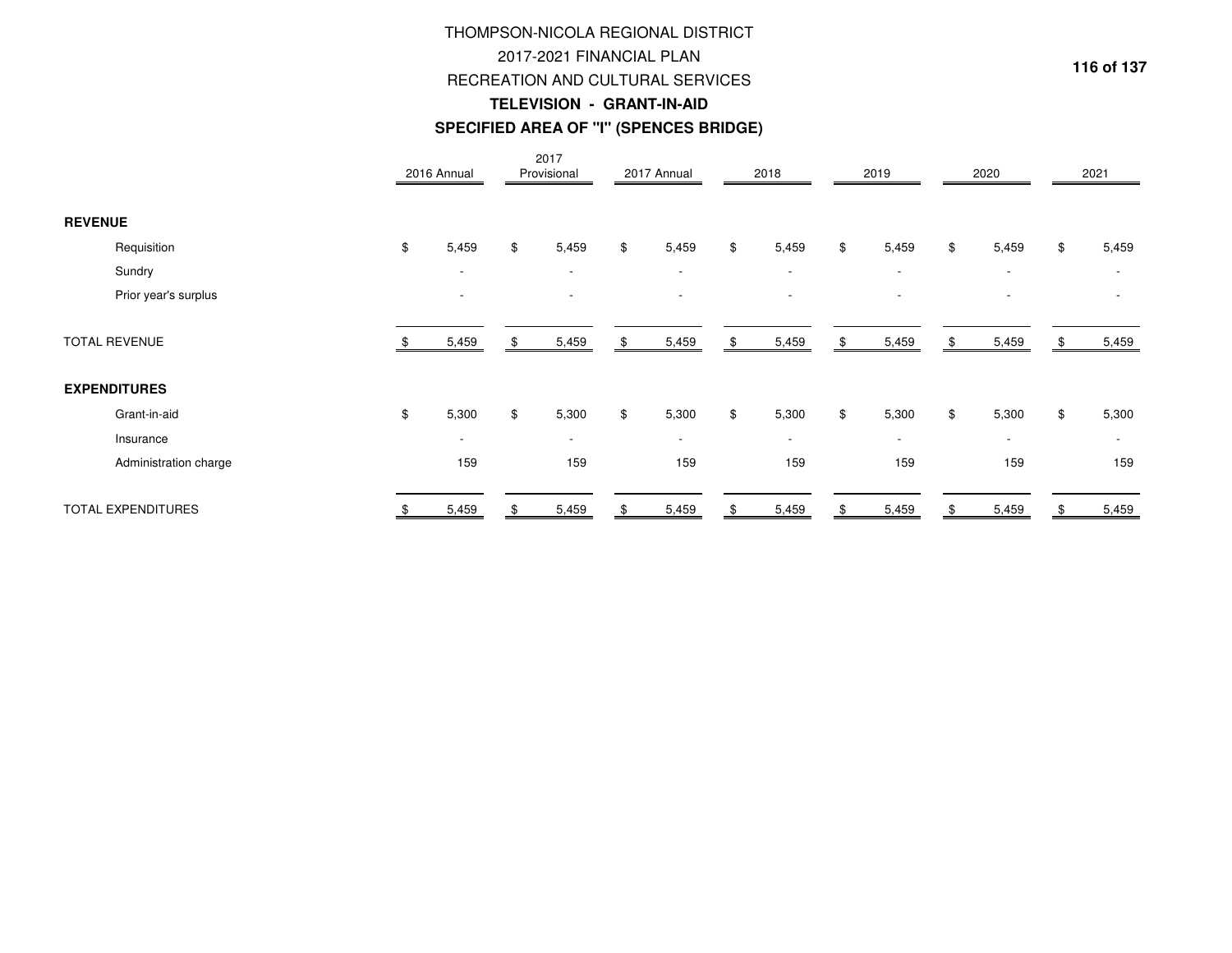# THOMPSON-NICOLA REGIONAL DISTRICT2017-2021 FINANCIAL PLAN

#### RECREATION AND CULTURAL SERVICES

**117 of 137**

### **TELEVISION - GRANT-IN-AID**

#### **SPECIFIED AREA OF "M" AND "J" (MAMIT LAKE)**

|                           | 2016 Annual              | 2017<br>Provisional      | 2017 Annual              | 2018                     | 2019                     | 2020                     |               | 2021                     |
|---------------------------|--------------------------|--------------------------|--------------------------|--------------------------|--------------------------|--------------------------|---------------|--------------------------|
| <b>REVENUE</b>            |                          |                          |                          |                          |                          |                          |               |                          |
| Requisition               | \$<br>5,665              | \$<br>5,665              | \$<br>5,665              | \$<br>5,665              | \$<br>5,665              | \$<br>5,665              | \$            | 5,665                    |
| Prior year's surplus      | $\overline{\phantom{a}}$ | $\overline{\phantom{a}}$ | $\overline{\phantom{a}}$ | $\sim$                   | $\overline{\phantom{a}}$ | $\overline{\phantom{a}}$ |               |                          |
| <b>TOTAL REVENUE</b>      | 5,665                    | 5,665                    | \$<br>5,665              | \$<br>5,665              | \$<br>5,665              | \$<br>5,665              |               | 5,665                    |
| <b>EXPENDITURES</b>       |                          |                          |                          |                          |                          |                          |               |                          |
| Grant-in-aid              | \$<br>5,500              | \$<br>5,500              | \$<br>5,500              | \$<br>5,500              | \$<br>5,500              | \$<br>5,500              | $\mathfrak s$ | 5,500                    |
| Insurance                 | $\overline{\phantom{a}}$ | $\overline{\phantom{a}}$ | $\overline{\phantom{a}}$ | $\overline{\phantom{a}}$ | $\overline{\phantom{a}}$ |                          |               | $\overline{\phantom{a}}$ |
| Administration charge     | 165                      | 165                      | 165                      | 165                      | 165                      | 165                      |               | 165                      |
| <b>TOTAL EXPENDITURES</b> | 5,665                    | 5,665                    | 5,665                    | 5,665                    | 5,665                    | 5,665                    |               | 5,665                    |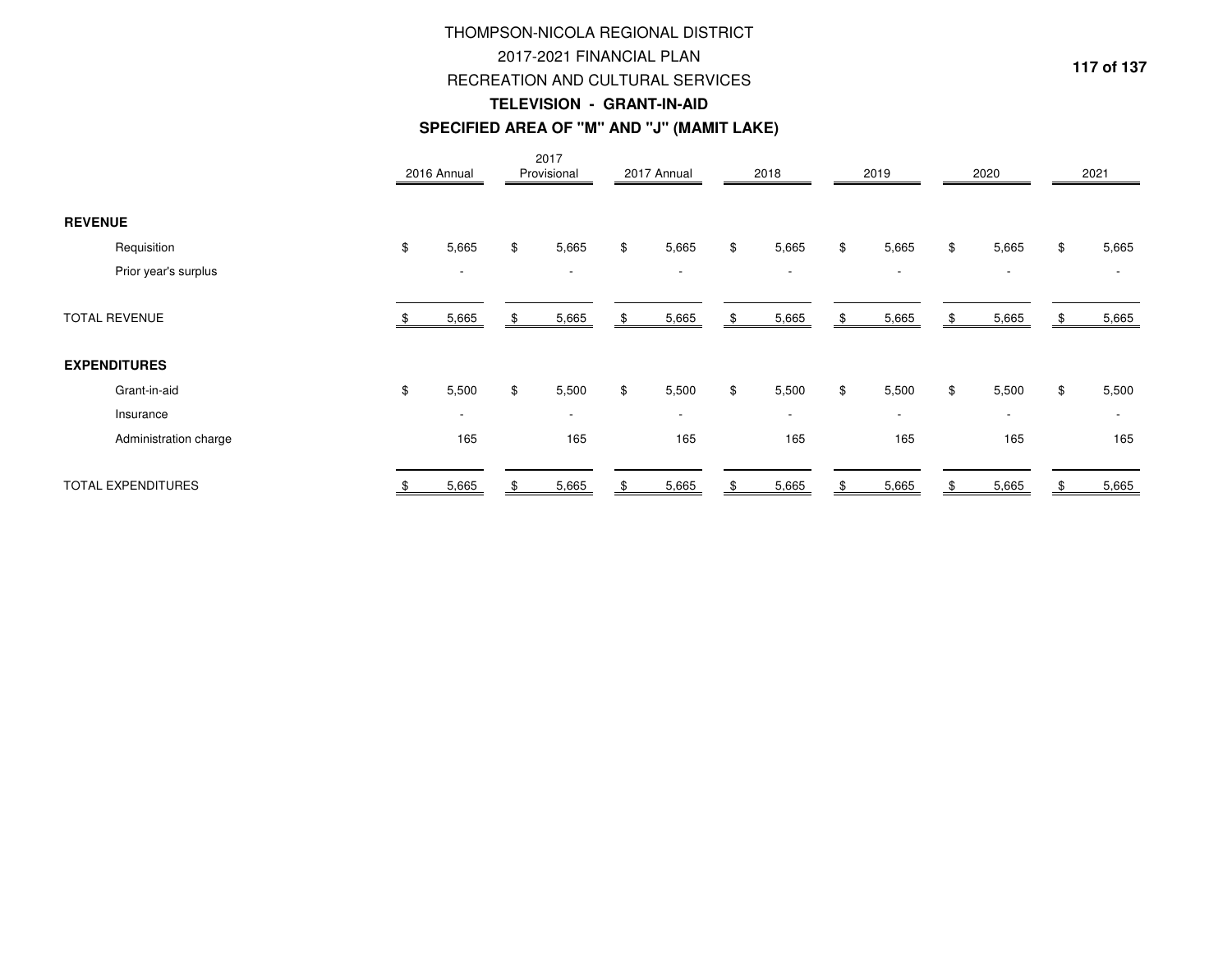## THOMPSON-NICOLA REGIONAL DISTRICT2017-2021 FINANCIAL PLAN RECREATION AND CULTURAL SERVICES **THOMPSON-NICOLA REGIONAL DISTRICT LIBRARY SERVICEALL MEMBER MUNICIPALITIES**

|                                            | 2016 Annual             | 2017<br>Provisional | 2017 Annual               | 2018            | 2019            | 2020                       | 2021            |
|--------------------------------------------|-------------------------|---------------------|---------------------------|-----------------|-----------------|----------------------------|-----------------|
| <b>REVENUE</b>                             |                         |                     |                           |                 |                 |                            |                 |
| Requisition                                | \$<br>6,760,133         | 6,607,735<br>\$     | 6,750,786<br>$\mathbb{S}$ | 6,990,399<br>\$ | \$7,108,212     | 7,245,022<br>\$            | 7,382,901<br>\$ |
| Grants in lieu                             | 70,000                  | 70,000              | 70,000                    | 70,000          | 70,000          | 70,000                     | 70,000          |
| Provincial government grant                | 350,000                 | 350,000             | 350,000                   | 350,000         | 350,000         | 350,000                    | 350,000         |
| Other and Reserves                         | 129,411                 | 600,000             | 629,829                   | 100,000         | 100,000         | 100,000                    | 100,000         |
| Transfer from TCA surplus                  |                         |                     |                           |                 |                 |                            |                 |
| Prior year's surplus                       | 1,127,773               | 1,200,000           | 1,045,449                 | 400,000         | 400,000         | 400,000                    | 400,000         |
| TOTAL REVENUE                              | 8,437,317<br>$\sqrt{$}$ | \$8,827,735         | \$8,846,064               | \$7,910,399     | \$<br>8,028,212 | $\frac{1}{2}$<br>8,165,022 | 8,302,901<br>\$ |
| <b>EXPENDITURES</b>                        |                         |                     |                           |                 |                 |                            |                 |
| Personnel                                  |                         |                     |                           |                 |                 |                            |                 |
| Salaries                                   | \$<br>4,186,000         | 4,357,800<br>\$     | 4,280,300<br>\$           | 4,350,925<br>\$ | 4,437,943<br>\$ | \$<br>4,526,702            | 4,617,236<br>\$ |
| Employee benefits                          | 1,062,000               | 1,056,000           | 1,052,000                 | 1,069,358       | 1,090,745       | 1,112,560                  | 1,134,811       |
| Education and training                     | 53,000                  | 53,000              | 53,000                    | 53,530          | 54,333          | 55,148                     | 55,975          |
| Buildings, equipment, furniture & vehicles |                         |                     |                           |                 |                 |                            |                 |
| Capital construction (net)                 | 100,000                 | 175,000             | 475,000                   | 100,000         | 100,000         | 100,000                    | 100,000         |
| Furniture and equipment                    | 112,726                 | 80,000              | 80,000                    | 80,800          | 82,012          | 83,242                     | 84,491          |
| Equipment rental                           | 6,500                   | 6,500               | 6,500                     | 6,565           | 6,663           | 6,763                      | 6,865           |
| Janitorial                                 | 110,000                 | 110,000             | 110,000                   | 111,100         | 112,767         | 114,458                    | 116,175         |
| Repair & maintenance -                     |                         |                     |                           |                 |                 |                            |                 |
| <b>Buildings</b>                           | 436,575                 | 475,000             | 250,000                   | 175,000         | 175,000         | 175,000                    | 175,000         |
| Equipment & database                       | 445,622                 | 407,179             | 407,179                   | 295,000         | 295,000         | 295,000                    | 295,000         |
|                                            | continued               | continued           | continued                 | continued       | continued       | continued                  | continued       |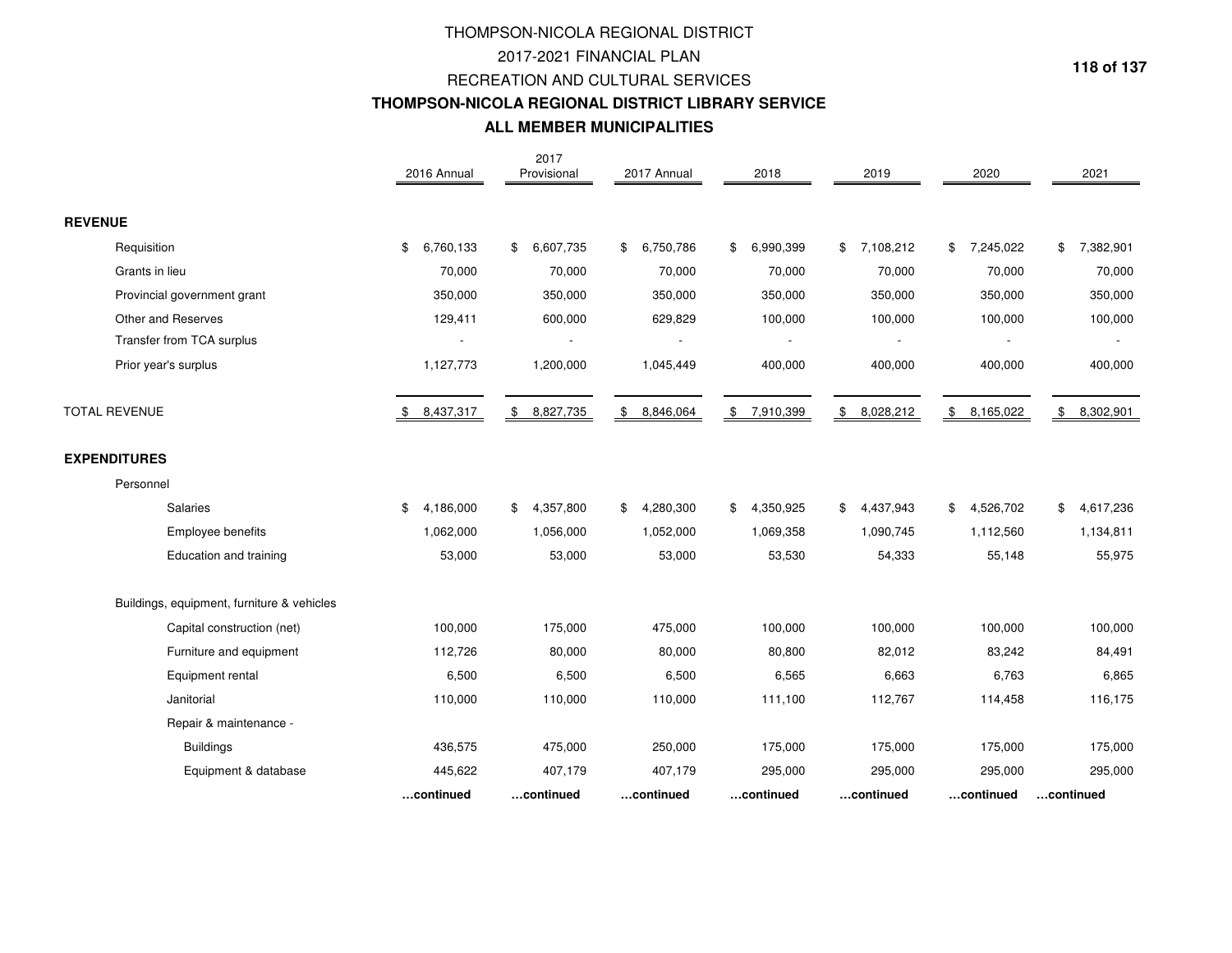# **ALL MEMBER MUNICIPALITIES**THOMPSON-NICOLA REGIONAL DISTRICT2017-2021 FINANCIAL PLAN RECREATION AND CULTURAL SERVICES**THOMPSON-NICOLA REGIONAL DISTRICT LIBRARY SERVICE**

|                                   | 2016 Annual              | 2017<br>Provisional | 2017 Annual              | 2018                     | 2019            | 2020            | 2021            |
|-----------------------------------|--------------------------|---------------------|--------------------------|--------------------------|-----------------|-----------------|-----------------|
| <b>EXPENDITURES - (continued)</b> |                          |                     |                          |                          |                 |                 |                 |
| Buildings: rentals and taxes      | 66,000                   | 20,000              | 15,000                   | 20,000                   | 20,000          | 20,000          | 20,000          |
| Vehicle purchase                  | $\overline{\phantom{a}}$ | 500,000             | 500,000                  | $\overline{\phantom{a}}$ |                 |                 |                 |
| Premises overhead                 | 308,953                  | 319,832             | 319,832                  | 323,030                  | 327,876         | 332,794         | 337,786         |
| Amortization                      | $\overline{\phantom{a}}$ |                     | $\overline{\phantom{a}}$ |                          |                 |                 |                 |
| <b>Utilities</b>                  | 105,000                  | 109,000             | 109,000                  | 110,090                  | 111,741         | 113,417         | 115,119         |
| Library materials                 | 718,841                  | 696,324             | 726,153                  | 733,415                  | 740,749         | 748,156         | 755,638         |
| General operation                 |                          |                     |                          |                          |                 |                 |                 |
| Legal & audit                     | 3,000                    | 3,000               | 3,000                    | 3,030                    | 3,075           | 4,622           | 4,691           |
| H.R. services                     | 13,500                   | 13,500              | 13,500                   | 28,500                   | 13,500          | 13,500          | 13,500          |
| Advertising                       | 9,000                    | 9,000               | 9,000                    | 9,090                    | 9,226           | 9,365           | 9,505           |
| Dues and fees                     | 9,100                    | 9,100               | 9,100                    | 9,191                    | 9,329           | 9,469           | 9,611           |
| Freight and postage               | 23,000                   | 24,000              | 24,000                   | 24,240                   | 24,604          | 24,973          | 25,347          |
| Insurance                         | 77,000                   | 77,000              | 75,000                   | 75,750                   | 76,886          | 78,040          | 79,210          |
| Book delivery service             | 55,000                   | 70,000              | 70,000                   | 70,700                   | 71,761          | 72,837          | 73,929          |
| General                           | 65,000                   | 65,000              | 65,000                   | 65,650                   | 66,635          | 67,634          | 68,649          |
| Transfer to operating reserve     | 280,000                  |                     |                          | $\overline{\phantom{a}}$ |                 |                 |                 |
| Programs                          | 20,500                   | 20,500              | 22,500                   | 22,725                   | 23,066          | 23,412          | 23,763          |
| Office, library and copy supplies | 42,500                   | 42,500              | 42,500                   | 42,925                   | 43,569          | 44,222          | 44,886          |
| Vehicle expenses                  | 40,000                   | 40,000              | 40,000                   | 40,400                   | 41,006          | 41,621          | 42,245          |
| Telephone                         | 54,000                   | 54,000              | 54,000                   | 54,540                   | 55,358          | 56,188          | 57,031          |
| Meals and accommodation           | 34,500                   | 34,500              | 34,500                   | 34,845                   | 35,368          | 35,898          | 36,437          |
| <b>TOTAL EXPENDITURES</b>         | 8,437,317<br>\$          | 8,827,735<br>\$     | 8,846,064<br>\$          | \$7,910,399              | 8,028,212<br>\$ | \$<br>8,165,022 | \$<br>8,302,901 |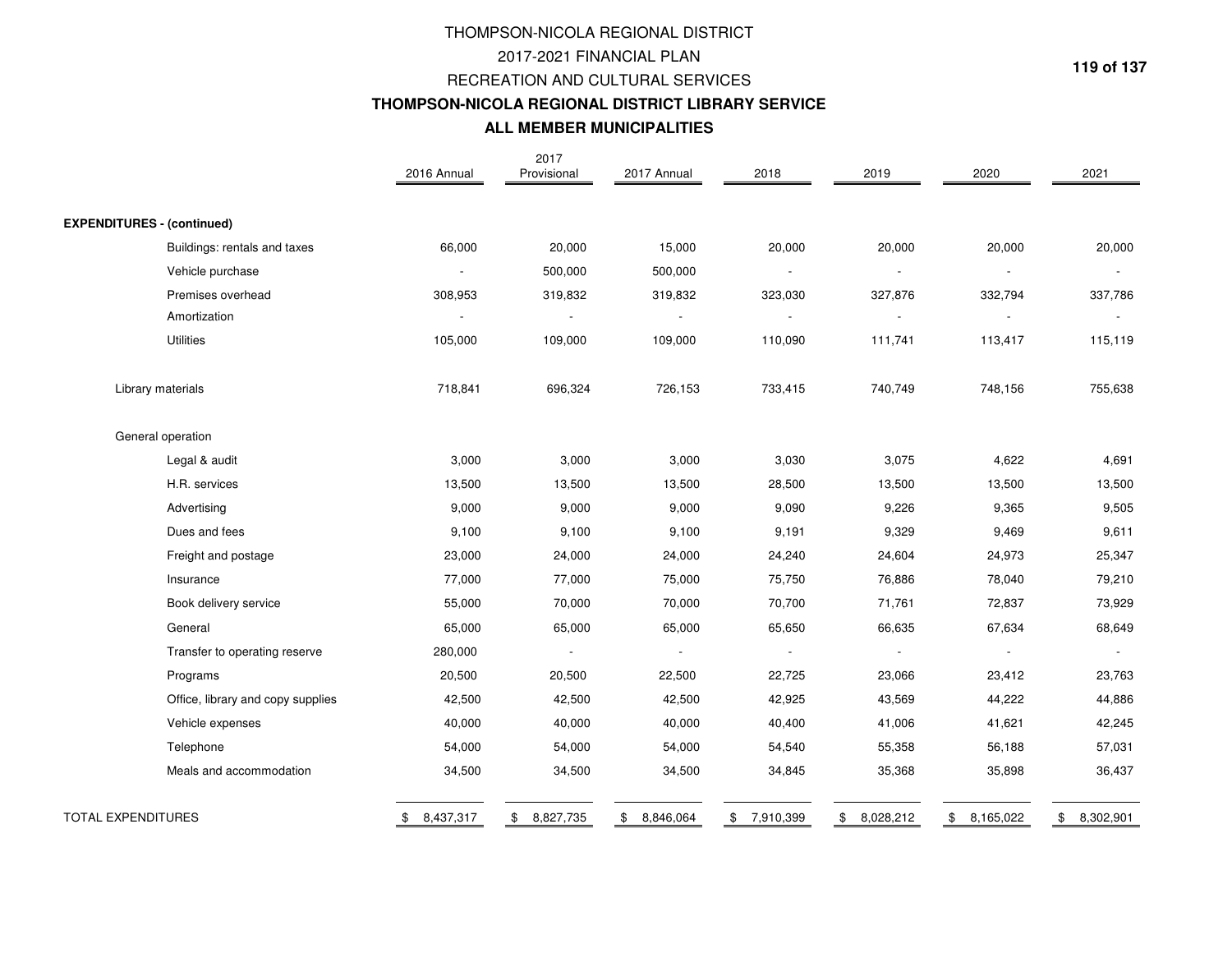# THOMPSON-NICOLA REGIONAL DISTRICT

RECREATION AND CULTURAL SERVICES2017-2021 FINANCIAL PLAN

**AREAS "M" AND "N"NICOLA VALLEY ARCHIVES**

|                           | 2016 Annual  |    | 2017<br>Provisional |    | 2017 Annual |     | 2018   |     | 2019   |    | 2020   | 2021         |
|---------------------------|--------------|----|---------------------|----|-------------|-----|--------|-----|--------|----|--------|--------------|
| <b>REVENUE</b>            |              |    |                     |    |             |     |        |     |        |    |        |              |
| Requisition               | \$<br>10,000 | \$ | 10,000              | \$ | 12,999      | \$  | 12,999 | \$  | 12,999 | \$ | 12,999 | \$<br>12,999 |
| <b>TOTAL REVENUE</b>      | 10,000       | æ. | 10,000              | æ. | 12,999      | -SS | 12,999 | \$. | 12,999 | Ж. | 12,999 | 12,999       |
| <b>EXPENDITURES</b>       |              |    |                     |    |             |     |        |     |        |    |        |              |
| Grant-in-aid              | \$<br>9,709  | \$ | 9,709               | \$ | 12,620      | \$  | 12,620 | \$  | 12,620 | \$ | 12,620 | \$<br>12,620 |
| Administration charge     | 291          |    | 291                 |    | 379         |     | 379    |     | 379    |    | 379    | 379          |
| <b>TOTAL EXPENDITURES</b> | 10,000       |    | 10,000              | ж, | 12,999      | .ድ  | 12,999 |     | 12,999 |    | 12,999 | 12,999       |

**120 of 137**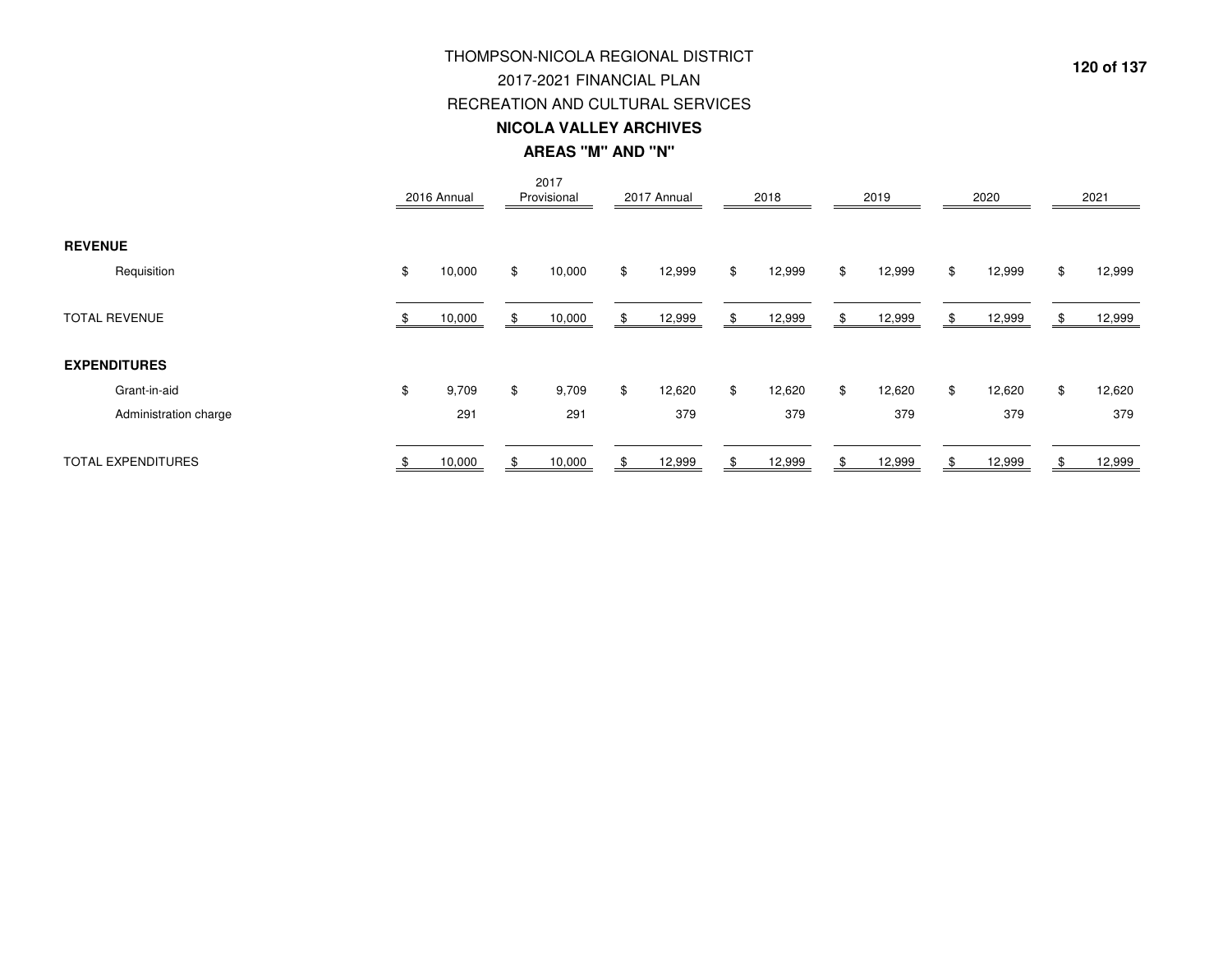#### **WATER SERVICE WITHIN A PORTION OF "I"**

2017 **( WALHACHIN )**

|                                     | 2016 Annual  | 2017<br>Provisional            | 2017 Annual    | 2018         | 2019         | 2020                     | 2021           |
|-------------------------------------|--------------|--------------------------------|----------------|--------------|--------------|--------------------------|----------------|
| <b>REVENUE</b>                      |              |                                |                |              |              |                          |                |
| Frontage/Parcel taxes               | \$<br>26,049 | \$<br>28,449                   | \$<br>38,872   | \$<br>38,872 | \$<br>38,872 | \$<br>38,872             | \$<br>38,872   |
| Interest income                     | 200          | 200                            | 200            | 200          | 200          | 200                      | 200            |
| Water tolls                         | 26,000       | 27,579                         | 28,800         | 29,160       | 29,521       | 30,240                   | 30,961         |
| Transfer from reserve               |              |                                | ÷.             |              |              |                          |                |
| Proceeds from borrowing             |              |                                |                |              |              |                          |                |
| Miscellaneous                       |              |                                |                |              |              |                          |                |
| MFA debt repatriation               |              |                                |                |              |              |                          |                |
| Provincial government grant/gas tax |              |                                |                |              |              |                          |                |
| Transfer from TCA surplus           |              |                                |                |              |              |                          |                |
| Prior year's surplus                | 2,599        |                                | 1,219          |              |              |                          |                |
| <b>TOTAL REVENUE</b>                | \$<br>54,848 | \$<br>56,228                   | \$<br>69,091   | \$<br>68,232 | \$<br>68,593 | \$<br>69,312             | \$<br>70,033   |
| <b>EXPENDITURES</b>                 |              |                                |                |              |              |                          |                |
| Amortization                        | \$           | \$<br>$\overline{\phantom{a}}$ | \$<br>ä,       | \$           | \$           | \$                       | \$             |
| <b>Discounts</b>                    | 2,600        | 2,758                          | 2,880          | 2,916        | 2,952        | 3,024                    | 3,096          |
| Capital upgrades                    |              | $\blacksquare$                 | ÷,             |              |              | $\overline{\phantom{a}}$ |                |
| Electric utility charges            | 3,800        | 3,952                          | 6,285          | 6,505        | 6,700        | 6,901                    | 7,108          |
| Contract services                   |              | $\sim$                         | $\overline{a}$ | ä,           |              | $\blacksquare$           | $\blacksquare$ |
| Water treatment supplies            | 1,000        | 1,010                          | 1,000          | 1,010        | 1,025        | 1,041                    | 1,056          |
| Analytical services                 | 400          | 404                            | 400            | 404          | 410          | 416                      | 422            |
| Repairs & maintenance               | 8,000        | 10,000                         | 10,000         | 10,100       | 10,252       | 10,405                   | 10,561         |
| Advertising                         | 400          | 404                            | 600            | 606          | 615          | 624                      | 634            |
| Licences & permits                  | 300          | 303                            | 300            | 303          | 308          | 312                      | 317            |
| Telephone                           | 850          | 859                            | 900            | 909          | 923          | 936                      | 951            |
| General operating expense           | 3,607        | 2,500                          | 2,283          | 840          | 560          | 591                      | 609            |
| Insurance                           | 1,770        | 1,788                          | 1,770          | 1,788        | 1,815        | 1,842                    | 1,869          |
| Direct labour                       | 16,200       | 8,929                          | 8,929          | 9,107        | 9,290        | 9,475                    | 9,665          |
| Engineering service charge          | 1,000        | 1,000                          | 1,000          | 1,000        | 1,000        | 1,000                    | 1,000          |
| Indirect administration             | 4,800        | 7,200                          | 7,200          | 7,200        | 7,200        | 7,200                    | 7,200          |
| Debenture payment                   | 8,921        | 13,921                         | 24,344         | 24,344       | 24,344       | 24,344                   | 24,344         |
| Transfer to capital reserve         | 200          | 200                            | 200            | 200          | 200          | 200                      | 200            |
| Administration charge               | 1,000        | 1,000                          | 1,000          | 1,000        | 1,000        | 1,000                    | 1,000          |
| <b>TOTAL EXPENDITURES</b>           | \$<br>54,848 | \$<br>56,228                   | \$<br>69,091   | \$<br>68,232 | \$<br>68,593 | \$<br>69,312             | \$<br>70,033   |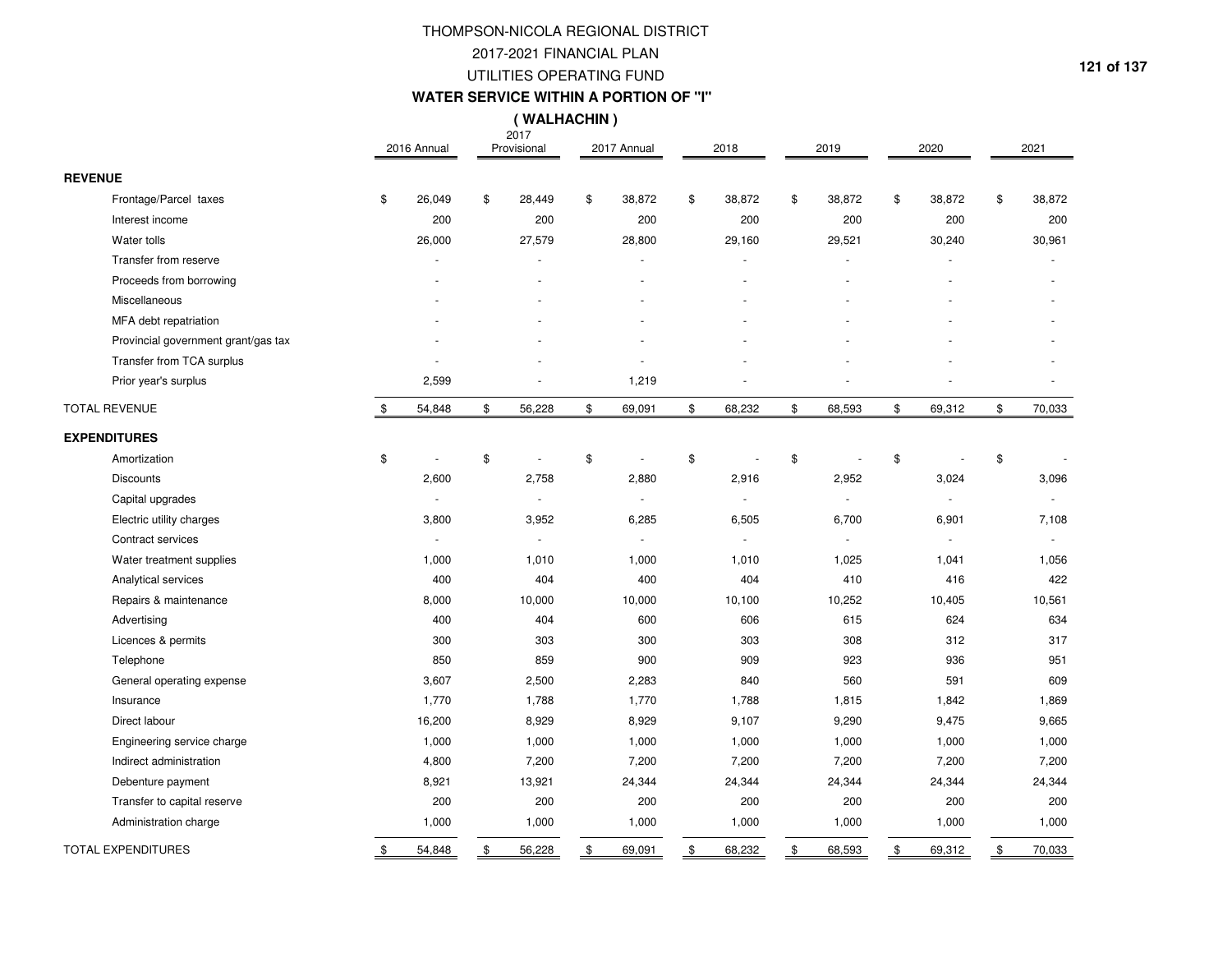#### **WATER SERVICE WITHIN A PORTION OF "B"**

2017 **( BLUE RIVER )**

|                                     | 2016 Annual   |                | 2017<br>Provisional      | 2017 Annual              | 2018          | 2019          | 2020          |                | 2021           |
|-------------------------------------|---------------|----------------|--------------------------|--------------------------|---------------|---------------|---------------|----------------|----------------|
| <b>REVENUE</b>                      |               |                |                          |                          |               |               |               |                |                |
| Parcel taxes                        | \$<br>40,880  | \$             | 35,380                   | \$<br>35,379             | \$<br>35,380  | \$<br>34,801  | \$<br>32,400  | \$             | 32,400         |
| Interest income                     | 500           |                | 500                      | 500                      | 500           | 500           | 500           |                | 500            |
| Water tolls                         | 110,000       |                | 139,866                  | 160,203                  | 162,457       | 165,608       | 167,755       |                | 170,920        |
| Miscellaneous                       | 17,705        |                | $\overline{\phantom{a}}$ |                          |               |               |               |                |                |
| Provincial government grant/Gas Tax | 60,000        |                | 20,000                   | 20,000                   |               |               |               |                |                |
| Transfer from TCA surplus           |               |                |                          |                          |               |               |               |                |                |
| Prior year's surplus                | (76, 840)     |                |                          | (6,780)                  |               |               |               |                |                |
| <b>TOTAL REVENUE</b>                | 152,245       | $\mathfrak{S}$ | 195,746                  | \$<br>209,302            | \$<br>198,337 | \$<br>200,909 | \$<br>200,655 | $\mathfrak{S}$ | 203,820        |
| <b>EXPENDITURES</b>                 |               |                |                          |                          |               |               |               |                |                |
| Amortization                        | \$            | \$             |                          | \$                       | \$            | \$            | \$            | \$             |                |
| <b>Discounts</b>                    | 11,000        |                | 13,987                   | 16,020                   | 16,246        | 16,561        | 16,775        |                | 17,092         |
| Capital upgrades                    | 20,000        |                | 20,000                   | 20,000                   |               |               |               |                | $\blacksquare$ |
| Electric utility charges            | 14,000        |                | 14,560                   | 21,000                   | 21,840        | 22,604        | 23,283        |                | 23,981         |
| Contract System Operator            | 13,000        |                | $\overline{\phantom{a}}$ | $\overline{\phantom{a}}$ |               |               |               |                |                |
| Water treatment supplies            | 500           |                | 505                      | 525                      | 530           | 536.20        | 544           |                | 552            |
| Analytical services                 | 4,000         |                | 4,040                    | 4,050                    | 4,091         | 4,131         | 4,193         |                | 4,256          |
| Repairs & maintenance               | 12,000        |                | 15,000                   | 25,000                   | 25,000        | 25,000        | 25,000        |                | 26,000         |
| Snow Removal                        | 3,000         |                | 3,030                    | 4,000                    | 4,040         | 4,080         | 4,142         |                | 4,204          |
| Advertising                         | 250           |                | 253                      | 800                      | 808           | 820           | 832           |                | 845            |
| Licences & permits                  | 150           |                | 152                      | 800                      | 808           | 820           | 832           |                | 845            |
| Telephone                           | 900           |                | 909                      | 900                      | 909           | 923           | 936           |                | 951            |
| General                             |               |                | 15,111                   | 7,150                    | 14,990        | 15,840        | 15,803        |                | 15,639         |
| Insurance                           | 3,620         |                | 3,656                    | 3,515                    | 3,550         | 3,603         | 3,657         |                | 3,712          |
| Engineering service charge          | 10,365        |                | 7,500                    | 7,500                    | 7,500         | 7,500         | 7,500         |                | 7,500          |
| Direct labour                       | 10,490        |                | 53,573                   | 53,573                   | 54,555        | 55,600        | 56,666        |                | 57,753         |
| Indirect administration             | 21,840        |                | 32,400                   | 32,400                   | 32,400        | 32,400        | 32,400        |                | 32,400         |
| Debenture payments                  | 19,040        |                | 2,980                    | 2,979                    | 2,980         | 2,401         |               |                |                |
| Bank charges & interest             | 90            |                | 90                       | 90                       | 90            | 90            | 90            |                | 90             |
| Transfer to capital reserve         | 500           |                | 500                      | 1,500                    | 500           | 500           | 500           |                | 500            |
| Administration charge               | 7,500         |                | 7,500                    | 7,500                    | 7,500         | 7,500         | 7,500         |                | 7,500          |
| <b>TOTAL EXPENDITURES</b>           | \$<br>152,245 | \$             | 195,746                  | \$<br>209,302            | \$<br>198,337 | \$<br>200,909 | \$<br>200,655 | \$             | 203,820        |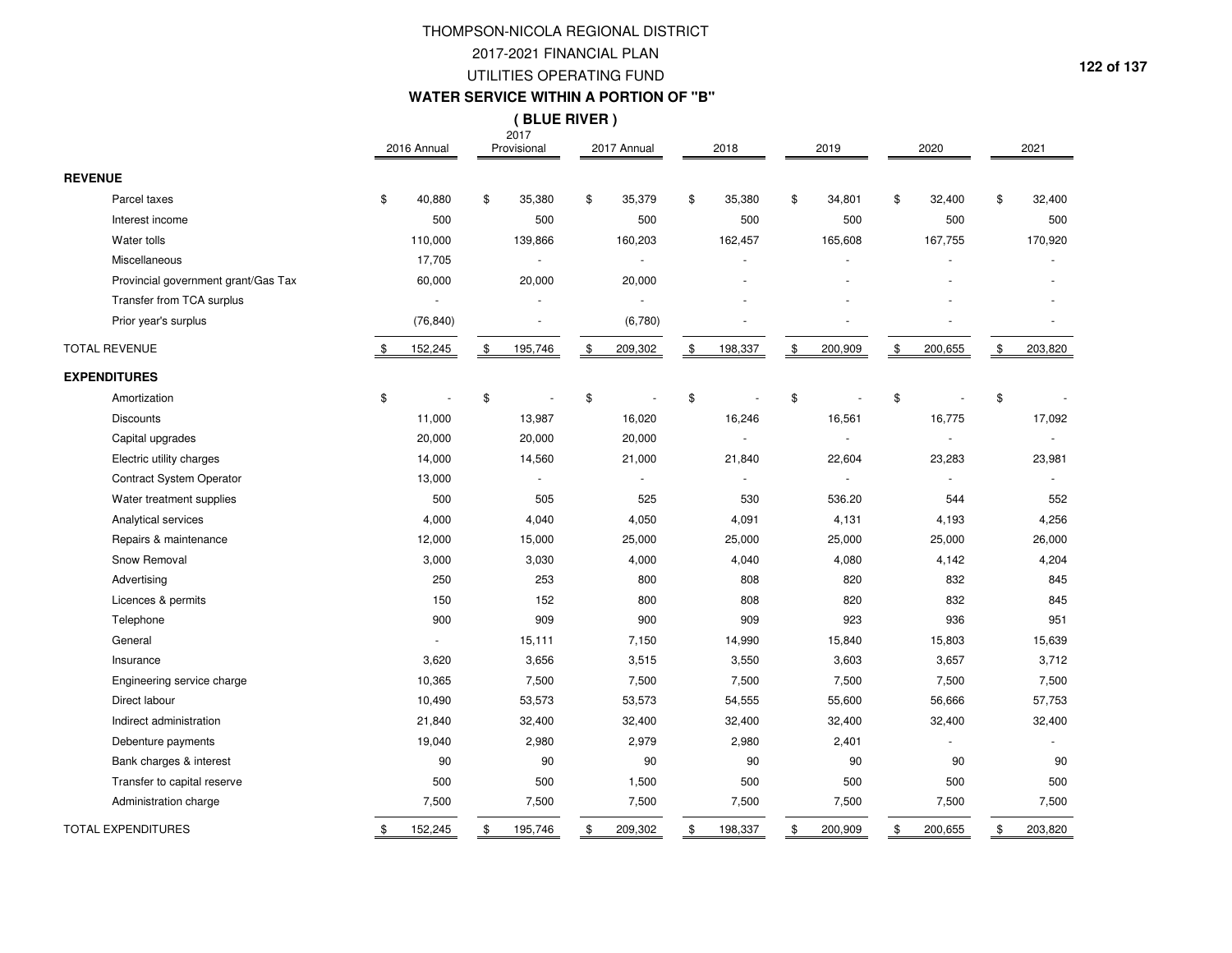#### **WATER SERVICE WITHIN A PORTION OF "P"**

2017 **( BLACK PINES )**

|                                     | 2016 Annual     | 2017<br>Provisional   | 2017 Annual     | 2018         |      | 2019   |               | 2020                     |               | 2021   |
|-------------------------------------|-----------------|-----------------------|-----------------|--------------|------|--------|---------------|--------------------------|---------------|--------|
| <b>REVENUE</b>                      |                 |                       |                 |              |      |        |               |                          |               |        |
| Parcel taxes                        | \$<br>6,533     | \$<br>7,560           | \$<br>7,560     | \$<br>7,560  | \$   | 7,560  | \$            | 7,560                    | \$            | 7,560  |
| Interest income                     | 225             | 225                   | 225             | 225          |      | 225    |               | 225                      |               | 225    |
| Water tolls                         | 46,800          | 38,382                | 48,000          | 48,001       |      | 48,000 |               | 48,000                   |               | 48,000 |
| Other Income                        | 360             |                       |                 |              |      |        |               |                          |               |        |
| Transfer from reserve               |                 | $\overline{a}$        | ÷,              |              |      |        |               |                          |               |        |
| Proceeds from borrowing             | 460,000         | 460,000               | 460,000         |              |      |        |               |                          |               |        |
| Provincial government grant/Gas tax | 966,300         | 963,947               | 963,947         |              |      |        |               |                          |               |        |
| Transfer from TCA surplus           |                 |                       |                 |              |      |        |               |                          |               |        |
| Prior year's surplus                | 3,754           |                       | (529)           |              |      |        |               |                          |               |        |
| <b>TOTAL REVENUE</b>                | \$<br>1,483,972 | \$<br>1,470,114       | \$<br>1,479,203 | \$<br>55,786 | $\,$ | 55,785 | $\,$          | 55,785                   | $\frac{1}{2}$ | 55,785 |
| <b>EXPENDITURES</b>                 |                 |                       |                 |              |      |        |               |                          |               |        |
| Amortization                        | \$              | \$                    | \$              | \$           | \$   |        | \$            |                          | \$            |        |
| <b>Discounts</b>                    | 4,680           | 3,838                 | 4,800           | 4,800        |      | 4,800  |               | 4,800                    |               | 4,800  |
| Capital upgrades                    | 1,426,300       | 1,423,947             | 1,423,947       |              |      |        |               | $\overline{\phantom{a}}$ |               | ÷.     |
| Electric utility charges            | 2,000           | 2,080                 | 2,455           | 2,542        |      | 2,618  |               | 2,697                    |               | 2,778  |
| Contracted services                 | 150             | 152                   | 152             | 154          |      | 156    |               | 158                      |               | 161    |
| Water treatment supplies            | 880             | 889                   | 889             | 898          |      | 911    |               | 925                      |               | 939    |
| <b>Analytical Services</b>          | 575             | 581                   | 581             | 587          |      | 596    |               | 605                      |               | 614    |
| Repairs & maintenance               | 6,000           | 10,000                | 10,000          | 10,100       |      | 10,252 |               | 10,405                   |               | 10,561 |
| Advertising                         | 300             | 303                   | 303             | 306          |      | 311    |               | 315                      |               | 320    |
| Licences & permits                  | 650             | 657                   | 657             | 664          |      | 674    |               | 684                      |               | 694    |
| Telephone                           | 600             | 606                   | 606             | 612          |      | 621    |               | 631                      |               | 640    |
| General                             | 954             | 2,500                 | 748             | 1,253        |      | 1,150  |               | 1,033                    |               | 1,338  |
| Insurance                           | 1,750           | 1,768                 | 1,768           | 1,786        |      | 1,812  |               | 1,840                    |               | 1,867  |
| Direct labour                       | 29,375          | 12,008                | 12,008          | 12,228       |      | 12,460 |               | 12,700                   |               | 12,945 |
| Engineering service charge          | 1,500           | 1,500                 | 1,500           | 1,500        |      | 1,500  |               | 1,500                    |               | 1,500  |
| Indirect administration             | 5,040           | 7,560                 | 7,560           | 7,560        |      | 7,560  |               | 7,560                    |               | 7,560  |
| Debenture payments                  | 1,493           | $\tilde{\phantom{a}}$ | $\bar{z}$       |              |      |        |               | ÷,                       |               | $\sim$ |
| Transfer to capital reserve         | 225             | 225                   | 9,729           | 9,297        |      | 8,865  |               | 8,433                    |               | 7,569  |
| Administration charge               | 1,500           | 1,500                 | 1,500           | 1,500        |      | 1,500  |               | 1,500                    |               | 1,500  |
| <b>TOTAL EXPENDITURES</b>           | \$<br>1,483,972 | \$<br>1,470,114       | \$<br>1,479,203 | \$<br>55,786 | \$   | 55,785 | $\frac{1}{2}$ | 55,785                   | \$            | 55,785 |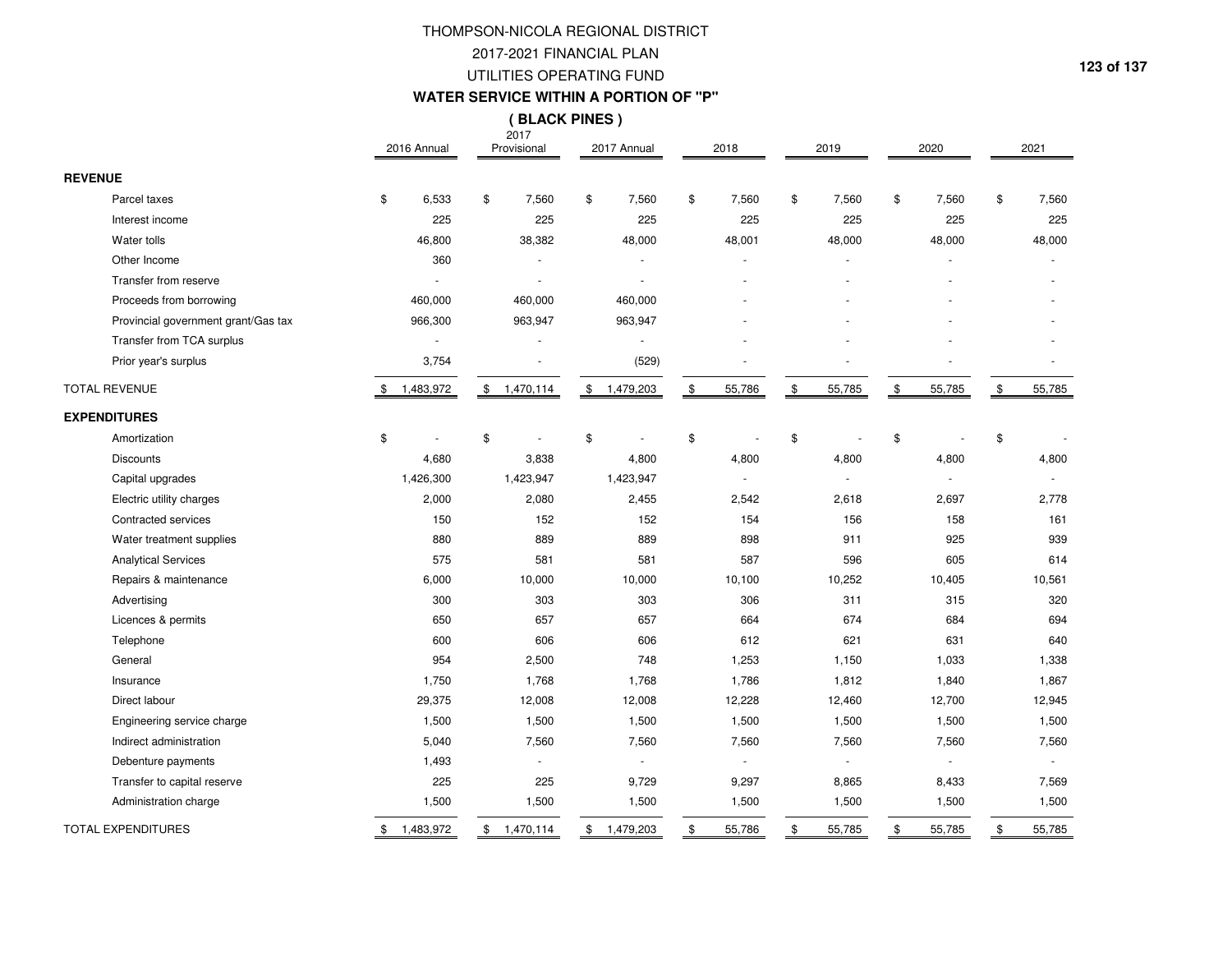### 2017-2021 FINANCIAL PLAN UTILITIES OPERATING FUNDTHOMPSON-NICOLA REGIONAL DISTRICT

#### **WATER SERVICE WITHIN A PORTION OF "L"**

### **( DEL ORO )**

|                                     | 2016 Annual  |                | 2017<br>Provisional | 2017 Annual              |               | 2018   |      | 2019   |               | 2020   |                | 2021   |
|-------------------------------------|--------------|----------------|---------------------|--------------------------|---------------|--------|------|--------|---------------|--------|----------------|--------|
| <b>REVENUE</b>                      |              |                |                     |                          |               |        |      |        |               |        |                |        |
| Parcel taxes                        | \$<br>7,210  | \$             | 9,790               | \$<br>9,790              | \$            | 9,790  | \$   | 9,790  | \$            | 9,790  | \$             | 9,790  |
| Interest income                     | 150          |                | 150                 | 150                      |               | 150    |      | 150    |               | 150    |                | 150    |
| Water tolls                         | 50,400       |                | 40,462              | 49,200                   |               | 47,973 |      | 48,773 |               | 49,587 |                | 50,417 |
| Other income                        |              |                |                     | ä,                       |               | ÷,     |      |        |               |        |                |        |
| Proceeds from borrowing             |              |                |                     | $\overline{\phantom{a}}$ |               |        |      |        |               |        |                |        |
| Provincial government grant/Gas tax | 25,000       |                | 25,000              | 25,000                   |               |        |      |        |               |        |                |        |
| Transfer from TCA surplus           |              |                |                     | $\sim$                   |               |        |      |        |               |        |                |        |
| Prior year's surplus                | 704          |                |                     | 7,155                    |               |        |      |        |               |        |                |        |
| <b>TOTAL REVENUE</b>                | \$<br>83,464 | \$             | 75,402              | \$<br>91,295             | $\frac{1}{2}$ | 57,913 | $\,$ | 58,713 | \$            | 59,527 | \$             | 60,357 |
| <b>EXPENDITURES</b>                 |              |                |                     |                          |               |        |      |        |               |        |                |        |
| Amortization                        | \$           | $\mathfrak{S}$ |                     | \$<br>$\sim$             | \$            |        | \$   |        | \$            |        | \$             |        |
| <b>Discounts</b>                    | 5,040        |                | 4,046               | 4,920                    |               | 4,797  |      | 4,877  |               | 4,959  |                | 5,042  |
| Capital upgrade                     | 25,000       |                | 25,000              | 25,000                   |               | ä,     |      |        |               |        |                |        |
| Electric utility charges            | 2,900        |                | 3,016               | 3,515                    |               | 3,638  |      | 3,747  |               | 3,860  |                | 3,975  |
| Water treatment supplies            | 3,000        |                | 3,030               | 3,030                    |               | 3,060  |      | 3,106  |               | 3,153  |                | 3,200  |
| Analytical services                 | 400          |                | 404                 | 404                      |               | 408    |      | 414    |               | 420    |                | 427    |
| Repairs & maintenance               | 5,500        |                | 10,000              | 10,000                   |               | 10,100 |      | 10,252 |               | 10,405 |                | 10,561 |
| Advertising                         | 250          |                | 253                 | 350                      |               | 354    |      | 359    |               | 364    |                | 370    |
| Licences & permits                  | 400          |                | 404                 | 404                      |               | 408    |      | 414    |               | 420    |                | 427    |
| Telephone                           | 600          |                | 606                 | 650                      |               | 657    |      | 666    |               | 676    |                | 686    |
| General                             | 1,524        |                | 1,539               | 7,062                    |               | 7,133  |      | 7,240  |               | 7,348  |                | 7,458  |
| Insurance                           | 1,715        |                | 1,733               | 1,733                    |               | 1,750  |      | 1,777  |               | 1,803  |                | 1,830  |
| Direct labour                       | 27,275       |                | 12,931              | 12,931                   |               | 13,168 |      | 13,421 |               | 13,678 |                | 13,940 |
| Engineering service charge          | 1,500        |                | 1,500               | 1,500                    |               | 1,500  |      | 1,500  |               | 1,500  |                | 1,500  |
| Indirect administration             | 5,160        |                | 7,740               | 7,740                    |               | 7,740  |      | 7,740  |               | 7,740  |                | 7,740  |
| Debenture payments                  | 2,050        |                | 2,050               | 2,050                    |               | 2,050  |      | 2,050  |               | 2,050  |                | 2,050  |
| Transfer to capital reserve         | 150          |                | 150                 | 9,006                    |               | 150    |      | 150    |               | 150    |                | 150    |
| Administration charge               | 1,000        |                | 1,000               | 1,000                    |               | 1,000  |      | 1,000  |               | 1,000  |                | 1,000  |
| <b>TOTAL EXPENDITURES</b>           | \$<br>83,464 | $\frac{1}{2}$  | 75,402              | \$<br>91,295             | $\frac{1}{2}$ | 57,913 | \$   | 58,713 | $\frac{1}{2}$ | 59,527 | $\mathfrak{S}$ | 60,357 |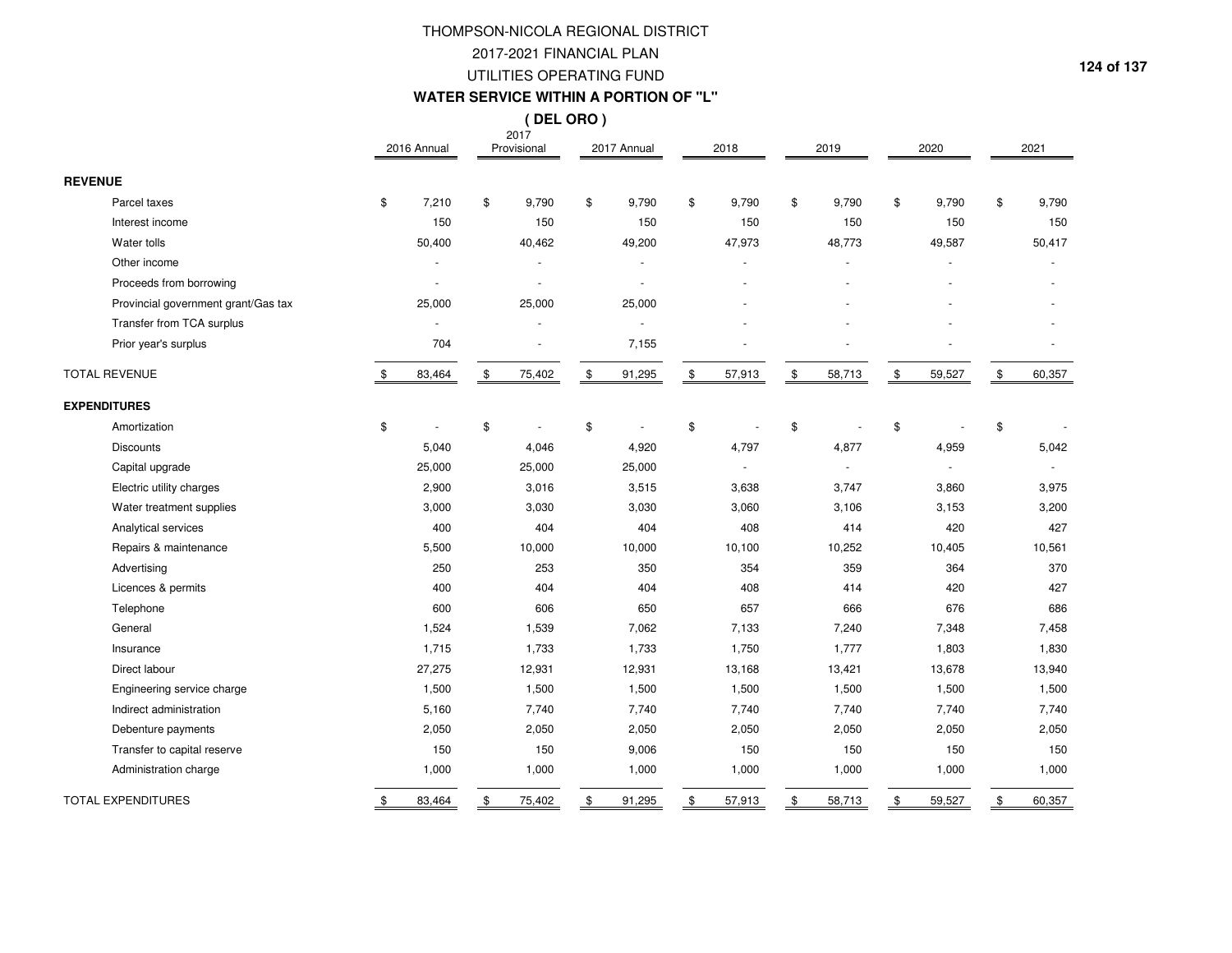### 2017-2021 FINANCIAL PLAN UTILITIES OPERATING FUNDTHOMPSON-NICOLA REGIONAL DISTRICT

#### **WATER SERVICE WITHIN A PORTION OF "P"**

2017 **( EVERGREEN )**

|                                     |                | 2016 Annual | 2017<br>Provisional | 2017 Annual  | 2018         | 2019         |               | 2020   |               | 2021   |
|-------------------------------------|----------------|-------------|---------------------|--------------|--------------|--------------|---------------|--------|---------------|--------|
| <b>REVENUE</b>                      |                |             |                     |              |              |              |               |        |               |        |
| Parcel taxes                        | $\mathfrak{S}$ | 4,520       | \$<br>5,480         | \$<br>5,480  | \$<br>5,015  | \$<br>2,880  | \$            | 2,880  | \$            | 2,880  |
| Water tolls                         |                | 19,200      | 22,500              | 22,500       | 29,543       | 29,879       |               | 30,221 |               | 30,569 |
| Other income                        |                |             |                     |              |              |              |               |        |               |        |
| Transfer from reserve               |                |             |                     |              |              |              |               |        |               |        |
| Proceeds from borrowing             |                |             | L.                  |              |              |              |               |        |               |        |
| Provincial government grant/Gas Tax |                | 15,301      | 10,544              | 10,000       |              |              |               |        |               |        |
| Transfer from TCA surplus           |                |             |                     |              |              |              |               |        |               |        |
| Prior year's surplus                |                | 11,640      |                     | 6,094        |              |              |               |        |               |        |
| <b>TOTAL REVENUE</b>                | \$             | 50,661      | \$<br>38,524        | \$<br>44,074 | \$<br>34,558 | \$<br>32,759 | $\frac{1}{2}$ | 33,101 | $\frac{1}{2}$ | 33,449 |
| <b>EXPENDITURES</b>                 |                |             |                     |              |              |              |               |        |               |        |
| Amortization                        | \$             |             | \$                  | \$           | \$           | \$           | \$            |        | \$            |        |
| <b>Discounts</b>                    |                | 1,920       | 2,250               | 2,250        | 2,954        | 2,988        |               | 3,022  |               | 3,057  |
| Capital upgrade                     |                | 15,301      | 10,544              | 10,000       | ä,           |              |               | $\sim$ |               |        |
| Electric utility charges            |                | 2,500       | 2,600               | 2,600        | 2,691        | 2,772        |               | 2,855  |               | 2,941  |
| Contracted services                 |                |             | $\sim$              | L.           |              |              |               |        |               |        |
| Water treatment supplies            |                | 220         | 220                 | 220          | 222          | 226          |               | 229    |               | 232    |
| Analytical services                 |                | 400         | 404                 | 404          | 408          | 414          |               | 420    |               | 427    |
| Repairs & maintenance               |                | 10,000      | 10,000              | 10,000       | 10,100       | 10,252       |               | 10,405 |               | 10,561 |
| Advertising                         |                | 150         | 152                 | 152          | 154          | 156          |               | 158    |               | 161    |
| Licenses & permits                  |                | 150         | 152                 | 152          | 154          | 156          |               | 158    |               | 161    |
| Telephone                           |                | 600         | 606                 | 606          | 612          | 621          |               | 631    |               | 640    |
| General                             |                | 5,795       | 2,500               | 8,594        | 8,594        | 8,594        |               | 8,594  |               | 8,594  |
| Insurance                           |                | 1,105       | 1,117               | 1,117        | 1,128        | 1,145        |               | 1,162  |               | 1,180  |
| Direct labour                       |                | 7,000       | 1,499               | 1,499        | 1,526        | 1,556        |               | 1,586  |               | 1,616  |
| Engineering service charge          |                | 500         | 500                 | 500          | 500          | 500          |               | 500    |               | 500    |
| Indirect administration             |                | 1,920       | 2,880               | 2,880        | 2,880        | 2,880        |               | 2,880  |               | 2,880  |
| Debenture payments                  |                | 2,600       | 2,600               | 2,600        | 2,135        |              |               |        |               |        |
| Transfer to capital reserve         |                |             | L,                  |              |              |              |               |        |               |        |
| Administration charge               |                | 500         | 500                 | 500          | 500          | 500          |               | 500    |               | 500    |
| <b>TOTAL EXPENDITURES</b>           | \$             | 50,661      | \$<br>38,524        | \$<br>44,074 | \$<br>34,558 | \$<br>32,759 | \$            | 33,101 | \$            | 33,449 |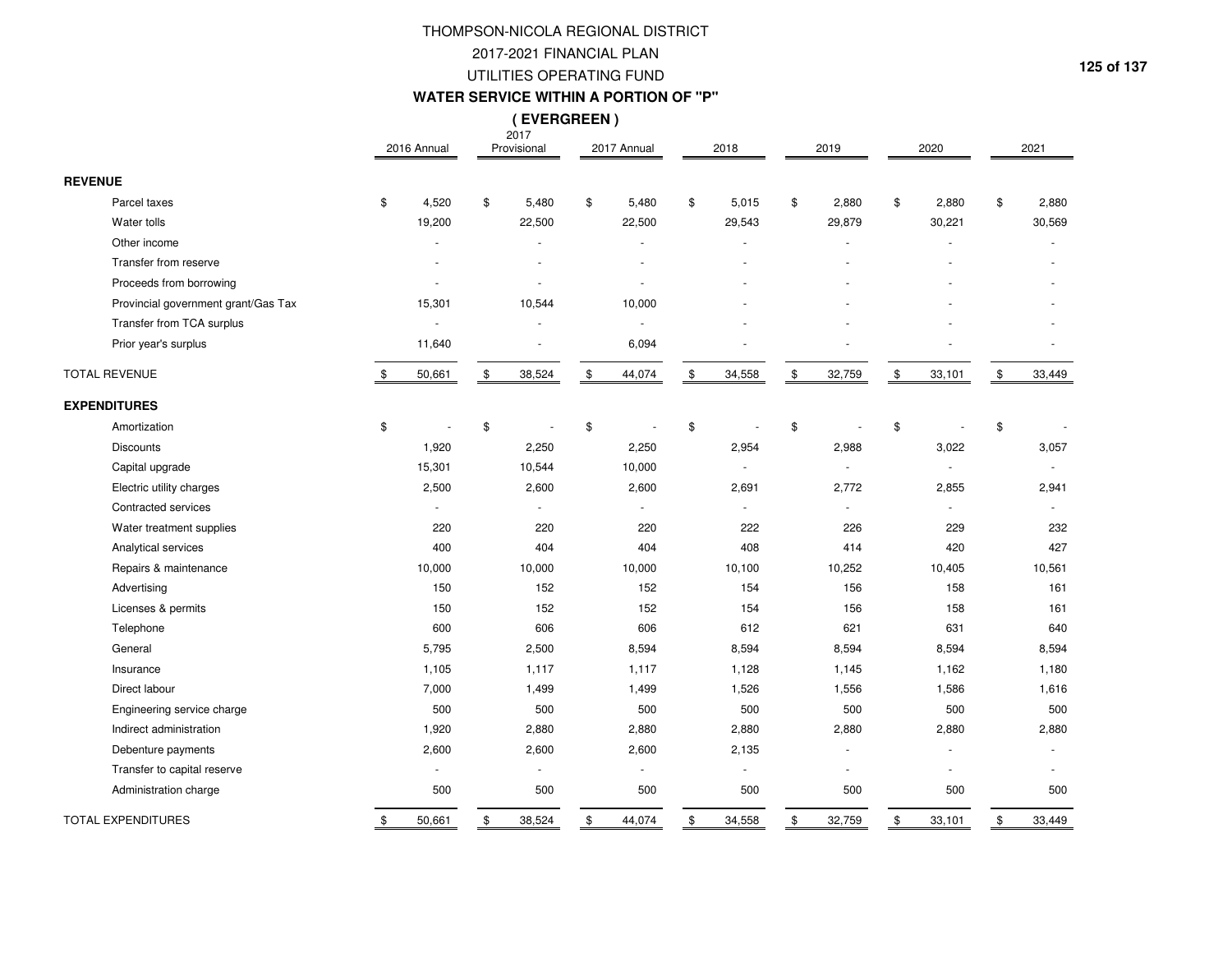### UTILITIES OPERATING FUNDTHOMPSON-NICOLA REGIONAL DISTRICT2017-2021 FINANCIAL PLAN

# 2017 **WATER SERVICE WITHIN A PORTION OF "E" (LOON LAKE)**

|                                     |                | 2016 Annual | 2011<br>Provisional      | 2017 Annual              |      | 2018                     |               | 2019           |      | 2020           | 2021         |
|-------------------------------------|----------------|-------------|--------------------------|--------------------------|------|--------------------------|---------------|----------------|------|----------------|--------------|
| <b>REVENUE</b>                      |                |             |                          |                          |      |                          |               |                |      |                |              |
| Parcel taxes                        | \$             | 6,240       | \$<br>9,360              | \$<br>9,360              | \$   | 9,360                    | \$            | 9,360          | \$   | 9,360          | \$<br>9,360  |
| Interest                            |                | 500         | 500                      | 500                      |      | 500                      |               | 500            |      | 500            | 500          |
| Water tolls                         |                | 30,000      | 33,186                   | 34,000                   |      | 37,064                   |               | 37,565         |      | 38,076         | 38,598       |
| Other Income                        |                | 4,037       |                          |                          |      |                          |               |                |      |                |              |
| Transfer from reserve               |                |             |                          |                          |      |                          |               |                |      |                |              |
| Proceeds from borrowing             |                | 131,644     | 131,644                  | ä,                       |      |                          |               |                |      |                |              |
| Provincial government grant/Gas Tax |                | 25,000      | 25,000                   | 25,000                   |      |                          |               |                |      |                |              |
| Transfer from TCA surplus           |                |             |                          | $\overline{\phantom{a}}$ |      |                          |               |                |      |                |              |
| Prior year's surplus                |                | 1,640       |                          | 2,373                    |      |                          |               |                |      |                |              |
| <b>TOTAL REVENUE</b>                | \$             | 199,061     | \$<br>199,690            | \$<br>71,233             | $\,$ | 46,924                   | \$            | 47,425         | $\,$ | 47,936         | \$<br>48,458 |
| <b>EXPENDITURES</b>                 |                |             |                          |                          |      |                          |               |                |      |                |              |
| Amortization                        | $\mathfrak{S}$ |             | \$                       | \$<br>÷,                 | \$   |                          | \$            |                | \$   |                | \$           |
| <b>Discounts</b>                    |                | 3,000       | 3,319                    | 3,400                    |      | 3,706                    |               | 3,757          |      | 3,808          | 3,860        |
| Capital upgrades                    |                | 156,644     | 156,644                  | 25,000                   |      | $\overline{\phantom{a}}$ |               | $\blacksquare$ |      | $\mathbf{r}$   | ÷            |
| Electric utility charges            |                | 1,500       | 1,560                    | 1,875                    |      | 1,941                    |               | 1,999          |      | 2,059          | 2,121        |
| Contract labour                     |                | 14,000      |                          | $\sim$                   |      | $\overline{a}$           |               |                |      | ä,             |              |
| Water treatment supplies            |                | 1,300       | 1,313                    | 1,300                    |      | 1,313                    |               | 1,333          |      | 1,353          | 1,373        |
| Analytical services                 |                | 400         | 404                      | 400                      |      | 404                      |               | 410            |      | 416            | 422          |
| Repairs & maintenance               |                | 5,000       | 7,000                    | 7,000                    |      | 7,070                    |               | 7,176          |      | 7,284          | 7,393        |
| Advertising                         |                | 300         | 303                      | 300                      |      | 303                      |               | 308            |      | 312            | 317          |
| Licences & permits                  |                | 280         | 283                      | 280                      |      | 283                      |               | 287            |      | 291            | 296          |
| Telephone                           |                | 900         | 909                      | 910                      |      | 919                      |               | 933            |      | 947            | 961          |
| General                             |                |             | 2,500                    | 5,232                    |      | 5,232                    |               | 5,232          |      | 5,232          | 5,232        |
| Insurance                           |                | 1,800       | 1,819                    | 1,900                    |      | 1,919                    |               | 1,948          |      | 1,977          | 2,007        |
| Direct labour                       |                | 4,197       | 10,776                   | 10,776                   |      | 10,974                   |               | 11,184         |      | 11,398         | 11,617       |
| Engineering service charge          |                | 1,500       | 1,500                    | 1,500                    |      | 1,500                    |               | 1,500          |      | 1,500          | 1,500        |
| Indirect administration             |                | 6,240       | 9,360                    | 9,360                    |      | 9,360                    |               | 9,360          |      | 9,360          | 9,360        |
| Debenture payment                   |                |             | $\overline{\phantom{a}}$ | $\omega$                 |      | $\frac{1}{2}$            |               | ÷.             |      | $\blacksquare$ |              |
| Transfer to capital reserve         |                | 500         | 500                      | 500                      |      | 500                      |               | 500            |      | 500            | 500          |
| Administration charge               |                | 1,500       | 1,500                    | 1,500                    |      | 1,500                    |               | 1,500          |      | 1,500          | 1,500        |
| <b>TOTAL EXPENDITURES</b>           | \$             | 199,061     | \$<br>199,690            | \$<br>71,233             | \$   | 46,924                   | $\frac{1}{2}$ | 47,425         | \$   | 47,936         | \$<br>48,458 |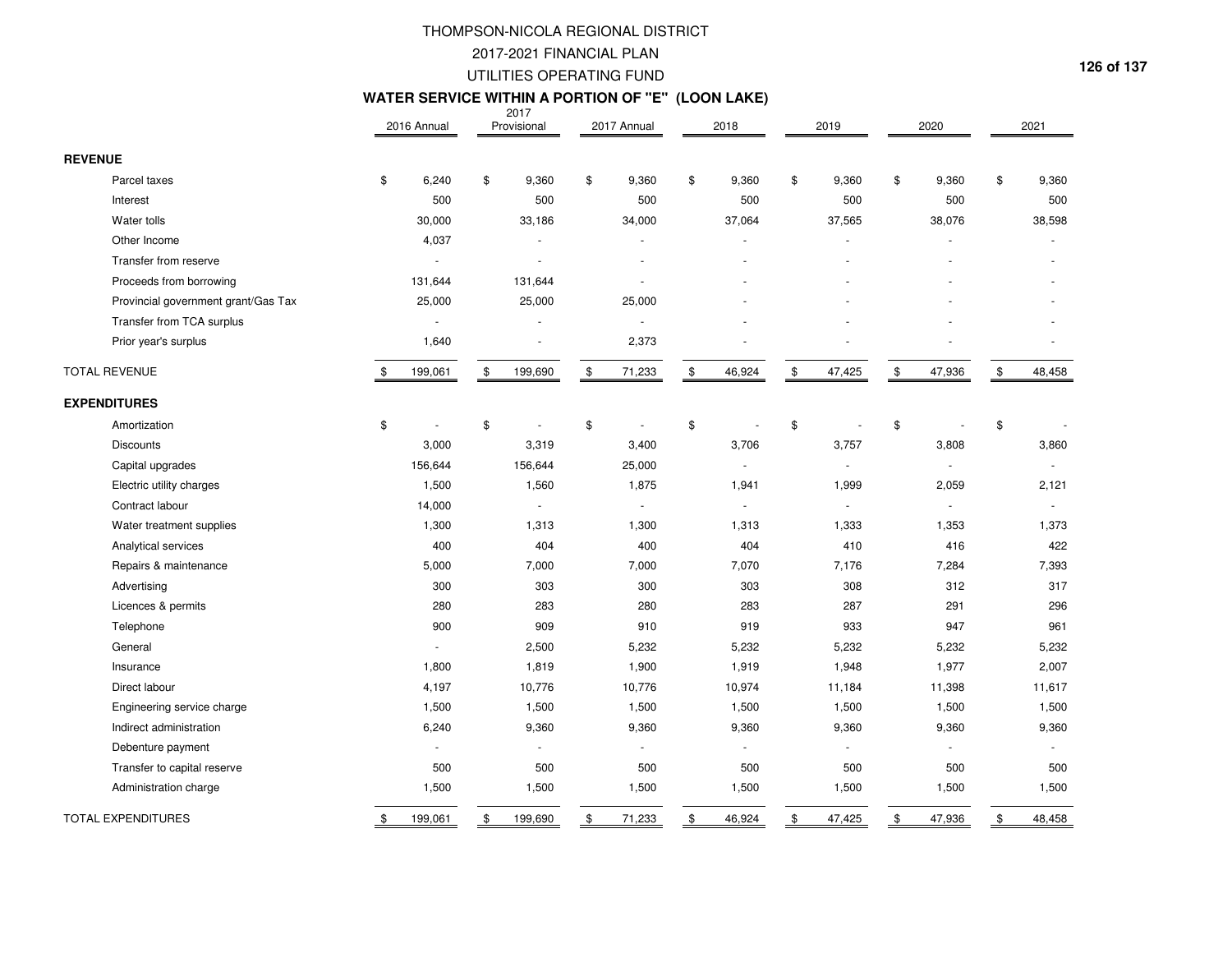#### **WATER SERVICE WITHIN A PORTION OF "O" (MAPLE MISSION)**

|                      |                                     | 2016 Annual  | 2017<br>Provisional |               | 2017 Annual    |               | 2018   | 2019         | 2020         | 2021         |
|----------------------|-------------------------------------|--------------|---------------------|---------------|----------------|---------------|--------|--------------|--------------|--------------|
| <b>REVENUE</b>       |                                     |              |                     |               |                |               |        |              |              |              |
|                      | Parcel taxes                        | \$<br>3,360  | \$<br>5,040         | \$            | 6,888          | \$            | 5,040  | \$<br>5,040  | \$<br>5,040  | \$<br>5,040  |
|                      | Interest                            | 1,000        | 1,000               |               | 1,000          |               | 1,000  | 1,000        | 1,000        | 1,000        |
|                      | Water tolls                         | 20,400       | 25,517              |               | 23,460         |               | 32,352 | 32,718       | 33,090       | 33,471       |
|                      | Other income                        | 1,560        |                     |               |                |               |        |              | ÷.           |              |
|                      | Transfer from reserve               |              |                     |               |                |               |        |              |              |              |
|                      | Proceeds from borrowing             |              |                     |               |                |               |        |              |              |              |
|                      | Provincial government grant/Gas Tax | 15,000       | 15,000              |               | 15,000         |               |        |              |              |              |
|                      | Transfer from TCA surplus           |              |                     |               |                |               |        |              |              |              |
|                      | Prior year's surplus                | 1,875        |                     |               | 5,885          |               |        |              |              |              |
| <b>TOTAL REVENUE</b> |                                     | \$<br>43,195 | \$<br>46,557        | $\frac{1}{2}$ | 52,233         | $\frac{1}{2}$ | 38,392 | \$<br>38,758 | \$<br>39,130 | \$<br>39,511 |
|                      | <b>EXPENDITURES</b>                 |              |                     |               |                |               |        |              |              |              |
|                      | Amortization                        | \$           | \$                  | \$            |                | \$            |        | \$           | \$           | \$           |
|                      | <b>Discounts</b>                    | 2,040        | 2,552               |               | 2,346          |               | 3,235  | 3,272        | 3,309        | 3,347        |
|                      | Capital upgrades                    | 15,000       | 15,000              |               | 15,000         |               |        |              | $\sim$       | $\mathbf{r}$ |
|                      | Electric utility charges            | 1,600        | 1,664               |               | 1,665          |               | 1,723  | 1,775        | 1,828        | 1,883        |
|                      | Contracted services                 | $\sim$       | $\sim$              |               | $\sim$         |               |        | $\sim$       | ÷.           | $\sim$       |
|                      | Water treatment supplies            | 330          | 333                 |               | 335            |               | 338    | 343          | 349          | 354          |
|                      | Analytical services                 | 400          | 404                 |               | 405            |               | 409    | 415          | 421          | 428          |
|                      | Repairs & maintenance               | 5,000        | 7,000               |               | 7,000          |               | 7,070  | 7,176        | 7,284        | 7,393        |
|                      | Snow Removal                        | 1,300        | 1,313               |               | 1,315          |               | 1,328  | 1,348        | 1,368        | 1,389        |
|                      | Advertising                         | 150          | 152                 |               | 152            |               | 154    | 156          | 158          | 161          |
|                      | Licences & permits                  | 150          | 152                 |               | 152            |               | 154    | 156          | 158          | 161          |
|                      | Telephone                           | 850          | 859                 |               | 860            |               | 869    | 882          | 895          | 908          |
|                      | General                             | 1,675        | 2,500               |               | 8,374          |               | 8,374  | 8,374        | 8,374        | 8,374        |
|                      | Insurance                           | 1,340        | 1,354               |               | 1,355          |               | 1,369  | 1,389        | 1,410        | 1,431        |
|                      | Direct labour                       | 7,000        | 5,234               |               | 5,234          |               | 5,330  | 5,432        | 5,536        | 5,643        |
|                      | Engineering service charge          | 1,500        | 1,500               |               | 1,500          |               | 1,500  | 1,500        | 1,500        | 1,500        |
|                      | Indirect administration             | 3,360        | 5,040               |               | 5,040          |               | 5,040  | 5,040        | 5,040        | 5,040        |
|                      | Debenture payment                   |              | $\omega$            |               | $\blacksquare$ |               |        |              | $\sim$       | $\omega$     |
|                      | Transfer to capital reserve         | 1,000        | 1,000               |               | 1,000          |               | 1,000  | 1,000        | 1,000        | 1,000        |
|                      | Administration charge               | 500          | 500                 |               | 500            |               | 500    | 500          | 500          | 500          |
|                      | <b>TOTAL EXPENDITURES</b>           | \$<br>43,195 | \$<br>46,557        | \$            | 52,233         | \$            | 38,392 | \$<br>38,758 | \$<br>39,130 | \$<br>39,511 |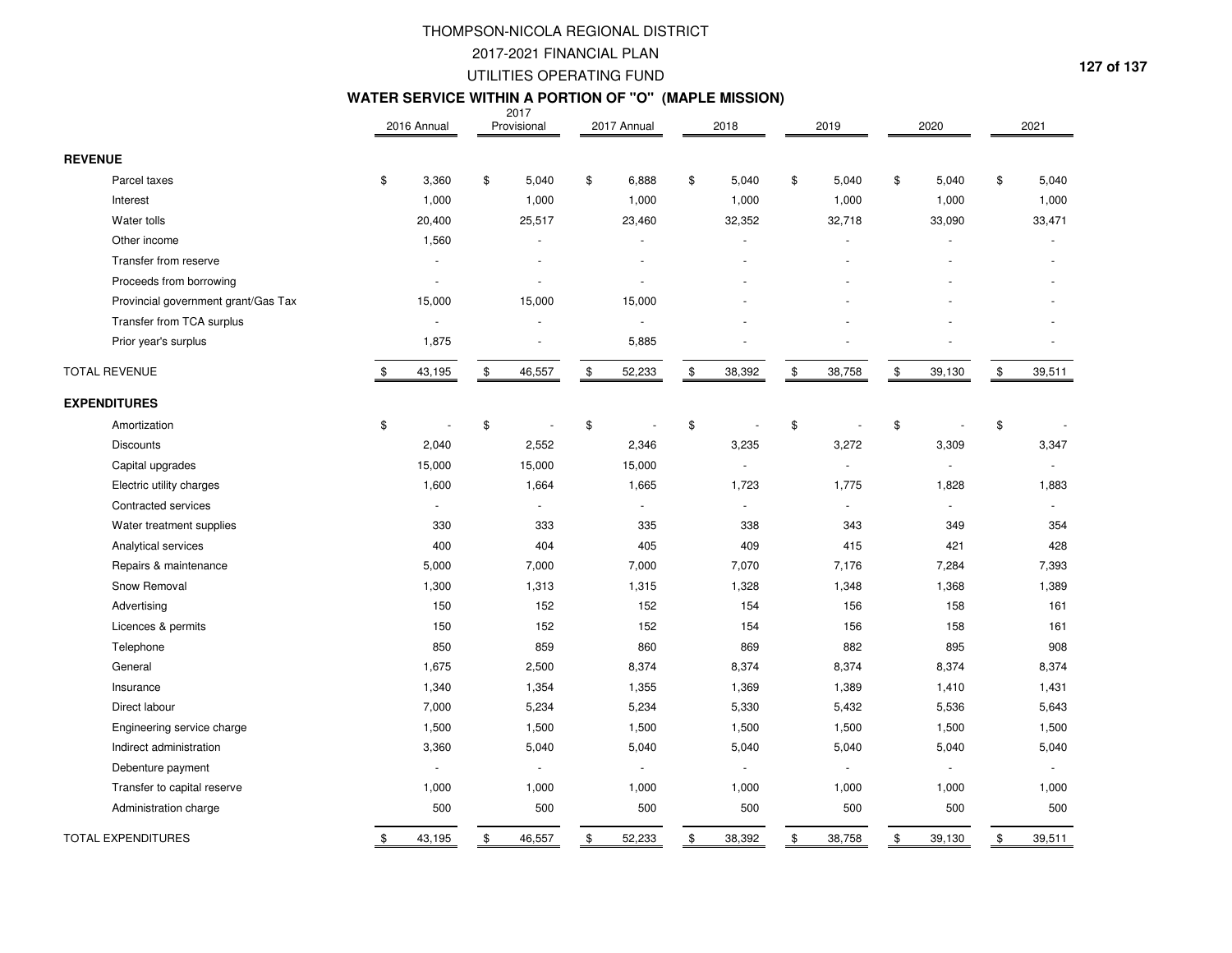### 2017-2021 FINANCIAL PLAN UTILITIES OPERATING FUNDTHOMPSON-NICOLA REGIONAL DISTRICT

# 2017 **WATER SERVICE WITHIN A PORTION OF "P" (PRITCHARD)**

|                                     | 2016 Annual   |               | 20 I <i>I</i><br>Provisional | 2017 Annual    | 2018                     | 2019          | 2020                     |               | 2021    |
|-------------------------------------|---------------|---------------|------------------------------|----------------|--------------------------|---------------|--------------------------|---------------|---------|
| <b>REVENUE</b>                      |               |               |                              |                |                          |               |                          |               |         |
| Parcel taxes                        | \$<br>20,640  | \$            | 30,960                       | \$<br>30,780   | \$<br>30,780             | \$<br>30,780  | \$<br>30,780             | \$            | 30,780  |
| Interest                            | 350           |               | 350                          | 350            | 350                      | 350           | 350                      |               | 350     |
| Water tolls                         | 95,400        |               | 120,840                      | 123,200        | 151,236                  | 153,033       | 154,863                  |               | 156,727 |
| Other income                        |               |               |                              |                |                          |               |                          |               |         |
| Transfer from reserve               |               |               |                              |                |                          |               |                          |               |         |
| Proceeds from borrowing             |               |               |                              | ä,             |                          |               |                          |               |         |
| Provincial government grant/Gas Tax | 125,000       |               | 109,383                      | 26,375         |                          |               |                          |               |         |
| Transfer from TCA surplus           |               |               |                              | $\blacksquare$ |                          |               |                          |               |         |
| Prior year's surplus                | 12,851        |               |                              | 28,851         |                          |               |                          |               |         |
| <b>TOTAL REVENUE</b>                | \$<br>254,241 | $\frac{1}{2}$ | 261,533                      | \$<br>209,556  | \$<br>182,366            | \$<br>184,163 | \$<br>185,993            | $\frac{1}{2}$ | 187,857 |
| <b>EXPENDITURES</b>                 |               |               |                              |                |                          |               |                          |               |         |
| Amortization                        | \$            | \$            |                              | \$             | \$                       | \$            | \$                       | \$            |         |
| <b>Discounts</b>                    | 9,540         |               | 12,084                       | 12,320         | 15,124                   | 15,303        | 15,486                   |               | 15,673  |
| Capital upgrades                    | 125,000       |               | 109,383                      | 26,375         | $\overline{\phantom{a}}$ | $\omega$      | $\sim$                   |               |         |
| Electric utility charges            | 3,300         |               | 3,432                        | 3,400          | 3,519                    | 3,625         | 3,733                    |               | 3,845   |
| Contract labour                     |               |               | ÷.                           | ÷.             | $\sim$                   |               | $\sim$                   |               |         |
| Water treatment supplies            | 1,600         |               | 1,616                        | 1,615          | 1,631                    | 1,656         | 1,680                    |               | 1,706   |
| Analytical services                 | 400           |               | 404                          | 405            | 409                      | 415           | 421                      |               | 428     |
| Repairs & maintenance               | 25,000        |               | 30,000                       | 30,300         | 30,603                   | 31,062        | 31,528                   |               | 32,001  |
| Advertising                         | 1,500         |               | 1,515                        | 1,515          | 1,530                    | 1,553         | 1,576                    |               | 1,600   |
| Licences & permits                  | 500           |               | 505                          | 505            | 510                      | 518           | 525                      |               | 533     |
| Telephone                           | 950           |               | 960                          | 1,100          | 1,111                    | 1,128         | 1,145                    |               | 1,162   |
| General                             | 9,736         |               | 10,000                       | 35,579         | 35,579                   | 35,579        | 35,579                   |               | 35,579  |
| Insurance                           | 1,660         |               | 1,677                        | 1,665          | 1,682                    | 1,707         | 1,732                    |               | 1,758   |
| Direct labour                       | 44,065        |               | 48,647                       | 48,647         | 49,538                   | 50,488        | 51,456                   |               | 52,442  |
| Engineering service charge          | 5,000         |               | 5,000                        | 5,000          | 5,000                    | 5,000         | 5,000                    |               | 5,000   |
| Indirect administration             | 20,640        |               | 30,960                       | 30,780         | 30,780                   | 30,780        | 30,780                   |               | 30,780  |
| Debenture payment                   |               |               | $\blacksquare$               | $\blacksquare$ | ä,                       |               | $\overline{\phantom{a}}$ |               |         |
| Transfer to capital reserve         | 350           |               | 350                          | 5,350          | 350                      | 350           | 350                      |               | 350     |
| Administration charge               | 5,000         |               | 5,000                        | 5,000          | 5,000                    | 5,000         | 5,000                    |               | 5,000   |
| <b>TOTAL EXPENDITURES</b>           | \$<br>254,241 | \$            | 261,533                      | \$<br>209,556  | \$<br>182,366            | \$<br>184,163 | \$<br>185,993            | \$            | 187,857 |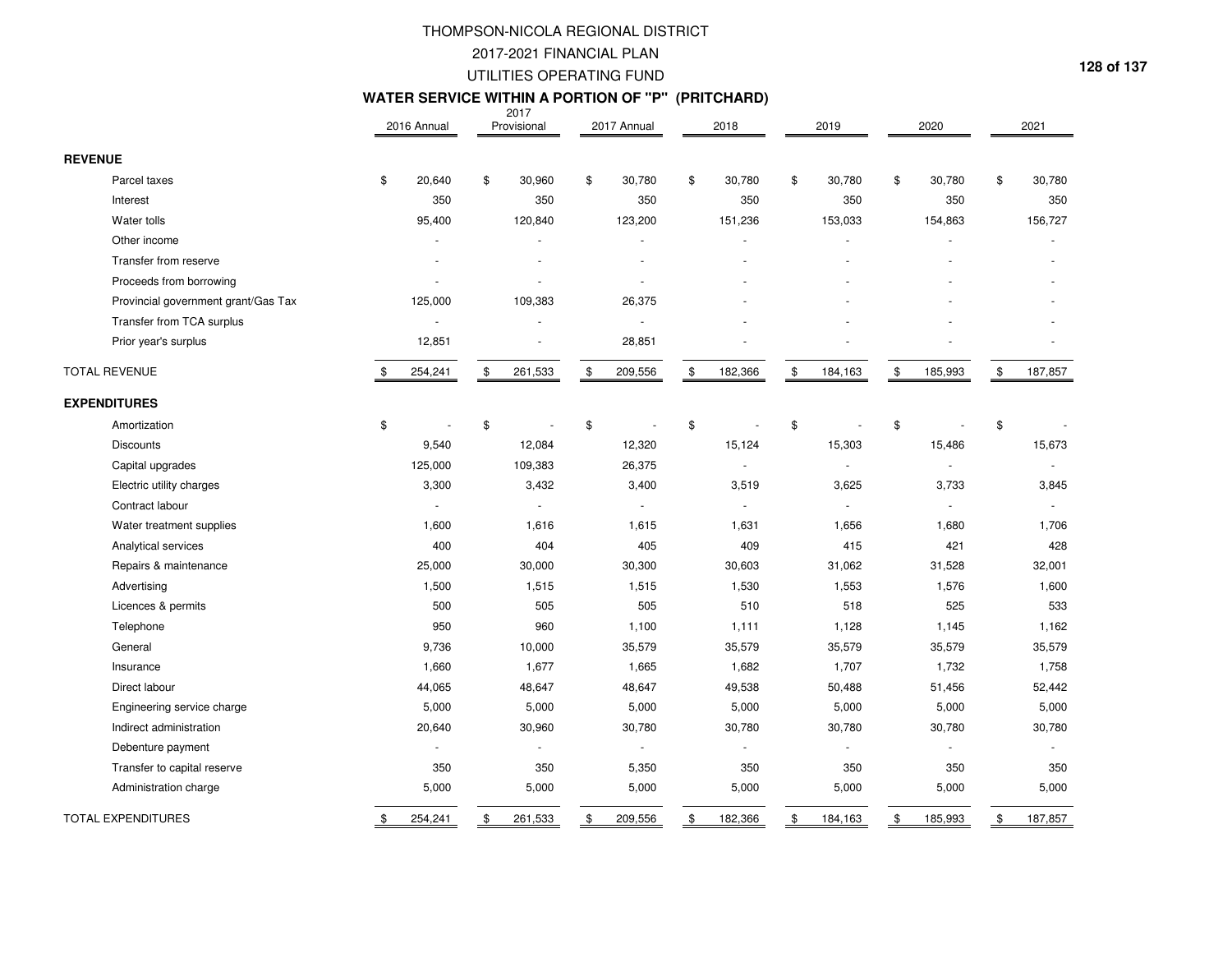#### **129 of 137**

#### **WATER SERVICE WITHIN A PORTION OF "J" (SAVONA)**

|                                     | 2016 Annual     | 2017<br>Provisional      | 2017 Annual     | 2018           | 2019           | 2020                     | 2021                      |
|-------------------------------------|-----------------|--------------------------|-----------------|----------------|----------------|--------------------------|---------------------------|
| <b>REVENUE</b>                      |                 |                          |                 |                |                |                          |                           |
| Parcel taxes                        | \$<br>55,840    | \$<br>75,580             | \$<br>75,580    | \$<br>144,580  | \$<br>144,580  | \$<br>144,580            | \$<br>144,580             |
| Interest                            | 500             | 500                      | 500             | 500            | 500            | 500                      | 500                       |
| Water tolls                         | 150,000         | 194,110                  | 195,000         | 203,679        | 207,175        | 210,742                  | 214,384                   |
| Other income                        |                 |                          | $\sim$          |                |                |                          |                           |
| Transfer from reserve               |                 |                          | 108,048         |                |                |                          |                           |
| Proceeds from borrowing             | 750,000         | 750,000                  | 722,682         |                |                |                          |                           |
| Provincial government grant/gas tax | 1,172,000       | 1,140,560                | 1,541,329       |                |                |                          |                           |
| Transfer from TCA surplus           |                 |                          |                 |                |                |                          |                           |
| Prior year's surplus                | 40,443          |                          | 73,412          |                |                |                          |                           |
| <b>TOTAL REVENUE</b>                | 2,168,783<br>\$ | \$2,160,750              | \$2,716,551     | \$<br>348,759  | \$<br>352,255  | \$<br>355,822            | $\mathfrak{S}$<br>359,464 |
| <b>EXPENDITURES</b>                 |                 |                          |                 |                |                |                          |                           |
| Amortization                        | \$              | \$                       | \$              | \$             | \$             | \$                       | \$                        |
| <b>Discounts</b>                    | 15,000          | 19,411                   | 19,500          | 20,368         | 20,717         | 21,074                   | 21,438                    |
| Capital upgrades                    | 1,922,000       | 1,890,560                | 2,372,059       | $\overline{a}$ | $\blacksquare$ | $\overline{\phantom{a}}$ | $\mathbf{r}$              |
| Electric utility charges            | 16,000          | 20,800                   | 20,800          | 21,528         | 22,174         | 22,839                   | 23,524                    |
| Contract labour                     | 14,500          | $\overline{\phantom{a}}$ | $\sim$          | ÷.             | ÷.             | $\overline{\phantom{a}}$ | $\mathbf{r}$              |
| Water treatment supplies            | 10,000          | 10,100                   | 10,100          | 10,201         | 10,354         | 10,509                   | 10,667                    |
| Analytical services                 | 400             | 404                      | 405             | 409            | 415            | 421                      | 428                       |
| Repairs & maintenance               | 20,000          | 20,200                   | 25,000          | 25,250         | 25,629         | 26,013                   | 26,403                    |
| Snow removal                        | 100             | 101                      | 100             | 101            | 103            | 104                      | 106                       |
| Advertising                         | 1,500           | 1,515                    | 1,515           | 1,530          | 1,553          | 1,576                    | 1,600                     |
| Licences & permits                  | 1,300           | 1,313                    | 2,500           | 2,525          | 2,563          | 2,601                    | 2,640                     |
| Telephone                           | 1,000           | 1,010                    | 1,010           | 1,020          | 1,035          | 1,051                    | 1,067                     |
| General                             | 49,558          | 15,198                   | 83,486          | 15,000         | 15,000         | 15,000                   | 15,000                    |
| Insurance                           | 4,225           | 4,267                    | 4,205           | 4,247          | 4,311          | 4,375                    | 4,441                     |
| Direct labour                       | 50,360          | 93,291                   | 93,291          | 95,000         | 96,821         | 98,677                   | 100,570                   |
| Engineering service charge          | 5,000           | 5,000                    | 5,000           | 5,000          | 5,000          | 5,000                    | 5,000                     |
| Indirect administration             | 39,840          | 59,580                   | 59,580          | 59,580         | 59,580         | 59,580                   | 59,580                    |
| Debenture payment/interest          | 16,000          | 16,000                   | 16,000          | 85,000         | 85,000         | 85,000                   | 85,000                    |
| Transfer to capital reserve         | 500             | 500                      | 500             | 500            | 500            | 500                      | 500                       |
| Administration charge               | 1,500           | 1,500                    | 1,500           | 1,500          | 1,500          | 1,500                    | 1,500                     |
| <b>TOTAL EXPENDITURES</b>           | 2,168,783<br>\$ | \$<br>2,160,750          | \$<br>2,716,551 | 348,759<br>\$  | 352,255<br>\$  | \$<br>355,822            | \$<br>359,464             |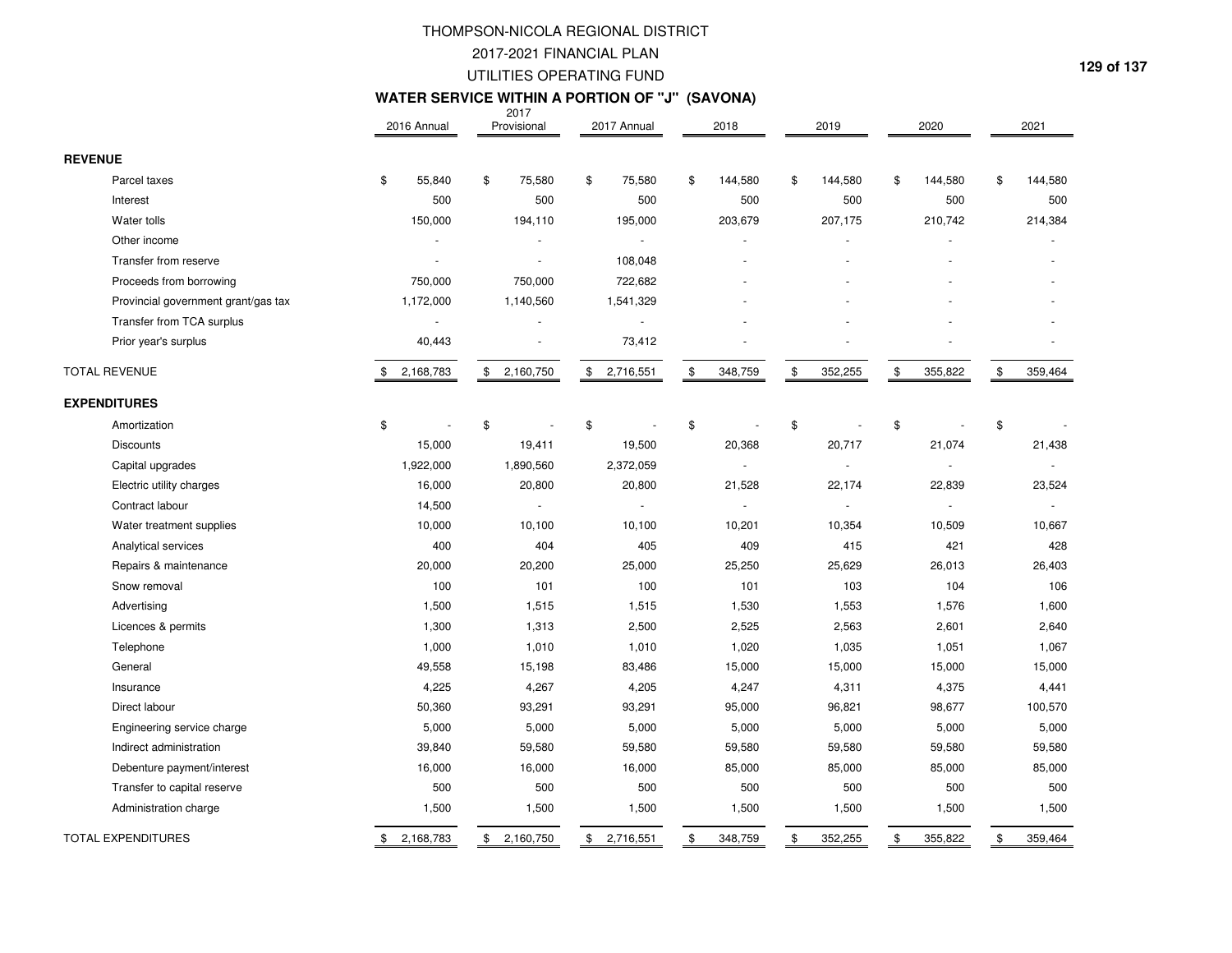# 2017 **WATER SERVICE WITHIN A PORTION OF "I" (SPENCES BRIDGE)**

|                                     | 2016 Annual    | 2017<br>Provisional      | 2017 Annual   |                | 2018    | 2019          | 2020           |               | 2021    |
|-------------------------------------|----------------|--------------------------|---------------|----------------|---------|---------------|----------------|---------------|---------|
| <b>REVENUE</b>                      |                |                          |               |                |         |               |                |               |         |
| Parcel taxes                        | \$<br>40,540   | \$<br>74,660             | \$<br>74,660  | $\mathfrak{S}$ | 74,660  | \$<br>74,660  | \$<br>74,660   | \$            | 74,660  |
| Interest                            | 500            | 500                      | 500           |                | 500     | 500           | 500            |               | 500     |
| Water tolls                         | 65,000         | 97,588                   | 93,800        |                | 90,289  | 91,897        | 93,539         |               | 95,216  |
| Other income                        | 36,987         |                          |               |                |         |               |                |               |         |
| Transfer from reserve               |                |                          |               |                |         |               |                |               |         |
| Proceeds from borrowing             |                |                          |               |                |         |               |                |               |         |
| Provincial government grant/gas tax | 36,293         |                          |               |                |         |               |                |               |         |
| Transfer from TCA surplus           | $\bar{z}$      |                          |               |                |         |               |                |               |         |
| Prior year's surplus                | (21, 832)      |                          | (4, 493)      |                |         |               |                |               |         |
| <b>TOTAL REVENUE</b>                | \$<br>157,488  | \$<br>172,748            | \$<br>164,467 | $\,$           | 165,449 | \$<br>167,057 | \$<br>168,699  | $\frac{1}{2}$ | 170,376 |
| <b>EXPENDITURES</b>                 |                |                          |               |                |         |               |                |               |         |
| Amortization                        | \$             | \$                       | \$            | $\mathfrak{S}$ |         | \$            | \$             | \$            |         |
| <b>Discounts</b>                    | 6,500          | 9,759                    | 9,380         |                | 9,029   | 9,190         | 9,354          |               | 9,522   |
| Capital upgrades                    | 36,293         | $\blacksquare$           | $\sim$        |                |         |               | $\blacksquare$ |               |         |
| Electric utility charges            | 14,000         | 14,560                   | 14,560        |                | 15,070  | 15,522        | 15,987         |               | 16,467  |
| Contract labour                     | 12,500         | $\overline{\phantom{a}}$ | $\sim$        |                |         |               |                |               |         |
| Water treatment supplies            | 2,500          | 2,525                    | 2,525         |                | 2,550   | 2,589         | 2,627          |               | 2,667   |
| Analytical services                 | 650            | 657                      | 657           |                | 664     | 674           | 684            |               | 694     |
| Repairs & maintenance               | 13,000         | 15,000                   | 15,000        |                | 15,150  | 15,377        | 15,608         |               | 15,842  |
| Advertising                         | 600            | 606                      | 606           |                | 612     | 621           | 631            |               | 640     |
| Licences & permits                  | 3,000          | 3,030                    | 3,030         |                | 3,060   | 3,106         | 3,153          |               | 3,200   |
| Telephone                           | 2,500          | 2,525                    | 2,525         |                | 2,550   | 2,589         | 2,627          |               | 2,667   |
| General                             | $\blacksquare$ | 10,000                   | 2,098         |                | 2,098   | 2,098         | 2,098          |               | 2,098   |
| Insurance                           | 1,620          | 1,637                    | 1,637         |                | 1,653   | 1,678         | 1,703          |               | 1,729   |
| Direct labour                       | 16,785         | 30,789                   | 30,789        |                | 31,353  | 31,954        | 32,567         |               | 33,191  |
| Engineering service charge          | 1,500          | 1,500                    | 1,500         |                | 1,500   | 1,500         | 1,500          |               | 1,500   |
| Indirect administration             | 13,440         | 20,160                   | 20,160        |                | 20,160  | 20,160        | 20,160         |               | 20,160  |
| Debenture payment                   | 27,100         | 54,500                   | 54,500        |                | 54,500  | 54,500        | 54,500         |               | 54,500  |
| Transfer to capital reserve         | 500            | 500                      | 500           |                | 500     | 500           | 500            |               | 500     |
| Administration charge               | 5,000          | 5,000                    | 5,000         |                | 5,000   | 5,000         | 5,000          |               | 5,000   |
| <b>TOTAL EXPENDITURES</b>           | \$<br>157,488  | \$<br>172,748            | \$<br>164,467 | \$             | 165,449 | \$<br>167,057 | \$<br>168,699  | \$            | 170,376 |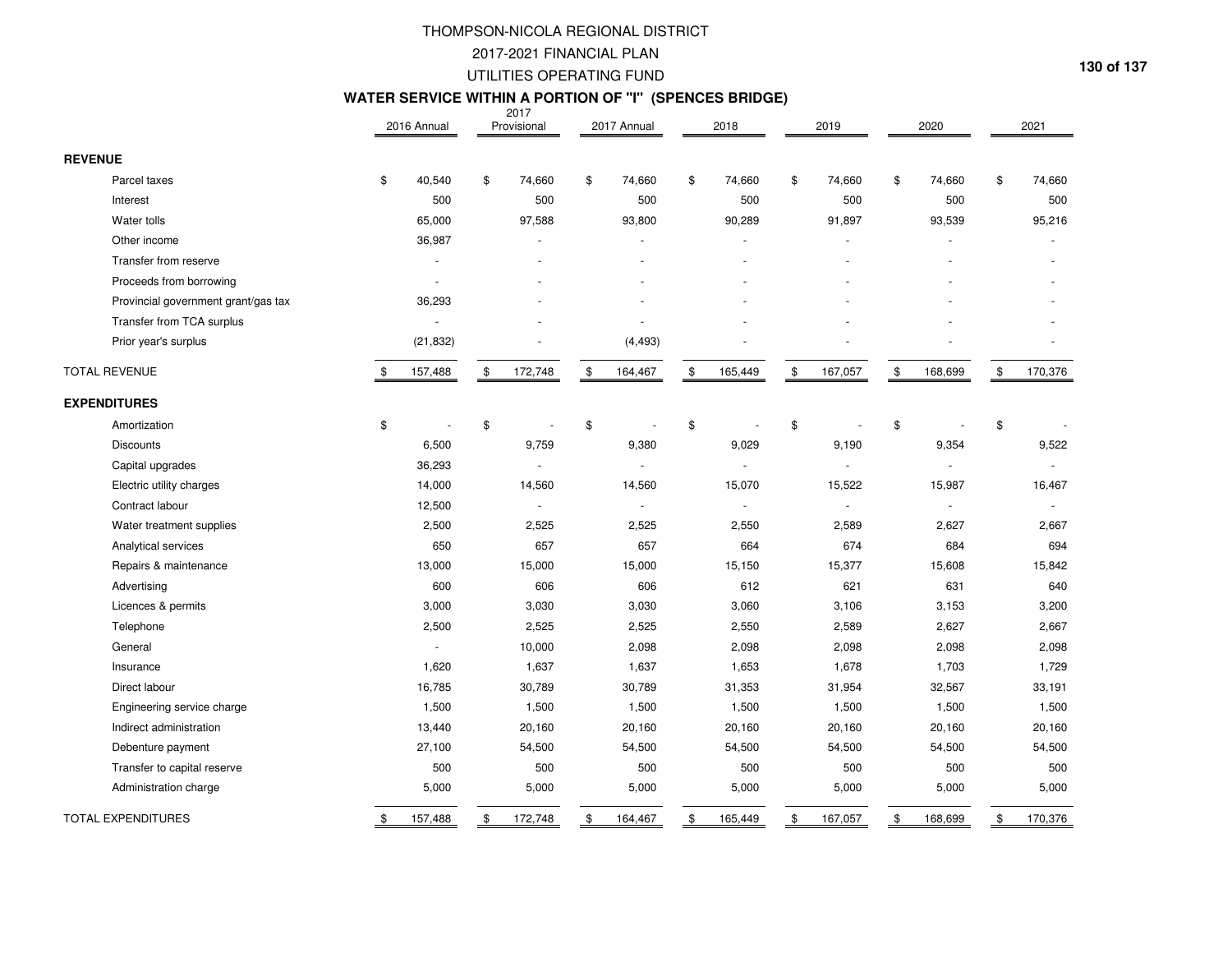### 2017-2021 FINANCIAL PLAN UTILITIES OPERATING FUNDTHOMPSON-NICOLA REGIONAL DISTRICT

#### **131 of 137**

#### **WATER SERVICE WITHIN A PORTION OF "A" (VAVENBY)**

|                                     | 2016 Annual   | 2017<br>Provisional      |               | 2017 Annual    | 2018                     | 2019                           | 2020          | 2021          |
|-------------------------------------|---------------|--------------------------|---------------|----------------|--------------------------|--------------------------------|---------------|---------------|
| <b>REVENUE</b>                      |               |                          |               |                |                          |                                |               |               |
| Parcel taxes                        | \$<br>36,145  | \$<br>43,525             | \$            | 44,065         | \$<br>44,065             | \$<br>44,065                   | \$<br>44,065  | \$<br>44,065  |
| Interest                            |               |                          |               |                |                          |                                |               |               |
| Water tolls                         | 80,000        | 100,582                  |               | 120,000        | 128,634                  | 118,444                        | 119,919       | 121,423       |
| Other income                        |               |                          |               | ÷.             |                          |                                |               |               |
| Transfer from reserve               |               |                          |               |                |                          |                                |               |               |
| Proceeds from borrowing             |               |                          |               | ä,             |                          |                                |               |               |
| Provincial government grant/Gas tax | 30,000        | 22,395                   |               | 37,010         |                          |                                |               |               |
| Transfer from TCA surplus           |               |                          |               |                |                          |                                |               |               |
| Prior year's surplus                | 8,402         |                          |               | 26,502         |                          |                                |               |               |
| <b>TOTAL REVENUE</b>                | \$<br>154,547 | \$<br>166,502            | $\mathfrak s$ | 227,577        | \$<br>172,699            | \$<br>162,509                  | \$<br>163,984 | \$<br>165,488 |
| <b>EXPENDITURES</b>                 |               |                          |               |                |                          |                                |               |               |
| Amortization                        | \$            | \$                       | \$            |                | \$                       | \$<br>$\overline{\phantom{a}}$ | \$            | \$            |
| <b>Discounts</b>                    | 8,000         | 10,058                   |               | 12,000         | 12,863                   | 11,844                         | 11,992        | 12,142        |
| Capital upgrades                    | 30,000        | 22,395                   |               | 37,010         | $\overline{\phantom{a}}$ | $\mathbf{r}$                   | $\sim$        | $\sim$        |
| Electric utility charges            | 8,000         | 8,320                    |               | 8,320          | 8,611                    | 8,870                          | 9,136         | 9,410         |
| Contract labour                     | 12,000        | $\overline{\phantom{a}}$ |               | $\blacksquare$ | $\overline{\phantom{a}}$ | $\sim$                         | $\sim$        | $\sim$        |
| Water treatment supplies            | 3,000         | 3,030                    |               | 3,030          | 3,060                    | 3,106                          | 3,153         | 3,200         |
| Analytical services                 | 1,500         | 1,515                    |               | 1,515          | 1,530                    | 1,553                          | 1,576         | 1,600         |
| Repairs & maintenance               | 14,000        | 20,200                   |               | 25,000         | 25,250                   | 15,000                         | 15,225        | 15,453        |
| Snow Removal                        | 500           | 505                      |               | 500            | 505                      | 513                            | 520           | 528           |
| Advertising                         | 900           | 909                      |               | 925            | 934                      | 948                            | 962           | 977           |
| Licences & permits                  | 500           | 505                      |               | 700            | 707                      | 718                            | 728           | 739           |
| Telephone                           | 850           | 859                      |               | 900            | 909                      | 923                            | 936           | 951           |
| General                             | 15,682        | 8,000                    |               | 26,856         | 26,856                   | 26,856                         | 26,856        | 26,856        |
| Insurance                           | 2,480         | 2,505                    |               | 2,580          | 2,606                    | 2,645                          | 2,685         | 2,725         |
| Direct labour                       | 10,490        | 34,176                   |               | 34,176         | 34,802                   | 35,469                         | 36,149        | 36,842        |
| Engineering service charge          | 5,000         | 5,000                    |               | 5,000          | 5,000                    | 5,000                          | 5,000         | 5,000         |
| Indirect administration             | 15,840        | 23,220                   |               | 23,760         | 23,760                   | 23,760                         | 23,760        | 23,760        |
| Debenture payment                   | 20,305        | 20,305                   |               | 20,305         | 20,305                   | 20,305                         | 20,305        | 20,305        |
| Transfer to capital reserve         | 500           | $\bar{\phantom{a}}$      |               | 20,000         | $\blacksquare$           |                                | ÷,            | $\sim$        |
| Administration charge               | 5,000         | 5,000                    |               | 5,000          | 5,000                    | 5,000                          | 5,000         | 5,000         |
| <b>TOTAL EXPENDITURES</b>           | \$<br>154,547 | \$<br>166,502            | \$            | 227,577        | \$<br>172,699            | \$<br>162,509                  | \$<br>163,984 | \$<br>165,488 |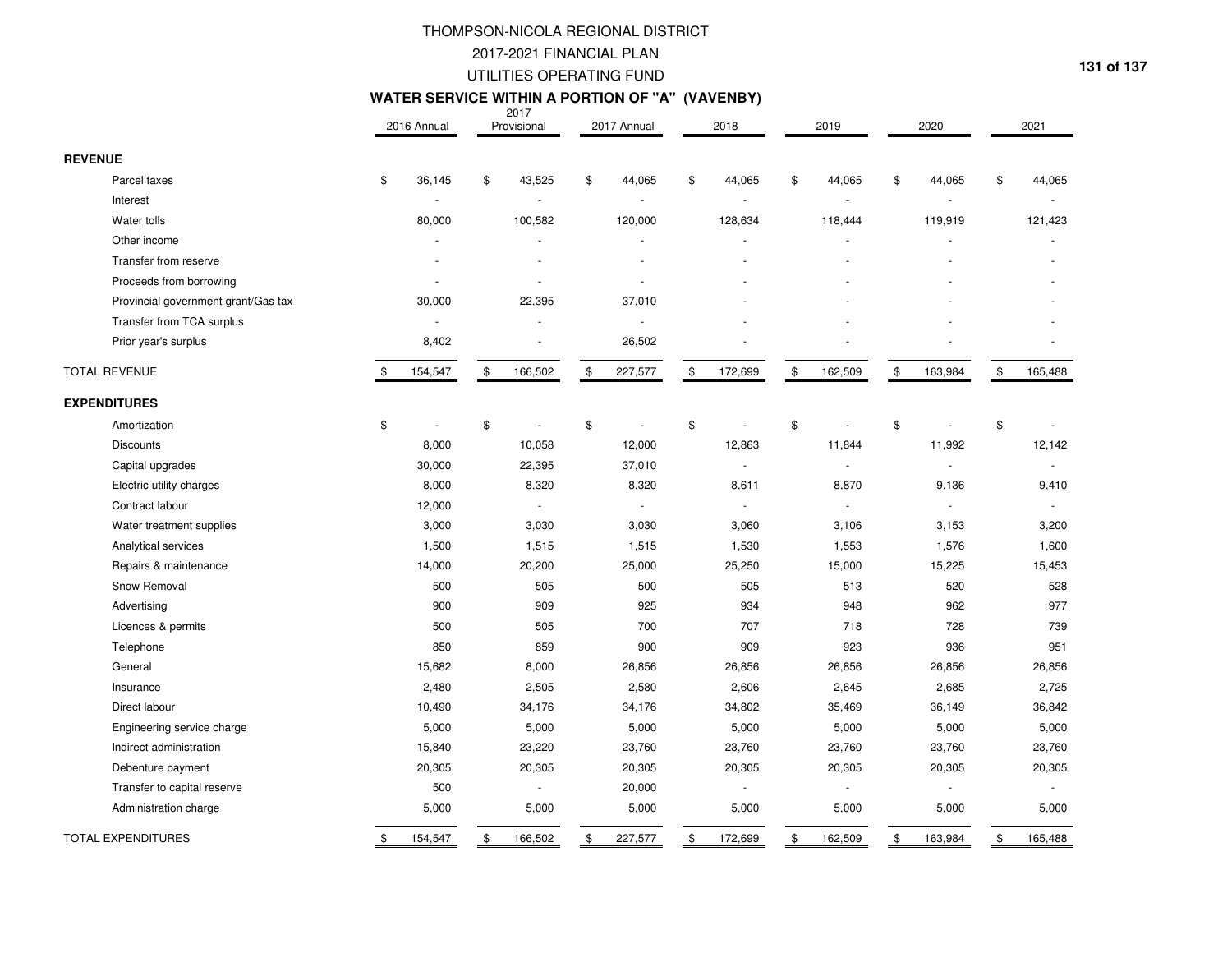#### **PASKA/FACE LAKE HYDRO AND TELEPHONE SERVICES**

| (AREA J)<br>2017          |    |                          |    |                          |             |                          |      |                          |      |  |      |                          |      |  |
|---------------------------|----|--------------------------|----|--------------------------|-------------|--------------------------|------|--------------------------|------|--|------|--------------------------|------|--|
|                           |    | 2016 Annual              |    | Provisional              | 2017 Annual |                          | 2018 |                          | 2019 |  | 2020 |                          | 2021 |  |
| <b>REVENUE</b>            |    |                          |    |                          |             |                          |      |                          |      |  |      |                          |      |  |
| Parcel tax                | \$ | 6,248                    | \$ | 6,248                    | \$          | 6,248                    | \$   | 6,248                    | \$   |  | \$   |                          | \$   |  |
| Proceeds from borrowing   |    | $\overline{\phantom{a}}$ |    | $\sim$                   |             | $\overline{\phantom{a}}$ |      | $\overline{\phantom{a}}$ |      |  |      | $\overline{\phantom{a}}$ |      |  |
| Miscellaneous             |    |                          |    |                          |             |                          |      |                          |      |  |      |                          |      |  |
| Prior year's surplus      |    |                          |    |                          |             |                          |      | $\overline{\phantom{a}}$ |      |  |      | ٠                        |      |  |
| <b>TOTAL REVENUE</b>      | S. | 6,248                    | \$ | 6,248                    | \$          | 6,248                    | \$   | 6,248                    | \$   |  | \$   |                          |      |  |
| <b>EXPENDITURES</b>       |    |                          |    |                          |             |                          |      |                          |      |  |      |                          |      |  |
| Service costs             | \$ | 6,066                    | \$ | 6,066                    | \$          | 6,066                    | \$   | 6,066                    | \$   |  | \$   |                          | \$   |  |
| General                   |    | $\overline{\phantom{a}}$ |    | $\overline{\phantom{a}}$ |             | $\sim$                   |      | $\overline{\phantom{a}}$ |      |  |      |                          |      |  |
| Debenture payments        |    |                          |    |                          |             |                          |      |                          |      |  |      |                          |      |  |
| Insurance                 |    |                          |    | $\overline{\phantom{a}}$ |             | $\overline{\phantom{a}}$ |      | $\blacksquare$           |      |  |      |                          |      |  |
| Administration charge     |    | 182                      |    | 182                      |             | 182                      |      | 182                      |      |  |      | ٠                        |      |  |
| <b>TOTAL EXPENDITURES</b> |    | 6,248                    | \$ | 6,248                    |             | 6,248                    |      | 6,248                    | \$   |  |      |                          |      |  |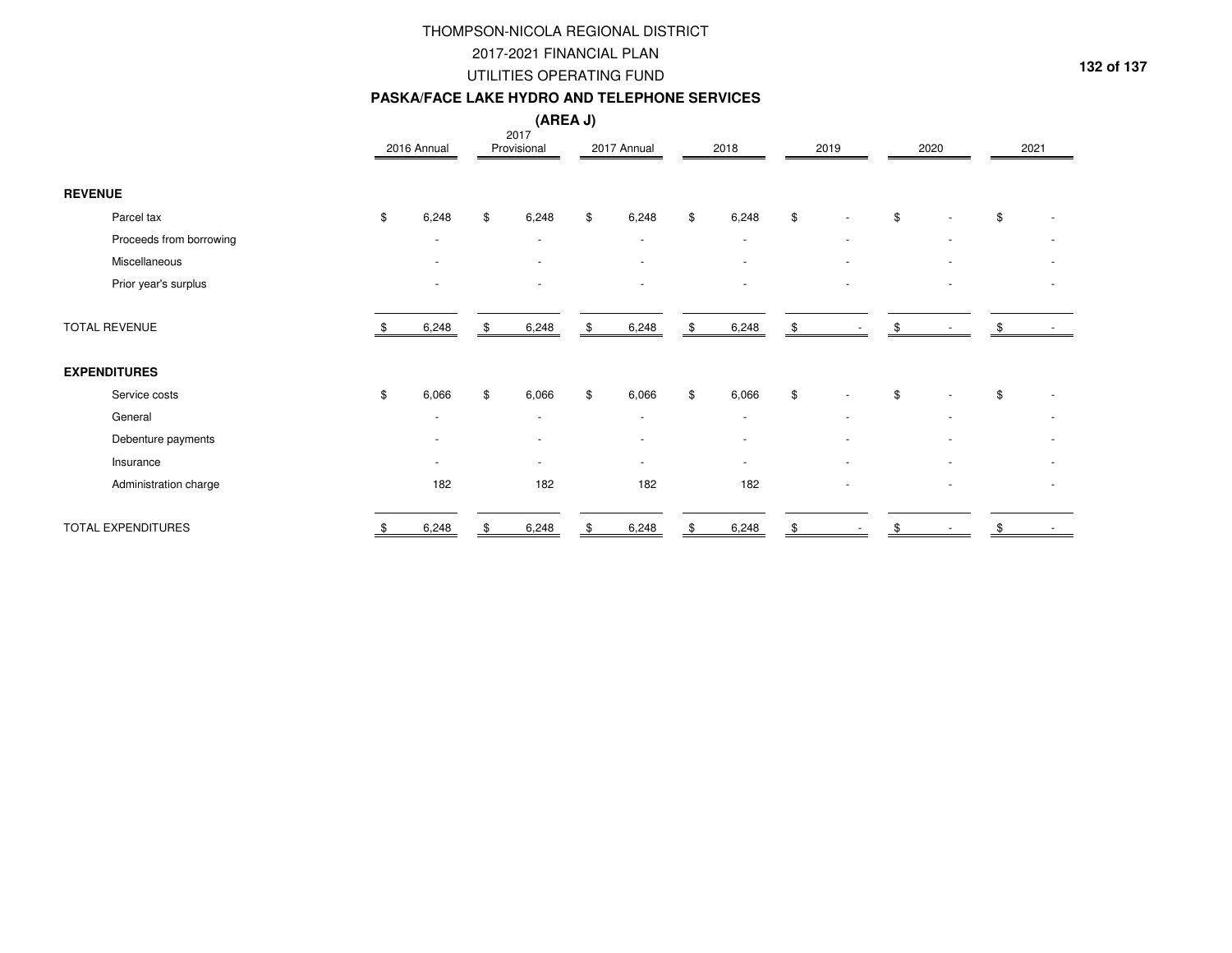### THOMPSON-NICOLA REGIONAL DISTRICT2017-2021 FINANCIAL PLANENVIRONMENTAL HEALTH SERVICES

**133 of 137**

#### **SEPTAGE DISPOSAL SERVICE**

# **LOCAL SERVICE WITHIN A PORTION OF AREA "A" AND CLEARWATER**

|                                 |    |                      | 2017 |                          | 2017 Annual   |        | 2018 |  |      |  |      |  | 2021 |  |
|---------------------------------|----|----------------------|------|--------------------------|---------------|--------|------|--|------|--|------|--|------|--|
|                                 |    | 2016 Annual          |      | Provisional              |               |        |      |  | 2019 |  | 2020 |  |      |  |
| <b>REVENUE</b>                  |    |                      |      |                          |               |        |      |  |      |  |      |  |      |  |
| Requisition                     | \$ |                      | \$   | 11,130                   | \$            | 10,033 | \$   |  | \$   |  | \$   |  | \$   |  |
| Tipping fees                    |    | 20,000               |      | 15,000                   |               | 15,000 |      |  |      |  |      |  |      |  |
| Government grants/gas tax funds |    | $\ddot{\phantom{1}}$ |      | $\overline{\phantom{a}}$ |               |        |      |  |      |  |      |  |      |  |
| Miscellaneous                   |    | 25,000               |      | 25,000                   |               | 25,000 |      |  |      |  |      |  |      |  |
| Transfer from TCA surplus       |    | $\sim$               |      | $\sim$                   |               |        |      |  |      |  |      |  |      |  |
| Prior year's surplus            |    | 37,922               |      |                          |               | 11,097 |      |  |      |  |      |  |      |  |
| TOTAL REVENUE                   |    | 82,922               | \$   | 51,130                   | $\frac{1}{2}$ | 61,130 | \$   |  |      |  |      |  |      |  |
| <b>EXPENDITURES</b>             |    |                      |      |                          |               |        |      |  |      |  |      |  |      |  |
| Development costs               | \$ |                      | \$   | 15,000                   | \$            | 25,000 | \$   |  | \$   |  | \$   |  | \$   |  |
| Operating costs                 |    | 54,564               |      | 10,000                   |               | 10,000 |      |  |      |  |      |  |      |  |
| Closure costs                   |    | 25,000               |      | 25,000                   |               | 25,000 |      |  |      |  |      |  |      |  |
| Insurance                       |    | 600                  |      | 600                      |               | 600    |      |  |      |  |      |  |      |  |
| Amortization                    |    |                      |      | $\sim$                   |               | $\sim$ |      |  |      |  |      |  |      |  |
| Administration charge           |    | 2,758                |      | 530                      |               | 530    |      |  |      |  |      |  |      |  |
| TOTAL EXPENDITURES              |    | 82,922               |      | 51,130                   |               | 61,130 | \$   |  |      |  |      |  |      |  |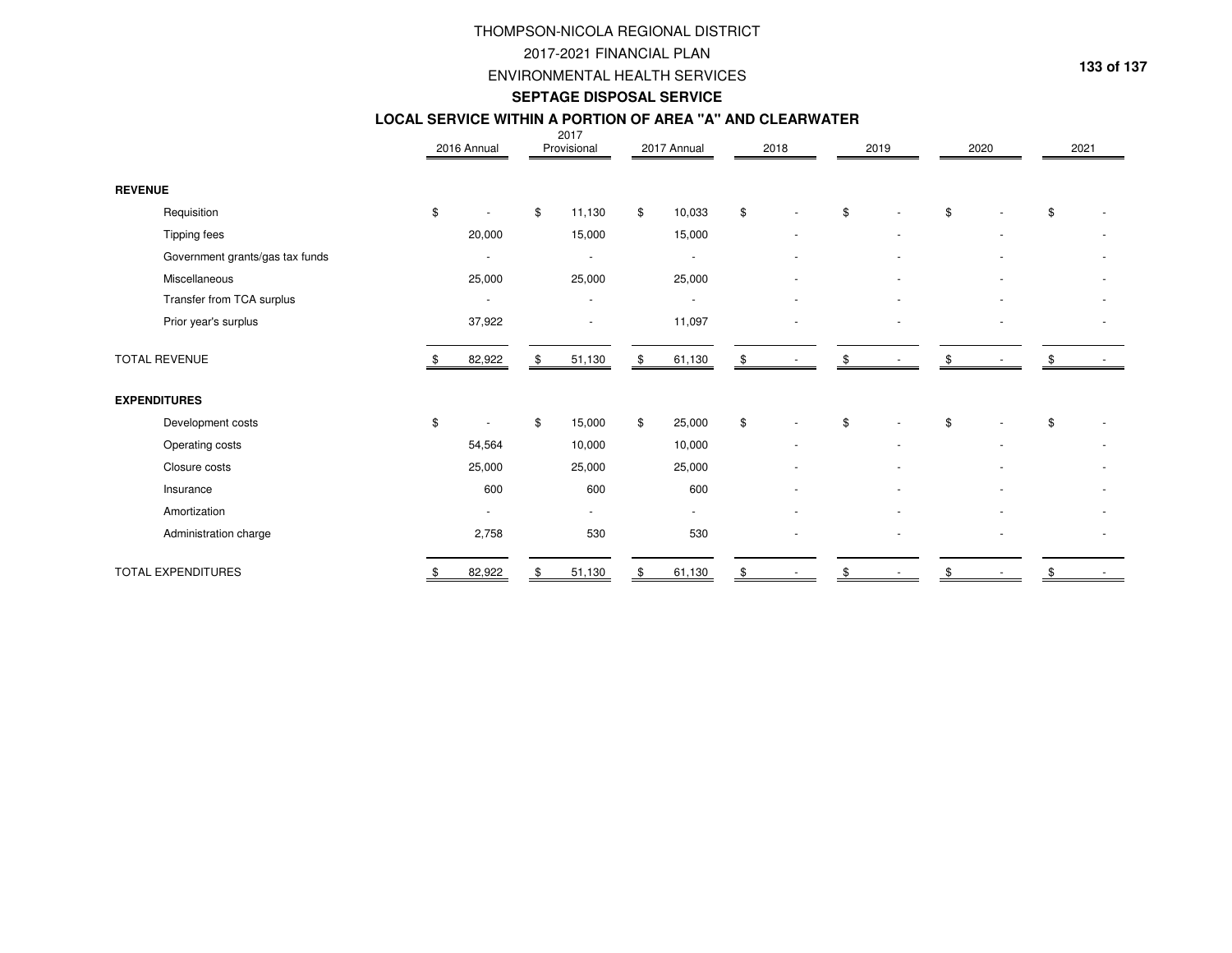## THOMPSON-NICOLA REGIONAL DISTRICT2017-2021 FINANCIAL PLANENVIRONMENTAL HEALTH SERVICES

**134 of 137**

### **LOCAL SERVICE OF AREA "B"SEPTAGE DISPOSAL SERVICE**

2017

|                      |                           | 2016 Annual |        | Provisional |        | 2017 Annual |                          | 2018 |                          | 2019 |                          | 2020 |                          | 2021 |  |
|----------------------|---------------------------|-------------|--------|-------------|--------|-------------|--------------------------|------|--------------------------|------|--------------------------|------|--------------------------|------|--|
|                      |                           |             |        |             |        |             |                          |      |                          |      |                          |      |                          |      |  |
| <b>REVENUE</b>       |                           |             |        |             |        |             |                          |      |                          |      |                          |      |                          |      |  |
|                      | Requisition               | \$          | 1,441  | \$          | 716    | \$          | 716                      | \$   | $\blacksquare$           | \$   |                          | \$   |                          | \$   |  |
|                      | Tipping fees              |             | $\sim$ |             | $\sim$ |             | $\sim$                   |      | $\sim$                   |      | $\overline{\phantom{a}}$ |      | $\overline{\phantom{a}}$ |      |  |
|                      | Miscellaneous             |             |        |             | $\sim$ |             | $\overline{\phantom{a}}$ |      | $\overline{\phantom{a}}$ |      |                          |      |                          |      |  |
|                      | Transfer from TCA surplus |             |        |             |        |             |                          |      |                          |      |                          |      |                          |      |  |
|                      | Prior year's surplus      |             | 25,439 |             | 25,037 |             | 25,037                   |      |                          |      |                          |      |                          |      |  |
|                      |                           |             |        |             |        |             |                          |      |                          |      |                          |      |                          |      |  |
| <b>TOTAL REVENUE</b> |                           |             | 26,880 | \$          | 25,753 | \$          | 25,753                   | \$   |                          | \$   |                          |      |                          |      |  |
| <b>EXPENDITURES</b>  |                           |             |        |             |        |             |                          |      |                          |      |                          |      |                          |      |  |
|                      | Development costs         | \$          | 25,000 | \$          | 25,000 | \$          | 25,000                   | \$   | $\overline{\phantom{a}}$ | \$   |                          | \$   |                          | \$   |  |
|                      | Operating costs           |             | $\sim$ |             | $\sim$ |             | $\sim$                   |      | $\sim$                   |      |                          |      | $\overline{\phantom{a}}$ |      |  |
|                      | Closure costs             |             | $\sim$ |             | $\sim$ |             | $\overline{\phantom{a}}$ |      | $\overline{\phantom{a}}$ |      |                          |      |                          |      |  |
|                      | Insurance                 |             | 600    |             | 600    |             | 600                      |      |                          |      |                          |      |                          |      |  |
|                      | Amortization              |             | $\sim$ |             | $\sim$ |             | $\sim$                   |      |                          |      |                          |      |                          |      |  |
|                      | Administration charge     |             | 1,280  |             | 153    |             | 153                      |      |                          |      |                          |      |                          |      |  |
|                      | TOTAL EXPENDITURES        |             | 26,880 | \$          | 25,753 | \$          | 25,753                   | \$   |                          | \$   |                          | \$   |                          | \$   |  |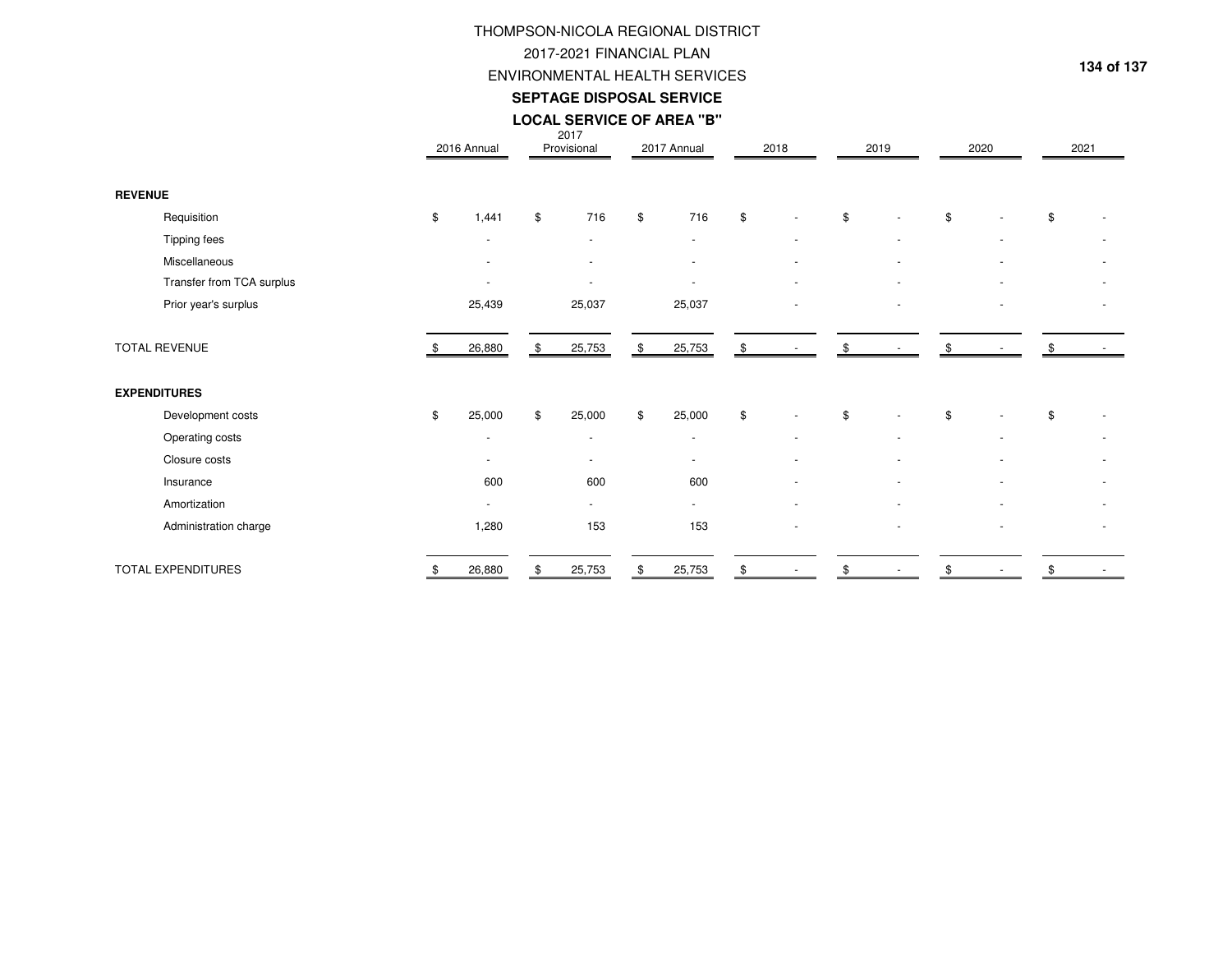### 2017-2021 FINANCIAL PLAN ENVIRONMENTAL HEALTH SERVICESTHOMPSON-NICOLA REGIONAL DISTRICT

**135 of 137**

#### **SEPTAGE DISPOSAL SERVICE**

#### **LOCAL SERVICE OF AREA "O" AND BARRIERE**

|                      |                                 |                          | 2017                     |    |                          |    |        |      |                          |      |                          |     |      |
|----------------------|---------------------------------|--------------------------|--------------------------|----|--------------------------|----|--------|------|--------------------------|------|--------------------------|-----|------|
|                      |                                 | 2016 Annual              | Provisional              |    | 2017 Annual              |    | 2018   | 2019 |                          | 2020 |                          |     | 2021 |
|                      |                                 |                          |                          |    |                          |    |        |      |                          |      |                          |     |      |
| <b>REVENUE</b>       |                                 |                          |                          |    |                          |    |        |      |                          |      |                          |     |      |
|                      | Requisition                     | \$                       | \$                       | \$ |                          | \$ |        | \$   |                          | \$   |                          | \$  |      |
|                      | Tipping fees                    |                          |                          |    |                          |    |        |      |                          |      |                          |     |      |
|                      | Government grants/gas tax funds |                          |                          |    |                          |    |        |      |                          |      |                          |     |      |
|                      | Transfer from TCA surplus       |                          |                          |    |                          |    |        |      |                          |      |                          |     |      |
|                      | Prior year's surplus            | 16,540                   | 16,390                   |    | 16,390                   |    |        |      | $\overline{\phantom{a}}$ |      | $\overline{\phantom{a}}$ |     |      |
|                      |                                 |                          |                          |    |                          |    |        |      |                          |      |                          |     |      |
| <b>TOTAL REVENUE</b> |                                 | 16,540                   | \$<br>16,390             | \$ | 16,390                   | \$ |        | \$   |                          | \$   |                          | \$. |      |
|                      |                                 |                          |                          |    |                          |    |        |      |                          |      |                          |     |      |
| <b>EXPENDITURES</b>  |                                 |                          |                          |    |                          |    |        |      |                          |      |                          |     |      |
|                      | Development costs               | \$                       | \$                       | \$ |                          | \$ |        | \$   |                          | \$   |                          | \$  |      |
|                      | Operating costs                 | 16,390                   | 16,240                   |    | 16,240                   |    |        |      |                          |      |                          |     |      |
|                      | Closure costs                   | $\overline{\phantom{a}}$ | $\sim$                   |    | $\sim$                   |    |        |      |                          |      |                          |     |      |
|                      | Insurance                       | $\overline{\phantom{a}}$ | $\overline{\phantom{a}}$ |    | $\overline{\phantom{a}}$ |    | $\sim$ |      | $\overline{\phantom{a}}$ |      | $\overline{\phantom{a}}$ |     |      |
|                      | Amortization                    | $\overline{a}$           | $\overline{a}$           |    | $\sim$                   |    | ٠      |      |                          |      |                          |     |      |
|                      | Administration charge           | 150                      | 150                      |    | 150                      |    |        |      |                          |      |                          |     |      |
|                      |                                 |                          |                          |    |                          |    |        |      |                          |      |                          |     |      |
|                      | TOTAL EXPENDITURES              | 16,540                   | \$<br>16,390             | \$ | 16,390                   | \$ |        |      |                          | \$   |                          |     |      |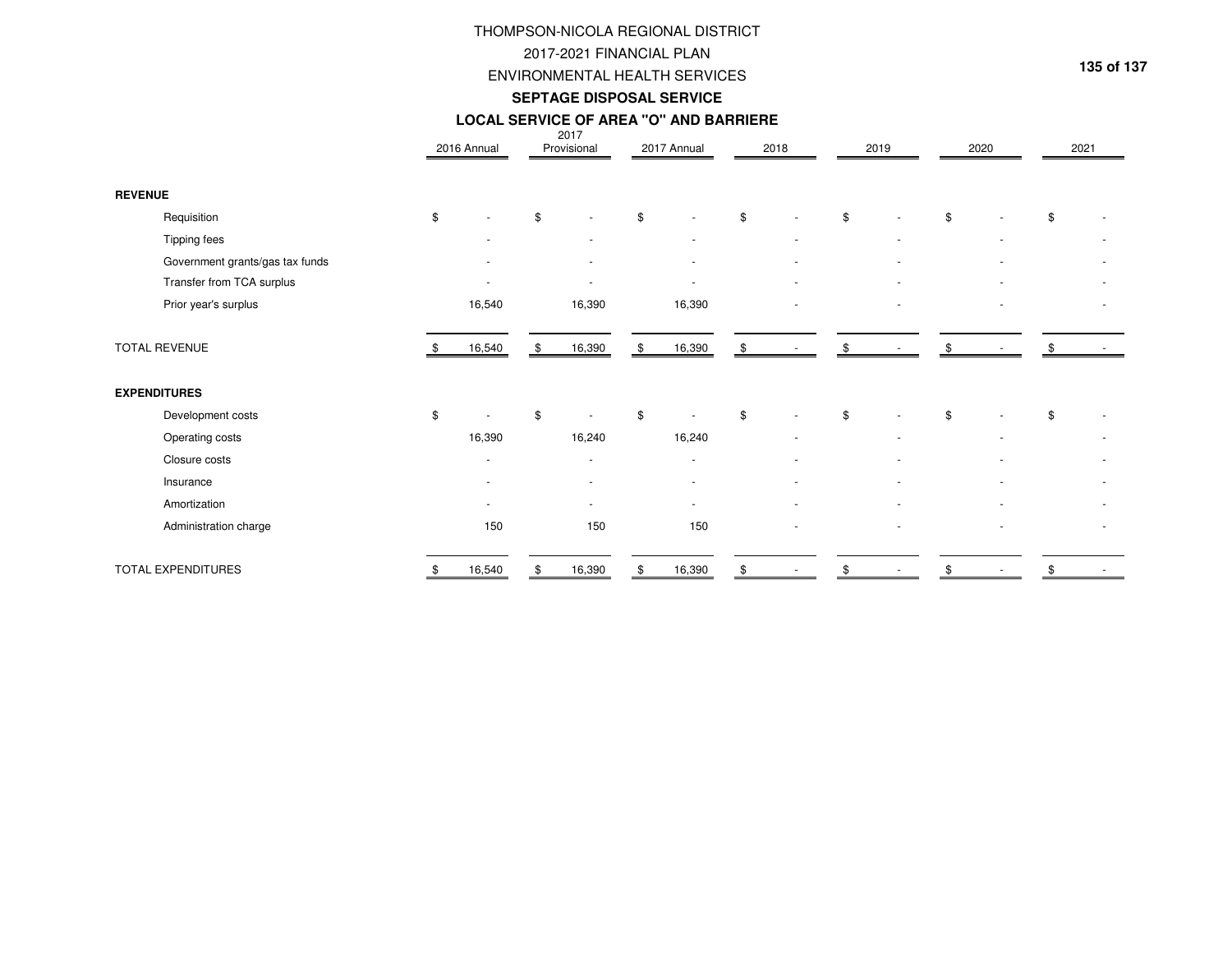### UTILITIES OPERATING FUNDTHOMPSON-NICOLA REGIONAL DISTRICT2017-2021 FINANCIAL PLAN

**136 of 137**

### **SEWER SERVICE WITHIN A PORTION OF "P" (PAUL LAKE)**

|                               | 2016 Annual    |    | 2017<br>Provisional |    | 2017 Annual | 2018           | 2019           | 2020 |         | 2021 |         |  |
|-------------------------------|----------------|----|---------------------|----|-------------|----------------|----------------|------|---------|------|---------|--|
| <b>REVENUE</b>                |                |    |                     |    |             |                |                |      |         |      |         |  |
| Parcel taxes                  | \$<br>82,790   | \$ | 87,742              | \$ | 82,790      | \$<br>105,560  | \$<br>106,994  | \$   | 108,455 | \$   | 109,941 |  |
| Other revenue                 | $\sim$         |    | $\mathbf{r}$        |    | $\sim$      |                | ä,             |      |         |      |         |  |
| Provincial grants/Gas tax     | 44,806         |    | 44,806              |    | 28,221      |                |                |      |         |      |         |  |
| Transfer from reserve         | $\blacksquare$ |    | $\sim$              |    | $\sim$      |                | $\overline{a}$ |      |         |      |         |  |
| Interest revenue              | 1,400          |    | 1,400               |    | 1,400       | 1,400          | 1,400          |      | 1,400   |      | 1,400   |  |
| Transfer from TCA surplus     |                |    |                     |    |             |                |                |      |         |      |         |  |
| Prior year's surplus          | 12,404         |    | 10,000              |    | 20,815      |                |                |      |         |      |         |  |
| <b>TOTAL REVENUE</b>          | \$<br>141,400  | \$ | 143,948             | \$ | 133,226     | \$<br>106,960  | \$<br>108,394  | \$   | 109,855 | \$   | 111,341 |  |
| <b>EXPENDITURES</b>           |                |    |                     |    |             |                |                |      |         |      |         |  |
| Amortization                  | \$             | \$ |                     | \$ |             | \$             | \$             | \$   |         | \$   |         |  |
| Capital upgrades              | 44,806         |    | 44,806              |    | 28,221      |                | ÷.             |      |         |      | ÷.      |  |
| Utility charges               | 4,100          |    | 4,100               |    | 4,100       | 4,244          | 4,371          |      | 4,502   |      | 4,637   |  |
| Waste treatment supplies      | 4,500          |    | 4,500               |    | 4,500       | 4,545          | 4,613          |      | 4,682   |      | 4,753   |  |
| Analytical services           | 1,700          |    | 1,700               |    | 1,700       | 1,717          | 1,743          |      | 1,769   |      | 1,795   |  |
| Repairs & maintenance         | 10,000         |    | 8,000               |    | 8,000       | 10,000         | 10,150         |      | 10,302  |      | 10,457  |  |
| Snow removal                  | 1,000          |    | 1,000               |    | 1,000       | 1,010          | 1,025          |      | 1,041   |      | 1,056   |  |
| Sludge removal/septic pumping | 14,000         |    | 13,500              |    | 14,000      | 14,140         | 14,352         |      | 14,567  |      | 14,786  |  |
| Licences & permits            | 605            |    | 605                 |    | 600         | 606            | 615            |      | 624     |      | 634     |  |
| Telephone                     | 600            |    | 600                 |    | 625         | 631            | 641            |      | 650     |      | 660     |  |
| General                       |                |    | $\sim$              |    | 5,343       | 5,396          | 5,477          |      | 5,560   |      | 5,643   |  |
| Insurance                     | 3,725          |    | 3,725               |    | 3,725       | 3,762          | 3,819          |      | 3,876   |      | 3,934   |  |
| Direct labour                 | 31,090         |    | 34,792              |    | 34,792      | 35,429         | 36,108         |      | 36,801  |      | 37,506  |  |
| Engineering service charge    | 4,000          |    | 4,000               |    | 4,000       | 4,000          | 4,000          |      | 4,000   |      | 4,000   |  |
| Indirect administration       | 12,720         |    | 19,080              |    | 19,080      | 19,080         | 19,080         |      | 19,080  |      | 19,080  |  |
| Debenture payments            | 6,154          |    | 1,140               |    | 1,140       | $\blacksquare$ | $\sim$         |      | $\sim$  |      |         |  |
| Transfer to reserve           | 1,400          |    | 1,400               |    | 1,400       | 1,400          | 1,400          |      | 1,400   |      | 1,400   |  |
| Administration charge         | 1,000          |    | 1,000               |    | 1,000       | 1,000          | 1,000          |      | 1,000   |      | 1,000   |  |
| TOTAL EXPENDITURES            | \$<br>141,400  | \$ | 143,948             | \$ | 133,226     | \$<br>106,960  | \$<br>108,394  | \$   | 109,855 | \$   | 111,341 |  |